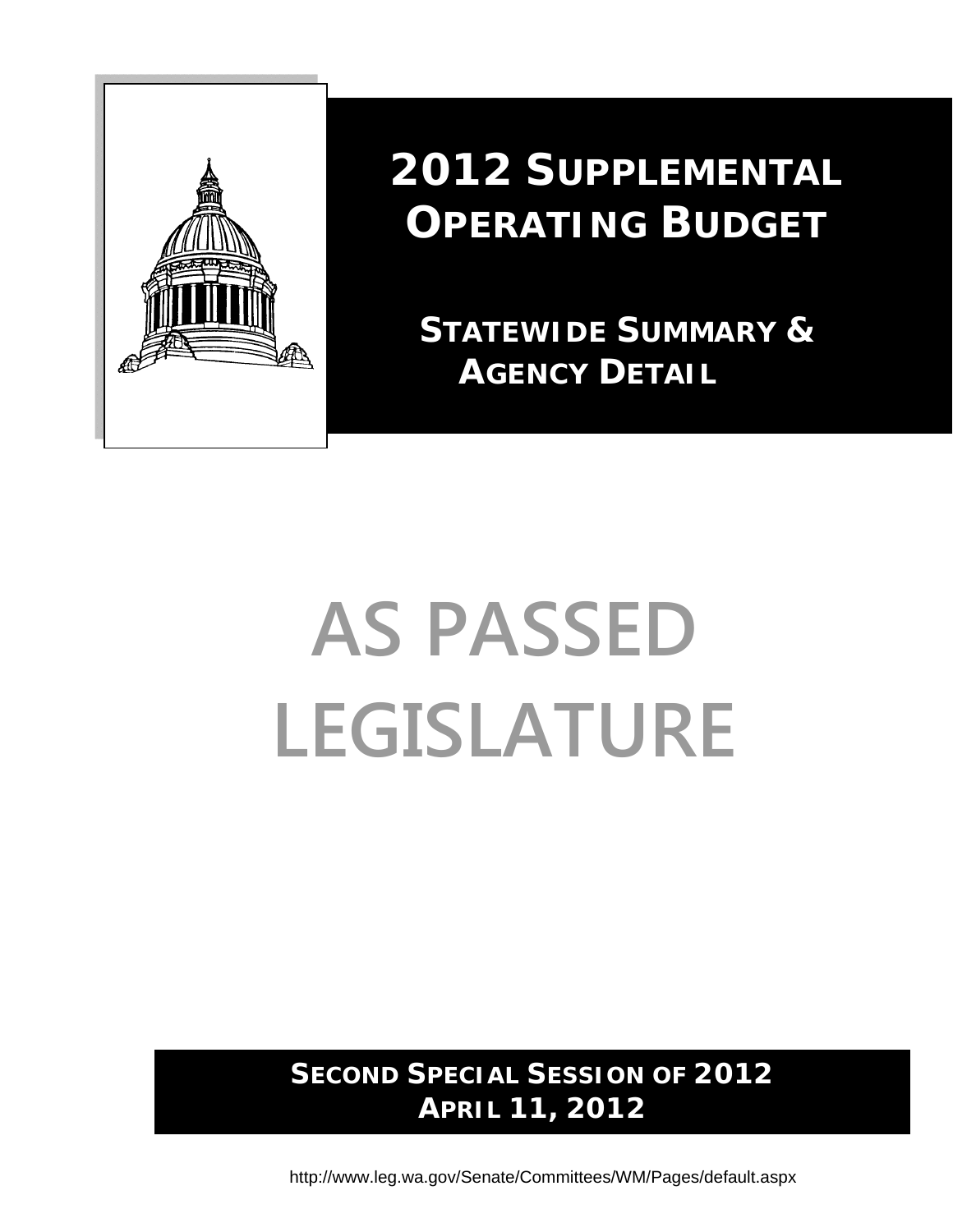| <b>Title</b>                                                | Page |
|-------------------------------------------------------------|------|
| Accountancy, State Board of                                 | 67   |
| Actuary, Office of the State                                | 17   |
| Administrative Hearings, Office of                          | 52   |
| Administrative Office of the Courts                         | 25   |
| African-American Affairs, Washington State Commission on    | 57   |
| Agriculture, Department of                                  | 132  |
| Archaeology & Historic Preservation                         | 79   |
| Arts Commission, Washington State                           | 170  |
| Asian-Pacific-American Affairs, Washington State Commission | 36   |
| Attorney General, Office of the                             | 41   |
| Auditor, Office of the State                                | 39   |
| Bond Retirement & Interest                                  | 173  |
| <b>Caseload Forecast Council</b>                            | 44   |
| Center for Childhood Deafness & Hearing Loss, WA State      | 166  |
| Central Washington University                               | 156  |
| Columbia River Gorge Commission                             | 112  |
| Commerce, Department of                                     | 46   |
| Community & Technical College System                        | 161  |
| <b>Conservation Commission, State</b>                       | 123  |
| <b>Consolidated Technology Services</b>                     | 66   |
| Corrections, Department of                                  | 93   |
| <b>Court of Appeals</b>                                     | 23   |
| Criminal Justice Training Commission, Washington State      | 85   |
| DSHS - Administration & Supporting Services                 | 109  |
| DSHS - Alcohol & Substance Abuse                            | 107  |
| DSHS - Children & Family Services                           | 97   |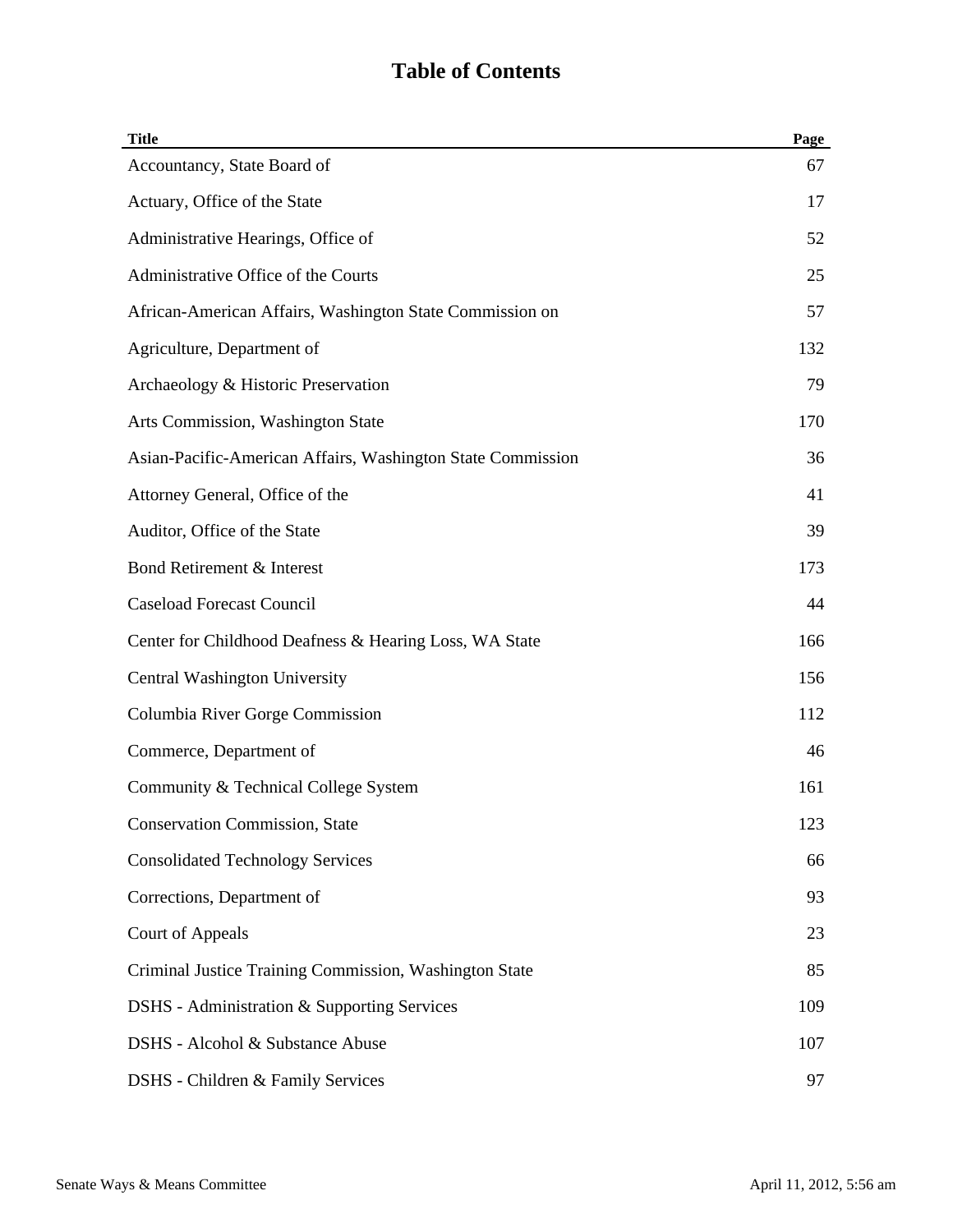| <b>Title</b>                                   | Page |
|------------------------------------------------|------|
| <b>DSHS</b> - Developmental Disabilities       | 101  |
| <b>DSHS</b> - Economic Services Administration | 105  |
| <b>DSHS</b> - Juvenile Rehabilitation          | 99   |
| <b>DSHS</b> - Long-Term Care Services          | 103  |
| <b>DSHS</b> - Mental Health                    | 100  |
| <b>DSHS</b> - Payments to Other Agencies       | 111  |
| <b>DSHS</b> - Special Commitment Center        | 110  |
| <b>DSHS</b> - Vocational Rehabilitation        | 108  |
| Early Learning, Department of                  | 168  |
| Eastern Washington State Historical Society    | 172  |
| <b>Eastern Washington University</b>           | 155  |
| Ecology, Department of                         | 113  |
| Economic & Revenue Forecast Council            | 49   |
| <b>Employment Security Department</b>          | 96   |
| Enterprise Services, Department of             | 69   |
| Environmental and Land Use Hearings Office     | 122  |
| Financial Institutions, Department of          | 45   |
| Financial Management, Office of                | 50   |
| Fish and Wildlife, Department of               | 124  |
| Forensic Investigation Council                 | 68   |
| Gambling Commission, Washington State          | 55   |
| Governor, Office of the                        | 29   |
| Health Care Authority, Washington State        | 80   |
| Health, Department of                          | 88   |
| <b>Higher Education Coordinating Board</b>     | 151  |
| Higher Education, Council for                  | 150  |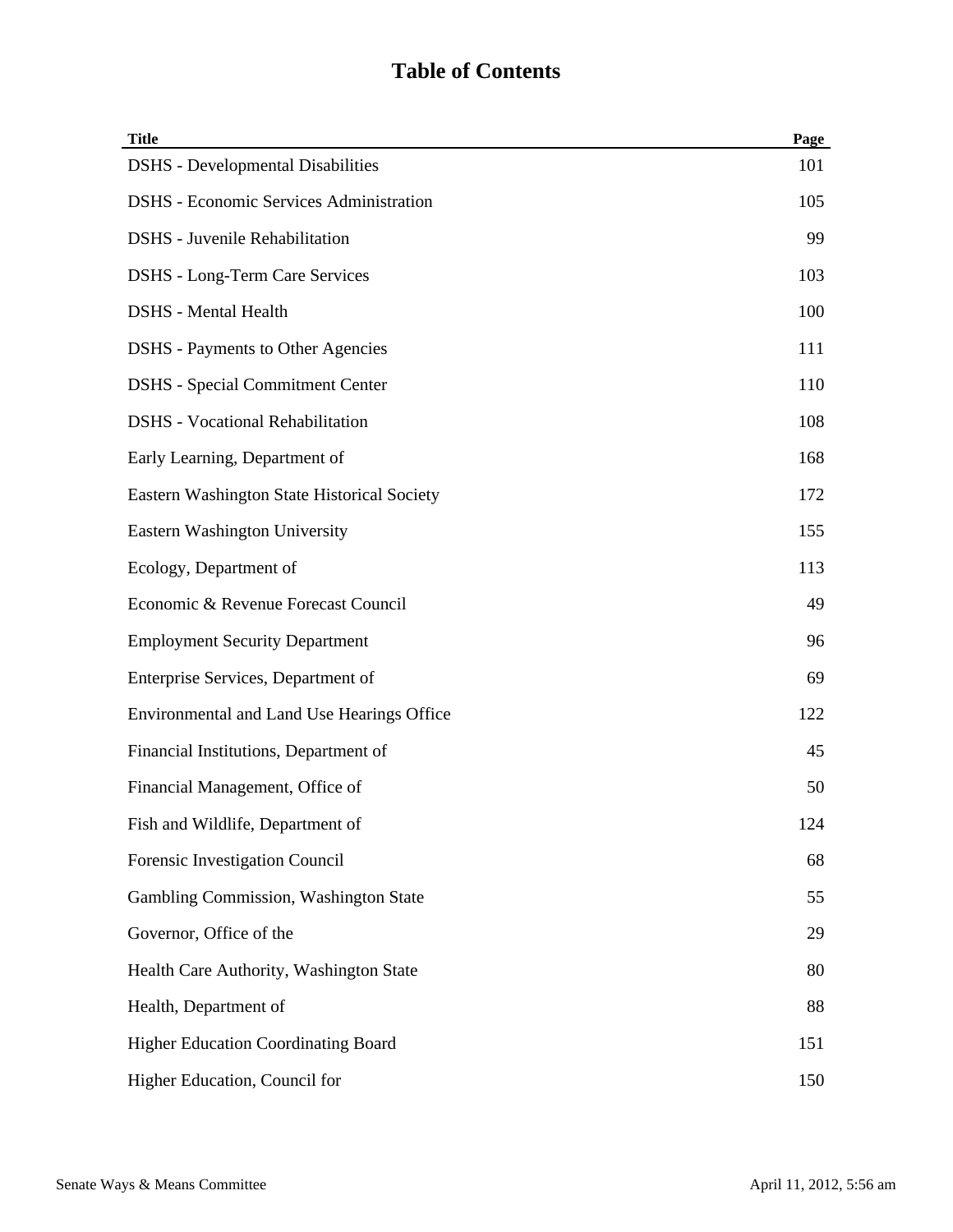| <b>Title</b>                                              | Page |
|-----------------------------------------------------------|------|
| Hispanic Affairs, Washington State Commission on          | 56   |
| Historical Society, Washington State                      | 171  |
| Horse Racing Commission, Washington                       | 70   |
| House of Representatives                                  | 11   |
| Human Rights Commission                                   | 83   |
| Indian Affairs, Governor's Office of                      | 35   |
| Industrial Insurance Appeals, Board of                    | 84   |
| Innovate Washington                                       | 60   |
| Insurance Commissioner, Office of                         | 64   |
| <b>Investment Board, State</b>                            | 59   |
| Joint Legislative Audit & Review Committee                | 15   |
| Joint Legislative Systems Committee                       | 18   |
| Judicial Conduct, Commission on                           | 24   |
| Labor & Industries, Department of                         | 86   |
| Legislative Evaluation & Accountability Program Committee | 16   |
| <b>LEOFF 2 Retirement Board</b>                           | 78   |
| Licensing, Department of                                  | 136  |
| Lieutenant Governor, Office of the                        | 31   |
| Liquor Control Board, Washington State                    | 71   |
| Lottery Commission, State                                 | 54   |
| <b>Military Department</b>                                | 75   |
| Minority & Women's Business Enterprises, Office of        | 63   |
| Natural Resources, Department of                          | 129  |
| Office of Civil Legal Aid                                 | 28   |
| Office of Legislative Support Svcs                        | 20   |
| Other Legislation                                         | 175  |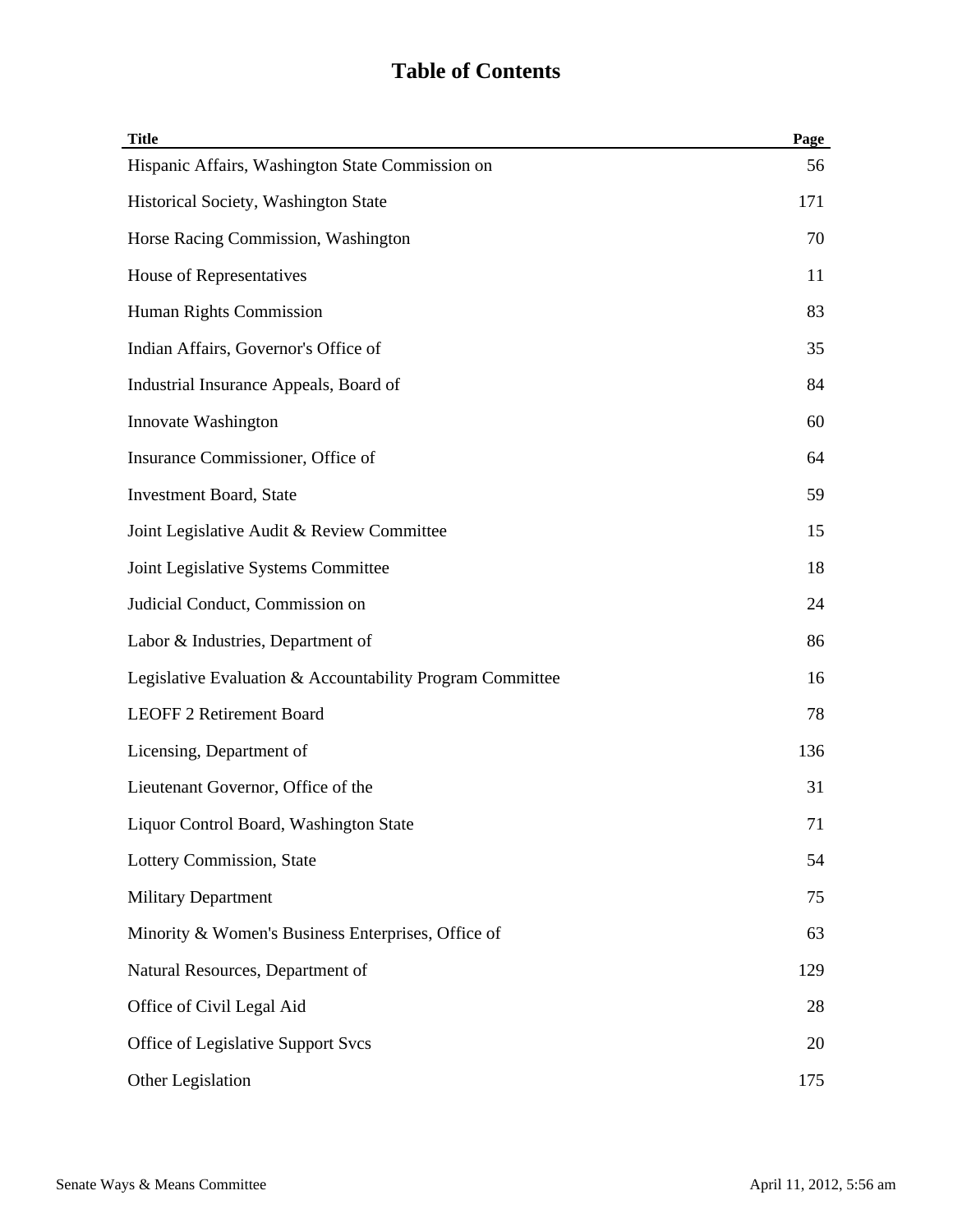| <b>Title</b>                                            | Page |
|---------------------------------------------------------|------|
| Parks and Recreation Commission, State                  | 118  |
| Pollution Liability Insurance Program, Washington       | 117  |
| Public Defense, Office of                               | 27   |
| <b>Public Disclosure Commission</b>                     | 32   |
| <b>Public Employment Relations Commission</b>           | 77   |
| Public Schools - Education of Highly Capable Students   | 145  |
| <b>Public Schools - Education Reform</b>                | 146  |
| <b>Public Schools - Educational Service Districts</b>   | 142  |
| <b>Public Schools - General Apportionment</b>           | 139  |
| <b>Public Schools - Institutional Education</b>         | 144  |
| Public Schools - Learning Assistance Program (LAP)      | 149  |
| Public Schools - Levy Equalization                      | 143  |
| Public Schools - OSPI & Statewide Programs              | 137  |
| <b>Public Schools - Pupil Transportation</b>            | 140  |
| Public Schools - Special Education                      | 141  |
| Public Schools - Transitional Bilingual Instruction     | 148  |
| <b>Puget Sound Partnership</b>                          | 127  |
| Recreation and Conservation Funding Board               | 120  |
| Retirement Systems, Department of                       | 58   |
| Revenue, Department of                                  | 61   |
| Salaries for Elected Officials, Citizens' Commission on | 40   |
| School for the Blind, State                             | 165  |
| Secretary of State, Office of the                       | 33   |
| Senate                                                  | 13   |
| Services for the Blind, Department of                   | 95   |
| Special Appropriations to the Governor                  | 174  |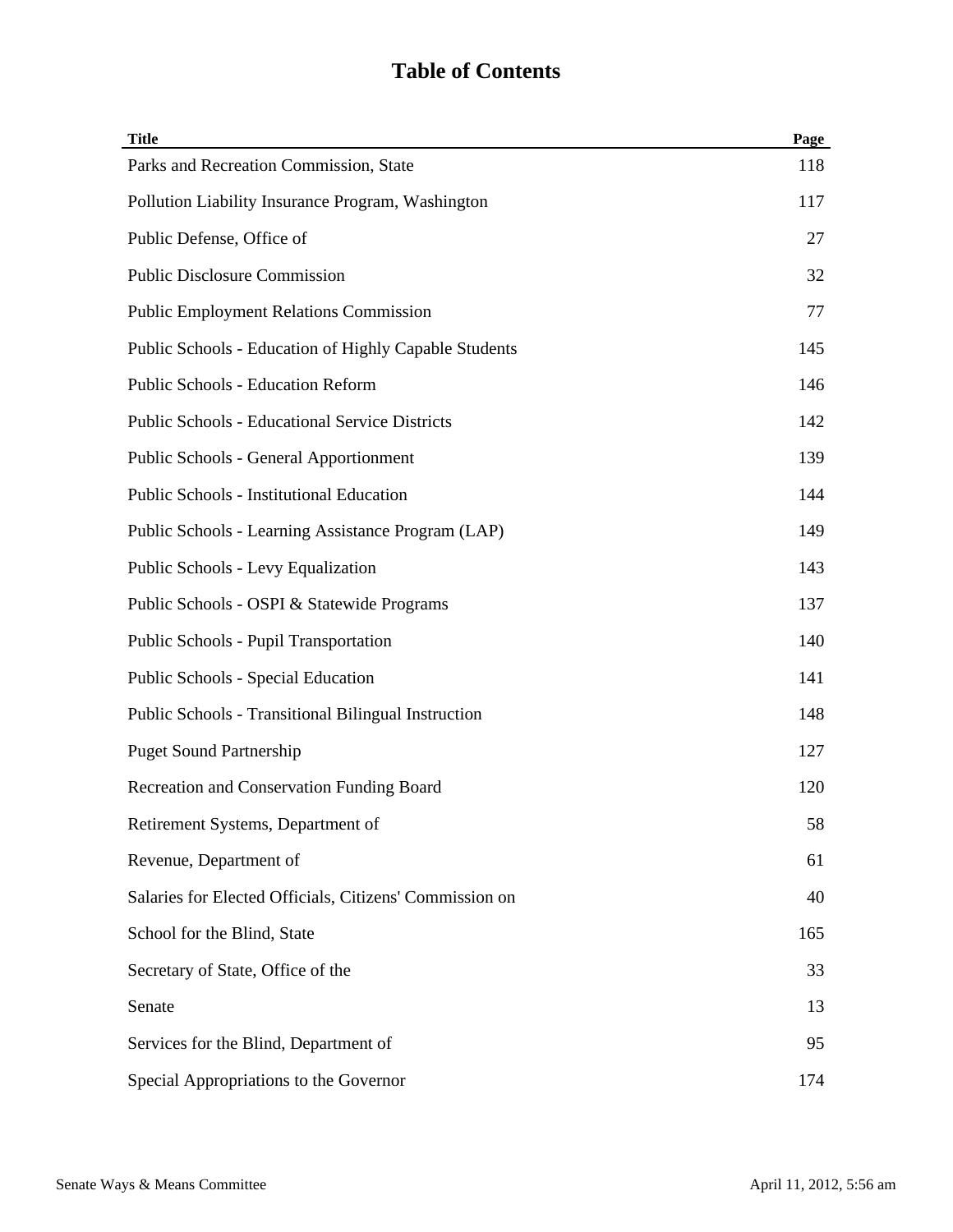| <b>Title</b>                                      | Page |
|---------------------------------------------------|------|
| <b>State Law Library</b>                          | 22   |
| State Patrol, Washington                          | 134  |
| <b>Statute Law Committee</b>                      | 19   |
| <b>Student Achievement Council</b>                | 163  |
| Student Financial Aid, Office of                  | 160  |
| Supreme Court                                     | 21   |
| Tax Appeals, Board of                             | 62   |
| The Evergreen State College                       | 157  |
| Treasurer, Office of the State                    | 37   |
| University of Washington                          | 152  |
| Utilities and Transportation Commission           | 72   |
| Veterans' Affairs, Department of                  | 92   |
| Volunteer Firefighters, Board for                 | 74   |
| <b>Washington State University</b>                | 154  |
| Western Washington University                     | 159  |
| Workforce Training & Education Coordinating Board | 167  |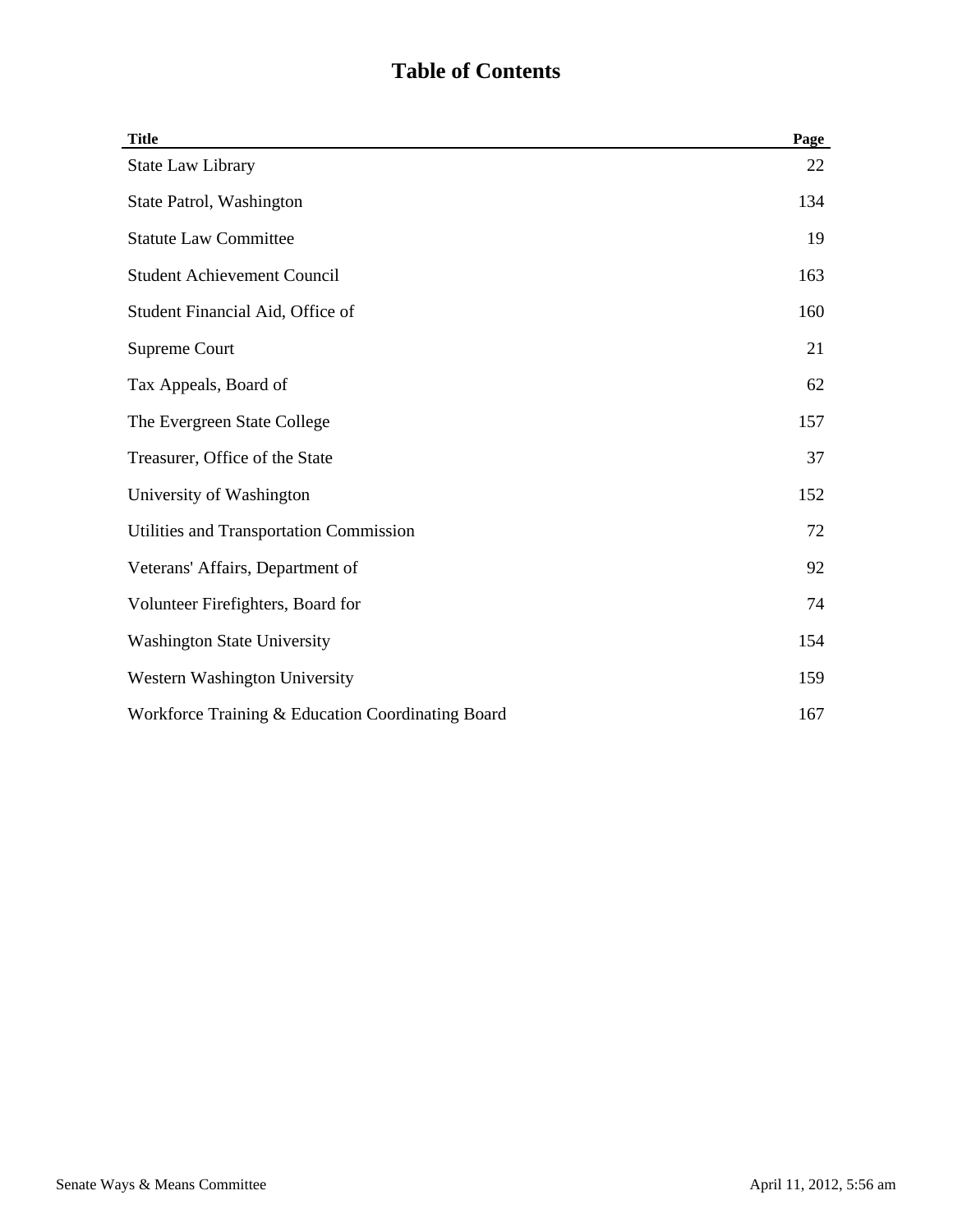**As Passed Legislature (4/11/12)**

|                                            | <b>FTEs</b> | NGF-P      | <b>Total</b> |
|--------------------------------------------|-------------|------------|--------------|
| Legislative                                | 793.3       | 139.294    | 146,551      |
| Judicial                                   | 637.1       | 222,202    | 281,381      |
| Governmental Operations                    | 7,582.6     | 453,899    | 3,695,949    |
| <b>Other Human Services</b>                | 16,758.7    | 5,912,967  | 14,505,697   |
| <b>DSHS</b>                                | 16,480.0    | 5,482,393  | 11,072,060   |
| <b>Natural Resources</b>                   | 5,900.9     | 262,804    | 1,503,522    |
| Transportation                             | 741.3       | 70.160     | 170,099      |
| <b>Public Schools</b>                      | 271.8       | 13,647,398 | 15,620,592   |
| <b>Higher Education</b>                    | 45,209.1    | 2,734,640  | 11,095,338   |
| <b>Other Education</b>                     | 515.6       | 161,563    | 526,051      |
| Special Appropriations                     | 0.0         | 2,157,876  | 2,332,551    |
| <b>Total Budget Bill</b>                   | 94,890.2    | 31,245,196 | 60,949,791   |
| <b>Appropriations in Other Legislation</b> | 1.9         | $-3,850$   | $-3,696$     |
| <b>Statewide Total</b>                     | 94,892.0    | 31,241,346 | 60,946,095   |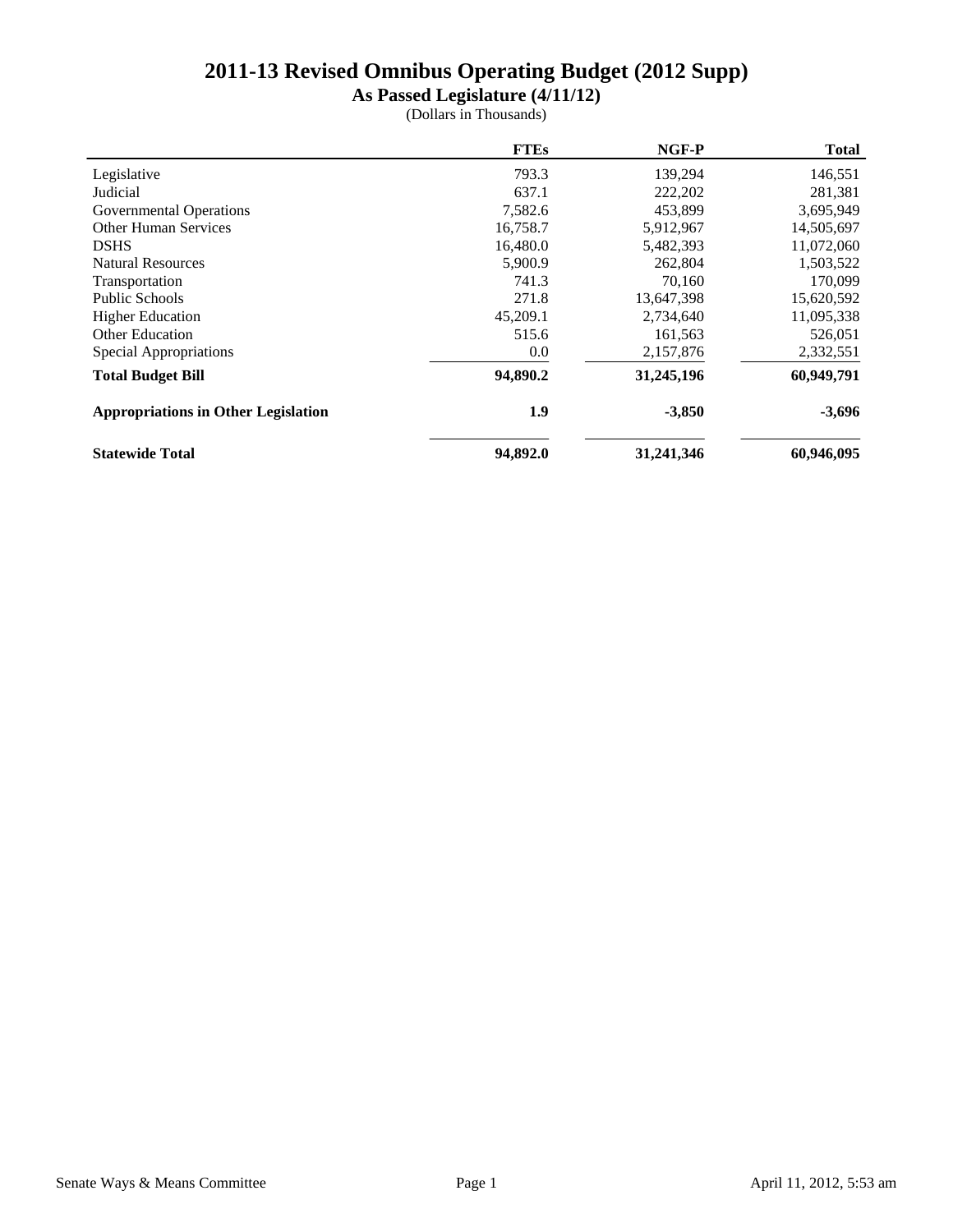**As Passed Legislature (4/11/12)**

|                                     | <b>FTEs</b> | NGF-P    | <b>Total</b> |
|-------------------------------------|-------------|----------|--------------|
| Legislative                         |             |          |              |
| House of Representatives            | 367.3       | 57,939   | 59,430       |
| Senate                              | 261.6       | 43,246   | 44,667       |
| Jt Leg Audit & Review Committee     | 20.9        | 5,120    | 5,290        |
| <b>LEAP</b> Committee               | 10.0        | 3,745    | 3,745        |
| Office of the State Actuary         | 13.2        | $\Omega$ | 3,323        |
| Joint Legislative Systems Comm      | 46.6        | 15,679   | 15,679       |
| <b>Statute Law Committee</b>        | 46.6        | 8,768    | 9,620        |
| <b>Redistricting Commission</b>     | 5.9         | 1,781    | 1,781        |
| Office of Legislative Support Svcs  | 21.3        | 3,016    | 3,016        |
| <b>Total Legislative</b>            | 793.3       | 139,294  | 146,551      |
| <b>Judicial</b>                     |             |          |              |
| Supreme Court                       | 60.9        | 13,318   | 13,318       |
| State Law Library                   | 13.8        | 1,504    | 3,004        |
| Court of Appeals                    | 139.6       | 30,443   | 30,443       |
| Commission on Judicial Conduct      | 9.5         | 2,028    | 2,028        |
| Administrative Office of the Courts | 398.3       | 99,154   | 150,392      |
| Office of Public Defense            | 14.0        | 54,163   | 58,531       |
| Office of Civil Legal Aid           | 1.0         | 21,592   | 23,665       |
| <b>Total Judicial</b>               | 637.1       | 222,202  | 281,381      |
| <b>Total Legislative/Judicial</b>   | 1,430.4     | 361,496  | 427,932      |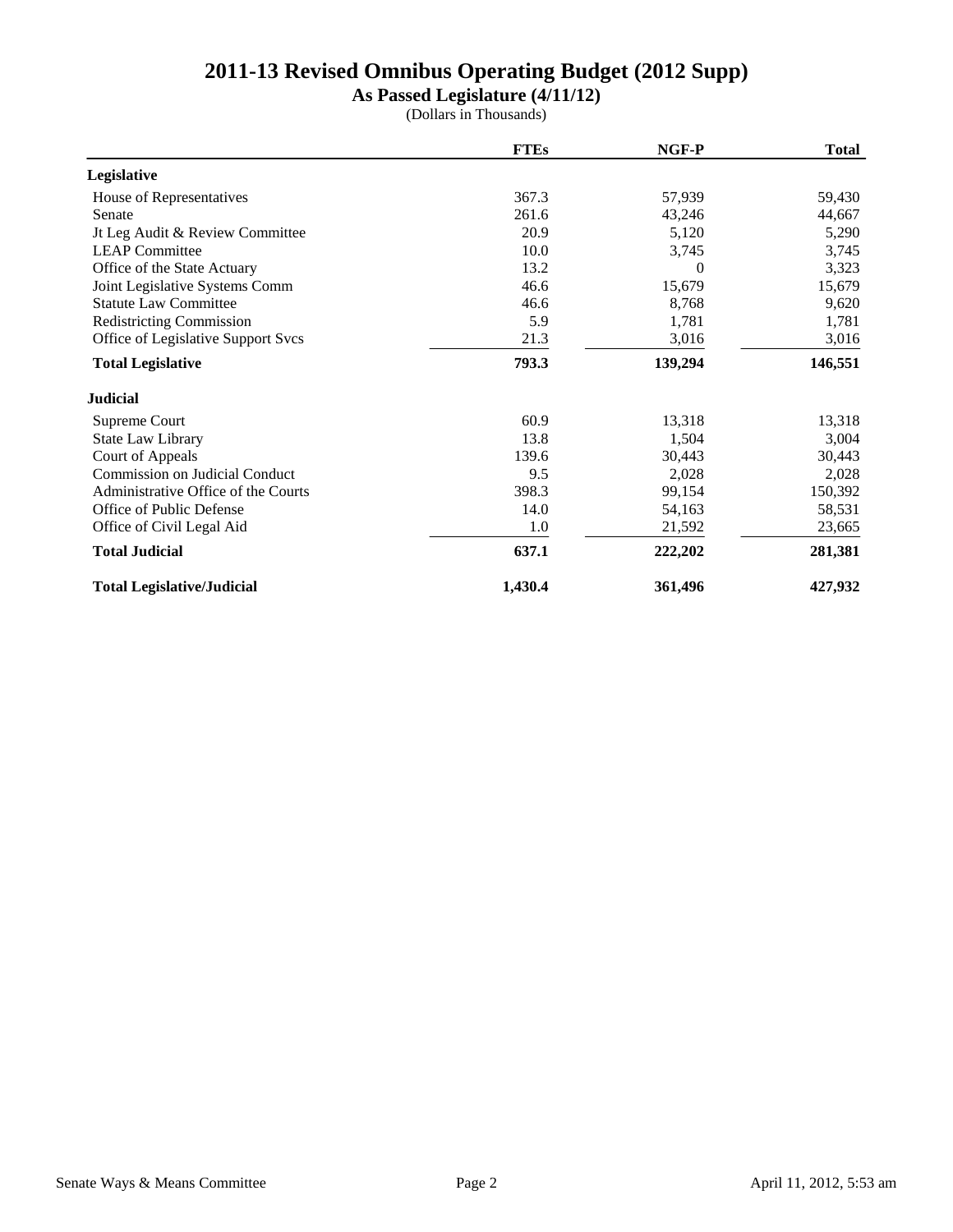**As Passed Legislature (4/11/12)**

|                                           | <b>FTEs</b> | NGF-P            | <b>Total</b> |
|-------------------------------------------|-------------|------------------|--------------|
| <b>Governmental Operations</b>            |             |                  |              |
| Office of the Governor                    | 49.9        | 10,349           | 11,849       |
| Office of the Lieutenant Governor         | 5.8         | 1,301            | 1,396        |
| <b>Public Disclosure Commission</b>       | 19.5        | 3,957            | 3,957        |
| Office of the Secretary of State          | 311.4       | 24,659           | 83,600       |
| Governor's Office of Indian Affairs       | 2.0         | 517              | 517          |
| Asian-Pacific-American Affrs              | 2.0         | 446              | 446          |
| Office of the State Treasurer             | 67.0        | $\boldsymbol{0}$ | 13,706       |
| Office of the State Auditor               | 335.1       | $\boldsymbol{0}$ | 72,887       |
| Comm Salaries for Elected Officials       | 1.3         | 327              | 327          |
| Office of the Attorney General            | 1,100.7     | 12,448           | 228,713      |
| <b>Caseload Forecast Council</b>          | 12.0        | 2,457            | 2,457        |
| Dept of Financial Institutions            | 188.3       | $\overline{0}$   | 46,190       |
| Department of Commerce                    | 256.0       | 124,638          | 567,357      |
| Economic & Revenue Forecast Council       | 5.6         | 1,437            | 1,487        |
| Office of Financial Management            | 186.1       | 36,953           | 116,719      |
| Office of Administrative Hearings         | 170.4       | $\theta$         | 35,763       |
| <b>State Lottery Commission</b>           | 142.9       | $\boldsymbol{0}$ | 801,712      |
| Washington State Gambling Comm            | 155.5       | $\boldsymbol{0}$ | 31,975       |
| WA State Comm on Hispanic Affairs         | 2.0         | 488              | 488          |
| African-American Affairs Comm             | 2.0         | 469              | 469          |
| Department of Retirement Systems          | 249.0       | $\overline{0}$   | 52,078       |
| <b>State Investment Board</b>             | 83.4        | $\mathbf{0}$     | 29,075       |
| Innovate Washington                       | 15.2        | 5,634            | 9,448        |
| Department of Revenue                     | 1,168.8     | 199,898          | 231,531      |
| Board of Tax Appeals                      | 11.2        | 2,339            | 2,339        |
| Minority & Women's Business Enterp        | 17.0        | 0                | 3,654        |
| Dept of General Administration            | 0.1         | $\boldsymbol{0}$ | $\mathbf{0}$ |
| Office of Insurance Commissioner          | 232.0       | 650              | 53,087       |
| <b>Consolidated Technology Services</b>   | 279.5       | $\boldsymbol{0}$ | 208,054      |
| <b>State Board of Accountancy</b>         | 11.3        | $\boldsymbol{0}$ | 2,642        |
| Forensic Investigations Council           | 0.0         | $\overline{0}$   | 490          |
| Department of Enterprise Services         | 1,070.0     | 6,710            | 479,676      |
| <b>Washington Horse Racing Commission</b> | 28.5        | 0                | 6,744        |
| WA State Liquor Control Board             | 841.4       | $\boldsymbol{0}$ | 192,113      |
| Utilities and Transportation Comm         | 167.4       | $\overline{0}$   | 48,567       |
| Board for Volunteer Firefighters          | 4.0         | $\boldsymbol{0}$ | 1,039        |
| <b>Military Department</b>                | 323.4       | 13,988           | 338,948      |
| <b>Public Employment Relations Comm</b>   | 41.6        | 4,234            | 7,800        |
| <b>LEOFF 2 Retirement Board</b>           | 6.0         | $\boldsymbol{0}$ | 2,044        |
| Archaeology & Historic Preservation       | 17.8        | $\mathbf{0}$     | 4,605        |
| <b>Total Governmental Operations</b>      | 7,582.6     | 453,899          | 3,695,949    |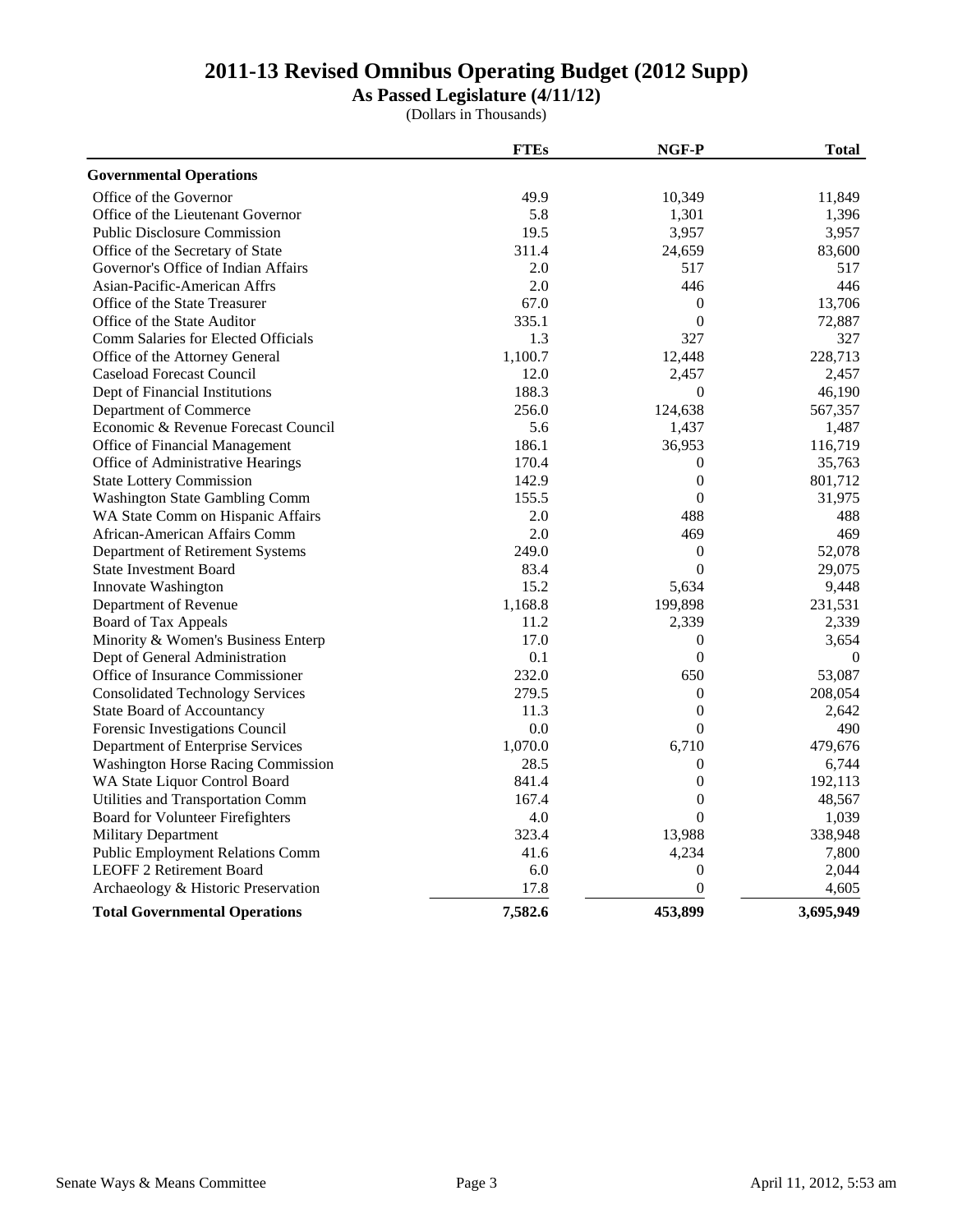**As Passed Legislature (4/11/12)**

|                                           | <b>FTEs</b> | NGF-P     | <b>Total</b> |
|-------------------------------------------|-------------|-----------|--------------|
| <b>Other Human Services</b>               |             |           |              |
| WA State Health Care Authority            | 1,053.7     | 4,065,481 | 10,207,360   |
| Human Rights Commission                   | 34.2        | 3.947     | 5,840        |
| <b>Bd of Industrial Insurance Appeals</b> | 163.8       | $\Omega$  | 39,209       |
| Criminal Justice Training Comm            | 34.1        | 28.736    | 42,445       |
| Department of Labor and Industries        | 2,784.4     | 35.312    | 632,608      |
| Department of Health                      | 1,641.1     | 157,518   | 1,104,918    |
| Department of Veterans' Affairs           | 690.3       | 15.339    | 116,790      |
| Department of Corrections                 | 7,950.7     | 1,602,344 | 1,625,935    |
| Dept of Services for the Blind            | 75.0        | 4.290     | 25,466       |
| <b>Employment Security Department</b>     | 2,331.5     |           | 705,126      |
| <b>Total Other Human Services</b>         | 16,758.7    | 5,912,967 | 14,505,697   |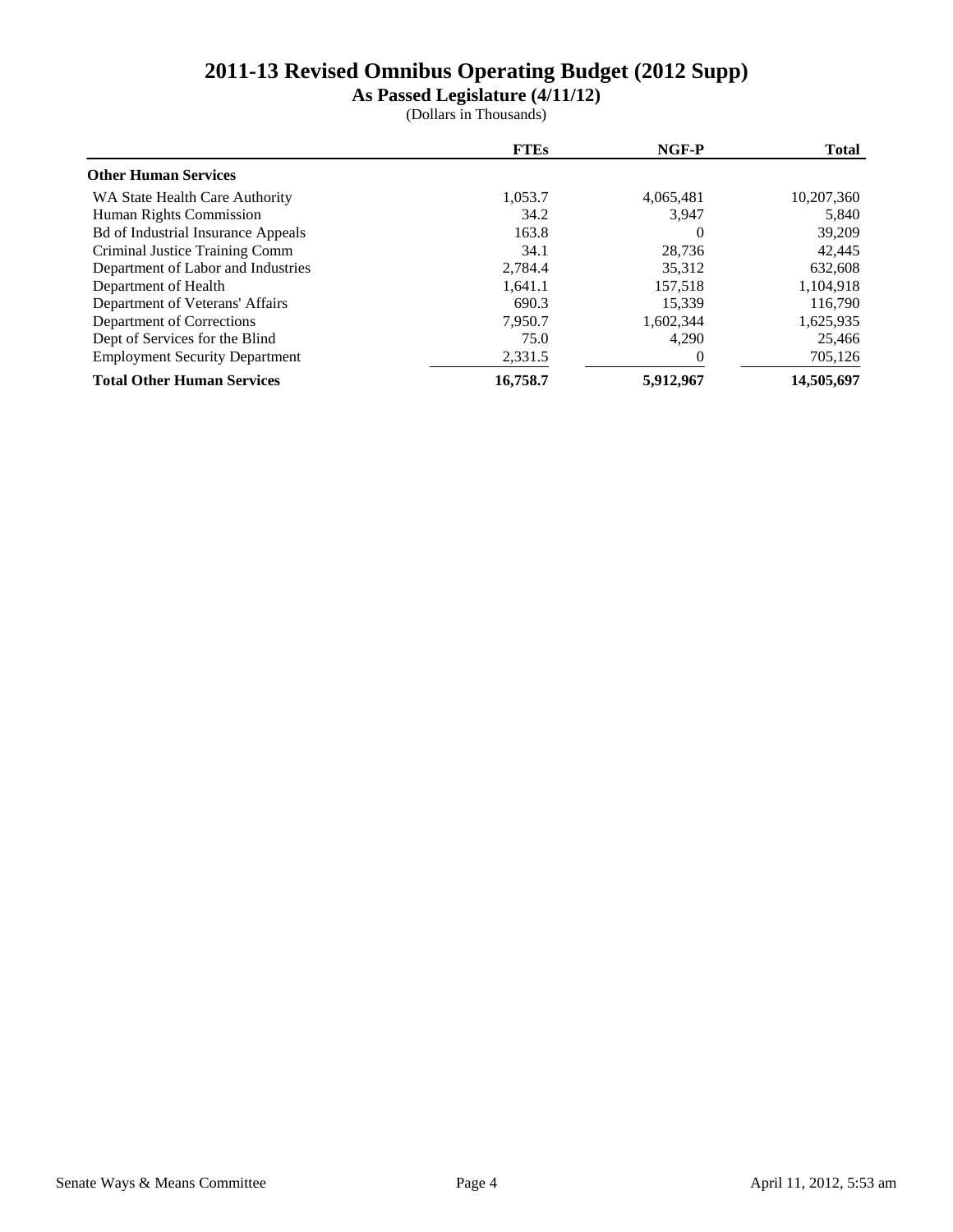**As Passed Legislature (4/11/12)**

|                                         | <b>FTEs</b> | NGF-P      | <b>Total</b> |
|-----------------------------------------|-------------|------------|--------------|
| <b>DSHS</b>                             |             |            |              |
| Children and Family Services            | 2,475.0     | 572,757    | 1,065,407    |
| Juvenile Rehabilitation                 | 755.9       | 170,981    | 179,690      |
| <b>Mental Health</b>                    | 2,643.3     | 880,826    | 1,587,031    |
| <b>Developmental Disabilities</b>       | 3,081.3     | 993,466    | 1,933,227    |
| Long-Term Care                          | 1,363.4     | 1,600,831  | 3,410,729    |
| <b>Economic Services Administration</b> | 4,275.6     | 854,036    | 2,059,044    |
| Alcohol & Substance Abuse               | 73.3        | 144,960    | 365,043      |
| <b>Medical Assistance Payments</b>      | 0.1         | $\Omega$   | $\Omega$     |
| <b>Vocational Rehabilitation</b>        | 322.1       | 21,255     | 129,081      |
| Administration/Support Svcs             | 436.2       | 50,543     | 97,021       |
| <b>Special Commitment Center</b>        | 413.7       | 84,295     | 84,295       |
| Payments to Other Agencies              | 0.0         | 108,443    | 161,492      |
| <b>Information System Services</b>      | 198.6       | 0          | $\Omega$     |
| <b>Consolidated Field Services</b>      | 441.7       |            | 0            |
| <b>Total DSHS</b>                       | 16,480.0    | 5,482,393  | 11,072,060   |
| <b>Total Human Services</b>             | 33,238.6    | 11,395,360 | 25,577,757   |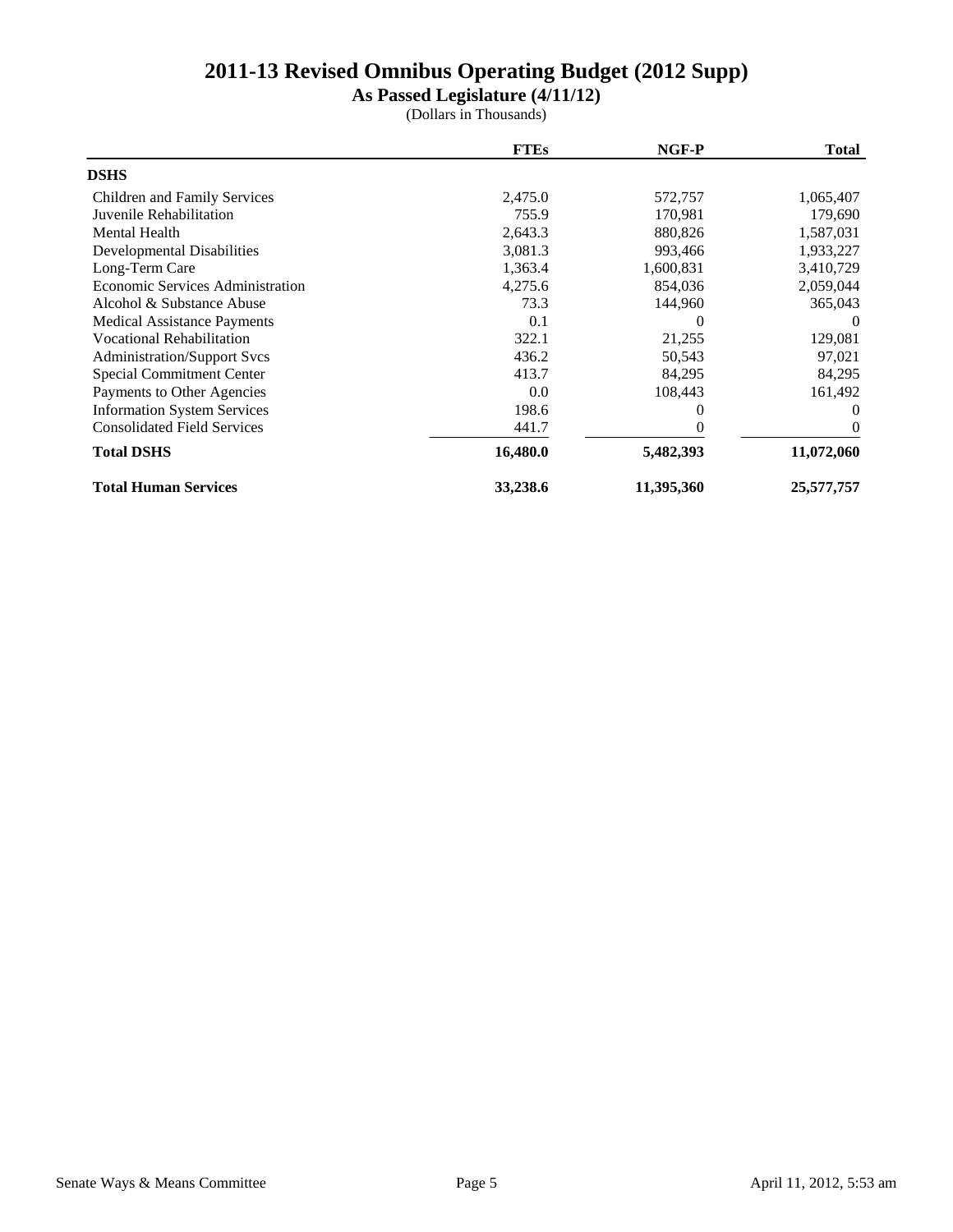**As Passed Legislature (4/11/12)**

|                                        | <b>FTEs</b> | NGF-P    | <b>Total</b> |
|----------------------------------------|-------------|----------|--------------|
| <b>Natural Resources</b>               |             |          |              |
| Columbia River Gorge Commission        | 6.0         | 805      | 1,611        |
| Department of Ecology                  | 1,553.1     | 70.624   | 441,093      |
| WA Pollution Liab Insurance Program    | 6.0         | $\theta$ | 1,613        |
| <b>State Parks and Recreation Comm</b> | 636.9       | 17,334   | 142,352      |
| Rec and Conservation Funding Board     | 19.6        | 1,721    | 9,315        |
| Environ & Land Use Hearings Office     | 17.7        | 4.173    | 4,173        |
| <b>State Conservation Commission</b>   | 17.1        | 13.209   | 14,510       |
| Dept of Fish and Wildlife              | 1,465.4     | 57,716   | 362,096      |
| <b>Puget Sound Partnership</b>         | 42.2        | 4,526    | 18,130       |
| Department of Natural Resources        | 1,381.7     | 62,725   | 363,587      |
| Department of Agriculture              | 755.4       | 29,971   | 145,042      |
| <b>Total Natural Resources</b>         | 5,900.9     | 262,804  | 1,503,522    |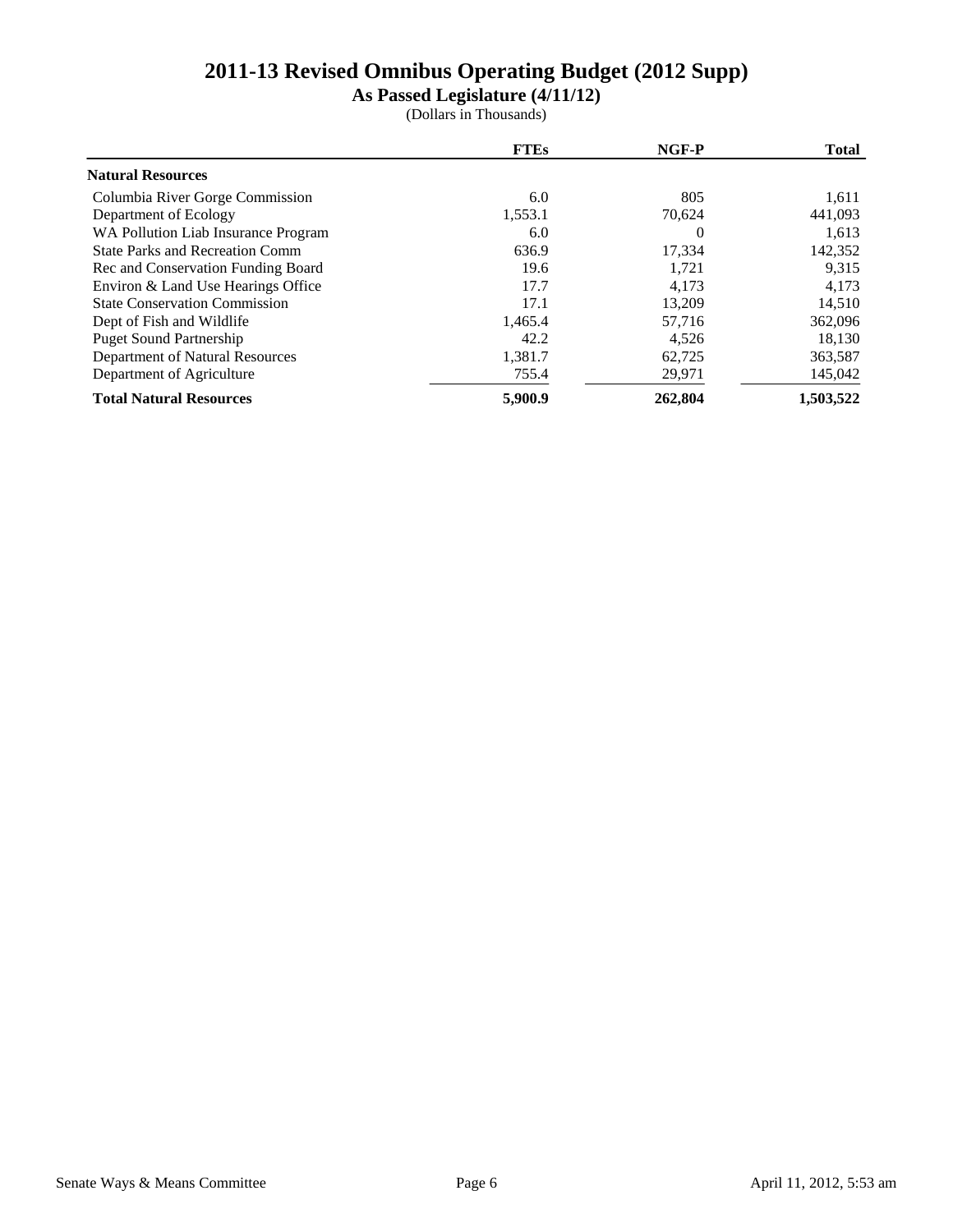**As Passed Legislature (4/11/12)**

|                                | <b>FTEs</b> | $NGF-P$ | <b>Total</b> |
|--------------------------------|-------------|---------|--------------|
| <b>Transportation</b>          |             |         |              |
| <b>Washington State Patrol</b> | 510.7       | 67,718  | 129,561      |
| Department of Licensing        | 230.6       | 2,442   | 40,538       |
| <b>Total Transportation</b>    | 741.3       | 70,160  | 170,099      |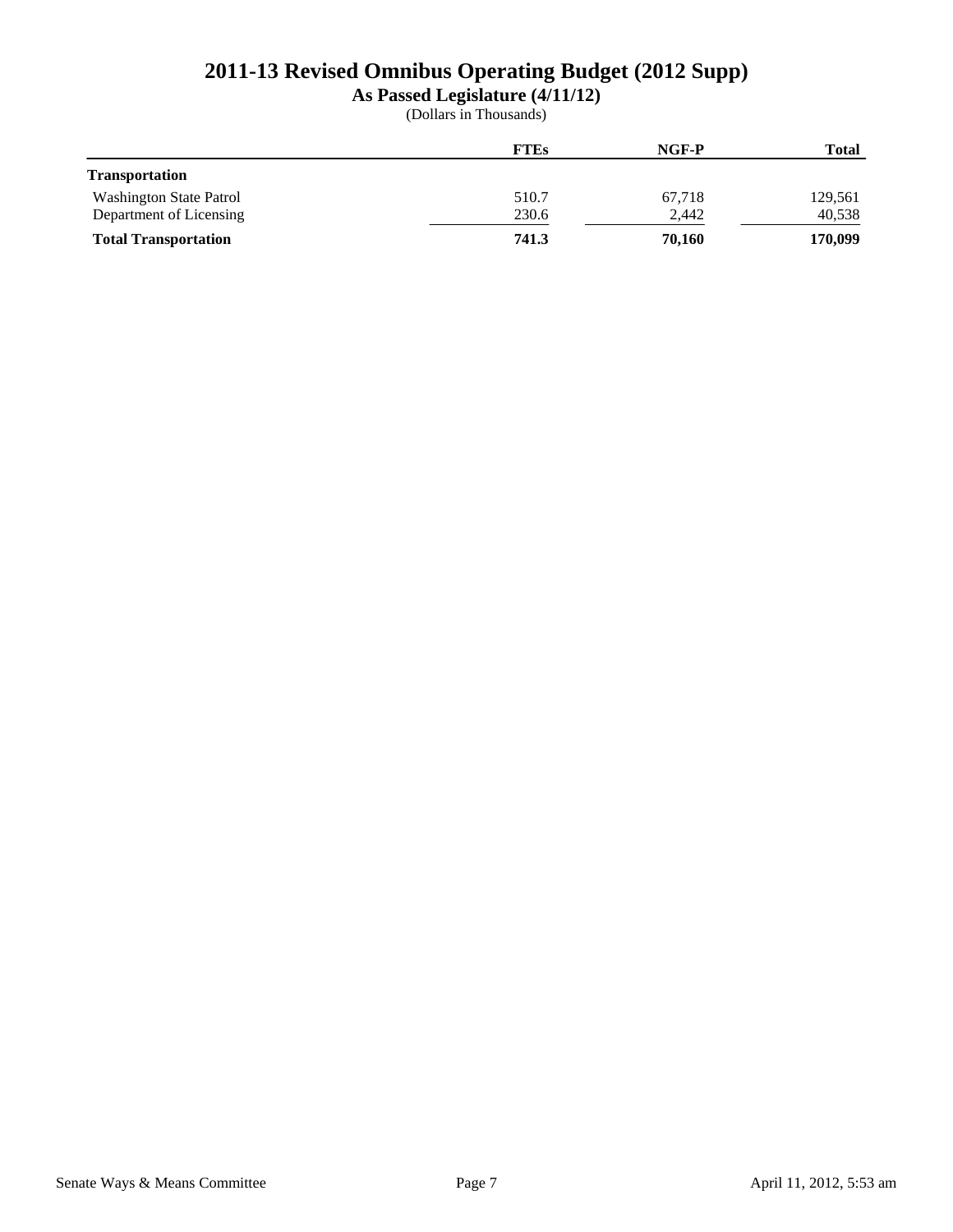**As Passed Legislature (4/11/12)**

|                                           | <b>FTEs</b> | NGF-P      | <b>Total</b> |
|-------------------------------------------|-------------|------------|--------------|
| <b>Public Schools</b>                     |             |            |              |
| OSPI & Statewide Programs                 | 234.3       | 52,455     | 138,036      |
| General Apportionment                     | 0.0         | 10,412,087 | 10,434,414   |
| Pupil Transportation                      | 0.0         | 595.885    | 595,885      |
| <b>School Food Services</b>               | 0.0         | 14,222     | 595,634      |
| <b>Special Education</b>                  | 2.0         | 1,328,957  | 1,815,879    |
| <b>Educational Service Districts</b>      | 0.0         | 15,806     | 15,806       |
| Levy Equalization                         | 0.0         | 598,934    | 603,334      |
| Elementary/Secondary School Improv        | 0.0         | $\Omega$   | 6,152        |
| <b>Institutional Education</b>            | 0.0         | 32,561     | 32,561       |
| Ed of Highly Capable Students             | 0.0         | 17,533     | 17,533       |
| <b>Education Reform</b>                   | 35.5        | 163,329    | 386,519      |
| <b>Transitional Bilingual Instruction</b> | 0.0         | 160,241    | 231,242      |
| Learning Assistance Program (LAP)         | 0.0         | 255,388    | 747,595      |
| <b>Compensation Adjustments</b>           | 0.0         | $\Omega$   |              |
| <b>Total Public Schools</b>               | 271.8       | 13,647,398 | 15,620,592   |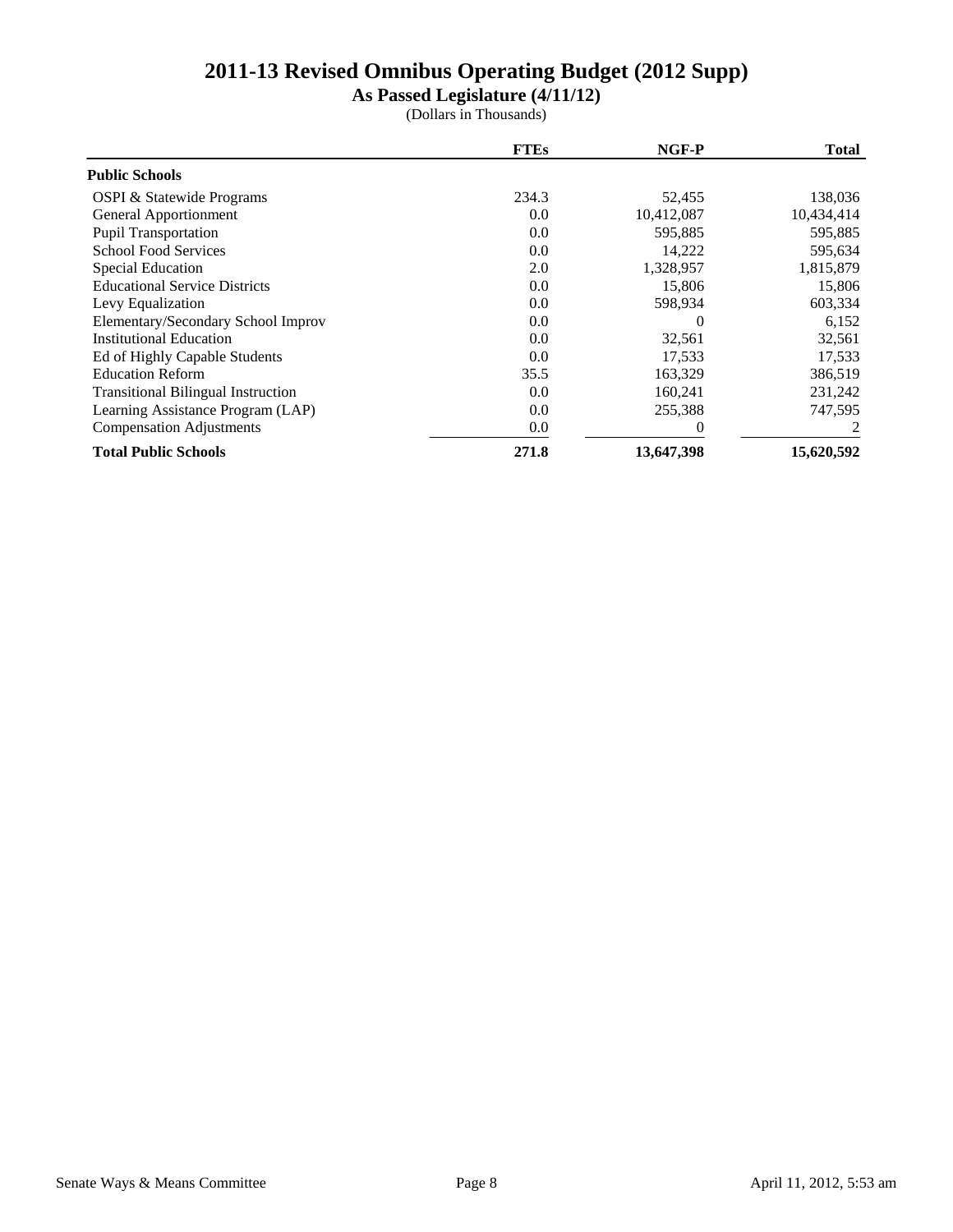**As Passed Legislature (4/11/12)**

|                                            | <b>FTEs</b> | NGF-P      | <b>Total</b> |
|--------------------------------------------|-------------|------------|--------------|
| <b>Higher Education</b>                    |             |            |              |
| <b>Higher Education Coordinating Board</b> | 47.1        | 292,480    | 310,738      |
| University of Washington                   | 19,961.4    | 421,417    | 5,817,247    |
| <b>Washington State University</b>         | 5,865.3     | 301,211    | 1,229,991    |
| Eastern Washington University              | 1,305.9     | 68,085     | 248,399      |
| Central Washington University              | 1,219.3     | 65,058     | 300,240      |
| The Evergreen State College                | 614.7       | 36,248     | 108,506      |
| Western Washington University              | 1,562.7     | 79,715     | 335,753      |
| Community/Technical College System         | 14,584.7    | 1,144,958  | 2,399,034    |
| <b>Student Achievement Council</b>         | 48.2        | 325,468    | 345,430      |
| <b>Total Higher Education</b>              | 45,209.1    | 2,734,640  | 11,095,338   |
| <b>Other Education</b>                     |             |            |              |
| State School for the Blind                 | 86.0        | 11,447     | 13,400       |
| Childhood Deafness & Hearing Loss          | 109.2       | 16,774     | 17,300       |
| Workforce Trng & Educ Coord Board          | 20.8        | 2,655      | 65,891       |
| Department of Early Learning               | 222.7       | 130,687    | 411,985      |
| <b>Washington State Arts Commission</b>    | 13.0        | $_{0}$     | 5,307        |
| <b>Washington State Historical Society</b> | 34.0        | 0          | 6,086        |
| East Wash State Historical Society         | 30.0        | 0          | 6,082        |
| <b>Total Other Education</b>               | 515.6       | 161,563    | 526,051      |
| <b>Total Education</b>                     | 45,996.5    | 16,543,601 | 27,241,981   |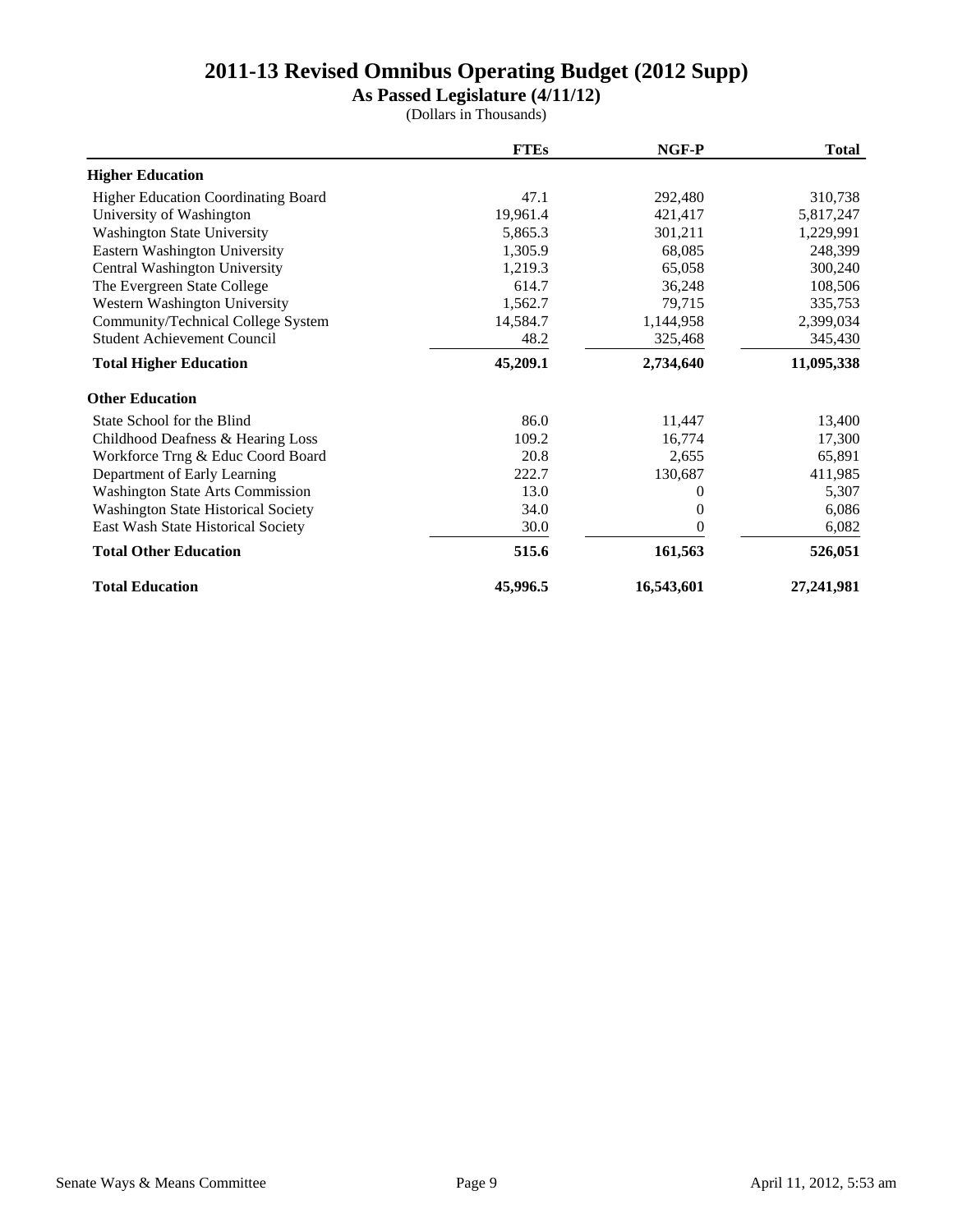**As Passed Legislature (4/11/12)**

|                                     | <b>FTEs</b> | NGF-P     | <b>Total</b> |
|-------------------------------------|-------------|-----------|--------------|
| <b>Special Appropriations</b>       |             |           |              |
| <b>Bond Retirement and Interest</b> | 0.0         | 1,921,678 | 2,076,825    |
| Special Approps to the Governor     | 0.0         | 106.444   | 125,972      |
| <b>Sundry Claims</b>                | 0.0         | 278       | 278          |
| Contributions to Retirement Systems | 0.0         | 129,476   | 129,476      |
| <b>Total Special Appropriations</b> | 0.0         | 2,157,876 | 2,332,551    |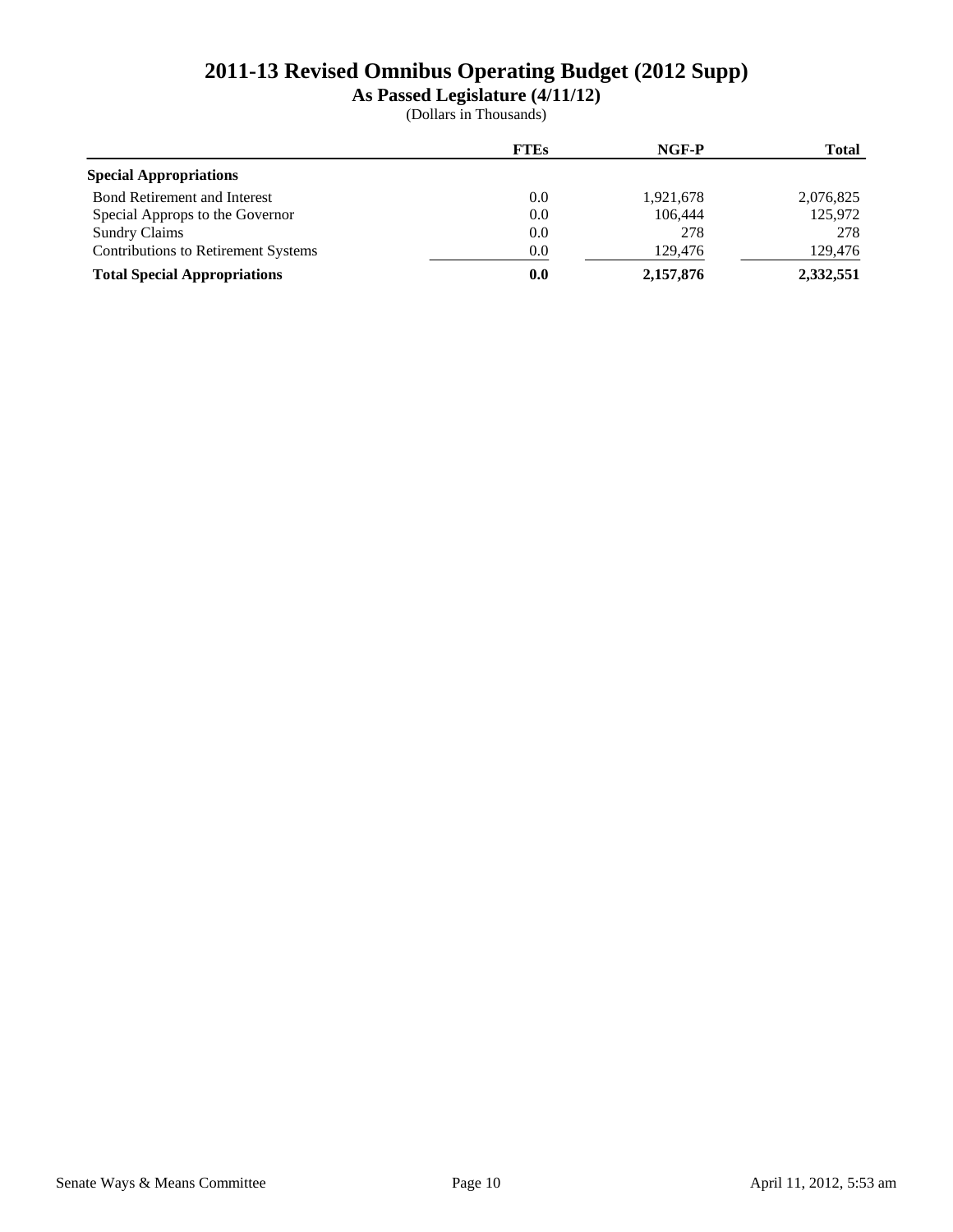## Agency 011 **2011-13 Revised Omnibus Operating Budget (2012 Supp)**

#### **House of Representatives**

(Dollars in Thousands)

|                                         | As Passed Legislature (4/11/12) |          |              |
|-----------------------------------------|---------------------------------|----------|--------------|
|                                         | <b>FTEs</b>                     | NGF-P    | <b>Total</b> |
| 2011-13 Original Appropriations         | 380.2                           | 60,367   | 61,683       |
| 2011-13 Maintenance Level               | 380.2                           | 60,436   | 61,927       |
| 2012 Policy Other Changes:              |                                 |          |              |
| <b>Auditor Charges</b><br>1.            | 0.0                             | -6       | -6           |
| 2.<br><b>Attorney General Reduction</b> | 0.0                             | $-1$     | $-1$         |
| 3.<br>Sec of State Archive Reduction    | 0.0                             | $-2$     | $-2$         |
| 4.<br><b>Central Services Savings</b>   | 0.0                             | 5        | 5            |
| 5.<br><b>Local Government</b>           | 0.0                             | 50       | 50           |
| 6.<br><b>Efficiency Reduction</b>       | $-1.3$                          | $-875$   | $-875$       |
| Policy -- Other Total                   | $-1.3$                          | $-829$   | $-829$       |
| 2012 Policy Comp Changes:               |                                 |          |              |
| PEBB Funding Rate Reduction<br>7.       | 0.0                             | $-214$   | $-214$       |
| Policy -- Comp Total                    | 0.0                             | $-214$   | $-214$       |
| <b>2012 Policy Transfer Changes:</b>    |                                 |          |              |
| Legislative Support Consolidation<br>8. | $-11.6$                         | $-1,454$ | $-1,454$     |
| Policy -- Transfer Total                | $-11.6$                         | $-1,454$ | $-1,454$     |
| <b>Total Policy Changes</b>             | $-12.9$                         | $-2,497$ | $-2,497$     |
| 2011-13 Revised Appropriations          | 367.3                           | 57,939   | 59,430       |
| Difference from Original Appropriations | $-12.9$                         | $-2,428$ | $-2,253$     |
| % Change from Original Appropriations   | $-3.4%$                         | $-4.0%$  | $-3.7%$      |

#### *Comments:*

 **1. Auditor Charges -** Agency funding levels are adjusted to reflect changes in the number of audit hours needed, reductions in billing authority for the Office of the State Auditor's Audit of State Government Account, and use of existing fund balance. The Office of the State Auditor will use a risk-based methodology in selecting agencies to audit.

 **2. Attorney General Reduction -** Agency funding levels are reduced to reflect reductions in billing authority for the Office of the Attorney General's Legal Services Revolving Account.

 **3. Sec of State Archive Reduction -** Agency funding levels are reduced to reflect reductions in billing authority for the Office of the Secretary of State's Archives and Records Management Account.

 **4. Central Services Savings -** Funding is reduced for Office of Minority & Women's Business Enterprises (OMWBE), Office of Administrative Hearings (OAH), and Labor Relations Office (LRO), with the resulting savings passed along to other state agencies as a central service billing reduction. The funding reduction utilizes an excess fund balance from the OMWBE Enterprises Account, eliminates a vacant administrative position at the OAH, and reduces LRO services.

 **5. Local Government -** Funding is provided to establish a joint committee on junior taxing districts, municipal corporations, and local government finance. The committee will evaluate services provided by junior taxing districts and municipal corporations, and will make recommendations on the appropriateness of consolidating these services. The committee will also review the impact of Initiative 1183 on public safety needs, and will provide a plan for using and disbursing excess liquor revenues. The committee is composed of two members from each caucus from the House and from the Senate. The operating expenses of the committee are provided equally by the House and Senate. (General Fund-State)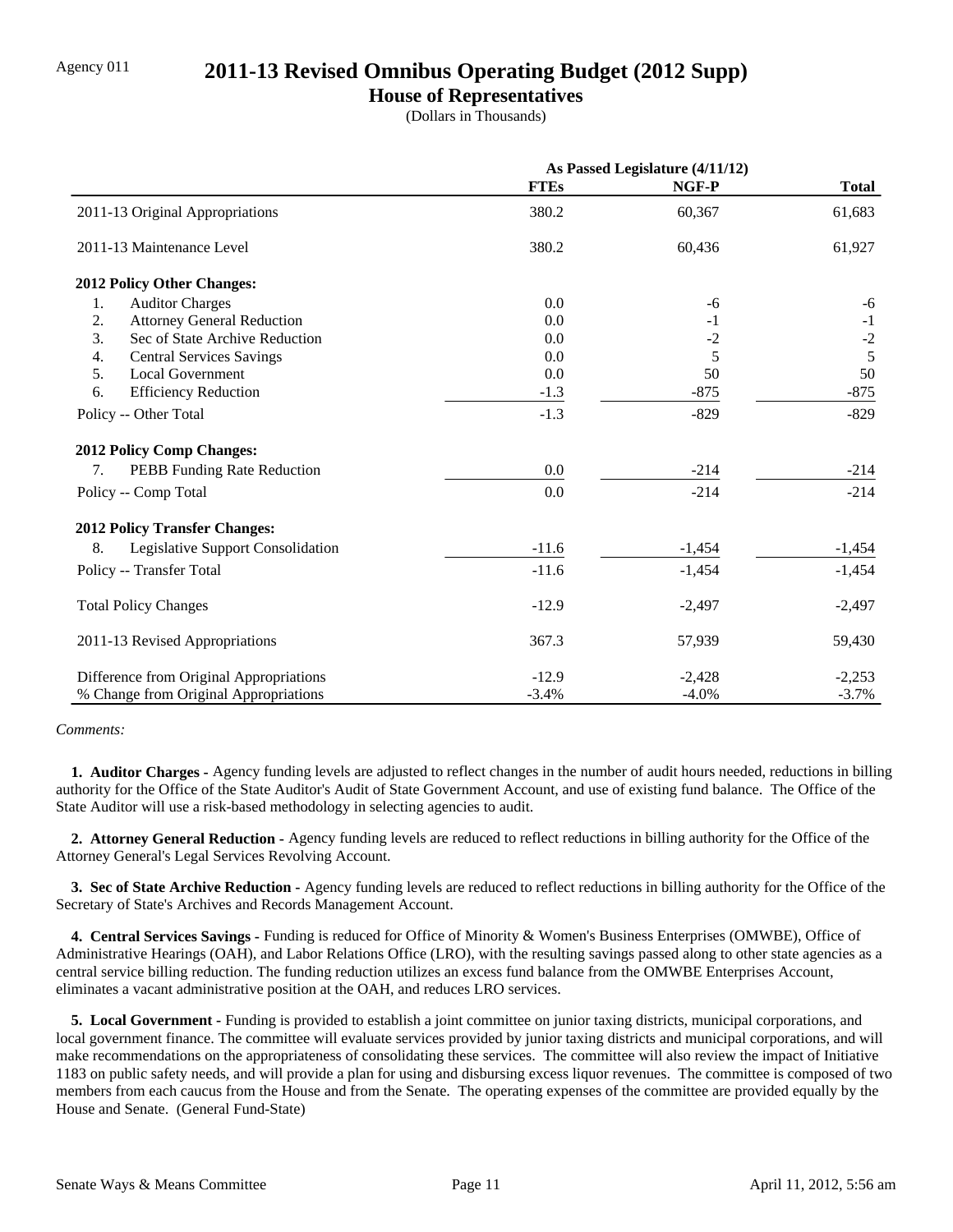## Agency 011 **2011-13 Revised Omnibus Operating Budget (2012 Supp) House of Representatives**

 **6. Efficiency Reduction -** Legislative branch agencies will achieve savings by identifying administrative efficiencies that will reduce FTE levels, travel expenses, printing costs, and other operating expenditures. This includes savings from the consolidation of certain support functions pursuant to House Bill 2705 (creating the office of legislative support services). (General Fund-State)

 **7. PEBB Funding Rate Reduction -** The Public Employees' Benefits Board (PEBB) funding rate is reduced from \$850 to \$800 per eligible employee per month for FY 2013. This is projected to leave the PEBB reserves (both the self-insured claims reserve and the incurred-but-not-paid reserve) fully funded at the end of the 2011-13 fiscal biennium.

 **8. Legislative Support Consolidation -** Pursuant to House Bill 2705 (creating the office of legislative support services), savings are achieved through the consolidation of facility management, production and audio-visual services, information distribution, and other administrative and support functions into the Office of Legislative Support Services. The amount reflected in this item is the amount of funding transferred to the new office. Savings from the consolidation are reflected in other items in legislative agency budgets. (General Fund-State)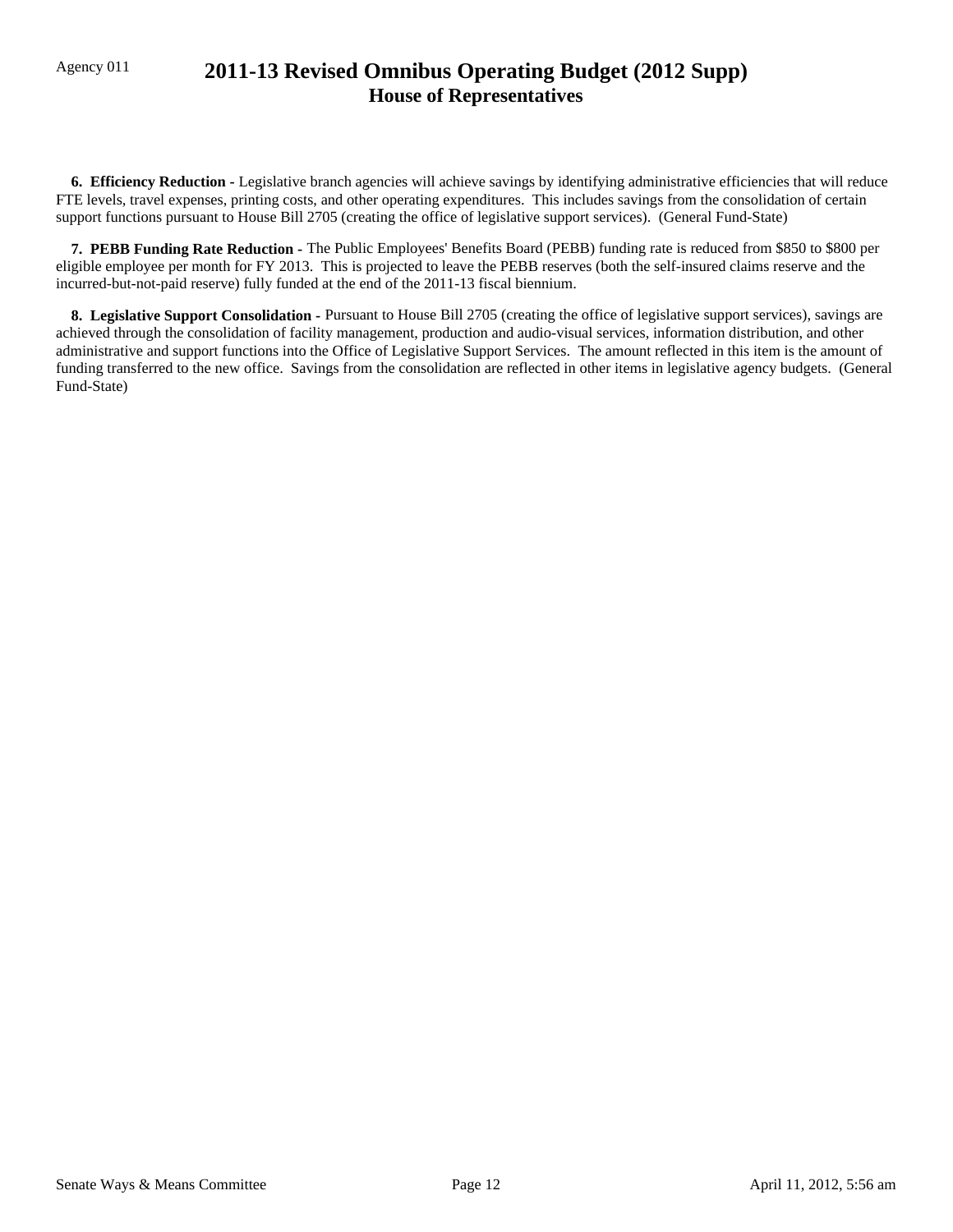## Agency 012 **2011-13 Revised Omnibus Operating Budget (2012 Supp)**

**Senate**

(Dollars in Thousands)

|                                         | As Passed Legislature (4/11/12) |          |              |
|-----------------------------------------|---------------------------------|----------|--------------|
|                                         | <b>FTEs</b>                     | NGF-P    | <b>Total</b> |
| 2011-13 Original Appropriations         | 272.4                           | 45,640   | 47,040       |
| 2011-13 Maintenance Level               | 272.4                           | 45,678   | 47,099       |
| 2012 Policy Other Changes:              |                                 |          |              |
| 1.<br><b>Auditor Charges</b>            | 0.0                             | -6       | $-6$         |
| 2.<br><b>Attorney General Reduction</b> | 0.0                             | $-1$     | $-1$         |
| 3.<br>Sec of State Archive Reduction    | 0.0                             | $-1$     | $-1$         |
| <b>Central Services Savings</b><br>4.   | 0.0                             | 4        | 4            |
| 5.<br>Commute Trip Reduction            | 0.0                             | -4       | $-4$         |
| 6.<br><b>Local Government</b>           | 0.0                             | 50       | 50           |
| 7.<br><b>Efficiency Reduction</b>       | $-1.1$                          | $-774$   | $-774$       |
| Policy -- Other Total                   | $-1.1$                          | $-732$   | $-732$       |
| <b>2012 Policy Comp Changes:</b>        |                                 |          |              |
| PEBB Funding Rate Reduction<br>8.       | 0.0                             | $-138$   | $-138$       |
| Policy -- Comp Total                    | 0.0                             | $-138$   | $-138$       |
| <b>2012 Policy Transfer Changes:</b>    |                                 |          |              |
| Legislative Support Consolidation<br>9. | $-9.7$                          | $-1,562$ | $-1,562$     |
| Policy -- Transfer Total                | $-9.7$                          | $-1,562$ | $-1,562$     |
| <b>Total Policy Changes</b>             | $-10.8$                         | $-2,432$ | $-2,432$     |
| 2011-13 Revised Appropriations          | 261.6                           | 43,246   | 44,667       |
| Difference from Original Appropriations | $-10.8$                         | $-2,394$ | $-2,373$     |
| % Change from Original Appropriations   | $-4.0%$                         | $-5.3%$  | $-5.0\%$     |

#### *Comments:*

 **1. Auditor Charges -** Agency funding levels are adjusted to reflect changes in the number of audit hours needed, reductions in billing authority for the Office of the State Auditor's Audit of State Government Account, and use of existing fund balance. The Office of the State Auditor will use a risk-based methodology in selecting agencies to audit.

 **2. Attorney General Reduction -** Agency funding levels are reduced to reflect reductions in billing authority for the Office of the Attorney General's Legal Services Revolving Account.

 **3. Sec of State Archive Reduction -** Agency funding levels are reduced to reflect reductions in billing authority for the Office of the Secretary of State's Archives and Records Management Account.

 **4. Central Services Savings -** Funding is reduced for Office of Minority & Women's Business Enterprises (OMWBE), Office of Administrative Hearings (OAH), and Labor Relations Office (LRO), with the resulting savings passed along to other state agencies as a central service billing reduction. The funding reduction utilizes an excess fund balance from the OMWBE Enterprises Account, eliminates an administrative position at the OAH, and reduces LRO services.

**5. Commute Trip Reduction -** Funding is reduced to reflect the elimination of state general funds for the Commute Trip Reduction program.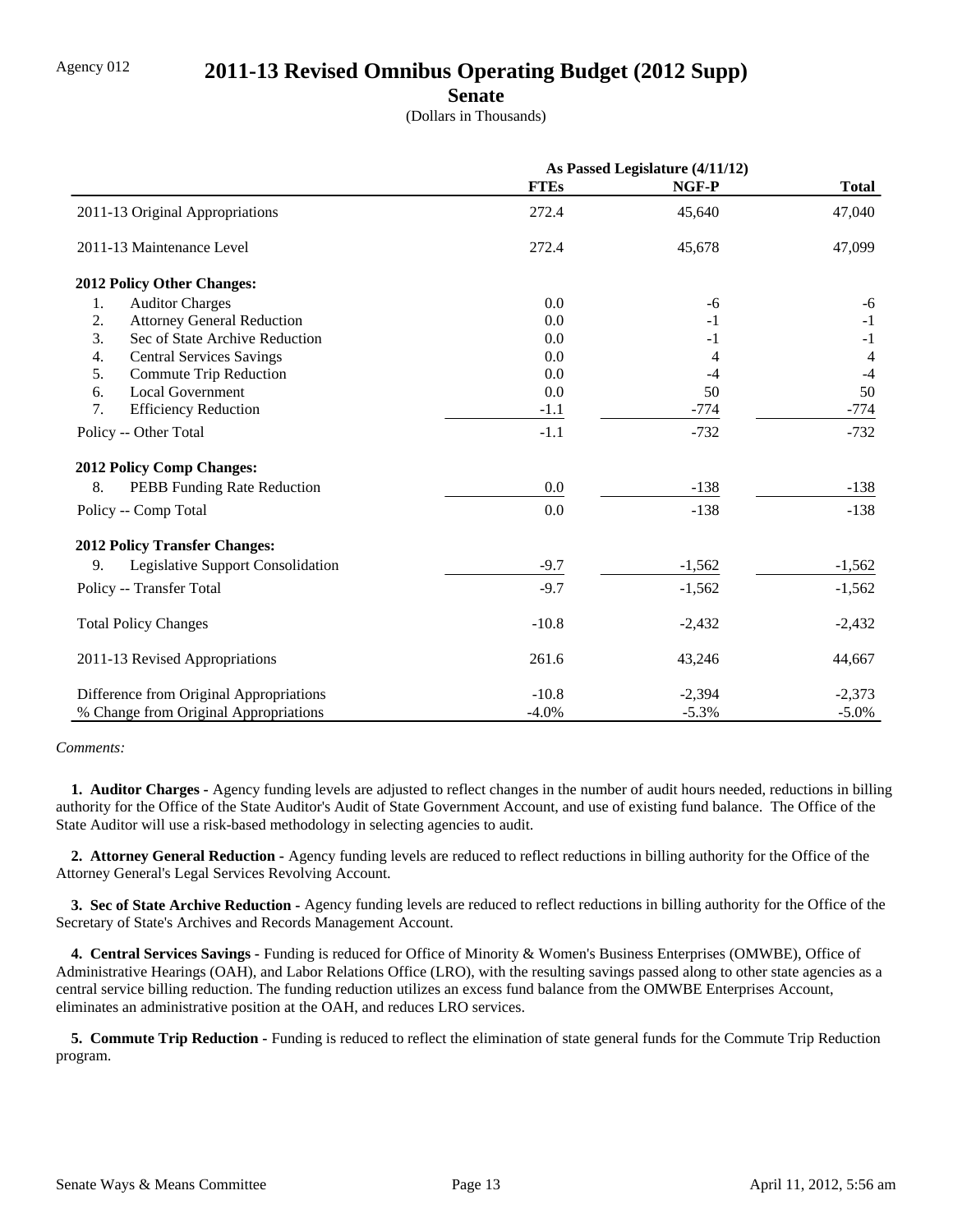## Agency 012 **2011-13 Revised Omnibus Operating Budget (2012 Supp) Senate**

 **6. Local Government -** Funding is provided to establish a joint committee on junior taxing districts, municipal corporations, and local government finance. The committee will evaluate services provided by junior taxing districts and municipal corporations, and will make recommendations on the appropriateness of consolidating these services. The committee will also review the impact of Initiative 1183 on public safety needs, and will provide a plan for using and disbursing excess liquor revenues. The committee is composed of two members from each caucus from the House and from the Senate. The operating expenses of the committee are provided equally by the House and Senate. (General Fund-State)

 **7. Efficiency Reduction -** Legislative branch agencies will achieve savings by identifying administrative efficiencies that will reduce FTE levels, travel expenses, printing costs, and other operating expenditures. This includes savings from the consolidation of certain support functions pursuant to House Bill 2705 (creating the office of legislative support services). (General Fund-State)

 **8. PEBB Funding Rate Reduction -** The Public Employees' Benefits Board (PEBB) funding rate is reduced from \$850 to \$800 per eligible employee per month for FY 2013. This is projected to leave the PEBB reserves (both the self-insured claims reserve and the incurred-but-not-paid reserve) fully funded at the end of the 2011-13 fiscal biennium.

 **9. Legislative Support Consolidation -** Pursuant to House Bill 2705 (creating the office of legislative support services), savings are achieved through the consolidation of facility management, production and audio-visual services, information distribution, and other administrative and support functions into the Office of Legislative Support Services. The amount reflected in this item is the amount of funding transferred to the new office. Savings from the consolidation are reflected in other items in legislative agency budgets. (General Fund-State)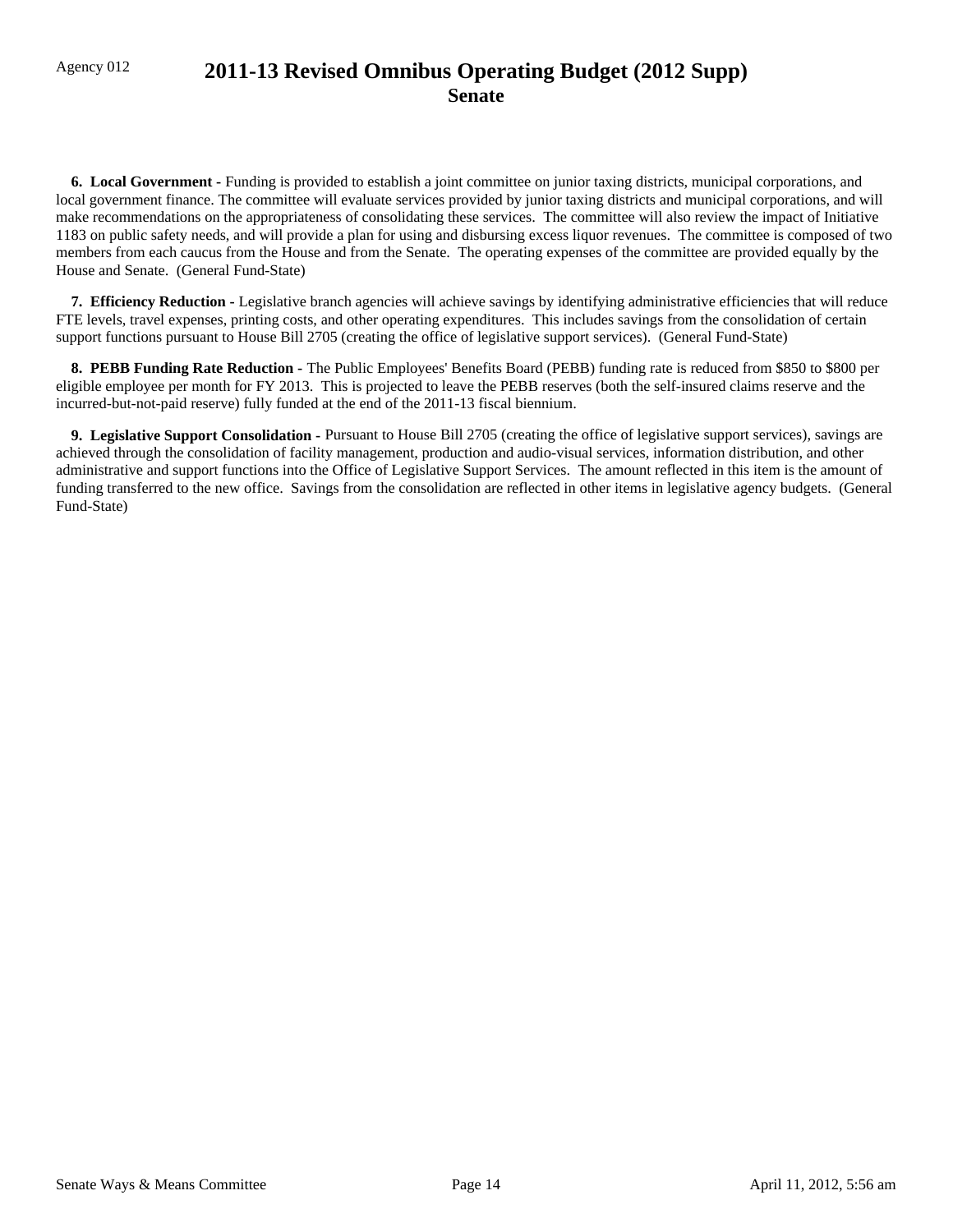#### Agency 014 **2011-13 Revised Omnibus Operating Budget (2012 Supp)**

#### **Jt Leg Audit & Review Committee**

(Dollars in Thousands)

|                                          | As Passed Legislature (4/11/12) |         |              |
|------------------------------------------|---------------------------------|---------|--------------|
|                                          | <b>FTEs</b>                     | NGF-P   | <b>Total</b> |
| 2011-13 Original Appropriations          | 20.9                            | 5,421   | 5,591        |
| 2011-13 Maintenance Level                | 20.9                            | 5,420   | 5,590        |
| 2012 Policy Other Changes:               |                                 |         |              |
| <b>Auditor Charges</b><br>1.             | 0.0                             | -6      | -6           |
| 2.<br><b>Central Service Reforms</b>     | 0.0                             | $-7$    | $-7$         |
| 3.<br><b>Efficiency Savings</b>          | $0.0\,$                         | $-271$  | $-271$       |
| Policy -- Other Total                    | 0.0                             | $-284$  | $-284$       |
| <b>2012 Policy Comp Changes:</b>         |                                 |         |              |
| <b>PEBB</b> Funding Rate Reduction<br>4. | 0.0                             | $-16$   | $-16$        |
| Policy -- Comp Total                     | 0.0                             | $-16$   | $-16$        |
| <b>Total Policy Changes</b>              | 0.0                             | $-300$  | $-300$       |
| 2011-13 Revised Appropriations           | 20.9                            | 5,120   | 5,290        |
| Difference from Original Appropriations  | 0.0                             | $-301$  | $-301$       |
| % Change from Original Appropriations    | $0.0\%$                         | $-5.6%$ | $-5.4\%$     |

#### *Comments:*

 **1. Auditor Charges -** Agency funding levels are adjusted to reflect changes in the number of audit hours needed, reductions in billing authority for the Office of the State Auditor's Audit of State Government Account, and use of existing fund balance. The Office of the State Auditor will use a risk-based methodology in selecting agencies to audit.

 **2. Central Service Reforms -** Funding is reduced to reflect efficiencies related to state agency use of cell phones, mailing, printing, and information technology. (Various Funds)

 **3. Efficiency Savings -** The Joint Legislative Audit and Review Committee will reduce General Fund-State expenditures by 5 percent in the 2011-13 biennium. Savings are achieved by consolidating accounting and payroll staff with other legislative entities, and restructuring remaining administrative functions.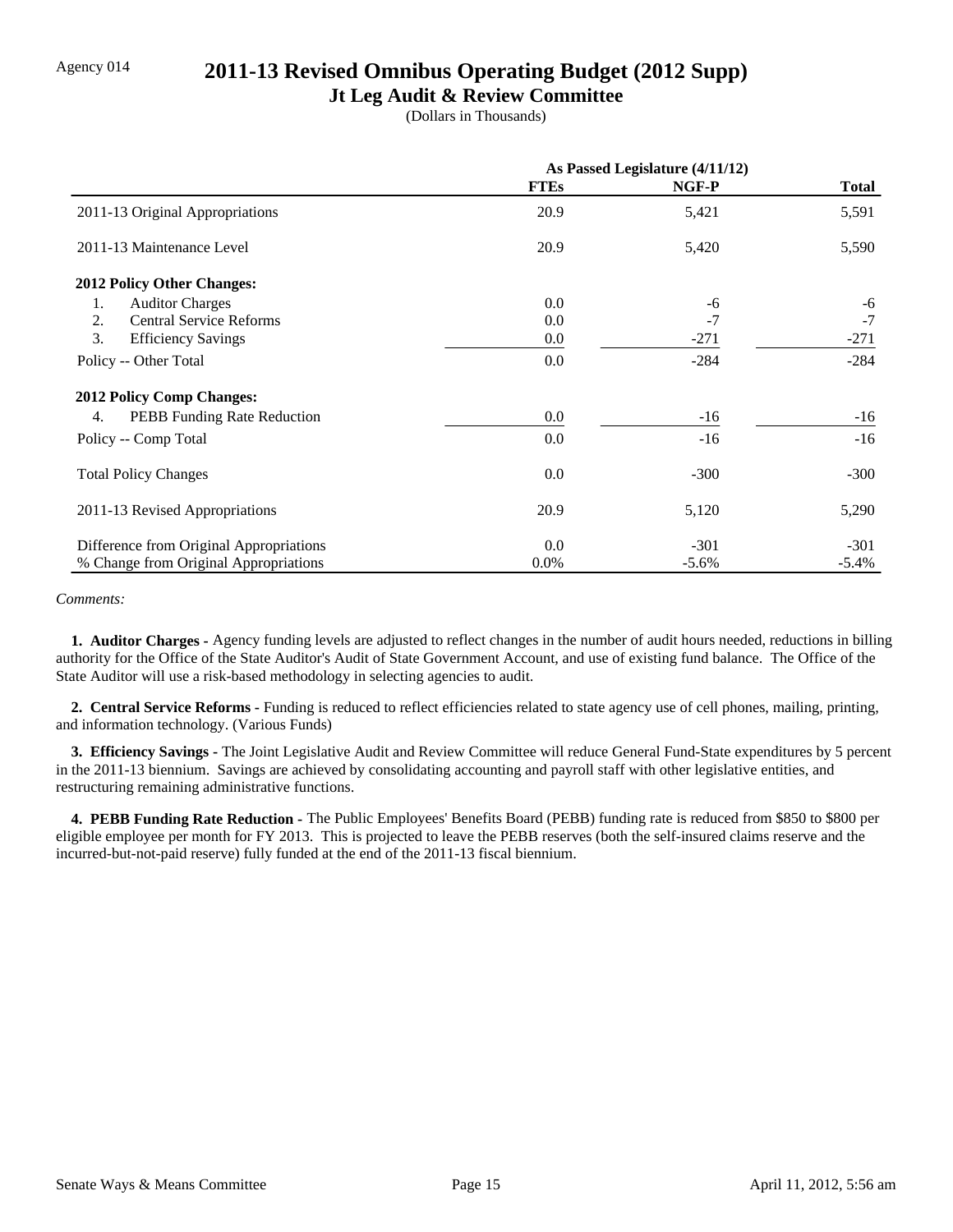## Agency 020 **2011-13 Revised Omnibus Operating Budget (2012 Supp)**

#### **LEAP Committee**

(Dollars in Thousands)

|                                         | As Passed Legislature (4/11/12) |          |              |
|-----------------------------------------|---------------------------------|----------|--------------|
|                                         | <b>FTEs</b>                     | NGF-P    | <b>Total</b> |
| 2011-13 Original Appropriations         | 19.8                            | 4,220    | 4,220        |
| 2011-13 Maintenance Level               | 19.8                            | 4,220    | 4,220        |
| <b>2012 Policy Other Changes:</b>       |                                 |          |              |
| <b>Auditor Charges</b><br>1.            | 0.0                             | $-4$     | $-4$         |
| <b>Central Service Reforms</b><br>2.    | 0.0                             | $-31$    | $-31$        |
| 3.<br>Commute Trip Reduction            | 0.0                             | $-4$     | $-4$         |
| 4.<br><b>Education Data Center</b>      | $-9.8$                          | $-375$   | $-375$       |
| 5.<br><b>Efficiency Reduction</b>       | 0.0                             | $-55$    | $-55$        |
| Policy -- Other Total                   | $-9.8$                          | $-469$   | $-469$       |
| <b>2012 Policy Comp Changes:</b>        |                                 |          |              |
| PEBB Funding Rate Reduction<br>6.       | 0.0                             | -6       | -6           |
| Policy -- Comp Total                    | 0.0                             | $-6$     | $-6$         |
| <b>Total Policy Changes</b>             | $-9.8$                          | $-475$   | $-475$       |
| 2011-13 Revised Appropriations          | 10.0                            | 3,745    | 3,745        |
| Difference from Original Appropriations | $-9.8$                          | $-475$   | $-475$       |
| % Change from Original Appropriations   | $-49.5%$                        | $-11.3%$ | $-11.3%$     |

#### *Comments:*

 **1. Auditor Charges -** Agency funding levels are adjusted to reflect changes in the number of audit hours needed, reductions in billing authority for the Office of the State Auditor's Audit of State Government Account, and use of existing fund balance. The Office of the State Auditor will use a risk-based methodology in selecting agencies to audit.

 **2. Central Service Reforms -** Funding is reduced to reflect efficiencies related to state agency use of cell phones, mailing, printing, and information technology. (Various Funds)

**3. Commute Trip Reduction -** Funding is reduced to reflect the elimination of state general funds for the Commute Trip Reduction program.

 **4. Education Data Center -** Funding and staff members are transferred to the Office of Financial Management (OFM) for the purposes of the Education Data Center. The Education Data Center collaborates with the Legislative Evaluation and Accountability Program Committee (LEAP) on data collection and analyses of early learning, K-12, and higher education programs and issues. (General Fund-State)

**5. Efficiency Reduction -** Legislative branch agencies will achieve savings by identifying administrative efficiencies that will reduce travel expenses, printing costs, and other operating expenditures. This includes savings from the consolidation of certain support functions pursuant to House Bill 2705 (creating the office of legislative support services). (General Fund-State)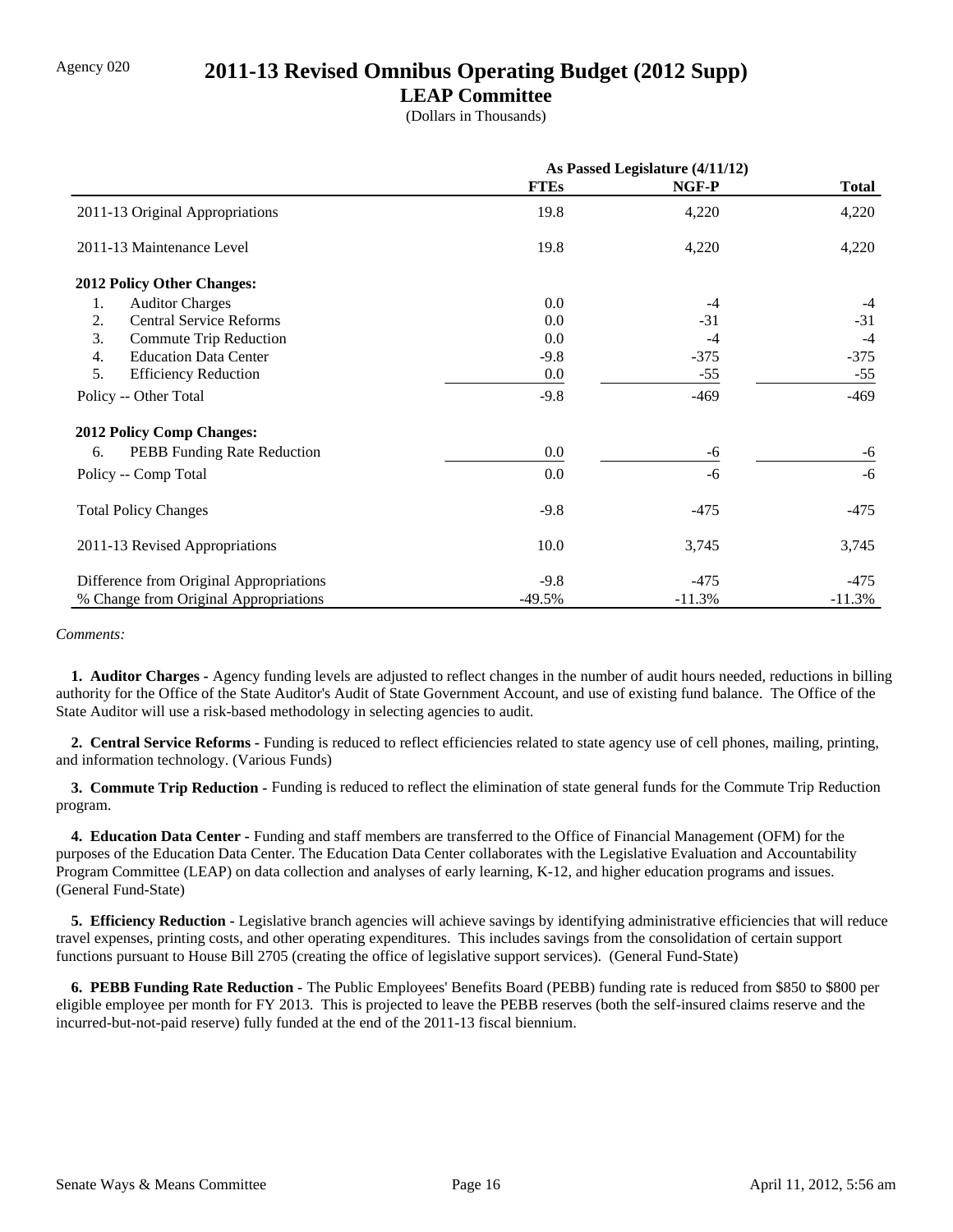## Agency 035 **2011-13 Revised Omnibus Operating Budget (2012 Supp)**

#### **Office of the State Actuary**

(Dollars in Thousands)

|                                         | As Passed Legislature (4/11/12) |                |              |
|-----------------------------------------|---------------------------------|----------------|--------------|
|                                         | <b>FTEs</b>                     | NGF-P          | <b>Total</b> |
| 2011-13 Original Appropriations         | 13.2                            | 48             | 3,392        |
| 2011-13 Maintenance Level               | 13.2                            | 48             | 3,391        |
| 2012 Policy Other Changes:              |                                 |                |              |
| <b>Auditor Charges</b><br>1.            | 0.0                             | $\theta$       | -6           |
| <b>Attorney General Reduction</b><br>2. | 0.0                             | 0              | $-3$         |
| 3.<br><b>Central Service Reforms</b>    | 0.0                             | $\theta$       | $-3$         |
| 4.<br><b>Medical Benefit Proposals</b>  | 0.0                             | -48            | $-48$        |
| Policy -- Other Total                   | 0.0                             | $-48$          | $-60$        |
| 2012 Policy Comp Changes:               |                                 |                |              |
| PEBB Funding Rate Reduction<br>5.       | 0.0                             | $\Omega$       | $-8$         |
| Policy -- Comp Total                    | 0.0                             | $\theta$       | $-8$         |
| <b>Total Policy Changes</b>             | 0.0                             | -48            | $-68$        |
| 2011-13 Revised Appropriations          | 13.2                            | $\overline{0}$ | 3,323        |
| Difference from Original Appropriations | 0.0                             | $-48$          | -69          |
| % Change from Original Appropriations   | 0.0%                            | $-100.0\%$     | $-2.0%$      |

#### *Comments:*

 **1. Auditor Charges -** Agency funding levels are adjusted to reflect changes in the number of audit hours needed, reductions in billing authority for the Office of the State Auditor's Audit of State Government Account, and use of existing fund balance. The Office of the State Auditor will use a risk-based methodology in selecting agencies to audit.

 **2. Attorney General Reduction -** Agency funding levels are reduced to reflect reductions in billing authority for the Office of the Attorney General's Legal Services Revolving Account.

 **3. Central Service Reforms -** Funding is reduced to reflect efficiencies related to state agency use of cell phones, mailing, printing, and information technology. (Various Funds)

 **4. Medical Benefit Proposals -** Funding provided to the Office of the State Actuary for the evaluation of medical insurance issues is eliminated.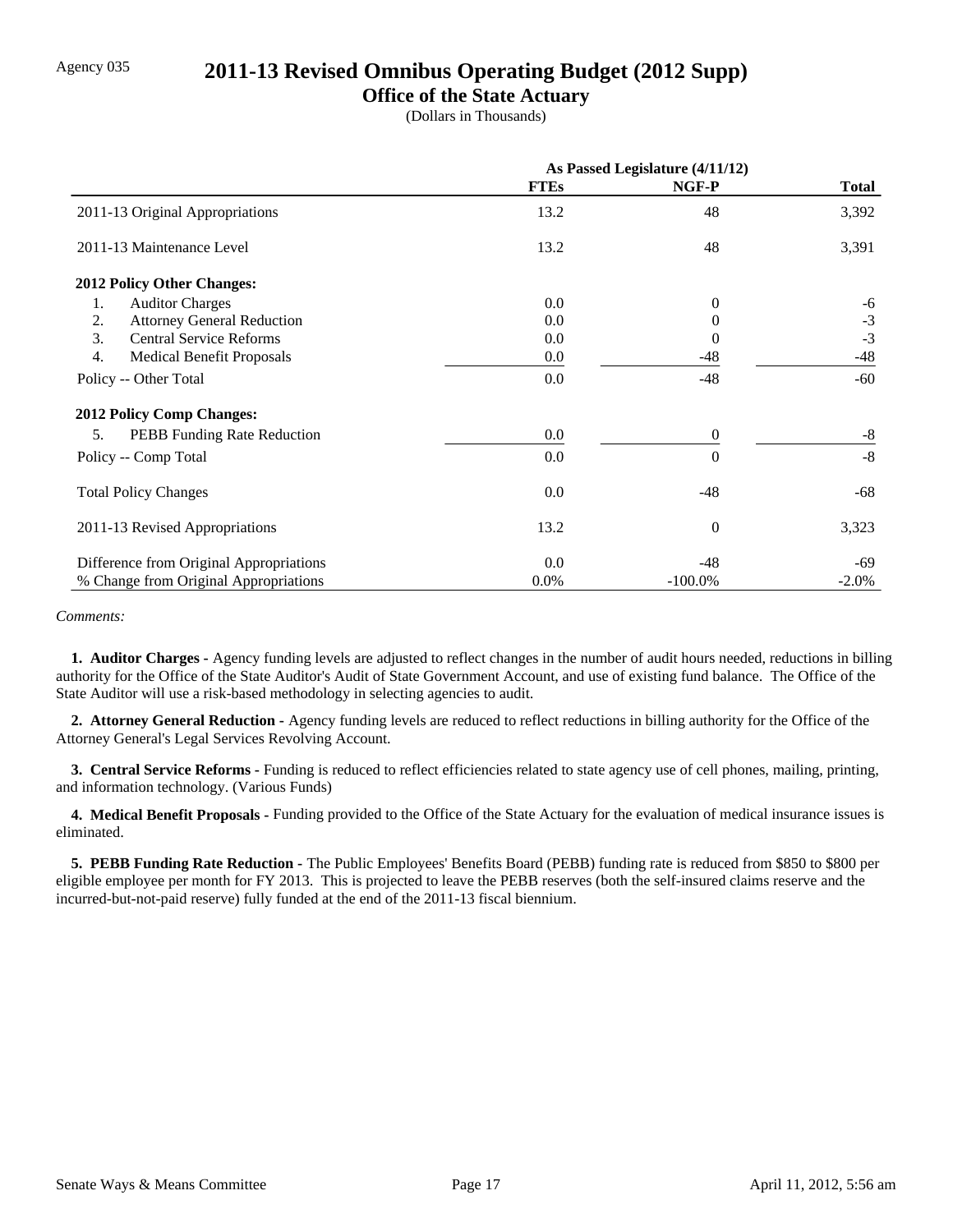## Agency 038 **2011-13 Revised Omnibus Operating Budget (2012 Supp)**

#### **Joint Legislative Systems Comm**

(Dollars in Thousands)

|                                         | As Passed Legislature (4/11/12) |         |              |
|-----------------------------------------|---------------------------------|---------|--------------|
|                                         | <b>FTEs</b>                     | NGF-P   | <b>Total</b> |
| 2011-13 Original Appropriations         | 46.6                            | 15,927  | 15,927       |
| 2011-13 Maintenance Level               | 46.6                            | 15,916  | 15,916       |
| 2012 Policy Other Changes:              |                                 |         |              |
| <b>Auditor Charges</b><br>1.            | 0.0                             | $-4$    | $-4$         |
| 2.<br><b>Central Services Savings</b>   | 0.0                             |         |              |
| 3.<br><b>Central Service Reforms</b>    | 0.0                             | $-8$    | $-8$         |
| Commute Trip Reduction<br>4.            | 0.0                             | $-1$    | $-1$         |
| 5.<br><b>Efficiency Reduction</b>       | 0.0                             | -197    | $-197$       |
| Policy -- Other Total                   | 0.0                             | $-209$  | $-209$       |
| <b>2012 Policy Comp Changes:</b>        |                                 |         |              |
| PEBB Funding Rate Reduction<br>6.       | 0.0                             | $-28$   | $-28$        |
| Policy -- Comp Total                    | 0.0                             | $-28$   | $-28$        |
| <b>Total Policy Changes</b>             | 0.0                             | $-237$  | $-237$       |
| 2011-13 Revised Appropriations          | 46.6                            | 15,679  | 15,679       |
| Difference from Original Appropriations | 0.0                             | $-248$  | $-248$       |
| % Change from Original Appropriations   | 0.0%                            | $-1.6%$ | $-1.6%$      |

#### *Comments:*

 **1. Auditor Charges -** Agency funding levels are adjusted to reflect changes in the number of audit hours needed, reductions in billing authority for the Office of the State Auditor's Audit of State Government Account, and use of existing fund balance. The Office of the State Auditor will use a risk-based methodology in selecting agencies to audit.

 **2. Central Services Savings -** Funding is reduced for Office of Minority & Women's Business Enterprises (OMWBE), Office of Administrative Hearings (OAH), and Labor Relations Office (LRO), with the resulting savings passed along to other state agencies as a central service billing reduction. The funding reduction utilizes an excess fund balance from the OMWBE Enterprises Account, eliminates an administrative position at the OAH, and reduces LRO services.

 **3. Central Service Reforms -** Funding is reduced to reflect efficiencies related to state agency use of cell phones, mailing, printing, and information technology. (Various Funds)

**4. Commute Trip Reduction - Funding is reduced to reflect the elimination of state general funds for the Commute Trip Reduction** program.

**5. Efficiency Reduction -** Legislative branch agencies will achieve savings by identifying administrative efficiencies that will reduce travel expenses, printing costs, and other operating expenditures. This includes savings from the consolidation of certain support functions pursuant to House Bill 2705 (creating the office of legislative support services).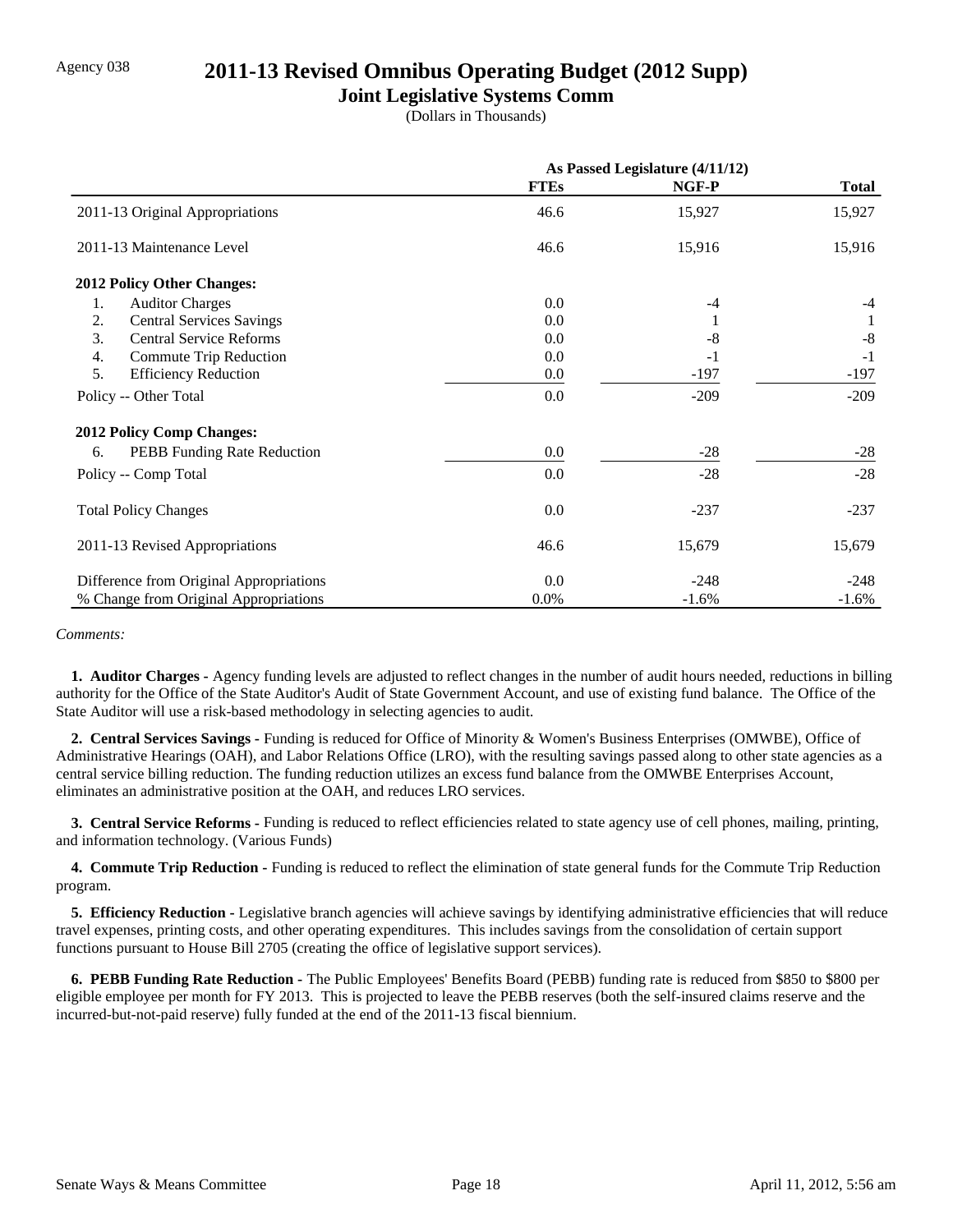#### Agency 040 **2011-13 Revised Omnibus Operating Budget (2012 Supp)**

#### **Statute Law Committee**

(Dollars in Thousands)

|                                         | As Passed Legislature (4/11/12) |         |              |
|-----------------------------------------|---------------------------------|---------|--------------|
|                                         | <b>FTEs</b>                     | NGF-P   | <b>Total</b> |
| 2011-13 Original Appropriations         | 46.6                            | 8,940   | 9,795        |
| 2011-13 Maintenance Level               | 46.6                            | 8,936   | 9,790        |
| <b>2012 Policy Other Changes:</b>       |                                 |         |              |
| <b>Auditor Charges</b><br>1.            | 0.0                             | $-5$    | -6           |
| Sec of State Archive Reduction<br>2.    | 0.0                             | $-1$    | $-1$         |
| 3.<br><b>Central Services Savings</b>   | 0.0                             |         | $\perp$      |
| <b>Central Service Reforms</b><br>4.    | 0.0                             | $-19$   | $-20$        |
| 5.<br>Commute Trip Reduction            | 0.0                             | $-1$    | $-1$         |
| 6.<br><b>Efficiency Reduction</b>       | 0.0                             | $-117$  | $-117$       |
| Policy -- Other Total                   | 0.0                             | $-142$  | $-144$       |
| 2012 Policy Comp Changes:               |                                 |         |              |
| PEBB Funding Rate Reduction<br>7.       | 0.0                             | $-26$   | $-26$        |
| Policy -- Comp Total                    | 0.0                             | $-26$   | $-26$        |
| <b>Total Policy Changes</b>             | 0.0                             | $-168$  | $-170$       |
| 2011-13 Revised Appropriations          | 46.6                            | 8,768   | 9,620        |
| Difference from Original Appropriations | 0.0                             | $-172$  | $-175$       |
| % Change from Original Appropriations   | 0.0%                            | $-1.9%$ | $-1.8%$      |

*Comments:*

 **1. Auditor Charges -** Agency funding levels are adjusted to reflect changes in the number of audit hours needed, reductions in billing authority for the Office of the State Auditor's Audit of State Government Account, and use of existing fund balance. The Office of the State Auditor will use a risk-based methodology in selecting agencies to audit.

 **2. Sec of State Archive Reduction -** Agency funding levels are reduced to reflect reductions in billing authority for the Office of the Secretary of State's Archives and Records Management Account.

 **3. Central Services Savings -** Funding is reduced for Office of Minority & Women's Business Enterprises (OMWBE), Office of Administrative Hearings (OAH), and Labor Relations Office (LRO), with the resulting savings passed along to other state agencies as a central service billing reduction. The funding reduction utilizes an excess fund balance from the OMWBE Enterprises Account, eliminates an administrative position at the OAH, and reduces LRO services.

 **4. Central Service Reforms -** Funding is reduced to reflect efficiencies related to state agency use of cell phones, mailing, printing, and information technology. (Various Funds)

**5. Commute Trip Reduction -** Funding is reduced to reflect the elimination of state general funds for the Commute Trip Reduction program.

 **6. Efficiency Reduction -** The Statute Law Committee (SLC) will achieve savings through one or more of the following measures: consolidating staff duties; creating staff vacancy savings; utilizing fund sources other than the state general fund; reducing funding for travel and Uniform Law Commission (ULC) dues; and transferring support functions to the Office of Legislative Support Services pursuant to House Bill 2705 (creating the office of legislative support services). (General Fund-State)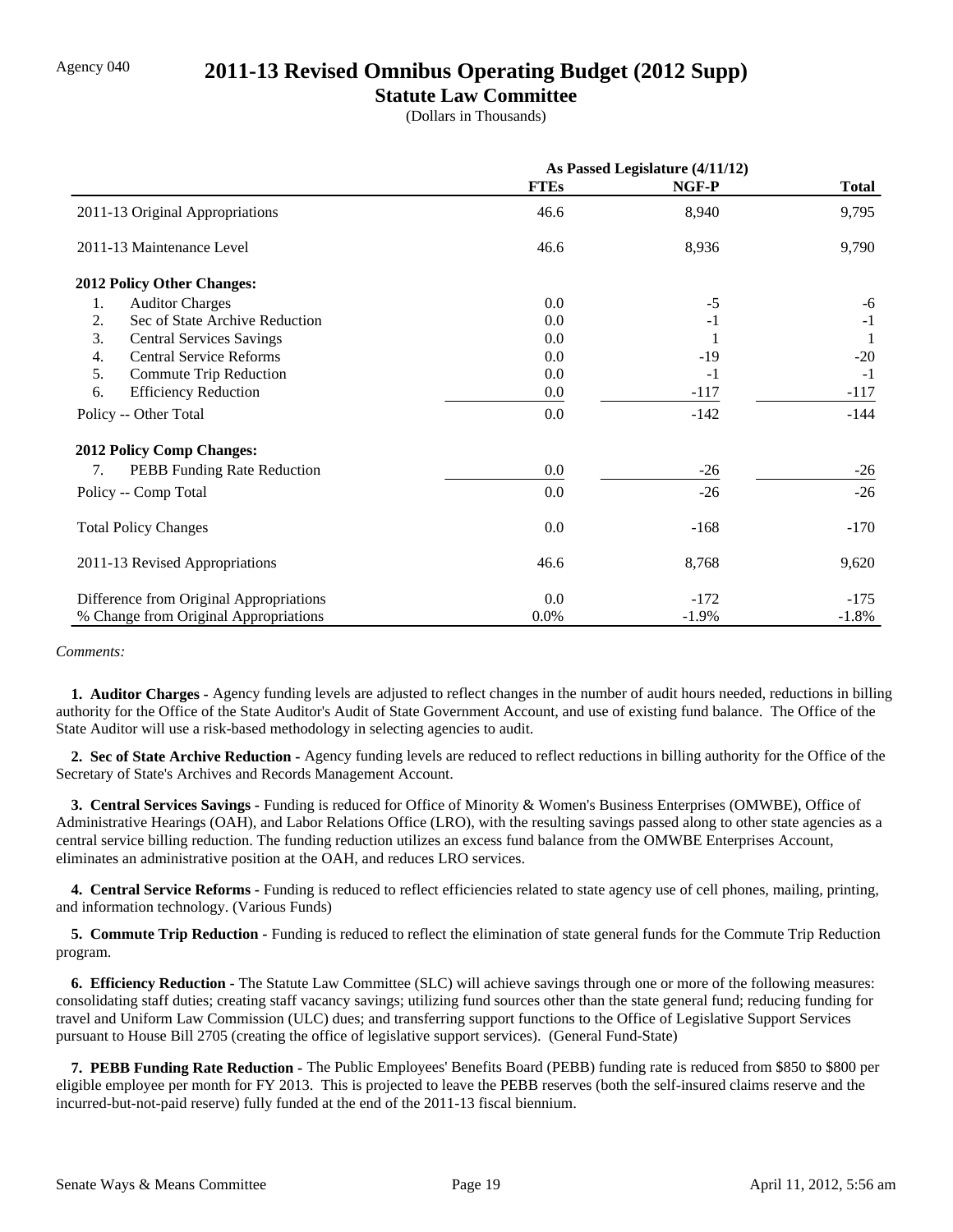## Agency LSS **2011-13 Revised Omnibus Operating Budget (2012 Supp)**

#### **Office of Legislative Support Svcs**

(Dollars in Thousands)

|                                                | As Passed Legislature (4/11/12) |                |              |
|------------------------------------------------|---------------------------------|----------------|--------------|
|                                                | <b>FTEs</b>                     | NGF-P          | <b>Total</b> |
| 2011-13 Original Appropriations                | 0.0                             | $\overline{0}$ | $\theta$     |
| 2011-13 Maintenance Level                      | 0.0                             | $\theta$       | $\Omega$     |
| <b>2012 Policy Transfer Changes:</b>           |                                 |                |              |
| <b>Legislative Support Consolidation</b><br>1. | 21.3                            | 3,016          | 3,016        |
| Policy -- Transfer Total                       | 21.3                            | 3,016          | 3,016        |
| <b>Total Policy Changes</b>                    | 21.3                            | 3,016          | 3,016        |
| 2011-13 Revised Appropriations                 | 21.3                            | 3,016          | 3,016        |
| Difference from Original Appropriations        | 21.3                            | 3,016          | 3,016        |
| % Change from Original Appropriations          | $0.0\%$                         | $0.0\%$        | $0.0\%$      |

#### *Comments:*

 **1. Legislative Support Consolidation -** The Office of Legislative Support Services is established with the enactment of House Bill 2705 (creating the office of legislative support services). Support functions administered separately by legislative branch agencies are transferred and consolidated within the new agency. These functions include facility management, production and audio-visual services, information distribution, and other administrative and support services. The amount reflected in this item is the amount transferred to the new office. (General Fund-State)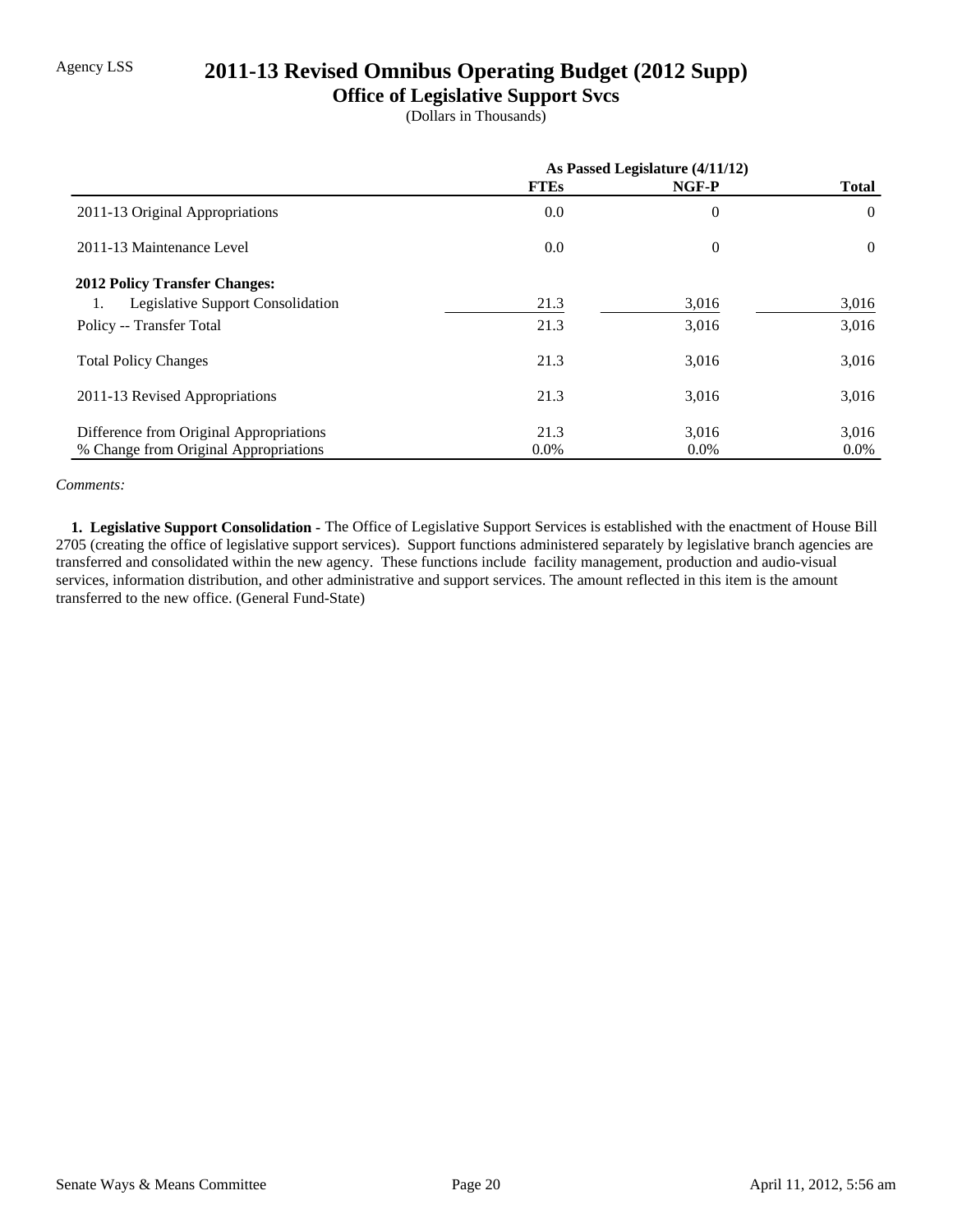## Agency 045 **2011-13 Revised Omnibus Operating Budget (2012 Supp)**

#### **Supreme Court**

(Dollars in Thousands)

|                                          | As Passed Legislature (4/11/12) |         |              |
|------------------------------------------|---------------------------------|---------|--------------|
|                                          | <b>FTEs</b>                     | NGF-P   | <b>Total</b> |
| 2011-13 Original Appropriations          | 60.9                            | 13,443  | 13,443       |
| 2011-13 Maintenance Level                | 60.9                            | 13,452  | 13,452       |
| 2012 Policy Other Changes:               |                                 |         |              |
| 1.<br><b>Auditor Charges</b>             | 0.0                             | $-6$    | -6           |
| 2.<br><b>Attorney General Reduction</b>  | 0.0                             | $-3$    | $-3$         |
| 3.<br>Sec of State Archive Reduction     | 0.0                             | $-1$    | $-1$         |
| <b>Central Services Savings</b><br>4.    | 0.0                             | -1      |              |
| 5.<br>Judge Pro Tempore Retirement Costs | 0.0                             | 41      | 41           |
| <b>Central Service Reforms</b><br>6.     | 0.0                             | $-13$   | $-13$        |
| 7.<br><b>Vacancy Savings</b>             | 0.0                             | $-115$  | $-115$       |
| Policy -- Other Total                    | 0.0                             | $-96$   | $-96$        |
| 2012 Policy Comp Changes:                |                                 |         |              |
| 8.<br>PEBB Funding Rate Reduction        | 0.0                             | $-38$   | $-38$        |
| Policy -- Comp Total                     | 0.0                             | $-38$   | $-38$        |
| <b>Total Policy Changes</b>              | 0.0                             | $-134$  | $-134$       |
| 2011-13 Revised Appropriations           | 60.9                            | 13,318  | 13,318       |
| Difference from Original Appropriations  | 0.0                             | $-125$  | $-125$       |
| % Change from Original Appropriations    | 0.0%                            | $-0.9%$ | $-0.9\%$     |

#### *Comments:*

 **1. Auditor Charges -** Agency funding levels are adjusted to reflect changes in the number of audit hours needed, reductions in billing authority for the Office of the State Auditor's Audit of State Government Account, and use of existing fund balance. The Office of the State Auditor will use a risk-based methodology in selecting agencies to audit.

 **2. Attorney General Reduction -** Agency funding levels are reduced to reflect reductions in billing authority for the Office of the Attorney General's Legal Services Revolving Account.

 **3. Sec of State Archive Reduction -** Agency funding levels are reduced to reflect reductions in billing authority for the Office of the Secretary of State's Archives and Records Management Account.

 **4. Central Services Savings -** Funding is reduced for Office of Minority & Women's Business Enterprises (OMWBE), Office of Administrative Hearings (OAH), and Labor Relations Office (LRO), with the resulting savings passed along to other state agencies as a central service billing reduction. The funding reduction utilizes an excess fund balance from the OMWBE Enterprises Account, eliminates an administrative position at the OAH, and reduces LRO services.

 **5. Judge Pro Tempore Retirement Costs -** Funding is provided for judge pro tempore costs associated with the retirement of a Supreme Court Justice.

 **6. Central Service Reforms -** Funding is reduced to reflect efficiencies related to state agency use of cell phones, mailing, printing, and information technology. (Various Funds)

 **7. Vacancy Savings -** Funding is reduced to reflect vacancy savings.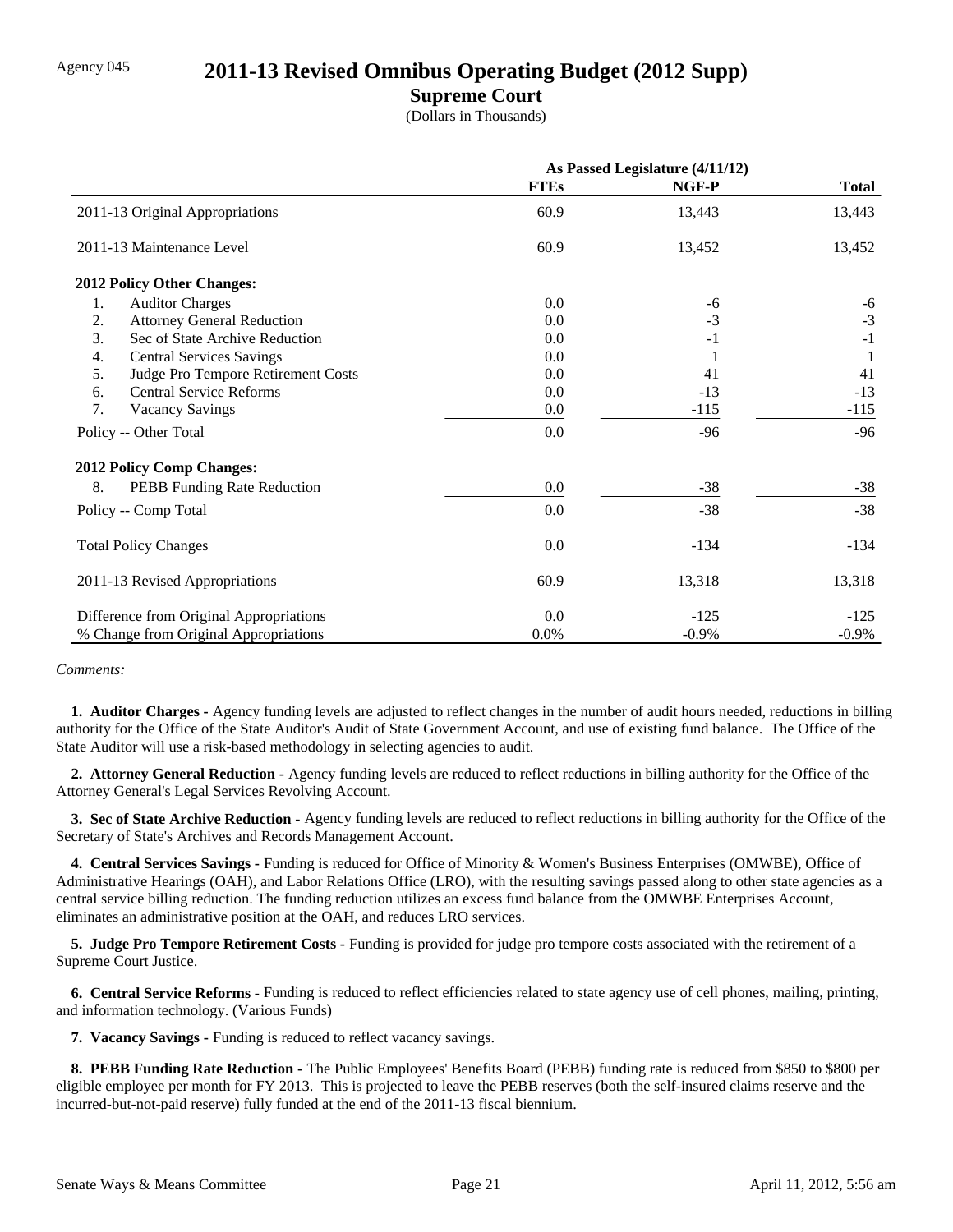### Agency 046 **2011-13 Revised Omnibus Operating Budget (2012 Supp)**

#### **State Law Library**

(Dollars in Thousands)

|                                          | As Passed Legislature (4/11/12) |          |                |
|------------------------------------------|---------------------------------|----------|----------------|
|                                          | <b>FTEs</b>                     | NGF-P    | <b>Total</b>   |
| 2011-13 Original Appropriations          | 13.8                            | 2,938    | 2,938          |
| 2011-13 Maintenance Level                | 13.8                            | 2,969    | 2,969          |
| 2012 Policy Other Changes:               |                                 |          |                |
| <b>Auditor Charges</b><br>1.             | $0.0\,$                         | $-4$     | -4             |
| <b>Central Service Reforms</b><br>2.     | 0.0                             | $-3$     | $-3$           |
| 3.<br>Law Library Transfer               | 0.0                             | $-1,450$ | $\overline{0}$ |
| 4.<br>Law Library Evaluation             | $0.0\,$                         | 0        | 50             |
| Policy -- Other Total                    | 0.0                             | $-1,457$ | 43             |
| 2012 Policy Comp Changes:                |                                 |          |                |
| <b>PEBB</b> Funding Rate Reduction<br>5. | 0.0                             | -8       | $-8$           |
| Policy -- Comp Total                     | 0.0                             | $-8$     | $-8$           |
| <b>Total Policy Changes</b>              | 0.0                             | $-1,465$ | 35             |
| 2011-13 Revised Appropriations           | 13.8                            | 1,504    | 3,004          |
| Difference from Original Appropriations  | 0.0                             | $-1,434$ | 66             |
| % Change from Original Appropriations    | 0.0%                            | $-48.8%$ | 2.3%           |

*Comments:*

 **1. Auditor Charges -** Agency funding levels are adjusted to reflect changes in the number of audit hours needed, reductions in billing authority for the Office of the State Auditor's Audit of State Government Account, and use of existing fund balance. The Office of the State Auditor will use a risk-based methodology in selecting agencies to audit.

 **2. Central Service Reforms -** Funding is reduced to reflect efficiencies related to state agency use of cell phones, mailing, printing, and information technology. (Various Funds)

 **3. Law Library Transfer -** For FY 2013, funding for the State Law Library is shifted from General Fund-State to the Judicial Information Systems Account. (General Fund-State, Judicial Information Systems Account)

 **4. Law Library Evaluation -** Funding is provided for the Judicial Branch to evaluate the State Law Library and assess its operational structure to determine the most effective delivery model for providing library services. (Judicial Information Systems Account)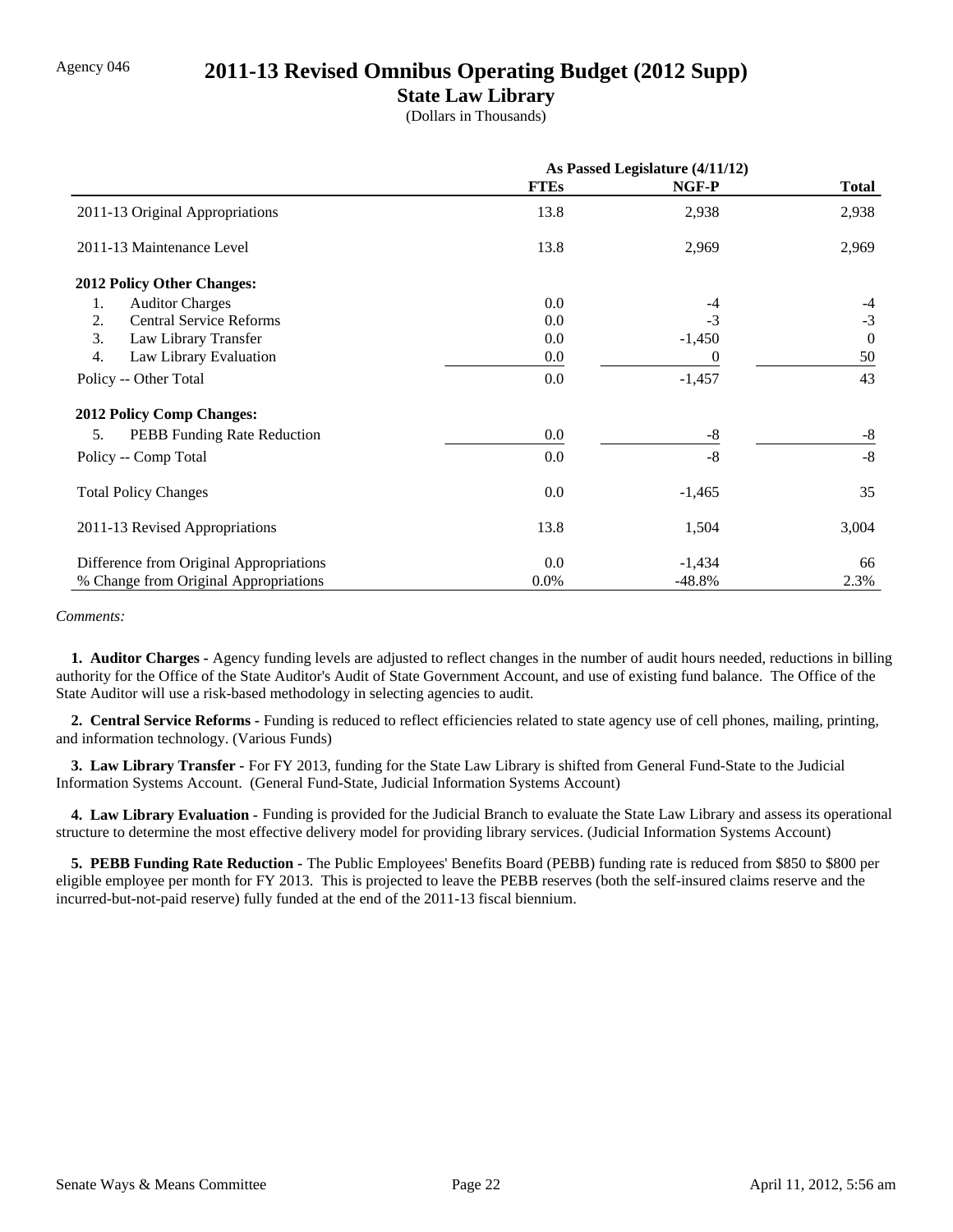## Agency 048 **2011-13 Revised Omnibus Operating Budget (2012 Supp)**

#### **Court of Appeals**

(Dollars in Thousands)

|                                         | As Passed Legislature (4/11/12) |         |                |
|-----------------------------------------|---------------------------------|---------|----------------|
|                                         | <b>FTEs</b>                     | NGF-P   | <b>Total</b>   |
| 2011-13 Original Appropriations         | 139.6                           | 30,507  | 30,507         |
| 2011-13 Maintenance Level               | 139.6                           | 30,572  | 30,572         |
| 2012 Policy Other Changes:              |                                 |         |                |
| 1.<br><b>Auditor Charges</b>            | 0.0                             | -6      | -6             |
| 2.<br><b>Attorney General Reduction</b> | 0.0                             | $-1$    | $-1$           |
| 3.<br>Sec of State Archive Reduction    | 0.0                             | -9      | $-9$           |
| <b>Central Services Savings</b><br>4.   | 0.0                             | 2       | $\overline{2}$ |
| <b>Central Service Reforms</b><br>5.    | 0.0                             | $-31$   | $-31$          |
| Policy -- Other Total                   | 0.0                             | $-45$   | $-45$          |
| <b>2012 Policy Comp Changes:</b>        |                                 |         |                |
| PEBB Funding Rate Reduction<br>6.       | 0.0                             | $-84$   | -84            |
| Policy -- Comp Total                    | 0.0                             | $-84$   | $-84$          |
| <b>Total Policy Changes</b>             | 0.0                             | $-129$  | $-129$         |
| 2011-13 Revised Appropriations          | 139.6                           | 30,443  | 30,443         |
| Difference from Original Appropriations | 0.0                             | -64     | -64            |
| % Change from Original Appropriations   | 0.0%                            | $-0.2%$ | $-0.2%$        |

#### *Comments:*

 **1. Auditor Charges -** Agency funding levels are adjusted to reflect changes in the number of audit hours needed, reductions in billing authority for the Office of the State Auditor's Audit of State Government Account, and use of existing fund balance. The Office of the State Auditor will use a risk-based methodology in selecting agencies to audit.

 **2. Attorney General Reduction -** Agency funding levels are reduced to reflect reductions in billing authority for the Office of the Attorney General's Legal Services Revolving Account.

 **3. Sec of State Archive Reduction -** Agency funding levels are reduced to reflect reductions in billing authority for the Office of the Secretary of State's Archives and Records Management Account.

 **4. Central Services Savings -** Funding is reduced for Office of Minority & Women's Business Enterprises (OMWBE), Office of Administrative Hearings (OAH), and Labor Relations Office (LRO), with the resulting savings passed along to other state agencies as a central service billing reduction. The funding reduction utilizes an excess fund balance from the OMWBE Enterprises Account, eliminates an administrative position at the OAH, and reduces LRO services.

 **5. Central Service Reforms -** Funding is reduced to reflect efficiencies related to state agency use of cell phones, mailing, printing, and information technology. (Various Funds)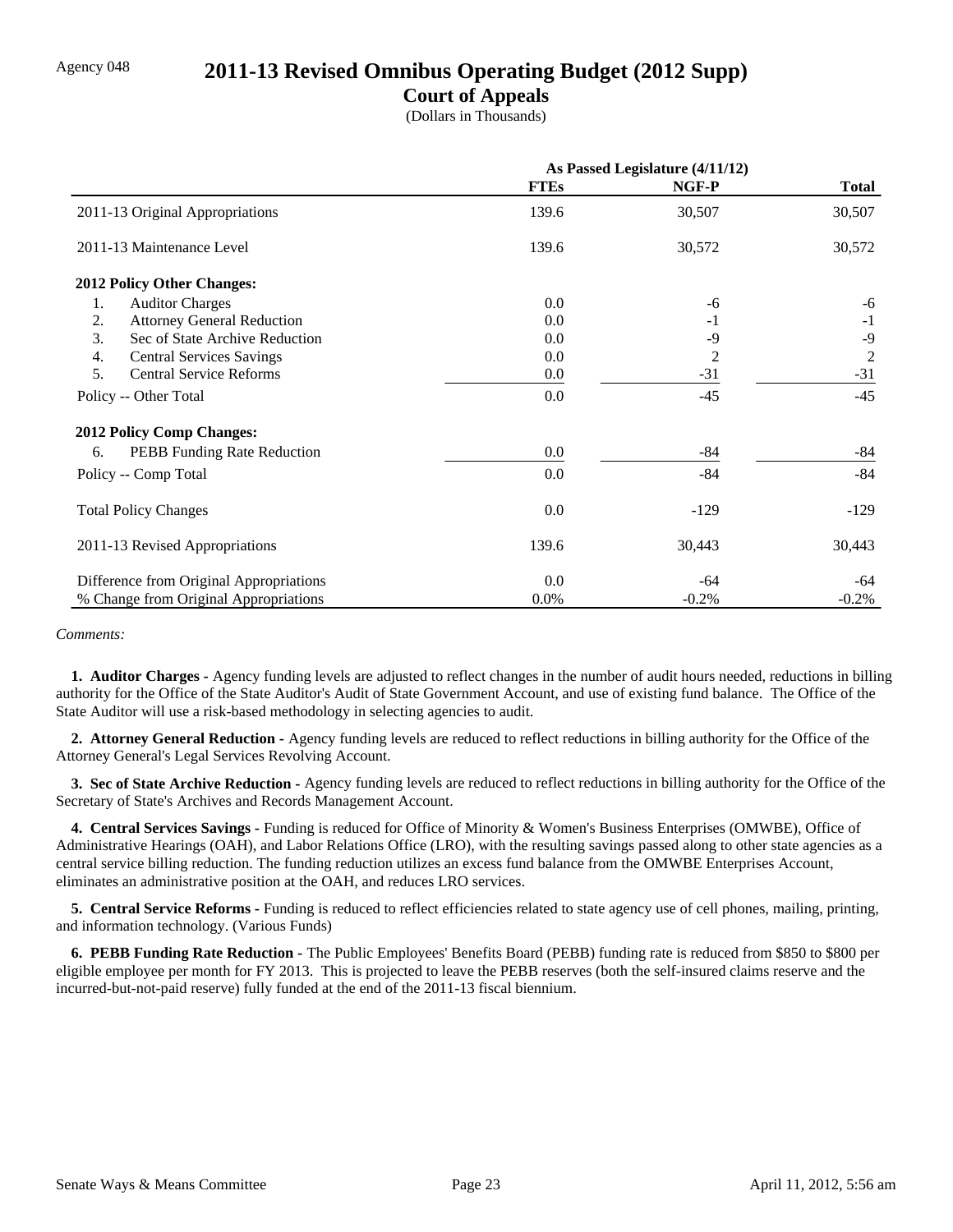## Agency 050 **2011-13 Revised Omnibus Operating Budget (2012 Supp)**

#### **Commission on Judicial Conduct**

(Dollars in Thousands)

|                                         | As Passed Legislature (4/11/12) |          |              |
|-----------------------------------------|---------------------------------|----------|--------------|
|                                         | <b>FTEs</b>                     | NGF-P    | <b>Total</b> |
| 2011-13 Original Appropriations         | 9.5                             | 2,048    | 2,048        |
| 2011-13 Maintenance Level               | 9.5                             | 2,046    | 2,046        |
| 2012 Policy Other Changes:              |                                 |          |              |
| <b>Auditor Charges</b><br>1.            | 0.0                             | -6       | -6           |
| 2.<br><b>Attorney General Reduction</b> | 0.0                             | -4       | $-4$         |
| 3.<br><b>Central Service Reforms</b>    | 0.0                             | $-4$     | $-4$         |
| Policy -- Other Total                   | 0.0                             | $-14$    | $-14$        |
| 2012 Policy Comp Changes:               |                                 |          |              |
| PEBB Funding Rate Reduction<br>4.       | 0.0                             | $-4$     | $-4$         |
| Policy -- Comp Total                    | 0.0                             | $-4$     | $-4$         |
| <b>Total Policy Changes</b>             | 0.0                             | $-18$    | $-18$        |
| 2011-13 Revised Appropriations          | 9.5                             | 2,028    | 2,028        |
| Difference from Original Appropriations | 0.0                             | $-20$    | $-20$        |
| % Change from Original Appropriations   | $0.0\%$                         | $-1.0\%$ | $-1.0\%$     |

#### *Comments:*

 **1. Auditor Charges -** Agency funding levels are adjusted to reflect changes in the number of audit hours needed, reductions in billing authority for the Office of the State Auditor's Audit of State Government Account, and use of existing fund balance. The Office of the State Auditor will use a risk-based methodology in selecting agencies to audit.

 **2. Attorney General Reduction -** Agency funding levels are reduced to reflect reductions in billing authority for the Office of the Attorney General's Legal Services Revolving Account.

 **3. Central Service Reforms -** Funding is reduced to reflect efficiencies related to state agency use of cell phones, mailing, printing, and information technology. (Various Funds)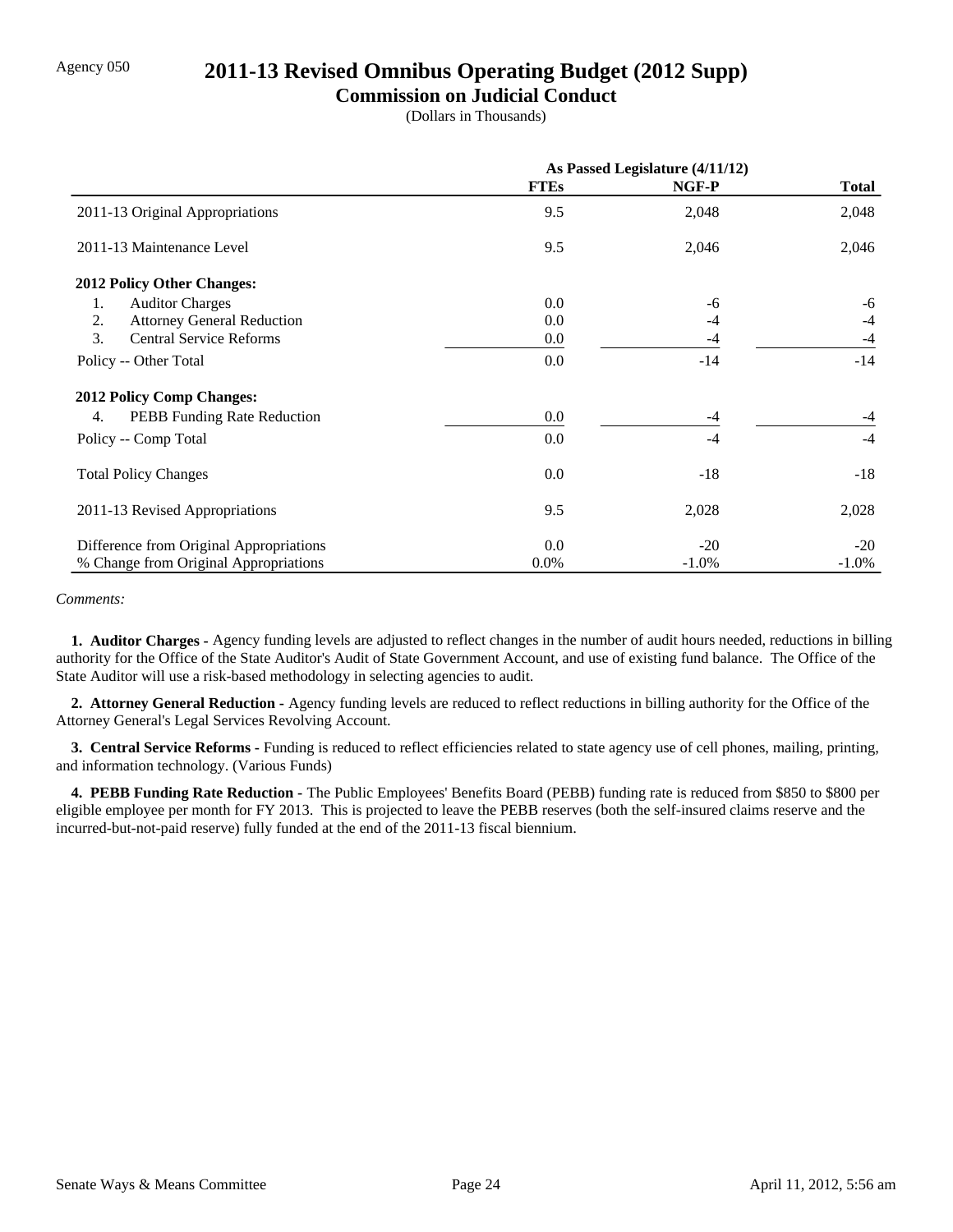## Agency 055 **2011-13 Revised Omnibus Operating Budget (2012 Supp)**

#### **Administrative Office of the Courts**

(Dollars in Thousands)

|                                         | As Passed Legislature (4/11/12) |          |                |
|-----------------------------------------|---------------------------------|----------|----------------|
|                                         | <b>FTEs</b>                     | NGF-P    | <b>Total</b>   |
| 2011-13 Original Appropriations         | 381.5                           | 100,793  | 150,389        |
| 2011-13 Maintenance Level               | 384.5                           | 100,868  | 151,618        |
| <b>2012 Policy Other Changes:</b>       |                                 |          |                |
| 1.<br><b>Attorney General Reduction</b> | 0.0                             | -6       | -6             |
| 2.<br>Sec of State Archive Reduction    | 0.0                             | $-2$     | $-2$           |
| 3.<br><b>Central Services Savings</b>   | 0.0                             | 3        | $\overline{3}$ |
| <b>Staffing Level Correction</b><br>4.  | 13.0                            | $\Omega$ | $\Omega$       |
| 5.<br><b>Superior Court Judge</b>       | 0.8                             | 173      | 173            |
| <b>Central Service Reforms</b><br>6.    | 0.0                             | $-79$    | $-79$          |
| 7.<br><b>Truancy Funding</b>            | 0.0                             | $-1,341$ | $-1,341$       |
| 8.<br>Office of Public Guardianship     | 0.0                             | $-274$   | 266            |
| Policy -- Other Total                   | 13.8                            | $-1,526$ | $-986$         |
| <b>2012 Policy Comp Changes:</b>        |                                 |          |                |
| 9.<br>PEBB Funding Rate Reduction       | 0.0                             | $-188$   | $-240$         |
| Policy -- Comp Total                    | 0.0                             | $-188$   | $-240$         |
| <b>Total Policy Changes</b>             | 13.8                            | $-1,714$ | $-1,226$       |
| 2011-13 Revised Appropriations          | 398.3                           | 99,154   | 150,392        |
| Difference from Original Appropriations | 16.8                            | $-1,639$ | 3              |
| % Change from Original Appropriations   | 4.4%                            | $-1.6%$  | 0.0%           |

#### *Comments:*

 **1. Attorney General Reduction -** Agency funding levels are reduced to reflect reductions in billing authority for the Office of the Attorney General's Legal Services Revolving Account.

 **2. Sec of State Archive Reduction -** Agency funding levels are reduced to reflect reductions in billing authority for the Office of the Secretary of State's Archives and Records Management Account.

 **3. Central Services Savings -** Funding is reduced for Office of Minority & Women's Business Enterprises (OMWBE), Office of Administrative Hearings (OAH), and Labor Relations Office (LRO), with the resulting savings passed along to other state agencies as a central service billing reduction. The funding reduction utilizes an excess fund balance from the OMWBE Enterprises Account, eliminates an administrative position at the OAH, and reduces LRO services.

 **4. Staffing Level Correction -** Additional position authority is provided to correct a technical error related to information technology staffing changes in the 2010 Supplemental Budget.

 **5. Superior Court Judge -** Funding is provided for the second superior court judicial position in Okanogan County.

 **6. Central Service Reforms -** Funding is reduced to reflect efficiencies related to state agency use of cell phones, mailing, printing, and information technology. (Various Funds)

 **7. Truancy Funding -** Funding for the Becca/Truancy program is reduced to reflect elimination of the requirement that school districts file truancy petitions for truant students who are 17 years old.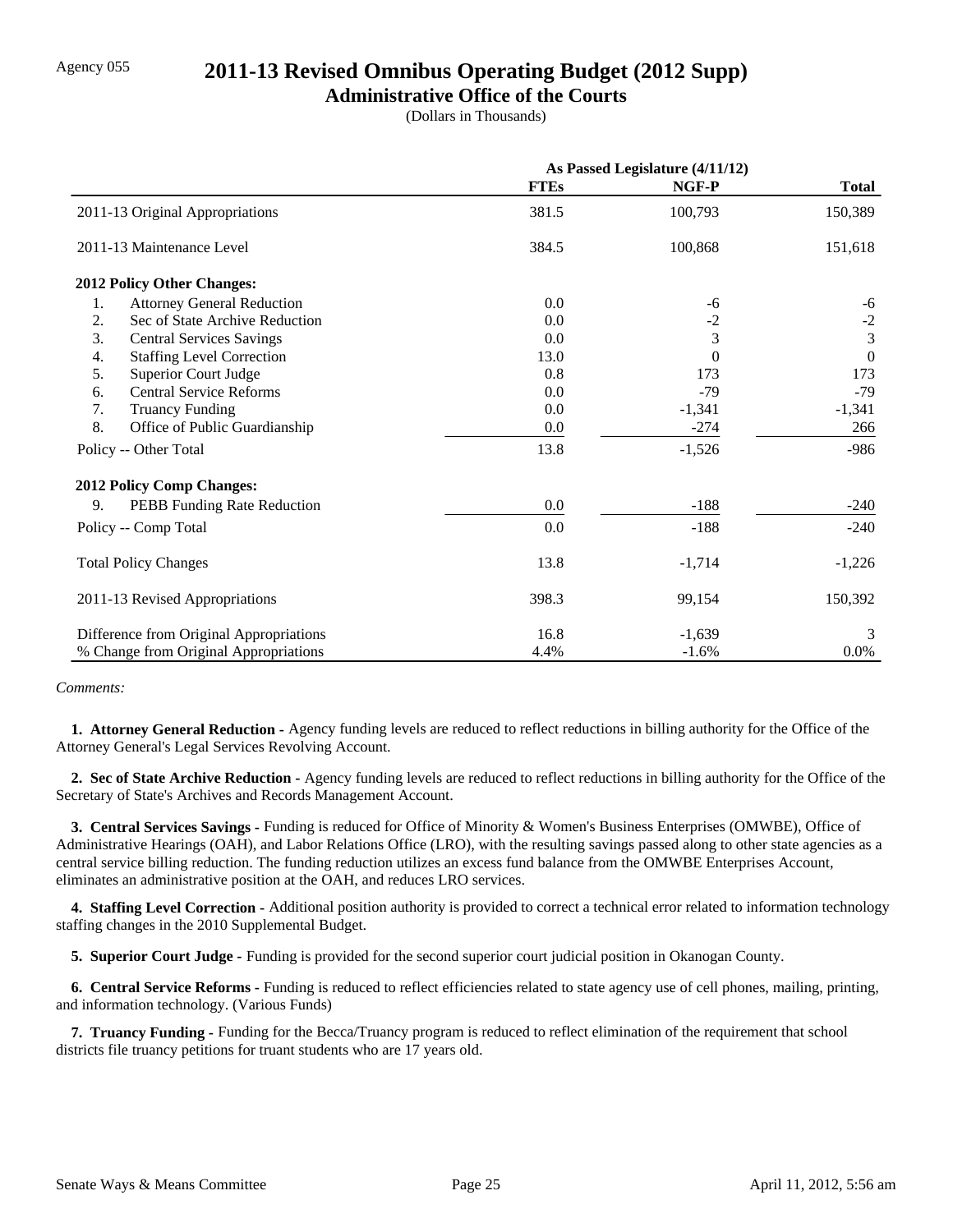## Agency 055 **2011-13 Revised Omnibus Operating Budget (2012 Supp) Administrative Office of the Courts**

 **8. Office of Public Guardianship -** Due to fund balance in the Judicial Stabilization Trust Account, funding for FY 2013 is provided to continue guardianship services for those low-income incapacitated persons who were receiving services on June 30, 2012. (General Fund-State, Judicial Stabilization Trust Account)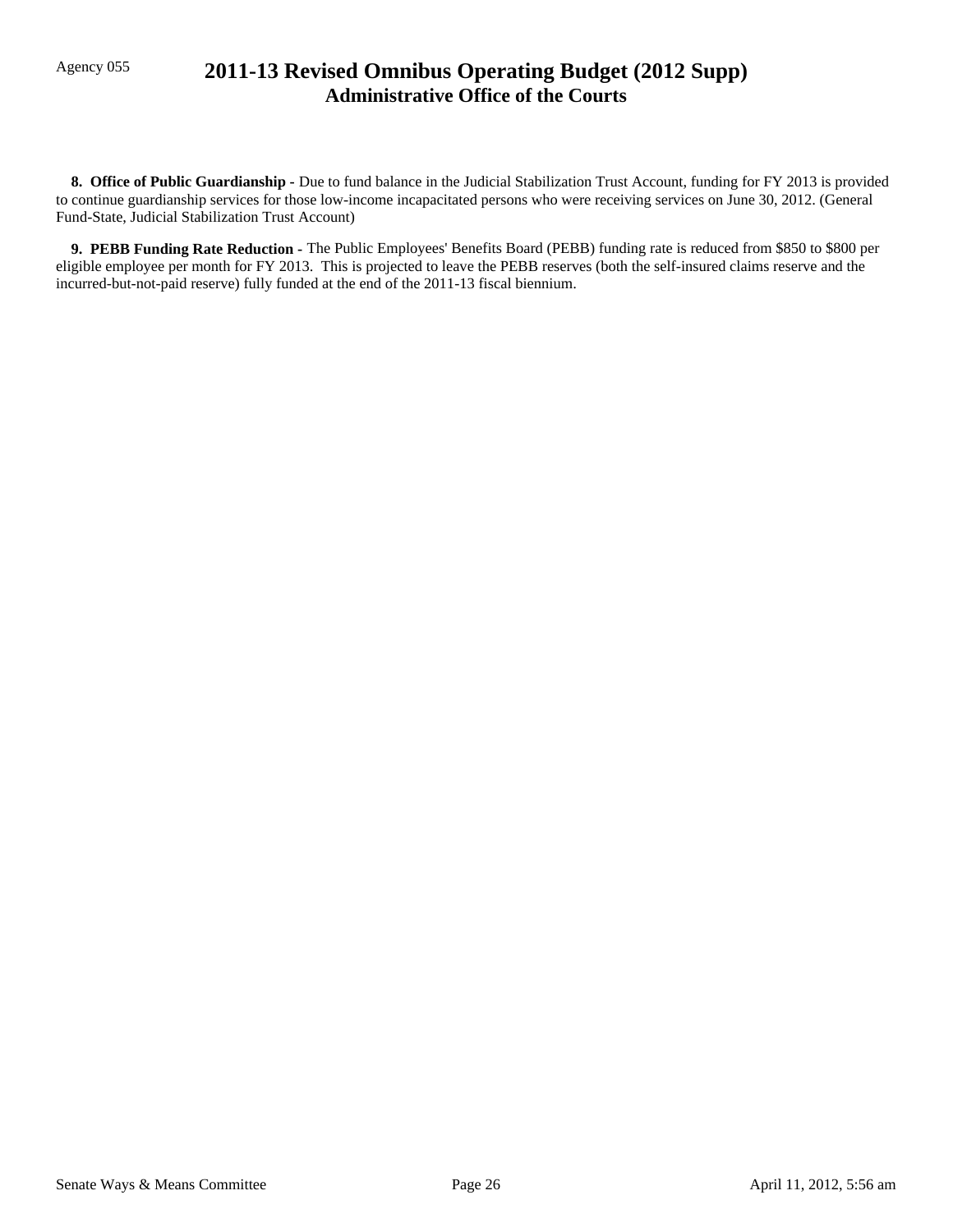#### Agency 056 **2011-13 Revised Omnibus Operating Budget (2012 Supp)**

#### **Office of Public Defense**

(Dollars in Thousands)

|                                         | As Passed Legislature (4/11/12) |          |                  |
|-----------------------------------------|---------------------------------|----------|------------------|
|                                         | <b>FTEs</b>                     | NGF-P    | <b>Total</b>     |
| 2011-13 Original Appropriations         | 14.0                            | 49,993   | 52,483           |
| 2011-13 Maintenance Level               | 14.0                            | 49,993   | 52,483           |
| 2012 Policy Other Changes:              |                                 |          |                  |
| <b>Auditor Charges</b><br>1.            | 0.0                             | $-5$     | $-5$             |
| Civil Commitment Legal Costs<br>2.      | 0.0                             | 6,065    | 6,065            |
| 3.<br><b>Central Service Reforms</b>    | 0.0                             | $-3$     | $-3$             |
| Commute Trip Reduction<br>4.            | 0.0                             | $-1$     | $-1$             |
| 5.<br><b>JSTA</b> Support               | 0.0                             | $-1,878$ | $\boldsymbol{0}$ |
| Policy -- Other Total                   | 0.0                             | 4,178    | 6,056            |
| <b>2012 Policy Comp Changes:</b>        |                                 |          |                  |
| PEBB Funding Rate Reduction<br>6.       | 0.0                             | $-8$     | $-8$             |
| Policy -- Comp Total                    | 0.0                             | $-8$     | $-8$             |
| <b>Total Policy Changes</b>             | 0.0                             | 4,170    | 6,048            |
| 2011-13 Revised Appropriations          | 14.0                            | 54,163   | 58,531           |
| Difference from Original Appropriations | 0.0                             | 4,170    | 6,048            |
| % Change from Original Appropriations   | 0.0%                            | 8.3%     | 11.5%            |

#### *Comments:*

 **1. Auditor Charges -** Agency funding levels are adjusted to reflect changes in the number of audit hours needed, reductions in billing authority for the Office of the State Auditor's Audit of State Government Account, and use of existing fund balance. The Office of the State Auditor will use a risk-based methodology in selecting agencies to audit.

 **2. Civil Commitment Legal Costs -** Funding and FTE authority is provided to administer the representation of indigent respondents qualified for appointed counsel in sexually violent predator (SVP) civil commitment cases. The Office of Public Defense will contract with law firms and individual attorneys to provide legal services to indigent people and will establish procedures for reimbursement of expert witnesses and other costs. These costs were previously funded through the Special Commitment Center.

 **3. Central Service Reforms -** Funding is reduced to reflect efficiencies related to state agency use of cell phones, mailing, printing, and information technology. (Various Funds)

**4. Commute Trip Reduction - Funding is reduced to reflect the elimination of state general funds for the Commute Trip Reduction** program.

 **5. JSTA Support -** Funding from the Judicial Stabilization Trust (JST) Account is provided for costs associated with the Office of Public Defense.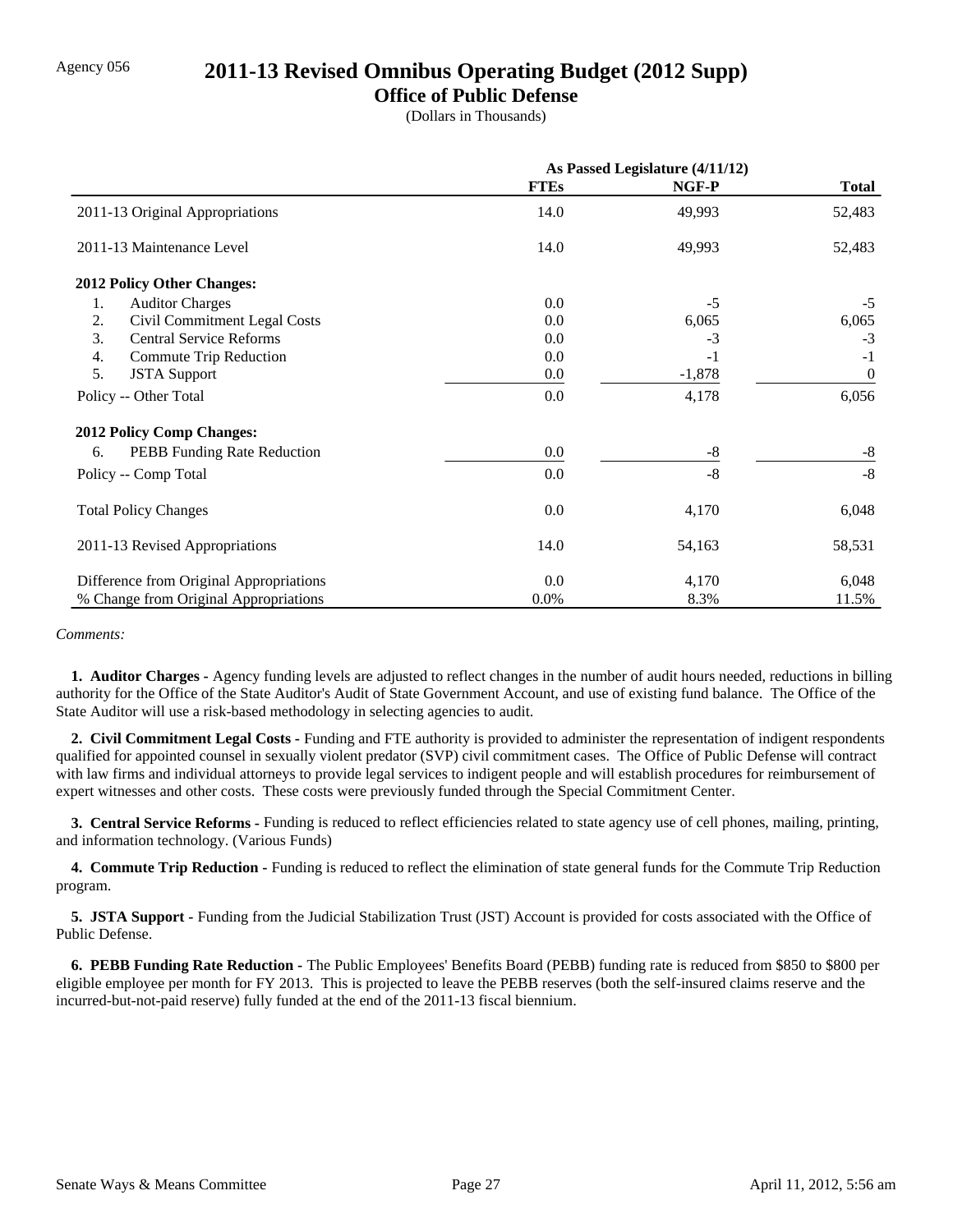## Agency 057 **2011-13 Revised Omnibus Operating Budget (2012 Supp)**

#### **Office of Civil Legal Aid**

(Dollars in Thousands)

|                                         | As Passed Legislature (4/11/12) |         |              |
|-----------------------------------------|---------------------------------|---------|--------------|
|                                         | <b>FTEs</b>                     | NGF-P   | <b>Total</b> |
| 2011-13 Original Appropriations         | 1.0                             | 22,086  | 23,179       |
| 2011-13 Maintenance Level               | 1.0                             | 22,086  | 23,179       |
| 2012 Policy Other Changes:              |                                 |         |              |
| <b>Auditor Charges</b><br>1.            | 0.0                             | $-4$    | $-4$         |
| 2.<br><b>JSTA</b> Support               | 0.0                             | $-490$  | 490          |
| Policy -- Other Total                   | 0.0                             | $-494$  | 486          |
| <b>Total Policy Changes</b>             | 0.0                             | $-494$  | 486          |
| 2011-13 Revised Appropriations          | 1.0                             | 21,592  | 23,665       |
| Difference from Original Appropriations | 0.0                             | $-494$  | 486          |
| % Change from Original Appropriations   | $0.0\%$                         | $-2.2%$ | 2.1%         |

#### *Comments:*

 **1. Auditor Charges -** Agency funding levels are adjusted to reflect changes in the number of audit hours needed, reductions in billing authority for the Office of the State Auditor's Audit of State Government Account, and use of existing fund balance. The Office of the State Auditor will use a risk-based methodology in selecting agencies to audit.

 **2. JSTA Support -** For FY 2013, funding from the Judicial Stabilization Trust Account is provided for support of the Office of Civil Legal Aid. (General Fund-State, Judicial Stabilization Trust Account)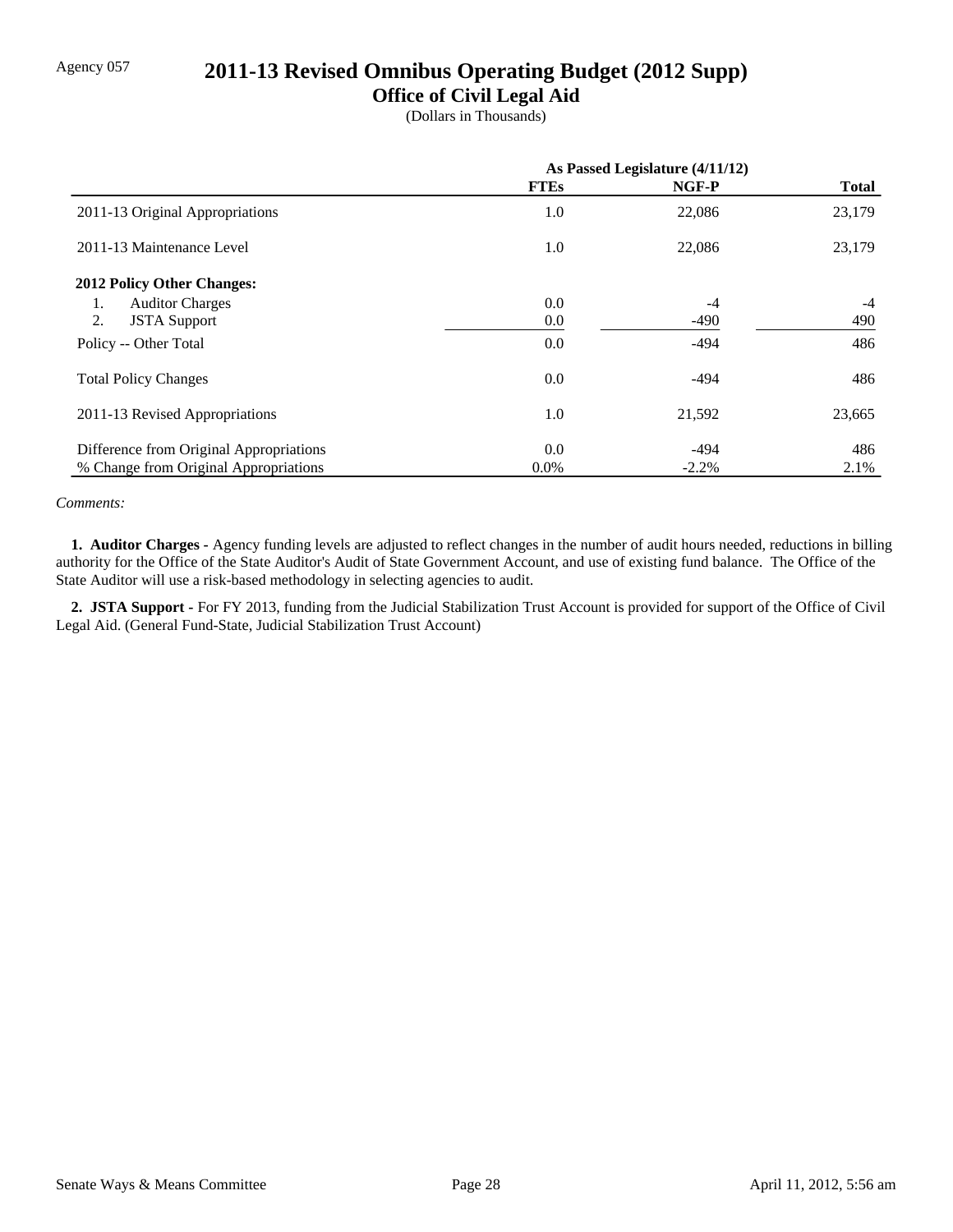## Agency 075 **2011-13 Revised Omnibus Operating Budget (2012 Supp)**

#### **Office of the Governor**

(Dollars in Thousands)

|                                         | As Passed Legislature (4/11/12) |         |              |
|-----------------------------------------|---------------------------------|---------|--------------|
|                                         | <b>FTEs</b>                     | NGF-P   | <b>Total</b> |
| 2011-13 Original Appropriations         | 52.0                            | 10,605  | 12,105       |
| 2011-13 Maintenance Level               | 52.0                            | 10,597  | 12,097       |
| 2012 Policy Other Changes:              |                                 |         |              |
| 1.<br><b>Executive Operations</b>       | $-1.9$                          | $-373$  | $-373$       |
| 2.<br>Family/Children's Ombudsman       | $-0.5$                          | $-41$   | $-41$        |
| 3.<br><b>Education Ombudsman</b>        | $-0.5$                          | $-28$   | $-28$        |
| <b>Auditor Charges</b><br>4.            | 0.0                             | $-8$    | $\mbox{-}8$  |
| 5.<br><b>Attorney General Reduction</b> | 0.0                             | $-3$    | $-3$         |
| <b>Central Services Savings</b><br>6.   | 0.0                             | 1       |              |
| 7.<br><b>Central Service Reforms</b>    | 0.0                             | $-10$   | $-10$        |
| 8.<br>Governor's Transition Team        | 0.8                             | 248     | 248          |
| Policy -- Other Total                   | $-2.1$                          | $-214$  | $-214$       |
| 2012 Policy Comp Changes:               |                                 |         |              |
| 9.<br>PEBB Funding Rate Reduction       | 0.0                             | $-34$   | $-34$        |
| Policy -- Comp Total                    | 0.0                             | $-34$   | $-34$        |
| <b>Total Policy Changes</b>             | $-2.1$                          | $-248$  | $-248$       |
| 2011-13 Revised Appropriations          | 49.9                            | 10,349  | 11,849       |
| Difference from Original Appropriations | $-2.1$                          | $-256$  | $-256$       |
| % Change from Original Appropriations   | $-4.0\%$                        | $-2.4%$ | $-2.1%$      |

#### *Comments:*

 **1. Executive Operations -** General Fund-State savings are achieved through elimination of positions within the Office of the Governor and field offices.

 **2. Family/Children's Ombudsman -** General Fund-State funding is reduced by 5 percent for the Office of the Family and Children's Ombudsman. This item reduces staffing and other functions effective April 1, 2012.

 **3. Education Ombudsman -** General Fund-State funding is reduced by 5 percent for the Office of the Education Ombudsman. This item reduces funding effective April 1, 2012.

 **4. Auditor Charges -** Agency funding levels are adjusted to reflect changes in the number of audit hours needed, reductions in billing authority for the Office of the State Auditor's Audit of State Government Account, and use of existing fund balance. The Office of the State Auditor will use a risk-based methodology in selecting agencies to audit.

 **5. Attorney General Reduction -** Agency funding levels are reduced to reflect reductions in billing authority for the Office of the Attorney General's Legal Services Revolving Account.

 **6. Central Services Savings -** Funding is reduced for Office of Minority & Women's Business Enterprises (OMWBE), Office of Administrative Hearings (OAH), and Labor Relations Office (LRO), with the resulting savings passed along to other state agencies as a central service billing reduction. The funding reduction utilizes an excess fund balance from the OMWBE Enterprises Account, eliminates an administrative position at the OAH, and reduces LRO services.

 **7. Central Service Reforms -** Funding is reduced to reflect efficiencies related to state agency use of cell phones, mailing, printing, and information technology. (Various Funds)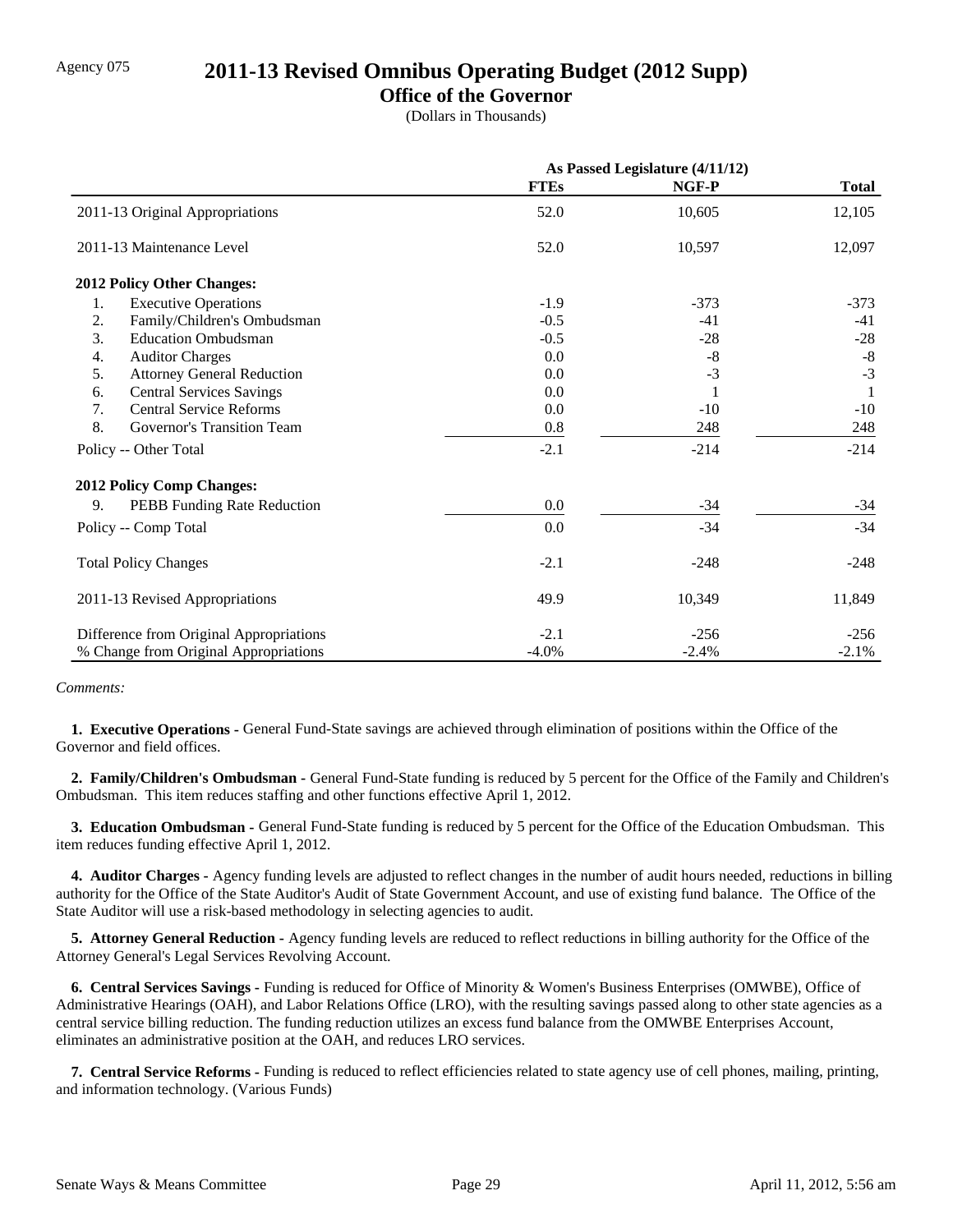## Agency 075 **2011-13 Revised Omnibus Operating Budget (2012 Supp) Office of the Governor**

 **8. Governor's Transition Team -** Funding is provided for the incoming Governor's transition team for the period of November 2012 through January 2013.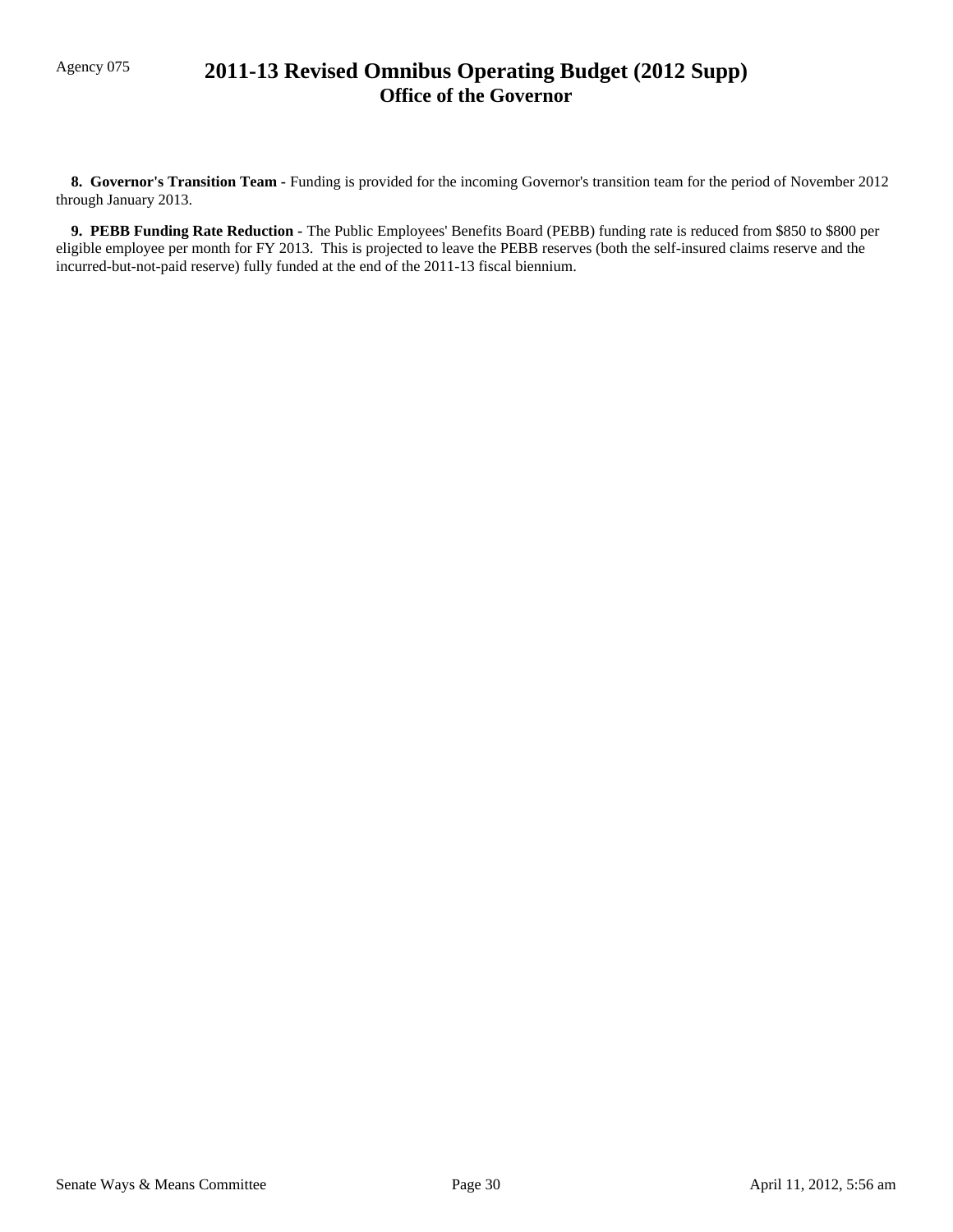## Agency 080 **2011-13 Revised Omnibus Operating Budget (2012 Supp)**

### **Office of the Lieutenant Governor**

(Dollars in Thousands)

|                                         | As Passed Legislature (4/11/12) |         |              |
|-----------------------------------------|---------------------------------|---------|--------------|
|                                         | <b>FTEs</b>                     | NGF-P   | <b>Total</b> |
| 2011-13 Original Appropriations         | 5.8                             | 1,385   | 1,480        |
| 2011-13 Maintenance Level               | 5.8                             | 1,384   | 1,479        |
| 2012 Policy Other Changes:              |                                 |         |              |
| <b>Auditor Charges</b><br>1.            | 0.0                             | $-8$    | $-8$         |
| <b>Central Service Reforms</b><br>2.    | 0.0                             | $-2$    | $-2$         |
| 3.<br><b>Administrative Costs</b>       | 0.0                             | -69     | -69          |
| Policy -- Other Total                   | 0.0                             | $-79$   | $-79$        |
| 2012 Policy Comp Changes:               |                                 |         |              |
| PEBB Funding Rate Reduction<br>4.       | 0.0                             | $-4$    | $-4$         |
| Policy -- Comp Total                    | 0.0                             | $-4$    | $-4$         |
| <b>Total Policy Changes</b>             | 0.0                             | $-83$   | $-83$        |
| 2011-13 Revised Appropriations          | 5.8                             | 1,301   | 1,396        |
| Difference from Original Appropriations | 0.0                             | -84     | -84          |
| % Change from Original Appropriations   | $0.0\%$                         | $-6.1%$ | $-5.7\%$     |

*Comments:*

 **1. Auditor Charges -** Agency funding levels are adjusted to reflect changes in the number of audit hours needed, reductions in billing authority for the Office of the State Auditor's Audit of State Government Account, and use of existing fund balance. The Office of the State Auditor will use a risk-based methodology in selecting agencies to audit.

 **2. Central Service Reforms -** Funding is reduced to reflect efficiencies related to state agency use of cell phones, mailing, printing, and information technology. (Various Funds)

 **3. Administrative Costs -** The Lieutenant Governor's Office will achieve vacancy savings and reduce funding for staff training, travel, and other goods and services. (General Fund-State)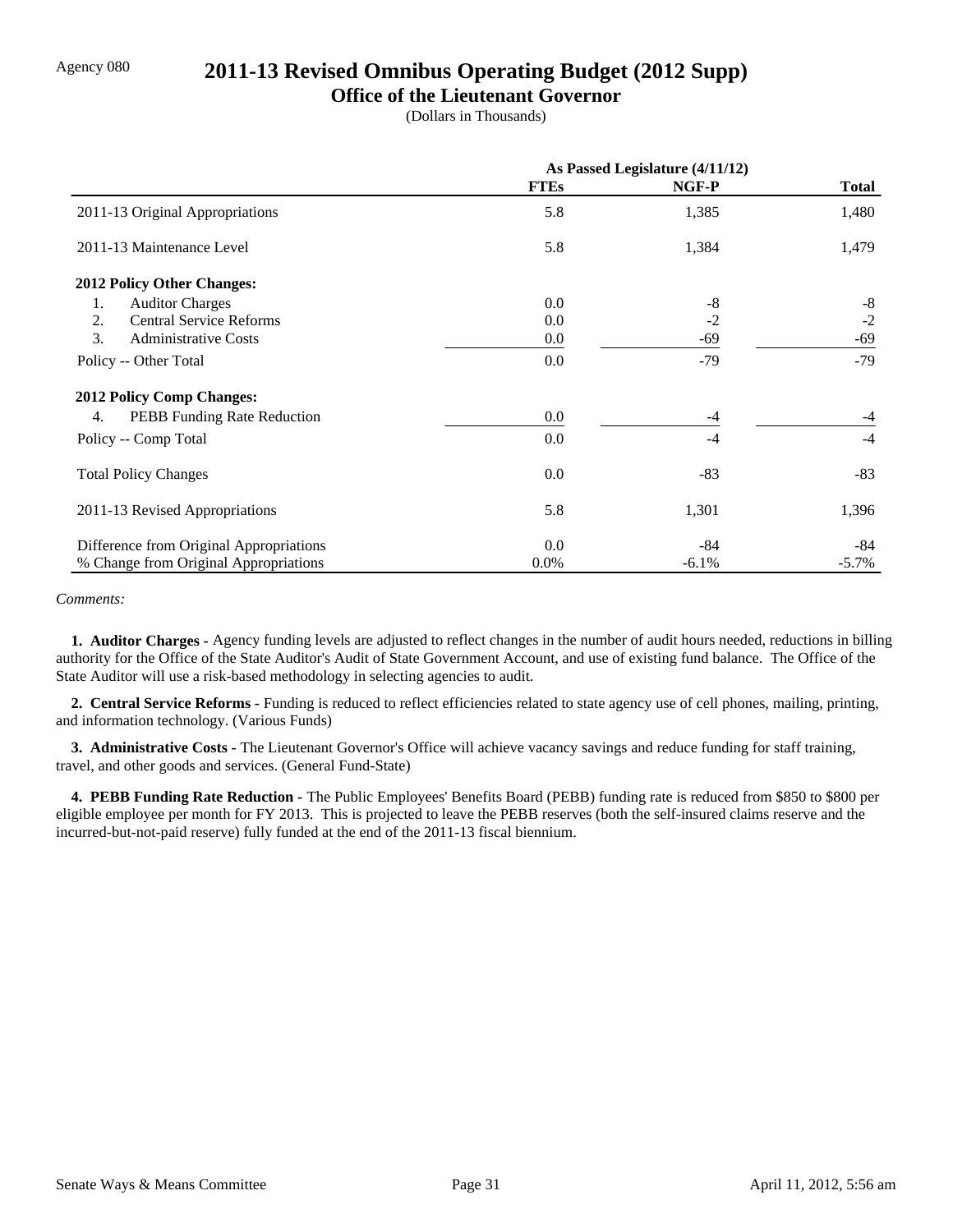## Agency 082 **2011-13 Revised Omnibus Operating Budget (2012 Supp)**

#### **Public Disclosure Commission**

(Dollars in Thousands)

|                                         | As Passed Legislature (4/11/12) |         |              |
|-----------------------------------------|---------------------------------|---------|--------------|
|                                         | <b>FTEs</b>                     | NGF-P   | <b>Total</b> |
| 2011-13 Original Appropriations         | 21.0                            | 4,237   | 4,237        |
| 2011-13 Maintenance Level               | 21.0                            | 4,221   | 4,221        |
| <b>2012 Policy Other Changes:</b>       |                                 |         |              |
| <b>Auditor Charges</b><br>1.            | 0.0                             | $-6$    | -6           |
| 2.<br><b>Attorney General Reduction</b> | 0.0                             | $-14$   | $-14$        |
| 3.<br>Sec of State Archive Reduction    | 0.0                             | $-1$    | $-1$         |
| 4.<br><b>Agency Staff and Equipment</b> | $-1.5$                          | $-212$  | $-212$       |
| 5.<br><b>Central Service Reforms</b>    | 0.0                             | $-17$   | $-17$        |
| Policy -- Other Total                   | $-1.5$                          | $-250$  | $-250$       |
| <b>2012 Policy Comp Changes:</b>        |                                 |         |              |
| PEBB Funding Rate Reduction<br>6.       | 0.0                             | $-14$   | $-14$        |
| Policy -- Comp Total                    | 0.0                             | $-14$   | $-14$        |
| <b>Total Policy Changes</b>             | $-1.5$                          | $-264$  | $-264$       |
| 2011-13 Revised Appropriations          | 19.5                            | 3,957   | 3,957        |
| Difference from Original Appropriations | $-1.5$                          | $-280$  | $-280$       |
| % Change from Original Appropriations   | $-7.1%$                         | $-6.6%$ | $-6.6%$      |

#### *Comments:*

 **1. Auditor Charges -** Agency funding levels are adjusted to reflect changes in the number of audit hours needed, reductions in billing authority for the Office of the State Auditor's Audit of State Government Account, and use of existing fund balance. The Office of the State Auditor will use a risk-based methodology in selecting agencies to audit.

 **2. Attorney General Reduction -** Agency funding levels are reduced to reflect reductions in billing authority for the Office of the Attorney General's Legal Services Revolving Account.

 **3. Sec of State Archive Reduction -** Agency funding levels are reduced to reflect reductions in billing authority for the Office of the Secretary of State's Archives and Records Management Account.

 **4. Agency Staff and Equipment -** The Public Disclosure Commission (PDC) will achieve savings through mandatory furloughs, voluntary reductions in staff work hours, reorganizing staff sections and responsibilities, and eliminating one position. The PDC will also reduce funding for goods and services, including software and equipment. (General Fund-State)

 **5. Central Service Reforms -** Funding is reduced to reflect efficiencies related to state agency use of cell phones, mailing, printing, and information technology. (Various Funds)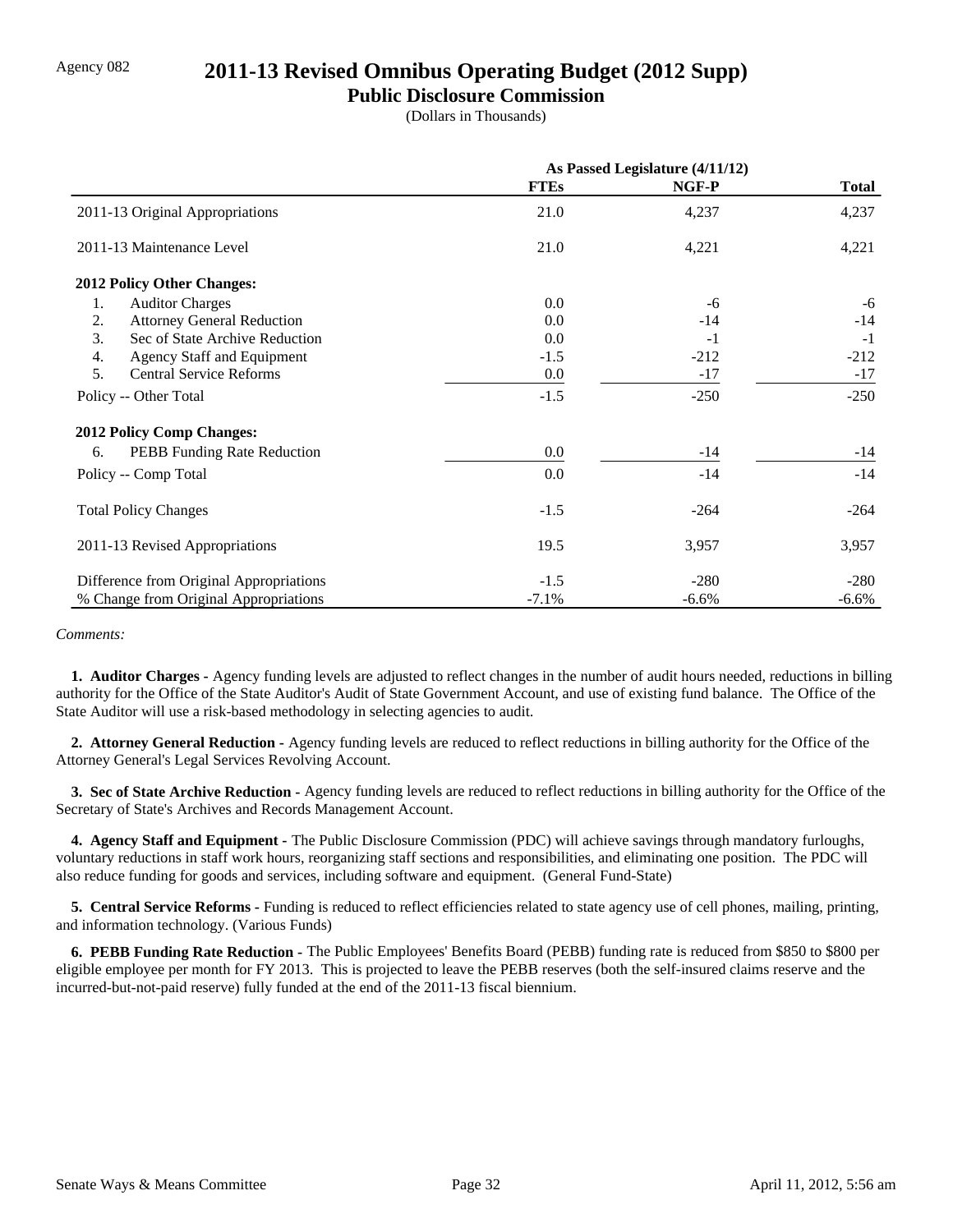## Agency 085 **2011-13 Revised Omnibus Operating Budget (2012 Supp)**

### **Office of the Secretary of State**

(Dollars in Thousands)

|                                           | As Passed Legislature (4/11/12) |          |                  |
|-------------------------------------------|---------------------------------|----------|------------------|
|                                           | <b>FTEs</b>                     | NGF-P    | <b>Total</b>     |
| 2011-13 Original Appropriations           | 313.6                           | 30,845   | 88,864           |
| 2011-13 Maintenance Level                 | 311.4                           | 28,850   | 86,841           |
| 2012 Policy Other Changes:                |                                 |          |                  |
| Lower Archive Central Service Rates<br>1. | 0.0                             | $\theta$ | -794             |
| 2.<br>Charitable Organization Education   | 0.0                             | 0        | $-90$            |
| 3.<br><b>Local Government Archives</b>    | 0.0                             | $\Omega$ | $-2,000$         |
| <b>Attorney General Reduction</b><br>4.   | 0.0                             | -24      | $-59$            |
| 5.<br>Sec of State Archive Reduction      | 0.0                             | $-3$     | $-8$             |
| <b>Central Services Savings</b><br>6.     | 0.0                             |          | $\overline{2}$   |
| 7.<br><b>Central Service Reforms</b>      | 0.0                             | $-61$    | $-98$            |
| 8.<br><b>State Library Funding Shift</b>  | 0.0                             | $-4,000$ | $\boldsymbol{0}$ |
| Policy -- Other Total                     | 0.0                             | $-4,087$ | $-3,047$         |
| <b>2012 Policy Comp Changes:</b>          |                                 |          |                  |
| 9.<br>PEBB Funding Rate Reduction         | 0.0                             | $-104$   | $-194$           |
| Policy -- Comp Total                      | 0.0                             | $-104$   | $-194$           |
| <b>Total Policy Changes</b>               | 0.0                             | $-4,191$ | $-3,241$         |
| 2011-13 Revised Appropriations            | 311.4                           | 24,659   | 83,600           |
| Difference from Original Appropriations   | $-2.3$                          | $-6,186$ | $-5,264$         |
| % Change from Original Appropriations     | $-0.7%$                         | $-20.1%$ | $-5.9\%$         |

#### *Comments:*

 **1. Lower Archive Central Service Rates -** Archives and Records Management will reduce billing to customer agencies by 10 percent. (Public Records Efficiency, Preservation and Access Account-State)

 **2. Charitable Organization Education -** Due to reduced numbers of charitable organization registrations, appropriations are reduced to available funding levels. (Charitable Organization Education Account-State)

 **3. Local Government Archives -** Due to reduced numbers of documents recorded by counties, the funds for local government record archives are reduced to reflect available funding levels. (Local Government Archives Account-State)

 **4. Attorney General Reduction -** Agency funding levels are reduced to reflect reductions in billing authority for the Office of the Attorney General's Legal Services Revolving Account.

 **5. Sec of State Archive Reduction -** Agency funding levels are reduced to reflect reductions in billing authority for the Office of the Secretary of State's Archives and Records Management Account.

 **6. Central Services Savings -** Funding is reduced for Office of Minority & Women's Business Enterprises (OMWBE), Office of Administrative Hearings (OAH), and Labor Relations Office (LRO), with the resulting savings passed along to other state agencies as a central service billing reduction. The funding reduction utilizes an excess fund balance from the OMWBE Enterprises Account, eliminates an administrative position at the OAH, and reduces LRO services.

 **7. Central Service Reforms -** Funding is reduced to reflect efficiencies related to state agency use of cell phones, mailing, printing, and information technology. (Various Funds)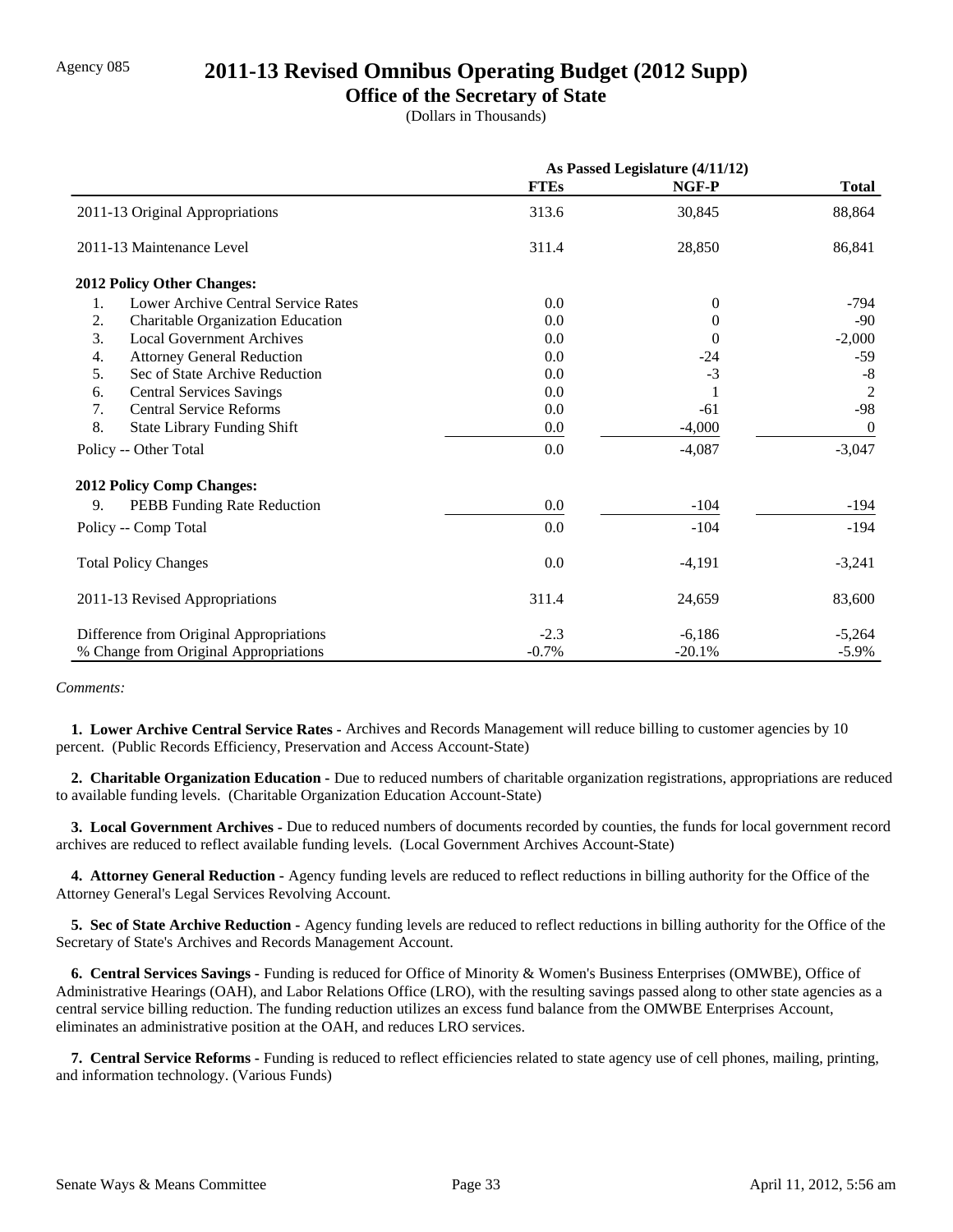## Agency 085 **2011-13 Revised Omnibus Operating Budget (2012 Supp) Office of the Secretary of State**

 **8. State Library Funding Shift -** A portion of the FY 2013 funding for the State Library is shifted from the state General Fund to the State Heritage Center Account. (State Heritage Center Account--State)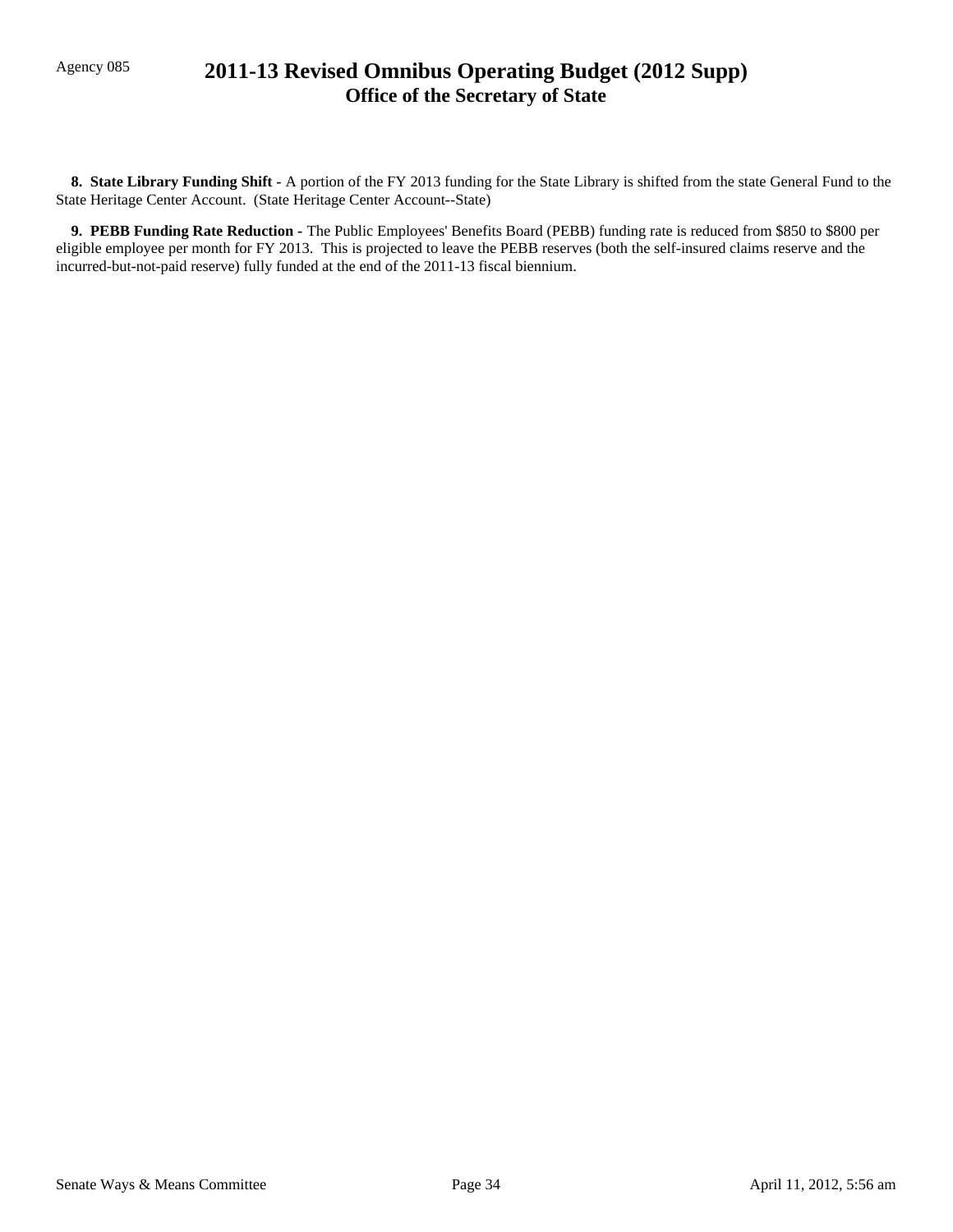## Agency 086 **2011-13 Revised Omnibus Operating Budget (2012 Supp)**

### **Governor's Office of Indian Affairs**

(Dollars in Thousands)

|                                         | As Passed Legislature (4/11/12) |          |              |
|-----------------------------------------|---------------------------------|----------|--------------|
|                                         | <b>FTEs</b>                     | NGF-P    | <b>Total</b> |
| 2011-13 Original Appropriations         | 2.0                             | 526      | 526          |
| 2011-13 Maintenance Level               | 2.0                             | 525      | 525          |
| 2012 Policy Other Changes:              |                                 |          |              |
| <b>Auditor Charges</b><br>1.            | $0.0\,$                         | -6       | -6           |
| Policy -- Other Total                   | 0.0                             | -6       | $-6$         |
| <b>2012 Policy Comp Changes:</b>        |                                 |          |              |
| PEBB Funding Rate Reduction<br>2.       | 0.0                             | $-2$     | $-2$         |
| Policy -- Comp Total                    | 0.0                             | $-2$     | $-2$         |
| <b>Total Policy Changes</b>             | 0.0                             | $-8$     | $-8$         |
| 2011-13 Revised Appropriations          | 2.0                             | 517      | 517          |
| Difference from Original Appropriations | 0.0                             | $-9$     | -9           |
| % Change from Original Appropriations   | 0.0%                            | $-1.7\%$ | $-1.7\%$     |

#### *Comments:*

 **1. Auditor Charges -** Agency funding levels are adjusted to reflect changes in the number of audit hours needed, reductions in billing authority for the Office of the State Auditor's Audit of State Government Account, and use of existing fund balance. The Office of the State Auditor will use a risk-based methodology in selecting agencies to audit.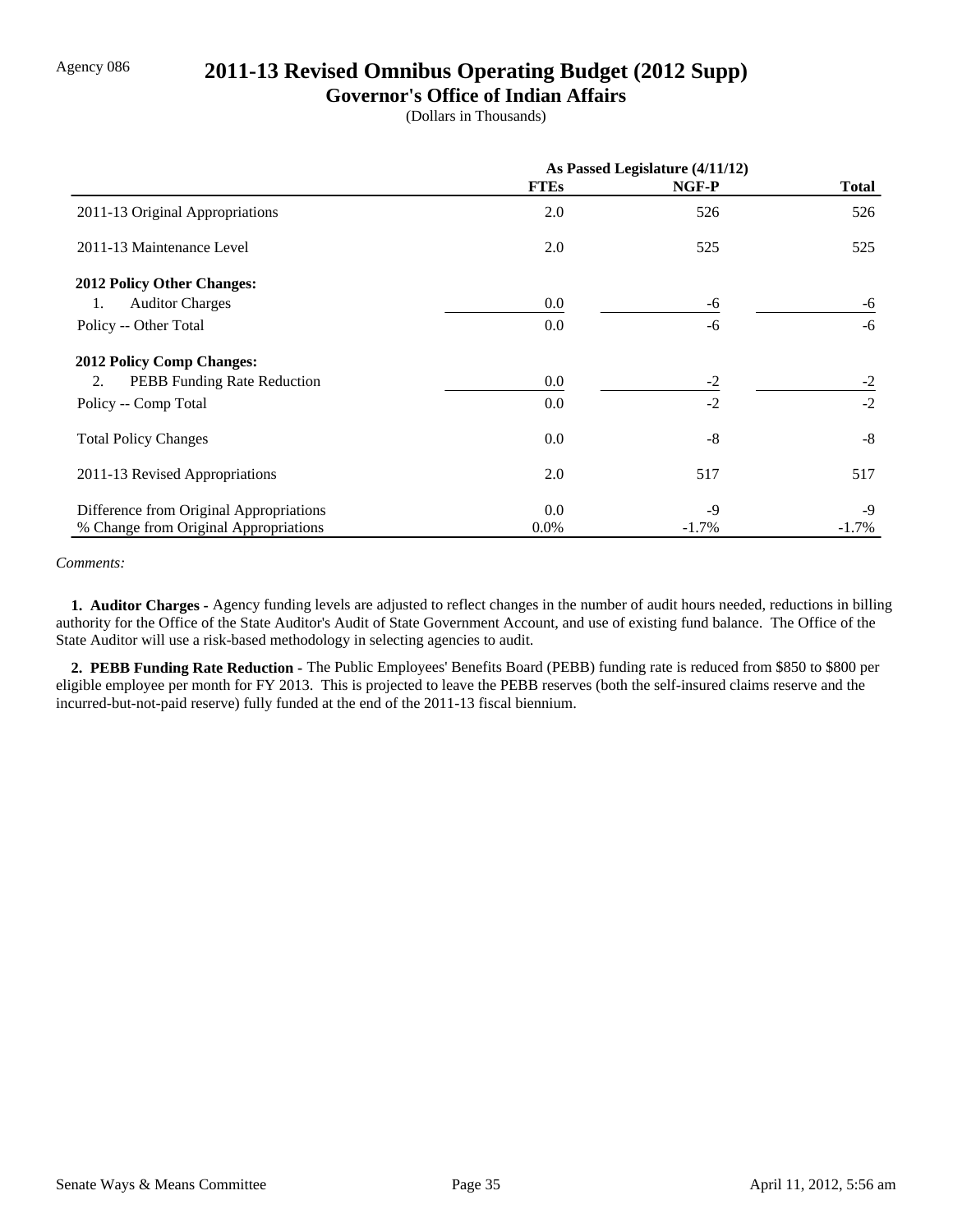## Agency 087 **2011-13 Revised Omnibus Operating Budget (2012 Supp)**

### **Asian-Pacific-American Affrs**

(Dollars in Thousands)

|                                         | As Passed Legislature (4/11/12) |         |          |
|-----------------------------------------|---------------------------------|---------|----------|
|                                         | <b>FTEs</b>                     | NGF-P   | Total    |
| 2011-13 Original Appropriations         | 2.0                             | 451     | 451      |
| 2011-13 Maintenance Level               | 2.0                             | 455     | 455      |
| 2012 Policy Other Changes:              |                                 |         |          |
| <b>Auditor Charges</b><br>1.            | 0.0                             | $-7$    | $-7$     |
| Policy -- Other Total                   | 0.0                             | $-7$    | $-7$     |
| <b>2012 Policy Comp Changes:</b>        |                                 |         |          |
| PEBB Funding Rate Reduction<br>2.       | 0.0                             | $-2$    | $-2$     |
| Policy -- Comp Total                    | 0.0                             | $-2$    | $-2$     |
| <b>Total Policy Changes</b>             | 0.0                             | $-9$    | $-9$     |
| 2011-13 Revised Appropriations          | 2.0                             | 446     | 446      |
| Difference from Original Appropriations | 0.0                             | $-5$    | $-5$     |
| % Change from Original Appropriations   | $0.0\%$                         | $-1.1%$ | $-1.1\%$ |

#### *Comments:*

 **1. Auditor Charges -** Agency funding levels are adjusted to reflect changes in the number of audit hours needed, reductions in billing authority for the Office of the State Auditor's Audit of State Government Account, and use of existing fund balance. The Office of the State Auditor will use a risk-based methodology in selecting agencies to audit.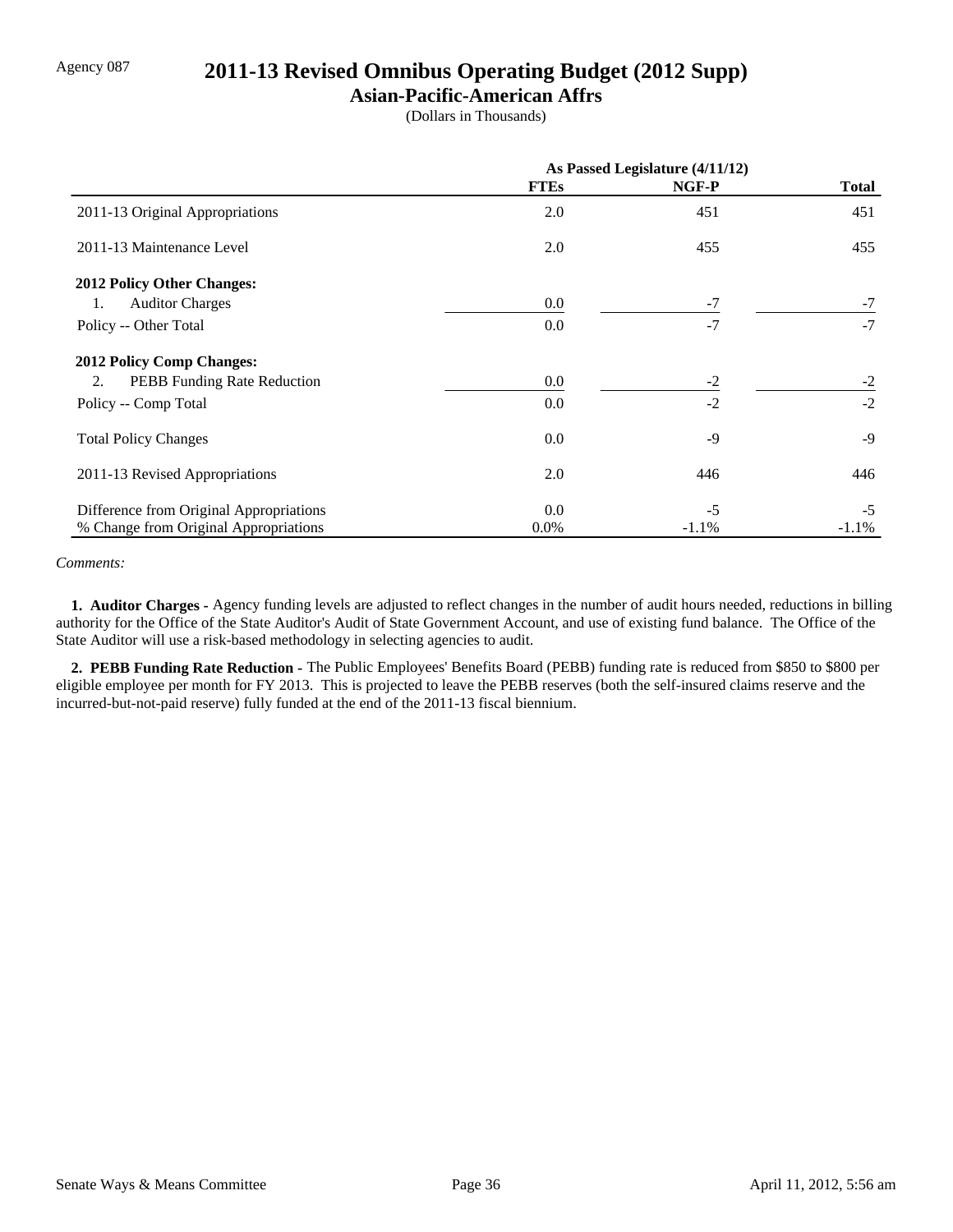## Agency 090 **2011-13 Revised Omnibus Operating Budget (2012 Supp)**

### **Office of the State Treasurer**

(Dollars in Thousands)

|                                          | As Passed Legislature (4/11/12) |                  |              |
|------------------------------------------|---------------------------------|------------------|--------------|
|                                          | <b>FTEs</b>                     | NGF-P            | <b>Total</b> |
| 2011-13 Original Appropriations          | 67.0                            | $\boldsymbol{0}$ | 14,996       |
| 2011-13 Maintenance Level                | 67.0                            | $\overline{0}$   | 14,977       |
| <b>2012 Policy Other Changes:</b>        |                                 |                  |              |
| 1.<br><b>Excess Authority</b>            | 0.1                             | $\Omega$         | $-756$       |
| <b>Auditor Charges</b><br>2.             | 0.0                             |                  | $-37$        |
| 3.<br><b>Attorney General Reduction</b>  | 0.0                             |                  | $-45$        |
| Sec of State Archive Reduction<br>4.     | 0.0                             |                  | $-1$         |
| 5.<br><b>Central Services Savings</b>    | 0.0                             |                  |              |
| <b>Central Service Reforms</b><br>6.     | 0.0                             | 0                | $-14$        |
| 7.<br><b>Efficiency Reduction</b>        | 0.0                             | 0                | $-375$       |
| Policy -- Other Total                    | 0.1                             | $\overline{0}$   | $-1,227$     |
| <b>2012 Policy Comp Changes:</b>         |                                 |                  |              |
| 8.<br><b>PEBB</b> Funding Rate Reduction | $0.0\,$                         | $\boldsymbol{0}$ | -44          |
| Policy -- Comp Total                     | 0.0                             | $\Omega$         | $-44$        |
| <b>Total Policy Changes</b>              | 0.1                             | $\overline{0}$   | $-1,271$     |
| 2011-13 Revised Appropriations           | 67.0                            | $\Omega$         | 13,706       |
| Difference from Original Appropriations  | 0.1                             | $\Omega$         | $-1,290$     |
| % Change from Original Appropriations    | 0.1%                            | 0.0%             | $-8.6\%$     |

#### *Comments:*

 **1. Excess Authority -** The State Treasurer's appropriation authority is reduced to align with historical spending patterns and anticipated expenditures. A technical adjustment is made to keep the State Treasurer's FTE alottment even in both fiscal years of the 2011-13 biennium. (Treasurer's Service Account-State)

 **2. Auditor Charges -** Agency funding levels are adjusted to reflect changes in the number of audit hours needed, reductions in billing authority for the Office of the State Auditor's Audit of State Government Account, and use of existing fund balance. The Office of the State Auditor will use a risk-based methodology in selecting agencies to audit.

 **3. Attorney General Reduction -** Agency funding levels are reduced to reflect reductions in billing authority for the Office of the Attorney General's Legal Services Revolving Account.

 **4. Sec of State Archive Reduction -** Agency funding levels are reduced to reflect reductions in billing authority for the Office of the Secretary of State's Archives and Records Management Account.

 **5. Central Services Savings -** Funding is reduced for Office of Minority & Women's Business Enterprises (OMWBE), Office of Administrative Hearings (OAH), and Labor Relations Office (LRO), with the resulting savings passed along to other state agencies as a central service billing reduction. The funding reduction utilizes an excess fund balance from the OMWBE Enterprises Account, eliminates an administrative position at the OAH, and reduces LRO services.

 **6. Central Service Reforms -** Funding is reduced to reflect efficiencies related to state agency use of cell phones, mailing, printing, and information technology. (Various Funds)

 **7. Efficiency Reduction -** The State Treasurer will achieve savings through efficiency measures in FY 2013. (Treasurer's Service Account-State)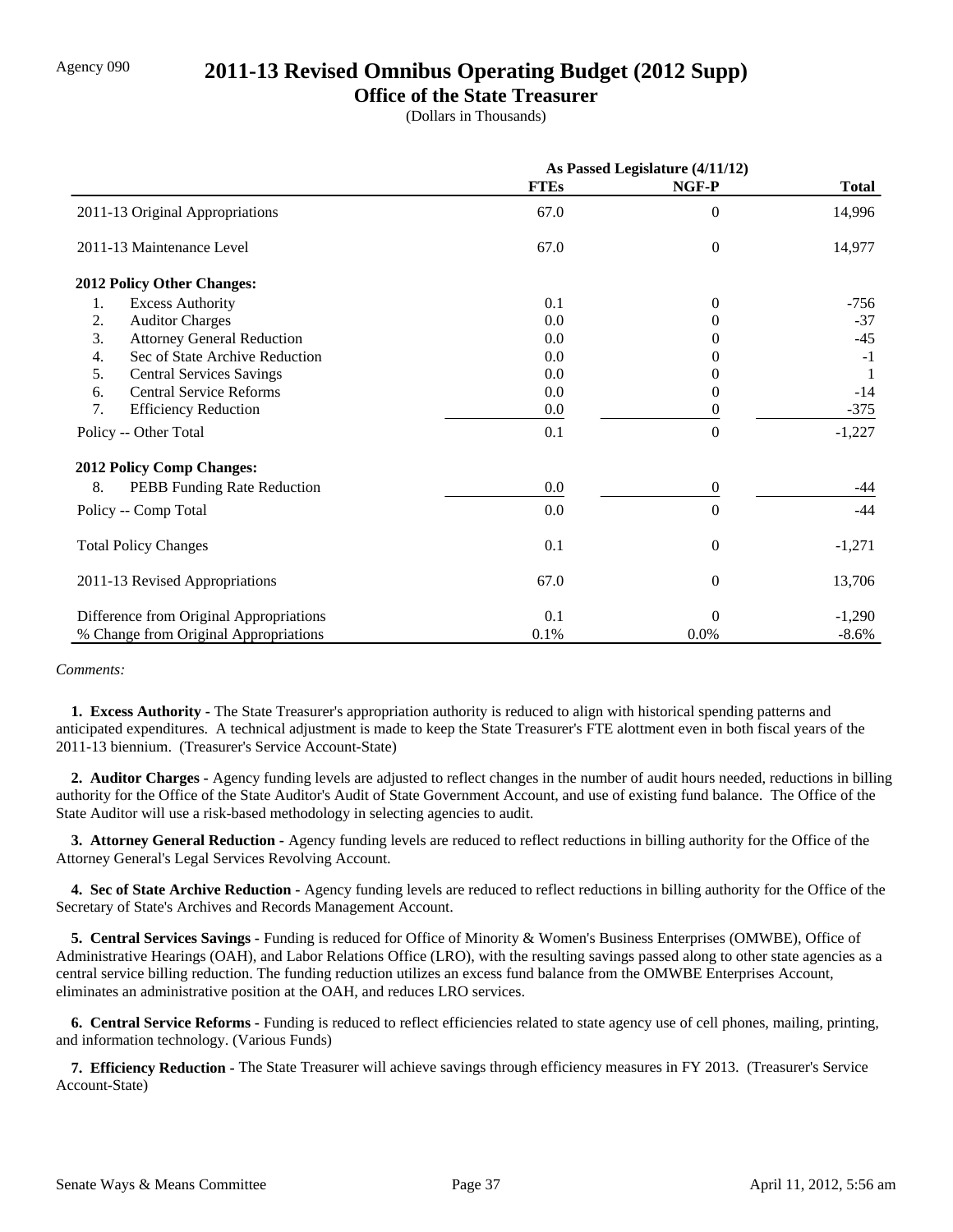## Agency 090 **2011-13 Revised Omnibus Operating Budget (2012 Supp) Office of the State Treasurer**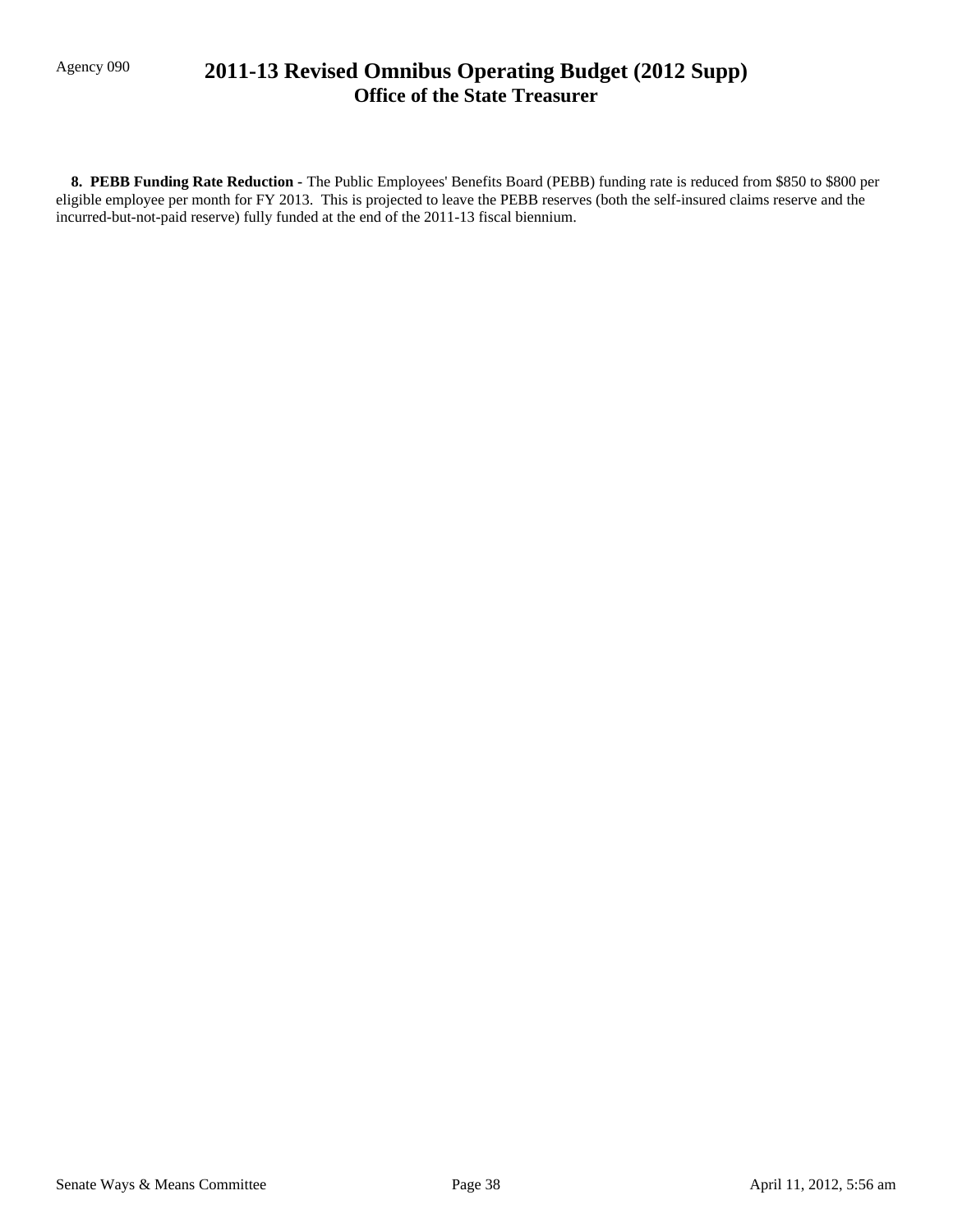## Agency 095 **2011-13 Revised Omnibus Operating Budget (2012 Supp)**

### **Office of the State Auditor**

(Dollars in Thousands)

|                                             | As Passed Legislature (4/11/12) |          |              |
|---------------------------------------------|---------------------------------|----------|--------------|
|                                             | <b>FTEs</b>                     | NGF-P    | <b>Total</b> |
| 2011-13 Original Appropriations             | 335.1                           | $\Omega$ | 74,333       |
| 2011-13 Maintenance Level                   | 335.1                           | $\theta$ | 74,238       |
| 2012 Policy Other Changes:                  |                                 |          |              |
| <b>Streamline State Agency Audits</b><br>1. | 0.0                             | $\Omega$ | $-1,040$     |
| 2.<br><b>Attorney General Reduction</b>     | 0.0                             |          | $-22$        |
| 3.<br>Sec of State Archive Reduction        | 0.0                             | 0        | $-2$         |
| <b>Central Services Savings</b><br>4.       | 0.0                             | $\theta$ | 3            |
| 5.<br><b>Central Service Reforms</b>        | 0.0                             | $\theta$ | $-74$        |
| Policy -- Other Total                       | 0.0                             | $\theta$ | $-1,135$     |
| <b>2012 Policy Comp Changes:</b>            |                                 |          |              |
| PEBB Funding Rate Reduction<br>6.           | 0.0                             | $\theta$ | $-216$       |
| Policy -- Comp Total                        | 0.0                             | $\theta$ | $-216$       |
| <b>Total Policy Changes</b>                 | 0.0                             | $\theta$ | $-1,351$     |
| 2011-13 Revised Appropriations              | 335.1                           | $\theta$ | 72,887       |
| Difference from Original Appropriations     | 0.0                             | $\Omega$ | $-1,446$     |
| % Change from Original Appropriations       | 0.0%                            | 0.0%     | $-2.0%$      |

#### *Comments:*

 **1. Streamline State Agency Audits -** The State Auditor's Office performs several types of audits for the state which are traditionally funded from three separate accounts. This reduction first updates the allocation model to better reflect the audit plan for the remainder of the biennium. In addition to this realignment, funding for all state agency audits is reduced by 10 percent. Using risk-based auditing, the office will perform fewer audits focusing on higher-risk agencies and programs. (Auditing Services Revolving Account-State)

 **2. Attorney General Reduction -** Agency funding levels are reduced to reflect reductions in billing authority for the Office of the Attorney General's Legal Services Revolving Account.

 **3. Sec of State Archive Reduction -** Agency funding levels are reduced to reflect reductions in billing authority for the Office of the Secretary of State's Archives and Records Management Account.

 **4. Central Services Savings -** Funding is reduced for Office of Minority & Women's Business Enterprises (OMWBE), Office of Administrative Hearings (OAH), and Labor Relations Office (LRO), with the resulting savings passed along to other state agencies as a central service billing reduction. The funding reduction utilizes an excess fund balance from the OMWBE Enterprises Account, eliminates an administrative position at the OAH, and reduces LRO services.

 **5. Central Service Reforms -** Funding is reduced to reflect efficiencies related to state agency use of cell phones, mailing, printing, and information technology. (Various Funds)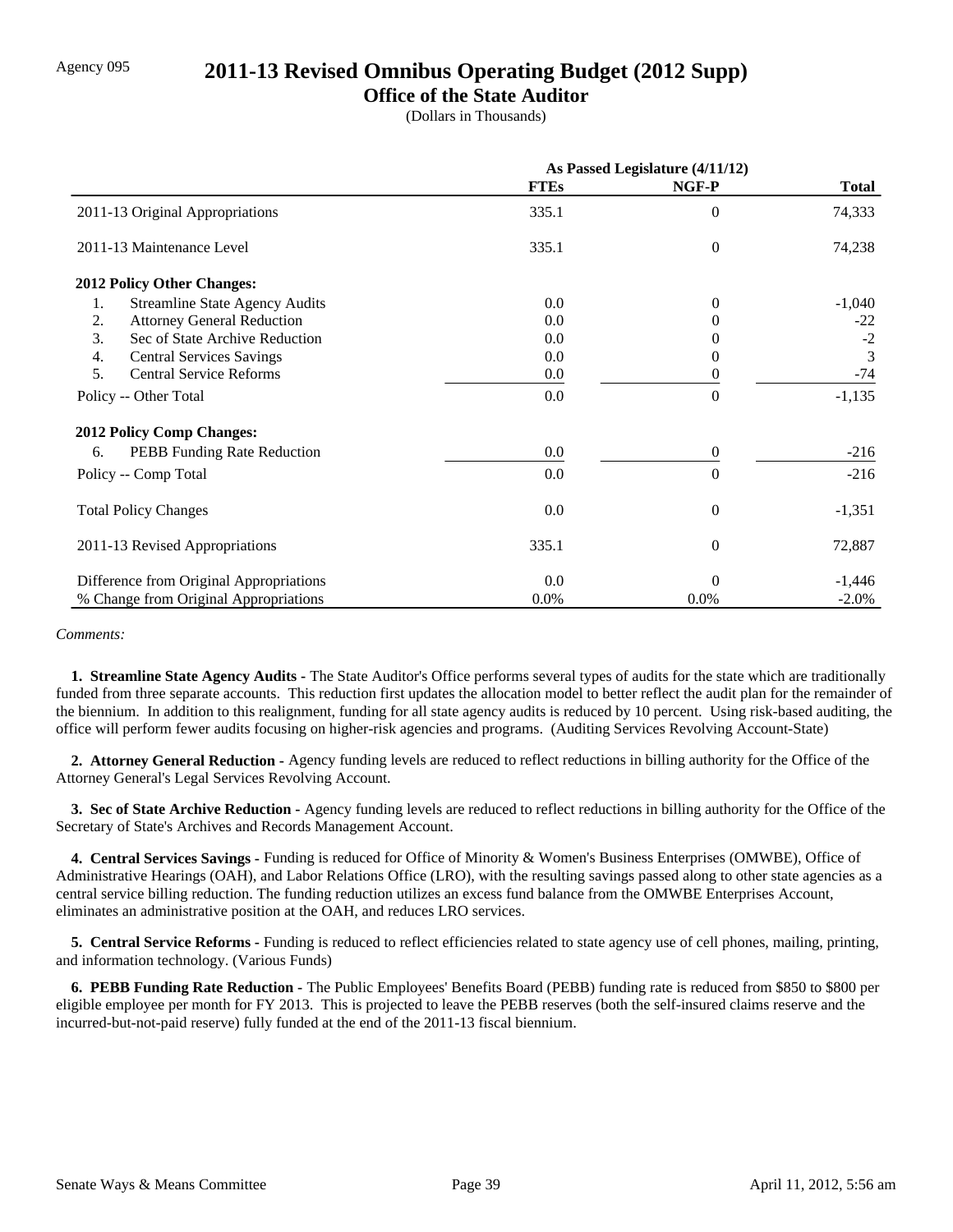## Agency 099 **2011-13 Revised Omnibus Operating Budget (2012 Supp)**

#### **Comm Salaries for Elected Officials**

(Dollars in Thousands)

|                                          | As Passed Legislature (4/11/12) |         |              |
|------------------------------------------|---------------------------------|---------|--------------|
|                                          | <b>FTEs</b>                     | NGF-P   | <b>Total</b> |
| 2011-13 Original Appropriations          | 1.3                             | 353     | 353          |
| 2011-13 Maintenance Level                | 1.3                             | 353     | 353          |
| <b>2012 Policy Other Changes:</b>        |                                 |         |              |
| <b>Auditor Charges</b><br>1.             | 0.0                             | -6      | -6           |
| Hold Vacancy and Reduce Services<br>2.   | $-0.1$                          | $-18$   | $-18$        |
| Policy -- Other Total                    | $-0.1$                          | $-24$   | $-24$        |
| <b>2012 Policy Comp Changes:</b>         |                                 |         |              |
| 3.<br><b>PEBB</b> Funding Rate Reduction | 0.0                             | $-2$    | $-2$         |
| Policy -- Comp Total                     | 0.0                             | $-2$    | $-2$         |
| <b>Total Policy Changes</b>              | $-0.1$                          | $-26$   | $-26$        |
| 2011-13 Revised Appropriations           | 1.3                             | 327     | 327          |
| Difference from Original Appropriations  | $-0.1$                          | $-26$   | $-26$        |
| % Change from Original Appropriations    | $-3.9\%$                        | $-7.4%$ | $-7.4\%$     |

#### *Comments:*

 **1. Auditor Charges -** Agency funding levels are adjusted to reflect changes in the number of audit hours needed, reductions in billing authority for the Office of the State Auditor's Audit of State Government Account, and use of existing fund balance. The Office of the State Auditor will use a risk-based methodology in selecting agencies to audit.

 **2. Hold Vacancy and Reduce Services -** The Washington Citizens' Commission on the Salaries of Elected Officials (WCCSEO) delayed the hiring of an Executive Assistant in FY 2012, and will reduce funding for travel reimbursement, Attorney General Office services, printed materials, and other goods and services in FY 2013. (General Fund-State)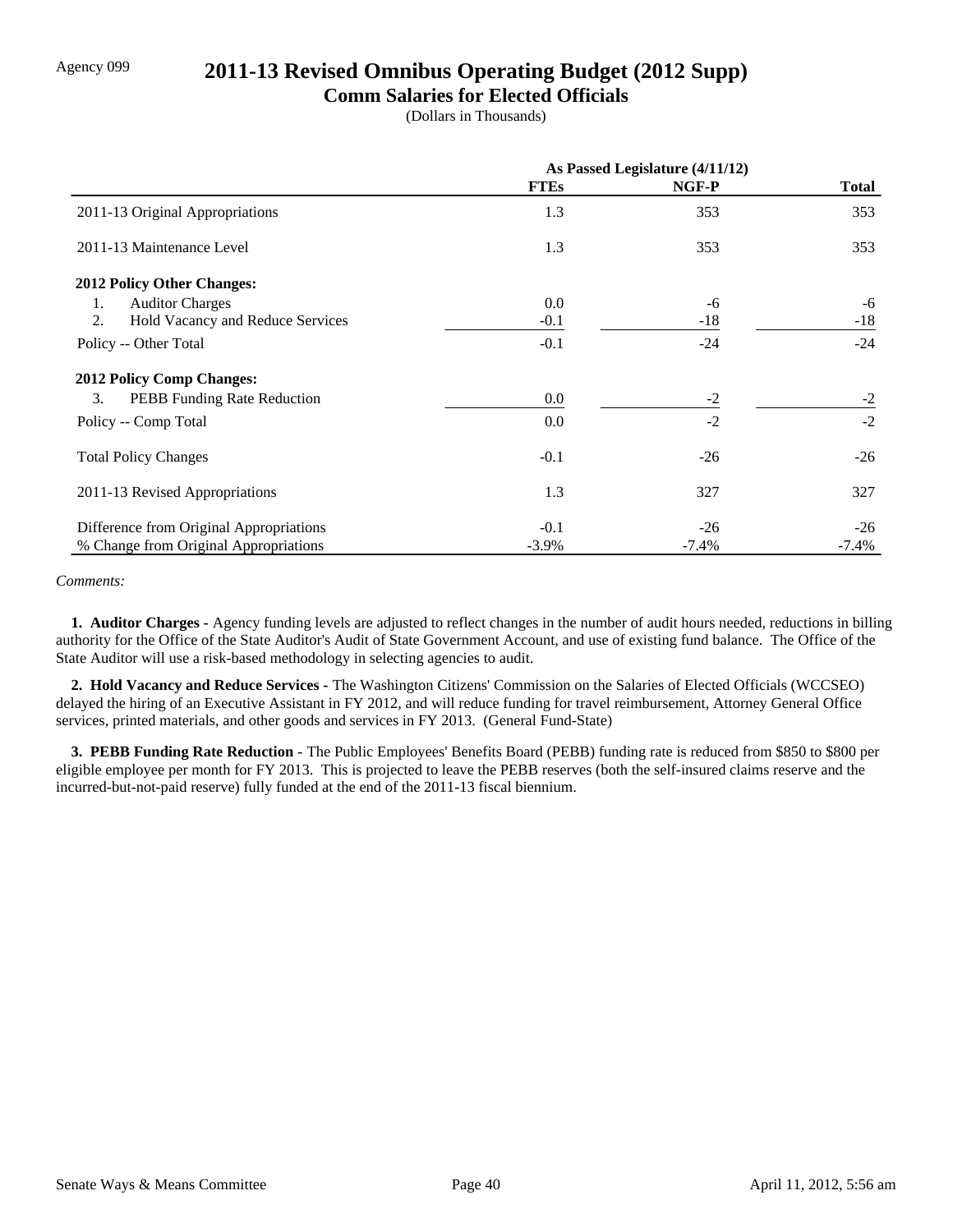## Agency 100 **2011-13 Revised Omnibus Operating Budget (2012 Supp)**

### **Office of the Attorney General**

(Dollars in Thousands)

|     |                                         |             | As Passed Legislature (4/11/12) |              |
|-----|-----------------------------------------|-------------|---------------------------------|--------------|
|     |                                         | <b>FTEs</b> | NGF-P                           | <b>Total</b> |
|     | 2011-13 Original Appropriations         | 1,088.4     | 8,025                           | 229,237      |
|     | 2011-13 Maintenance Level               | 1,088.4     | 7,485                           | 227,279      |
|     | 2012 Policy Other Changes:              |             |                                 |              |
| 1.  | <b>Legal Service Billings</b>           | 0.0         | $\boldsymbol{0}$                | $-5,976$     |
| 2.  | <b>Auditor Charges</b>                  | 0.0         | $\theta$                        | -6           |
| 3.  | <b>Attorney General Reduction</b>       | 0.0         | $\overline{0}$                  | $-1$         |
| 4.  | Sec of State Archive Reduction          | 0.0         | $\boldsymbol{0}$                | $-50$        |
| 5.  | <b>Central Services Savings</b>         | 0.0         | $\overline{0}$                  | 14           |
| 6.  | Affordable Care Act Implementation      | 0.0         | $\overline{0}$                  | 56           |
| 7.  | Anti-Trust Revolving Account            | 0.0         | $\theta$                        | 2,000        |
| 8.  | T.R. v Dreyfus DSHS Litigation          | 2.5         | $\theta$                        | 578          |
| 9.  | Civil Commitment Legal Costs            | 0.8         | 5,743                           | 3,006        |
| 10. | <b>Central Service Reforms</b>          | 0.0         | 0                               | $-247$       |
| 11. | <b>Extended Foster Care</b>             | 0.0         | $\overline{0}$                  | 56           |
| 12. | <b>Elections Litigation</b>             | 0.0         | $\theta$                        | 56           |
| 13. | <b>Amateurs and Mixed Martial Arts</b>  | 0.0         | $\theta$                        | 11           |
| 14. | Reflexologist Certification             | 0.0         | $\Omega$                        | 94           |
| 15. | Medicaid False Claims Act               | 7.3         | $-730$                          | 1,595        |
| 16. | <b>State Natural Resources</b>          | 0.0         | $\theta$                        | 65           |
| 17. | <b>Medical Assistants</b>               | 0.0         | $\theta$                        | 57           |
|     | Policy -- Other Total                   | 10.5        | 5,013                           | 1,308        |
|     | 2012 Policy Comp Changes:               |             |                                 |              |
| 18. | PEBB Funding Rate Reduction             | 0.0         | $-50$                           | $-760$       |
|     | Policy -- Comp Total                    | 0.0         | $-50$                           | $-760$       |
|     | <b>2012 Policy Transfer Changes:</b>    |             |                                 |              |
| 19. | Moore et. al. v HCA Litigation          | 1.9         | $\boldsymbol{0}$                | 886          |
|     | Policy -- Transfer Total                | 1.9         | $\theta$                        | 886          |
|     | <b>Total Policy Changes</b>             | 12.4        | 4,963                           | 1,434        |
|     | 2011-13 Revised Appropriations          | 1,100.7     | 12,448                          | 228,713      |
|     | Difference from Original Appropriations | 12.4        | 4,423                           | $-524$       |
|     | % Change from Original Appropriations   | 1.1%        | 55.1%                           | $-0.2%$      |

#### *Comments:*

 **1. Legal Service Billings -** Billing authority for the Legal Services Revolving Fund is reduced. This reduction will impact the services provided to client agencies by the Office of the Attorney General.

 **2. Auditor Charges -** Agency funding levels are adjusted to reflect changes in the number of audit hours needed, reductions in billing authority for the Office of the State Auditor's Audit of State Government Account, and use of existing fund balance. The Office of the State Auditor will use a risk-based methodology in selecting agencies to audit.

 **3. Attorney General Reduction -** Agency funding levels are reduced to reflect reductions in billing authority for the Office of the Attorney General's Legal Services Revolving Account.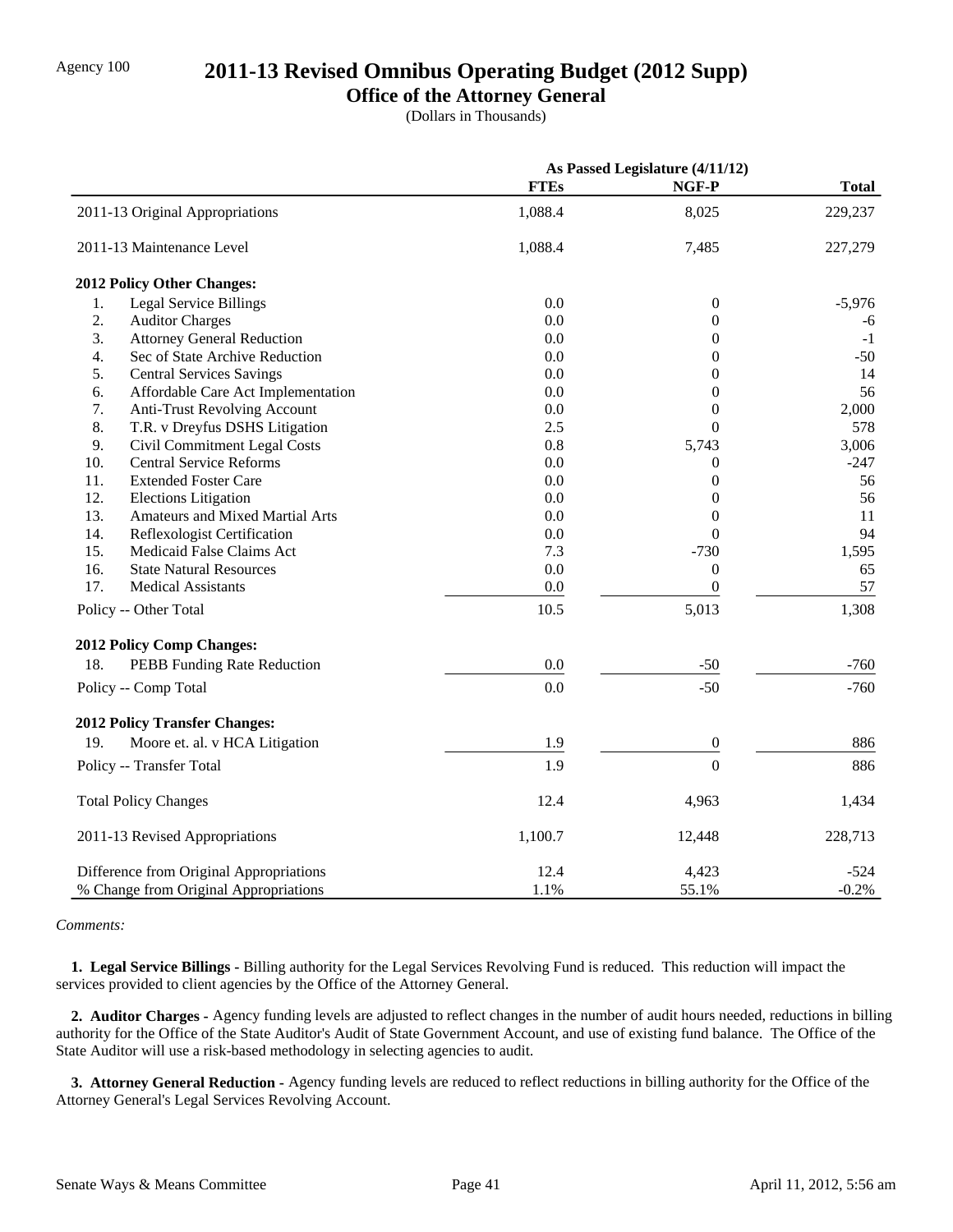## Agency 100 **2011-13 Revised Omnibus Operating Budget (2012 Supp) Office of the Attorney General**

 **4. Sec of State Archive Reduction -** Agency funding levels are reduced to reflect reductions in billing authority for the Office of the Secretary of State's Archives and Records Management Account.

 **5. Central Services Savings -** Funding is reduced for Office of Minority & Women's Business Enterprises (OMWBE), Office of Administrative Hearings (OAH), and Labor Relations Office (LRO), with the resulting savings passed along to other state agencies as a central service billing reduction. The funding reduction utilizes an excess fund balance from the OMWBE Enterprises Account, eliminates an administrative position at the OAH, and reduces LRO services.

 **6. Affordable Care Act Implementation -** Expenditure authority is provided for implementation of Engrossed Second Substitute House Bill 2319 (affordable care act) from the Legal Services Revolving Fund.

**7. Anti-Trust Revolving Account -** Expenditure authority for the Anti-Trust Revolving Account is increased to reflect the shift of funding for the Consumer Protection program from General Fund-State to the Anti-Trust Revolving Account in Chapter 9, Laws of 2011, 2nd sp.s. (SHB 2058). (Anti-Trust Revolving Account-Non-appropriated)

 **8. T.R. v Dreyfus DSHS Litigation -** Funding is provided for the Office of the Attorney General to provide additional legal services to the Department of Social and Health Services associated with children's mental health litigation (T.R. v Dreyfus). (Legal Services Revolving Account-State)

**9. Civil Commitment Legal Costs - General Fund-State and FTE authority are provided for legal costs associated with the** evaluation, filing, prosecution, response to petitions for release, and appeal of sexually violent predator civil commitment cases, as provided in RCW 71.09. The Office of the Attorney General (OAG) may enter into an interagency agreement with a county prosecutor to perform prosecution services pursuant to RCW 71.09. Funding and responsibility for the Joint Forensic Unit are transferred from the Department of Social and Health Services to the OAG. These services will be funded directly through the General Fund, and therefore a reduction is made to the Legal Services Revolving Fund's billing authority. (Legal Services Revolving Account-State)

 **10. Central Service Reforms -** Funding is reduced to reflect efficiencies related to state agency use of cell phones, mailing, printing, and information technology. (Various Funds)

 **11. Extended Foster Care -** Expenditure authority from the Legal Services Revolving Fund is provided for the implementation of Engrossed Substitute House Bill 2592 (extended foster care). (Legal Services Revolving Fund)

 **12. Elections Litigation -** Increased expenditure authority is provided to the Office of the Attorney General in FY 2012 for costs related to higher than anticipated expenses for ongoing elections litigation. (Legal Services Revolving Fund)

 **13. Amateurs and Mixed Martial Arts -** Expenditure authority is provided for implementation of Engrossed Substitute House Bill 2301 (boxing, martial arts, wrestling). (Legal Services Revolving Fund-State)

 **14. Reflexologist Certification -** Expenditure authority is provided for implementation of reflexology certification under Engrossed Substitute Senate Bill 6103 (reflexology and massage therapy). (Legal Services Revolving Fund)

**15. Medicaid False Claims Act - Funds are provided for implementation of Engrossed Substitute Senate Bill 5978 (medicaid fraud).** The bill establishes new tools for detecting and prosecuting Medicaid fraud, and new penalties for engaging in it. Additionally, to better track the effectiveness of fraud enforcement efforts, funds recovered from fraudulent activities will be deposited into a new state account that is to be used only for payment of Medicaid services and for fraud prevention, detection, and enforcement activities. (General Fund-State, Medicaid Fraud Penalty Account-State, General Fund-Federal)

 **16. State Natural Resources -** Expenditure authority is provided for implementation of Second Engrossed Substitute Senate Bill 6406 (state natural resources). (Legal Services Revolving Fund)

 **17. Medical Assistants -** Expenditure authority is provided for implementation of Engrossed Substitute Senate Bill 6237 (medical assistants). (Legal Services Revolving Fund)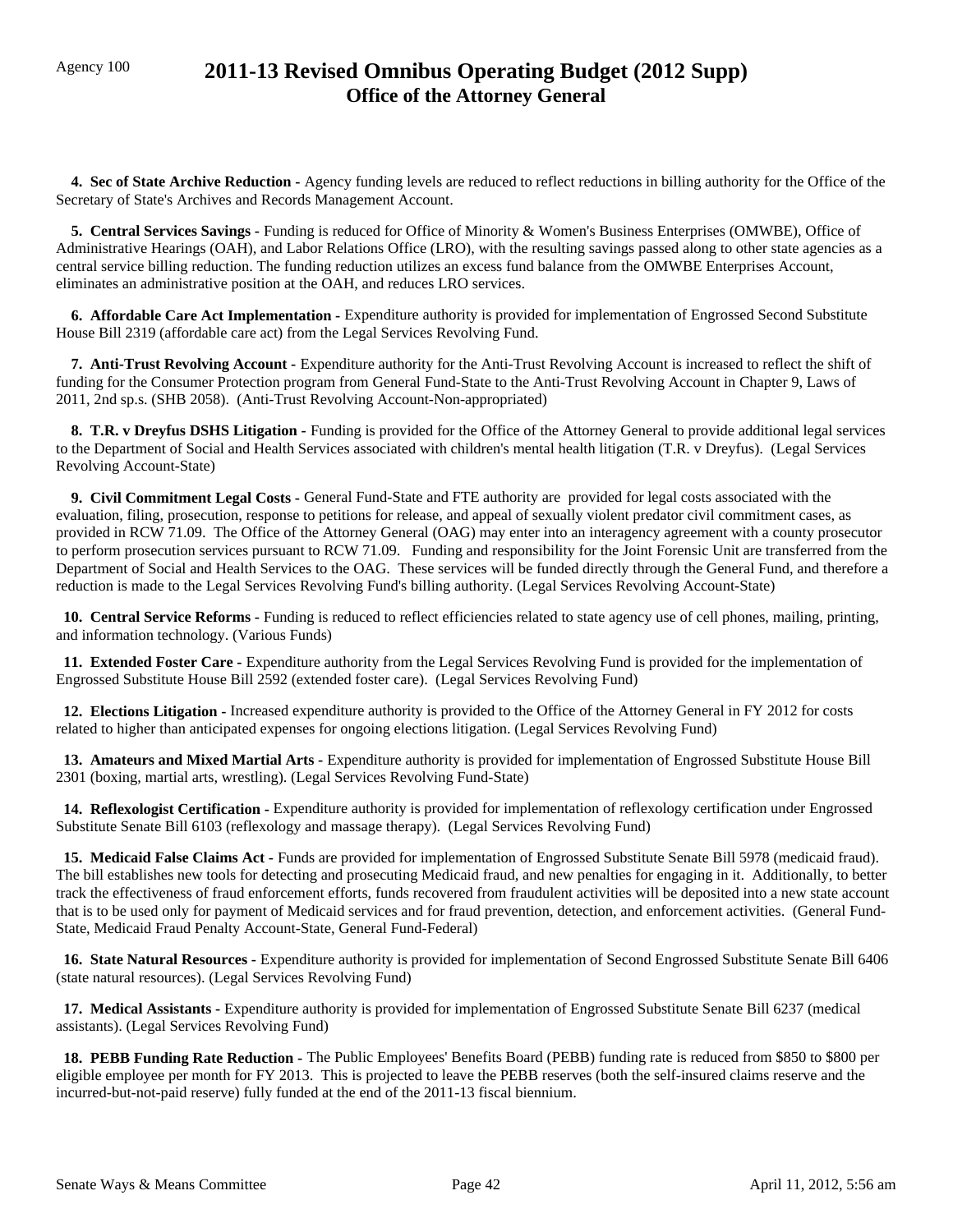## Agency 100 **2011-13 Revised Omnibus Operating Budget (2012 Supp) Office of the Attorney General**

 **19. Moore et. al. v HCA Litigation -** The class action litigation against the Health Care Authority (Moore, et al. v. Health Care Authority) requires additional legal services. (Legal Services Revolving Account-State)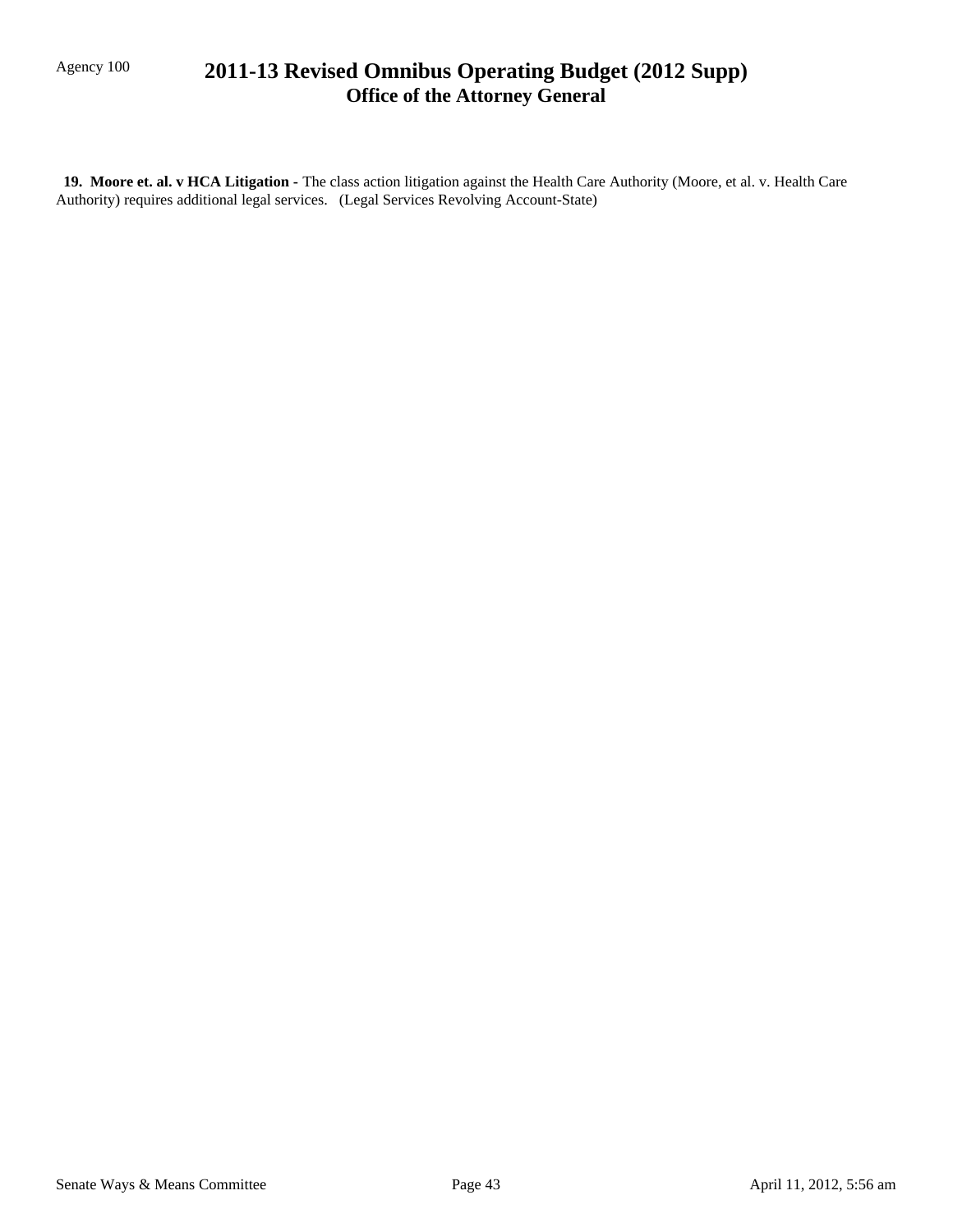## Agency 101 **2011-13 Revised Omnibus Operating Budget (2012 Supp)**

### **Caseload Forecast Council**

(Dollars in Thousands)

|                                         | As Passed Legislature (4/11/12) |          |              |
|-----------------------------------------|---------------------------------|----------|--------------|
|                                         | <b>FTEs</b>                     | NGF-P    | <b>Total</b> |
| 2011-13 Original Appropriations         | 12.0                            | 2,613    | 2,613        |
| 2011-13 Maintenance Level               | 12.0                            | 2,614    | 2,614        |
| <b>2012 Policy Other Changes:</b>       |                                 |          |              |
| <b>Travel and Consultation</b><br>1.    | 0.0                             | $-53$    | $-53$        |
| Self Insurance Premium<br>2.            | 0.0                             | $-78$    | $-78$        |
| 3.<br><b>Auditor Charges</b>            | 0.0                             | $-12$    | $-12$        |
| 4.<br><b>Attorney General Reduction</b> | 0.0                             | $-1$     | $-1$         |
| 5.<br><b>Central Service Reforms</b>    | 0.0                             | $-3$     | $-3$         |
| 6.<br>Commute Trip Reduction            | $0.0\,$                         | $-4$     | $-4$         |
| Policy -- Other Total                   | 0.0                             | $-151$   | $-151$       |
| <b>2012 Policy Comp Changes:</b>        |                                 |          |              |
| PEBB Funding Rate Reduction<br>7.       | 0.0                             | -6       | $-6$         |
| Policy -- Comp Total                    | 0.0                             | -6       | $-6$         |
| <b>Total Policy Changes</b>             | 0.0                             | $-157$   | $-157$       |
| 2011-13 Revised Appropriations          | 12.0                            | 2,457    | 2,457        |
| Difference from Original Appropriations | 0.0                             | $-156$   | $-156$       |
| % Change from Original Appropriations   | 0.0%                            | $-6.0\%$ | $-6.0\%$     |

*Comments:*

 **1. Travel and Consultation -** The Caseload Forecast Council (CFC) will reduce the use of an outside consultant to assess its sentencing guidelines database. Staff training and the use of Attorney General Office services will also be reduced. (General Fund-State)

 **2. Self Insurance Premium -** The CFC will achieve savings by lowering its self-insurance premium. The premium was transferred to the CFC in 2011 when it absorbed responsibilities held by the Sentencing Guidelines Commission (SGC). The lower premium reflects the CFC's lesser history of litigation and its statutory protection for errors in the sentencing guidelines database. (General Fund-State)

 **3. Auditor Charges -** Agency funding levels are adjusted to reflect changes in the number of audit hours needed, reductions in billing authority for the Office of the State Auditor's Audit of State Government Account, and use of existing fund balance. The Office of the State Auditor will use a risk-based methodology in selecting agencies to audit.

 **4. Attorney General Reduction -** Agency funding levels are reduced to reflect reductions in billing authority for the Office of the Attorney General's Legal Services Revolving Account.

 **5. Central Service Reforms -** Funding is reduced to reflect efficiencies related to state agency use of cell phones, mailing, printing, and information technology. (Various Funds)

**6. Commute Trip Reduction -** Funding is reduced to reflect the elimination of state general funds for the Commute Trip Reduction program.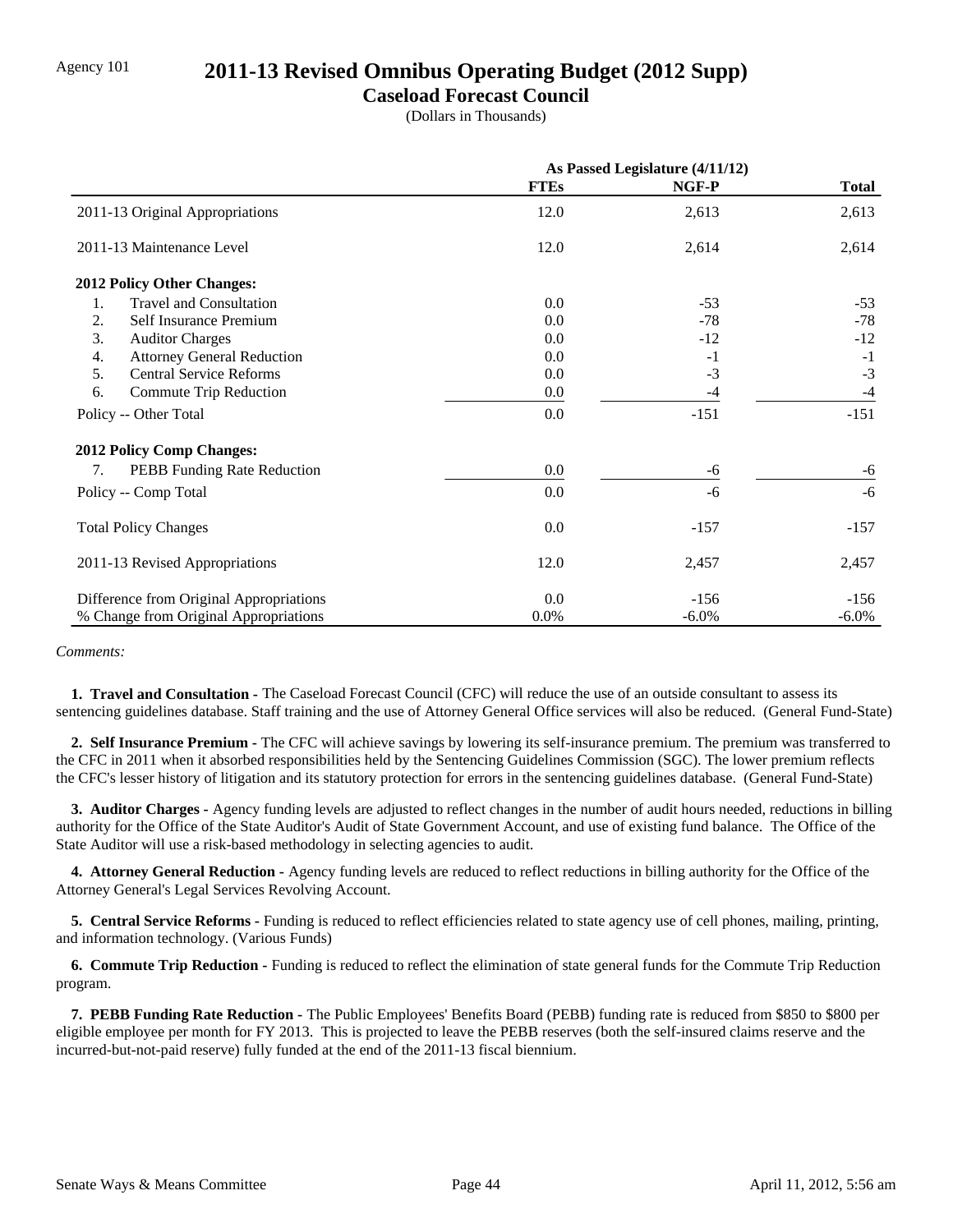## Agency 102 **2011-13 Revised Omnibus Operating Budget (2012 Supp)**

### **Dept of Financial Institutions**

(Dollars in Thousands)

|                                                 | As Passed Legislature (4/11/12) |                |              |
|-------------------------------------------------|---------------------------------|----------------|--------------|
|                                                 | <b>FTEs</b>                     | NGF-P          | <b>Total</b> |
| 2011-13 Original Appropriations                 | 188.3                           | $\overline{0}$ | 46,445       |
| 2011-13 Maintenance Level                       | 188.3                           | $\theta$       | 46,363       |
| <b>2012 Policy Other Changes:</b>               |                                 |                |              |
| <b>Auditor Charges</b><br>1.                    | 0.0                             | $\Omega$       | $-15$        |
| <b>Attorney General Reduction</b><br>2.         | 0.0                             | 0              | $-52$        |
| 3.<br>Sec of State Archive Reduction            | 0.0                             | $_{0}$         | -6           |
| <b>Central Services Savings</b><br>4.           | 0.0                             | $\theta$       | 2            |
| 5.<br><b>Consumer Protection and Regulation</b> | 0.0                             | $\Omega$       | 45           |
| <b>Central Service Reforms</b><br>6.            | 0.0                             | $\theta$       | $-37$        |
| Policy -- Other Total                           | 0.0                             | $\theta$       | $-63$        |
| <b>2012 Policy Comp Changes:</b>                |                                 |                |              |
| PEBB Funding Rate Reduction<br>7.               | 0.0                             | $\overline{0}$ | $-110$       |
| Policy -- Comp Total                            | 0.0                             | $\theta$       | $-110$       |
| <b>Total Policy Changes</b>                     | 0.0                             | $\theta$       | $-173$       |
| 2011-13 Revised Appropriations                  | 188.3                           | $\overline{0}$ | 46,190       |
| Difference from Original Appropriations         | 0.0                             | $\theta$       | $-255$       |
| % Change from Original Appropriations           | 0.0%                            | 0.0%           | $-0.6%$      |

*Comments:*

 **1. Auditor Charges -** Agency funding levels are adjusted to reflect changes in the number of audit hours needed, reductions in billing authority for the Office of the State Auditor's Audit of State Government Account, and use of existing fund balance. The Office of the State Auditor will use a risk-based methodology in selecting agencies to audit.

 **2. Attorney General Reduction -** Agency funding levels are reduced to reflect reductions in billing authority for the Office of the Attorney General's Legal Services Revolving Account.

 **3. Sec of State Archive Reduction -** Agency funding levels are reduced to reflect reductions in billing authority for the Office of the Secretary of State's Archives and Records Management Account.

 **4. Central Services Savings -** Funding is reduced for Office of Minority & Women's Business Enterprises (OMWBE), Office of Administrative Hearings (OAH), and Labor Relations Office (LRO), with the resulting savings passed along to other state agencies as a central service billing reduction. The funding reduction utilizes an excess fund balance from the OMWBE Enterprises Account, eliminates an administrative position at the OAH, and reduces LRO services.

 **5. Consumer Protection and Regulation -** The Department of Financial Institutions (DFI) will modify its licensing software program in order to participate in the National Multistate Licensing System for certain license types. (Financial Services Regulation Account-Nonappropriated)

 **6. Central Service Reforms -** Funding is reduced to reflect efficiencies related to state agency use of cell phones, mailing, printing, and information technology. (Various Funds)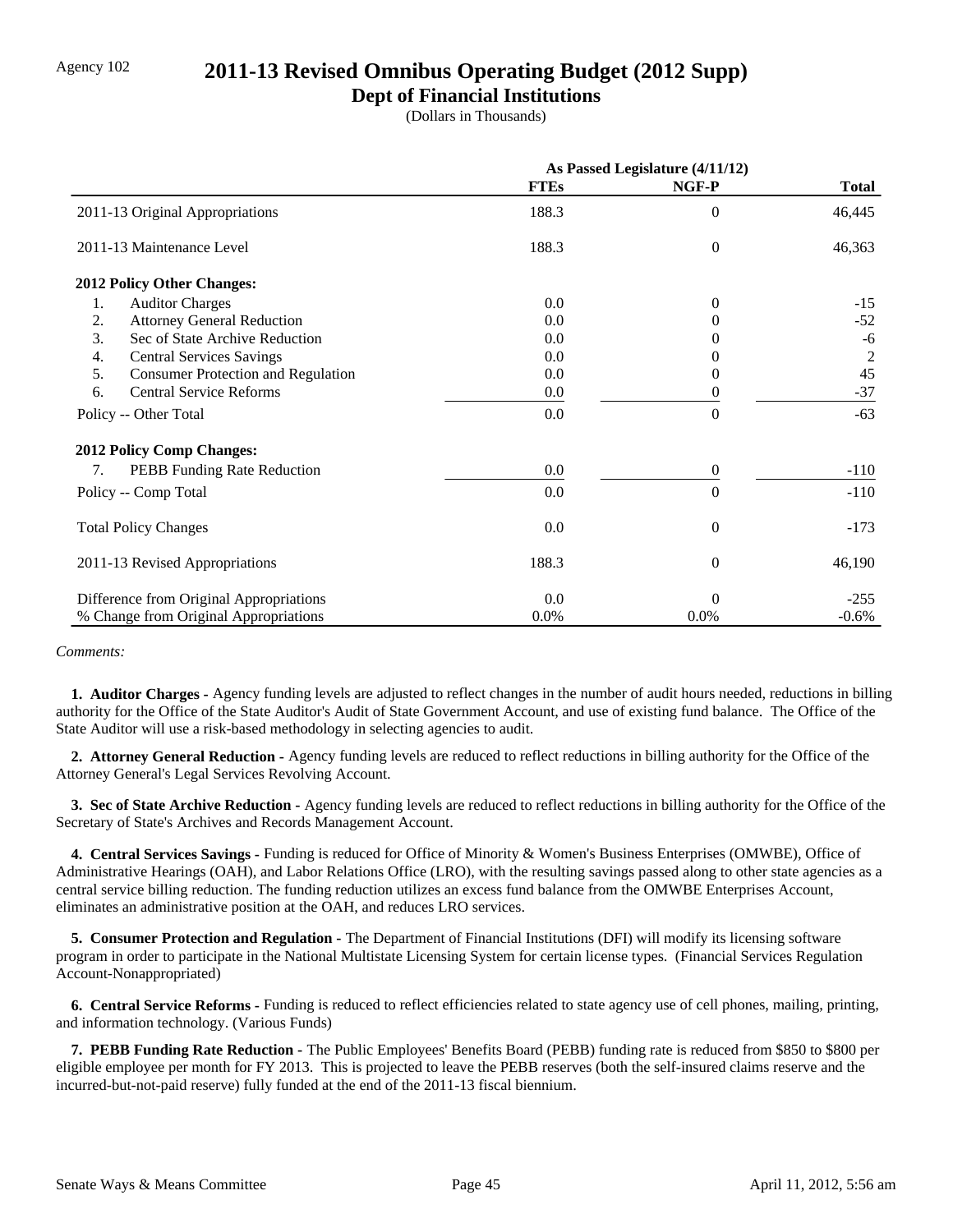# Agency 103 **2011-13 Revised Omnibus Operating Budget (2012 Supp)**

## **Department of Commerce**

(Dollars in Thousands)

|     |                                           |             | As Passed Legislature (4/11/12) |                  |
|-----|-------------------------------------------|-------------|---------------------------------|------------------|
|     |                                           | <b>FTEs</b> | NGF-P                           | <b>Total</b>     |
|     | 2011-13 Original Appropriations           | 245.8       | 129,750                         | 513,688          |
|     | 2011-13 Maintenance Level                 | 245.8       | 129,708                         | 513,561          |
|     | 2012 Policy Other Changes:                |             |                                 |                  |
| 1.  | <b>BSD Manufacturing Innovation</b>       | 0.0         | $\mathbf{0}$                    | -61              |
| 2.  | <b>Auditor Charges</b>                    | 0.0         | $-28$                           | $-90$            |
| 3.  | <b>Attorney General Reduction</b>         | 0.0         | -90                             | $-292$           |
| 4.  | Sec of State Archive Reduction            | 0.0         | $-1$                            | $-4$             |
| 5.  | <b>Central Services Savings</b>           | 0.0         | $-1$                            | $-1$             |
| 6.  | <b>BSD State Trade Export Program</b>     | 1.8         | $-62$                           | 1,530            |
| 7.  | <b>CSHD Homeless Assistance</b>           | 0.6         | $-567$                          | 3,813            |
| 8.  | <b>Central Service Reforms</b>            | 0.0         | $-33$                           | $-72$            |
| 9.  | <b>Increase Federal Authority</b>         | 4.5         | $\boldsymbol{0}$                | 51,484           |
| 10. | CSHD Program Management/Support           | $-1.2$      | $-270$                          | $-270$           |
| 11. | <b>CSHD Asset Building Program</b>        | 0.0         | $-52$                           | $-52$            |
| 12. | <b>CSHD Community Mobilization Grants</b> | $-0.3$      | $-196$                          | $-196$           |
| 13. | <b>IPPD State Energy Policy</b>           | $-0.4$      | $-112$                          | $-112$           |
| 14. | <b>IPPD</b> Evergreen Jobs                | 0.0         | $-37$                           | $-37$            |
| 15. | <b>LGID Local Government Fiscal Notes</b> | 0.0         | 327                             | $\boldsymbol{0}$ |
| 16. | <b>IPPD Advisory Opinions</b>             | 0.3         | $\boldsymbol{0}$                | 100              |
| 17. | <b>HEN Underspending</b>                  | 0.0         | $-5,000$                        | $-5,000$         |
| 18. | Shelter to Housing Pilot                  | 0.0         | 1,000                           | 1,000            |
| 19. | <b>Irrigation and Port Districts</b>      | 0.1         | 12                              | 12               |
|     | Policy -- Other Total                     | 5.3         | $-5,110$                        | 51,752           |
|     | 2012 Policy Comp Changes:                 |             |                                 |                  |
| 20. | PEBB Funding Rate Reduction               | 0.0         | $-102$                          | $-190$           |
|     | Policy -- Comp Total                      | 0.0         | $-102$                          | $-190$           |
|     | <b>2012 Policy Transfer Changes:</b>      |             |                                 |                  |
| 21. | Transfer Development Disabilities C       | 5.0         | 142                             | 2,234            |
|     | Policy -- Transfer Total                  | 5.0         | 142                             | 2,234            |
|     | <b>Total Policy Changes</b>               | 10.3        | $-5,070$                        | 53,796           |
|     | 2011-13 Revised Appropriations            | 256.0       | 124,638                         | 567,357          |
|     | Difference from Original Appropriations   | 10.3        | $-5,112$                        | 53,669           |
|     | % Change from Original Appropriations     | 4.2%        | $-3.9%$                         | 10.5%            |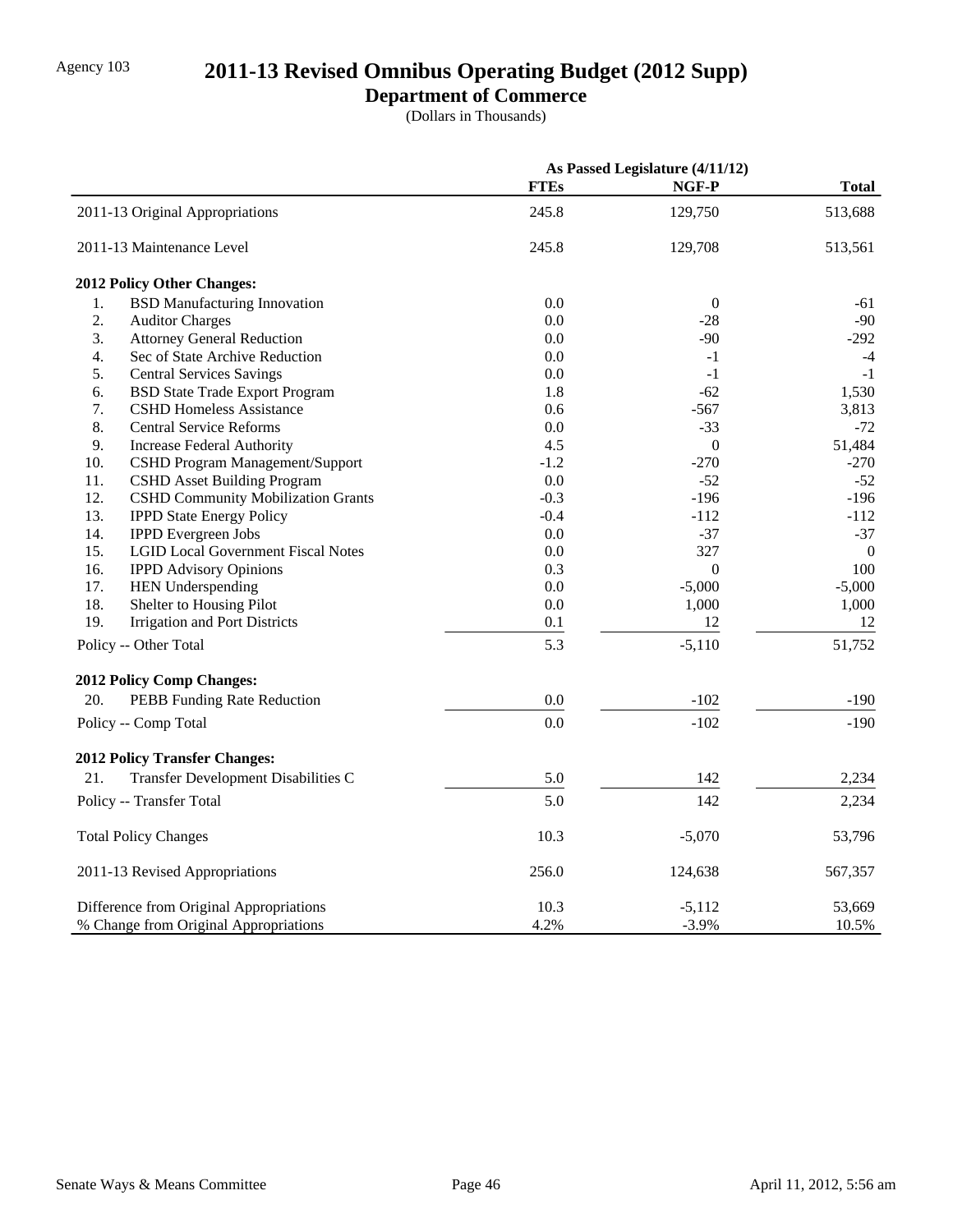## Agency 103 **2011-13 Revised Omnibus Operating Budget (2012 Supp) Department of Commerce**

*Comments:*

 **1. BSD Manufacturing Innovation -** The Washington Manufacturing Innovation and Modernization Extension Service Program was designed to provide small manufacturers with a voucher to pay for innovation and modernization services, such as strategic planning, Six Sigma training, and supply chain management. Funding for this program is eliminated because no manufacturer used these services. (Manufacturing Innovation and Modernization Account-State)

 **2. Auditor Charges -** Agency funding levels are adjusted to reflect changes in the number of audit hours needed, reductions in billing authority for the Office of the State Auditor's Audit of State Government Account, and use of existing fund balance. The Office of the State Auditor will use a risk-based methodology in selecting agencies to audit.

 **3. Attorney General Reduction -** Agency funding levels are reduced to reflect reductions in billing authority for the Office of the Attorney General's Legal Services Revolving Account.

 **4. Sec of State Archive Reduction -** Agency funding levels are reduced to reflect reductions in billing authority for the Office of the Secretary of State's Archives and Records Management Account.

 **5. Central Services Savings -** Funding is reduced for Office of Minority & Women's Business Enterprises (OMWBE), Office of Administrative Hearings (OAH), and Labor Relations Office (LRO), with the resulting savings passed along to other state agencies as a central service billing reduction. The funding reduction utilizes an excess fund balance from the OMWBE Enterprises Account, eliminates a vacant administrative position at the OAH, and reduces LRO services.

 **6. BSD State Trade Export Program -** The Department is provided authority to expend the State Trade and Export Promotion (STEP) grant for expanding export activities and transactions among small and medium enterprises (SMEs). The funds will support an integrated strategy of new activities for working with SMEs to increase exports, including targeted outreach to socially and economically disadvantaged small businesses. There are general-fund state savings related to existing staff who will be paid under the federal grant. (General Fund-State, General Fund-Federal)

 **7. CSHD Homeless Assistance -** Homeless and transitional housing programs provided by the Department are funded with General Fund-State and revenues from document recording fees. Engrossed Substitute House Bill 2048 (housing assistance surcharges) increases document recording fees used for low income housing and homeless services and is expected to increase revenues by \$4.4 million in FY 2013. General Fund-State funding for homeless programs is reduced by 36 percent effective May 1, 2012. (General Fund-State. Home Security Fund-State)

 **8. Central Service Reforms -** Funding is reduced to reflect efficiencies related to state agency use of cell phones, mailing, printing, and information technology. (Various Funds)

 **9. Increase Federal Authority -** Federal expenditure authority and FTEs are increased to reflect new grant awards for the 2011-13 biennium. Activities increased include low-income weatherization, energy innovation, lead paint removal, and homeless assistance. Expenditure authority for local funding for weatherization activities is adjusted to reflect current revenues. (General Fund-Federal, Low-Income Weatherization Assistance Account-State)

 **10. CSHD Program Management/Support -** Funding is reduced by 20 percent for the administrative activities of the division.

 **11. CSHD Asset Building Program -** The Family Asset Building program provides a variety of services to promote financial independence for working low-income families. Services are provided through contracts with a variety of organizations including financial institutions, community action and social service agencies, and local government agencies. Biennial funding for the Family Asset Building program is reduced by approximately 10 percent.

 **12. CSHD Community Mobilization Grants -** The Community Mobilization Program provides funding to support local substance abuse and violence prevention programs. Biennial funding for the Community Mobilization program is reduced by approximately 10 percent.

 **13. IPPD State Energy Policy -** Biennial state funding for policy development, operations, and administrative support for the Innovation and Policy Priorities Division (IPPD) is reduced by approximately 10 percent.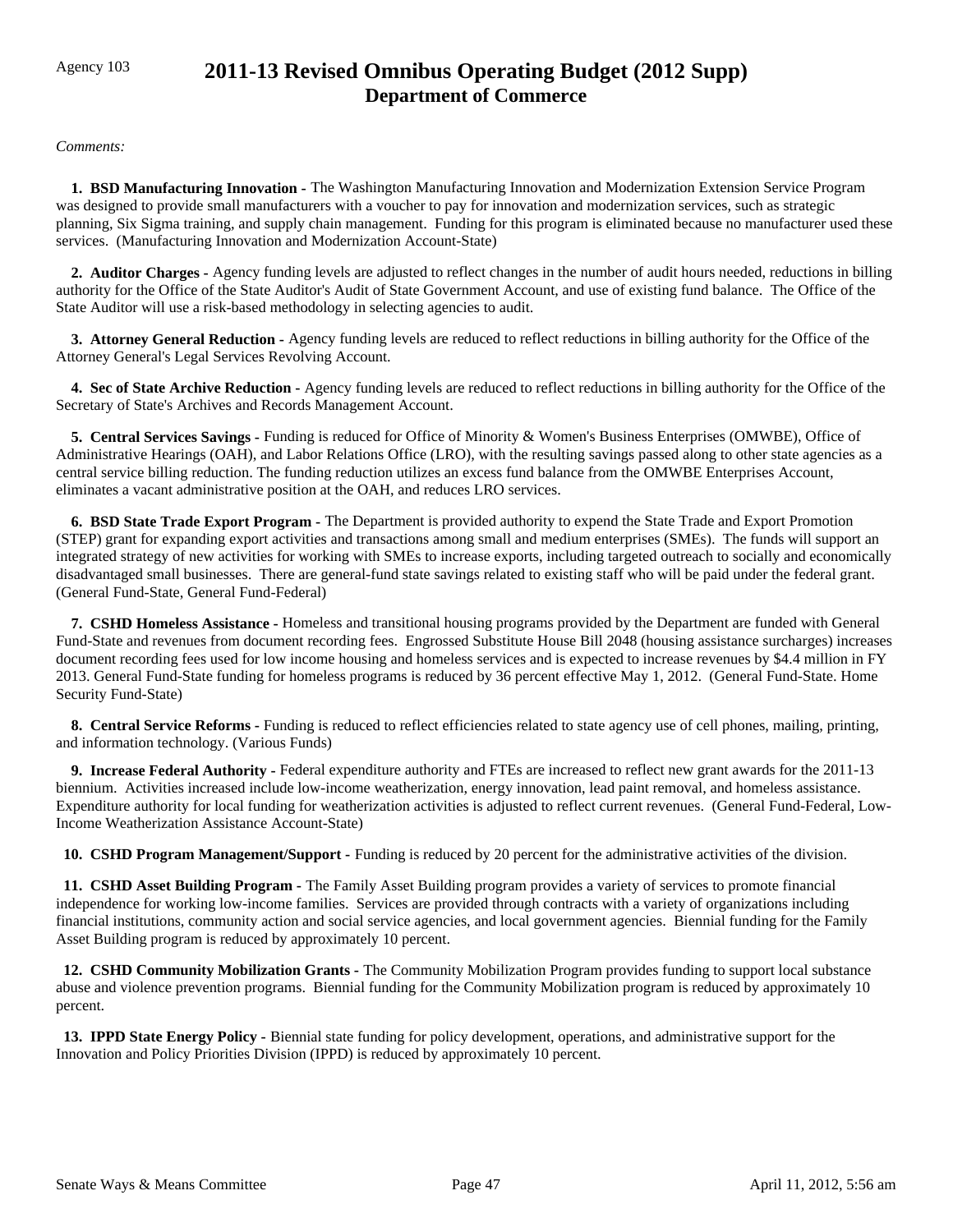## Agency 103 **2011-13 Revised Omnibus Operating Budget (2012 Supp) Department of Commerce**

 **14. IPPD Evergreen Jobs -** The Evergreen Jobs Leadership Team coordinates the state's U.S. Department of Labor's Recovery Act energy sector grants and provides the oversight to grow green jobs in Washington. Biennial funding is reduced by approximately 10 percent.

 **15. LGID Local Government Fiscal Notes -** Funding for the Local Government Fiscal Note program is changed from the City and Town Research Services Account and the County Research Services Account to the General Fund-State Account . (General Fund-State, County Research Services Account-State, City and Town Research Services Account-State)

 **16. IPPD Advisory Opinions -** In accordance with Substitute Senate Bill 6414, the department shall provide analysis and an advisory opinion on whether a proposed electric generation project or conservation resource qualifies to meet a target under RCW 13 19.285.040. The Department is authorized to require an applicant to pay an application fee to cover the cost of reviewing the project and preparing an advisory opinion. (General Fund-Local)

 **17. HEN Underspending -** A one time reduction is taken in fiscal year 2012 funding for the Housing and Essential Needs program created in Chapter 36, Laws of 2011 1st. sp. s (Disability lifeline program). This reduction reflects anticipated underexpenditures resulting from a slower phase in of the program than was anticipated in the 2011-13 operating budget.

 **18. Shelter to Housing Pilot -** Funding is provided for the Shelter to Housing Pilot Project; \$1 million is appropriated into the nonappropriated Shelter to Housing Project account. The department will expend funds from the account for a two-year pilot project to enable young adults to move from temporary emergency shelter housing to transitional and permanent housing throughout King county. The pilot project will be administered under contract with the YMCA of Greater Seattle in collaboration with the Rising Out Of The Shadows (ROOTS) young adult shelter. Funding may be used for case management, housing subsidy, transportation, training, and evaluation. The pilot project and the account will terminate on December 31, 2014.

 **19. Irrigation and Port Districts -** Funding is provided to implement E2SSB 5292 (irrigation and port districts).

 **20. PEBB Funding Rate Reduction -** The Public Employees' Benefits Board (PEBB) funding rate is reduced from \$850 to \$800 per eligible employee per month for FY 2013. This is projected to leave the PEBB reserves (both the self-insured claims reserve and the incurred-but-not-paid reserve) fully funded at the end of the 2011-13 fiscal biennium.

 **21. Transfer Development Disabilities C -** The Developmental Disabilities Council (Council) and the Endowment Trust Fund (Fund) are transferred from the Department of Health to the Department of Commerce effective July 1, 2012. The Council works with people with developmental disabilities and their families to promote a comprehensive system of services, and serves as an advocate and a planning body. The Fund works with families and individuals with developmental disabilities to prepare for their future financial stability. (General Fund-State, General Fund-Federal, Community and Economic Development Fee Account-State)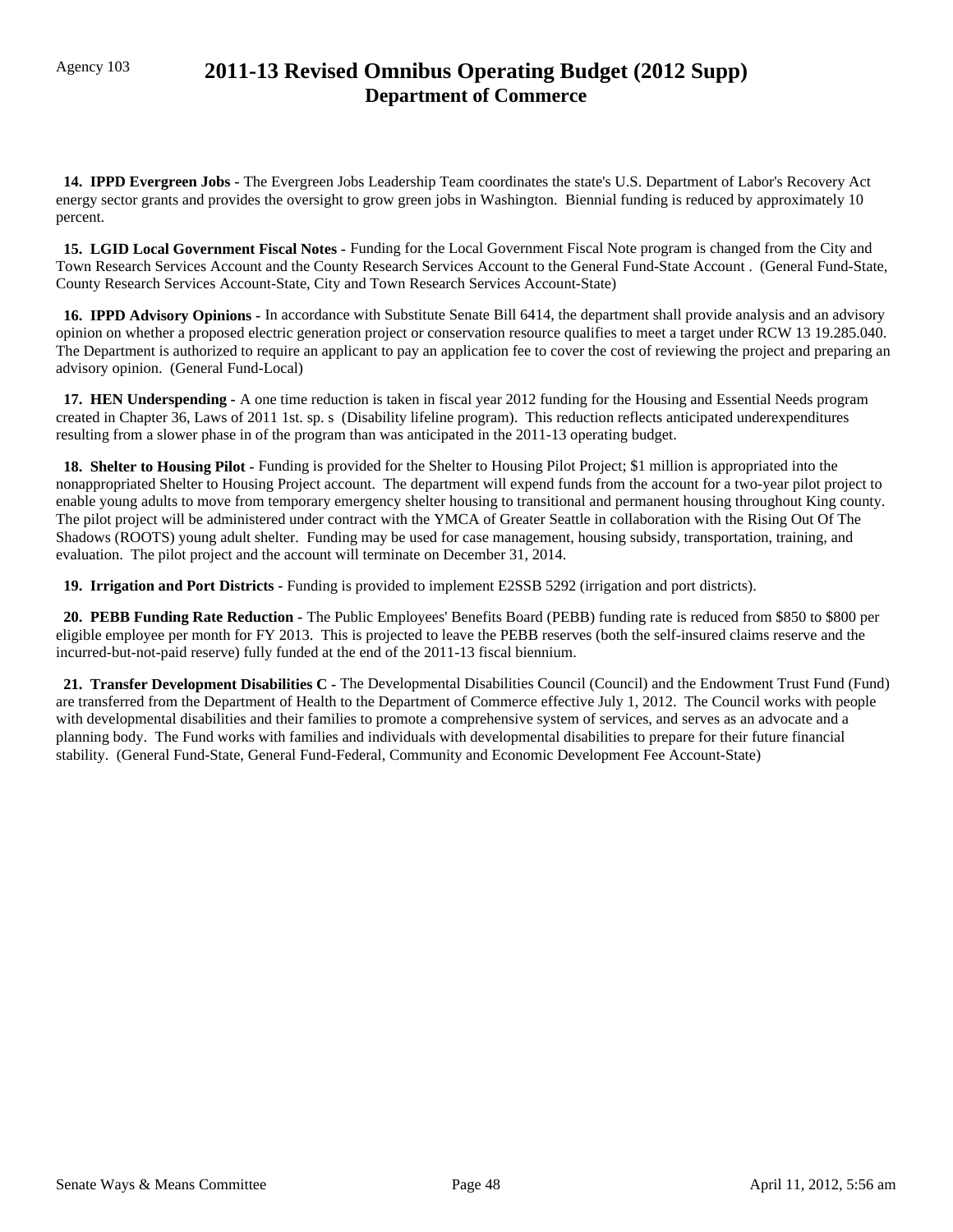## Agency 104 **2011-13 Revised Omnibus Operating Budget (2012 Supp)**

#### **Economic & Revenue Forecast Council**

(Dollars in Thousands)

|                                         | As Passed Legislature (4/11/12) |       |              |
|-----------------------------------------|---------------------------------|-------|--------------|
|                                         | <b>FTEs</b>                     | NGF-P | <b>Total</b> |
| 2011-13 Original Appropriations         | 5.1                             | 1,402 | 1,452        |
| 2011-13 Maintenance Level               | 5.1                             | 1,402 | 1,452        |
| 2012 Policy Other Changes:              |                                 |       |              |
| <b>Auditor Charges</b><br>1.            | 0.0                             | -6    | $-6$         |
| Administrative Efficiency<br>2.         | 0.0                             | -44   | -44          |
| 3.<br><b>Central Service Reforms</b>    | 0.0                             | $-1$  | $-1$         |
| 4.<br><b>Budget Outlook</b>             | 0.5                             | 90    | 90           |
| Policy -- Other Total                   | 0.5                             | 39    | 39           |
| <b>2012 Policy Comp Changes:</b>        |                                 |       |              |
| PEBB Funding Rate Reduction<br>5.       | 0.0                             | $-4$  | $-4$         |
| Policy -- Comp Total                    | 0.0                             | $-4$  | $-4$         |
| <b>Total Policy Changes</b>             | 0.5                             | 35    | 35           |
| 2011-13 Revised Appropriations          | 5.6                             | 1,437 | 1,487        |
| Difference from Original Appropriations | 0.5                             | 35    | 35           |
| % Change from Original Appropriations   | 9.8%                            | 2.5%  | 2.4%         |

#### *Comments:*

 **1. Auditor Charges -** Agency funding levels are adjusted to reflect changes in the number of audit hours needed, reductions in billing authority for the Office of the State Auditor's Audit of State Government Account, and use of existing fund balance. The Office of the State Auditor will use a risk-based methodology in selecting agencies to audit.

 **2. Administrative Efficiency -** Funding is reduced for administrative costs for the Economic & Revenue Forecast Council.

 **3. Central Service Reforms -** Funding is reduced to reflect efficiencies related to state agency use of cell phones, mailing, printing, and information technology. (Various Funds)

 **4. Budget Outlook -** Funding is provided to implement Senate Bill No. 6636 (balanced budget). The Economic and Revenue Forecast Council must prepare and regularly update comparisons of current and projected spending to current and projected resources.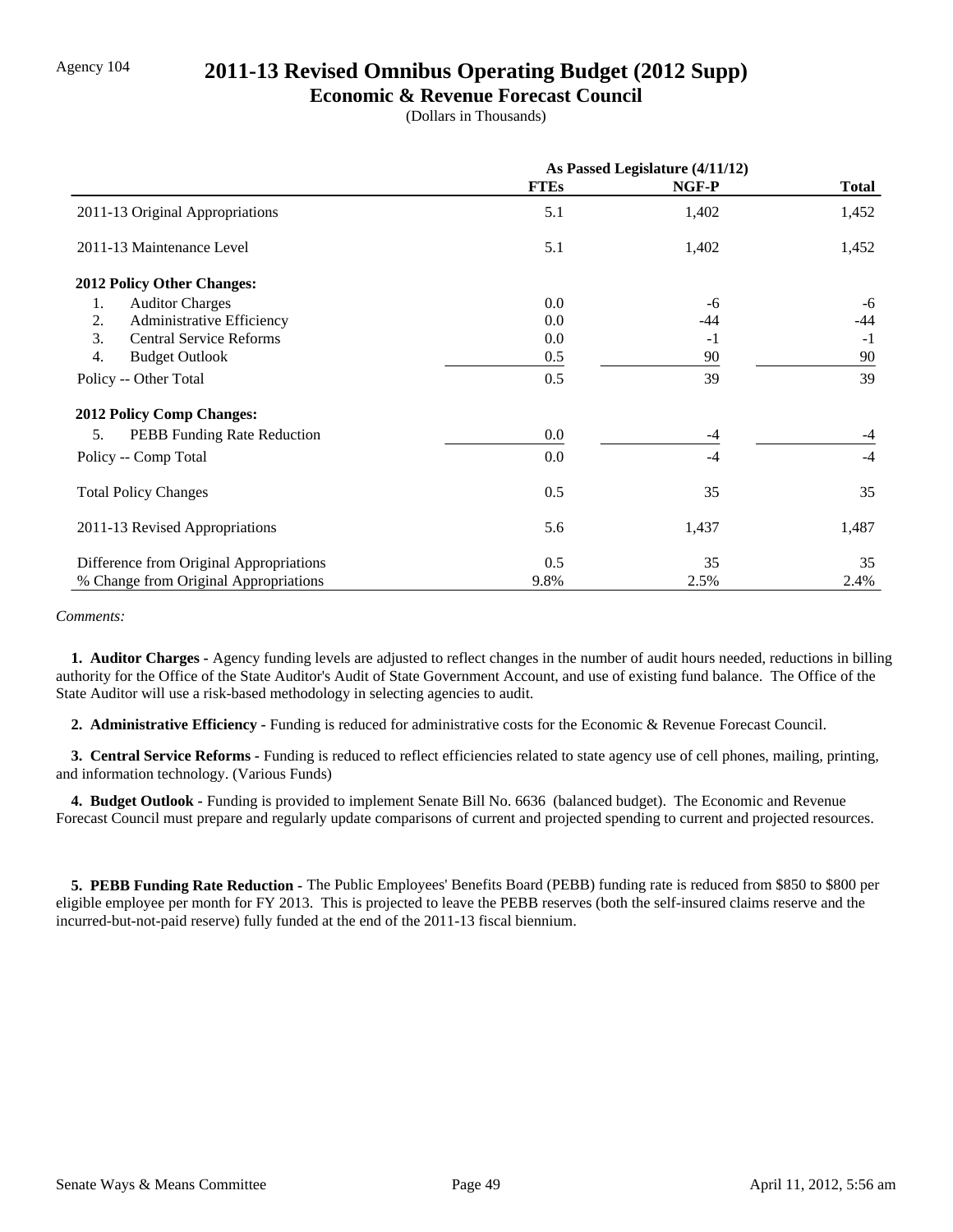## Agency 105 **2011-13 Revised Omnibus Operating Budget (2012 Supp)**

### **Office of Financial Management**

(Dollars in Thousands)

|     |                                         | As Passed Legislature (4/11/12) |                  |              |
|-----|-----------------------------------------|---------------------------------|------------------|--------------|
|     |                                         | <b>FTEs</b>                     | NGF-P            | <b>Total</b> |
|     | 2011-13 Original Appropriations         | 200.0                           | 37,135           | 116,142      |
|     | 2011-13 Maintenance Level               | 187.7                           | 37,383           | 114,970      |
|     | 2012 Policy Other Changes:              |                                 |                  |              |
| 1.  | Vacated Space Lease Obligations         | 0.0                             | 300              | 1,189        |
| 2.  | <b>Auditor Charges</b>                  | 0.0                             | $-49$            | -49          |
| 3.  | <b>Attorney General Reduction</b>       | 0.0                             | $-39$            | $-39$        |
| 4.  | Sec of State Archive Reduction          | 0.0                             | $-3$             | $-3$         |
| 5.  | <b>Staff Positions</b>                  | $-5.0$                          | $-1,024$         | $-1,024$     |
| 6.  | Performance Audit Coordinator           | 0.9                             | $\boldsymbol{0}$ | 173          |
| 7.  | Office of Chief Information Officer     | 2.5                             | $\overline{0}$   | 591          |
| 8.  | Geographic Information Systems          | 0.0                             | $\theta$         | 500          |
| 9.  | Base Realignments & Closure             | 0.0                             | 250              | 250          |
| 10. | <b>Central Service Reforms</b>          | 0.0                             | $-142$           | $-142$       |
| 11. | Commute Trip Reduction                  | 0.0                             | $-15$            | $-15$        |
| 12. | <b>Education Data Center</b>            | 0.0                             | 115              | 115          |
| 13. | <b>Education Study</b>                  | 0.0                             | 250              | 250          |
| 14. | Office of Regulatory Assistance         | 0.0                             | 23               | 23           |
| 15. | Multi-Agency Permit Team                | 0.0                             | $\theta$         | 100          |
|     | Policy -- Other Total                   | $-1.6$                          | $-334$           | 1,919        |
|     | 2012 Policy Comp Changes:               |                                 |                  |              |
| 16. | PEBB Funding Rate Reduction             | 0.0                             | $-96$            | $-170$       |
|     | Policy -- Comp Total                    | 0.0                             | $-96$            | $-170$       |
|     | <b>Total Policy Changes</b>             | $-1.6$                          | $-430$           | 1,749        |
|     | 2011-13 Revised Appropriations          | 186.1                           | 36,953           | 116,719      |
|     | Difference from Original Appropriations | $-13.9$                         | $-182$           | 577          |
|     | % Change from Original Appropriations   | $-6.9%$                         | $-0.5%$          | 0.5%         |

#### *Comments:*

 **1. Vacated Space Lease Obligations -** Funding is provided for lease obligations in several buildings that the Office of Financial Management vacated to move to 1500 Jefferson Street Building and the General Administration Building. (General Fund-State, Personnel Services Account-State, Data Processing Revolving Account-State)

 **2. Auditor Charges -** Agency funding levels are adjusted to reflect changes in the number of audit hours needed, reductions in billing authority for the Office of the State Auditor's Audit of State Government Account, and use of existing fund balance. The Office of the State Auditor will use a risk-based methodology in selecting agencies to audit.

 **3. Attorney General Reduction -** Agency funding levels are reduced to reflect reductions in billing authority for the Office of the Attorney General's Legal Services Revolving Account.

 **4. Sec of State Archive Reduction -** Agency funding levels are reduced to reflect reductions in billing authority for the Office of the Secretary of State's Archives and Records Management Account.

 **5. Staff Positions -** General Fund-State funding is reduced for the OFM, which will reduce staffing and expenditures in the budget, accounting, forecasting, and policy areas of the agency.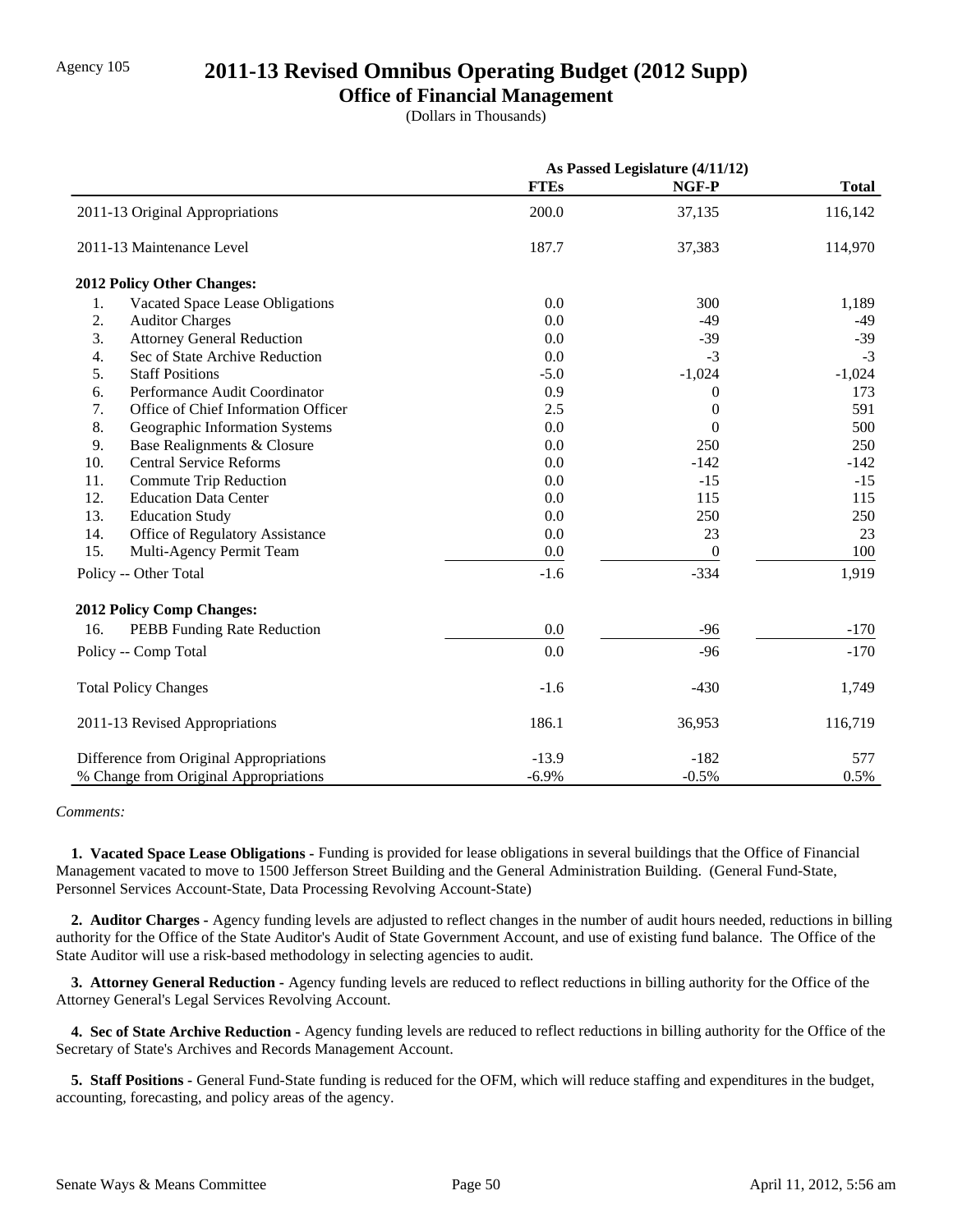## Agency 105 **2011-13 Revised Omnibus Operating Budget (2012 Supp) Office of Financial Management**

 **6. Performance Audit Coordinator -** Funding is provided to establish a position to serve as the executive branch coordinator for State Auditor's Office performance audits. This position will be the single point of contact to coordinate responses from agencies affected by the performance audits and to help develop action plans to audit findings. (Performance Audit of Government Account)

 **7. Office of Chief Information Officer -** Funding is provided for additional staff to perform information technology business analysis and total cost of ownership assessments. (Data Processing Revolving Account-State)

 **8. Geographic Information Systems -** Funding is provided for the administration and operation of a Geographic Information System service for which customer agencies will provide reimbursement for operational costs. (Data Processing Revolving Account-Nonappropriated)

 **9. Base Realignments & Closure -** Funding is provided for the state to participate in the federal Base Realignment and Closure (BRAC) process.

 **10. Central Service Reforms -** Funding is reduced to reflect efficiencies related to state agency use of cell phones, mailing, printing, and information technology. (Various Funds)

 **11. Commute Trip Reduction -** Funding is reduced to reflect the elimination of state general funds for the Commute Trip Reduction program.

 **12. Education Data Center -** Funding is provided for the implementation of Engrossed Second Substitute House Bill 2483 (higher education coordination). This bill creates and sets out the duties and mission of the Student Achievement Council. The bill outlines specific work to be performed by the Education Data Center.

 **13. Education Study -** A joint task force on education funding is established in House Bill 2824 (education funding). The task force will review and make recommendations to fully funding basic education. The task force will consist of 11 members. The task force will be staffed by the House Office of Program Research, Senate Committee Services, and the Office of Financial Management.

 **14. Office of Regulatory Assistance -** Funding is provided for the Office of Regulatory Assistance (ORA) to coordinate a small business liaison team to assist small businesses with permitting and regulatory issues, make recommendations for improvements to inspection and compliance practices, and ways to improve customer service for regulatory agencies. The ORA must work with regulatory agencies regarding practices related to technical assistance and regulatory visits, and develop a customer service survey that regulated entities may complete after an inspection or a technical assistance visit.

 **15. Multi-Agency Permit Team -** An ongoing General Fund-Local appropriation is established to allow the Office of Regulatory Assistance to use the Multiagency Permitting Team Account to support multiagency permitting and to make improvements to online services and tools. (General Fund-Private/Local)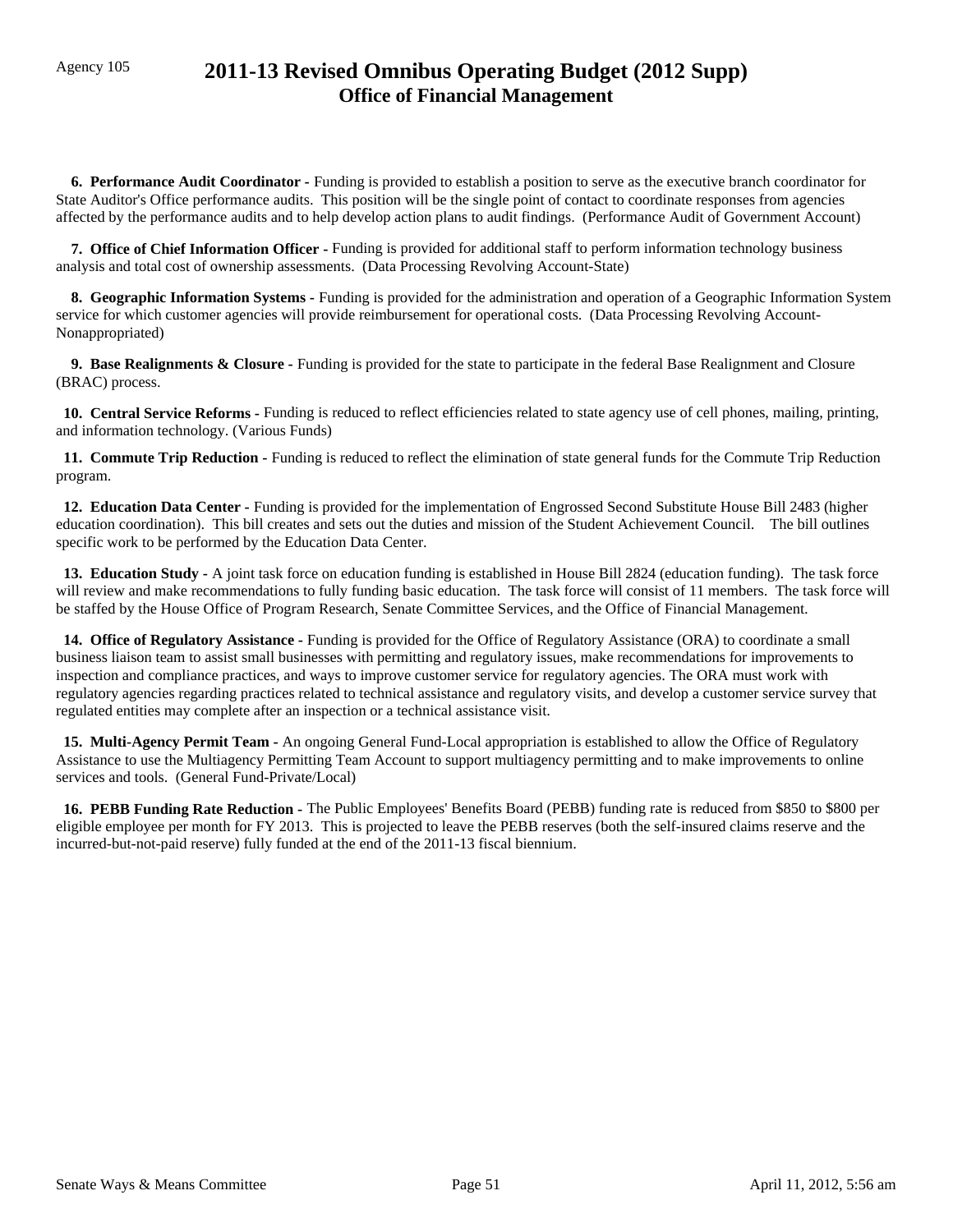## Agency 110 **2011-13 Revised Omnibus Operating Budget (2012 Supp)**

### **Office of Administrative Hearings**

(Dollars in Thousands)

|                                         | As Passed Legislature (4/11/12) |                  |                |
|-----------------------------------------|---------------------------------|------------------|----------------|
|                                         | <b>FTEs</b>                     | NGF-P            | <b>Total</b>   |
| 2011-13 Original Appropriations         | 161.4                           | $\boldsymbol{0}$ | 34,090         |
| 2011-13 Maintenance Level               | 161.4                           | $\overline{0}$   | 34,079         |
| 2012 Policy Other Changes:              |                                 |                  |                |
| <b>Administrative Reduction</b><br>1.   | $-1.0$                          | $\theta$         | $-116$         |
| 2.<br><b>Auditor Charges</b>            | 0.0                             | 0                | -6             |
| 3.<br><b>Attorney General Reduction</b> | 0.0                             | $\theta$         | $-5$           |
| Sec of State Archive Reduction<br>4.    | 0.0                             | $\Omega$         | $-1$           |
| 5.<br><b>Central Services Savings</b>   | 0.0                             | 0                | $\overline{2}$ |
| <b>Central Service Reforms</b><br>6.    | 0.0                             | 0                | $-36$          |
| 7.<br>DOT Toll Violation Adjudication   | 10.0                            | 0                | 1,944          |
| Policy -- Other Total                   | 9.0                             | $\overline{0}$   | 1,782          |
| <b>2012 Policy Comp Changes:</b>        |                                 |                  |                |
| 8.<br>PEBB Funding Rate Reduction       | 0.0                             | $\boldsymbol{0}$ | -98            |
| Policy -- Comp Total                    | 0.0                             | $\overline{0}$   | $-98$          |
| <b>Total Policy Changes</b>             | 9.0                             | $\overline{0}$   | 1,684          |
| 2011-13 Revised Appropriations          | 170.4                           | $\theta$         | 35,763         |
| Difference from Original Appropriations | 9.0                             | $\Omega$         | 1,673          |
| % Change from Original Appropriations   | 5.6%                            | 0.0%             | 4.9%           |

#### *Comments:*

 **1. Administrative Reduction -** One administrative position is eliminated. The Office of Administrative Hearings (OAH) will continue to use the Department of Enterprise Services' Small Agency Client Services for agency accounting. Savings will be passed on to client agencies as a central service rate reduction. (Administrative Hearings Revolving Account-State)

 **2. Auditor Charges -** Agency funding levels are adjusted to reflect changes in the number of audit hours needed, reductions in billing authority for the Office of the State Auditor's Audit of State Government Account, and use of existing fund balance. The Office of the State Auditor will use a risk-based methodology in selecting agencies to audit.

 **3. Attorney General Reduction -** Agency funding levels are reduced to reflect reductions in billing authority for the Office of the Attorney General's Legal Services Revolving Account.

 **4. Sec of State Archive Reduction -** Agency funding levels are reduced to reflect reductions in billing authority for the Office of the Secretary of State's Archives and Records Management Account.

 **5. Central Services Savings -** Funding is reduced for Office of Minority & Women's Business Enterprises (OMWBE), Office of Administrative Hearings (OAH), and Labor Relations Office (LRO), with the resulting savings passed along to other state agencies as a central service billing reduction. The funding reduction utilizes an excess fund balance from the OMWBE Enterprises Account, eliminates an administrative position at the OAH, and reduces LRO services.

 **6. Central Service Reforms -** Funding is reduced to reflect efficiencies related to state agency use of cell phones, mailing, printing, and information technology. (Various Funds)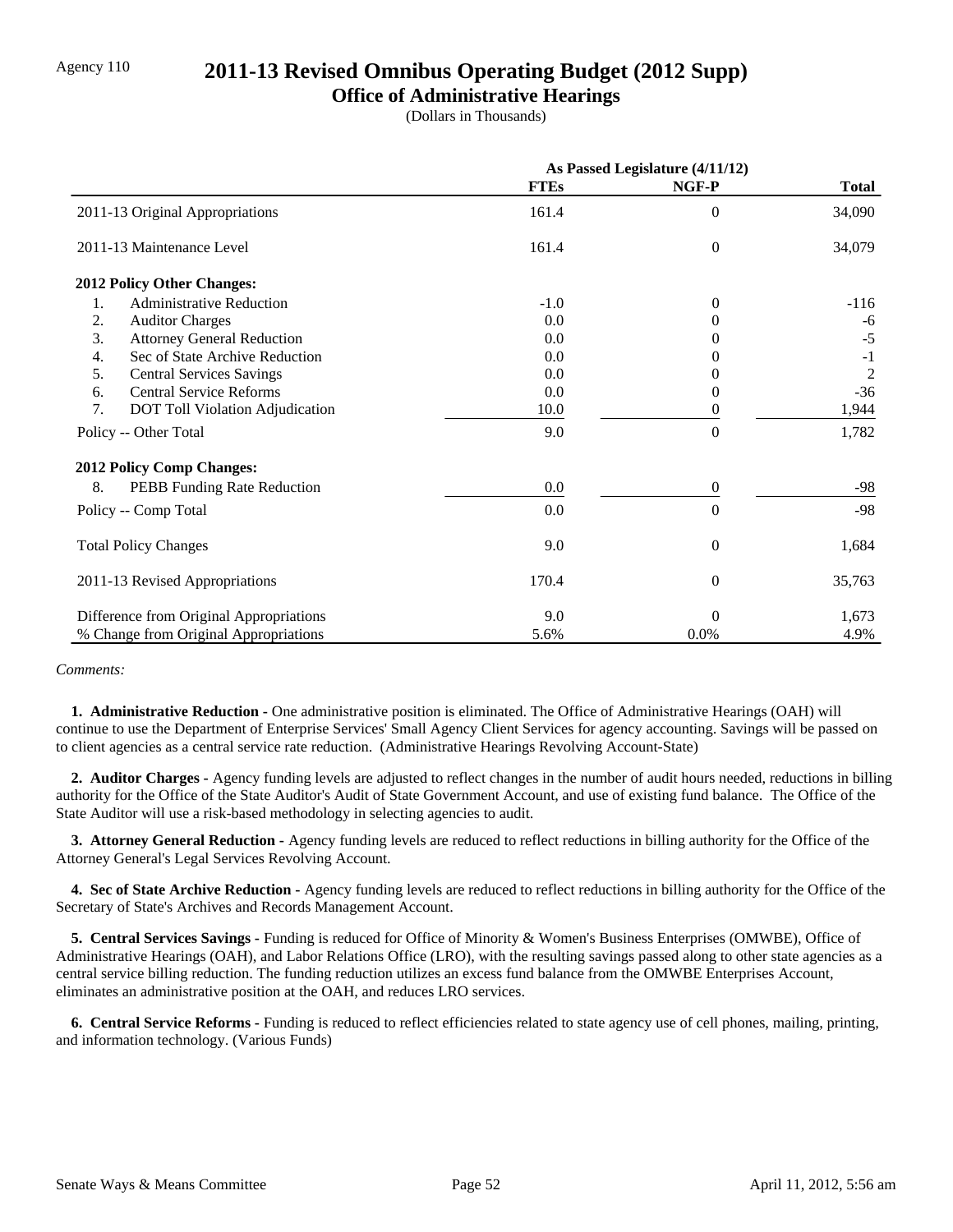## Agency 110 **2011-13 Revised Omnibus Operating Budget (2012 Supp) Office of Administrative Hearings**

 **7. DOT Toll Violation Adjudication -** The OAH is given expenditure authority to cover the cost of adjudicating toll violation hearings. The OAH entered into an agreement with the Washington State Department of Transportation (WSDOT), effective September 1, 2011, under which WSDOT is billed for adjudications heard by the OAH. The WSDOT is implementing a new toll collection and enforcement program that allows individuals the opportunity to dispute liability for toll violations through an administrative process. (Administrative Hearings Revolving Account-State)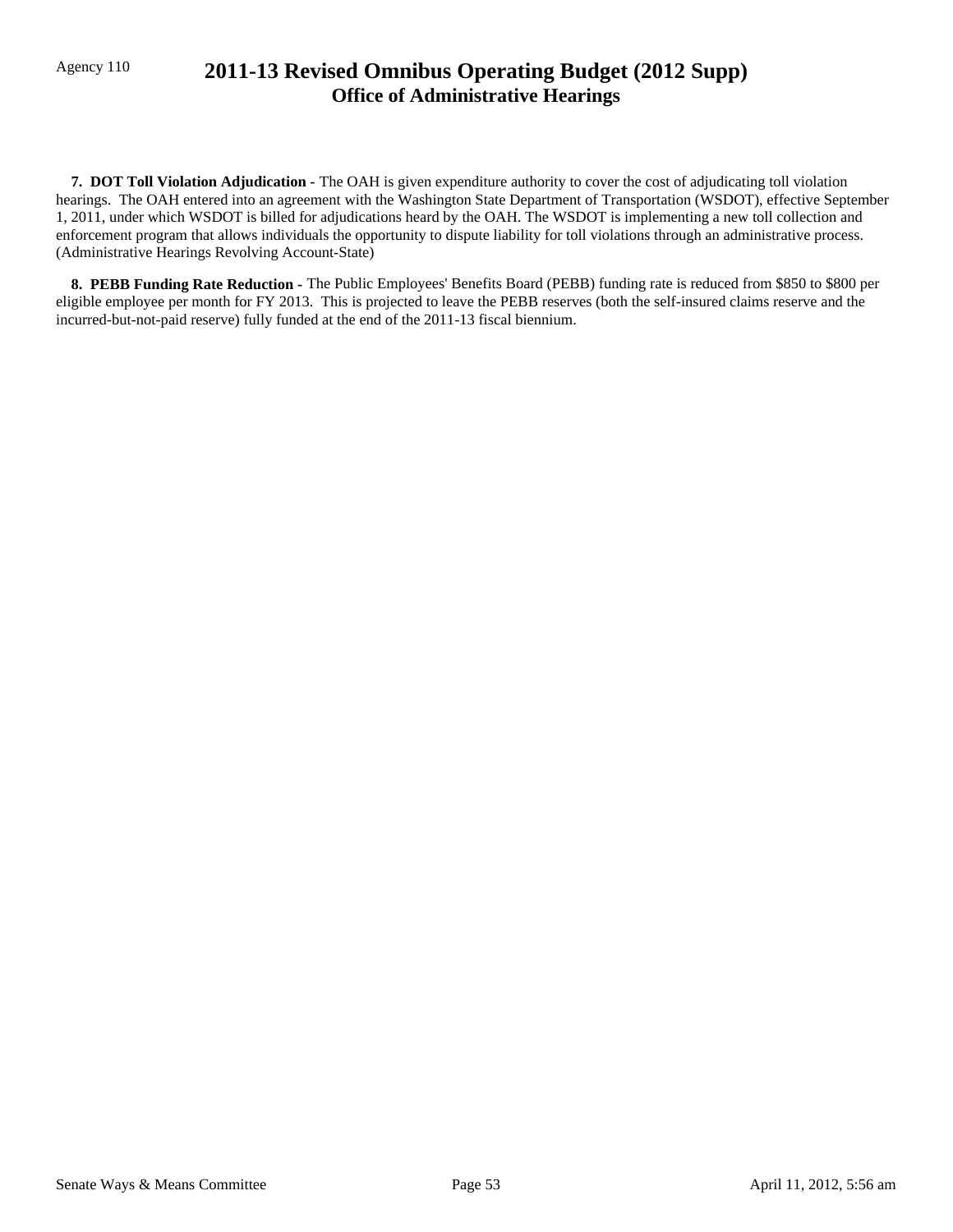## Agency 116 **2011-13 Revised Omnibus Operating Budget (2012 Supp)**

### **State Lottery Commission**

(Dollars in Thousands)

|                                         | As Passed Legislature (4/11/12) |                  |              |
|-----------------------------------------|---------------------------------|------------------|--------------|
|                                         | <b>FTEs</b>                     | NGF-P            | <b>Total</b> |
| 2011-13 Original Appropriations         | 144.9                           | $\Omega$         | 802,742      |
| 2011-13 Maintenance Level               | 144.9                           | $\boldsymbol{0}$ | 802,706      |
| 2012 Policy Other Changes:              |                                 |                  |              |
| 1.<br><b>Administrative Reductions</b>  | $-2.0$                          | $\Omega$         | $-800$       |
| <b>Auditor Charges</b><br>2.            | 0.0                             | 0                | $-71$        |
| 3.<br><b>Attorney General Reduction</b> | 0.0                             |                  | $-5$         |
| Sec of State Archive Reduction<br>4.    | 0.0                             |                  | $-1$         |
| 5.<br><b>Central Services Savings</b>   | 0.0                             | $\theta$         | $-1$         |
| <b>Central Service Reforms</b><br>6.    | 0.0                             | 0                | $-30$        |
| Policy -- Other Total                   | $-2.0$                          | $\theta$         | $-908$       |
| <b>2012 Policy Comp Changes:</b>        |                                 |                  |              |
| PEBB Funding Rate Reduction<br>7.       | 0.0                             | $\overline{0}$   | $-86$        |
| Policy -- Comp Total                    | 0.0                             | $\theta$         | $-86$        |
| <b>Total Policy Changes</b>             | $-2.0$                          | $\theta$         | $-994$       |
| 2011-13 Revised Appropriations          | 142.9                           | $\theta$         | 801,712      |
| Difference from Original Appropriations | $-2.0$                          | $\Omega$         | $-1,030$     |
| % Change from Original Appropriations   | $-1.4%$                         | 0.0%             | $-0.1%$      |

*Comments:*

 **1. Administrative Reductions -** Funding is reduced for administrative expenses for the operation of the State Lottery Commission. (Lottery Administrative State)

 **2. Auditor Charges -** Agency funding levels are adjusted to reflect changes in the number of audit hours needed, reductions in billing authority for the Office of the State Auditor's Audit of State Government Account, and use of existing fund balance. The Office of the State Auditor will use a risk-based methodology in selecting agencies to audit.

 **3. Attorney General Reduction -** Agency funding levels are reduced to reflect reductions in billing authority for the Office of the Attorney General's Legal Services Revolving Account.

 **4. Sec of State Archive Reduction -** Agency funding levels are reduced to reflect reductions in billing authority for the Office of the Secretary of State's Archives and Records Management Account.

 **5. Central Services Savings -** Funding is reduced for Office of Minority & Women's Business Enterprises (OMWBE), Office of Administrative Hearings (OAH), and Labor Relations Office (LRO), with the resulting savings passed along to other state agencies as a central service billing reduction. The funding reduction utilizes an excess fund balance from the OMWBE Enterprises Account, eliminates an administrative position at the OAH, and reduces LRO services.

 **6. Central Service Reforms -** Funding is reduced to reflect efficiencies related to state agency use of cell phones, mailing, printing, and information technology. (Various Funds)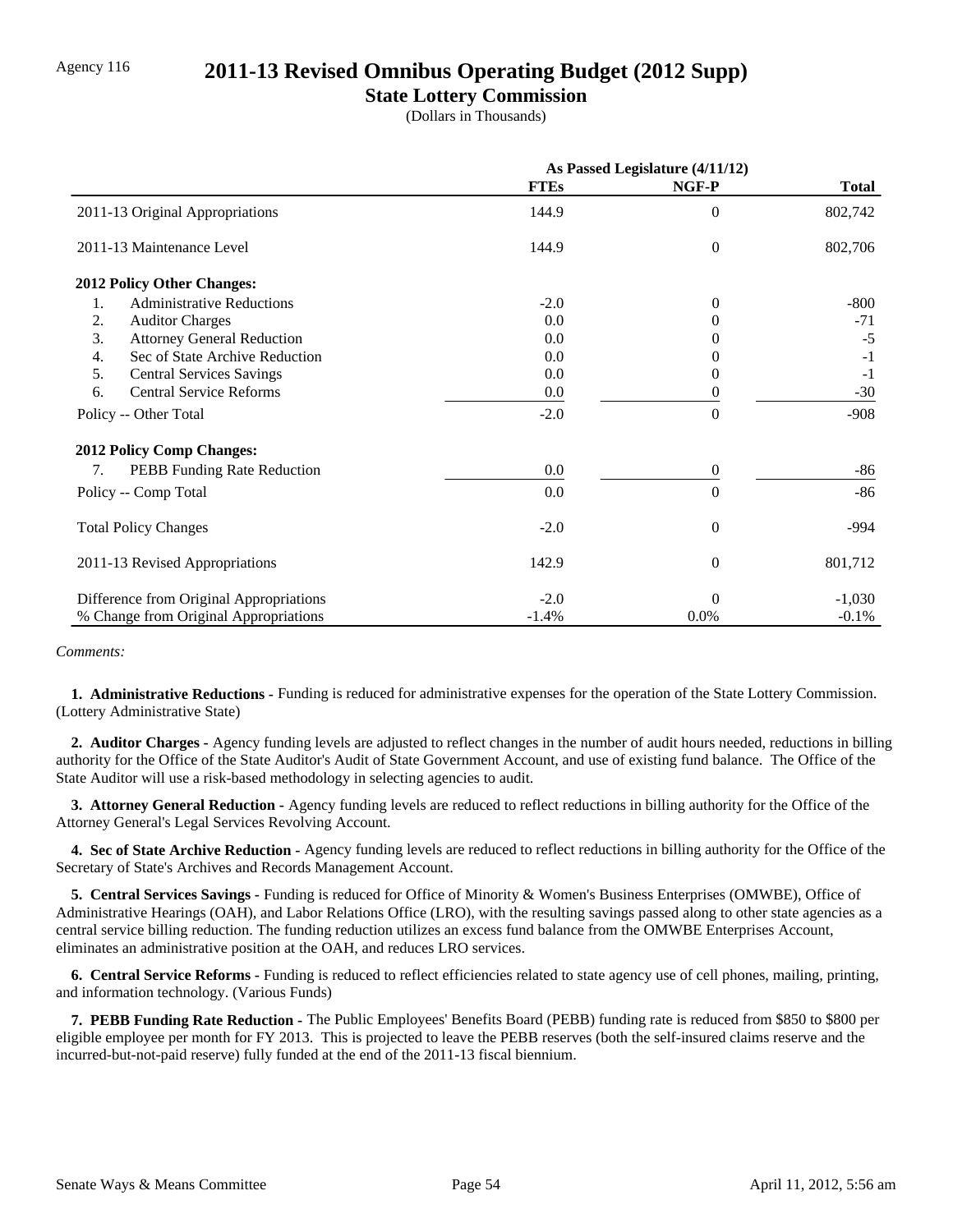## Agency 117 **2011-13 Revised Omnibus Operating Budget (2012 Supp)**

#### **Washington State Gambling Comm**

(Dollars in Thousands)

|                                         | As Passed Legislature (4/11/12) |                  |              |
|-----------------------------------------|---------------------------------|------------------|--------------|
|                                         | <b>FTEs</b>                     | NGF-P            | <b>Total</b> |
| 2011-13 Original Appropriations         | 155.5                           | $\Omega$         | 32,184       |
| 2011-13 Maintenance Level               | 155.5                           | $\theta$         | 32,146       |
| <b>2012 Policy Other Changes:</b>       |                                 |                  |              |
| <b>Auditor Charges</b><br>1.            | $0.0\,$                         | $\Omega$         | $-21$        |
| <b>Attorney General Reduction</b><br>2. | 0.0                             | $^{(1)}$         | $-19$        |
| 3.<br>Sec of State Archive Reduction    | 0.0                             | $^{(1)}$         | $-2$         |
| 4.<br><b>Central Services Savings</b>   | 0.0                             | 0                | 2            |
| <b>Central Service Reforms</b><br>5.    | 0.0                             | 0                | $-33$        |
| Policy -- Other Total                   | 0.0                             | $\theta$         | $-73$        |
| <b>2012 Policy Comp Changes:</b>        |                                 |                  |              |
| PEBB Funding Rate Reduction<br>6.       | 0.0                             | $\boldsymbol{0}$ | $-98$        |
| Policy -- Comp Total                    | 0.0                             | $\theta$         | $-98$        |
| <b>Total Policy Changes</b>             | 0.0                             | $\overline{0}$   | $-171$       |
| 2011-13 Revised Appropriations          | 155.5                           | $\overline{0}$   | 31,975       |
| Difference from Original Appropriations | 0.0                             | $\Omega$         | $-209$       |
| % Change from Original Appropriations   | 0.0%                            | 0.0%             | $-0.7%$      |

#### *Comments:*

 **1. Auditor Charges -** Agency funding levels are adjusted to reflect changes in the number of audit hours needed, reductions in billing authority for the Office of the State Auditor's Audit of State Government Account, and use of existing fund balance. The Office of the State Auditor will use a risk-based methodology in selecting agencies to audit.

 **2. Attorney General Reduction -** Agency funding levels are reduced to reflect reductions in billing authority for the Office of the Attorney General's Legal Services Revolving Account.

 **3. Sec of State Archive Reduction -** Agency funding levels are reduced to reflect reductions in billing authority for the Office of the Secretary of State's Archives and Records Management Account.

 **4. Central Services Savings -** Funding is reduced for Office of Minority & Women's Business Enterprises (OMWBE), Office of Administrative Hearings (OAH), and Labor Relations Office (LRO), with the resulting savings passed along to other state agencies as a central service billing reduction. The funding reduction utilizes an excess fund balance from the OMWBE Enterprises Account, eliminates an administrative position at the OAH, and reduces LRO services.

 **5. Central Service Reforms -** Funding is reduced to reflect efficiencies related to state agency use of cell phones, mailing, printing, and information technology. (Various Funds)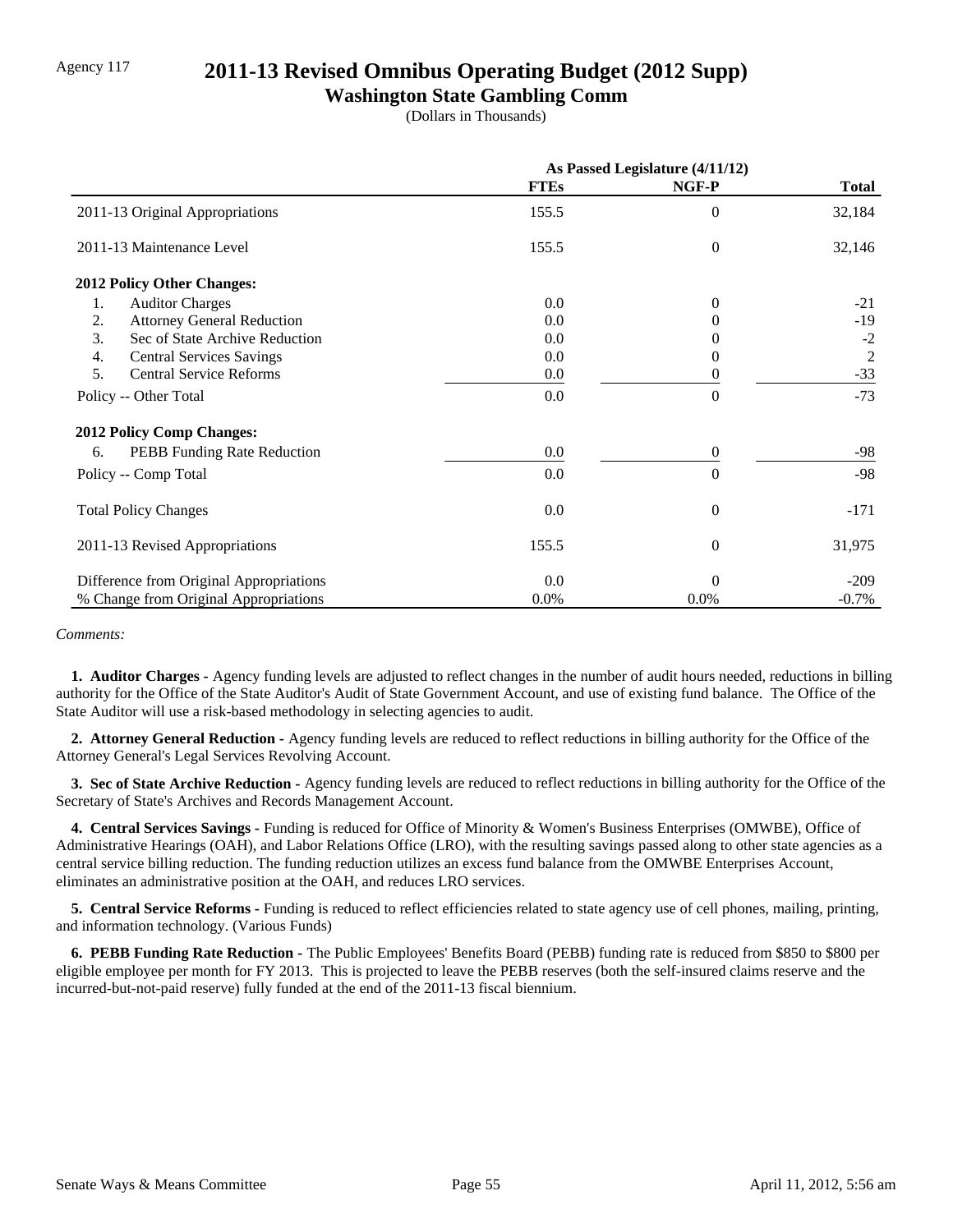## Agency 118 **2011-13 Revised Omnibus Operating Budget (2012 Supp)**

### **WA State Comm on Hispanic Affairs**

(Dollars in Thousands)

|                                         | As Passed Legislature (4/11/12) |         |          |
|-----------------------------------------|---------------------------------|---------|----------|
|                                         | <b>FTEs</b>                     | NGF-P   | Total    |
| 2011-13 Original Appropriations         | 2.0                             | 496     | 496      |
| 2011-13 Maintenance Level               | 2.0                             | 496     | 496      |
| 2012 Policy Other Changes:              |                                 |         |          |
| <b>Auditor Charges</b><br>1.            | 0.0                             | -6      | -6       |
| Policy -- Other Total                   | 0.0                             | -6      | $-6$     |
| <b>2012 Policy Comp Changes:</b>        |                                 |         |          |
| PEBB Funding Rate Reduction<br>2.       | 0.0                             | $-2$    | $-2$     |
| Policy -- Comp Total                    | 0.0                             | $-2$    | $-2$     |
| <b>Total Policy Changes</b>             | 0.0                             | $-8$    | $-8$     |
| 2011-13 Revised Appropriations          | 2.0                             | 488     | 488      |
| Difference from Original Appropriations | 0.0                             | -8      | -8       |
| % Change from Original Appropriations   | $0.0\%$                         | $-1.6%$ | $-1.6\%$ |

#### *Comments:*

 **1. Auditor Charges -** Agency funding levels are adjusted to reflect changes in the number of audit hours needed, reductions in billing authority for the Office of the State Auditor's Audit of State Government Account, and use of existing fund balance. The Office of the State Auditor will use a risk-based methodology in selecting agencies to audit.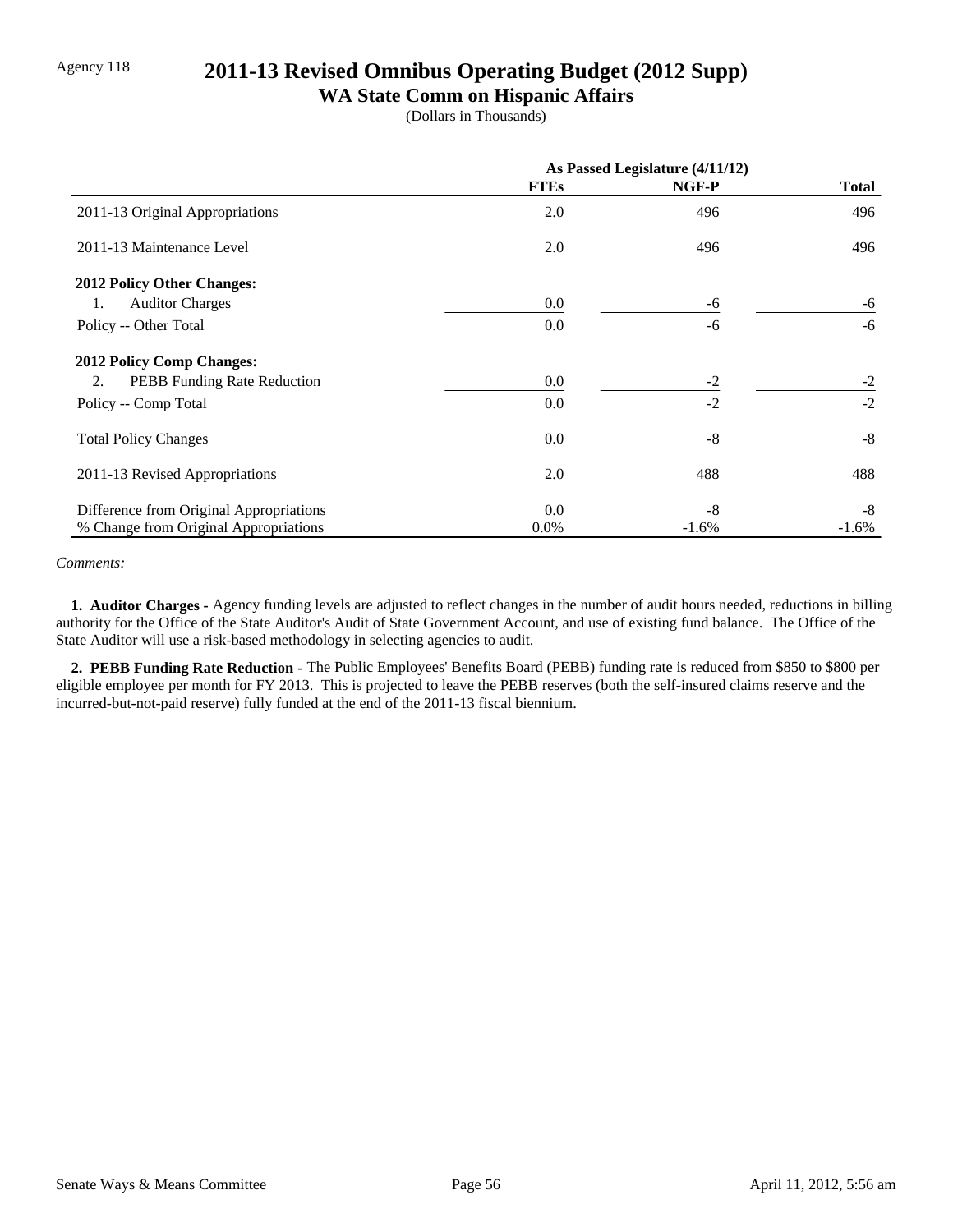## Agency 119 **2011-13 Revised Omnibus Operating Budget (2012 Supp)**

### **African-American Affairs Comm**

(Dollars in Thousands)

|                                         | As Passed Legislature (4/11/12) |          |              |
|-----------------------------------------|---------------------------------|----------|--------------|
|                                         | <b>FTEs</b>                     | NGF-P    | <b>Total</b> |
| 2011-13 Original Appropriations         | 2.0                             | 477      | 477          |
| 2011-13 Maintenance Level               | 2.0                             | 477      | 477          |
| 2012 Policy Other Changes:              |                                 |          |              |
| <b>Auditor Charges</b><br>1.            | $0.0\,$                         | -6       | -6           |
| Policy -- Other Total                   | 0.0                             | -6       | $-6$         |
| <b>2012 Policy Comp Changes:</b>        |                                 |          |              |
| PEBB Funding Rate Reduction<br>2.       | 0.0                             | $-2$     | $-2$         |
| Policy -- Comp Total                    | 0.0                             | $-2$     | $-2$         |
| <b>Total Policy Changes</b>             | 0.0                             | $-8$     | $-8$         |
| 2011-13 Revised Appropriations          | 2.0                             | 469      | 469          |
| Difference from Original Appropriations | 0.0                             | $-8$     | -8           |
| % Change from Original Appropriations   | $0.0\%$                         | $-1.7\%$ | $-1.7\%$     |

#### *Comments:*

 **1. Auditor Charges -** Agency funding levels are adjusted to reflect changes in the number of audit hours needed, reductions in billing authority for the Office of the State Auditor's Audit of State Government Account, and use of existing fund balance. The Office of the State Auditor will use a risk-based methodology in selecting agencies to audit.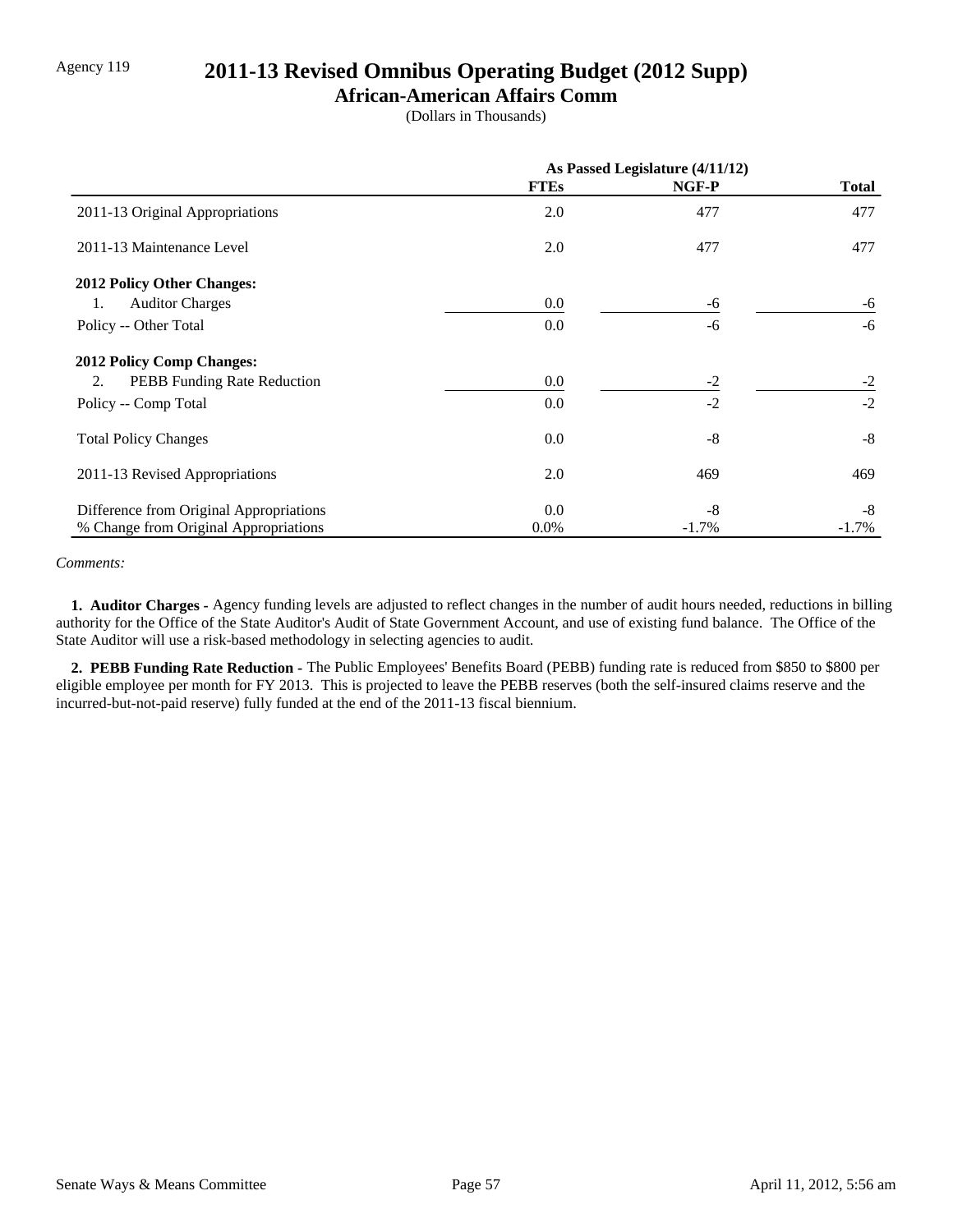## Agency 124 **2011-13 Revised Omnibus Operating Budget (2012 Supp)**

#### **Department of Retirement Systems**

(Dollars in Thousands)

|                                            | As Passed Legislature (4/11/12) |                |              |
|--------------------------------------------|---------------------------------|----------------|--------------|
|                                            | <b>FTEs</b>                     | NGF-P          | <b>Total</b> |
| 2011-13 Original Appropriations            | 249.0                           | $\overline{0}$ | 52,666       |
| 2011-13 Maintenance Level                  | 249.0                           | $\theta$       | 52,596       |
| 2012 Policy Other Changes:                 |                                 |                |              |
| 1.<br><b>Auditor Charges</b>               | 0.0                             | $\Omega$       | $-173$       |
| <b>Attorney General Reduction</b><br>2.    | 0.0                             | 0              | $-165$       |
| 3.<br>Sec of State Archive Reduction       | 0.0                             | 0              | -9           |
| 4.<br><b>Central Services Savings</b>      | 0.0                             | $^{(1)}$       | 3            |
| 5.<br><b>Central Service Reforms</b>       | 0.0                             | $\Omega$       | $-48$        |
| 6.<br><b>WSPRS Service Credit Transfer</b> | 0.0                             | 0              | 32           |
| Policy -- Other Total                      | 0.0                             | $\Omega$       | $-360$       |
| <b>2012 Policy Comp Changes:</b>           |                                 |                |              |
| PEBB Funding Rate Reduction<br>7.          | 0.0                             | $\theta$       | $-158$       |
| Policy -- Comp Total                       | 0.0                             | $\Omega$       | $-158$       |
| <b>Total Policy Changes</b>                | 0.0                             | $\theta$       | $-518$       |
| 2011-13 Revised Appropriations             | 249.0                           | $\overline{0}$ | 52,078       |
| Difference from Original Appropriations    | 0.0                             | $\theta$       | $-588$       |
| % Change from Original Appropriations      | 0.0%                            | 0.0%           | $-1.1%$      |

*Comments:*

 **1. Auditor Charges -** Agency funding levels are adjusted to reflect changes in the number of audit hours needed, reductions in billing authority for the Office of the State Auditor's Audit of State Government Account, and use of existing fund balance. The Office of the State Auditor will use a risk-based methodology in selecting agencies to audit.

 **2. Attorney General Reduction -** Agency funding levels are reduced to reflect reductions in billing authority for the Office of the Attorney General's Legal Services Revolving Account.

 **3. Sec of State Archive Reduction -** Agency funding levels are reduced to reflect reductions in billing authority for the Office of the Secretary of State's Archives and Records Management Account.

 **4. Central Services Savings -** Funding is reduced for Office of Minority & Women's Business Enterprises (OMWBE), Office of Administrative Hearings (OAH), and Labor Relations Office (LRO), with the resulting savings passed along to other state agencies as a central service billing reduction. The funding reduction utilizes an excess fund balance from the OMWBE Enterprises Account, eliminates an administrative position at the OAH, and reduces LRO services.

 **5. Central Service Reforms -** Funding is reduced to reflect efficiencies related to state agency use of cell phones, mailing, printing, and information technology. (Various Funds)

 **6. WSPRS Service Credit Transfer -** Funding is provided for administrative expenses, including information technology changes and staff training, to implement Senate Bill 5159 (transfer of service into the Washington state patrol retirement system). (Department of Retirement Systems Expense Account-State)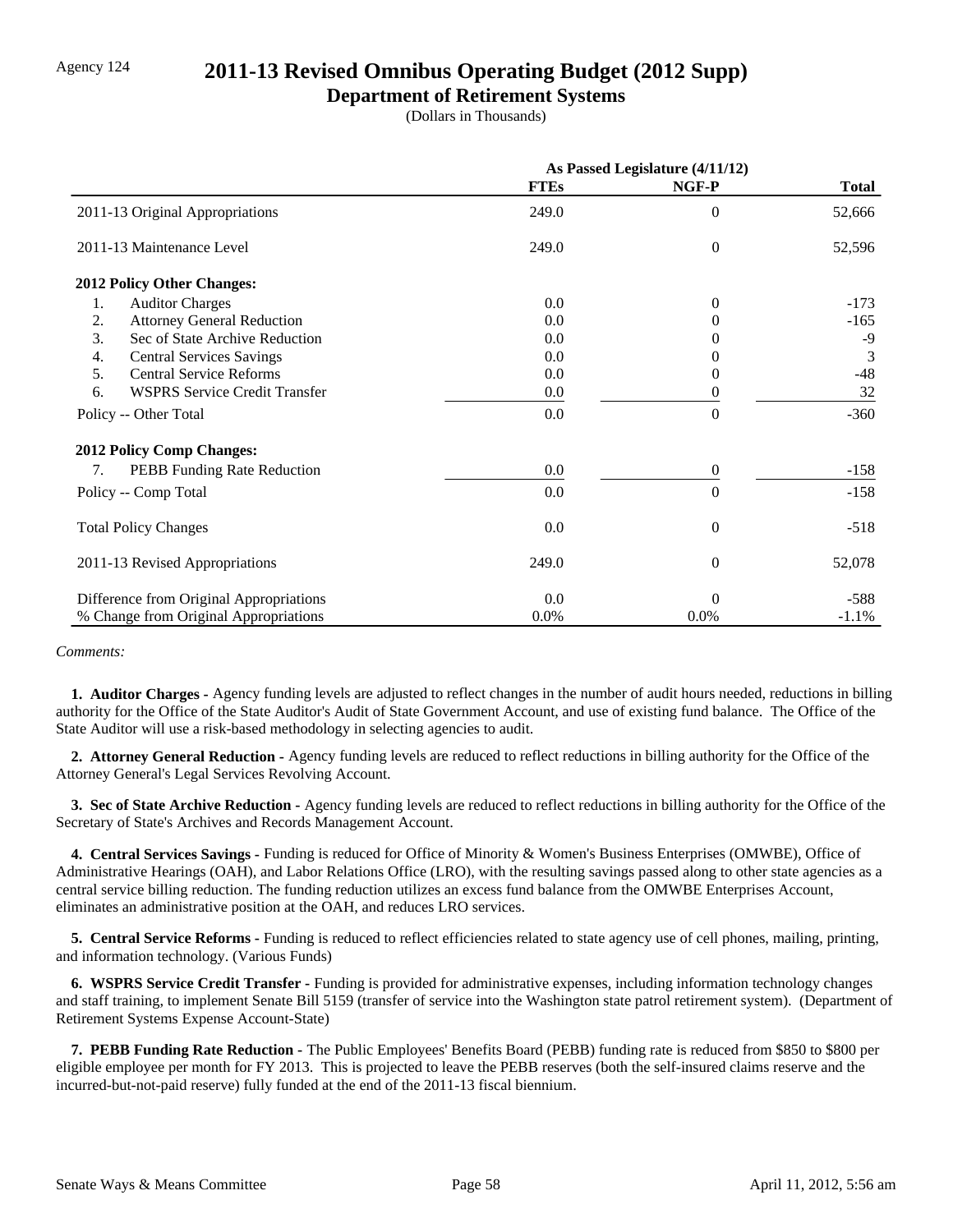## Agency 126 **2011-13 Revised Omnibus Operating Budget (2012 Supp)**

### **State Investment Board**

(Dollars in Thousands)

|                                         | As Passed Legislature (4/11/12) |                  |              |
|-----------------------------------------|---------------------------------|------------------|--------------|
|                                         | <b>FTEs</b>                     | NGF-P            | <b>Total</b> |
| 2011-13 Original Appropriations         | 83.4                            | $\overline{0}$   | 29,256       |
| 2011-13 Maintenance Level               | 83.4                            | $\boldsymbol{0}$ | 29,244       |
| 2012 Policy Other Changes:              |                                 |                  |              |
| <b>Auditor Charges</b><br>1.            | 0.0                             | $\Omega$         | $-51$        |
| 2.<br><b>Attorney General Reduction</b> | 0.0                             | $\theta$         | $-51$        |
| 3.<br>Sec of State Archive Reduction    | 0.0                             |                  | $-1$         |
| 4.<br><b>Central Services Savings</b>   | 0.0                             | 0                | -1           |
| 5.<br><b>Central Service Reforms</b>    | 0.0                             | 0                | $-17$        |
| Policy -- Other Total                   | 0.0                             | $\theta$         | $-119$       |
| <b>2012 Policy Comp Changes:</b>        |                                 |                  |              |
| PEBB Funding Rate Reduction<br>6.       | 0.0                             | $\theta$         | $-50$        |
| Policy -- Comp Total                    | 0.0                             | $\Omega$         | $-50$        |
| <b>Total Policy Changes</b>             | 0.0                             | $\overline{0}$   | $-169$       |
| 2011-13 Revised Appropriations          | 83.4                            | $\theta$         | 29,075       |
| Difference from Original Appropriations | 0.0                             | $\theta$         | $-181$       |
| % Change from Original Appropriations   | 0.0%                            | 0.0%             | $-0.6%$      |

#### *Comments:*

 **1. Auditor Charges -** Agency funding levels are adjusted to reflect changes in the number of audit hours needed, reductions in billing authority for the Office of the State Auditor's Audit of State Government Account, and use of existing fund balance. The Office of the State Auditor will use a risk-based methodology in selecting agencies to audit.

 **2. Attorney General Reduction -** Agency funding levels are reduced to reflect reductions in billing authority for the Office of the Attorney General's Legal Services Revolving Account.

 **3. Sec of State Archive Reduction -** Agency funding levels are reduced to reflect reductions in billing authority for the Office of the Secretary of State's Archives and Records Management Account.

 **4. Central Services Savings -** Funding is reduced for Office of Minority & Women's Business Enterprises (OMWBE), Office of Administrative Hearings (OAH), and Labor Relations Office (LRO), with the resulting savings passed along to other state agencies as a central service billing reduction. The funding reduction utilizes an excess fund balance from the OMWBE Enterprises Account, eliminates an administrative position at the OAH, and reduces LRO services.

 **5. Central Service Reforms -** Funding is reduced to reflect efficiencies related to state agency use of cell phones, mailing, printing, and information technology. (Various Funds)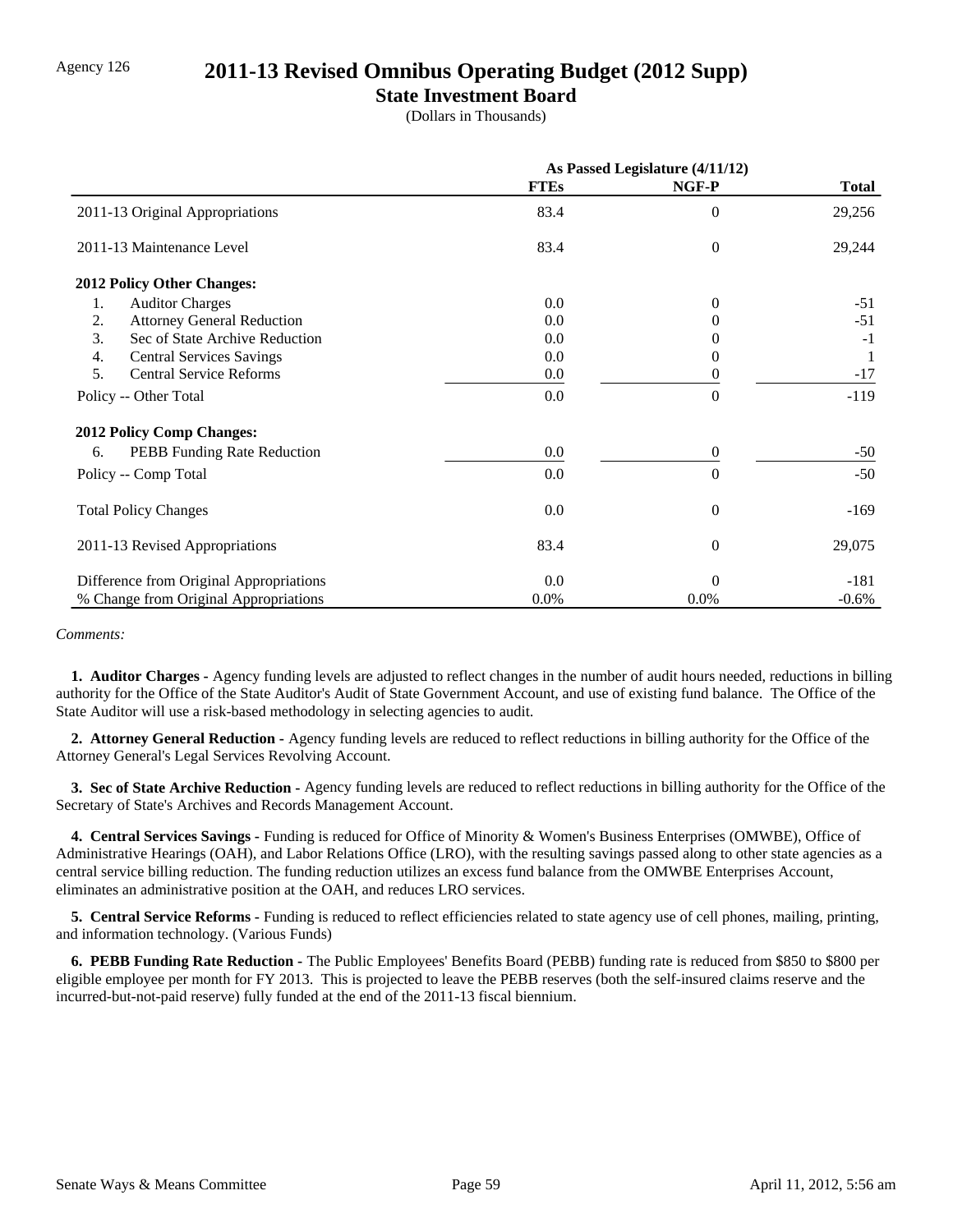## Agency 135 **2011-13 Revised Omnibus Operating Budget (2012 Supp)**

### **Innovate Washington**

(Dollars in Thousands)

|                                         | As Passed Legislature (4/11/12) |          |              |
|-----------------------------------------|---------------------------------|----------|--------------|
|                                         | <b>FTEs</b>                     | NGF-P    | <b>Total</b> |
| 2011-13 Original Appropriations         | 16.2                            | 6,010    | 8,162        |
| 2011-13 Maintenance Level               | 16.2                            | 5,992    | 9,810        |
| 2012 Policy Other Changes:              |                                 |          |              |
| <b>Auditor Charges</b><br>1.            | 0.0                             | -4       | -6           |
| 2.<br><b>Attorney General Reduction</b> | 0.0                             | $-1$     | $-2$         |
| 3.<br><b>Central Service Reforms</b>    | 0.0                             | $-2$     | $-3$         |
| 4.<br><b>Administrative Reduction</b>   | $-1.3$                          | $-408$   | $-408$       |
| 5.<br>Aerospace Technology              | 0.3                             | 65       | 65           |
| Policy -- Other Total                   | $-1.1$                          | $-350$   | $-354$       |
| <b>2012 Policy Comp Changes:</b>        |                                 |          |              |
| PEBB Funding Rate Reduction<br>6.       | 0.0                             | $-8$     | $-8$         |
| Policy -- Comp Total                    | 0.0                             | $-8$     | $-8$         |
| <b>Total Policy Changes</b>             | $-1.1$                          | $-358$   | $-362$       |
| 2011-13 Revised Appropriations          | 15.2                            | 5,634    | 9,448        |
| Difference from Original Appropriations | $-1.1$                          | $-376$   | 1,286        |
| % Change from Original Appropriations   | $-6.5\%$                        | $-6.3\%$ | 15.8%        |

#### *Comments:*

 **1. Auditor Charges -** Agency funding levels are adjusted to reflect changes in the number of audit hours needed, reductions in billing authority for the Office of the State Auditor's Audit of State Government Account, and use of existing fund balance. The Office of the State Auditor will use a risk-based methodology in selecting agencies to audit.

 **2. Attorney General Reduction -** Agency funding levels are reduced to reflect reductions in billing authority for the Office of the Attorney General's Legal Services Revolving Account.

 **3. Central Service Reforms -** Funding is reduced to reflect efficiencies related to state agency use of cell phones, mailing, printing, and information technology. (Various Funds)

 **4. Administrative Reduction -** A 7 percent administrative reduction is taken.

 **5. Aerospace Technology -** Funding is provided to implement Substitute Senate Bill 5982 (aerospace technology innovation).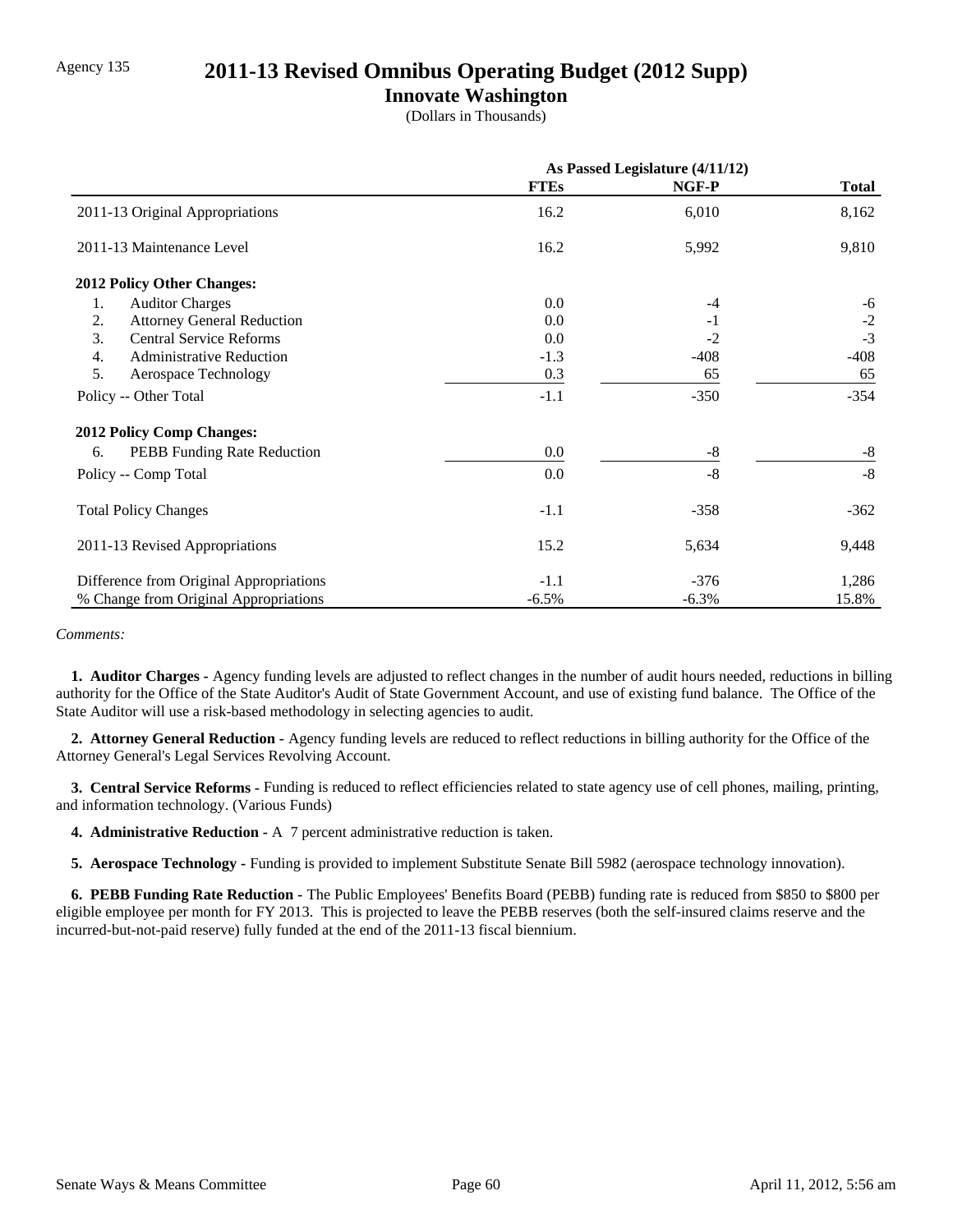## Agency 140 **2011-13 Revised Omnibus Operating Budget (2012 Supp)**

### **Department of Revenue**

(Dollars in Thousands)

|                                         | As Passed Legislature (4/11/12) |          |              |
|-----------------------------------------|---------------------------------|----------|--------------|
|                                         | <b>FTEs</b>                     | NGF-P    | <b>Total</b> |
| 2011-13 Original Appropriations         | 1,168.8                         | 208,612  | 240,425      |
| 2011-13 Maintenance Level               | 1,168.8                         | 201,528  | 233,322      |
| 2012 Policy Other Changes:              |                                 |          |              |
| <b>Auditor Charges</b><br>1.            | 0.0                             | $-106$   | $-120$       |
| 2.<br><b>Attorney General Reduction</b> | 0.0                             | $-255$   | $-289$       |
| 3.<br>Sec of State Archive Reduction    | 0.0                             | -6       | -6           |
| 4.<br><b>Central Services Savings</b>   | 0.0                             | -6       | -6           |
| 5.<br><b>Central Service Reforms</b>    | 0.0                             | $-605$   | $-636$       |
| Policy -- Other Total                   | 0.0                             | $-978$   | $-1,057$     |
| <b>2012 Policy Comp Changes:</b>        |                                 |          |              |
| PEBB Funding Rate Reduction<br>6.       | 0.0                             | $-652$   | -734         |
| Policy -- Comp Total                    | 0.0                             | $-652$   | $-734$       |
| <b>Total Policy Changes</b>             | 0.0                             | $-1,630$ | $-1,791$     |
| 2011-13 Revised Appropriations          | 1,168.8                         | 199,898  | 231,531      |
| Difference from Original Appropriations | 0.0                             | $-8,714$ | $-8,894$     |
| % Change from Original Appropriations   | 0.0%                            | $-4.2%$  | $-3.7\%$     |

#### *Comments:*

 **1. Auditor Charges -** Agency funding levels are adjusted to reflect changes in the number of audit hours needed, reductions in billing authority for the Office of the State Auditor's Audit of State Government Account, and use of existing fund balance. The Office of the State Auditor will use a risk-based methodology in selecting agencies to audit.

 **2. Attorney General Reduction -** Agency funding levels are reduced to reflect reductions in billing authority for the Office of the Attorney General's Legal Services Revolving Account.

 **3. Sec of State Archive Reduction -** Agency funding levels are reduced to reflect reductions in billing authority for the Office of the Secretary of State's Archives and Records Management Account.

 **4. Central Services Savings -** Funding is reduced for Office of Minority & Women's Business Enterprises (OMWBE), Office of Administrative Hearings (OAH), and Labor Relations Office (LRO), with the resulting savings passed along to other state agencies as a central service billing reduction. The funding reduction utilizes an excess fund balance from the OMWBE Enterprises Account, eliminates an administrative position at the OAH, and reduces LRO services.

 **5. Central Service Reforms -** Funding is reduced to reflect efficiencies related to state agency use of cell phones, mailing, printing, and information technology. (Various Funds)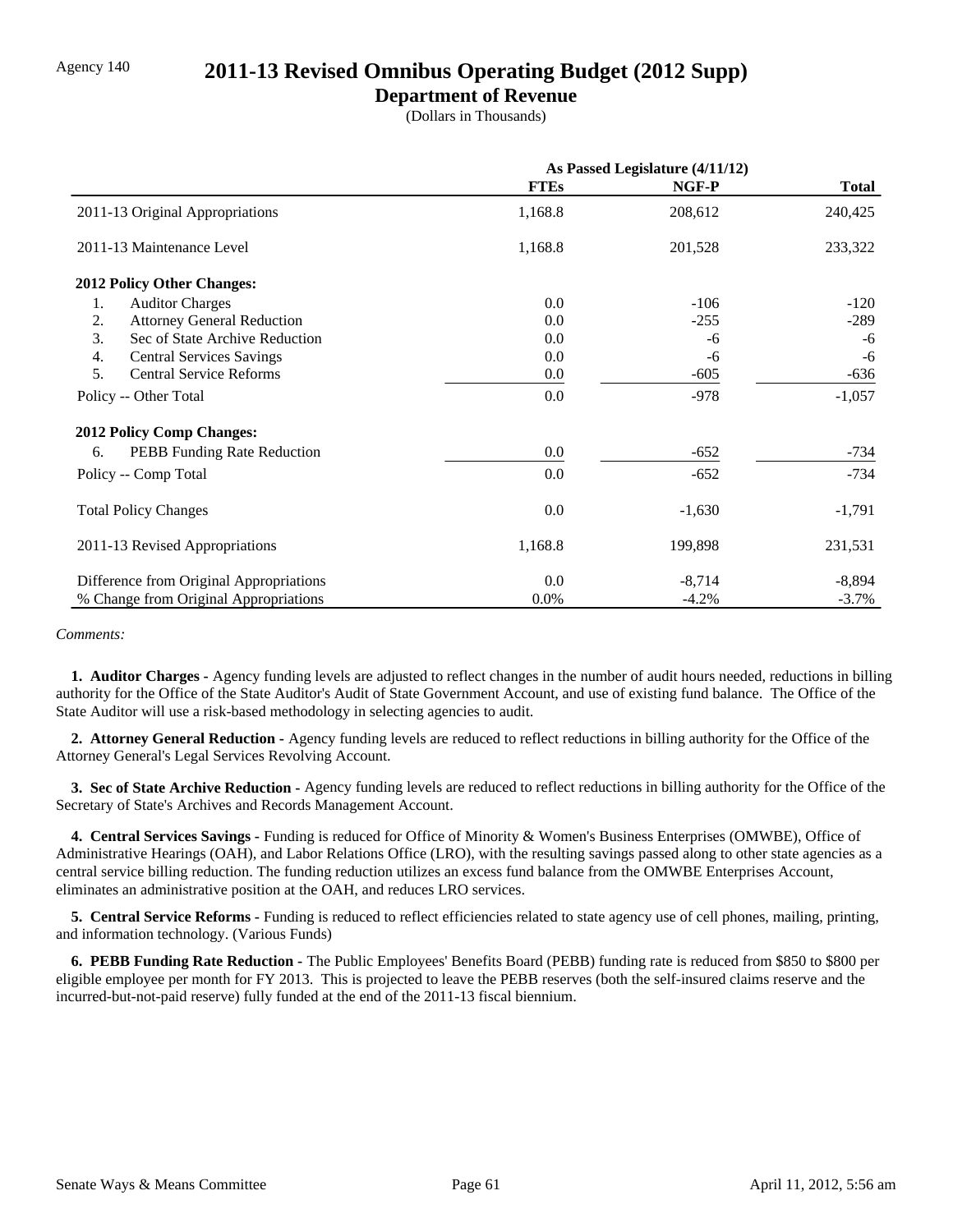## Agency 142 **2011-13 Revised Omnibus Operating Budget (2012 Supp)**

### **Board of Tax Appeals**

(Dollars in Thousands)

|                                         | As Passed Legislature (4/11/12) |          |              |
|-----------------------------------------|---------------------------------|----------|--------------|
|                                         | <b>FTEs</b>                     | NGF-P    | <b>Total</b> |
| 2011-13 Original Appropriations         | 11.2                            | 2,460    | 2,460        |
| 2011-13 Maintenance Level               | 11.2                            | 2,459    | 2,459        |
| 2012 Policy Other Changes:              |                                 |          |              |
| <b>Auditor Charges</b><br>1.            | 0.0                             | $-7$     | $-7$         |
| 2.<br><b>Attorney General Reduction</b> | 0.0                             | $-1$     | $-1$         |
| 3.<br>Sec of State Archive Reduction    | 0.0                             | $-1$     | $-1$         |
| 4.<br><b>Central Service Reforms</b>    | 0.0                             | $-3$     | $-3$         |
| 5.<br>Personnel Expenses                | 0.0                             | $-100$   | $-100$       |
| Policy -- Other Total                   | 0.0                             | $-112$   | $-112$       |
| <b>2012 Policy Comp Changes:</b>        |                                 |          |              |
| PEBB Funding Rate Reduction<br>6.       | 0.0                             | $-8$     | $-8$         |
| Policy -- Comp Total                    | 0.0                             | $-8$     | $-8$         |
| <b>Total Policy Changes</b>             | 0.0                             | $-120$   | $-120$       |
| 2011-13 Revised Appropriations          | 11.2                            | 2,339    | 2,339        |
| Difference from Original Appropriations | 0.0                             | $-121$   | $-121$       |
| % Change from Original Appropriations   | $0.0\%$                         | $-4.9\%$ | $-4.9\%$     |

#### *Comments:*

 **1. Auditor Charges -** Agency funding levels are adjusted to reflect changes in the number of audit hours needed, reductions in billing authority for the Office of the State Auditor's Audit of State Government Account, and use of existing fund balance. The Office of the State Auditor will use a risk-based methodology in selecting agencies to audit.

 **2. Attorney General Reduction -** Agency funding levels are reduced to reflect reductions in billing authority for the Office of the Attorney General's Legal Services Revolving Account.

 **3. Sec of State Archive Reduction -** Agency funding levels are reduced to reflect reductions in billing authority for the Office of the Secretary of State's Archives and Records Management Account.

 **4. Central Service Reforms -** Funding is reduced to reflect efficiencies related to state agency use of cell phones, mailing, printing, and information technology. (Various Funds)

 **5. Personnel Expenses -** The Board of Tax Appeals (BTA) will achieve savings on personnel expenses through a staff furlough day and a temporary reduction in hearings officers' work hours. (General Fund-State)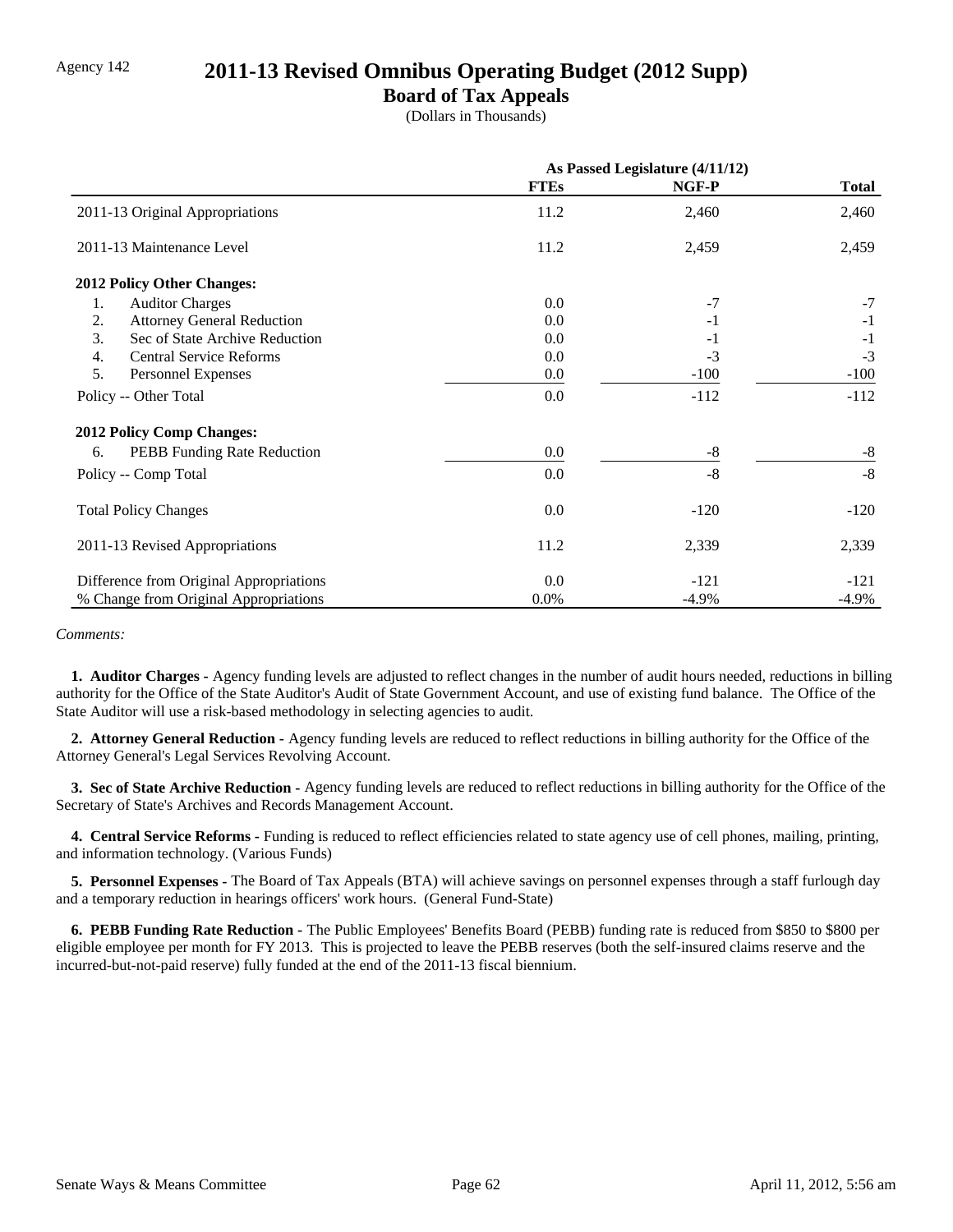## Agency 147 **2011-13 Revised Omnibus Operating Budget (2012 Supp)**

### **Minority & Women's Business Enterp**

(Dollars in Thousands)

|                                         | As Passed Legislature (4/11/12) |                  |              |
|-----------------------------------------|---------------------------------|------------------|--------------|
|                                         | <b>FTEs</b>                     | NGF-P            | <b>Total</b> |
| 2011-13 Original Appropriations         | 17.0                            | $\Omega$         | 3,266        |
| 2011-13 Maintenance Level               | 17.0                            | $\boldsymbol{0}$ | 3,260        |
| 2012 Policy Other Changes:              |                                 |                  |              |
| 1.<br><b>Moving Costs</b>               | 0.0                             | $\mathbf{0}$     | 40           |
| 2.<br><b>Auditor Charges</b>            | 0.0                             | $\theta$         | $-5$         |
| 3.<br><b>Attorney General Reduction</b> | 0.0                             | $\theta$         | $-3$         |
| <b>Central Service Reforms</b><br>4.    | 0.0                             | 0                | $-4$         |
| 5.<br><b>Correct Spending Authority</b> | 0.0                             | 0                | 376          |
| Policy -- Other Total                   | 0.0                             | $\theta$         | 404          |
| <b>2012 Policy Comp Changes:</b>        |                                 |                  |              |
| PEBB Funding Rate Reduction<br>6.       | 0.0                             | $\boldsymbol{0}$ | $-10$        |
| Policy -- Comp Total                    | 0.0                             | $\theta$         | $-10$        |
| <b>Total Policy Changes</b>             | 0.0                             | $\overline{0}$   | 394          |
| 2011-13 Revised Appropriations          | 17.0                            | $\overline{0}$   | 3,654        |
| Difference from Original Appropriations | 0.0                             | $\Omega$         | 388          |
| % Change from Original Appropriations   | 0.0%                            | $0.0\%$          | 11.9%        |

#### *Comments:*

 **1. Moving Costs -** Expenditure authority is provided for one-time costs associated with relocating the Office of Minority & Women's Business Enterprises (OMWBE) to the General Administration Building. (OMWBE Enterprises Account-State)

 **2. Auditor Charges -** Agency funding levels are adjusted to reflect changes in the number of audit hours needed, reductions in billing authority for the Office of the State Auditor's Audit of State Government Account, and use of existing fund balance. The Office of the State Auditor will use a risk-based methodology in selecting agencies to audit.

 **3. Attorney General Reduction -** Agency funding levels are reduced to reflect reductions in billing authority for the Office of the Attorney General's Legal Services Revolving Account.

 **4. Central Service Reforms -** Funding is reduced to reflect efficiencies related to state agency use of cell phones, mailing, printing, and information technology. (Various Funds)

 **5. Correct Spending Authority -** Expenditure authority is restored so that the OMWBE may hire 3.0 FTEs within its current alottment of 17.0 FTEs. These staff members will assist the OMWBE in reducing a backlog of federal Disadvantaged Business Enterprise (DBE) certifications. Certified DBE businesses are needed for the the Washington State Department of Transportation (WSDOT) to meet federal project goals. (OMWBE Enterprises Account-State)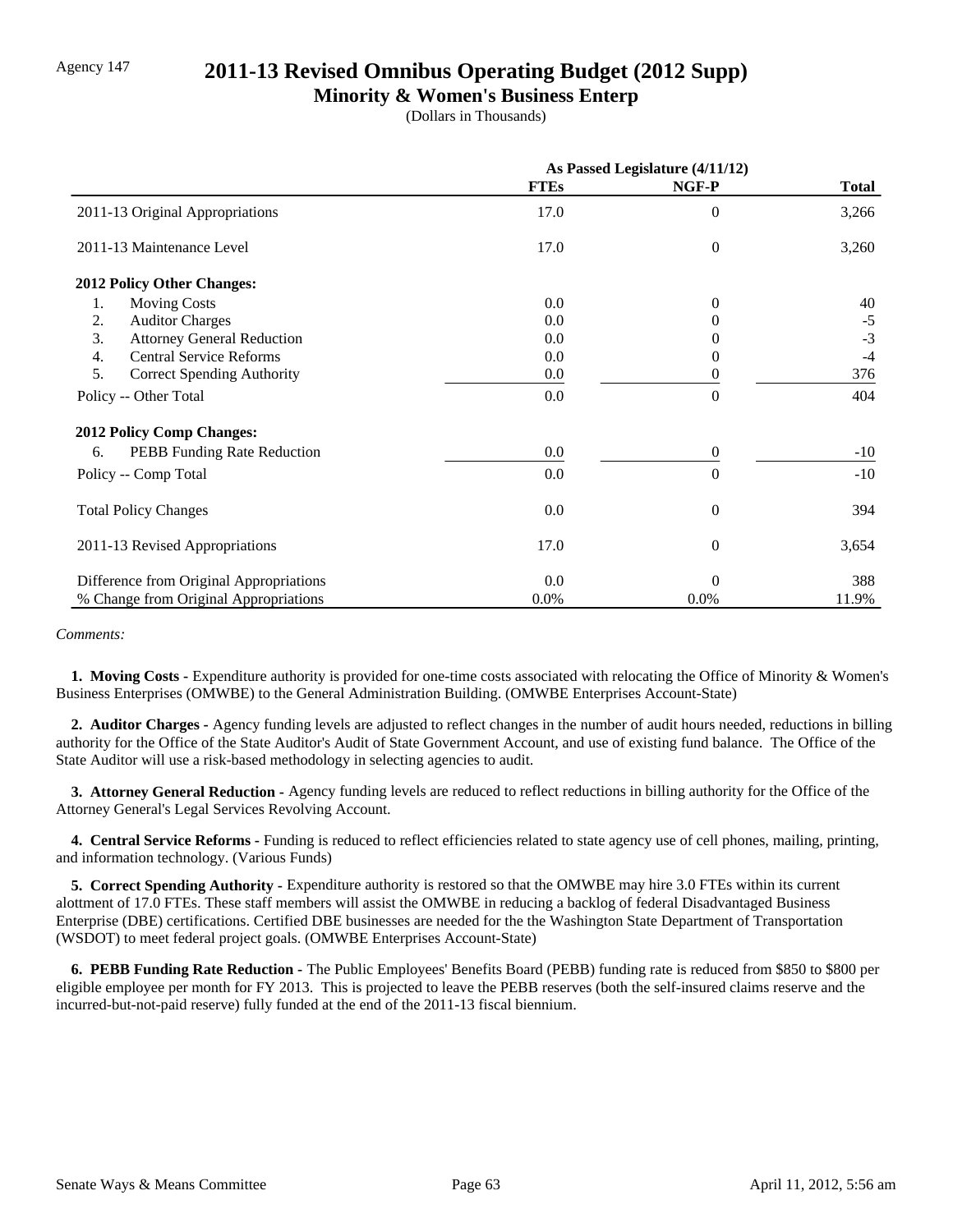## Agency 160 **2011-13 Revised Omnibus Operating Budget (2012 Supp)**

#### **Office of Insurance Commissioner**

(Dollars in Thousands)

|                                          | As Passed Legislature (4/11/12) |                  |              |
|------------------------------------------|---------------------------------|------------------|--------------|
|                                          | <b>FTEs</b>                     | NGF-P            | <b>Total</b> |
| 2011-13 Original Appropriations          | 230.3                           | $\theta$         | 51,961       |
| 2011-13 Maintenance Level                | 230.3                           | $\overline{0}$   | 51,890       |
| 2012 Policy Other Changes:               |                                 |                  |              |
| <b>Auditor Charges</b><br>1.             | 0.0                             | $\theta$         | 2            |
| 2.<br><b>Attorney General Reduction</b>  | 0.0                             | $\Omega$         | $-22$        |
| 3.<br>Sec of State Archive Reduction     | 0.0                             | 0                | $-5$         |
| <b>Central Services Savings</b><br>4.    | 0.0                             | $\Omega$         | $-2$         |
| 5.<br>Affordable Care Act Implementation | 1.7                             | $\theta$         | 758          |
| <b>Central Service Reforms</b><br>6.     | 0.0                             | 0                | $-46$        |
| 7.<br>Public School Employee Benefits    | 0.0                             | 650              | 650          |
| Policy -- Other Total                    | 1.7                             | 650              | 1,335        |
| 2012 Policy Comp Changes:                |                                 |                  |              |
| 8.<br>PEBB Funding Rate Reduction        | 0.0                             | $\boldsymbol{0}$ | $-138$       |
| Policy -- Comp Total                     | 0.0                             | $\boldsymbol{0}$ | $-138$       |
| <b>Total Policy Changes</b>              | 1.7                             | 650              | 1,197        |
| 2011-13 Revised Appropriations           | 232.0                           | 650              | 53,087       |
| Difference from Original Appropriations  | 1.7                             | 650              | 1,126        |
| % Change from Original Appropriations    | 0.7%                            | $0.0\%$          | 2.2%         |

#### *Comments:*

 **1. Auditor Charges -** Agency funding levels are adjusted to reflect changes in the number of audit hours needed, reductions in billing authority for the Office of the State Auditor's Audit of State Government Account, and use of existing fund balance. The Office of the State Auditor will use a risk-based methodology in selecting agencies to audit.

 **2. Attorney General Reduction -** Agency funding levels are reduced to reflect reductions in billing authority for the Office of the Attorney General's Legal Services Revolving Account.

 **3. Sec of State Archive Reduction -** Agency funding levels are reduced to reflect reductions in billing authority for the Office of the Secretary of State's Archives and Records Management Account.

 **4. Central Services Savings -** Funding is reduced for Office of Minority & Women's Business Enterprises (OMWBE), Office of Administrative Hearings (OAH), and Labor Relations Office (LRO), with the resulting savings passed along to other state agencies as a central service billing reduction. The funding reduction utilizes an excess fund balance from the OMWBE Enterprises Account, eliminates an administrative position at the OAH, and reduces LRO services.

 **5. Affordable Care Act Implementation -** Appropriation authority is provided for the Office of the Insurance Commissioner (OIC) to implement Engrossed Second Substitute House Bill 2319 or Substitute Senate Bill 5940 (Affordable Care Act). The OIC will monitor, analyze, and make determinations regarding health care marketplace activity and the health plan options available to consumers. The OIC will also adopt rules to select the state's benchmark health plan, assure substantial equivalence of prescription drug benefits, establish the reinsurance program, and establish the federal risk adjustment program. (Insurance Commissioners Regulatory Account)

 **6. Central Service Reforms -** Funding is reduced to reflect efficiencies related to state agency use of cell phones, mailing, printing, and information technology. (Various Funds)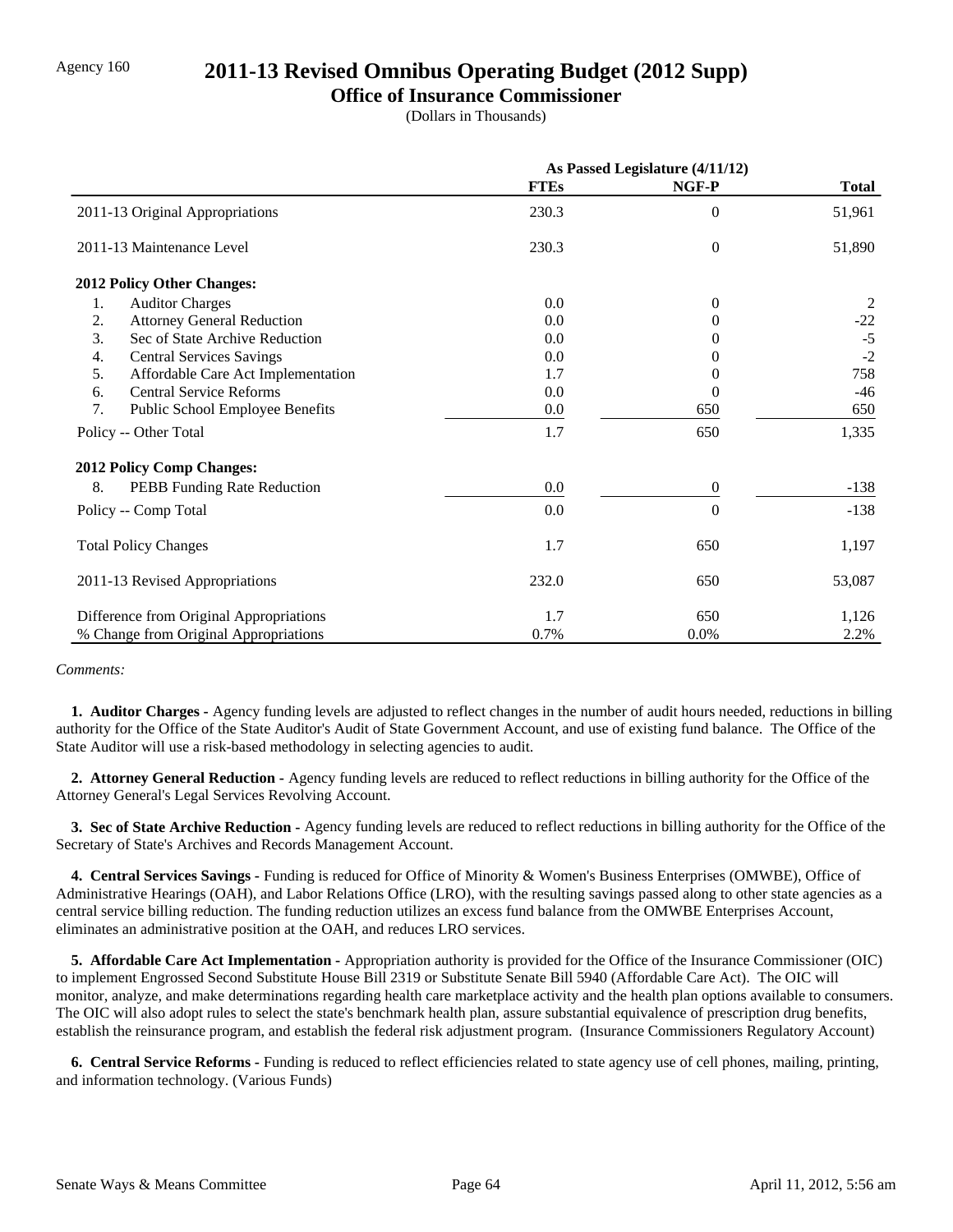## Agency 160 **2011-13 Revised Omnibus Operating Budget (2012 Supp) Office of Insurance Commissioner**

 **7. Public School Employee Benefits -** Funding is provided for oversight and reporting responsibilities pursuant to HB 2829 (public school employees' insurance benefits). (General Fund-State)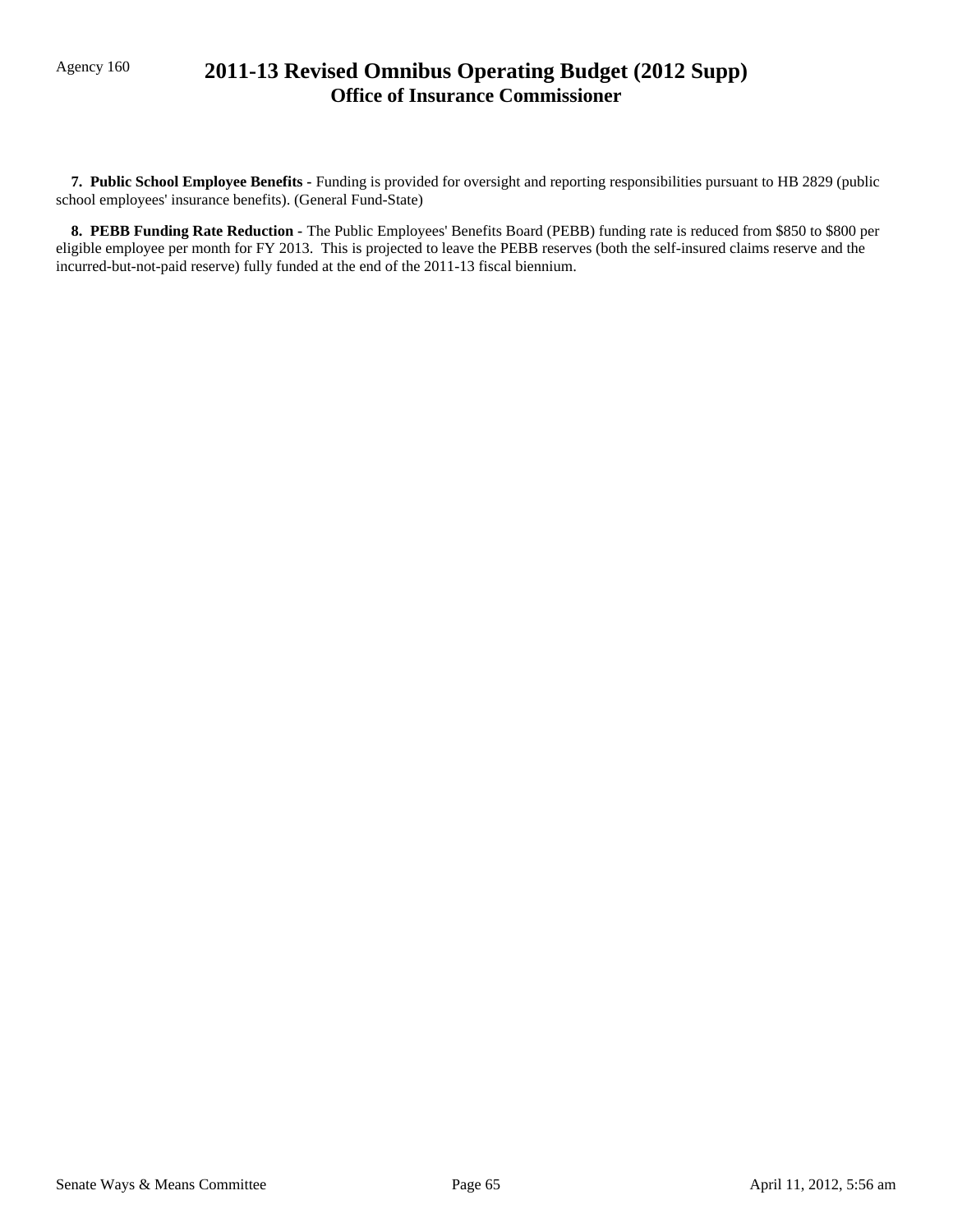## Agency 163 **2011-13 Revised Omnibus Operating Budget (2012 Supp)**

### **Consolidated Technology Services**

(Dollars in Thousands)

|                                                    |             | As Passed Legislature (4/11/12) |              |
|----------------------------------------------------|-------------|---------------------------------|--------------|
|                                                    | <b>FTEs</b> | NGF-P                           | <b>Total</b> |
| 2011-13 Original Appropriations                    | 279.5       | 7                               | 184,048      |
| 2011-13 Maintenance Level                          | 279.5       | $\overline{0}$                  | 195,729      |
| 2012 Policy Other Changes:                         |             |                                 |              |
| 1.<br>Office Building Debt Service                 | 0.0         | $\Omega$                        | 12,595       |
| 2.<br><b>Auditor Charges</b>                       | 0.0         | $\Omega$                        | $-15$        |
| 3.<br><b>Attorney General Reduction</b>            | 0.0         | $\theta$                        | $-14$        |
| Sec of State Archive Reduction<br>$\overline{4}$ . | 0.0         | 0                               | $-2$         |
| 5.<br><b>Central Services Savings</b>              | 0.0         | $\Omega$                        | $-10$        |
| <b>Central Service Reforms</b><br>6.               | 0.0         | $\theta$                        | $-59$        |
| Policy -- Other Total                              | 0.0         | $\overline{0}$                  | 12,495       |
| <b>2012 Policy Comp Changes:</b>                   |             |                                 |              |
| PEBB Funding Rate Reduction<br>7.                  | 0.0         | $\mathbf{0}$                    | $-170$       |
| Policy -- Comp Total                               | 0.0         | $\overline{0}$                  | $-170$       |
| <b>Total Policy Changes</b>                        | 0.0         | $\overline{0}$                  | 12,325       |
| 2011-13 Revised Appropriations                     | 279.5       | $\theta$                        | 208,054      |
| Difference from Original Appropriations            | 0.0         | $-7$                            | 24,006       |
| % Change from Original Appropriations              | 0.0%        | $-100.0\%$                      | 13.0%        |

#### *Comments:*

 **1. Office Building Debt Service -** Expenditure authority is provided for the Consolidated Technology Services (CTS) agency to pay the debt service on the new 1500 Jefferson Building. CTS and other building tenants received expenditure authority to pay its portion of the debt service. This funding authority allows CTS to pay debt service for the entire building on behalf of the other tenants. (Data Processing Revolving Account-Nonappropriated)

 **2. Auditor Charges -** Agency funding levels are adjusted to reflect changes in the number of audit hours needed, reductions in billing authority for the Office of the State Auditor's Audit of State Government Account, and use of existing fund balance. The Office of the State Auditor will use a risk-based methodology in selecting agencies to audit.

 **3. Attorney General Reduction -** Agency funding levels are reduced to reflect reductions in billing authority for the Office of the Attorney General's Legal Services Revolving Account.

 **4. Sec of State Archive Reduction -** Agency funding levels are reduced to reflect reductions in billing authority for the Office of the Secretary of State's Archives and Records Management Account.

 **5. Central Services Savings -** Funding is reduced for Office of Minority & Women's Business Enterprises (OMWBE), Office of Administrative Hearings (OAH), and Labor Relations Office (LRO), with the resulting savings passed along to other state agencies as a central service billing reduction. The funding reduction utilizes an excess fund balance from the OMWBE Enterprises Account, eliminates an administrative position at the OAH, and reduces LRO services.

 **6. Central Service Reforms -** Funding is reduced to reflect efficiencies related to state agency use of cell phones, mailing, printing, and information technology. (Various Funds)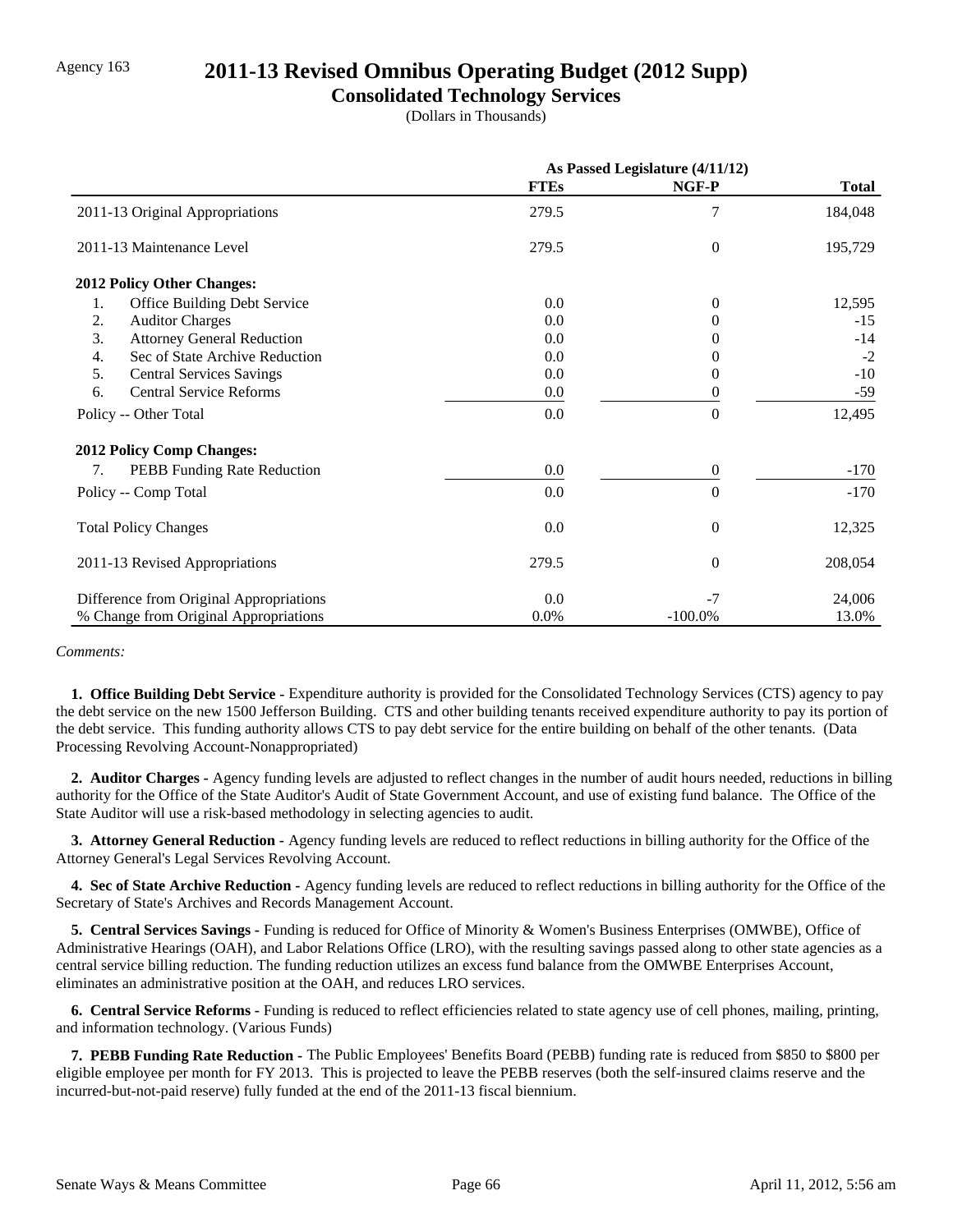## Agency 165 **2011-13 Revised Omnibus Operating Budget (2012 Supp)**

## **State Board of Accountancy**

(Dollars in Thousands)

|                                          | As Passed Legislature (4/11/12) |                |              |
|------------------------------------------|---------------------------------|----------------|--------------|
|                                          | <b>FTEs</b>                     | NGF-P          | <b>Total</b> |
| 2011-13 Original Appropriations          | 11.3                            | $\theta$       | 2,810        |
| 2011-13 Maintenance Level                | 11.3                            | $\overline{0}$ | 2,795        |
| <b>2012 Policy Other Changes:</b>        |                                 |                |              |
| <b>Auditor Charges</b><br>1.             | $0.0\,$                         | $\Omega$       | -6           |
| <b>Attorney General Reduction</b><br>2.  | 0.0                             | 0              | $-137$       |
| 3.<br>Sec of State Archive Reduction     | 0.0                             |                | $-1$         |
| <b>Central Service Reforms</b><br>4.     | $0.0\,$                         | 0              | $-3$         |
| Policy -- Other Total                    | 0.0                             | $\theta$       | $-147$       |
| <b>2012 Policy Comp Changes:</b>         |                                 |                |              |
| <b>PEBB</b> Funding Rate Reduction<br>5. | 0.0                             | $\Omega$       | -6           |
| Policy -- Comp Total                     | 0.0                             | $\theta$       | $-6$         |
| <b>Total Policy Changes</b>              | 0.0                             | $\theta$       | $-153$       |
| 2011-13 Revised Appropriations           | 11.3                            | $\theta$       | 2,642        |
| Difference from Original Appropriations  | 0.0                             | $\theta$       | $-168$       |
| % Change from Original Appropriations    | 0.0%                            | 0.0%           | $-6.0\%$     |

#### *Comments:*

 **1. Auditor Charges -** Agency funding levels are adjusted to reflect changes in the number of audit hours needed, reductions in billing authority for the Office of the State Auditor's Audit of State Government Account, and use of existing fund balance. The Office of the State Auditor will use a risk-based methodology in selecting agencies to audit.

 **2. Attorney General Reduction -** Agency funding levels are reduced to reflect reductions in billing authority for the Office of the Attorney General's Legal Services Revolving Account.

 **3. Sec of State Archive Reduction -** Agency funding levels are reduced to reflect reductions in billing authority for the Office of the Secretary of State's Archives and Records Management Account.

 **4. Central Service Reforms -** Funding is reduced to reflect efficiencies related to state agency use of cell phones, mailing, printing, and information technology. (Various Funds)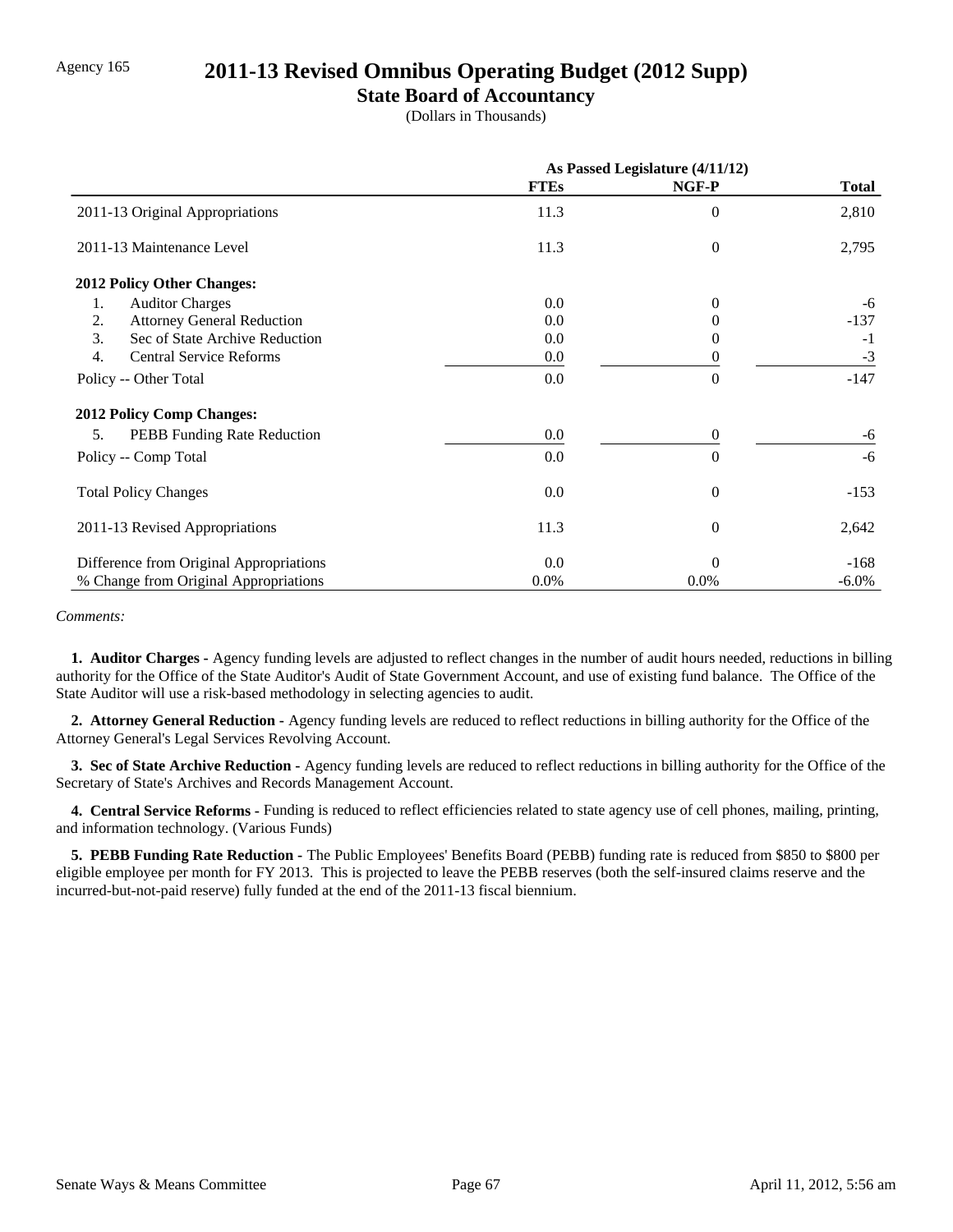# Agency 167 **2011-13 Revised Omnibus Operating Budget (2012 Supp)**

# **Forensic Investigations Council**

(Dollars in Thousands)

|                                         | As Passed Legislature (4/11/12) |                |              |
|-----------------------------------------|---------------------------------|----------------|--------------|
|                                         | <b>FTEs</b>                     | NGF-P          | <b>Total</b> |
| 2011-13 Original Appropriations         | 0.0                             | $\overline{0}$ | 286          |
| 2011-13 Maintenance Level               | 0.0                             | $\theta$       | 286          |
| 2012 Policy Other Changes:              |                                 |                |              |
| <b>Auditor Charges</b><br>1.            | 0.0                             | $\Omega$       | -6           |
| 2.<br><b>Identifying Human Remains</b>  | 0.0                             |                | 210          |
| Policy -- Other Total                   | 0.0                             | $\Omega$       | 204          |
| <b>Total Policy Changes</b>             | 0.0                             | $\overline{0}$ | 204          |
| 2011-13 Revised Appropriations          | 0.0                             | $\Omega$       | 490          |
| Difference from Original Appropriations | 0.0                             | $\Omega$       | 204          |
| % Change from Original Appropriations   | 0.0%                            | $0.0\%$        | 71.3%        |

#### *Comments:*

 **1. Auditor Charges -** Agency funding levels are adjusted to reflect changes in the number of audit hours needed, reductions in billing authority for the Office of the State Auditor's Audit of State Government Account, and use of existing fund balance. The Office of the State Auditor will use a risk-based methodology in selecting agencies to audit.

 **2. Identifying Human Remains -** Funding is provided for the Forensic Investigation Council (FIC) to assist local jurisdictions in identifying human remains. (Death Investigations Account-State)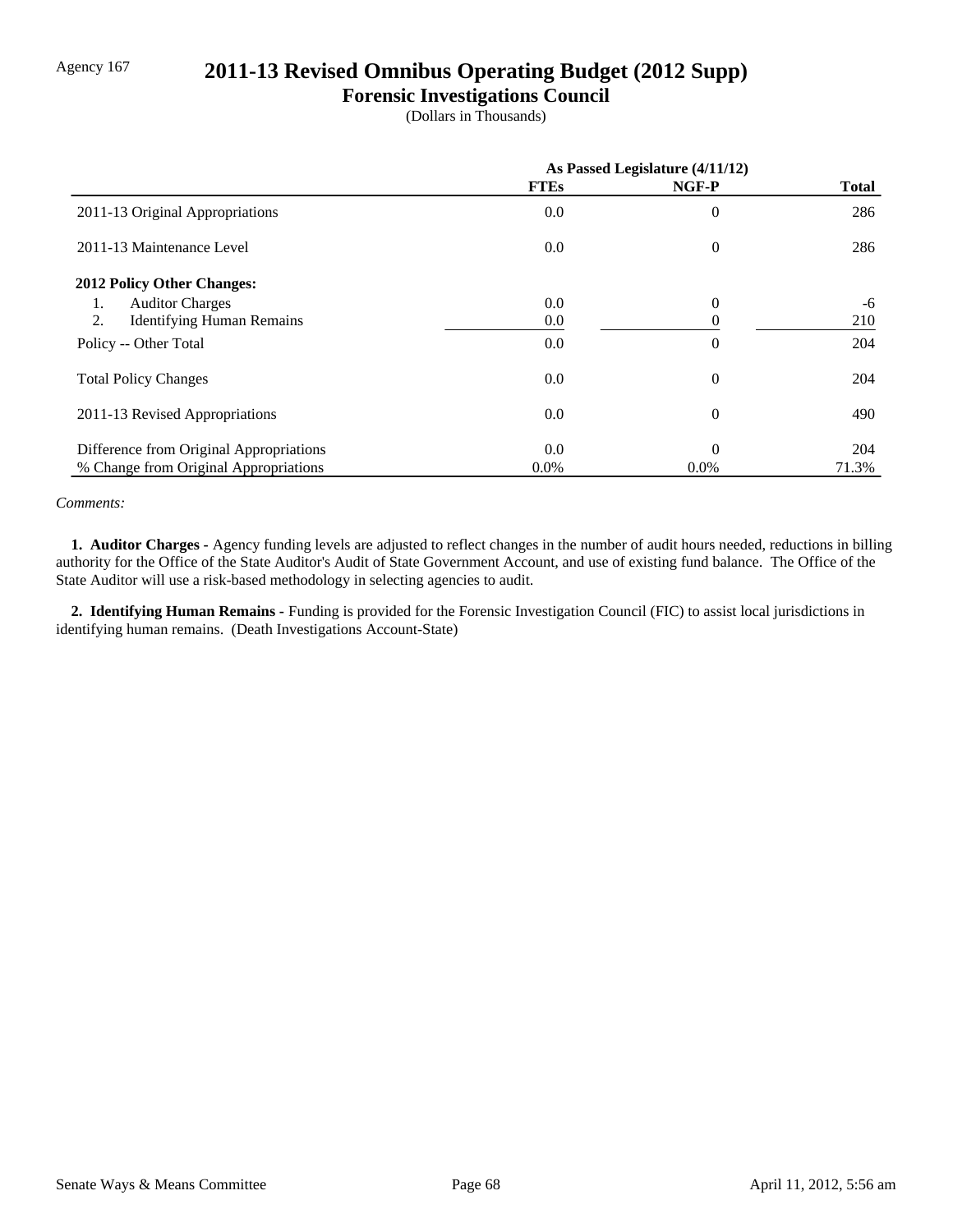# Agency 179 **2011-13 Revised Omnibus Operating Budget (2012 Supp)**

### **Department of Enterprise Services**

(Dollars in Thousands)

|                                         | As Passed Legislature (4/11/12) |          |              |
|-----------------------------------------|---------------------------------|----------|--------------|
|                                         | <b>FTEs</b>                     | NGF-P    | <b>Total</b> |
| 2011-13 Original Appropriations         | 1,063.0                         | 8,099    | 477,217      |
| 2011-13 Maintenance Level               | 1,070.0                         | 7,006    | 481,173      |
| 2012 Policy Other Changes:              |                                 |          |              |
| Legislative Facility Support<br>1.      | 0.0                             | $-185$   | $-185$       |
| 2.<br><b>Auditor Charges</b>            | 0.0                             | -4       | $-240$       |
| 3.<br><b>Attorney General Reduction</b> | 0.0                             | $-2$     | $-122$       |
| Sec of State Archive Reduction<br>4.    | 0.0                             | $\Omega$ | $-7$         |
| 5.<br><b>Central Services Savings</b>   | 0.0                             | $\Omega$ | $-4$         |
| <b>Central Service Reforms</b><br>6.    | 0.0                             | -6       | $-230$       |
| 7.<br>Capital Projects Board            | $0.0\,$                         | $-75$    | $-75$        |
| Policy -- Other Total                   | 0.0                             | $-272$   | $-863$       |
| <b>2012 Policy Comp Changes:</b>        |                                 |          |              |
| 8.<br>PEBB Funding Rate Reduction       | $0.0\,$                         | $-24$    | $-634$       |
| Policy -- Comp Total                    | 0.0                             | $-24$    | $-634$       |
| <b>Total Policy Changes</b>             | 0.0                             | $-296$   | $-1,497$     |
| 2011-13 Revised Appropriations          | 1,070.0                         | 6,710    | 479,676      |
| Difference from Original Appropriations | 7.0                             | $-1,389$ | 2,459        |
| % Change from Original Appropriations   | 0.7%                            | $-17.2%$ | 0.5%         |

*Comments:*

 **1. Legislative Facility Support -** Funding is reduced for operations and maintenance services provided to legislative agencies located on the Capitol Campus.

 **2. Auditor Charges -** Agency funding levels are adjusted to reflect changes in the number of audit hours needed, reductions in billing authority for the Office of the State Auditor's Audit of State Government Account, and use of existing fund balance. The Office of the State Auditor will use a risk-based methodology in selecting agencies to audit.

 **3. Attorney General Reduction -** Agency funding levels are reduced to reflect reductions in billing authority for the Office of the Attorney General's Legal Services Revolving Account.

 **4. Sec of State Archive Reduction -** Agency funding levels are reduced to reflect reductions in billing authority for the Office of the Secretary of State's Archives and Records Management Account.

 **5. Central Services Savings -** Funding is reduced for Office of Minority & Women's Business Enterprises (OMWBE), Office of Administrative Hearings (OAH), and Labor Relations Office (LRO), with the resulting savings passed along to other state agencies as a central service billing reduction. The funding reduction utilizes an excess fund balance from the OMWBE Enterprises Account, eliminates an administrative position at the OAH, and reduces LRO services.

 **6. Central Service Reforms -** Funding is reduced to reflect efficiencies related to state agency use of cell phones, mailing, printing, and information technology. (Various Funds)

 **7. Capital Projects Board -** Funding is reduced for the Capital Projects Advisory Review Board.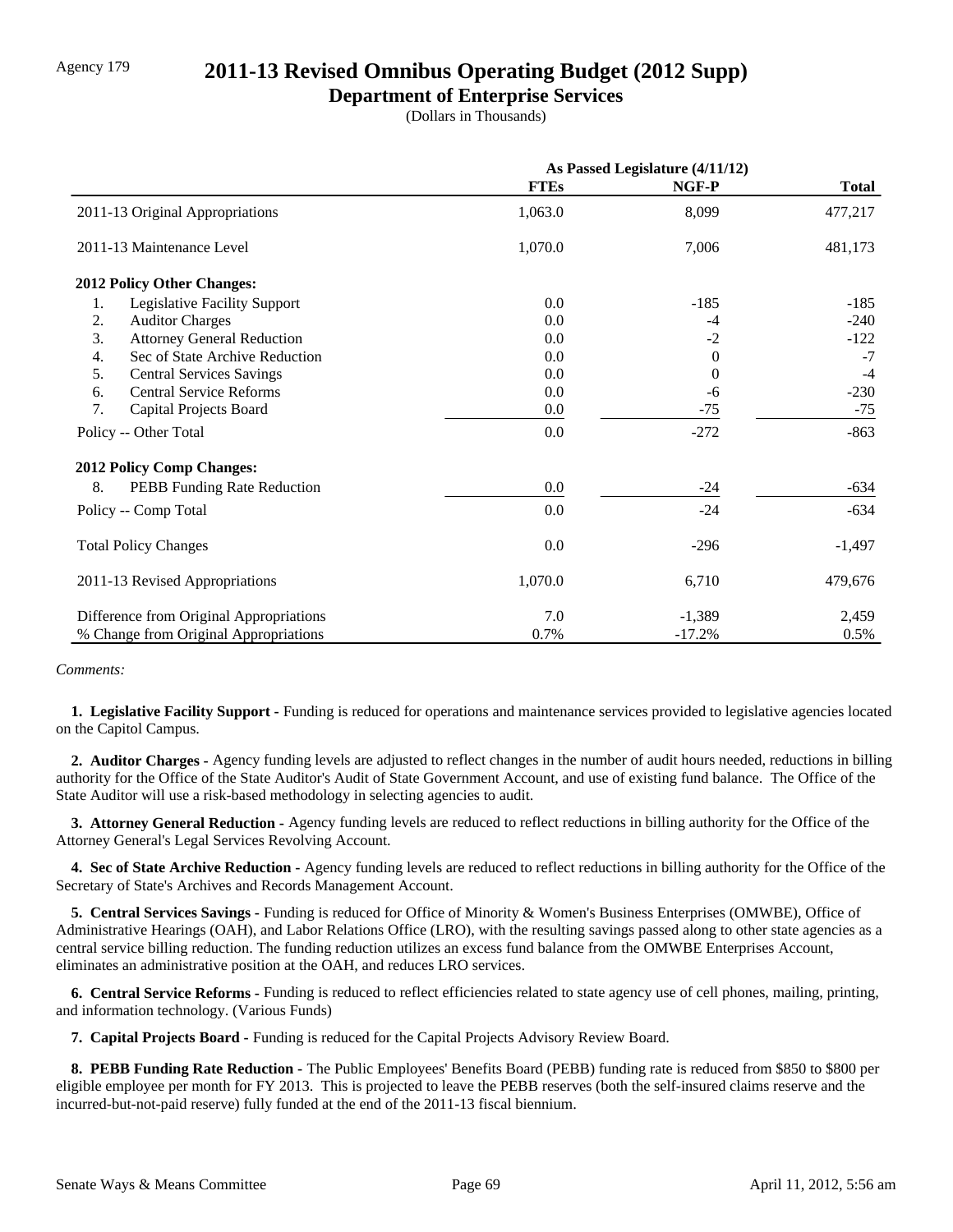# Agency 185 **2011-13 Revised Omnibus Operating Budget (2012 Supp)**

## **Washington Horse Racing Commission**

(Dollars in Thousands)

|                                         | As Passed Legislature (4/11/12) |                |              |
|-----------------------------------------|---------------------------------|----------------|--------------|
|                                         | <b>FTEs</b>                     | NGF-P          | <b>Total</b> |
| 2011-13 Original Appropriations         | 28.5                            | $\overline{0}$ | 8,201        |
| 2011-13 Maintenance Level               | 28.5                            | $\theta$       | 6,783        |
| <b>2012 Policy Other Changes:</b>       |                                 |                |              |
| <b>Auditor Charges</b><br>1.            | 0.0                             | $\Omega$       | $-20$        |
| 2.<br><b>Attorney General Reduction</b> | 0.0                             | $\theta$       | $-4$         |
| 3.<br><b>Central Service Reforms</b>    | 0.0                             | 0              | $-3$         |
| Policy -- Other Total                   | 0.0                             | $\theta$       | $-27$        |
| <b>2012 Policy Comp Changes:</b>        |                                 |                |              |
| PEBB Funding Rate Reduction<br>4.       | 0.0                             | $\overline{0}$ | $-12$        |
| Policy -- Comp Total                    | 0.0                             | $\Omega$       | $-12$        |
| <b>Total Policy Changes</b>             | 0.0                             | $\theta$       | $-39$        |
| 2011-13 Revised Appropriations          | 28.5                            | $\theta$       | 6,744        |
| Difference from Original Appropriations | 0.0                             | $\theta$       | $-1,457$     |
| % Change from Original Appropriations   | $0.0\%$                         | 0.0%           | $-17.8%$     |

#### *Comments:*

 **1. Auditor Charges -** Agency funding levels are adjusted to reflect changes in the number of audit hours needed, reductions in billing authority for the Office of the State Auditor's Audit of State Government Account, and use of existing fund balance. The Office of the State Auditor will use a risk-based methodology in selecting agencies to audit.

 **2. Attorney General Reduction -** Agency funding levels are reduced to reflect reductions in billing authority for the Office of the Attorney General's Legal Services Revolving Account.

 **3. Central Service Reforms -** Funding is reduced to reflect efficiencies related to state agency use of cell phones, mailing, printing, and information technology. (Various Funds)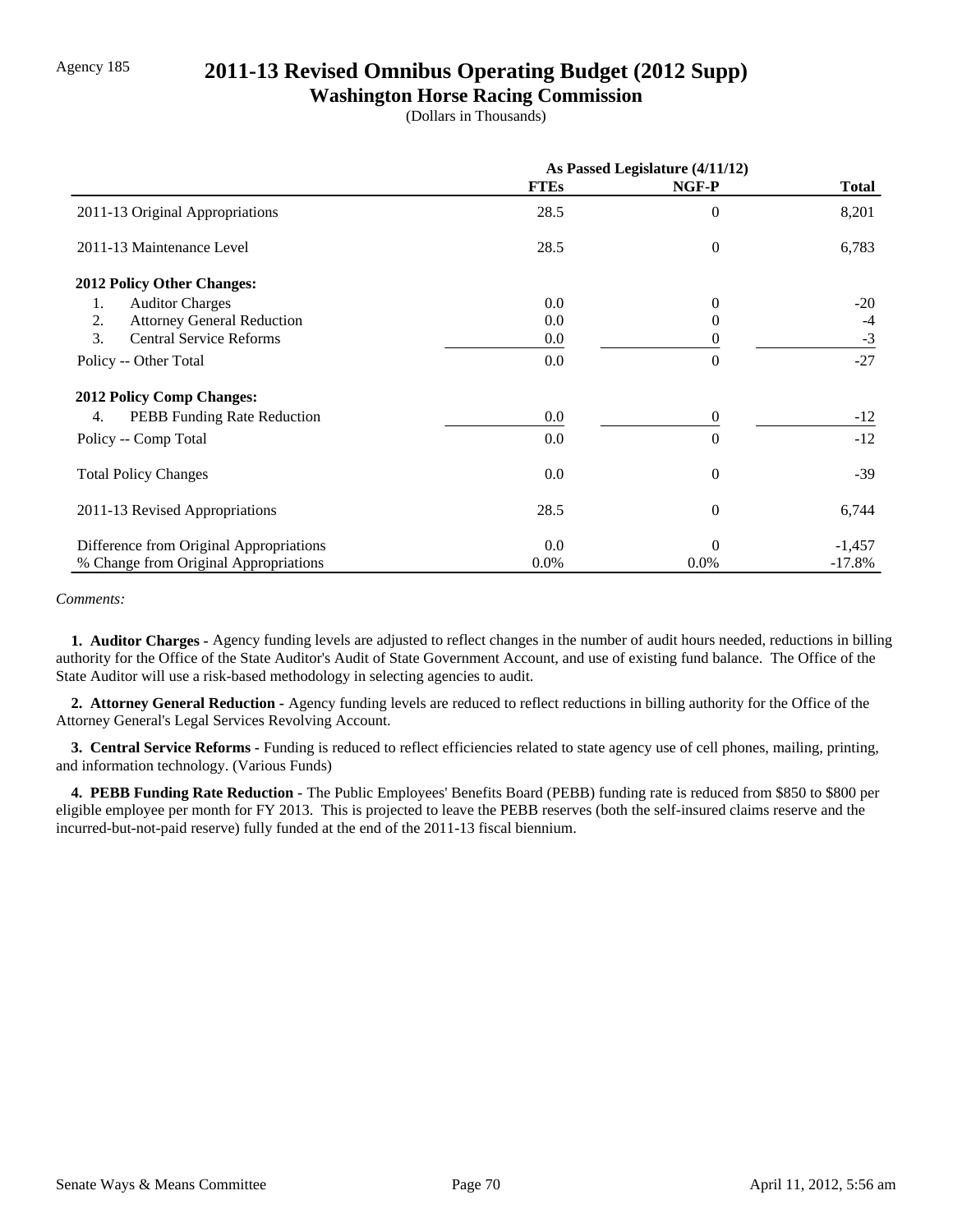# Agency 195 **2011-13 Revised Omnibus Operating Budget (2012 Supp)**

## **WA State Liquor Control Board**

(Dollars in Thousands)

|                                         | As Passed Legislature (4/11/12) |                  |              |
|-----------------------------------------|---------------------------------|------------------|--------------|
|                                         | <b>FTEs</b>                     | NGF-P            | <b>Total</b> |
| 2011-13 Original Appropriations         | 1,292.4                         | $\Omega$         | 296,326      |
| 2011-13 Maintenance Level               | 841.4                           | $\overline{0}$   | 192,322      |
| 2012 Policy Other Changes:              |                                 |                  |              |
| 1.<br><b>Auditor Charges</b>            | $0.0\,$                         | $\Omega$         | $-53$        |
| 2.<br><b>Attorney General Reduction</b> | 0.0                             | 0                | $-62$        |
| 3.<br>Sec of State Archive Reduction    | 0.0                             |                  | $-10$        |
| <b>Central Services Savings</b><br>4.   | 0.0                             |                  | $-6$         |
| 5.<br><b>Central Service Reforms</b>    | 0.0                             |                  | $-250$       |
| <b>Alcohol Awareness</b><br>6.          | 0.0                             | 0                | 25           |
| 7.<br><b>Tobacco Enforcement</b>        | 0.0                             | 0                | 825          |
| Policy -- Other Total                   | 0.0                             | $\overline{0}$   | 469          |
| 2012 Policy Comp Changes:               |                                 |                  |              |
| 8.<br>PEBB Funding Rate Reduction       | 0.0                             | $\boldsymbol{0}$ | $-678$       |
| Policy -- Comp Total                    | 0.0                             | $\overline{0}$   | $-678$       |
| <b>Total Policy Changes</b>             | 0.0                             | $\theta$         | $-209$       |
| 2011-13 Revised Appropriations          | 841.4                           | $\overline{0}$   | 192,113      |
| Difference from Original Appropriations | $-451.0$                        | $\Omega$         | $-104,213$   |
| % Change from Original Appropriations   | $-34.9%$                        | $0.0\%$          | $-35.2%$     |

#### *Comments:*

 **1. Auditor Charges -** Agency funding levels are adjusted to reflect changes in the number of audit hours needed, reductions in billing authority for the Office of the State Auditor's Audit of State Government Account, and use of existing fund balance. The Office of the State Auditor will use a risk-based methodology in selecting agencies to audit.

 **2. Attorney General Reduction -** Agency funding levels are reduced to reflect reductions in billing authority for the Office of the Attorney General's Legal Services Revolving Account.

 **3. Sec of State Archive Reduction -** Agency funding levels are reduced to reflect reductions in billing authority for the Office of the Secretary of State's Archives and Records Management Account.

 **4. Central Services Savings -** Funding is reduced for Office of Minority & Women's Business Enterprises (OMWBE), Office of Administrative Hearings (OAH), and Labor Relations Office (LRO), with the resulting savings passed along to other state agencies as a central service billing reduction. The funding reduction utilizes an excess fund balance from the OMWBE Enterprises Account, eliminates an administrative position at the OAH, and reduces LRO services.

 **5. Central Service Reforms -** Funding is reduced to reflect efficiencies related to state agency use of cell phones, mailing, printing, and information technology. (Various Funds)

 **6. Alcohol Awareness -** Funding is provided for alcohol awareness and education activities. (General Fund Private Local)

 **7. Tobacco Enforcement -** Funding is provided for tobacco enforcement activities including inspection of tobacco retailers for compliance with tobacco laws. (General Fund Federal)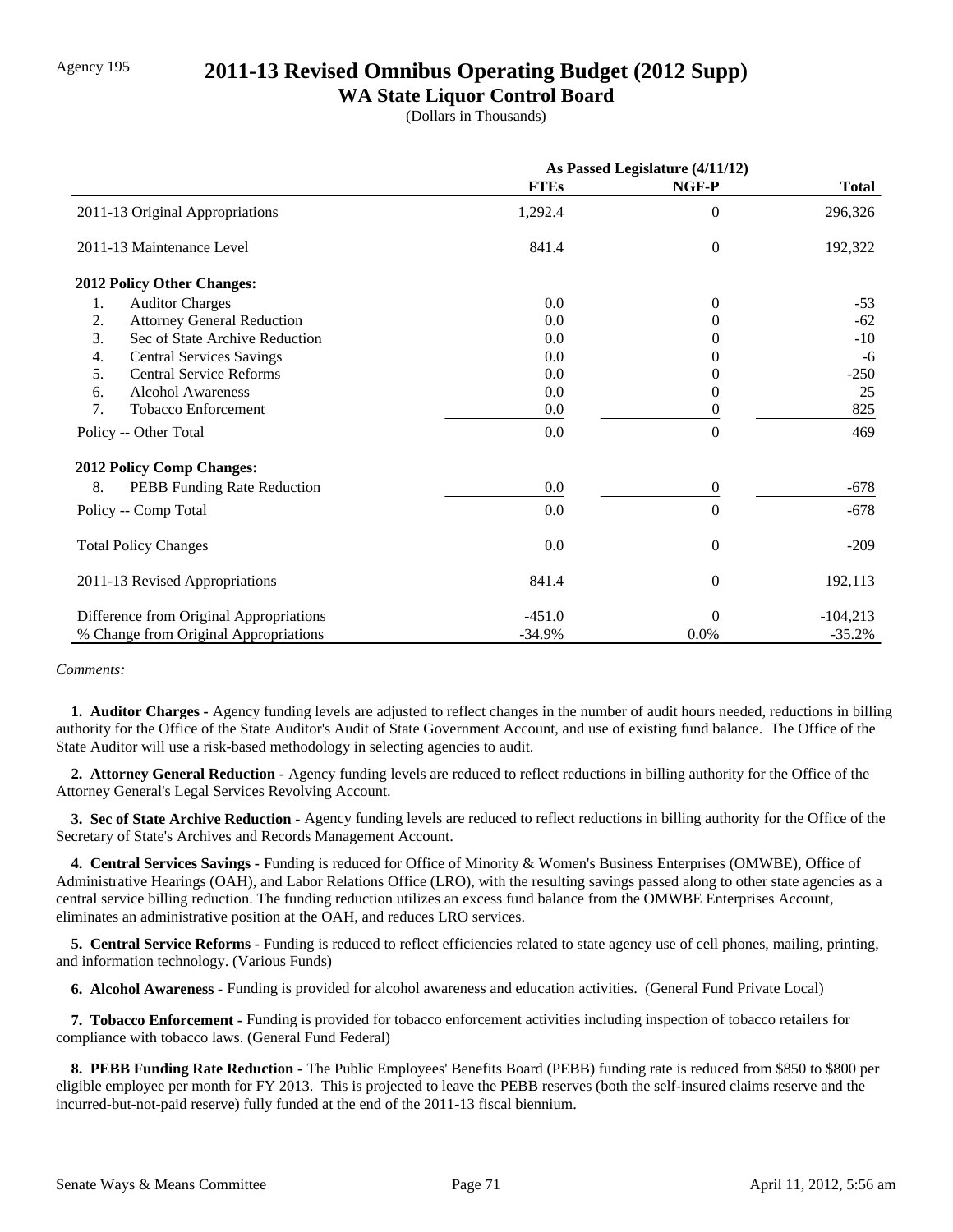# Agency 215 **2011-13 Revised Omnibus Operating Budget (2012 Supp)**

## **Utilities and Transportation Comm**

(Dollars in Thousands)

|                                             | As Passed Legislature (4/11/12) |                |              |
|---------------------------------------------|---------------------------------|----------------|--------------|
|                                             | <b>FTEs</b>                     | NGF-P          | <b>Total</b> |
| 2011-13 Original Appropriations             | 161.2                           | $\overline{0}$ | 48,716       |
| 2011-13 Maintenance Level                   | 167.4                           | $\mathbf{0}$   | 48,676       |
| 2012 Policy Other Changes:                  |                                 |                |              |
| <b>Auditor Charges</b><br>1.                | 0.0                             | $\overline{0}$ | $-14$        |
| 2.<br><b>Attorney General Reduction</b>     | 0.0                             | $\theta$       | $-162$       |
| 3.<br>Sec of State Archive Reduction        | 0.0                             | $\Omega$       | $-4$         |
| 4.<br><b>Central Services Savings</b>       | 0.0                             | $\theta$       | $-1$         |
| 5.<br>Public Records Management System      | 0.0                             | 0              | 125          |
| <b>Building Security Improvements</b><br>6. | 0.0                             | $\Omega$       | 30           |
| <b>Central Service Reforms</b><br>7.        | 0.0                             | $\theta$       | $-31$        |
| 8.<br><b>Biomass Energy Facilities</b>      | 0.0                             | $\theta$       | 46           |
| Policy -- Other Total                       | 0.0                             | $\theta$       | $-11$        |
| <b>2012 Policy Comp Changes:</b>            |                                 |                |              |
| 9.<br>PEBB Funding Rate Reduction           | 0.0                             | $\overline{0}$ | -98          |
| Policy -- Comp Total                        | 0.0                             | $\Omega$       | $-98$        |
| <b>Total Policy Changes</b>                 | 0.0                             | $\theta$       | $-109$       |
| 2011-13 Revised Appropriations              | 167.4                           | $\theta$       | 48,567       |
| Difference from Original Appropriations     | 6.2                             | $\Omega$       | $-149$       |
| % Change from Original Appropriations       | 3.9%                            | 0.0%           | $-0.3%$      |

#### *Comments:*

 **1. Auditor Charges -** Agency funding levels are adjusted to reflect changes in the number of audit hours needed, reductions in billing authority for the Office of the State Auditor's Audit of State Government Account, and use of existing fund balance. The Office of the State Auditor will use a risk-based methodology in selecting agencies to audit.

 **2. Attorney General Reduction -** Agency funding levels are reduced to reflect reductions in billing authority for the Office of the Attorney General's Legal Services Revolving Account.

 **3. Sec of State Archive Reduction -** Agency funding levels are reduced to reflect reductions in billing authority for the Office of the Secretary of State's Archives and Records Management Account.

 **4. Central Services Savings -** Funding is reduced for Office of Minority & Women's Business Enterprises (OMWBE), Office of Administrative Hearings (OAH), and Labor Relations Office (LRO), with the resulting savings passed along to other state agencies as a central service billing reduction. The funding reduction utilizes an excess fund balance from the OMWBE Enterprises Account, eliminates an administrative position at the OAH, and reduces LRO services.

 **5. Public Records Management System -** Expenditure authority is provided for the Utilities and Transportation Commission (UTC) to update its public records management system. The 2009-11 Legislature authorized a system redesign that did not meet its original launch date. Continued expenditure authority will enable the UTC to carry out remaining contracts and complete the project. (Public Service Revolving Account-State)

 **6. Building Security Improvements -** One-time expenditure authority is provided for security upgrades to the UTC office building in Olympia. Additional walls and doors will be added to restrict public access within the building. (Public Service Revolving Account-State)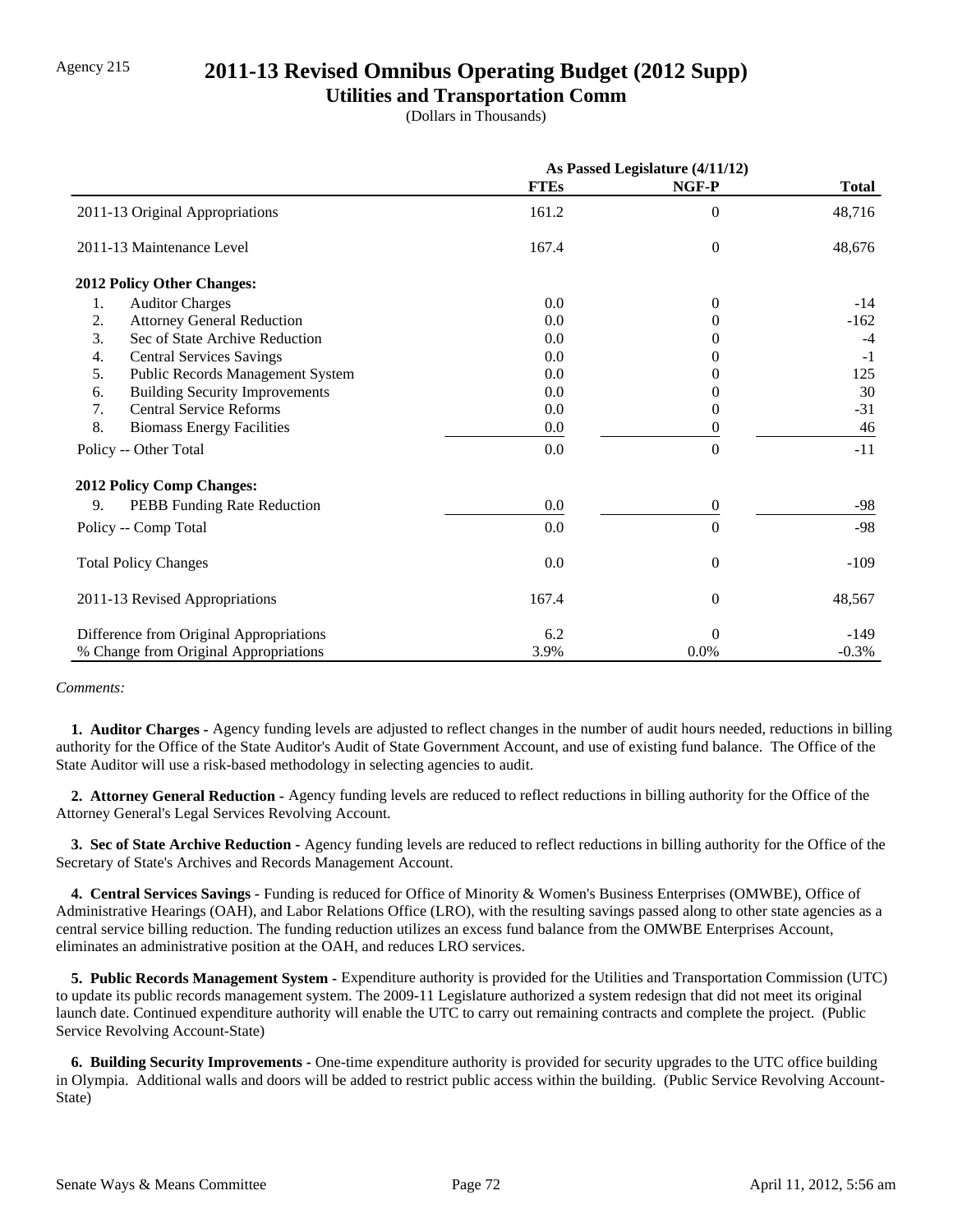# Agency 215 **2011-13 Revised Omnibus Operating Budget (2012 Supp) Utilities and Transportation Comm**

 **7. Central Service Reforms -** Funding is reduced to reflect efficiencies related to state agency use of cell phones, mailing, printing, and information technology. (Various Funds)

 **8. Biomass Energy Facilities -** Appropriation authority is provided solely for the implementation of Engrossed Substitute Senate Bill 5575 (Recognizing certain biomass energy facilities as an eligible renewable resource). The bill requires the UTC to engage in moderate rulemaking as necessary to implement its provisions. (Public Service Revolving Account-State)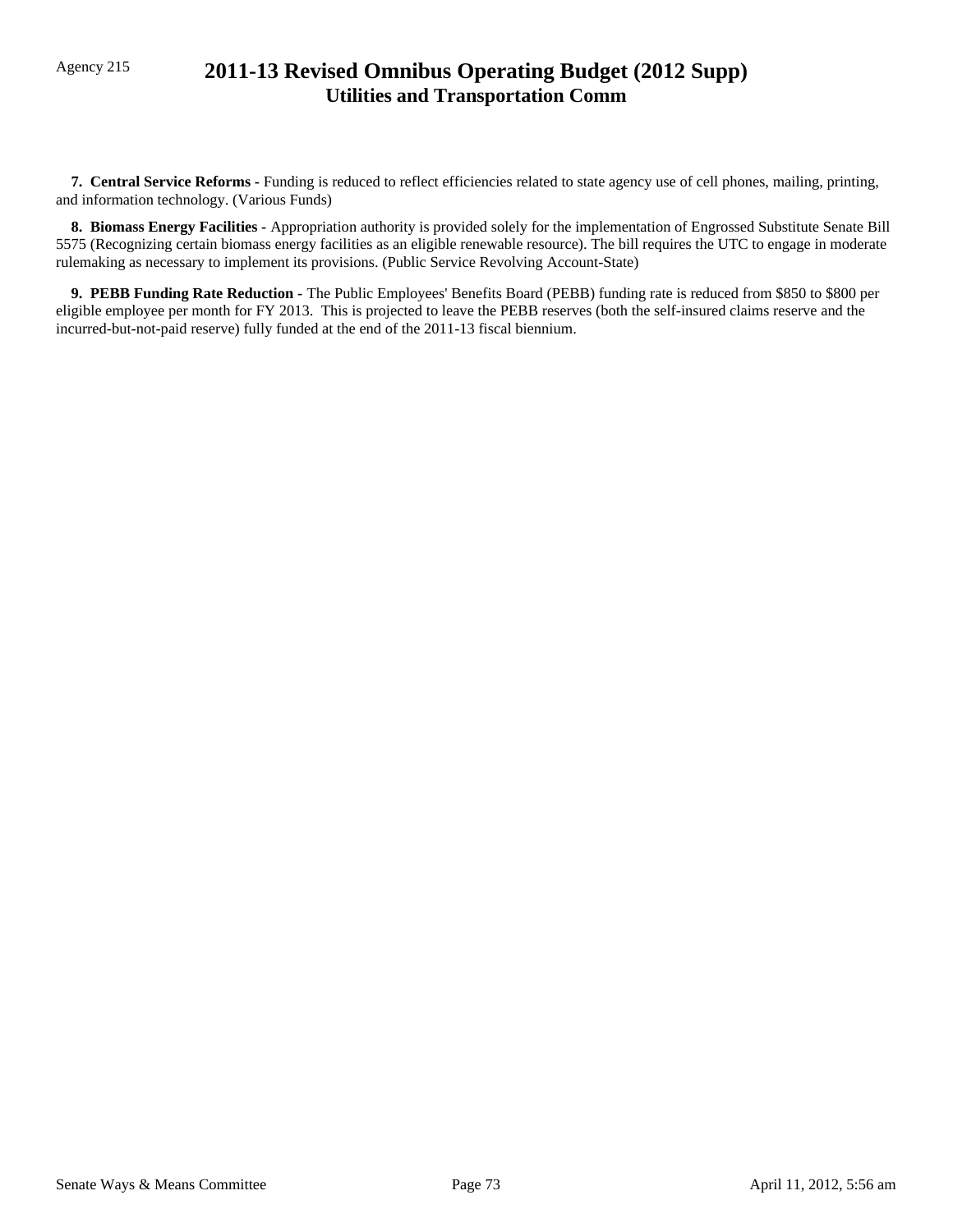# Agency 220 **2011-13 Revised Omnibus Operating Budget (2012 Supp)**

## **Board for Volunteer Firefighters**

(Dollars in Thousands)

|                                         | As Passed Legislature (4/11/12) |                |              |
|-----------------------------------------|---------------------------------|----------------|--------------|
|                                         | <b>FTEs</b>                     | NGF-P          | <b>Total</b> |
| 2011-13 Original Appropriations         | 4.0                             | $\overline{0}$ | 1,064        |
| 2011-13 Maintenance Level               | 4.0                             | $\overline{0}$ | 1,063        |
| 2012 Policy Other Changes:              |                                 |                |              |
| <b>Auditor Charges</b><br>1.            | 0.0                             | $\Omega$       | $-10^{-}$    |
| 2.<br><b>Attorney General Reduction</b> | 0.0                             | 0              | $-11$        |
| 3.<br><b>Central Service Reforms</b>    | $0.0\,$                         | 0              | $-1$         |
| Policy -- Other Total                   | 0.0                             | $\theta$       | $-22$        |
| 2012 Policy Comp Changes:               |                                 |                |              |
| PEBB Funding Rate Reduction<br>4.       | 0.0                             | $\theta$       | $-2$         |
| Policy -- Comp Total                    | 0.0                             | $\Omega$       | $-2$         |
| <b>Total Policy Changes</b>             | 0.0                             | $\theta$       | $-24$        |
| 2011-13 Revised Appropriations          | 4.0                             | $\overline{0}$ | 1,039        |
| Difference from Original Appropriations | 0.0                             | $\Omega$       | $-25$        |
| % Change from Original Appropriations   | $0.0\%$                         | 0.0%           | $-2.4%$      |

#### *Comments:*

 **1. Auditor Charges -** Agency funding levels are adjusted to reflect changes in the number of audit hours needed, reductions in billing authority for the Office of the State Auditor's Audit of State Government Account, and use of existing fund balance. The Office of the State Auditor will use a risk-based methodology in selecting agencies to audit.

 **2. Attorney General Reduction -** Agency funding levels are reduced to reflect reductions in billing authority for the Office of the Attorney General's Legal Services Revolving Account.

 **3. Central Service Reforms -** Funding is reduced to reflect efficiencies related to state agency use of cell phones, mailing, printing, and information technology. (Various Funds)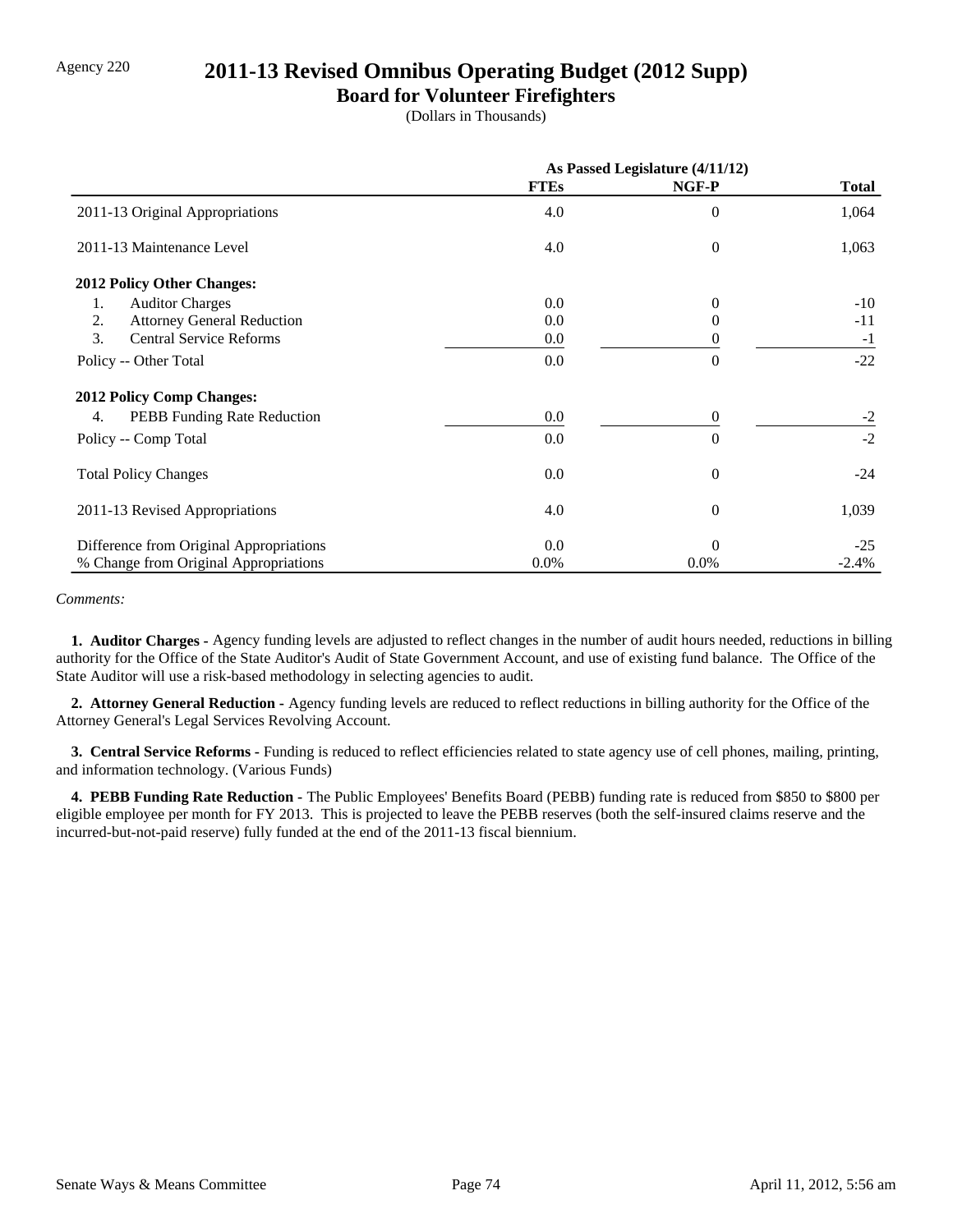# Agency 245 **2011-13 Revised Omnibus Operating Budget (2012 Supp)**

## **Military Department**

(Dollars in Thousands)

|                                         | As Passed Legislature (4/11/12) |          |              |
|-----------------------------------------|---------------------------------|----------|--------------|
|                                         | <b>FTEs</b>                     | NGF-P    | <b>Total</b> |
| 2011-13 Original Appropriations         | 327.4                           | 16,011   | 308,727      |
| 2011-13 Maintenance Level               | 323.4                           | 14,200   | 306,916      |
| 2012 Policy Other Changes:              |                                 |          |              |
| 1.<br><b>Auditor Charges</b>            | 0.0                             | $-17$    | $-17$        |
| 2.<br><b>Attorney General Reduction</b> | 0.0                             | $-46$    | $-46$        |
| 3.<br>Sec of State Archive Reduction    | 0.0                             | $-2$     | $-2$         |
| <b>Central Services Savings</b><br>4.   | 0.0                             | $-3$     | $-3$         |
| 5.<br><b>Central Service Reforms</b>    | 0.0                             | $-74$    | $-74$        |
| Commute Trip Reduction<br>6.            | 0.0                             | -6       | $-6$         |
| 7.<br><b>Disaster Recovery</b>          | 0.0                             | $\Omega$ | 30,298       |
| 8.<br>Next Generation 911 Equipment     | 0.0                             | $\theta$ | 2,070        |
| Policy -- Other Total                   | 0.0                             | $-148$   | 32,220       |
| <b>2012 Policy Comp Changes:</b>        |                                 |          |              |
| 9.<br>PEBB Funding Rate Reduction       | 0.0                             | -64      | $-188$       |
| Policy -- Comp Total                    | 0.0                             | $-64$    | $-188$       |
| <b>Total Policy Changes</b>             | 0.0                             | $-212$   | 32,032       |
| 2011-13 Revised Appropriations          | 323.4                           | 13,988   | 338,948      |
| Difference from Original Appropriations | $-4.0$                          | $-2,023$ | 30,221       |
| % Change from Original Appropriations   | $-1.2%$                         | $-12.6%$ | 9.8%         |

#### *Comments:*

 **1. Auditor Charges -** Agency funding levels are adjusted to reflect changes in the number of audit hours needed, reductions in billing authority for the Office of the State Auditor's Audit of State Government Account, and use of existing fund balance. The Office of the State Auditor will use a risk-based methodology in selecting agencies to audit.

 **2. Attorney General Reduction -** Agency funding levels are reduced to reflect reductions in billing authority for the Office of the Attorney General's Legal Services Revolving Account.

 **3. Sec of State Archive Reduction -** Agency funding levels are reduced to reflect reductions in billing authority for the Office of the Secretary of State's Archives and Records Management Account.

 **4. Central Services Savings -** Funding is reduced for Office of Minority & Women's Business Enterprises (OMWBE), Office of Administrative Hearings (OAH), and Labor Relations Office (LRO), with the resulting savings passed along to other state agencies as a central service billing reduction. The funding reduction utilizes an excess fund balance from the OMWBE Enterprises Account, eliminates an administrative position at the OAH, and reduces LRO services.

 **5. Central Service Reforms -** Funding is reduced to reflect efficiencies related to state agency use of cell phones, mailing, printing, and information technology. (Various Funds)

**6. Commute Trip Reduction - Funding is reduced to reflect the elimination of state general funds for the Commute Trip Reduction** program.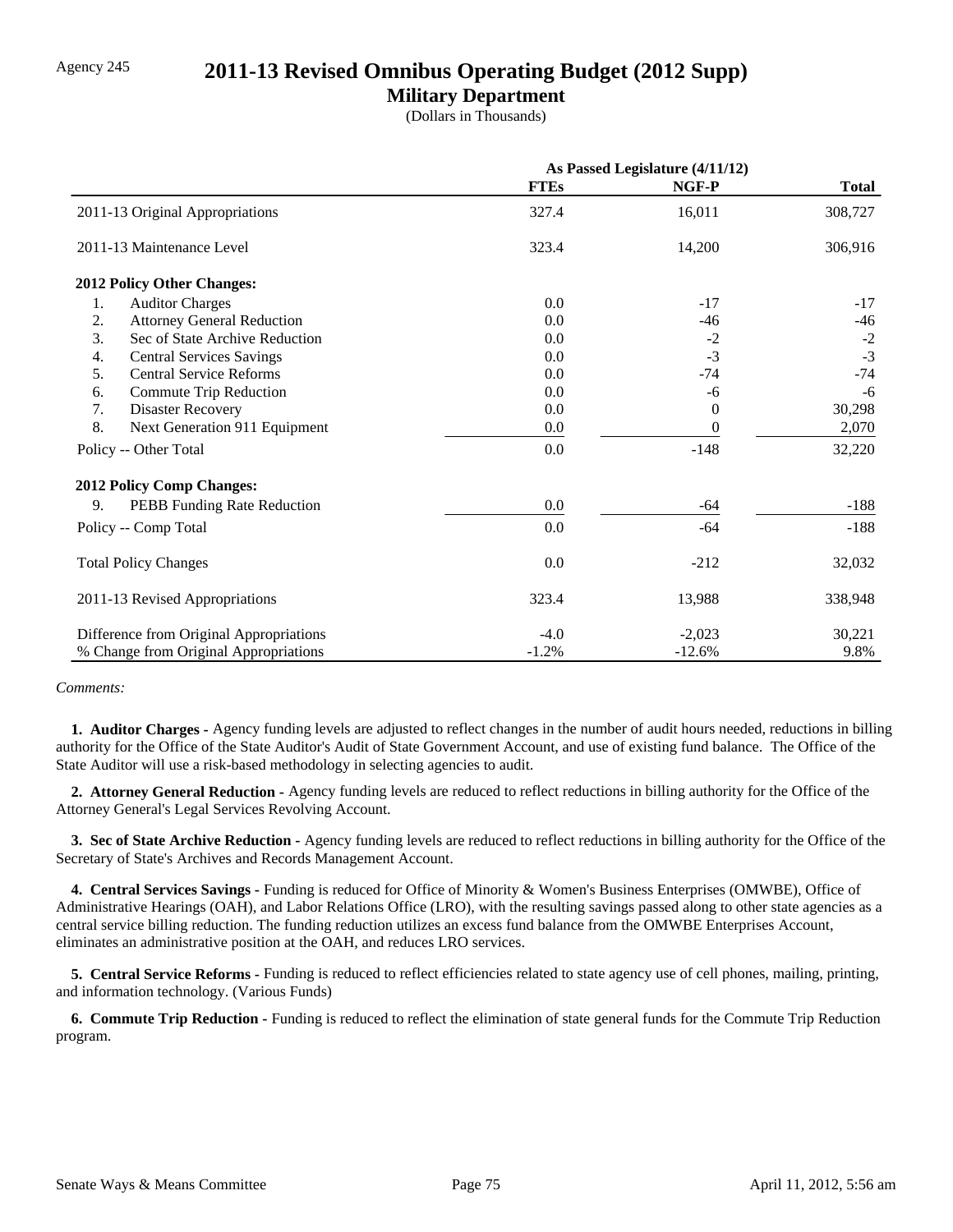# Agency 245 **2011-13 Revised Omnibus Operating Budget (2012 Supp) Military Department**

**7. Disaster Recovery -** Expenditure authority is provided for the disaster recovery projects of state agencies and local jurisdictions, including repairs to damage incurred in the January 2012 storm. The Military Department will expend Federal Emergency Management Assistance (FEMA) grants and fulfill FEMA match requirements for these grants. (Disaster Response Account-State, Disaster Response Account-Federal).

 **8. Next Generation 911 Equipment -** The Federal Communications Commission (FCC) has encouraged local governments to accelerate Next Generation 911 (NG911) system adoption. The NG911 system will update 911 system architecture so that calls may be accepted from a wider variety of media. Expenditure authority is provided so that the Military Department may reimburse local governments for the purchase of NG911 equipment. (Enhanced E911 Account-State)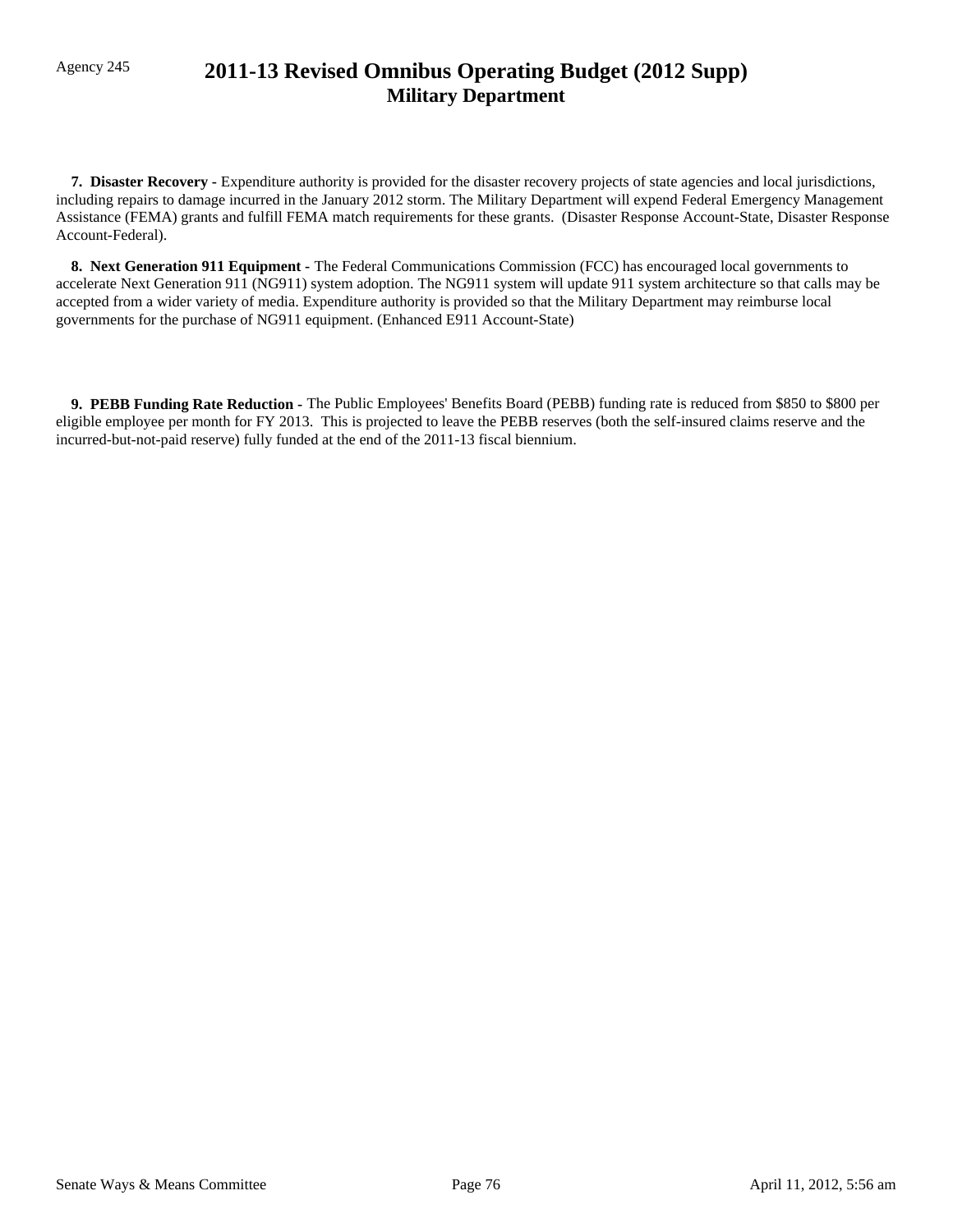# Agency 275 **2011-13 Revised Omnibus Operating Budget (2012 Supp)**

### **Public Employment Relations Comm**

(Dollars in Thousands)

|                                         | As Passed Legislature (4/11/12) |          |              |
|-----------------------------------------|---------------------------------|----------|--------------|
|                                         | <b>FTEs</b>                     | NGF-P    | <b>Total</b> |
| 2011-13 Original Appropriations         | 42.7                            | 4,749    | 8,309        |
| 2011-13 Maintenance Level               | 42.7                            | 4,739    | 8,298        |
| 2012 Policy Other Changes:              |                                 |          |              |
| 1.<br><b>Auditor Charges</b>            | 0.0                             | -6       | $-10$        |
| 2.<br><b>Attorney General Reduction</b> | 0.0                             | $-5$     | $-8$         |
| 3.<br>Personnel Expenses                | $-0.9$                          | $-237$   | $-237$       |
| Training and Education<br>4.            | $-0.3$                          | $-238$   | $-238$       |
| 5.<br><b>Central Service Reforms</b>    | 0.0                             | $-7$     | $-10$        |
| 6.<br>Postdoctoral Employees            | $0.0\,$                         | $\theta$ | 25           |
| Policy -- Other Total                   | $-1.2$                          | $-493$   | $-478$       |
| 2012 Policy Comp Changes:               |                                 |          |              |
| PEBB Funding Rate Reduction<br>7.       | $0.0\,$                         | $-12$    | $-20$        |
| Policy -- Comp Total                    | 0.0                             | $-12$    | $-20$        |
| <b>Total Policy Changes</b>             | $-1.2$                          | $-505$   | -498         |
| 2011-13 Revised Appropriations          | 41.6                            | 4,234    | 7,800        |
| Difference from Original Appropriations | $-1.2$                          | $-515$   | $-509$       |
| % Change from Original Appropriations   | $-2.7%$                         | $-10.8%$ | $-6.1%$      |

*Comments:*

 **1. Auditor Charges -** Agency funding levels are adjusted to reflect changes in the number of audit hours needed, reductions in billing authority for the Office of the State Auditor's Audit of State Government Account, and use of existing fund balance. The Office of the State Auditor will use a risk-based methodology in selecting agencies to audit.

 **2. Attorney General Reduction -** Agency funding levels are reduced to reflect reductions in billing authority for the Office of the Attorney General's Legal Services Revolving Account.

 **3. Personnel Expenses -** Funding is adjusted to reflect savings achieved by holding two entry-level positions vacant in FY 2013 and by filling two positions at a lower classification after the retirement of senior labor relations adjudicator/mediators.

 **4. Training and Education -** Funding is reduced to reflect lower levels of expenditure on training, education, and out-of-state travel. Additionally, funds for the recruitment of a new executive director are eliminated and a half-time labor relations adjudicator position will not be filled in FY 2013.

 **5. Central Service Reforms -** Funding is reduced to reflect efficiencies related to state agency use of cell phones, mailing, printing, and information technology. (Various Funds)

 **6. Postdoctoral Employees -** Funding is provided for the costs associated with collective bargaining for postdoctoral and clinical researchers at the University of Washington and the Washington State University, pursuant to Engrossed Substitute Senate Bill 6486 (collective bargaining for postdoctoral and clinical students). (Higher Education Personnel Services Account-State)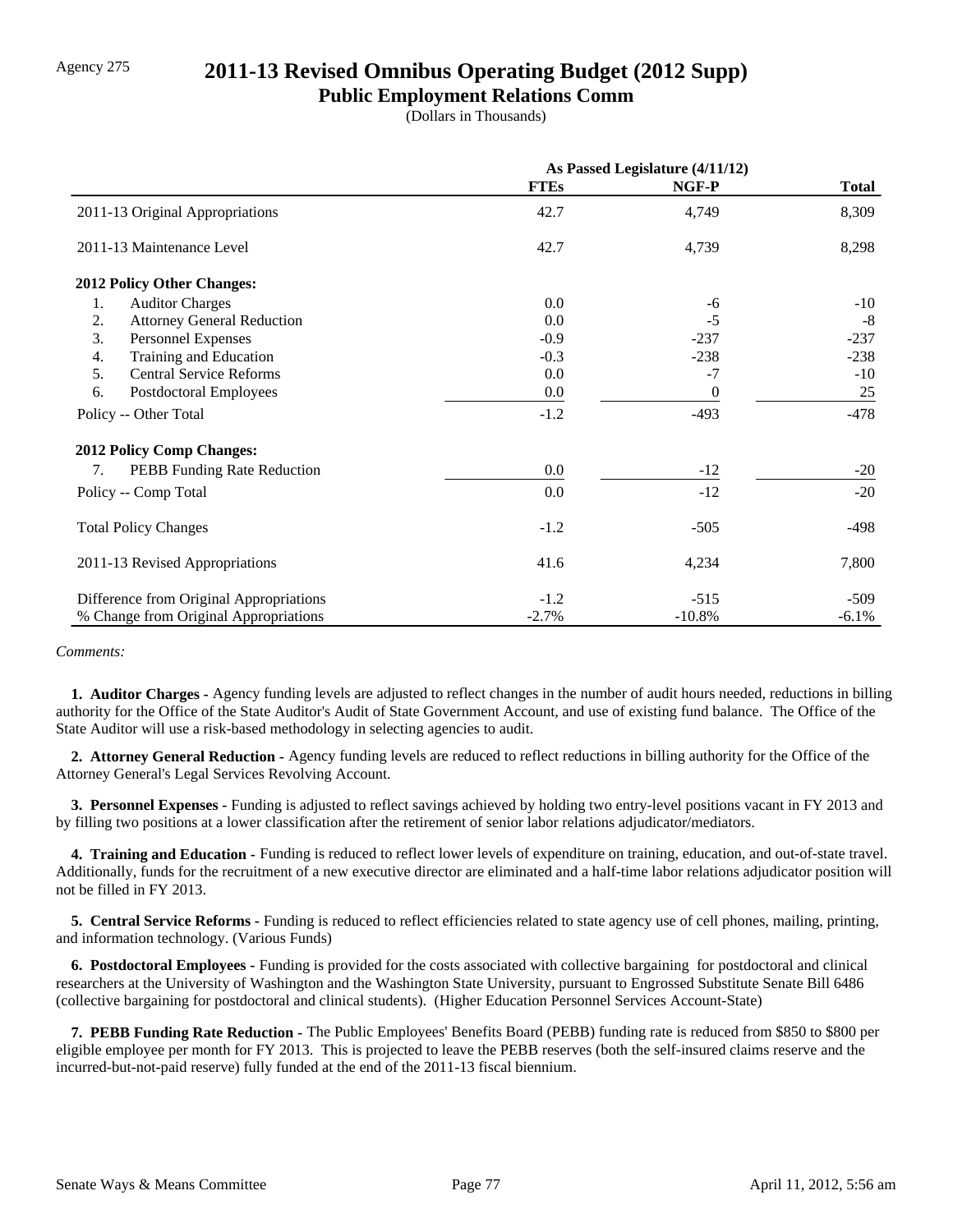# Agency 341 **2011-13 Revised Omnibus Operating Budget (2012 Supp)**

## **LEOFF 2 Retirement Board**

(Dollars in Thousands)

|                                         | As Passed Legislature (4/11/12) |          |              |
|-----------------------------------------|---------------------------------|----------|--------------|
|                                         | <b>FTEs</b>                     | NGF-P    | <b>Total</b> |
| 2011-13 Original Appropriations         | 6.0                             | $\theta$ | 2,055        |
| 2011-13 Maintenance Level               | 6.0                             | $\theta$ | 2,053        |
| <b>2012 Policy Other Changes:</b>       |                                 |          |              |
| <b>Auditor Charges</b><br>1.            | 0.0                             | $\Omega$ | -4           |
| <b>Central Service Reforms</b><br>2.    | 0.0                             |          | $-1$         |
| Policy -- Other Total                   | 0.0                             | $\Omega$ | $-5$         |
| <b>2012 Policy Comp Changes:</b>        |                                 |          |              |
| 3.<br>PEBB Funding Rate Reduction       | 0.0                             | $\Omega$ | -4           |
| Policy -- Comp Total                    | 0.0                             | $\Omega$ | $-4$         |
| <b>Total Policy Changes</b>             | 0.0                             | $\theta$ | $-9$         |
| 2011-13 Revised Appropriations          | 6.0                             | $\Omega$ | 2,044        |
| Difference from Original Appropriations | 0.0                             | $\Omega$ | $-11$        |
| % Change from Original Appropriations   | 0.0%                            | $0.0\%$  | $-0.5\%$     |

#### *Comments:*

 **1. Auditor Charges -** Agency funding levels are adjusted to reflect changes in the number of audit hours needed, reductions in billing authority for the Office of the State Auditor's Audit of State Government Account, and use of existing fund balance. The Office of the State Auditor will use a risk-based methodology in selecting agencies to audit.

 **2. Central Service Reforms -** Funding is reduced to reflect efficiencies related to state agency use of cell phones, mailing, printing, and information technology. (Various Funds)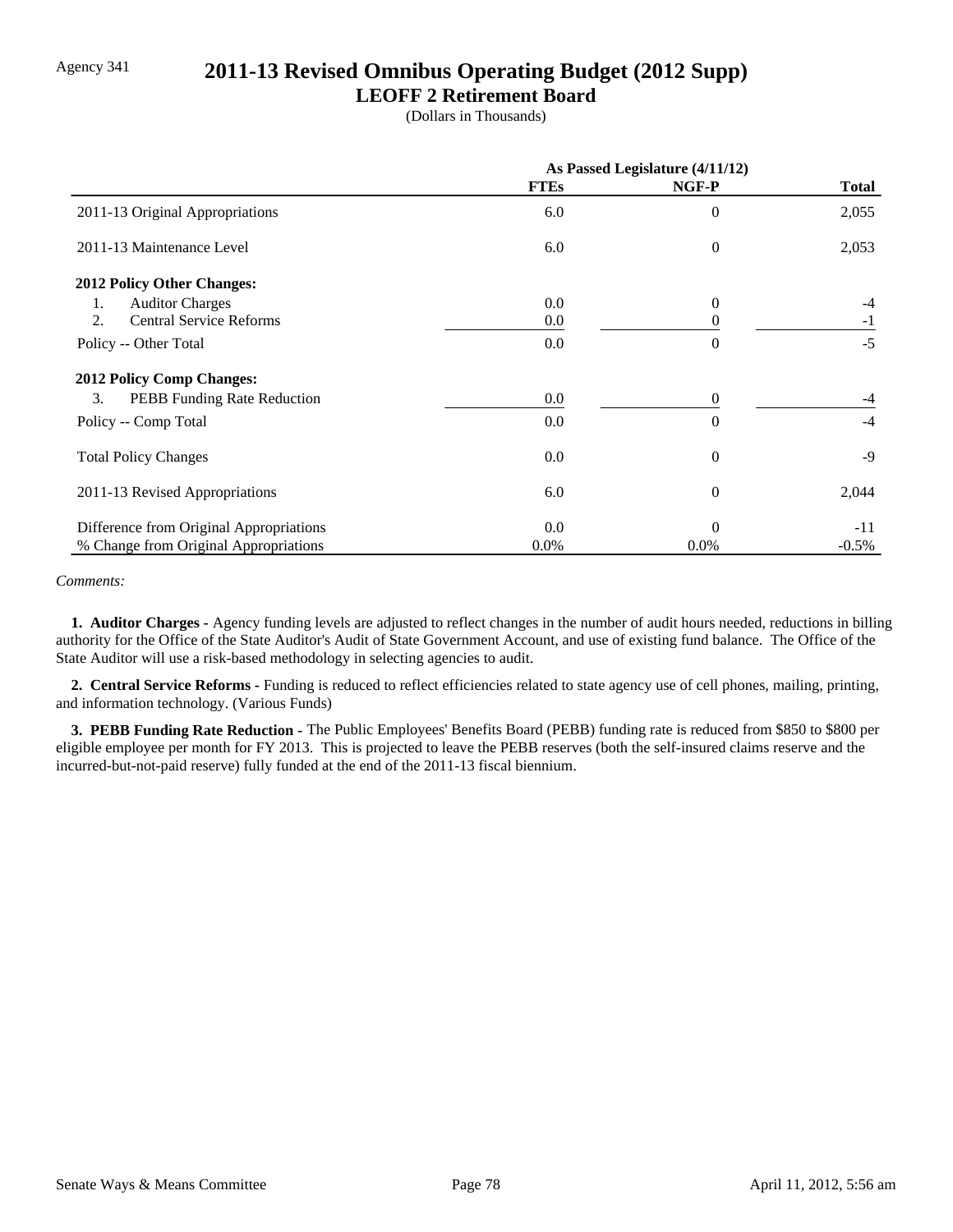## Agency 355 **2011-13 Revised Omnibus Operating Budget (2012 Supp)**

## **Archaeology & Historic Preservation**

(Dollars in Thousands)

|                                         | As Passed Legislature (4/11/12) |                |              |
|-----------------------------------------|---------------------------------|----------------|--------------|
|                                         | <b>FTEs</b>                     | NGF-P          | <b>Total</b> |
| 2011-13 Original Appropriations         | 17.8                            | $\theta$       | 4,639        |
| 2011-13 Maintenance Level               | 17.8                            | $\overline{0}$ | 4,636        |
| 2012 Policy Other Changes:              |                                 |                |              |
| <b>Auditor Charges</b><br>1.            | 0.0                             | $\Omega$       | -8           |
| <b>Attorney General Reduction</b><br>2. | 0.0                             |                | $-7$         |
| 3.<br><b>Central Service Reforms</b>    | 0.0                             |                | $-4$         |
| Policy -- Other Total                   | 0.0                             | $\Omega$       | $-19$        |
| <b>2012 Policy Comp Changes:</b>        |                                 |                |              |
| PEBB Funding Rate Reduction<br>4.       | 0.0                             | $\theta$       | $-12$        |
| Policy -- Comp Total                    | 0.0                             | $\Omega$       | $-12$        |
| <b>Total Policy Changes</b>             | 0.0                             | $\theta$       | $-31$        |
| 2011-13 Revised Appropriations          | 17.8                            | $\theta$       | 4,605        |
| Difference from Original Appropriations | 0.0                             | $\Omega$       | $-34$        |
| % Change from Original Appropriations   | 0.0%                            | 0.0%           | $-0.7\%$     |

#### *Comments:*

 **1. Auditor Charges -** Agency funding levels are adjusted to reflect changes in the number of audit hours needed, reductions in billing authority for the Office of the State Auditor's Audit of State Government Account, and use of existing fund balance. The Office of the State Auditor will use a risk-based methodology in selecting agencies to audit.

 **2. Attorney General Reduction -** Agency funding levels are reduced to reflect reductions in billing authority for the Office of the Attorney General's Legal Services Revolving Account.

 **3. Central Service Reforms -** Funding is reduced to reflect efficiencies related to state agency use of cell phones, mailing, printing, and information technology. (Various Funds)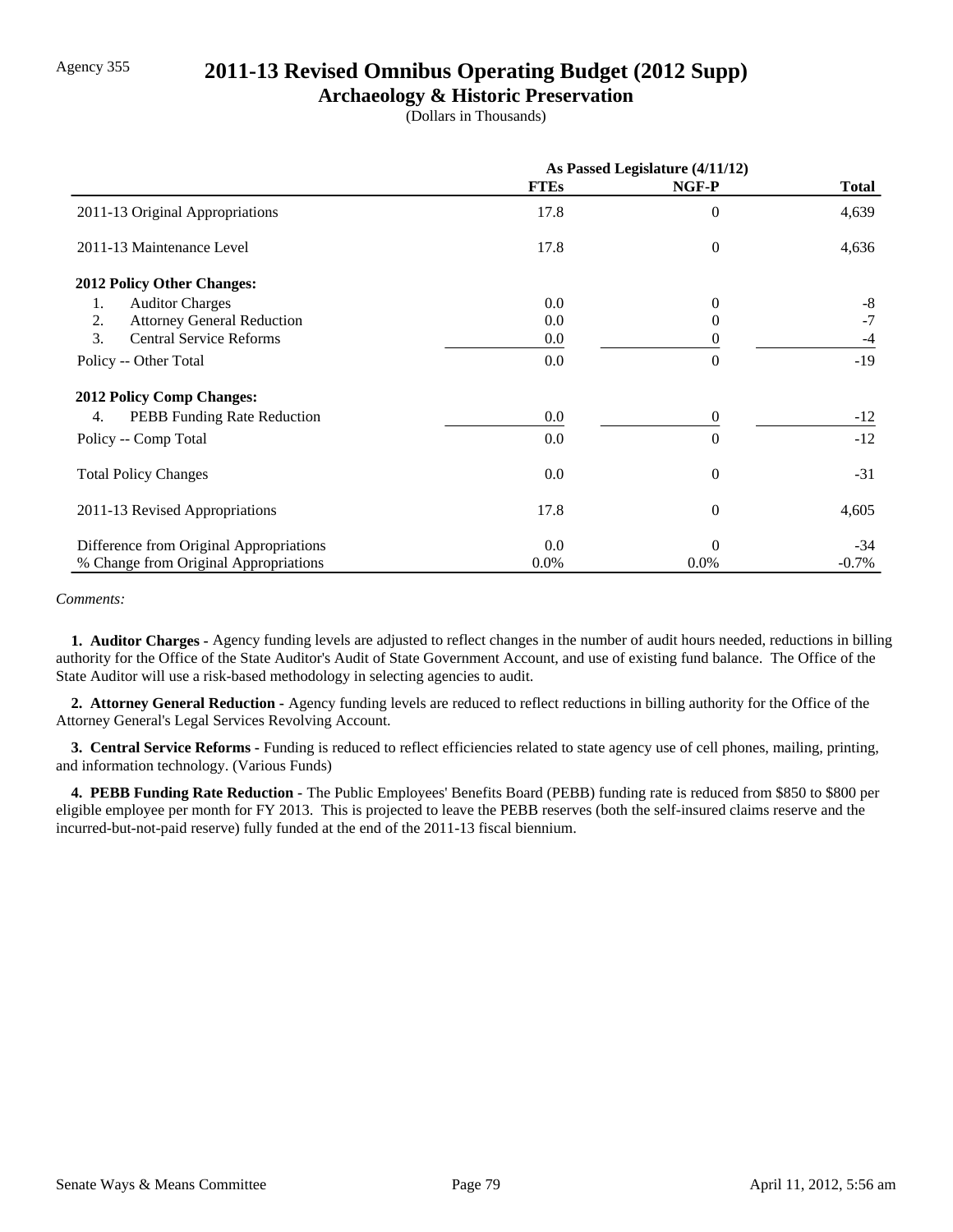# Agency 107 **2011-13 Revised Omnibus Operating Budget (2012 Supp)**

## **WA State Health Care Authority**

(Dollars in Thousands)

|     |                                         |             | As Passed Legislature (4/11/12) |              |
|-----|-----------------------------------------|-------------|---------------------------------|--------------|
|     |                                         | <b>FTEs</b> | NGF-P                           | <b>Total</b> |
|     | 2011-13 Original Appropriations         | 1,093.4     | 4,459,259                       | 10,847,407   |
|     | 2011-13 Maintenance Level               | 1,084.0     | 4,077,895                       | 10,025,700   |
|     | 2012 Policy Other Changes:              |             |                                 |              |
| 1.  | <b>Establish State Drug Formulary</b>   | 0.0         | $-1,768$                        | $-3,536$     |
| 2.  | <b>Administrative Reductions</b>        | $-55.3$     | $-3,623$                        | $-6,733$     |
| 3.  | <b>Capture Vacancy Savings</b>          | $-21.1$     | $-3,090$                        | $-4,910$     |
| 4.  | Reimbursement Methods Waiver            | 0.0         | 4,400                           | 8,800        |
| 5.  | <b>Auditor Charges</b>                  | 0.0         | 127                             | 301          |
| 6.  | <b>Attorney General Reduction</b>       | 0.0         | $-4$                            | $-11$        |
| 7.  | Sec of State Archive Reduction          | 0.0         | $-1$                            | $-2$         |
| 8.  | <b>Central Services Savings</b>         | 0.0         | 5                               | 12           |
| 9.  | Affordable Care Act Implementation      | 4.5         | 2,114                           | 2,114        |
| 10. | <b>Evidence Based Practices</b>         | 0.5         | 66                              | 132          |
| 11. | <b>Central Service Reforms</b>          | 0.0         | $-573$                          | $-704$       |
| 12. | <b>Health Information Technology</b>    | 0.8         | 47                              | 144,493      |
| 13. | <b>Indigent Assistance DSH</b>          | 0.0         | $-13,140$                       | $-26,280$    |
| 14. | Implement Provider One Phase 2          | 39.0        | 2,580                           | 24,470       |
| 15. | <b>Emergency Room Services</b>          | 0.0         | 3,731                           | 8,863        |
| 16. | Rural Health Center Reimbursement       | 0.0         | 35                              | 70           |
| 17. | Medicaid False Claims Act               | 1.3         | $-3,608$                        | 5,759        |
| 18. | <b>Graduate Medical Payments</b>        | 0.0         | $\overline{0}$                  | 28,500       |
| 19. | Apple Health Outreach                   | 0.0         | 500                             | 1,000        |
|     | Policy -- Other Total                   | $-30.3$     | $-12,202$                       | 182,338      |
|     | 2012 Policy Comp Changes:               |             |                                 |              |
| 20. | PEBB Funding Rate Reduction             | 0.0         | $-212$                          | $-678$       |
|     | Policy -- Comp Total                    | 0.0         | $-212$                          | $-678$       |
|     | <b>Total Policy Changes</b>             | $-30.3$     | $-12,414$                       | 181,660      |
|     | 2011-13 Revised Appropriations          | 1,053.7     | 4,065,481                       | 10,207,360   |
|     | Difference from Original Appropriations | $-39.7$     | $-393,778$                      | $-640,047$   |
|     | % Change from Original Appropriations   | $-3.6%$     | $-8.8%$                         | $-5.9\%$     |

#### *Comments:*

 **1. Establish State Drug Formulary -** For drugs dispensed on a fee-for-service basis and not included on the state's interagency preferred drug list program, the Health Care Authority will limit coverage to the least costly equally effective formulation in a class, except when a higher cost version is shown to be medically necessary. The formulary limitations will not apply to antiretroviral drugs used in the treatment of HIV/AIDS, anti-cancer drugs, antihemophilic drugs, insulin and other drugs to lower blood glucose, and immunosupressive drugs. (General Fund-State, General Fund-Federal)

 **2. Administrative Reductions -** Budgeted administrative staffing and expenditures for the final three quarters of the 2011-13 biennium are reduced by half the level of under-expenditure at which the Health Care Authority actually operated during the first quarter of the biennium. (General Fund-State, General Fund-Private/Local, General Fund-Federal)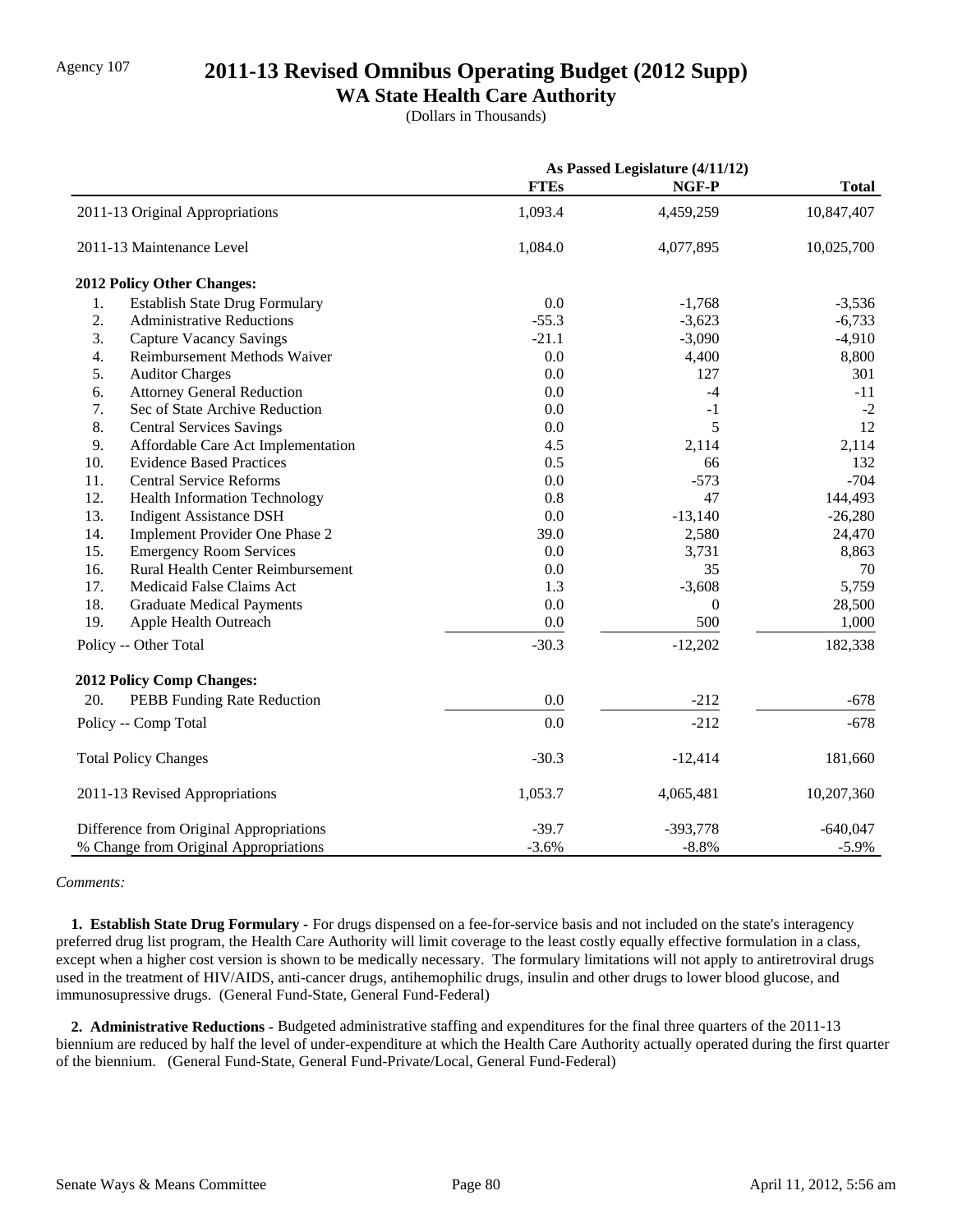# Agency 107 **2011-13 Revised Omnibus Operating Budget (2012 Supp) WA State Health Care Authority**

 **3. Capture Vacancy Savings -** The Health Care Authority has constrained administrative expenditures by leaving funded positions unfilled; limiting expenditures on goods, services, and contracts; and through other means. Funding is adjusted to reflect actual administrative under-expenditures through the first six months of FY 2012. (General Fund-State, General Fund-Federal)

 **4. Reimbursement Methods Waiver -** Chapter 1, Laws of 2011, 1st sp.s. (E2SSB 5596), directed the Health Care Authority to seek a federal Medicaid waiver to implement reimbursement methods such as bundled, global, and risk-bearing payment arrangements that that were expected to reduce state general fund expenditures by \$8.8 million beginning July 2012. The Health Care Authority reports that it is unable to develop and obtain federal approval for such a system by July, and is directed to continue work for implementation by January 2013. (General Fund-State, General Fund-Federal)

 **5. Auditor Charges -** Agency funding levels are adjusted to reflect changes in the number of audit hours needed, reductions in billing authority for the Office of the State Auditor's Audit of State Government Account, and use of existing fund balance. The Office of the State Auditor will use a risk-based methodology in selecting agencies to audit.

 **6. Attorney General Reduction -** Agency funding levels are reduced to reflect reductions in billing authority for the Office of the Attorney General's Legal Services Revolving Account.

 **7. Sec of State Archive Reduction -** Agency funding levels are reduced to reflect reductions in billing authority for the Office of the Secretary of State's Archives and Records Management Account.

 **8. Central Services Savings -** Funding is reduced for Office of Minority & Women's Business Enterprises (OMWBE), Office of Administrative Hearings (OAH), and Labor Relations Office (LRO), with the resulting savings passed along to other state agencies as a central service billing reduction. The funding reduction utilizes an excess fund balance from the OMWBE Enterprises Account, eliminates an administrative position at the OAH, and reduces LRO services.

 **9. Affordable Care Act Implementation -** Funding is provided to the Health Care Authority (HCA) and the Office of the Insurance Commissioner to implement Chapter 87, Laws of 2012 (E2SHB 2319). The HCA will submit a report to the Legislature on whether to proceed with implementation of the federal Basic Health Plan Option (BHPO) by December 1, 2012. Funding is also provided to support the design and development work necessary for the BHPO to begin providing coverage January 1, 2014.

 **10. Evidence Based Practices -** In accordance with Engrossed Second Substitute House Bill 2536 (children/services delivery), funding is provided to assess and report on the extent to which research-based prevention and treatment programs are presently utilized in state-funded children's mental health, juvenile justice, and child welfare programs. (General Fund-State, General Fund-Federal)

 **11. Central Service Reforms -** Funding is reduced to reflect efficiencies related to state agency use of cell phones, mailing, printing, and information technology. (Various Funds)

12. Health Information Technology - Funding is provided to issue federally-funded incentive payments, manage the provider incentive program, and plan for other initiatives related to the Medicaid Health Information Technology plan. Under the plan, Medicaid providers are expected to receive approximately \$144 million of fully federally-funded incentive payments to adopt and make effective use of electronic health record systems. The Health Care Authority will enter an interagency agreement to cover most of the state share of this cost with cy pres settlement funds recovered by the Attorney General in the case of Washington vs. GlaxoSmithKline. (General Fund-State, General Fund-Private/Local, General Fund-Federal)

 **13. Indigent Assistance DSH -** The Indigent Assistance Disproportionate Share Hospital (DSH) program is discontinued for the 2011- 13 biennium. The program has provided federally-matched state funds to assist approximately 50 urban and rural hospitals with the cost of uncompensated care. (General Fund-State, General Fund-Federal)

 **14. Implement Provider One Phase 2 -** The Health Care Authority will implement phase two of the ProviderOne project to replace the legacy Medicaid payment system. This phase includes the transition of long-term care payments. (General Fund-State, General Fund-Federal)

 **15. Emergency Room Services -** The Health Care Authority (HCA) will designate best practices to reduce unnecessary emergency room (ER) visits. The HCA will implement a policy of non-payment for non-emergent ER visits if hospitals that comprise at least 75 percent of ER visits by Medicaid fee-for-service clients in FY 2010 do not attest to adoption and compliance with these best practices. (General Fund-State, Hospital Safety Net Assessment Fund-State, General Fund-Federal)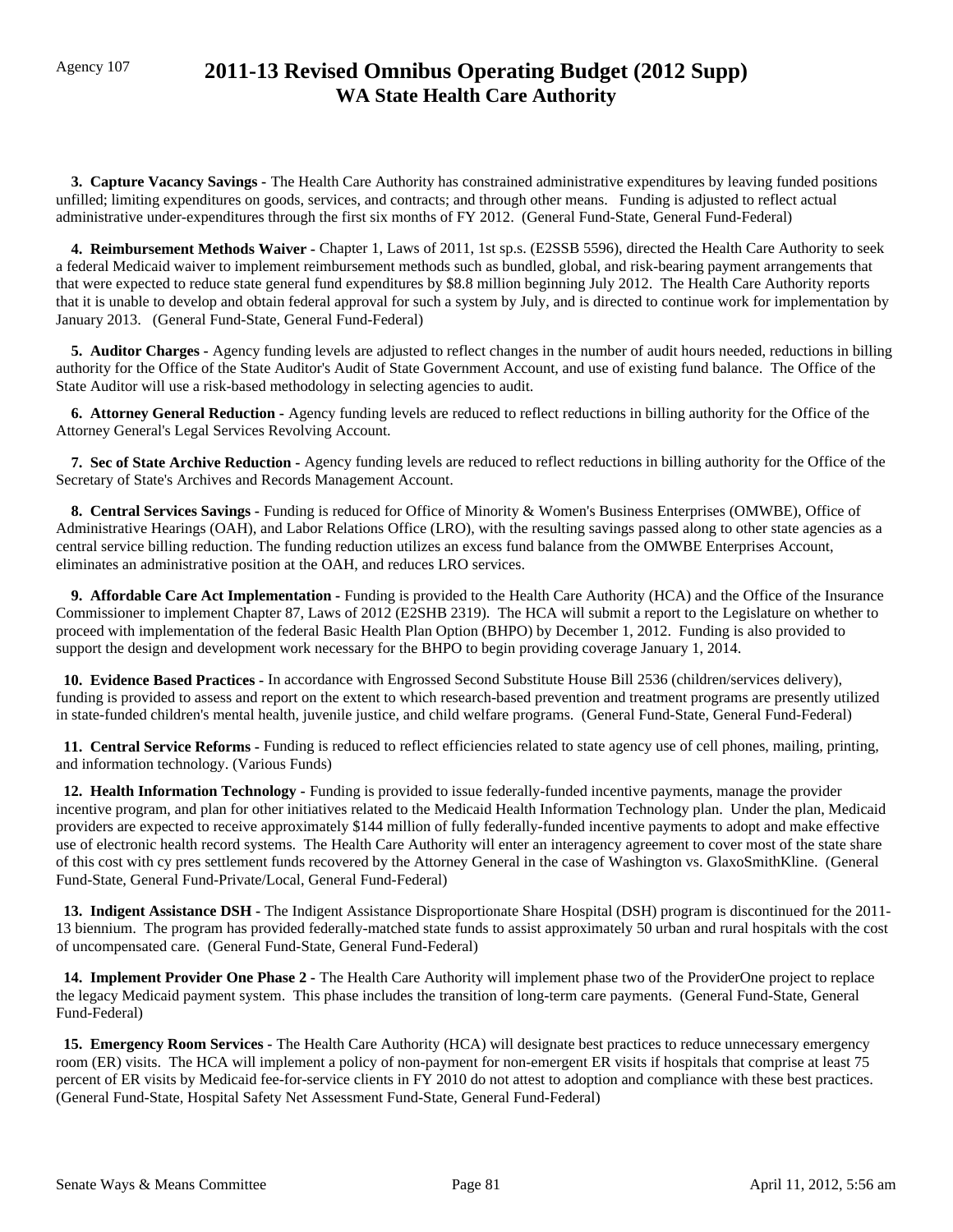# Agency 107 **2011-13 Revised Omnibus Operating Budget (2012 Supp) WA State Health Care Authority**

 **16. Rural Health Center Reimbursement -** Funds are provided for a contract to assist with development of a new managed care payment reconciliation methodology for federally-certified rural health clinics. The purposes of the new methodology are to increase administrative simplicity, transparency, efficiency, and predictability for the clinic; and to shorten the time elapsing between initial payment and final payment reconciliation. (General Fund-State, General Fund-Federal)

 **17. Medicaid False Claims Act -** Funds are provided for implementation of Engrossed Substitute Senate Bill 5978 (Medicaid fraud). The bill establishes new tools for detecting and prosecuting Medicaid fraud, and new penalties for engaging in it. Funds recovered from fraudulent activities will be deposited into a new state account that can only be used for payment for Medicaid services and for fraud prevention, detection, and enforcement activities. (General Fund-State, Medicaid Fraud Penalty Account-State, General Fund-Federal)

 **18. Graduate Medical Payments -** The Health Care Authority will amend the state Medicaid plan to provide supplemental payments to public hospital-affiliated medical practices for graduate medical education provided on behalf of low-income medical assistance recipients enrolled in managed care. The non-federal funds required to match the federal portion of this expenditure will be provided through an intergovernmental transfer by the public hospitals. (General Fund-Private/Local, General Fund-Federal)

 **19. Apple Health Outreach -** Funding is provided for efforts to facilitate enrollment of additional eligible children in low-income medical assistance programs. (General Fund-State, General Fund-Federal)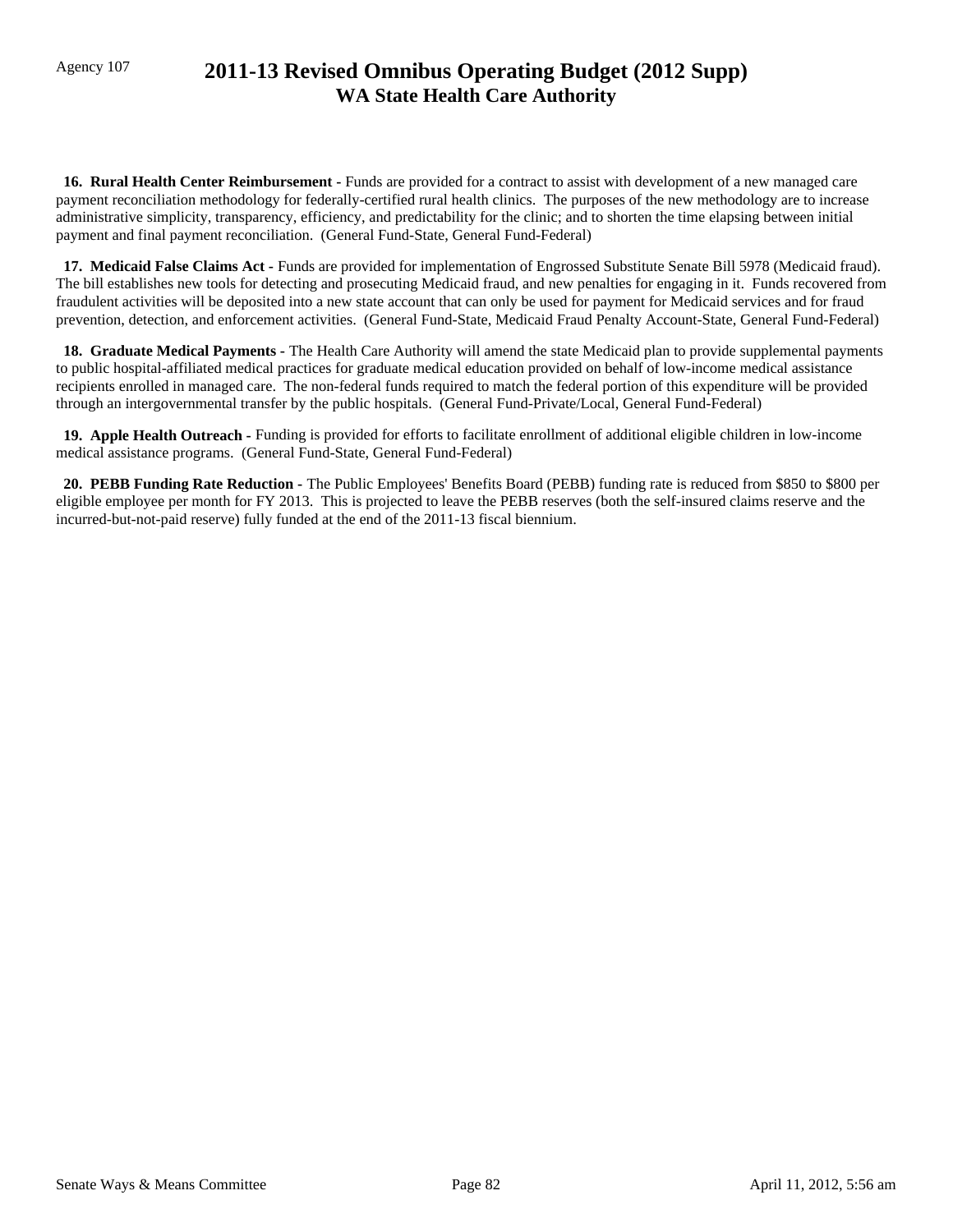# Agency 120 **2011-13 Revised Omnibus Operating Budget (2012 Supp)**

## **Human Rights Commission**

(Dollars in Thousands)

|                                         | As Passed Legislature (4/11/12) |          |              |
|-----------------------------------------|---------------------------------|----------|--------------|
|                                         | <b>FTEs</b>                     | NGF-P    | <b>Total</b> |
| 2011-13 Original Appropriations         | 37.2                            | 4,482    | 6,385        |
| 2011-13 Maintenance Level               | 37.2                            | 4,461    | 6,364        |
| <b>2012 Policy Other Changes:</b>       |                                 |          |              |
| <b>Auditor Charges</b><br>1.            | 0.0                             | $-24$    | $-24$        |
| 2.<br><b>Attorney General Reduction</b> | 0.0                             | $-19$    | $-19$        |
| 3.<br>Sec of State Archive Reduction    | 0.0                             | $-1$     | $-1$         |
| <b>Staff Reduction</b><br>4.            | $-3.0$                          | $-448$   | -448         |
| 5.<br><b>Central Service Reforms</b>    | 0.0                             | $-10$    | $-10$        |
| Policy -- Other Total                   | $-3.0$                          | $-502$   | $-502$       |
| <b>2012 Policy Comp Changes:</b>        |                                 |          |              |
| PEBB Funding Rate Reduction<br>6.       | 0.0                             | $-12$    | $-22$        |
| Policy -- Comp Total                    | 0.0                             | $-12$    | $-22$        |
| <b>Total Policy Changes</b>             | $-3.0$                          | $-514$   | $-524$       |
| 2011-13 Revised Appropriations          | 34.2                            | 3,947    | 5,840        |
| Difference from Original Appropriations | $-3.0$                          | $-535$   | -545         |
| % Change from Original Appropriations   | $-8.1%$                         | $-11.9%$ | $-8.5\%$     |

#### *Comments:*

 **1. Auditor Charges -** Agency funding levels are adjusted to reflect changes in the number of audit hours needed, reductions in billing authority for the Office of the State Auditor's Audit of State Government Account, and use of existing fund balance. The Office of the State Auditor will use a risk-based methodology in selecting agencies to audit.

 **2. Attorney General Reduction -** Agency funding levels are reduced to reflect reductions in billing authority for the Office of the Attorney General's Legal Services Revolving Account.

 **3. Sec of State Archive Reduction -** Agency funding levels are reduced to reflect reductions in billing authority for the Office of the Secretary of State's Archives and Records Management Account.

 **4. Staff Reduction -** The Human Rights Commission (HRC) will reorganize its management structure by eliminating two FTE Operations Manager positions. The HRC also allowed one Customer Service Specialist position to remain vacant for part of FY 2012, and will allow an Investigator 2 position to remain vacant through the remainder of FY 2012. These measures represent a 10 percent state general fund reduction.

 **5. Central Service Reforms -** Funding is reduced to reflect efficiencies related to state agency use of cell phones, mailing, printing, and information technology. (Various Funds)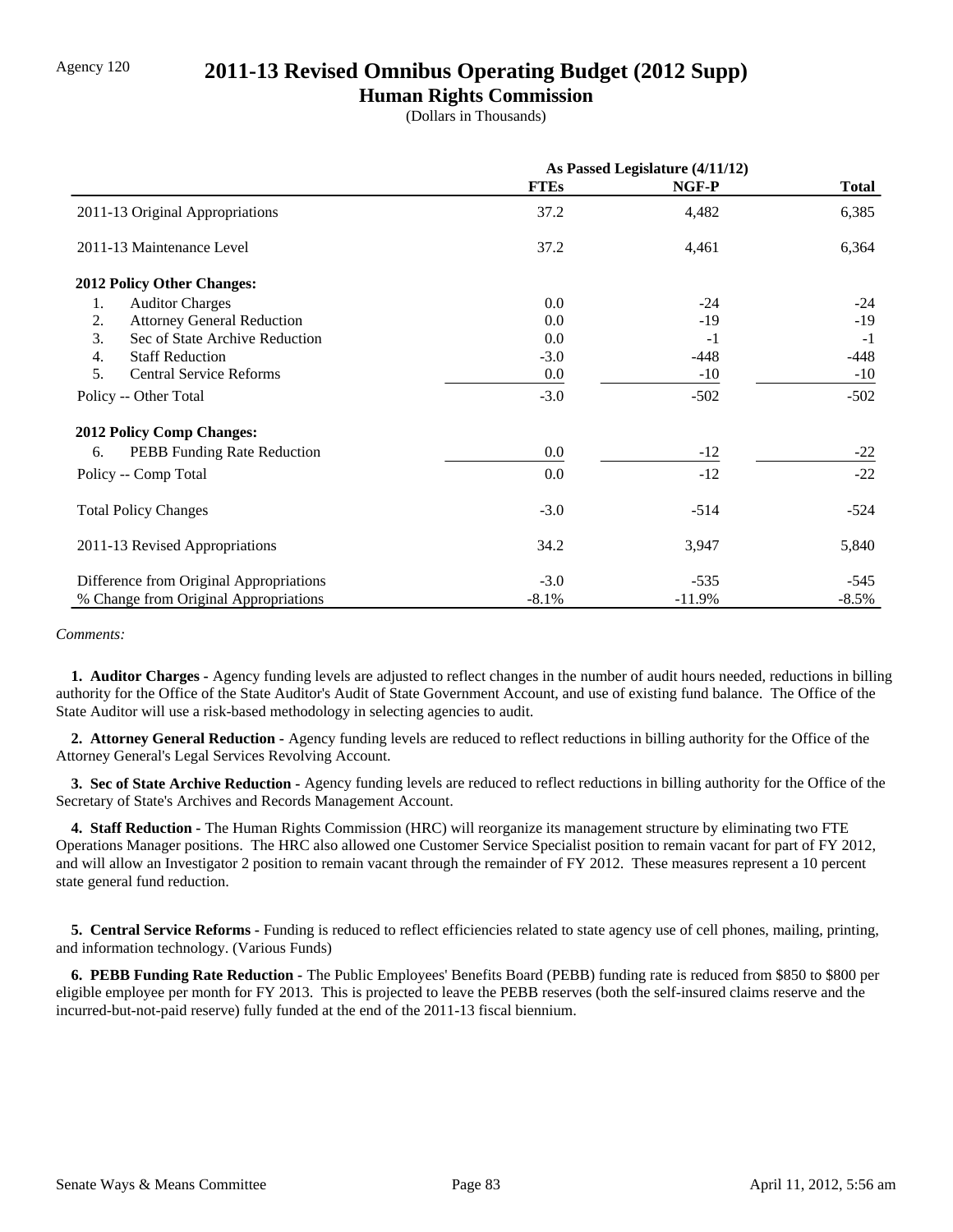# Agency 190 **2011-13 Revised Omnibus Operating Budget (2012 Supp)**

## **Bd of Industrial Insurance Appeals**

(Dollars in Thousands)

|                                         | As Passed Legislature (4/11/12) |                  |              |
|-----------------------------------------|---------------------------------|------------------|--------------|
|                                         | <b>FTEs</b>                     | NGF-P            | <b>Total</b> |
| 2011-13 Original Appropriations         | 163.8                           | $\theta$         | 39,380       |
| 2011-13 Maintenance Level               | 163.8                           | $\overline{0}$   | 39,363       |
| <b>2012 Policy Other Changes:</b>       |                                 |                  |              |
| <b>Auditor Charges</b><br>1.            | 0.0                             | $\Omega$         | -6           |
| <b>Attorney General Reduction</b><br>2. | 0.0                             | 0                | $-10$        |
| 3.<br>Sec of State Archive Reduction    | 0.0                             | 0                | $-8$         |
| 4.<br><b>Central Service Reforms</b>    | $0.0\,$                         | $\theta$         | $-34$        |
| Policy -- Other Total                   | 0.0                             | $\theta$         | $-58$        |
| <b>2012 Policy Comp Changes:</b>        |                                 |                  |              |
| PEBB Funding Rate Reduction<br>5.       | 0.0                             | $\boldsymbol{0}$ | -96          |
| Policy -- Comp Total                    | 0.0                             | $\theta$         | $-96$        |
| <b>Total Policy Changes</b>             | 0.0                             | $\boldsymbol{0}$ | $-154$       |
| 2011-13 Revised Appropriations          | 163.8                           | $\theta$         | 39,209       |
| Difference from Original Appropriations | 0.0                             | $\theta$         | $-171$       |
| % Change from Original Appropriations   | $0.0\%$                         | 0.0%             | $-0.4%$      |

#### *Comments:*

 **1. Auditor Charges -** Agency funding levels are adjusted to reflect changes in the number of audit hours needed, reductions in billing authority for the Office of the State Auditor's Audit of State Government Account, and use of existing fund balance. The Office of the State Auditor will use a risk-based methodology in selecting agencies to audit.

 **2. Attorney General Reduction -** Agency funding levels are reduced to reflect reductions in billing authority for the Office of the Attorney General's Legal Services Revolving Account.

 **3. Sec of State Archive Reduction -** Agency funding levels are reduced to reflect reductions in billing authority for the Office of the Secretary of State's Archives and Records Management Account.

 **4. Central Service Reforms -** Funding is reduced to reflect efficiencies related to state agency use of cell phones, mailing, printing, and information technology. (Various Funds)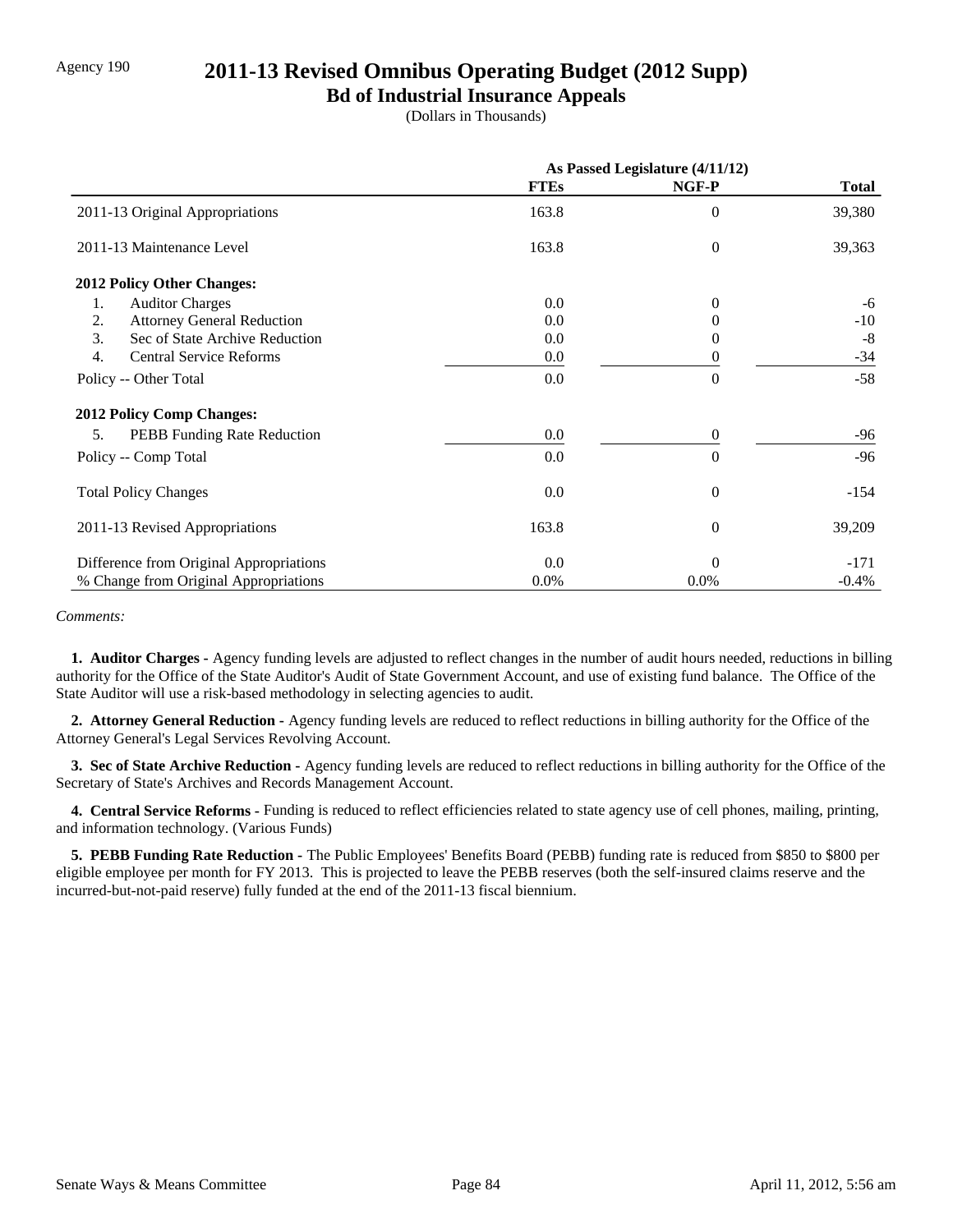# Agency 227 **2011-13 Revised Omnibus Operating Budget (2012 Supp)**

## **Criminal Justice Training Comm**

(Dollars in Thousands)

|                                               | As Passed Legislature (4/11/12) |          |              |
|-----------------------------------------------|---------------------------------|----------|--------------|
|                                               | <b>FTEs</b>                     | NGF-P    | <b>Total</b> |
| 2011-13 Original Appropriations               | 34.1                            | 30,305   | 44,014       |
| 2011-13 Maintenance Level                     | 34.1                            | 29,541   | 43,250       |
| 2012 Policy Other Changes:                    |                                 |          |              |
| 1.<br><b>Auditor Charges</b>                  | 0.0                             | -6       | -6           |
| 2.<br><b>Attorney General Reduction</b>       | 0.0                             | $-12$    | $-12$        |
| 3.<br>Sec of State Archive Reduction          | 0.0                             | $-1$     | $-1$         |
| <b>Central Service Reforms</b><br>4.          | 0.0                             | $-16$    | $-16$        |
| 5.<br><b>Efficiencies and Fewer Academies</b> | 0.0                             | $-750$   | $-750$       |
| Policy -- Other Total                         | 0.0                             | $-785$   | $-785$       |
| <b>2012 Policy Comp Changes:</b>              |                                 |          |              |
| PEBB Funding Rate Reduction<br>6.             | 0.0                             | $-20$    | $-20$        |
| Policy -- Comp Total                          | 0.0                             | $-20$    | $-20$        |
| <b>Total Policy Changes</b>                   | 0.0                             | $-805$   | $-805$       |
| 2011-13 Revised Appropriations                | 34.1                            | 28,736   | 42,445       |
| Difference from Original Appropriations       | 0.0                             | $-1,569$ | $-1,569$     |
| % Change from Original Appropriations         | 0.0%                            | $-5.2\%$ | $-3.6\%$     |

#### *Comments:*

 **1. Auditor Charges -** Agency funding levels are adjusted to reflect changes in the number of audit hours needed, reductions in billing authority for the Office of the State Auditor's Audit of State Government Account, and use of existing fund balance. The Office of the State Auditor will use a risk-based methodology in selecting agencies to audit.

 **2. Attorney General Reduction -** Agency funding levels are reduced to reflect reductions in billing authority for the Office of the Attorney General's Legal Services Revolving Account.

 **3. Sec of State Archive Reduction -** Agency funding levels are reduced to reflect reductions in billing authority for the Office of the Secretary of State's Archives and Records Management Account.

 **4. Central Service Reforms -** Funding is reduced to reflect efficiencies related to state agency use of cell phones, mailing, printing, and information technology. (Various Funds)

 **5. Efficiencies and Fewer Academies -** Savings are taken to reflect fewer Basic Law Enforcement Academies and efficiencies.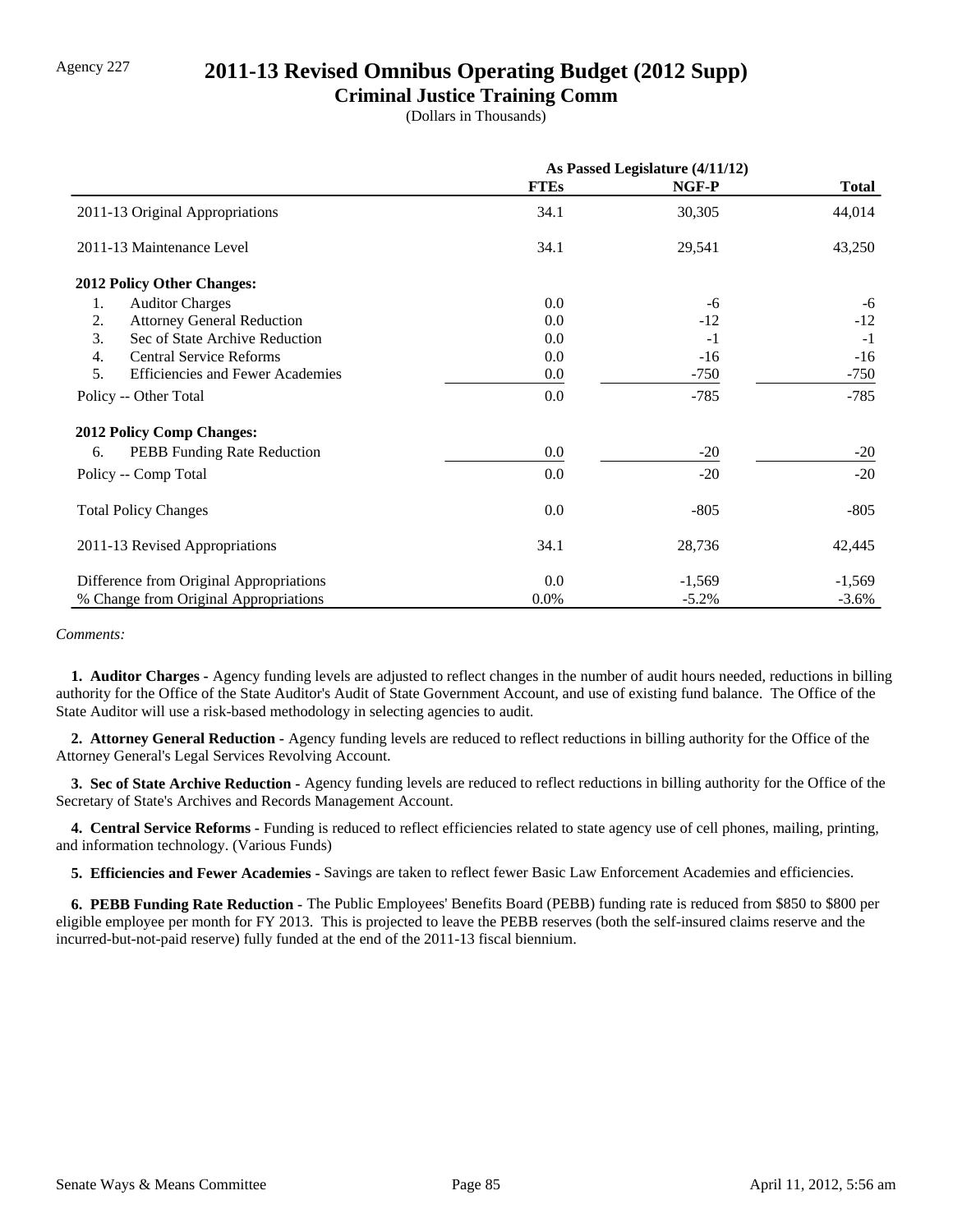# Agency 235 **2011-13 Revised Omnibus Operating Budget (2012 Supp)**

## **Department of Labor and Industries**

(Dollars in Thousands)

|                                          | As Passed Legislature (4/11/12) |                |              |
|------------------------------------------|---------------------------------|----------------|--------------|
|                                          | <b>FTEs</b>                     | NGF-P          | <b>Total</b> |
| 2011-13 Original Appropriations          | 2,778.7                         | 38,084         | 638,382      |
| 2011-13 Maintenance Level                | 2,778.7                         | 35,797         | 636,961      |
| 2012 Policy Other Changes:               |                                 |                |              |
| 1.<br><b>Auditor Charges</b>             | 0.0                             | $-32$          | $-529$       |
| 2.<br><b>Attorney General Reduction</b>  | 0.0                             | $-36$          | $-2,791$     |
| 3.<br>Sec of State Archive Reduction     | 0.0                             | $\theta$       | $-32$        |
| 4.<br><b>Central Services Savings</b>    | 0.0                             | $-1$           | $-27$        |
| 5.<br><b>Central Service Reforms</b>     | 0.0                             | $-17$          | $-574$       |
| <b>Medical Provider Network</b><br>6.    | 5.8                             | $\Omega$       | 820          |
| 7.<br>Nationwide Information Exchange    | 0.0                             | $\Omega$       | 314          |
| 8.<br><b>Indirect Programs</b>           | 0.0                             | $-325$         | $\Omega$     |
| 9.<br>SB 6421 Prevailing Wage/Public Wks | 0.0                             | $\theta$       | 90           |
| 10.<br>SB 6133 Electrician Certification | 0.0                             | $\overline{0}$ | 34           |
| Policy -- Other Total                    | 5.8                             | $-411$         | $-2,695$     |
| <b>2012 Policy Comp Changes:</b>         |                                 |                |              |
| 11.<br>PEBB Funding Rate Reduction       | 0.0                             | $-74$          | $-1,658$     |
| Policy -- Comp Total                     | 0.0                             | $-74$          | $-1,658$     |
| <b>Total Policy Changes</b>              | 5.8                             | $-485$         | $-4,353$     |
| 2011-13 Revised Appropriations           | 2,784.4                         | 35,312         | 632,608      |
| Difference from Original Appropriations  | 5.8                             | $-2,772$       | $-5,774$     |
| % Change from Original Appropriations    | 0.2%                            | $-7.3%$        | $-0.9\%$     |

#### *Comments:*

 **1. Auditor Charges -** Agency funding levels are adjusted to reflect changes in the number of audit hours needed, reductions in billing authority for the Office of the State Auditor's Audit of State Government Account, and use of existing fund balance. The Office of the State Auditor will use a risk-based methodology in selecting agencies to audit.

 **2. Attorney General Reduction -** Agency funding levels are reduced to reflect reductions in billing authority for the Office of the Attorney General's Legal Services Revolving Account.

 **3. Sec of State Archive Reduction -** Agency funding levels are reduced to reflect reductions in billing authority for the Office of the Secretary of State's Archives and Records Management Account.

 **4. Central Services Savings -** Funding is reduced for Office of Minority & Women's Business Enterprises (OMWBE), Office of Administrative Hearings (OAH), and Labor Relations Office (LRO), with the resulting savings passed along to other state agencies as a central service billing reduction. The funding reduction utilizes an excess fund balance from the OMWBE Enterprises Account, eliminates an administrative position at the OAH, and reduces LRO services.

 **5. Central Service Reforms -** Funding is reduced to reflect efficiencies related to state agency use of cell phones, mailing, printing, and information technology. (Various Funds)

 **6. Medical Provider Network -** Expenditure authority is provided to develop a new health care provider network to treat injured workers, in accordance with legislation passed in 2011. Providers who meet minimum standards are accepted into the network and must agree to follow Labor and Industries coverage decisions, treatment guidelines, and policies. (Medical Aid Account-State)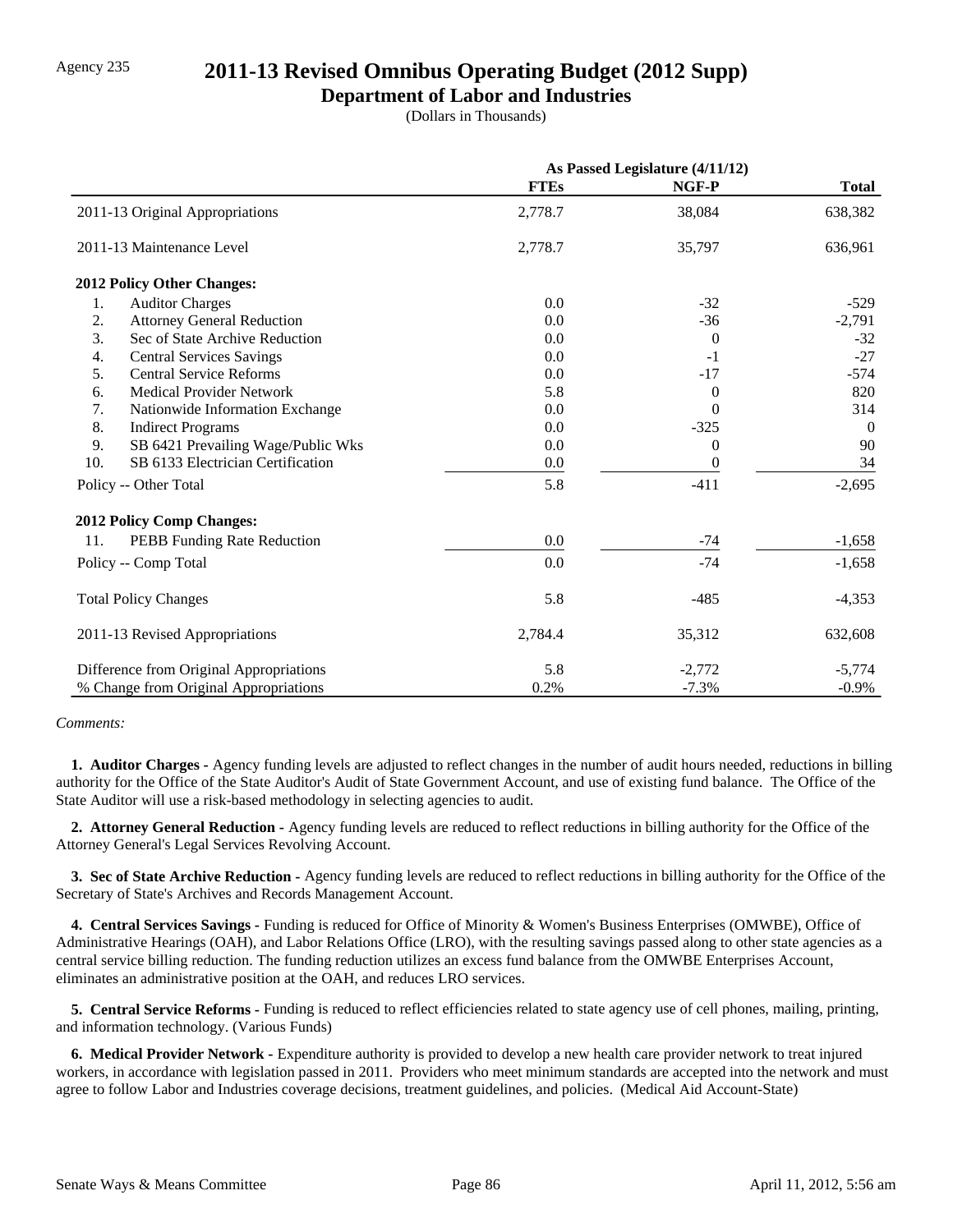# Agency 235 **2011-13 Revised Omnibus Operating Budget (2012 Supp) Department of Labor and Industries**

 **7. Nationwide Information Exchange -** Funding is provided for the Department to participate in a national information exchange with other workers' compensation insurers, as mandated by legislation enacted in 2011, in order to help detect fraud. The Department has negotiated with Information Services Offices, Inc. (ISO), which maintains a nationwide workers' compensation database (covering 97 percent of the nation's property casualty insurers). (Accident Account-State, Medical Aid Account-State)

 **8. Indirect Programs -** Indirect charges to state-supported programs are reduced by realigning the cost allocation model with current program structure. (General Fund-State, various other accounts)

 **9. SB 6421 Prevailing Wage/Public Wks -** Funding is provided for the processing of an increase in the number of affidavits filed as provided in Substitute Senate Bill No. 6421 (prevailing wage/public works). (Public Works Administration Account-State)

 **10. SB 6133 Electrician Certification -** Funding is provided for electrician training for candidates seeking electrician certification pursuant to Senate Bill No. 6133 (electrician certification). (Electricial License Account-State)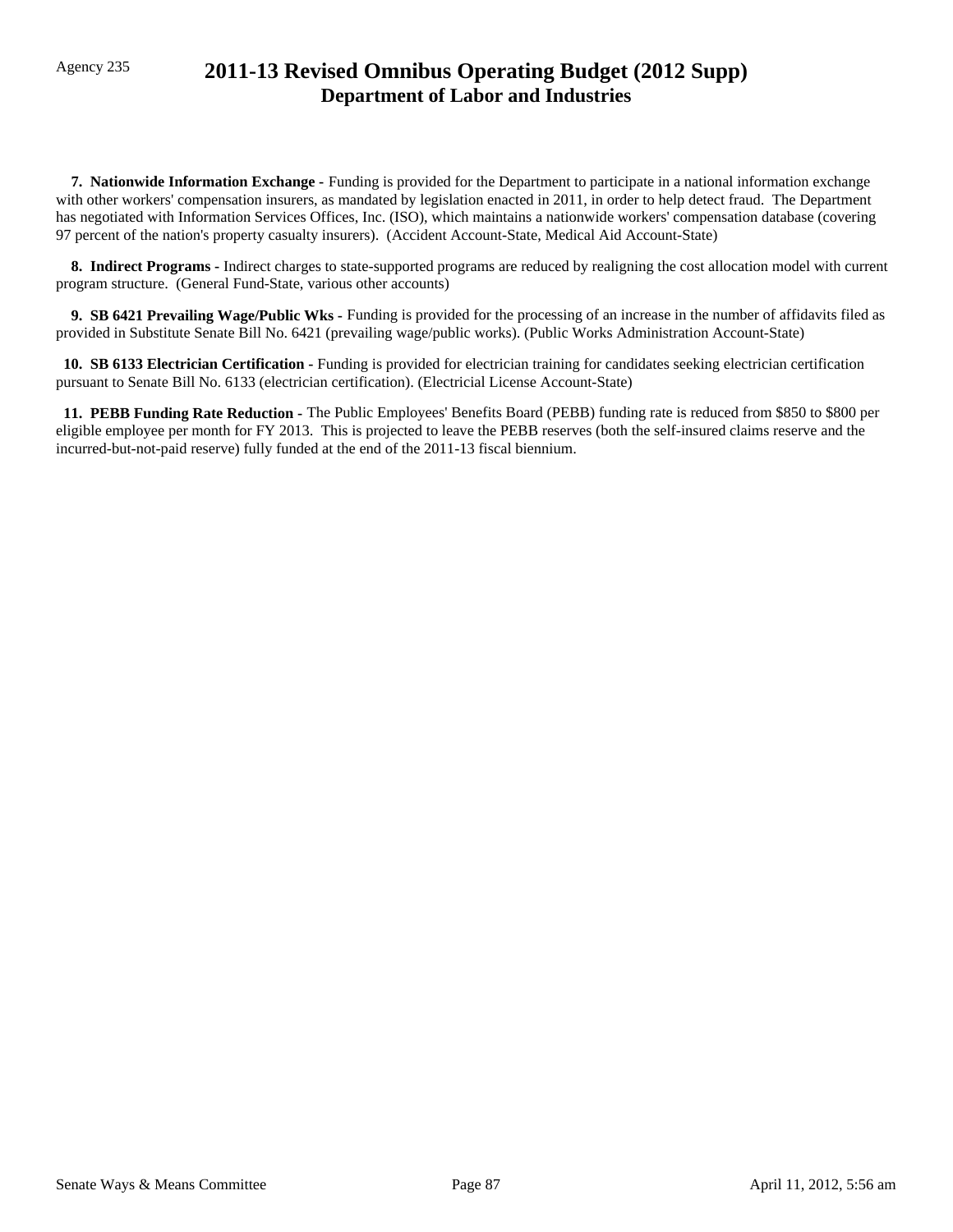# Agency 303 **2011-13 Revised Omnibus Operating Budget (2012 Supp)**

# **Department of Health**

(Dollars in Thousands)

|     |                                        | As Passed Legislature (4/11/12) |                  |              |
|-----|----------------------------------------|---------------------------------|------------------|--------------|
|     |                                        | <b>FTEs</b>                     | NGF-P            | <b>Total</b> |
|     | 2011-13 Original Appropriations        | 1,605.6                         | 160,547          | 1,081,936    |
|     | 2011-13 Maintenance Level              | 1,652.2                         | 159,454          | 1,103,981    |
|     | 2012 Policy Other Changes:             |                                 |                  |              |
| 1.  | Drinking Water Program                 | $-2.3$                          | $-362$           | $-362$       |
| 2.  | <b>Public Health Laboratories</b>      | $-1.3$                          | $-208$           | $-208$       |
| 3.  | Radiation Laboratory                   | $-0.7$                          | $-137$           | $-137$       |
| 4.  | Wastewater Support/Water Protection    | $-1.7$                          | $-405$           | $-405$       |
| 5.  | Water Recreation Local Health          | $-0.4$                          | $-65$            | $-65$        |
| 6.  | Zoonotic Disease Surveillance          | $-0.4$                          | $-64$            | $-64$        |
| 7.  | <b>AHEC Rural Health Contracts</b>     | 0.0                             | $-61$            | $-61$        |
| 8.  | <b>EMS-Trauma Council Contracts</b>    | 0.0                             | $-350$           | $-350$       |
| 9.  | Funding for Initiative 1163            | 0.0                             | $\overline{0}$   | 4,429        |
| 10. | <b>Auditor Charges</b>                 | 0.0                             | $-16$            | $-71$        |
| 11. | <b>Attorney General Reduction</b>      | 0.0                             | $-72$            | $-549$       |
| 12. | Sec of State Archive Reduction         | 0.0                             | $-8$             | $-37$        |
| 13. | <b>Central Services Savings</b>        | 0.0                             | $-4$             | $-17$        |
| 14. | <b>Central Service Reforms</b>         | 0.0                             | $-140$           | $-386$       |
| 15. | Enhance Physician Outreach             | 0.3                             | $\boldsymbol{0}$ | 220          |
| 16. | Nursing Profession Investigation       | 0.0                             | $\boldsymbol{0}$ | 352          |
| 17. | Military Spouses and Partners          | 0.0                             | $\overline{0}$   | 19           |
| 18. | Career Pathway/Medical Assistants      | 0.0                             | $\theta$         | 102          |
| 19. | <b>Mental Health Professionals</b>     | 0.0                             | $\theta$         | 21           |
| 20. | Reflexologists                         | 0.0                             | $\boldsymbol{0}$ | 61           |
| 21. | Dental Anesthesia Assistants           | 0.0                             | $\boldsymbol{0}$ | $28\,$       |
| 22. | <b>Assisted Living Facilities</b>      | 0.0                             | $\boldsymbol{0}$ | 15           |
| 23. | <b>Licensed Midwives</b>               | 0.0                             | $\boldsymbol{0}$ | 11           |
| 24. | <b>Hospital Employees</b>              | 0.0                             | 11               | 11           |
| 25. | Long-Term Care Workers                 | 0.0                             | $\boldsymbol{0}$ | 48           |
| 26. | Suicide Assessment/Treatment           | 0.0                             | $\overline{0}$   | 280          |
| 27. | <b>Health Care Services Billing</b>    | 0.0                             | 11               | 11           |
| 28. | <b>Prescription Monitoring Program</b> | 0.0                             | $22\,$           | 22           |
| 29. | Medication Assistant Endorsement       | 0.0                             | $\boldsymbol{0}$ | 30           |
| 30. | Tobacco Quitline                       | 0.0                             | $\boldsymbol{0}$ | 1,700        |
| 31. | <b>ARRA Administrative Funding</b>     | 0.0                             | $\boldsymbol{0}$ | $-832$       |
| 32. | Temporary Farmworker Housing           | 0.0                             | 250              | 250          |
|     | Policy -- Other Total                  | $-6.4$                          | $-1,598$         | 4,066        |
|     | <b>2012 Policy Comp Changes:</b>       |                                 |                  |              |
| 33. | PEBB Funding Rate Reduction            | 0.0                             | $-196$           | $-974$       |
|     | Policy -- Comp Total                   | $0.0\,$                         | $-196$           | $-974$       |
|     | <b>2012 Policy Transfer Changes:</b>   |                                 |                  |              |
| 34. | <b>Transfer DD Council to Commerce</b> | $-5.0$                          | $-142$           | $-2,234$     |
| 35. | Transfer Site Use Permit to Health#    | 0.3                             | $\boldsymbol{0}$ | 79           |
|     | Policy -- Transfer Total               | $-4.7$                          | $-142$           | $-2,155$     |
|     |                                        |                                 |                  |              |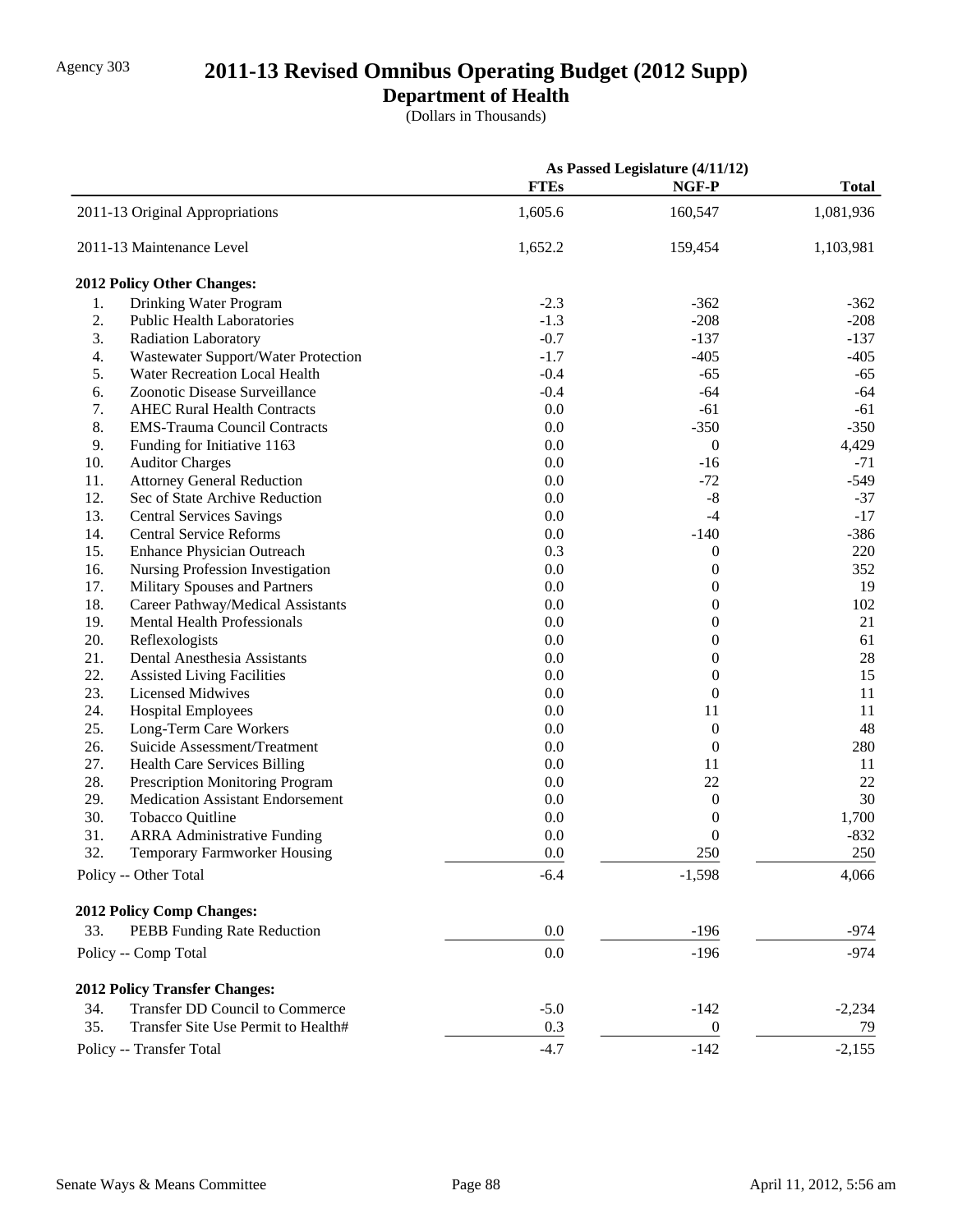# Agency 303 **2011-13 Revised Omnibus Operating Budget (2012 Supp)**

## **Department of Health**

(Dollars in Thousands)

|                                                                                  | As Passed Legislature (4/11/12) |                      |                |
|----------------------------------------------------------------------------------|---------------------------------|----------------------|----------------|
|                                                                                  | <b>FTEs</b>                     | NGF-P                | <b>Total</b>   |
| <b>Total Policy Changes</b>                                                      | $-11.1$                         | $-1.936$             | 937            |
| 2011-13 Revised Appropriations                                                   | 1.641.1                         | 157.518              | 1,104,918      |
| Difference from Original Appropriations<br>% Change from Original Appropriations | 35.5<br>2.2%                    | $-3.029$<br>$-1.9\%$ | 22,982<br>2.1% |

#### *Comments:*

 **1. Drinking Water Program -** Funding is reduced for technical assistance and monitoring of water systems, including data collection and information technology support for mapping drinking water systems and technical assistance related to water quality monitoring and reporting requirements.

 **2. Public Health Laboratories -** Funding is reduced for public health lab community outreach. A community outreach contract is eliminated, as well as two staff positions at the laboratories.

 **3. Radiation Laboratory -** The Department of Health will eliminate a position in the Radiation Laboratory that prepares, analyzes, and reports on samples sent from the state radiation program and other submitters throughout the state.

 **4. Wastewater Support/Water Protection -** The Department will reduce on-site septic system permitting and compliance activities.

 **5. Water Recreation Local Health -** Funding is reduced for technical assistance and monitoring of local recreational water facilities.

 **6. Zoonotic Disease Surveillance -** The Department will reduce surveillance of plague mosquito-borne and tick-borne diseases.

 **7. AHEC Rural Health Contracts -** Funding is reduced for area health education centers (AHECs) by 10 percent effective April 1, 2012.

**8. EMS-Trauma Council Contracts - Funding is reduced for emergency medical system trauma council contracts.** 

 **9. Funding for Initiative 1163 -** Initiative 1163 was approved by voters in the 2011 election. It requires increased mandatory training, additional background checks and certification for long-term care workers beginning January 7, 2012. Administrative costs are capped and performance audits with additional fraud investigators are required. (Health Professions Account-State)

 **10. Auditor Charges -** Agency funding levels are adjusted to reflect changes in the number of audit hours needed, reductions in billing authority for the Office of the State Auditor's Audit of State Government Account, and use of existing fund balance. The Office of the State Auditor will use a risk-based methodology in selecting agencies to audit.

 **11. Attorney General Reduction -** Agency funding levels are reduced to reflect reductions in billing authority for the Office of the Attorney General's Legal Services Revolving Account.

 **12. Sec of State Archive Reduction -** Agency funding levels are reduced to reflect reductions in billing authority for the Office of the Secretary of State's Archives and Records Management Account.

 **13. Central Services Savings -** Funding is reduced for Office of Minority & Women's Business Enterprises (OMWBE), Office of Administrative Hearings (OAH), and Labor Relations Office (LRO), with the resulting savings passed along to other state agencies as a central service billing reduction. The funding reduction utilizes an excess fund balance from the OMWBE Enterprises Account, eliminates an administrative position at the OAH, and reduces LRO services.

 **14. Central Service Reforms -** Funding is reduced to reflect efficiencies related to state agency use of cell phones, mailing, printing, and information technology. (Various Funds)

15. Enhance Physician Outreach - The Medical Quality Assurance Commission will produce a quarterly newsletter to promote safe standards of care. (Health Professions Account-State)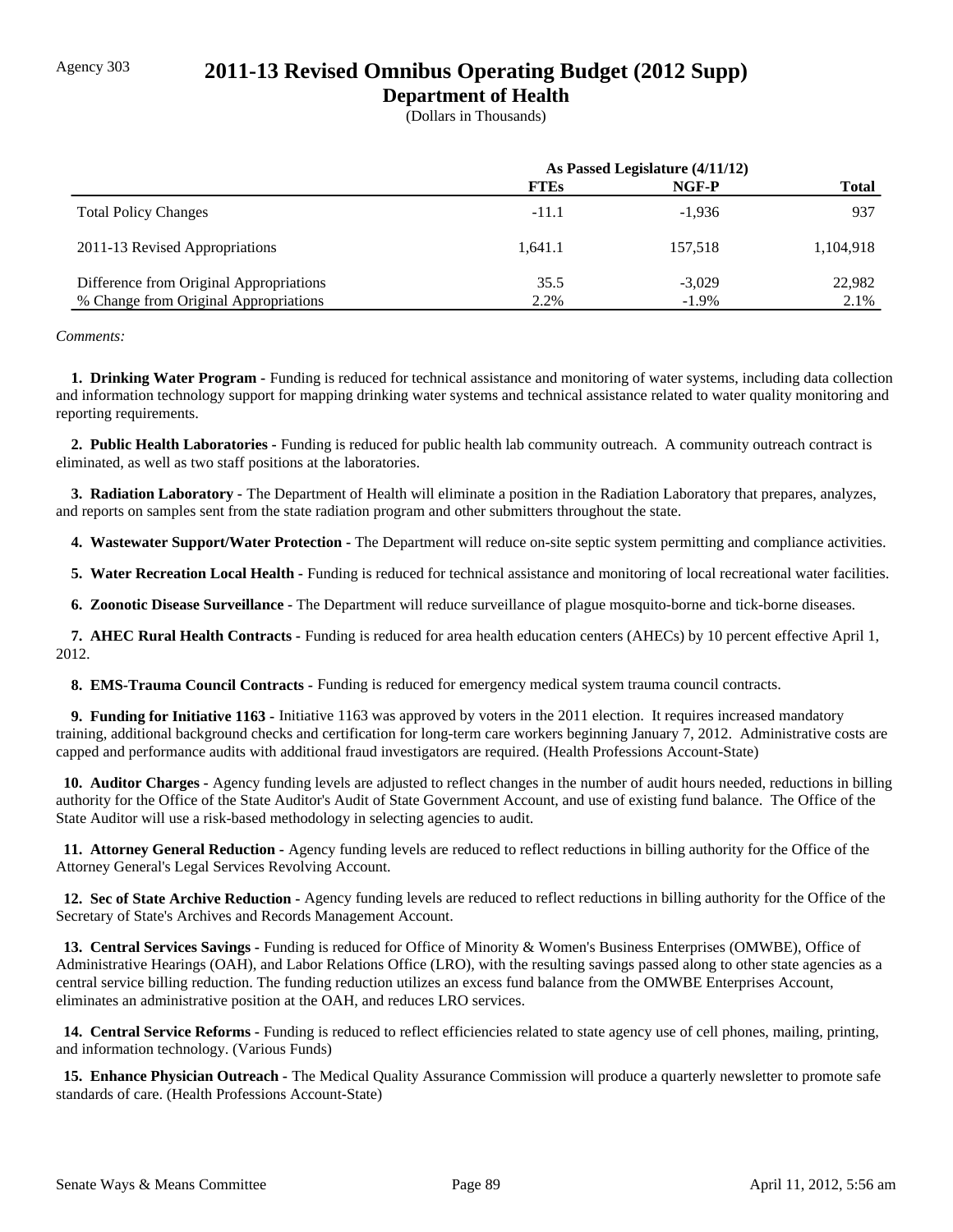# Agency 303 **2011-13 Revised Omnibus Operating Budget (2012 Supp) Department of Health**

 **16. Nursing Profession Investigation -** The Nursing Care Quality Assurance Commission is provided with additional appropriation authority to address substance use and increased nursing practice complaints. (Health Professions Account-State)

 **17. Military Spouses and Partners -** Senate Bill 6290 (military spouses and partners) addresses the occupational licensing status of military spouses or registered domestic partners during deployment or placement outside the state. (Health Professions Account-State)

 **18. Career Pathway/Medical Assistants -** Engrossed Substitute Senate Bill 6237 (career pathway/medical assistants) changes the designation of health care assistant to medical assistant, provides minimum requirements for entry-level medical assistants, and requires the Department of Health to establish a career ladder. (Health Professions Account-State)

 **19. Mental Health Professionals -** Substitute Senate Bill 6328 (mental health professionals) requires the Secretary of the Department of Health to adopt rules relating to the issuance of retired active licenses for mental health counselors, marriage and family therapists, advanced social workers, and independent clinical social workers. (Health Professions Account-State)

 **20. Reflexologists -** Engrossed Substitute Senate Bill 6103 (reflexologists) provides for licensure to differentiate between professions of reflexology and massage therapy. (Health Professions Account-State)

 **21. Dental Anesthesia Assistants -** Engrossed Second Substitute Senate Bill 5620 (dental anesthesia assistants) prohibits a person from practicing or representing himself or herself as a certified dental anesthesia assistant or registered dental assistant without meeting the proper qualifications. (Health Professions Account-State)

 **22. Assisted Living Facilities -** Substitute House Bill 2056 (assisted living facilities) changes the term "boarding home" to "assisted living facility" throughout the Revised Code of Washington. (Health Professions Account-State)

 **23. Licensed Midwives -** Engrossed House Bill 2186 (licensed midwives) allows registered nurses and licensed practical nurses to perform certain tasks at the direction of a licensed midwife. (Health Professions Account-State)

 **24. Hospital Employees -** Engrossed Substitute House Bill 2229 ( hospital employees) requires certain hospitals to report employee compensation information to the department.

 **25. Long-Term Care Workers -** Engrossed Substitute House Bill 2314 (long-term care workers) makes technical corrections and clarifies provisions governing services by long-term care workers. (Health Professions Account-State)

 **26. Suicide Assessment/Treatment -** Engrossed Substitute House Bill 2366 (suicide assessment/treatment) establishes the Matt Adler suicide assessment, treatment, and management training act which requires certain health professionals to complete training in suicide assessment. (General Fund-State, Health Professions Account-State)

 **27. Health Care Services Billing -** Engrossed Substitute House Bill 2582 (health care services billing) requires a provider-based clinic that charges a facility fee to provide a notice to patients. Hospitals with provider-based clinics that bill a separate facility fee must report information to the department.

 **28. Prescription Monitoring Program -** Substitute Senate Bill 6105 (prescription monitoring program) exempts veterinarians from data submission requirements of the prescription monitoring program.

 **29. Medication Assistant Endorsement -** Engrossed Substitute House Bill 2473 (medication assistnat endorsement) establishes a medication assistant endorsement. (Health Professions Account-State)

 **30. Tobacco Quitline -** The Department of Health will use remaining funds in the Tobacco Prevention and Control Account to continue Quitline services to the uninsured and underinsured population in Washington. Quitline funding for people lacking health insurance or other health care benefits ended in the 2009-11 biennium. (Tobacco Prevention and Control Account-State)

 **31. ARRA Administrative Funding -** \$832,000 of federal stimulus funds that was originally estimated to be needed for administration of federal projects will instead be spent in the capital budget to support water system capital improvement projects.

 **32. Temporary Farmworker Housing -** Funds are provided to subsidize current fee levels in the Temporary Farmworker Housing Program. The department shall evaluate current inspection practices and fee assumptions which are based on occupancy levels. (General Fund-State Account)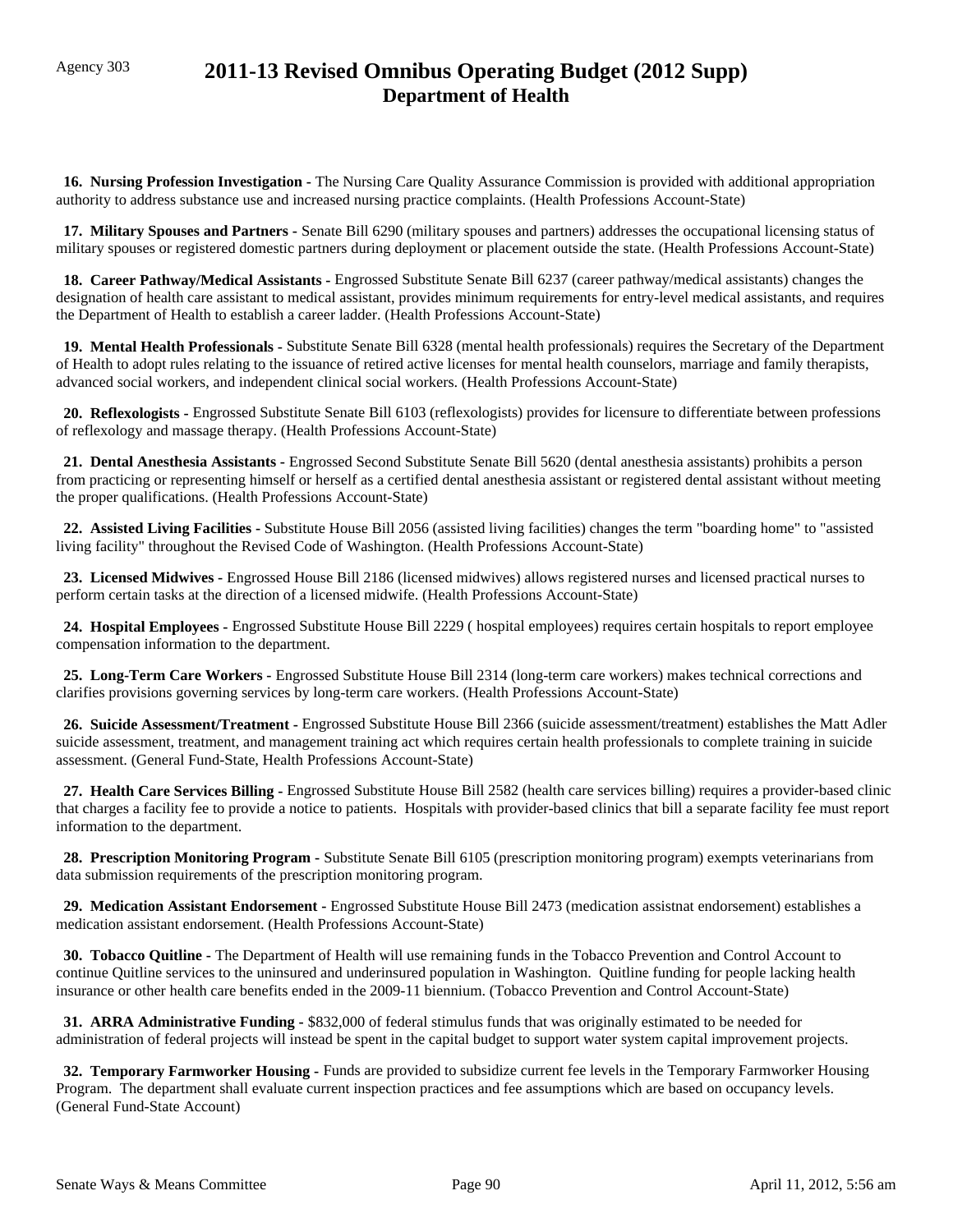# Agency 303 **2011-13 Revised Omnibus Operating Budget (2012 Supp) Department of Health**

 **33. PEBB Funding Rate Reduction -** The Public Employees' Benefits Board (PEBB) funding rate is reduced from \$850 to \$800 per eligible employee per month for FY 2013. This is projected to leave the PEBB reserves (both the self-insured claims reserve and the incurred-but-not-paid reserve) fully funded at the end of the 2011-13 fiscal biennium.

 **34. Transfer DD Council to Commerce -** The Developmental Disabilities Council and the Endowment Trust Fund are transferred from the Department of Health to the Department of Commerce effective July 1, 2012, pursuant to Senate Bill 6545 (developmental disabilities endowment). The Council works with people with developmental disabilities and their families to promote a comprehensive system of services, and serves as an advocate and a planning body. (General Fund-State, General Fund-Federal, Community and Economic Development Fee Account-State)

 **35. Transfer Site Use Permit to Health# -** Work related to low-level radioactive waste site use permits will be transferred from the Department of Ecology to the Department of Health, pursuant to House Bill 2304 (low-level radioactive waste). (Site Closure Account-State)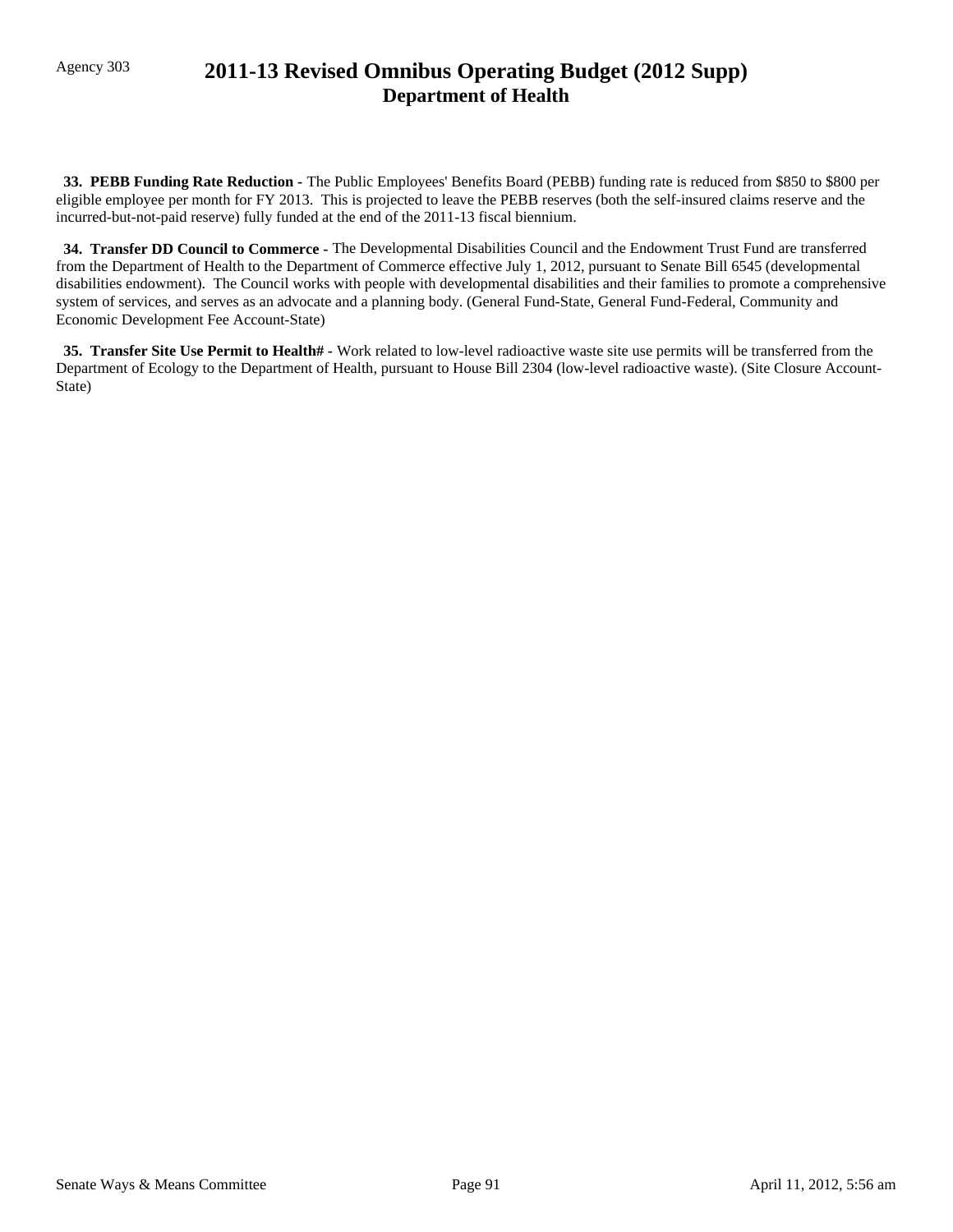# Agency 305 **2011-13 Revised Omnibus Operating Budget (2012 Supp)**

## **Department of Veterans' Affairs**

(Dollars in Thousands)

|                                         | As Passed Legislature (4/11/12) |          |              |
|-----------------------------------------|---------------------------------|----------|--------------|
|                                         | <b>FTEs</b>                     | NGF-P    | <b>Total</b> |
| 2011-13 Original Appropriations         | 690.3                           | 16,261   | 115,305      |
| 2011-13 Maintenance Level               | 690.3                           | 15,437   | 117,355      |
| 2012 Policy Other Changes:              |                                 |          |              |
| 1.<br><b>Auditor Charges</b>            | 0.0                             | $-15$    | $-43$        |
| 2.<br><b>Attorney General Reduction</b> | 0.0                             | $-2$     | -6           |
| 3.<br>Sec of State Archive Reduction    | 0.0                             | $-1$     | $-4$         |
| 4.<br><b>Central Services Savings</b>   | 0.0                             | $\theta$ | $-1$         |
| <b>Central Service Reforms</b><br>5.    | 0.0                             | $-40$    | $-131$       |
| Policy -- Other Total                   | 0.0                             | $-58$    | $-185$       |
| <b>2012 Policy Comp Changes:</b>        |                                 |          |              |
| PEBB Funding Rate Reduction<br>6.       | 0.0                             | $-40$    | $-380$       |
| Policy -- Comp Total                    | 0.0                             | $-40$    | $-380$       |
| <b>Total Policy Changes</b>             | 0.0                             | -98      | $-565$       |
| 2011-13 Revised Appropriations          | 690.3                           | 15,339   | 116,790      |
| Difference from Original Appropriations | 0.0                             | $-922$   | 1,485        |
| % Change from Original Appropriations   | $0.0\%$                         | $-5.7\%$ | 1.3%         |

#### *Comments:*

 **1. Auditor Charges -** Agency funding levels are adjusted to reflect changes in the number of audit hours needed, reductions in billing authority for the Office of the State Auditor's Audit of State Government Account, and use of existing fund balance. The Office of the State Auditor will use a risk-based methodology in selecting agencies to audit.

 **2. Attorney General Reduction -** Agency funding levels are reduced to reflect reductions in billing authority for the Office of the Attorney General's Legal Services Revolving Account.

 **3. Sec of State Archive Reduction -** Agency funding levels are reduced to reflect reductions in billing authority for the Office of the Secretary of State's Archives and Records Management Account.

 **4. Central Services Savings -** Funding is reduced for Office of Minority & Women's Business Enterprises (OMWBE), Office of Administrative Hearings (OAH), and Labor Relations Office (LRO), with the resulting savings passed along to other state agencies as a central service billing reduction. The funding reduction utilizes an excess fund balance from the OMWBE Enterprises Account, eliminates an administrative position at the OAH, and reduces LRO services.

 **5. Central Service Reforms -** Funding is reduced to reflect efficiencies related to state agency use of cell phones, mailing, printing, and information technology. (Various Funds)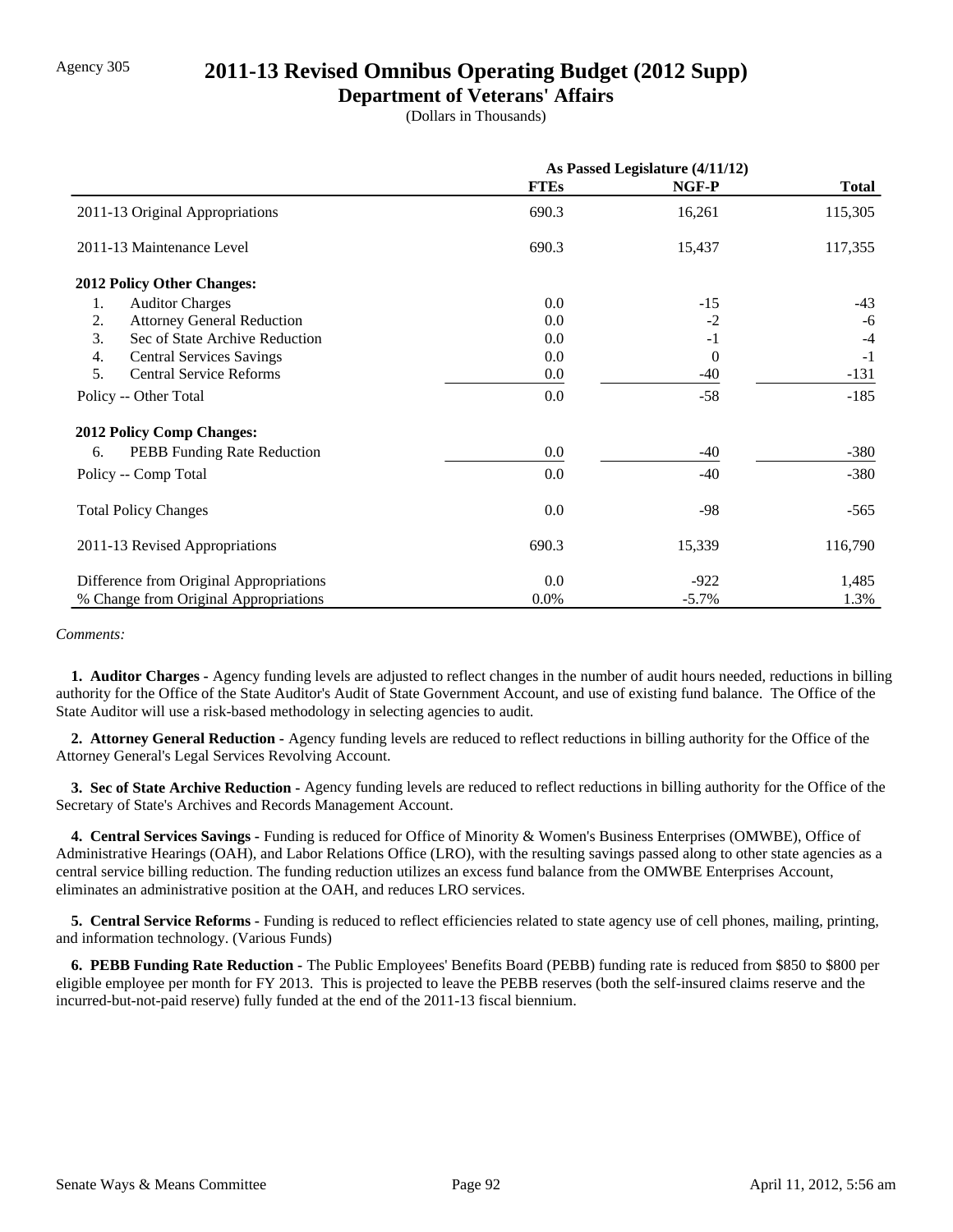# Agency 310 **2011-13 Revised Omnibus Operating Budget (2012 Supp)**

## **Department of Corrections**

(Dollars in Thousands)

|                                              | As Passed Legislature (4/11/12) |           |              |
|----------------------------------------------|---------------------------------|-----------|--------------|
|                                              | <b>FTEs</b>                     | NGF-P     | <b>Total</b> |
| 2011-13 Original Appropriations              | 8,358.5                         | 1,635,488 | 1,659,307    |
| 2011-13 Maintenance Level                    | 7,941.7                         | 1,640,737 | 1,662,330    |
| 2012 Policy Other Changes:                   |                                 |           |              |
| <b>Auditor Charges</b><br>1.                 | 0.0                             | 31        | 31           |
| 2.<br><b>Attorney General Reduction</b>      | 0.0                             | $-1,138$  | $-1,138$     |
| 3.<br>Sec of State Archive Reduction         | 0.0                             | $-50$     | $-50$        |
| 4.<br><b>Central Services Savings</b>        | 0.0                             | $-71$     | $-71$        |
| 5.<br>Reimburse Scherf Trial Expenditures    | 0.0                             | 1,041     | 1,041        |
| 6.<br>Hepatitis Immunizations                | 0.0                             | 292       | 292          |
| 7.<br><b>Community Supervision Violators</b> | 9.0                             | $-15,049$ | $-15,049$    |
| 8.<br>Administrative Costs/Vacancies         | 0.0                             | $-11,233$ | $-11,233$    |
| 9.<br><b>Central Service Reforms</b>         | 0.0                             | $-2,292$  | $-2,292$     |
| 10.<br>Prison Safety & Radios                | 0.0                             | $\Omega$  | 2,000        |
| 11.<br><b>Hospital Rates</b>                 | 0.0                             | $-3,352$  | $-3,352$     |
| 12.<br><b>Correctional Officer Uniforms</b>  | 0.0                             | 311       | 311          |
| 13.<br>Furniture Factory COP                 | 0.0                             | $-2,045$  | $-2,045$     |
| 14.<br>Maple Lane Warm Closure               | 0.0                             | 206       | 206          |
| Policy -- Other Total                        | 9.0                             | $-33,349$ | $-31,349$    |
| 2012 Policy Comp Changes:                    |                                 |           |              |
| 15.<br>PEBB Funding Rate Reduction           | 0.0                             | $-5,044$  | $-5,046$     |
| Policy -- Comp Total                         | 0.0                             | $-5,044$  | $-5,046$     |
| <b>Total Policy Changes</b>                  | 9.0                             | $-38,393$ | $-36,395$    |
| 2011-13 Revised Appropriations               | 7,950.7                         | 1,602,344 | 1,625,935    |
| Difference from Original Appropriations      | $-407.8$                        | $-33,144$ | $-33,372$    |
| % Change from Original Appropriations        | $-4.9%$                         | $-2.0%$   | $-2.0%$      |

### *Comments:*

 **1. Auditor Charges -** Agency funding levels are adjusted to reflect changes in the number of audit hours needed, reductions in billing authority for the Office of the State Auditor's Audit of State Government Account, and use of existing fund balance. The Office of the State Auditor will use a risk-based methodology in selecting agencies to audit.

 **2. Attorney General Reduction -** Agency funding levels are reduced to reflect reductions in billing authority for the Office of the Attorney General's Legal Services Revolving Account.

 **3. Sec of State Archive Reduction -** Agency funding levels are reduced to reflect reductions in billing authority for the Office of the Secretary of State's Archives and Records Management Account.

 **4. Central Services Savings -** Funding is reduced for Office of Minority & Women's Business Enterprises (OMWBE), Office of Administrative Hearings (OAH), and Labor Relations Office (LRO), with the resulting savings passed along to other state agencies as a central service billing reduction. The funding reduction utilizes an excess fund balance from the OMWBE Enterprises Account, eliminates an administrative position at the OAH, and reduces LRO services.

 **5. Reimburse Scherf Trial Expenditures -** Funding is provided to reimburse the cost of the Byron Scherf trial. Scherf is the offender accused in the January 29, 2011, murder of Monroe Correctional Complex Correctional Officer Jayme Biendl.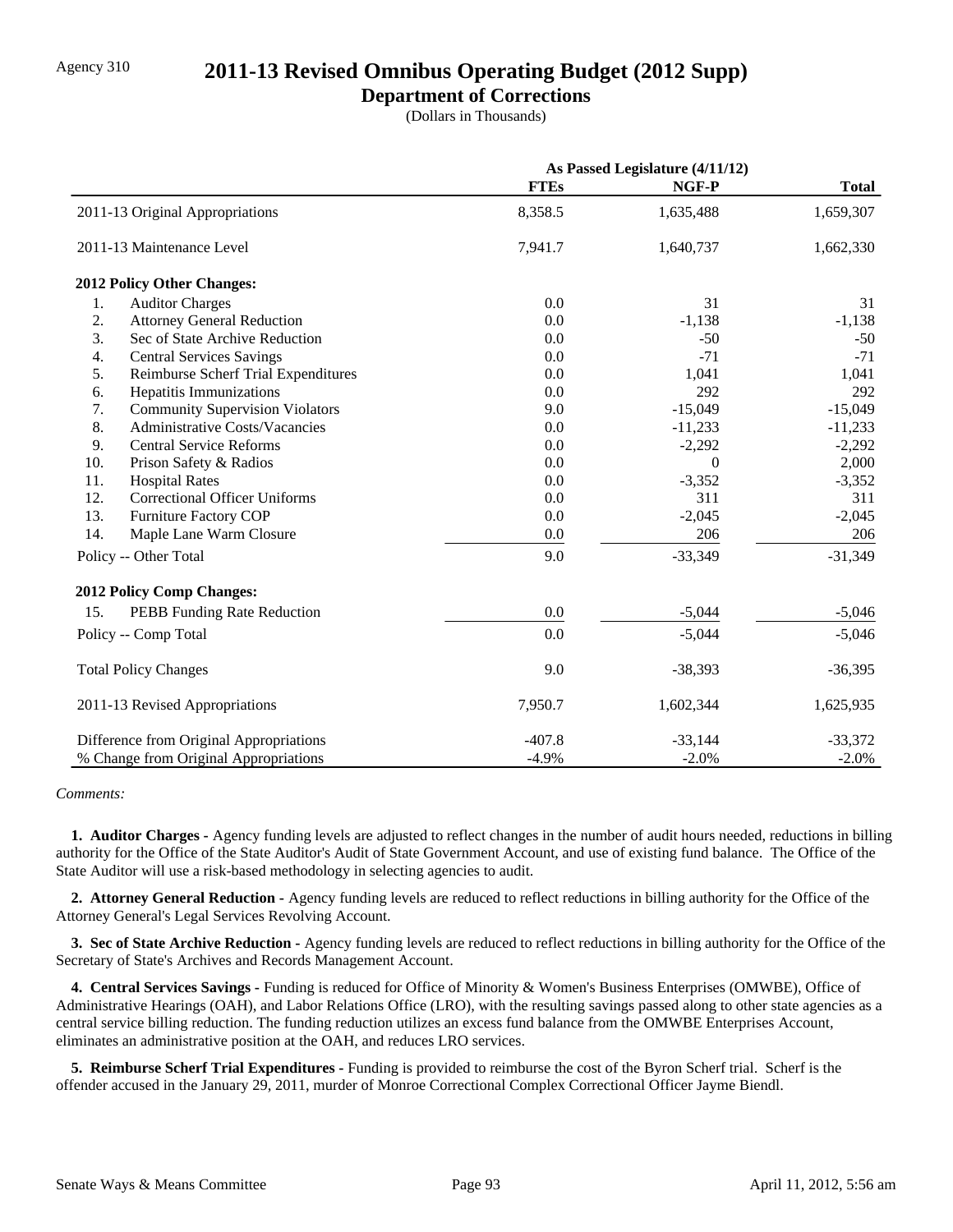# Agency 310 **2011-13 Revised Omnibus Operating Budget (2012 Supp) Department of Corrections**

 **6. Hepatitis Immunizations -** Funding is provided to purchase Hepatitis B vaccines in order to continue immunizing all incoming offenders against Hepatitis B. These vaccines was previously purchased with federal funds.

 **7. Community Supervision Violators -** Funding is reduced to reflect implementation of a structured community supervision violation process effective June 2012. The funding level assumes that \$6.4 million from the estimated annual savings is reinvested into a supervision model that includes additional programming and treatment for offenders based on an offender's assessed risk level and treatment needs.

 **8. Administrative Costs/Vacancies -** One-time savings are taken to reflect underspending in FY 2012.

 **9. Central Service Reforms -** Funding is reduced to reflect efficiencies related to state agency use of cell phones, mailing, printing, and information technology. (Various Funds)

 **10. Prison Safety & Radios -** One-time funding is provided to install narrowband radios and to implement prison safety measures recommended by the Department's Statewide Security Advisory Committee.

 **11. Hospital Rates -** Funding is reduced to reflect the use of Provider One by the Department to pay outside hospital claims, and from paying Medicaid rates to providers for Department of Corrections offenders.

 **12. Correctional Officer Uniforms -** Funding is provided to begin implementation of HB 22346 (correctional officer uniforms), which exempts the Department of Corrections and its employees from the requirement to purchase employee uniforms from Correctional Industries.

 **13. Furniture Factory COP -** For fiscal year 2012 and fiscal year 2013 only, the debt service for the certificate of participation used to finance the construction of the Correctional Industries Furniture Factory at the Stafford Creek Corrections Center is to be paid from the Correctional Industries Account. Beginning in FY 2014 the debt service will be paid from the state general fund.

 **14. Maple Lane Warm Closure -** Funding is provided for the Department of Corrections to maintain the state facilities and assets at Maple Lane School in Rochester from April 1, 2012 through June 30, 2013. A proviso specifies that the Department shall not house offenders at the Maple Lane facility. and requires the DOC to report to the Legislature by November 1, 2012, with a plan for the future use of the facility.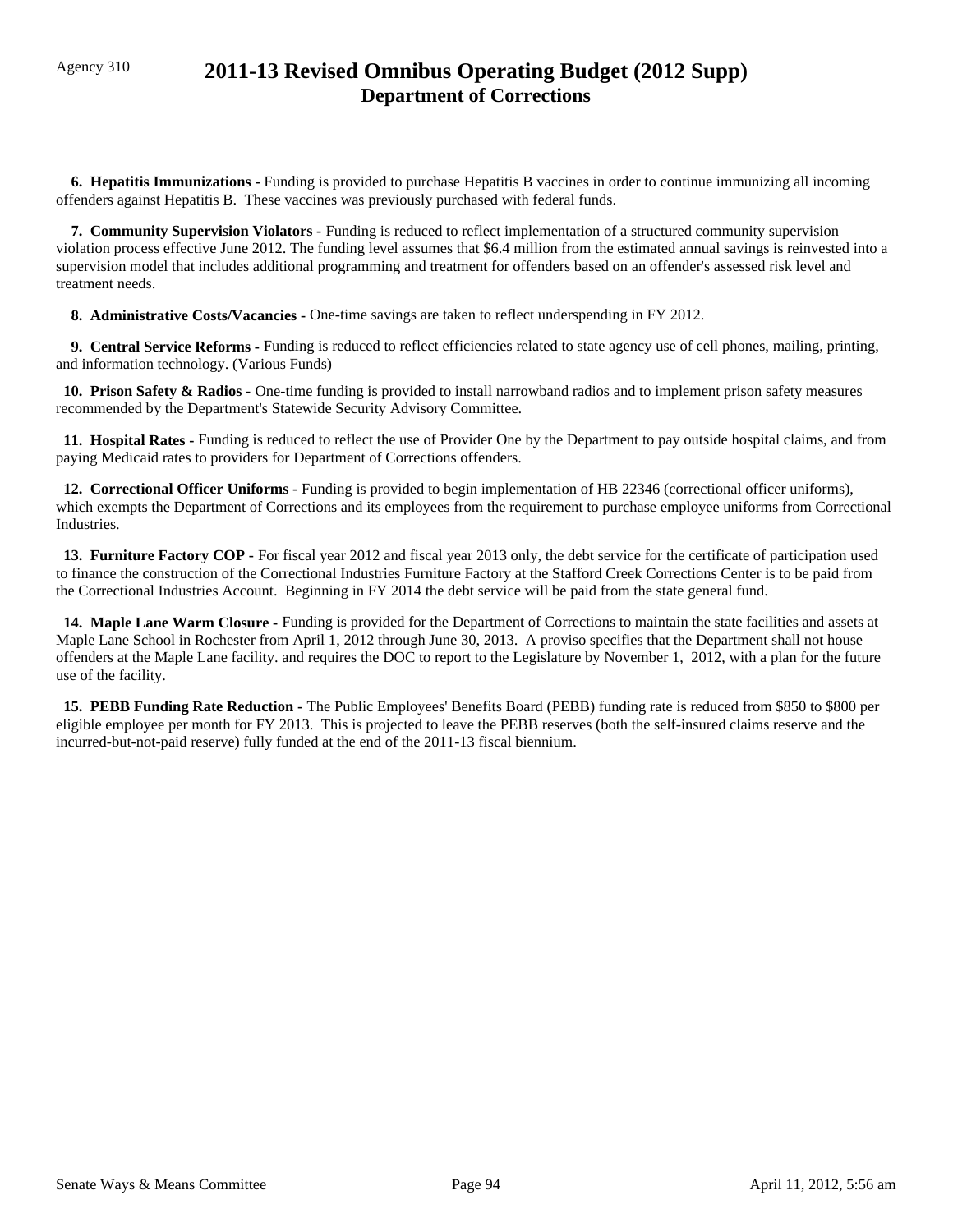# Agency 315 **2011-13 Revised Omnibus Operating Budget (2012 Supp)**

## **Dept of Services for the Blind**

(Dollars in Thousands)

|                                          | As Passed Legislature (4/11/12) |                |                |
|------------------------------------------|---------------------------------|----------------|----------------|
|                                          | <b>FTEs</b>                     | NGF-P          | <b>Total</b>   |
| 2011-13 Original Appropriations          | 75.0                            | 4,542          | 25,567         |
| 2011-13 Maintenance Level                | 75.0                            | 4,534          | 25,548         |
| <b>2012 Policy Other Changes:</b>        |                                 |                |                |
| 1.<br><b>Auditor Charges</b>             | 0.0                             | $-2$           | $-10$          |
| <b>Attorney General Reduction</b><br>2.  | 0.0                             | $\overline{0}$ | $-1$           |
| 3.<br>Sec of State Archive Reduction     | 0.0                             | 0              | $-1$           |
| <b>Central Services Savings</b><br>4.    | 0.0                             | $\theta$       | $-1$           |
| 5.<br><b>Central Service Reforms</b>     | 0.0                             | $-7$           | $-21$          |
| 6.<br><b>Business Enterprise Program</b> | $0.0\,$                         | $-227$         | $\overline{0}$ |
| Policy -- Other Total                    | 0.0                             | $-236$         | $-34$          |
| <b>2012 Policy Comp Changes:</b>         |                                 |                |                |
| PEBB Funding Rate Reduction<br>7.        | 0.0                             | -8             | $-48$          |
| Policy -- Comp Total                     | 0.0                             | $-8$           | $-48$          |
| <b>Total Policy Changes</b>              | 0.0                             | $-244$         | $-82$          |
| 2011-13 Revised Appropriations           | 75.0                            | 4,290          | 25,466         |
| Difference from Original Appropriations  | 0.0                             | $-252$         | $-101$         |
| % Change from Original Appropriations    | 0.0%                            | $-5.6%$        | $-0.4%$        |

*Comments:*

 **1. Auditor Charges -** Agency funding levels are adjusted to reflect changes in the number of audit hours needed, reductions in billing authority for the Office of the State Auditor's Audit of State Government Account, and use of existing fund balance. The Office of the State Auditor will use a risk-based methodology in selecting agencies to audit.

 **2. Attorney General Reduction -** Agency funding levels are reduced to reflect reductions in billing authority for the Office of the Attorney General's Legal Services Revolving Account.

 **3. Sec of State Archive Reduction -** Agency funding levels are reduced to reflect reductions in billing authority for the Office of the Secretary of State's Archives and Records Management Account.

 **4. Central Services Savings -** Funding is reduced for Office of Minority & Women's Business Enterprises (OMWBE), Office of Administrative Hearings (OAH), and Labor Relations Office (LRO), with the resulting savings passed along to other state agencies as a central service billing reduction. The funding reduction utilizes an excess fund balance from the OMWBE Enterprises Account, eliminates an administrative position at the OAH, and reduces LRO services.

 **5. Central Service Reforms -** Funding is reduced to reflect efficiencies related to state agency use of cell phones, mailing, printing, and information technology. (Various Funds)

 **6. Business Enterprise Program -** Previously, General Fund-State (GF-S) expenditures from the Business Enterprise Program (BEP) have been counted toward matching allocations for the Vocational Rehabilitation (VR) Basic Support Grant. As permissible by the Federal Rehabilitation Services Administration, BEP federal funds may be used and counted as a match instead of GF-S for the VR Basic Support Grant. The Department will transfer the matching allocations from GF-S to BEP federal funds. This change is not expected to affect client services. (General Fund-State, General Fund-Federal)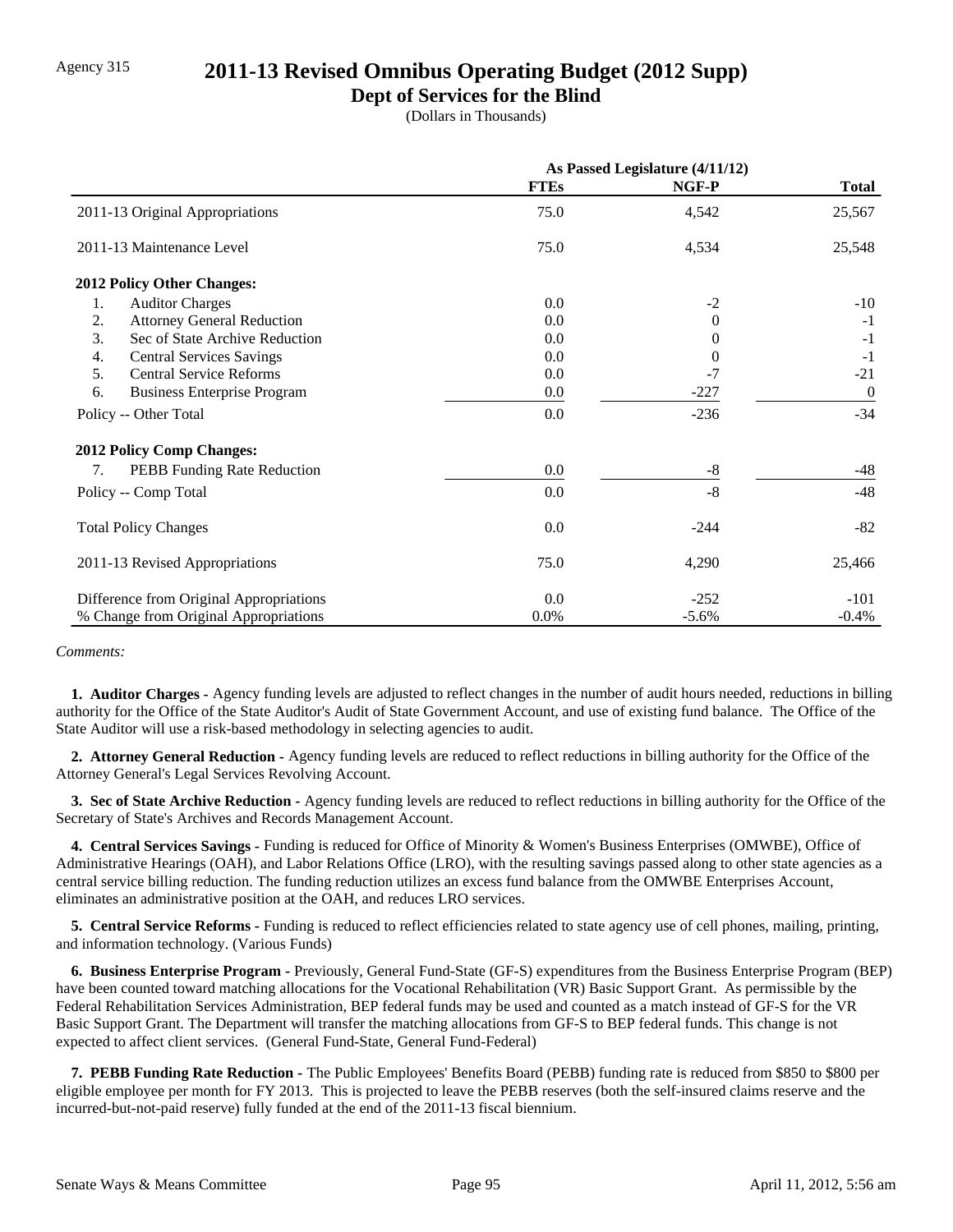# Agency 540 **2011-13 Revised Omnibus Operating Budget (2012 Supp)**

## **Employment Security Department**

(Dollars in Thousands)

|                                           | As Passed Legislature (4/11/12) |                  |                  |
|-------------------------------------------|---------------------------------|------------------|------------------|
|                                           | <b>FTEs</b>                     | NGF-P            | <b>Total</b>     |
| 2011-13 Original Appropriations           | 2,381.5                         | 69               | 715,099          |
| 2011-13 Maintenance Level                 | 2,381.5                         | $\overline{0}$   | 706,307          |
| 2012 Policy Other Changes:                |                                 |                  |                  |
| 1.<br><b>Auditor Charges</b>              | 0.0                             | $\theta$         | 1,140            |
| 2.<br><b>Attorney General Reduction</b>   | 0.0                             | $\Omega$         | $-162$           |
| 3.<br>Sec of State Archive Reduction      | 0.0                             | $\Omega$         | $-12$            |
| <b>Central Services Savings</b><br>4.     | 0.0                             | $\theta$         | $-80$            |
| 5.<br><b>Central Service Reforms</b>      | 0.0                             | 0                | $-539$           |
| Worker Training Study<br>6.               | 0.0                             | $\boldsymbol{0}$ | 20               |
| 7.<br><b>Eliminate Unfunded Positions</b> | $-50.0$                         | 0                | $\boldsymbol{0}$ |
| Policy -- Other Total                     | $-50.0$                         | $\boldsymbol{0}$ | 367              |
| 2012 Policy Comp Changes:                 |                                 |                  |                  |
| 8.<br>PEBB Funding Rate Reduction         | 0.0                             | $\boldsymbol{0}$ | $-1,548$         |
| Policy -- Comp Total                      | 0.0                             | $\boldsymbol{0}$ | $-1,548$         |
| <b>Total Policy Changes</b>               | $-50.0$                         | $\overline{0}$   | $-1,181$         |
| 2011-13 Revised Appropriations            | 2,331.5                         | $\theta$         | 705,126          |
| Difference from Original Appropriations   | $-50.0$                         | -69              | $-9,973$         |
| % Change from Original Appropriations     | $-2.1%$                         | $-100.0\%$       | $-1.4%$          |

#### *Comments:*

 **1. Auditor Charges -** Agency funding levels are adjusted to reflect changes in the number of audit hours needed, reductions in billing authority for the Office of the State Auditor's Audit of State Government Account, and use of existing fund balance. The Office of the State Auditor will use a risk-based methodology in selecting agencies to audit.

 **2. Attorney General Reduction -** Agency funding levels are reduced to reflect reductions in billing authority for the Office of the Attorney General's Legal Services Revolving Account.

 **3. Sec of State Archive Reduction -** Agency funding levels are reduced to reflect reductions in billing authority for the Office of the Secretary of State's Archives and Records Management Account.

 **4. Central Services Savings -** Funding is reduced for Office of Minority & Women's Business Enterprises (OMWBE), Office of Administrative Hearings (OAH), and Labor Relations Office (LRO), with the resulting savings passed along to other state agencies as a central service billing reduction. The funding reduction utilizes an excess fund balance from the OMWBE Enterprises Account, eliminates an administrative position at the OAH, and reduces LRO services.

 **5. Central Service Reforms -** Funding is reduced to reflect efficiencies related to state agency use of cell phones, mailing, printing, and information technology. (Various Funds)

 **6. Worker Training Study -** Funding is provided for the Department to increase the amount provided for the initial review and evaluation of the training benefits program. (General Fund-Federal)

 **7. Eliminate Unfunded Positions -** Unfunded employee positions are eliminated. This action does not affect funding.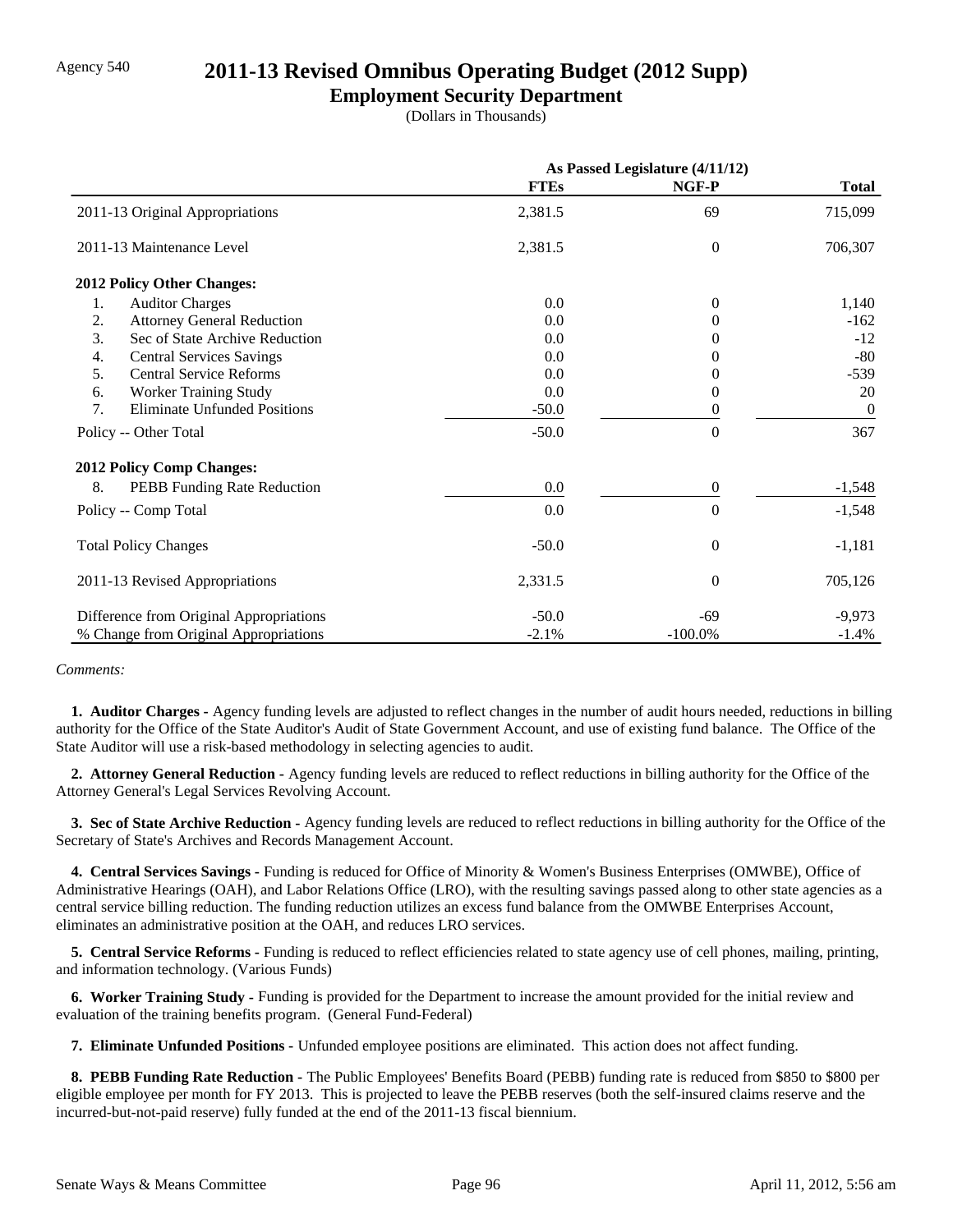# Agency 300 **2011-13 Revised Omnibus Operating Budget (2012 Supp)**<br>Program 010

## **Dept of Social and Health Services**

**Children and Family Services**

(Dollars in Thousands)

|                                           | As Passed Legislature (4/11/12) |           |              |
|-------------------------------------------|---------------------------------|-----------|--------------|
|                                           | <b>FTEs</b>                     | NGF-P     | <b>Total</b> |
| 2011-13 Original Appropriations           | 2,563.1                         | 605,185   | 1,091,468    |
| 2011-13 Maintenance Level                 | 2,544.5                         | 582,350   | 1,079,607    |
| 2012 Policy Other Changes:                |                                 |           |              |
| <b>Selected Services</b><br>1.            | 0.0                             | $-3,175$  | $-3,881$     |
| 2.<br><b>Contracted Services</b>          | 0.0                             | $-6,721$  | $-11,923$    |
| 3.<br>Family Assessment                   | 1.0                             | 616       | 1,232        |
| <b>Extended Foster Care</b><br>4.         | 0.0                             | $\theta$  | 178          |
| <b>Eliminate Unfunded Positions</b><br>5. | $-70.5$                         | $\Omega$  | $\Omega$     |
| 6.<br>Performance Based Contracting       | 0.0                             | 799       | 1,598        |
| 7.<br>DV Prevention Funding               | 0.0                             | 0         | 86           |
| Policy -- Other Total                     | $-69.5$                         | $-8,481$  | $-12,710$    |
| 2012 Policy Comp Changes:                 |                                 |           |              |
| 8.<br>PEBB Funding Rate Reduction         | 0.0                             | $-1,112$  | $-1,490$     |
| Policy -- Comp Total                      | 0.0                             | $-1,112$  | $-1,490$     |
| <b>Total Policy Changes</b>               | $-69.5$                         | $-9,593$  | $-14,200$    |
| 2011-13 Revised Appropriations            | 2,475.0                         | 572,757   | 1,065,407    |
| Difference from Original Appropriations   | $-88.1$                         | $-32,428$ | $-26,061$    |
| % Change from Original Appropriations     | $-3.4%$                         | $-5.4%$   | $-2.4%$      |

#### *Comments:*

 **1. Selected Services -** Funding is adjusted to reflect a variety of changes including increased efforts to prevent overpayments, contract eliminations, and utilization of Supplemental Security Income (SSI) for allowable services. Additionally, the reduction reflects aligning receiving care maintenance across fiscal years and eliminating funding for a Family Preservation training contract (\$52,000). Savings are achieved through under expenditures for sexually aggressive youth funding. Additionally, funding is reduced for the following services: child care (3.6 percent effective April 2012); evaluations and treatment (15 percent effective April 2012); and adoption support recruitment (50 percent effective April 2012). (General Fund-State, General Fund-Federal)

 **2. Contracted Services -** Funding for Behavioral Rehabilitation Services (BRS) is reduced to align with FY 2011 expenditure levels. These services are provided to children and youth who are behaviorally or emotionally disordered and whose behaviors cannot be maintained in a less intensive setting. This reduction will be achieved through the current contract rates. (General Fund-State, General Fund-Federal)

 **3. Family Assessment -** Funding is provided to implement Engrossed Substitute Senate Bill 6555 (Child protective services). The bill authorizes the Department to implement Family Assessment Response (FAR) within Child Protective Services. (General Fund-State, General Fund-Federal)

 **4. Extended Foster Care -** Funding is provided to implement Engrossed Substitute House Bill 2592 (Extended Foster Care). The legislation extends foster care services to youth who elect to stay in care to attend a post-secondary academic or vocational educational program. Federal matching funds are available under the federal Fostering Connections act for Title IV-E eligible youth. (General Fund-Federal)

 **5. Eliminate Unfunded Positions -** Unfunded employee positions are eliminated. This action does not affect funding.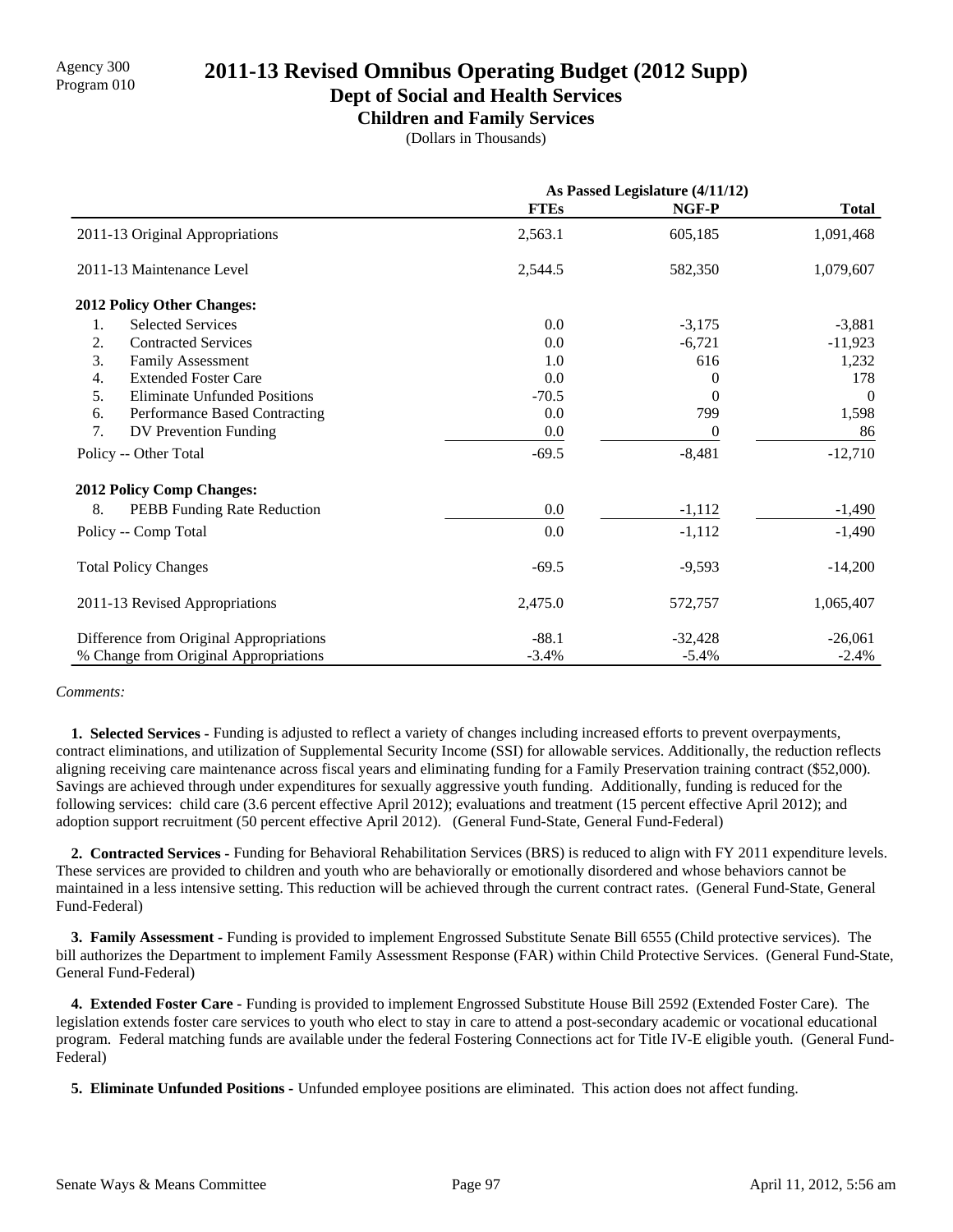# Agency 300 **2011-13 Revised Omnibus Operating Budget (2012 Supp)**<br>Program 010 **Dept of Social and Health Services Children and Family Services**

 **6. Performance Based Contracting -** Funding is provided to implement Engrossed Second Substitute House Bill 2264 (Child welfare/contracting). The legislation requires the DSHS to enter into performance-based contracts (PBC) for the provision of family support and related services by December 1, 2013. The DSHS is authorized to enter into PBC for additional services, other than case management, in future procurements. (General Fund-State, General Fund-Federal)

 **7. DV Prevention Funding -** Domestic Violence Prevention Account funding is provided for contracted services, rather than state general funds. (Domestic Violence Prevention Fund)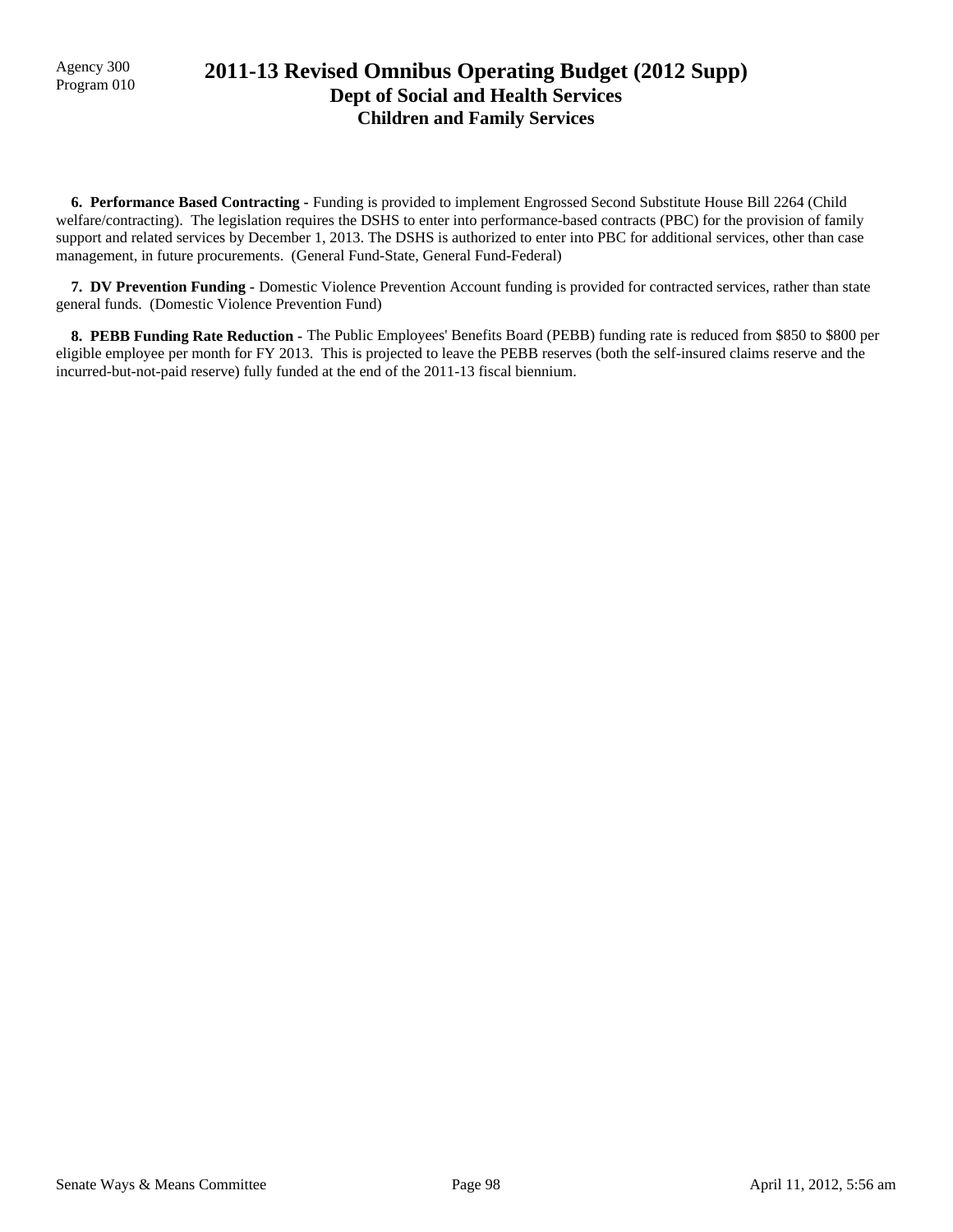# Agency 300<br>Program 020 **2011-13 Revised Omnibus Operating Budget (2012 Supp)**

**Dept of Social and Health Services**

## **Juvenile Rehabilitation**

(Dollars in Thousands)

|                                          | As Passed Legislature (4/11/12) |          |              |
|------------------------------------------|---------------------------------|----------|--------------|
|                                          | <b>FTEs</b>                     | NGF-P    | <b>Total</b> |
| 2011-13 Original Appropriations          | 817.9                           | 173,828  | 179,430      |
| 2011-13 Maintenance Level                | 755.9                           | 171,497  | 180,206      |
| <b>2012 Policy Comp Changes:</b>         |                                 |          |              |
| <b>PEBB</b> Funding Rate Reduction<br>1. | 0.0                             | $-516$   | $-516$       |
| Policy -- Comp Total                     | 0.0                             | $-516$   | $-516$       |
| <b>Total Policy Changes</b>              | 0.0                             | $-516$   | $-516$       |
| 2011-13 Revised Appropriations           | 755.9                           | 170.981  | 179,690      |
| Difference from Original Appropriations  | $-62.0$                         | $-2,847$ | 260          |
| % Change from Original Appropriations    | $-7.6\%$                        | $-1.6%$  | 0.1%         |

#### *Comments:*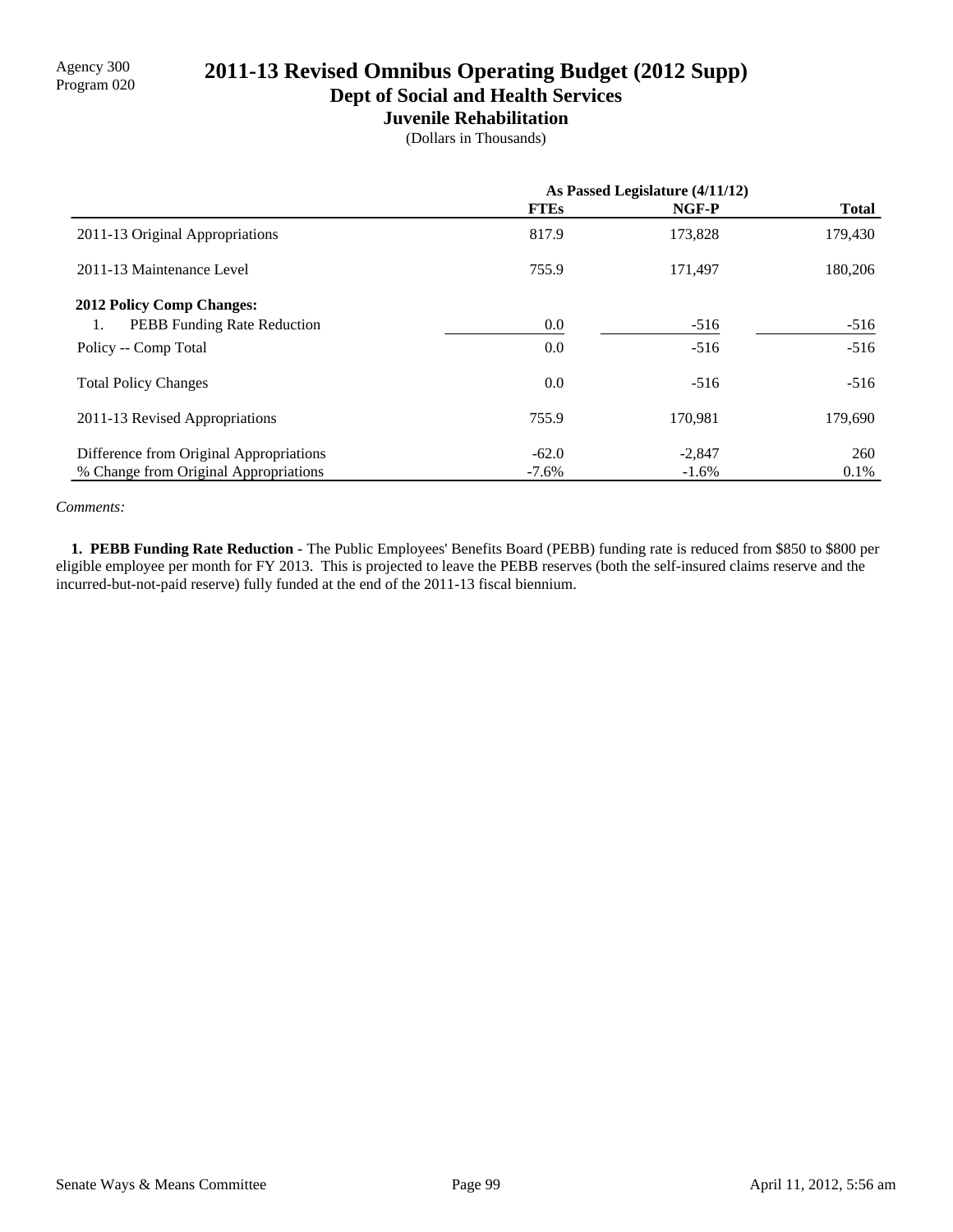# Agency 300 **2011-13 Revised Omnibus Operating Budget (2012 Supp)**<br>Program 030

**Dept of Social and Health Services**

### **Mental Health**

(Dollars in Thousands)

|                                         | As Passed Legislature (4/11/12) |          |              |
|-----------------------------------------|---------------------------------|----------|--------------|
|                                         | <b>FTEs</b>                     | NGF-P    | <b>Total</b> |
| 2011-13 Original Appropriations         | 2,771.0                         | 890,068  | 1,598,488    |
| 2011-13 Maintenance Level               | 2,643.3                         | 883,340  | 1,591,038    |
| 2012 Policy Other Changes:              |                                 |          |              |
| <b>Optional Waiver Services</b><br>1.   | 0.0                             | $-1,159$ | $-2,565$     |
| 2.<br><b>Evidence Based Practices</b>   | 0.0                             | 135      | 224          |
| Policy -- Other Total                   | 0.0                             | $-1,024$ | $-2,341$     |
| <b>2012 Policy Comp Changes:</b>        |                                 |          |              |
| 3.<br>PEBB Funding Rate Reduction       | 0.0                             | $-1,490$ | $-1,666$     |
| Policy -- Comp Total                    | 0.0                             | $-1,490$ | $-1,666$     |
| <b>Total Policy Changes</b>             | 0.0                             | $-2,514$ | $-4,007$     |
| 2011-13 Revised Appropriations          | 2,643.3                         | 880,826  | 1,587,031    |
| Difference from Original Appropriations | $-127.7$                        | $-9,242$ | $-11,457$    |
| % Change from Original Appropriations   | $-4.6%$                         | $-1.0\%$ | $-0.7\%$     |

#### *Comments:*

 **1. Optional Waiver Services -** Under the terms of the state's federal Medicaid waiver, some individual Regional Support Networks (RSNs) have been able to earn federal Medicaid matching funds to provide supported employment, clubhouse, and respite care services that are not typically covered by Medicaid. The federal government has recently adopted the position that such services must be funded and available in all RSN areas in order for Medicaid to fund them anywhere. Because state funds are not presently available to provide the services statewide, Medicaid funding for them is discontinued effective July 1, 2012. Individual RSNs may continue to provide these services with state-only, local, or federal block grant funds to the extent those are available. (General Fund-State, General Fund-Federal)

 **2. Evidence Based Practices -** Funding is provided for increasing the level of evidence-based or research-based prevention and treatment programs in the Department's mental health, juvenile justice, and child welfare programs in accordance with Engrossed Second Substitute House Bill 2536 (children/services delivery). This includes \$218,000 for the Department to hire 2 FTEs and \$224,000 to contract with the University of Washington and the Washington State Institute for Public Policy. The Department's programs responsible for administration of mental health, child welfare, and juvenile justice programs will coordinate with the Health Care Authority on the development of contract terms which facilitate efforts to meet requirements of the bill. (General Fund-State, General Fund-Federal)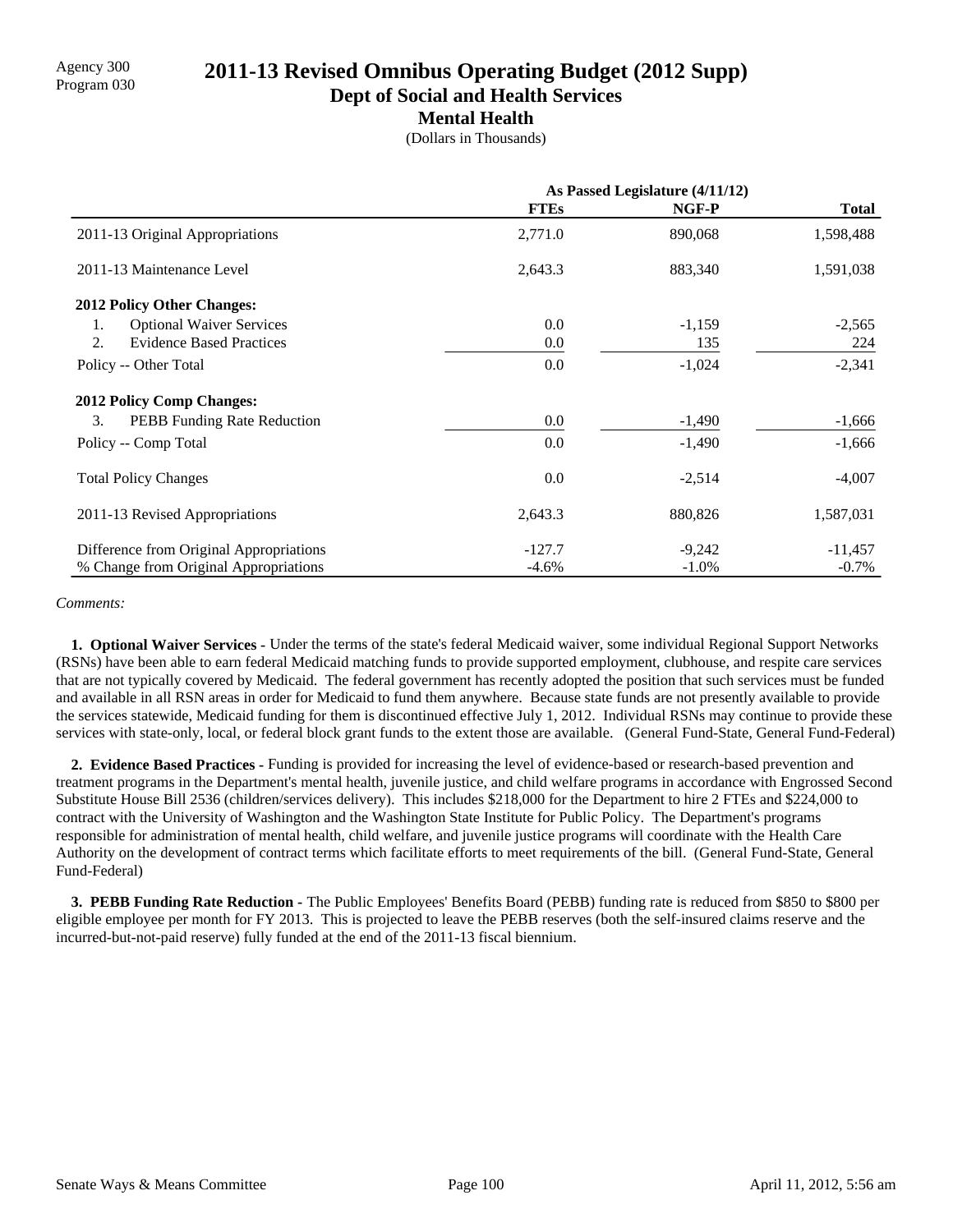# Agency 300 **2011-13 Revised Omnibus Operating Budget (2012 Supp)**<br>Program 040

**Dept of Social and Health Services**

**Developmental Disabilities**

(Dollars in Thousands)

|                                             |             | As Passed Legislature (4/11/12) |              |  |
|---------------------------------------------|-------------|---------------------------------|--------------|--|
|                                             | <b>FTEs</b> | NGF-P                           | <b>Total</b> |  |
| 2011-13 Original Appropriations             | 3,414.9     | 1,012,678                       | 1,926,723    |  |
| 2011-13 Maintenance Level                   | 3,238.3     | 1,005,796                       | 1,942,065    |  |
| 2012 Policy Other Changes:                  |             |                                 |              |  |
| 1.<br><b>Critical Community Placements</b>  | 0.0         | 1,337                           | 2,621        |  |
| 2.<br>Funding for Initiative 1163           | 0.0         | 3,061                           | 5,236        |  |
| 3.<br>1163 Training Trust Contributions     | 0.0         | 625                             | 1,250        |  |
| 4.<br><b>RHC</b> Savings                    | 0.0         | $-5,434$                        | $-5,434$     |  |
| 5.<br>Correct Program Allotment             | 0.0         | $-8,340$                        | $-8,340$     |  |
| <b>Current Year Variance</b><br>6.          | 0.0         | $-3,662$                        | $-3,662$     |  |
| 7.<br><b>Transition High School Clients</b> | 0.0         | 376                             | 752          |  |
| 8.<br><b>Eliminate Unfunded Positions</b>   | $-157.0$    | $\Omega$                        | $\theta$     |  |
| 9.<br>Future Use Study-Rainier              | 0.0         | 600                             | 600          |  |
| 10.<br><b>Student Transition Funding</b>    | 0.0         | 250                             | 250          |  |
| 11.<br>AP Parity Trust Contributions        | 0.0         | 73                              | 146          |  |
| 12.<br>Implementation of 2314               | 0.0         | $-210$                          | $-271$       |  |
| Policy -- Other Total                       | $-157.0$    | $-11,324$                       | $-6,852$     |  |
| <b>2012 Policy Comp Changes:</b>            |             |                                 |              |  |
| PEBB Funding Rate Reduction<br>13.          | 0.0         | $-1,006$                        | $-1,986$     |  |
| Policy -- Comp Total                        | 0.0         | $-1,006$                        | $-1,986$     |  |
| <b>Total Policy Changes</b>                 | $-157.0$    | $-12,330$                       | $-8,838$     |  |
| 2011-13 Revised Appropriations              | 3,081.3     | 993,466                         | 1,933,227    |  |
| Difference from Original Appropriations     | $-333.6$    | $-19,212$                       | 6,504        |  |
| % Change from Original Appropriations       | $-9.8%$     | $-1.9%$                         | 0.3%         |  |

#### *Comments:*

 **1. Critical Community Placements -** Funding is provided for 35 out-of-home community residential placements for individuals with developmental disabilities in crisis that have been identified as aging out of the Children's Administration or have been released from a state institution such as the Department of Corrections, the Juvenile Rehabilitation Administration, or a psychiatric hospital. (General Fund-State, General Fund-Federal)

 **2. Funding for Initiative 1163 -** Initiative 1163 was approved by voters in 2011. It requires increased mandatory training, additional background checks, and certification for long-term care workers beginning January 7, 2012. Administrative costs are capped and performance audits with additional fraud investigators are required. (General Fund-State, General Fund-Federal)

 **3. 1163 Training Trust Contributions -** Funding is provided for the training partnership to provide increased training as required by Initiative 1163. Current training partnership contributions are funded at 17 cents per hour of work, this would increase the funding to 22 cents per hour of work. (General Fund-State, General Fund-Federal)

 **4. RHC Savings -** Savings are achieved from under expenditures in Residential Habilitation Centers. Spending is below appropriated levels due to new hiring and equipment purchases taking longer than originally scheduled. This is variance that otherwise will revert at the end of the fiscal year.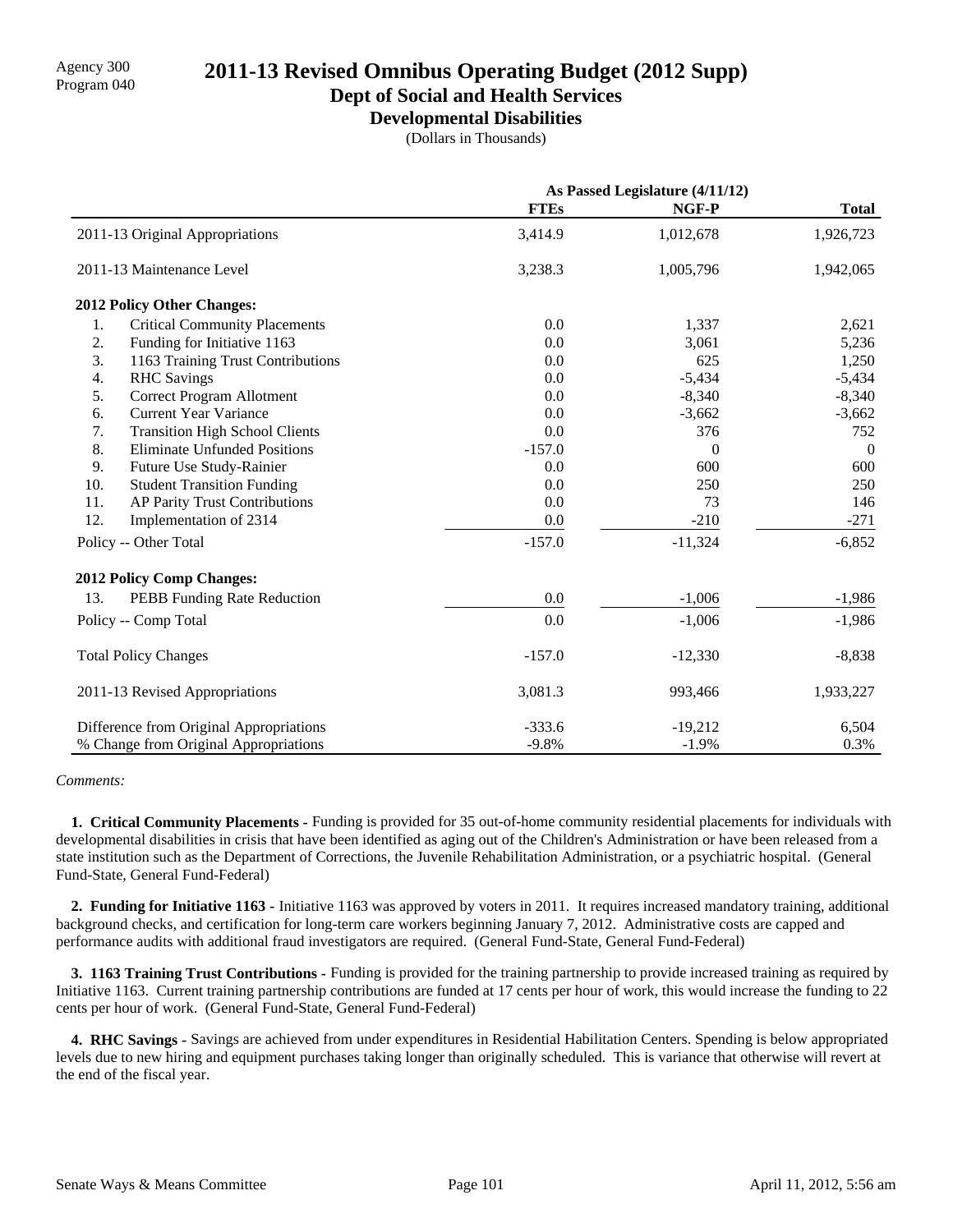# Agency 300 **2011-13 Revised Omnibus Operating Budget (2012 Supp)**<br>Program 040 **Dept of Social and Health Services Developmental Disabilities**

 **5. Correct Program Allotment -** Funding is removed from the H55 budget unit within the Division of Developmental Disabilities to align the program allotment with actual and planned expenditures. No client services are impacted by this item.

 **6. Current Year Variance -** Current year program variance (under-expenditure) is removed from the Division of Developmental Disabilities. This is variance that otherwise would revert at the end of the fiscal year.

 **7. Transition High School Clients -** Funding is provided for Medicaid employment programs for about 160 high school graduates who receive Medicaid waiver services and who will be turning 21 years of age. (General Fund-State, General Fund-Federal)

 **8. Eliminate Unfunded Positions -** One hundred fifty-seven unfunded staff positions are eliminated. This action does not effect funding.

 **9. Future Use Study-Rainier -** Funding is provided for a long-range vision and development plan for Rainier School. The Department of Social and Health Services shall convene a task force to evaluate and make recommendations on the best use of Rainier School as a state facility.

 **10. Student Transition Funding -** Funding is provided for the Department of Social and Health Services to contract with school districts for instructional support of new students with developmental disabilities that are admitted to a Residential Habilitation Center (RHC). The Department will provide \$25,000 for each person under the age of 21 who between July 1, 2011, and June 30, 2013, is newly admitted to the RHC and newly enrolled in the school district in which the RHC is located. The school district will use this funding to provide enhanced supports and to offset increased costs for children who may be experiencing distress while transitioning to a new school environment.

 **11. AP Parity Trust Contributions -** Funding is provided for the training partnership to provide increased training as required by Initiative 1163. Agency parity is provided to increase the funding to 22 cents per hour of work from the current 17 cents per hour. (General Fund-State, General Fund-Federal)

 **12. Implementation of 2314 -** Savings is achieved from the implementation of ESHB 2314 (Long-term Care Workers) which aligns implementation dates for long-term care worker training with actual implementation dates. (General Fund-State, General Fund-Federal)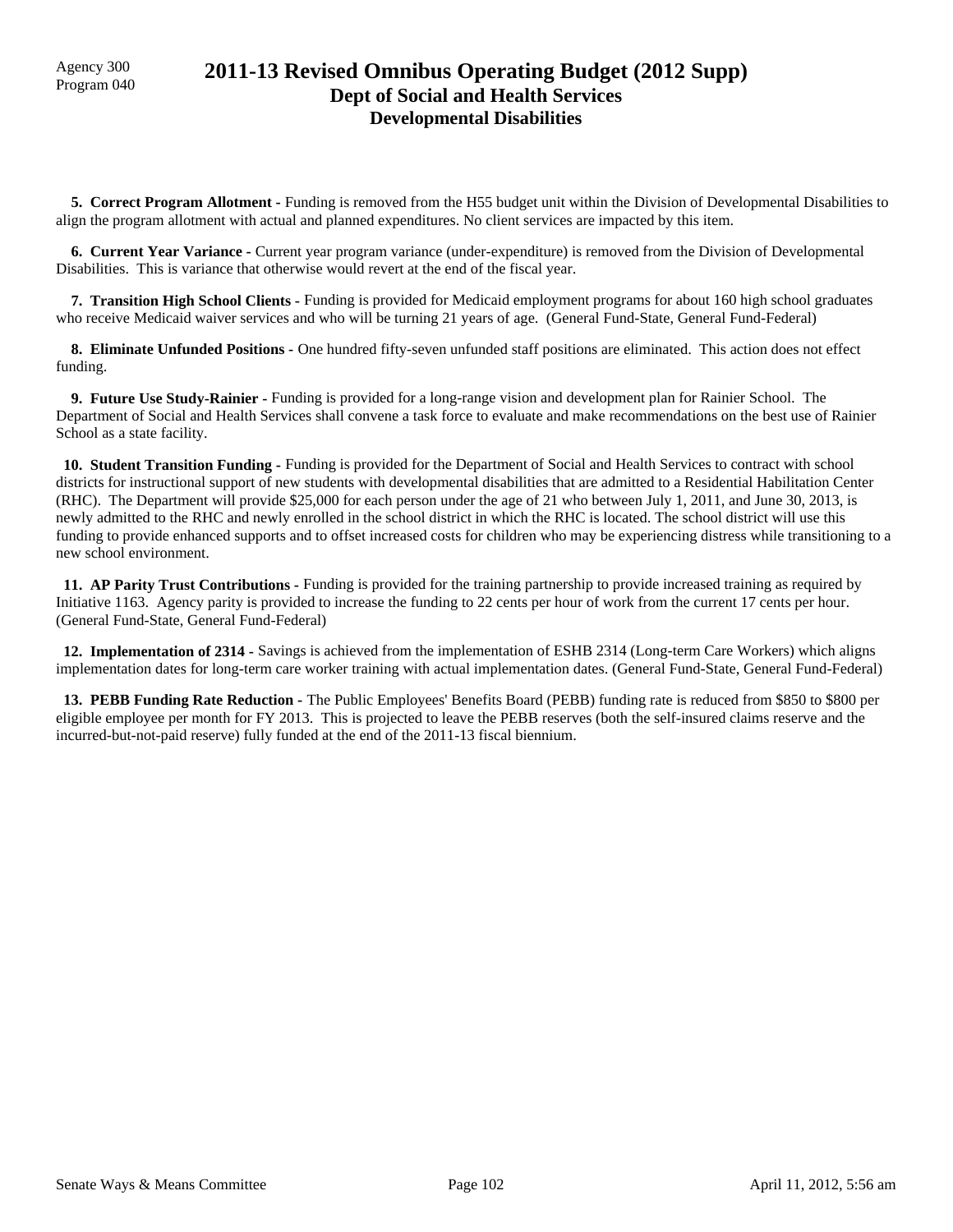# Agency 300 **2011-13 Revised Omnibus Operating Budget (2012 Supp)**<br>Program 050

**Dept of Social and Health Services**

#### **Long-Term Care**

(Dollars in Thousands)

|                                              | As Passed Legislature (4/11/12) |                  |              |
|----------------------------------------------|---------------------------------|------------------|--------------|
|                                              | <b>FTEs</b>                     | NGF-P            | <b>Total</b> |
| 2011-13 Original Appropriations              | 1,346.2                         | 1,594,945        | 3,399,830    |
| 2011-13 Maintenance Level                    | 1,342.9                         | 1,594,738        | 3,399,151    |
| 2012 Policy Other Changes:                   |                                 |                  |              |
| <b>Expand Family Caregiver Support</b><br>1. | 0.0                             | $-1,769$         | $-8,693$     |
| 2.<br>Funding for Initiative 1163            | 17.0                            | 9,195            | 15,376       |
| 3.<br>1163 Training Trust Contributions      | 0.0                             | 1,203            | 2,406        |
| <b>BH Rate Reduction</b><br>4.               | 0.0                             | $-1,711$         | $-3,423$     |
| 5.<br>AP Parity Trust Contributions          | 0.0                             | 371              | 742          |
| Implementation of 2314<br>6.                 | 0.0                             | $-712$           | $-881$       |
| 7.<br><b>Improve Vulnerable Safety</b>       | 3.5                             | $\boldsymbol{0}$ | 6,851        |
| Policy -- Other Total                        | 20.5                            | 6,577            | 12,378       |
| <b>2012 Policy Comp Changes:</b>             |                                 |                  |              |
| 8.<br>PEBB Funding Rate Reduction            | 0.0                             | $-484$           | $-800$       |
| Policy -- Comp Total                         | 0.0                             | $-484$           | $-800$       |
| <b>Total Policy Changes</b>                  | 20.5                            | 6,093            | 11,578       |
| 2011-13 Revised Appropriations               | 1,363.4                         | 1,600,831        | 3,410,729    |
| Difference from Original Appropriations      | 17.2                            | 5,886            | 10,899       |
| % Change from Original Appropriations        | 1.3%                            | 0.4%             | 0.3%         |

#### *Comments:*

1. Expand Family Caregiver Support - General fund-state and federal matching funds are saved from reducing Medicaid caseloads by 180 nursing home placements and 320 community residential placements. Of the general fund-state savings assumed from reducing Medicaid caseloads, \$5 million is used to increase state-only funding for the Family Caregiver Support Program (FCSP), which includes specialized caregiver support for people with Alzheimer's disease. The FCSP is a service available to unpaid caregivers of non Medicaid adults who need care. Providing these caregivers with information and connecting them to other resources may help clients remain in their homes and may delay entry into more costly long-term care services. (General Fund-State, General Fund-Federal)

 **2. Funding for Initiative 1163 -** Initiative 1163 was approved by voters in 2011. It requires increased mandatory training, additional background checks, and certification for long-term care workers beginning January 7, 2012. Administrative costs are capped and performance audits with additional fraud investigators are required. (General Fund-State, General Fund-Federal)

 **3. 1163 Training Trust Contributions -** Funding is provided for the training partnership to provide increased training as required by Initiative 1163. Current training partnership contributions are funded at 17 cents per hour of work, this would increase the funding to 22 cents per hour of work. (General Fund-State, General Fund-Federal)

 **4. BH Rate Reduction -** Effective July 1, 2012, the Department of Social and Health Services will reduce payment rates for boarding homes and assisted living by 2 percent . (General Fund-State, General Fund-Federal)

 **5. AP Parity Trust Contributions -** Funding is provided for the training partnership to provide increased training as required by Initiative 1163. Agency parity is provided to increase the funding to 22 cents per hour of work from the current 17 cents per hour. (General Fund-State, General Fund-Federal)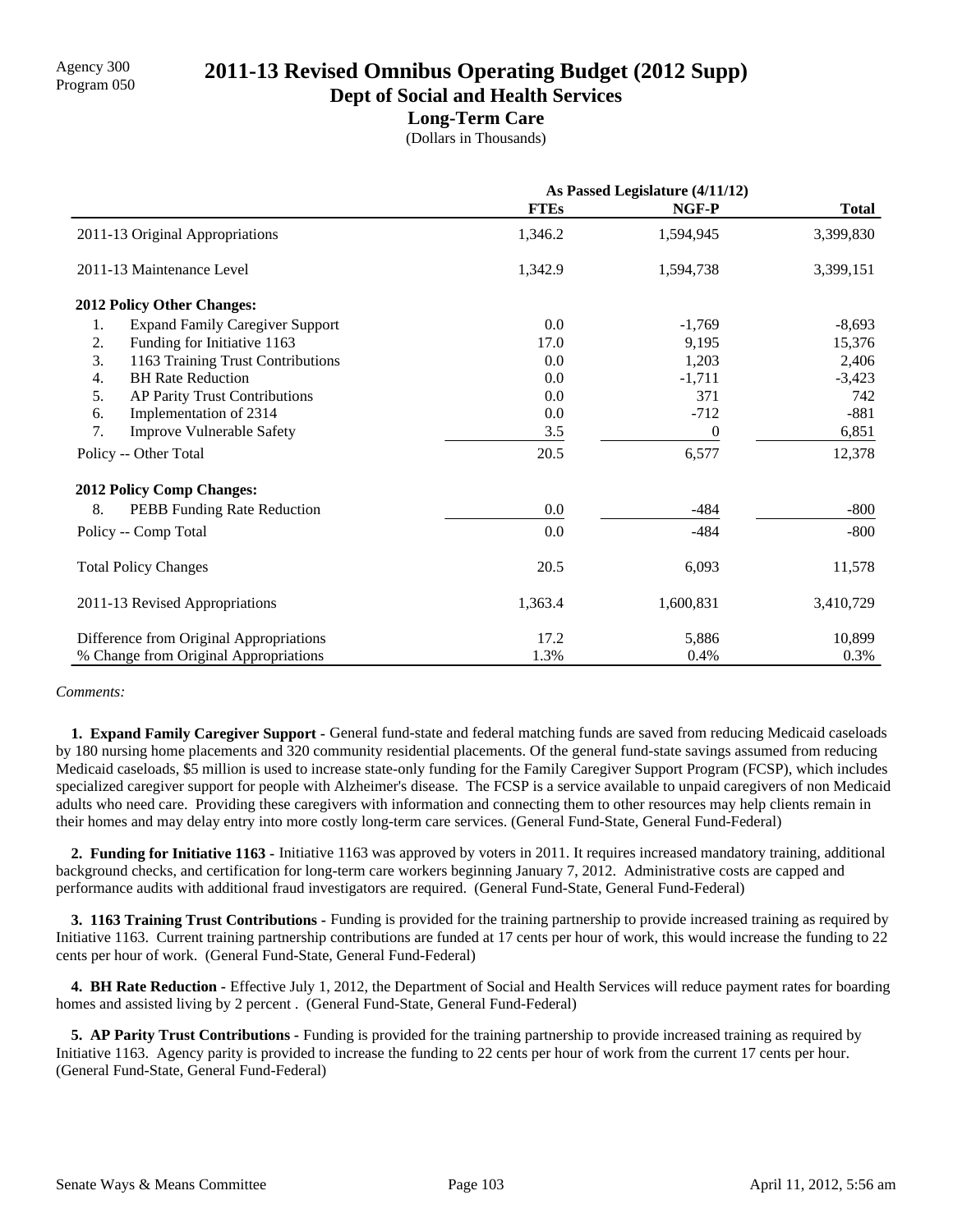# Program 050 **2011-13 Revised Omnibus Operating Budget (2012 Supp) Dept of Social and Health Services Long-Term Care**

 **6. Implementation of 2314 -** Savings is achieved from the implementation of ESHB 2314 (Long-term Care Workers) which aligns implementation dates for long-term care worker training with actual implementation dates. (General Fund-State, General Fund-Federal)

 **7. Improve Vulnerable Safety -** The Department of Social and Health Services will utilize federal grant funds to implement a critical incident tracking system. This system will improve the department's ability to investigate and track abuse and neglect of vulnerable adults and children. (General Fund-Federal)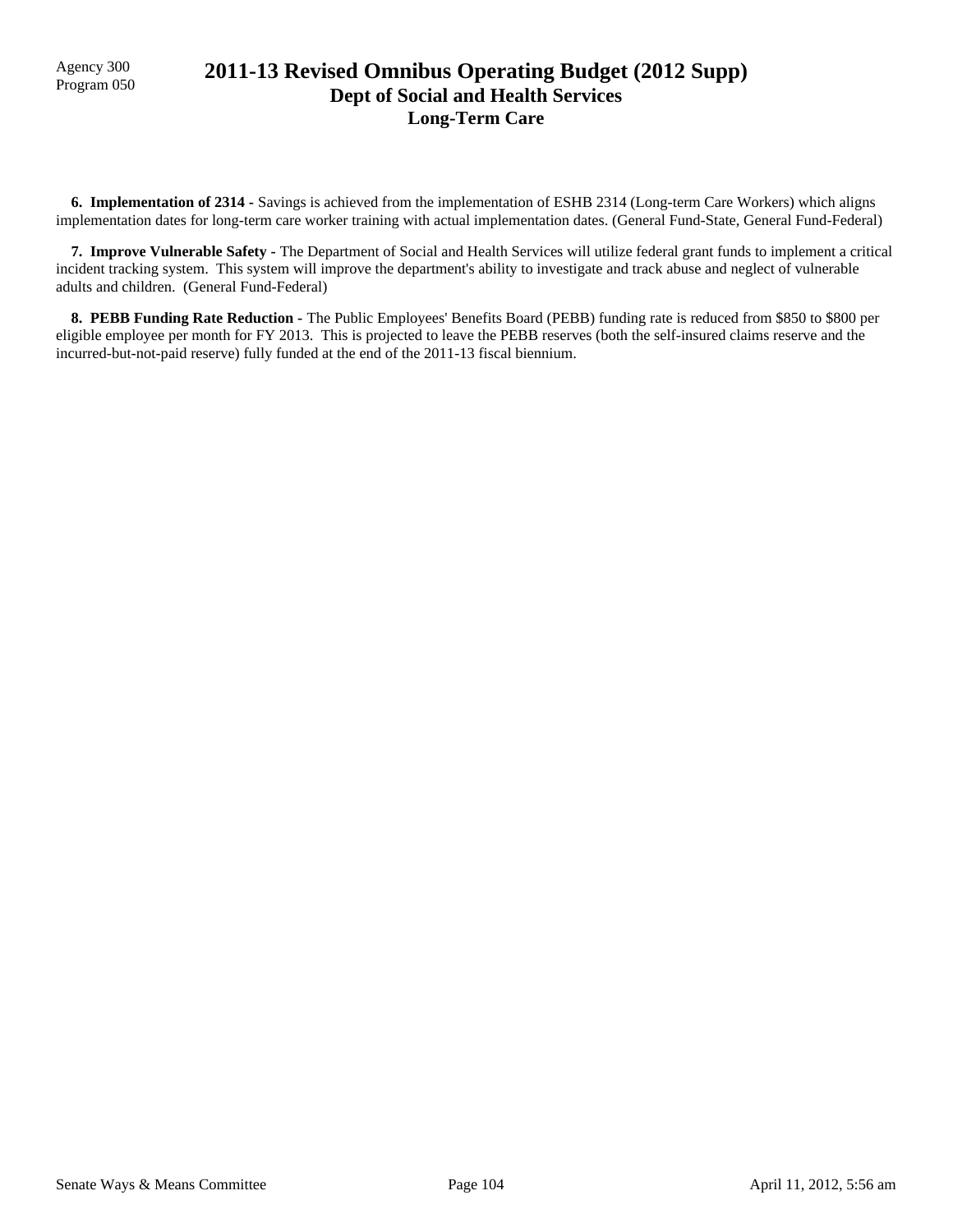# Agency 300 **2011-13 Revised Omnibus Operating Budget (2012 Supp)**<br>Program 060

### **Dept of Social and Health Services**

**Economic Services Administration**

(Dollars in Thousands)

|                                                         | As Passed Legislature (4/11/12) |            |                |
|---------------------------------------------------------|---------------------------------|------------|----------------|
|                                                         | <b>FTEs</b>                     | NGF-P      | <b>Total</b>   |
| 2011-13 Original Appropriations                         | 4,568.0                         | 1,006,614  | 2,153,005      |
| 2011-13 Maintenance Level                               | 4,534.6                         | 993,495    | 2,197,738      |
| 2012 Policy Other Changes:                              |                                 |            |                |
| <b>Retained Child Support</b><br>1.                     | 8.0                             | $\Omega$   | 405            |
| 2.<br>Electronic Benefit System                         | 0.0                             | $-1,100$   | $-1,100$       |
| 3.<br><b>ESA Staffing Under Expenditures</b>            | 0.0                             | $-8,094$   | $-14,716$      |
| <b>Eliminate Unfunded Positions</b><br>$\overline{4}$ . | $-267.0$                        | $\Omega$   | $\overline{0}$ |
| 5.<br><b>Incapacity Exams</b>                           | 0.0                             | $-4,474$   | $\theta$       |
| Early SSI Project<br>6.                                 | 0.0                             | $-1,056$   | $-1,056$       |
| 7.<br>Seasonal Child Care Subsidy                       | 0.0                             | $-1,025$   | $-1,025$       |
| 8.<br>TANF WCCC Under Expenditures                      | 0.0                             | $-126,616$ | $-126,616$     |
| 9.<br>TANF Federal Fund Adjust                          | 0.0                             | 4,882      | 8,176          |
| Policy -- Other Total                                   | $-259.0$                        | $-137,483$ | $-135,932$     |
| 2012 Policy Comp Changes:                               |                                 |            |                |
| 10.<br>PEBB Funding Rate Reduction                      | 0.0                             | $-1,976$   | $-2,762$       |
| Policy -- Comp Total                                    | 0.0                             | $-1,976$   | $-2,762$       |
| <b>Total Policy Changes</b>                             | $-259.0$                        | $-139,459$ | $-138,694$     |
| 2011-13 Revised Appropriations                          | 4,275.6                         | 854,036    | 2,059,044      |
| Difference from Original Appropriations                 | $-292.4$                        | $-152,578$ | $-93,961$      |
| % Change from Original Appropriations                   | $-6.4%$                         | $-15.2%$   | $-4.4%$        |

*Comments:*

 **1. Retained Child Support -** Funding is provided for 16 FTEs to increase the amount of child support collected and retained by the state. The additional child support recoveries projected in the 2011-13 biennium will offset the state cost of the the additional resources and will result in savings in the 2013-15 biennium.

 **2. Electronic Benefit System -** State funding is transferred to the Department of Early Learning (DEL) for implementation of an electronic benefit transfer system to electronically track child care attendance, make payments, and interface with the eligibility information technology system. Additionally, a portion of the funding that is transferred to DEL is for an independent consultant to evaluate and recommend the optimum system for the eligibility determination process.

 **3. ESA Staffing Under Expenditures -** Funding is reduced to reflect one-time under expenditures in staffing from July 2011 through February 2012. The savings resulted from attrition and vacancies across all divisions within the Economic Services Administration. (General Fund-State, General Fund-Federal).

 **4. Eliminate Unfunded Positions -** Unfunded employee positions are eliminated. This action does not affect funding.

**5. Incapacity Exams - Funding is reduced to reflect the state receiving matching funds for the cost of the incapacity exams. The** state has a waiver enabling it to receive federal matching funds for Medical Care Services (MCS). In order to be eligible for MCS, a client has to have an incapacity that lasts 90 days or longer, which is determined through incapacity exams.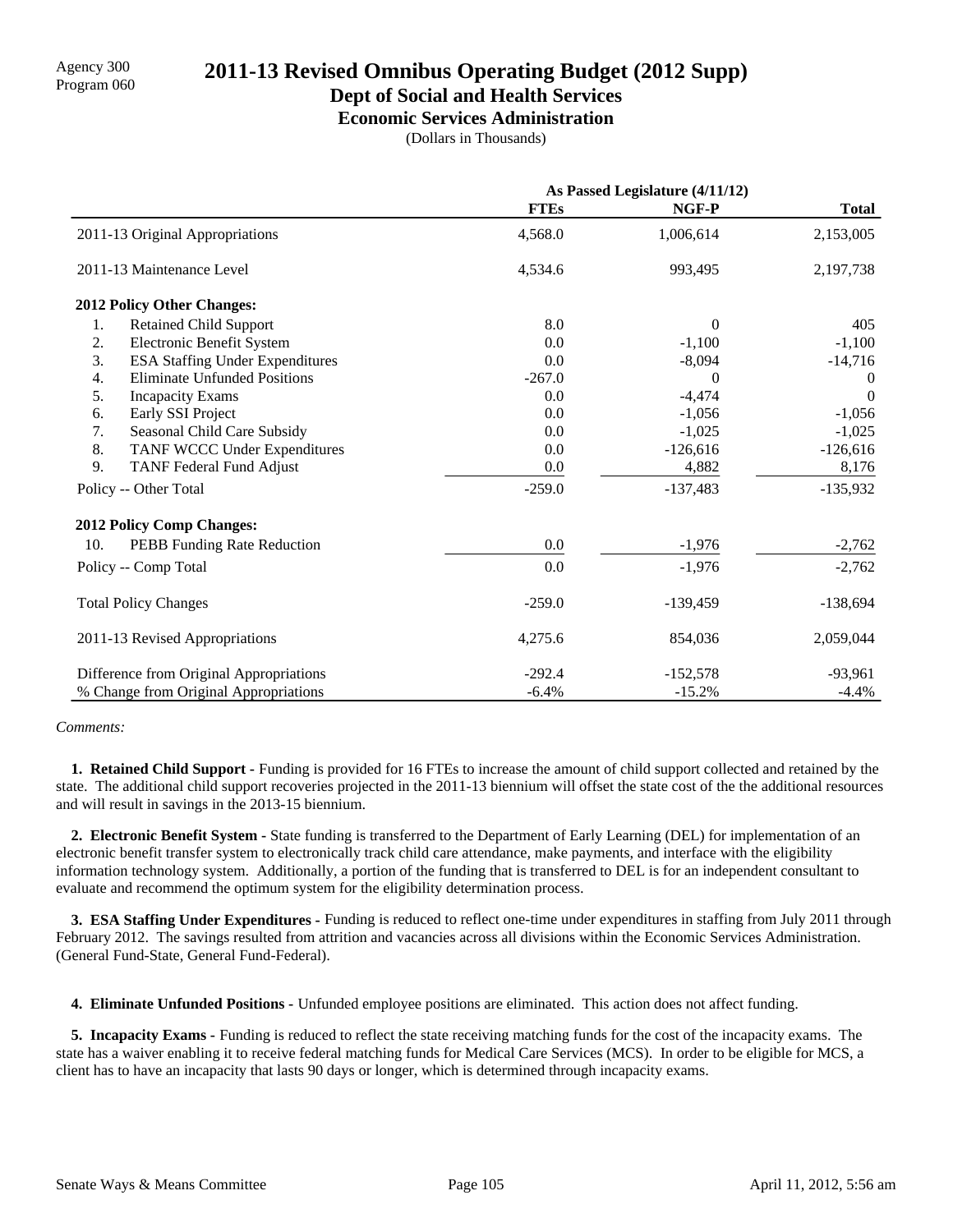Agency 300

## Agency 300 **2011-13 Revised Omnibus Operating Budget (2012 Supp)**<br>Program 060 **Dept of Social and Health Services Economic Services Administration**

 **6. Early SSI Project -** Pursuant to Senate Bill 6223 (early supp. security income), funding is eliminated for the Early Supplemental Security Income Transition Project. The contract for the Early SSI Transition Project expired December 2011 and was not renewed.

 **7. Seasonal Child Care Subsidy -** State funding for Seasonal Child Care subsidies is transferred from the Department of Social and Health Services to the Department of Early Learning, where the federal funding for the program is appropriated. The Seasonal Child Care program provides subsidized child care for eligible seasonally employed agricultural families.

 **8. TANF WCCC Under Expenditures -** Funding for the Temporary Assistance for Needy Families (TANF) and the Working Connections Child Care (WCCC) programs is adjusted to reflect caseload and per capita projected under expenditures. Funding is also adjusted within the TANF and WCCC programs to reflect 12 month WCCC authorizations, repealing the child support enforcement requirement provisions related to subsidized child care, adjusting the WCCC eligibility to 200 percent of the federal poverty level, and adjusting the maximum grant to an eight person household rather than six. Funding is reduced for WorkFirst activities.

**9. TANF Federal Fund Adjust - Funding is provided to reflect current federal revenue and make corrections between fiscal years.** (General Fund-Federal, General Fund-State)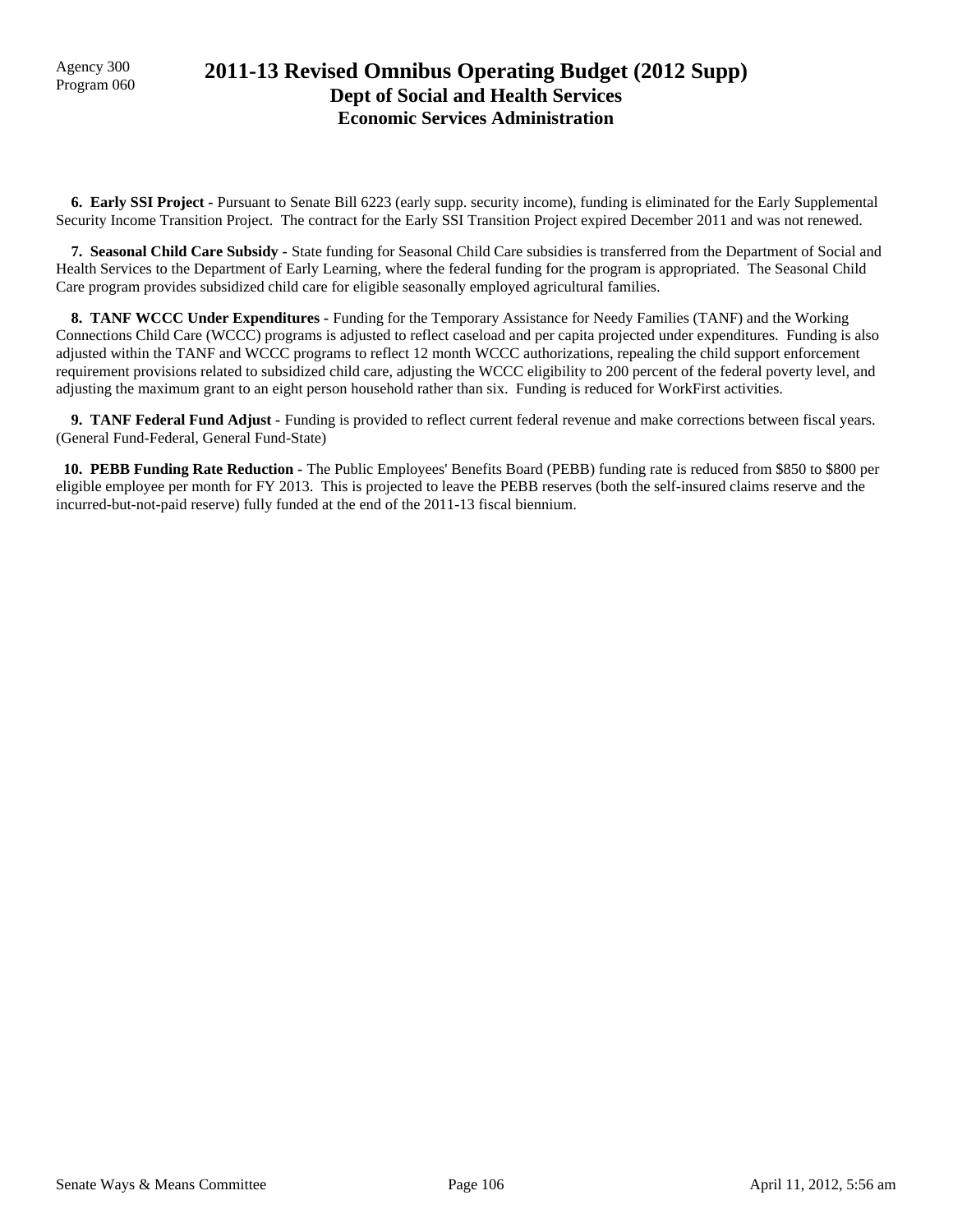# Agency 300 **2011-13 Revised Omnibus Operating Budget (2012 Supp)**<br>Program 070

### **Dept of Social and Health Services**

**Alcohol & Substance Abuse**

(Dollars in Thousands)

|                                                               | As Passed Legislature (4/11/12) |          |              |
|---------------------------------------------------------------|---------------------------------|----------|--------------|
|                                                               | <b>FTEs</b>                     | NGF-P    | <b>Total</b> |
| 2011-13 Original Appropriations                               | 76.3                            | 151,709  | 314,507      |
| 2011-13 Maintenance Level                                     | 73.3                            | 148,690  | 368,969      |
| <b>2012 Policy Other Changes:</b>                             |                                 |          |              |
| 1.<br>Medical Services Caseload Adjust                        | 0.0                             | $-1,380$ | $-1,812$     |
| 2.<br><b>Non-IMD Residential Pilots</b>                       | 0.0                             | 0        | 242          |
| 3.<br>Limit CD Assessments                                    | 0.0                             | $-188$   | $-188$       |
| $\overline{4}$ .<br><b>Residential and Sheltered Services</b> | 0.0                             | $-2,118$ | $-2,118$     |
| Policy -- Other Total                                         | 0.0                             | $-3,686$ | $-3,876$     |
| <b>2012 Policy Comp Changes:</b>                              |                                 |          |              |
| PEBB Funding Rate Reduction<br>5.                             | $0.0\,$                         | -44      | $-50$        |
| Policy -- Comp Total                                          | 0.0                             | $-44$    | $-50$        |
| <b>Total Policy Changes</b>                                   | 0.0                             | $-3,730$ | $-3,926$     |
| 2011-13 Revised Appropriations                                | 73.3                            | 144,960  | 365,043      |
| Difference from Original Appropriations                       | $-3.0$                          | $-6,749$ | 50,536       |
| % Change from Original Appropriations                         | $-3.9\%$                        | $-4.5%$  | 16.1%        |

#### *Comments:*

 **1. Medical Services Caseload Adjust -** Funding is adjusted to reflect decreases in the medical services caseload effective May 1, 2012. (General Fund-State, General Fund-Federal)

 **2. Non-IMD Residential Pilots -** The Department shall increase federal match by shifting 32 current inpatient or residential beds in settings that are designated as Institutions for Mental Diseases to two 16-bed facilities which are able to bill for Medicaid reimbursable services. (General Fund-Federal)

**3. Limit CD Assessments - Chemical dependency assessments are limited to two per year. Funding is eliminated for an estimated** 251 assessments per year.

 **4. Residential and Sheltered Services -** Funding for residential and sheltered contracted services, included intensive inpatient, longterm residential and recovery house, are reduced. This reduction shall apply to all contracted services and vendors, excluding services for pregnant and parenting women, services for juveniles, and services for parents in dependency proceedings.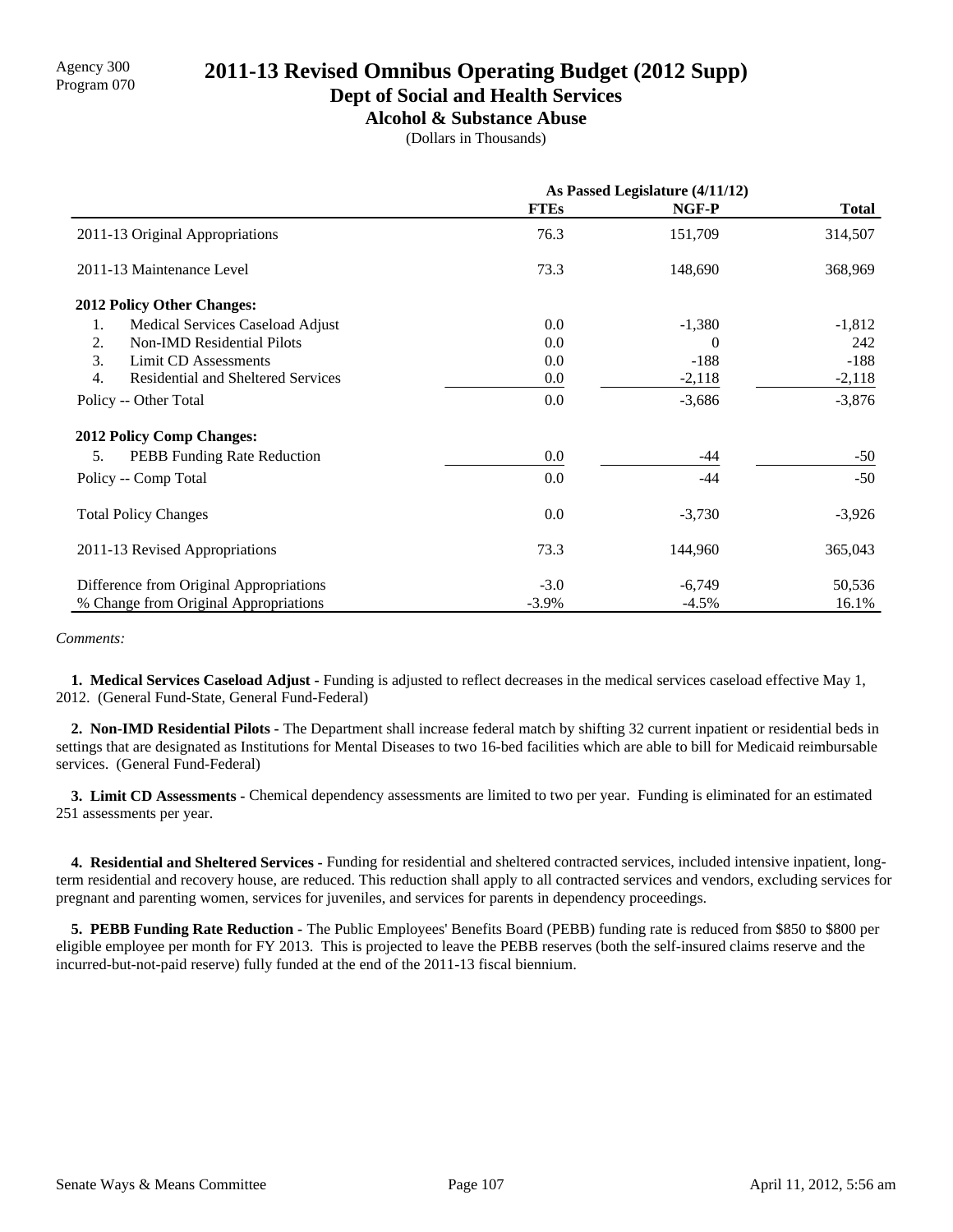# Program 100 **2011-13 Revised Omnibus Operating Budget (2012 Supp)**

**Dept of Social and Health Services**

#### **Vocational Rehabilitation**

(Dollars in Thousands)

|                                          | As Passed Legislature (4/11/12) |         |              |
|------------------------------------------|---------------------------------|---------|--------------|
|                                          | <b>FTEs</b>                     | NGF-P   | <b>Total</b> |
| 2011-13 Original Appropriations          | 322.1                           | 21,713  | 127,101      |
| 2011-13 Maintenance Level                | 322.1                           | 21,676  | 129,502      |
| <b>2012 Policy Other Changes:</b>        |                                 |         |              |
| <b>Basic Support Grant</b><br>1.         | $0.0\,$                         | $-225$  | $-225$       |
| Policy -- Other Total                    | 0.0                             | $-225$  | $-225$       |
| <b>2012 Policy Comp Changes:</b>         |                                 |         |              |
| <b>PEBB</b> Funding Rate Reduction<br>2. | 0.0                             | $-196$  | $-196$       |
| Policy -- Comp Total                     | 0.0                             | $-196$  | $-196$       |
| <b>Total Policy Changes</b>              | 0.0                             | $-421$  | $-421$       |
| 2011-13 Revised Appropriations           | 322.1                           | 21,255  | 129,081      |
| Difference from Original Appropriations  | 0.0                             | $-458$  | 1,980        |
| % Change from Original Appropriations    | $0.0\%$                         | $-2.1%$ | 1.6%         |

#### *Comments:*

 **1. Basic Support Grant -** The Division of Vocational Rehabilitation (DVR) will reduce expenditures used to generate federal match dollars for the Basic Support Grant. This level of reduction will not violate federal Maintenance of Effort requirements and will allow services to be maintained so the program does not fall into an order of selection status.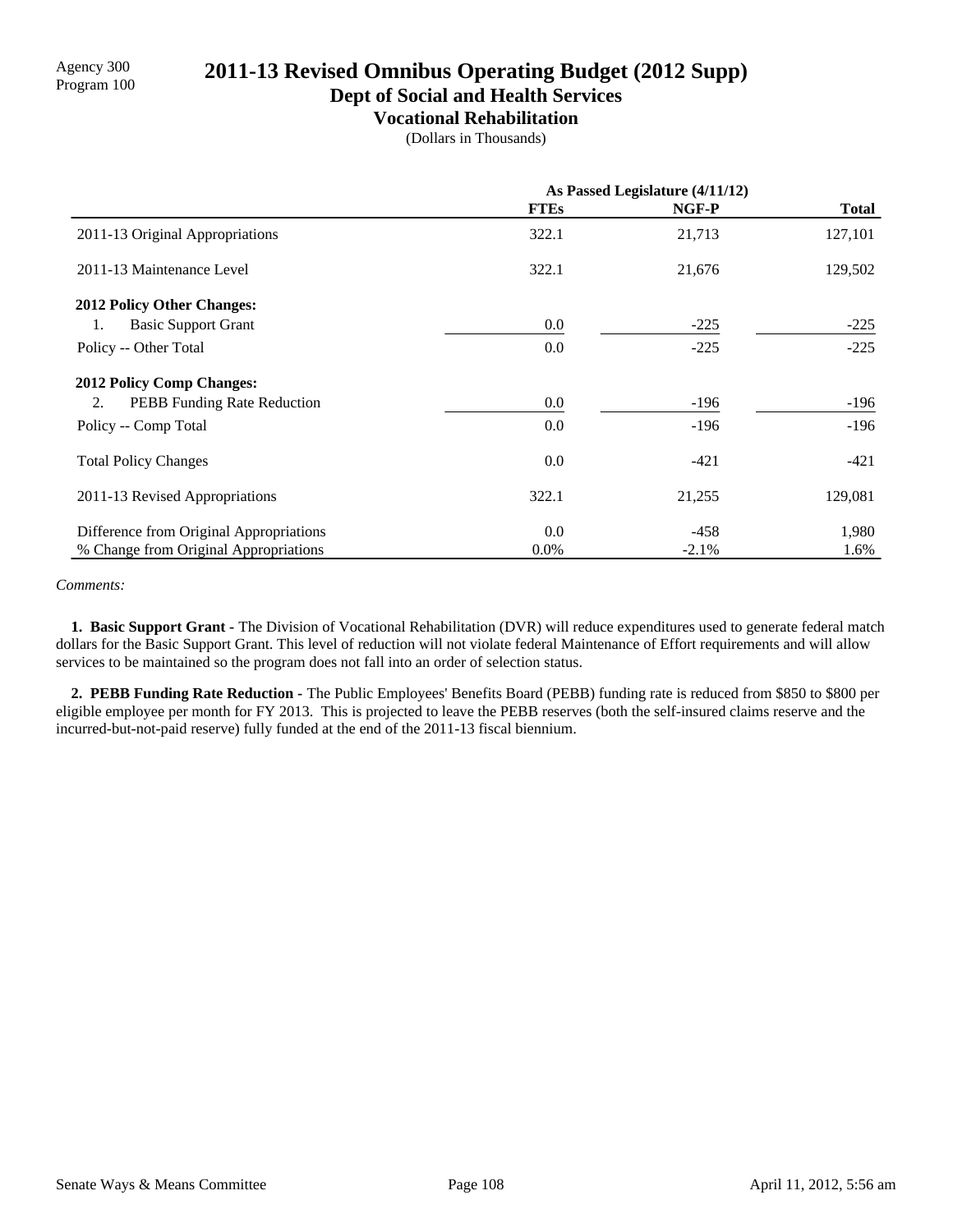# Agency 300 **2011-13 Revised Omnibus Operating Budget (2012 Supp)**<br>Program 110

### **Dept of Social and Health Services**

**Administration/Support Svcs**

(Dollars in Thousands)

|                                         | As Passed Legislature (4/11/12) |          |              |
|-----------------------------------------|---------------------------------|----------|--------------|
|                                         | <b>FTEs</b>                     | NGF-P    | <b>Total</b> |
| 2011-13 Original Appropriations         | 427.6                           | 49,658   | 95,503       |
| 2011-13 Maintenance Level               | 435.8                           | 50,596   | 96,742       |
| <b>2012 Policy Other Changes:</b>       |                                 |          |              |
| Provider One Phase Two<br>1.            | 0.0                             | $\Omega$ | 299          |
| 2.<br><b>Evidence Based Practices</b>   | 1.0                             | 113      | 218          |
| 3.<br>Gang Prevention                   | 0.0                             | 250      | 250          |
| 4.<br><b>SCC</b> Ombudsman              | $-0.6$                          | -98      | $-98$        |
| Policy -- Other Total                   | 0.4                             | 265      | 669          |
| 2012 Policy Comp Changes:               |                                 |          |              |
| PEBB Funding Rate Reduction<br>5.       | 0.0                             | $-318$   | $-390$       |
| Policy -- Comp Total                    | 0.0                             | $-318$   | $-390$       |
| <b>Total Policy Changes</b>             | 0.4                             | $-53$    | 279          |
| 2011-13 Revised Appropriations          | 436.2                           | 50,543   | 97,021       |
| Difference from Original Appropriations | 8.7                             | 885      | 1,518        |
| % Change from Original Appropriations   | 2.0%                            | 1.8%     | 1.6%         |

#### *Comments:*

 **1. Provider One Phase Two -** The Department of Social and Health Services (DSHS) is given federal expenditure authority to proceed with the Social Service Payment System (SSPS) data conversion and transition to Provider One. State matching funds are to come from existing information technology resources. (General Fund-Federal)

 **2. Evidence Based Practices -** Funding is provided for increasing the level of evidence-based or research-based prevention and treatment programs in the Department's mental health, juvenile justice, and child welfare programs in accordance with Engrossed Second Substitute House Bill 2536 (children/services delivery). This includes \$218,000 for the Department to hire 2 FTEs and \$224,000 to contract with the University of Washington and the Washington State Institute for Public Policy. The Department's programs responsible for administration of mental health, child welfare, and juvenile justice programs will coordinate with the Health Care Authority on the development of contract terms which facilitate efforts to meet requirements of the bill. (General Fund-State, General Fund-Federal)

 **3. Gang Prevention -** \$250,000 is provided for a grant program focused on criminal street gang prevention and intervention administered by the Washington State Partnership Council on Juvenile Justice. The Council shall give priority to applicants who have demonstrated the greatest problems with criminal street gangs.

 **4. SCC Ombudsman -** The Special Commitment Center (SCC) ombudsman's activities duplicate the SCC resident advocates and residents' legal counsel; the position is eliminated.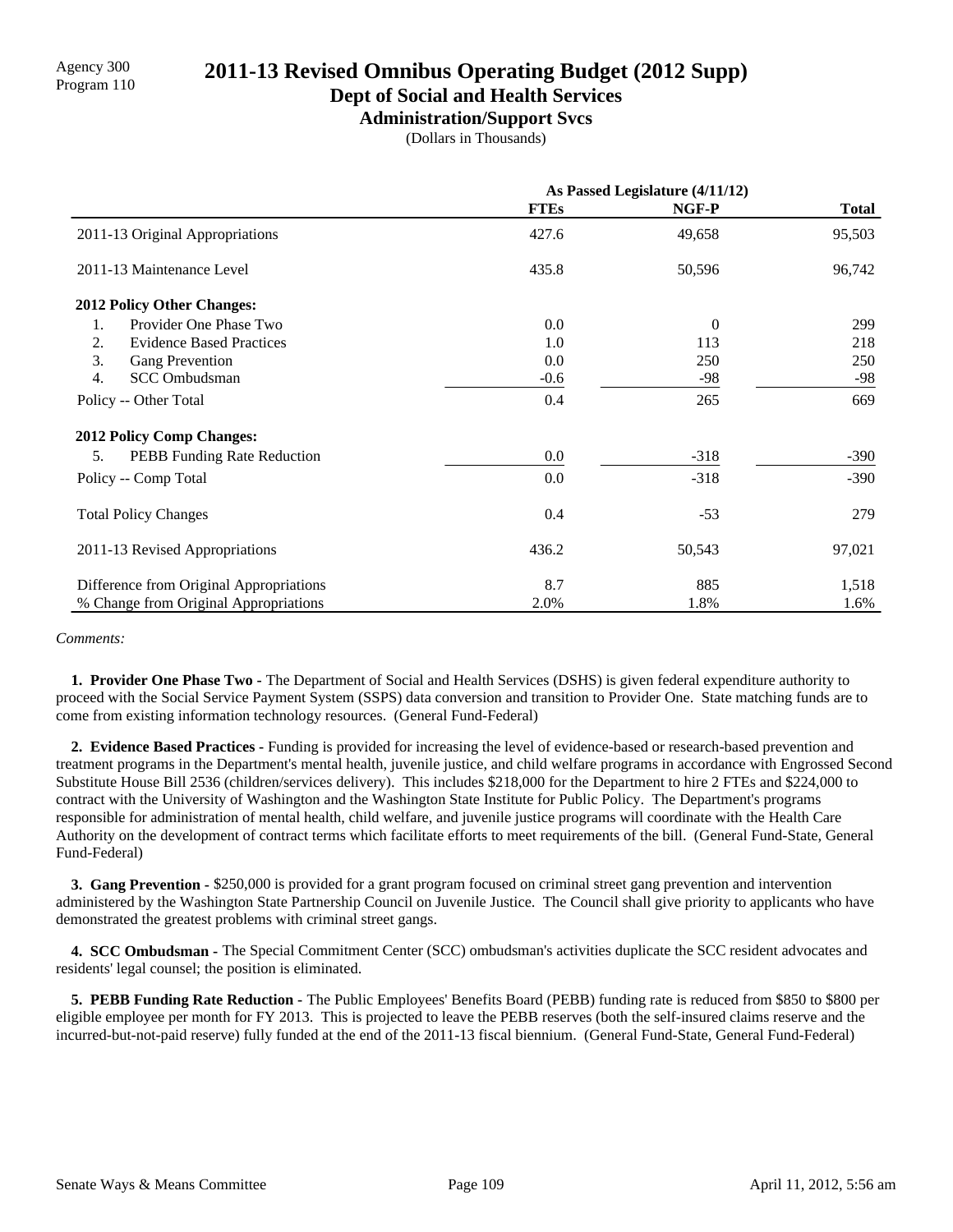# Program 135 **2011-13 Revised Omnibus Operating Budget (2012 Supp)**

### **Dept of Social and Health Services**

**Special Commitment Center**

(Dollars in Thousands)

|                                          | As Passed Legislature (4/11/12) |           |              |
|------------------------------------------|---------------------------------|-----------|--------------|
|                                          | <b>FTEs</b>                     | NGF-P     | <b>Total</b> |
| 2011-13 Original Appropriations          | 434.6                           | 95,388    | 95,388       |
| 2011-13 Maintenance Level                | 397.4                           | 92,952    | 92,952       |
| <b>2012 Policy Other Changes:</b>        |                                 |           |              |
| Fund McNeil Island Operations<br>1.      | 17.8                            | 2,300     | 2,300        |
| 2.<br>SCC Legal Costs #                  | $-1.5$                          | $-10,701$ | $-10,701$    |
| Policy -- Other Total                    | 16.3                            | $-8,401$  | $-8,401$     |
| <b>2012 Policy Comp Changes:</b>         |                                 |           |              |
| 3.<br><b>PEBB</b> Funding Rate Reduction | 0.0                             | $-256$    | $-256$       |
| Policy -- Comp Total                     | 0.0                             | $-256$    | $-256$       |
| <b>Total Policy Changes</b>              | 16.3                            | $-8,657$  | $-8,657$     |
| 2011-13 Revised Appropriations           | 413.7                           | 84,295    | 84,295       |
| Difference from Original Appropriations  | $-20.9$                         | $-11,093$ | $-11,093$    |
| % Change from Original Appropriations    | $-4.8%$                         | $-11.6%$  | $-11.6%$     |

#### *Comments:*

 **1. Fund McNeil Island Operations -** Funding is provided to support the cost of sustaining operation on McNeil Island. After the Department of Corrections ceased operation on McNeil Island, SCC took over responsibility for all island operations. These services include marine operations, fire suppression and control, water treatment and wastewater management, and other operations.

 **2. SCC Legal Costs # -** Funding for legal costs related to the defense and prosecution of Sexually Violent Predators (SVP) is reduced and transferred. Funding for legal costs associated with the evaluation, filing, prosecution, response to petitions for release, and appeal of sexually violent predator civil commitment cases, as provided in RCW 71.09, is transferred to the Office of the Attorney General (AGO). Funding for the county prosecution legal costs are also transferred. The AGO may enter into an interagency agreement with a county prosecutor to perform prosecution services pursuant to RCW 71.09. Funding and responsibility for the Joint Forensic Unit are transferred from the Department of Social and Health Services to the AGO. Funding for defense-related legal costs for indigent respondents in civil commitment cases under RCW 71.09 is transferred to the Office of Public Defense.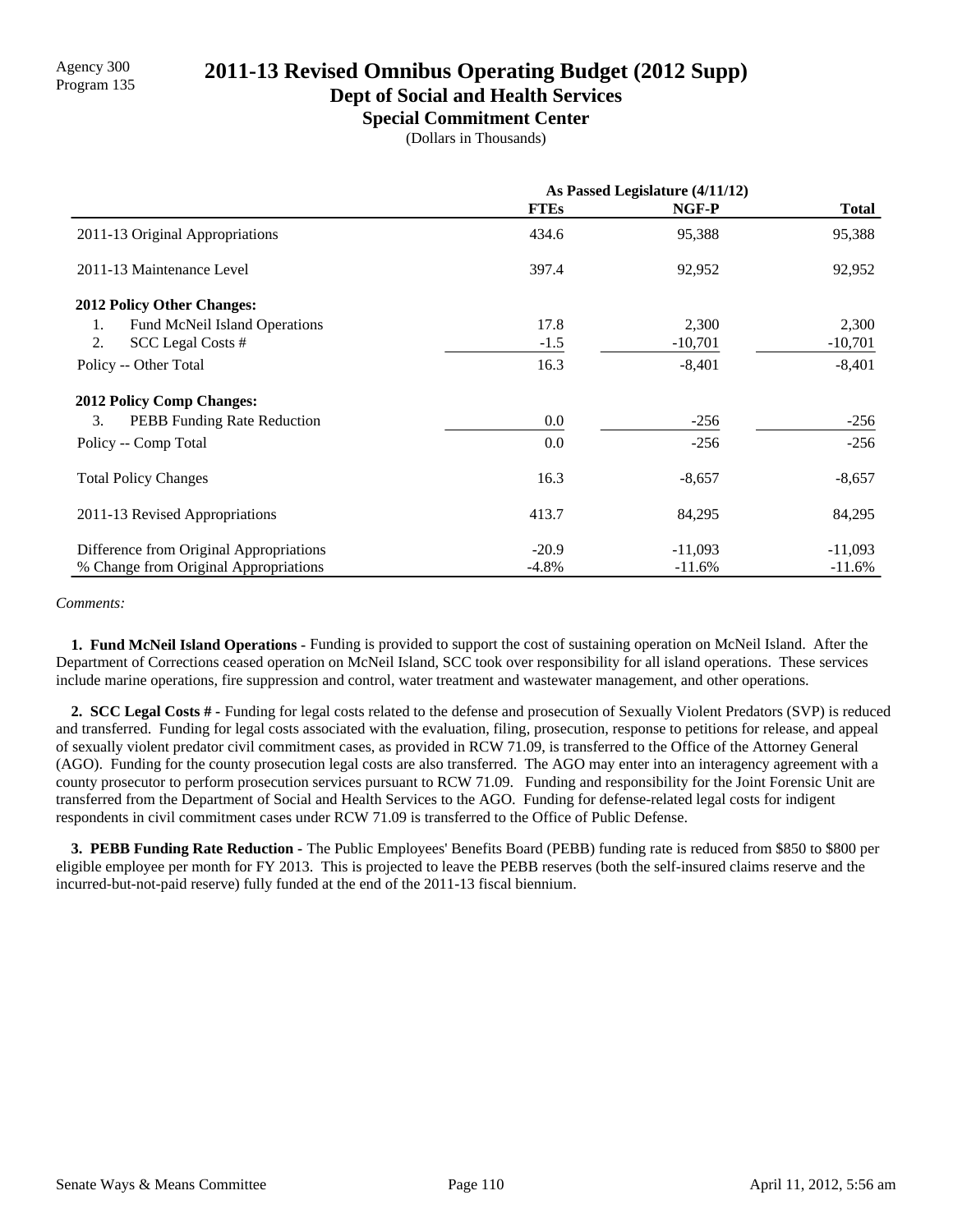# Agency 300<br>Program 145 **2011-13 Revised Omnibus Operating Budget (2012 Supp)**

**Dept of Social and Health Services**

#### **Payments to Other Agencies**

(Dollars in Thousands)

|                                         | As Passed Legislature (4/11/12) |           |              |
|-----------------------------------------|---------------------------------|-----------|--------------|
|                                         | <b>FTEs</b>                     | NGF-P     | <b>Total</b> |
| 2011-13 Original Appropriations         | 0.0                             | 129,714   | 190,027      |
| 2011-13 Maintenance Level               | $0.0\,$                         | 114,641   | 168,729      |
| 2012 Policy Other Changes:              |                                 |           |              |
| <b>Auditor Charges</b><br>1.            | 0.0                             | 187       | 268          |
| 2.<br><b>Attorney General Reduction</b> | 0.0                             | $-1$      | $-2$         |
| 3.<br>Sec of State Archive Reduction    | 0.0                             | $-102$    | $-146$       |
| 4.<br><b>Central Services Savings</b>   | 0.0                             | $-129$    | -184         |
| <b>Central Service Reforms</b><br>5.    | 0.0                             | $-3,166$  | $-4,186$     |
| 6.<br>SCC Legal Costs #                 | 0.0                             | $-2,987$  | $-2,987$     |
| Policy -- Other Total                   | 0.0                             | $-6,198$  | $-7,237$     |
| <b>Total Policy Changes</b>             | 0.0                             | $-6,198$  | $-7,237$     |
| 2011-13 Revised Appropriations          | 0.0                             | 108,443   | 161,492      |
| Difference from Original Appropriations | 0.0                             | $-21,271$ | $-28,535$    |
| % Change from Original Appropriations   | 0.0%                            | $-16.4%$  | $-15.0\%$    |

#### *Comments:*

 **1. Auditor Charges -** Agency funding levels are adjusted to reflect changes in the number of audit hours needed, reductions in billing authority for the Office of the State Auditor's Audit of State Government Account, and use of existing fund balance. The Office of the State Auditor will use a risk-based methodology in selecting agencies to audit.

 **2. Attorney General Reduction -** Agency funding levels are reduced to reflect reductions in billing authority for the Office of the Attorney General's Legal Services Revolving Account.

 **3. Sec of State Archive Reduction -** Agency funding levels are reduced to reflect reductions in billing authority for the Office of the Secretary of State's Archives and Records Management Account.

 **4. Central Services Savings -** Funding is reduced for Office of Minority & Women's Business Enterprises (OMWBE), Office of Administrative Hearings (OAH), and Labor Relations Office (LRO), with the resulting savings passed along to other state agencies as a central service billing reduction. The funding reduction utilizes an excess fund balance from the OMWBE Enterprises Account, eliminates an administrative position at the OAH, and reduces LRO services.

 **5. Central Service Reforms -** Funding is reduced to reflect efficiencies related to state agency use of cell phones, mailing, printing, and information technology. (Various Funds)

 **6. SCC Legal Costs # -** Funding for legal costs related to the prosecution of sexually violent predators is transferred. State general fund expenditure authority for legal costs associated with the evaluation, filing, prosecution, response to petitions for release, and appeal of sexually violent predator civil commitment cases, as provided in RCW 71.09, is transferred to the Office of the Attorney General pursuant to Substitute Senate Bill 6493 (sexual predator commitment).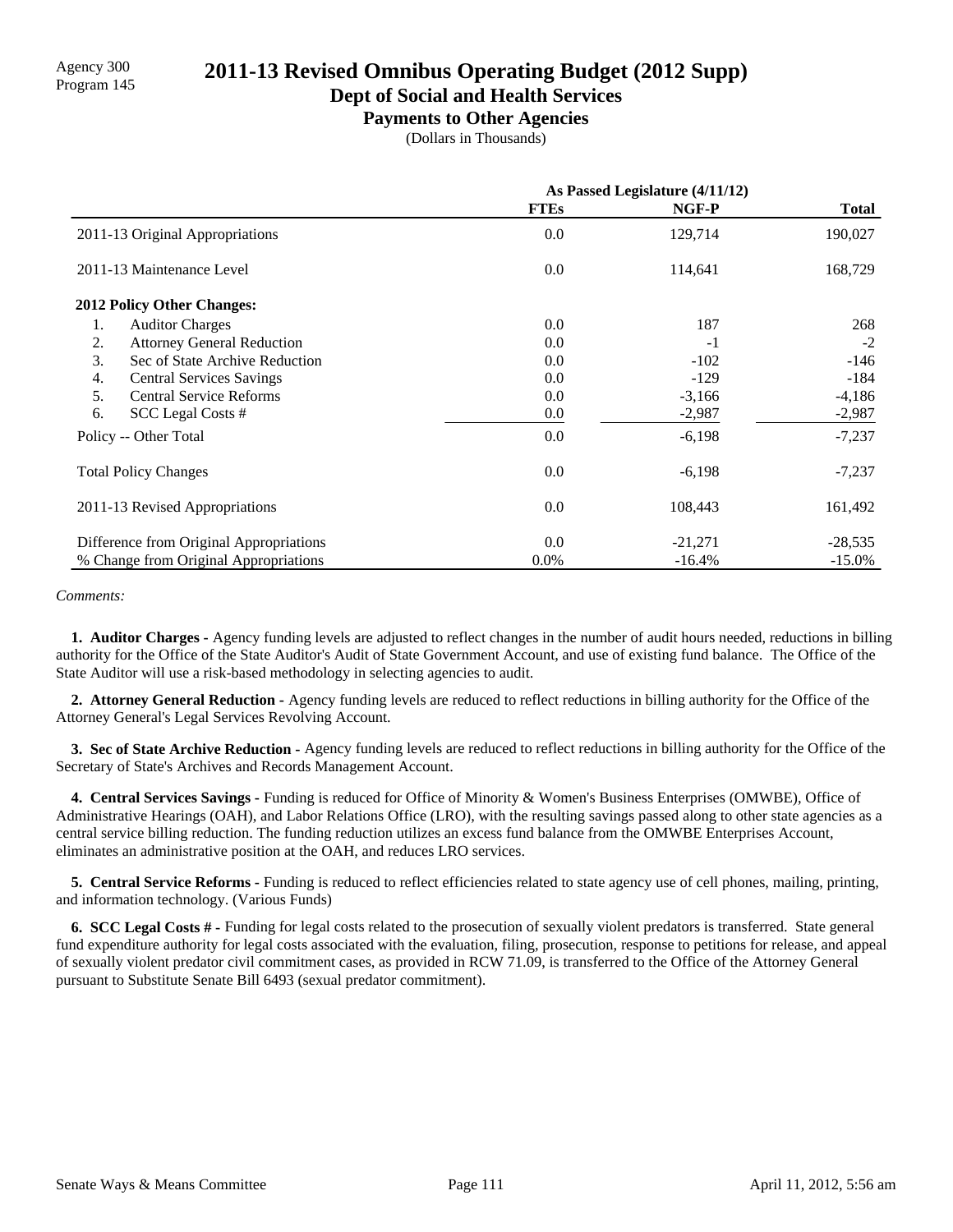## Agency 460 **2011-13 Revised Omnibus Operating Budget (2012 Supp)**

### **Columbia River Gorge Commission**

(Dollars in Thousands)

|                                         | As Passed Legislature (4/11/12) |        |              |
|-----------------------------------------|---------------------------------|--------|--------------|
|                                         | <b>FTEs</b>                     | NGF-P  | <b>Total</b> |
| 2011-13 Original Appropriations         | 4.0                             | 364    | 766          |
| 2011-13 Maintenance Level               | 6.0                             | 812    | 1,625        |
| 2012 Policy Other Changes:              |                                 |        |              |
| <b>Auditor Charges</b><br>1.            | 0.0                             | $-4$   | $-8$         |
| <b>Central Service Reforms</b><br>2.    | 0.0                             | $-1$   | $-2$         |
| Policy -- Other Total                   | 0.0                             | $-5$   | $-10$        |
| <b>2012 Policy Comp Changes:</b>        |                                 |        |              |
| 3.<br>PEBB Funding Rate Reduction       | 0.0                             | $-2$   | $-4$         |
| Policy -- Comp Total                    | 0.0                             | $-2$   | $-4$         |
| <b>Total Policy Changes</b>             | 0.0                             | $-7$   | $-14$        |
| 2011-13 Revised Appropriations          | 6.0                             | 805    | 1,611        |
| Difference from Original Appropriations | 2.0                             | 441    | 845          |
| % Change from Original Appropriations   | 48.8%                           | 121.2% | 110.3%       |

#### *Comments:*

 **1. Auditor Charges -** Agency funding levels are adjusted to reflect changes in the number of audit hours needed, reductions in billing authority for the Office of the State Auditor's Audit of State Government Account, and use of existing fund balance. The Office of the State Auditor will use a risk-based methodology in selecting agencies to audit.

 **2. Central Service Reforms -** Funding is reduced to reflect efficiencies related to state agency use of cell phones, mailing, printing, and information technology. (Various Funds)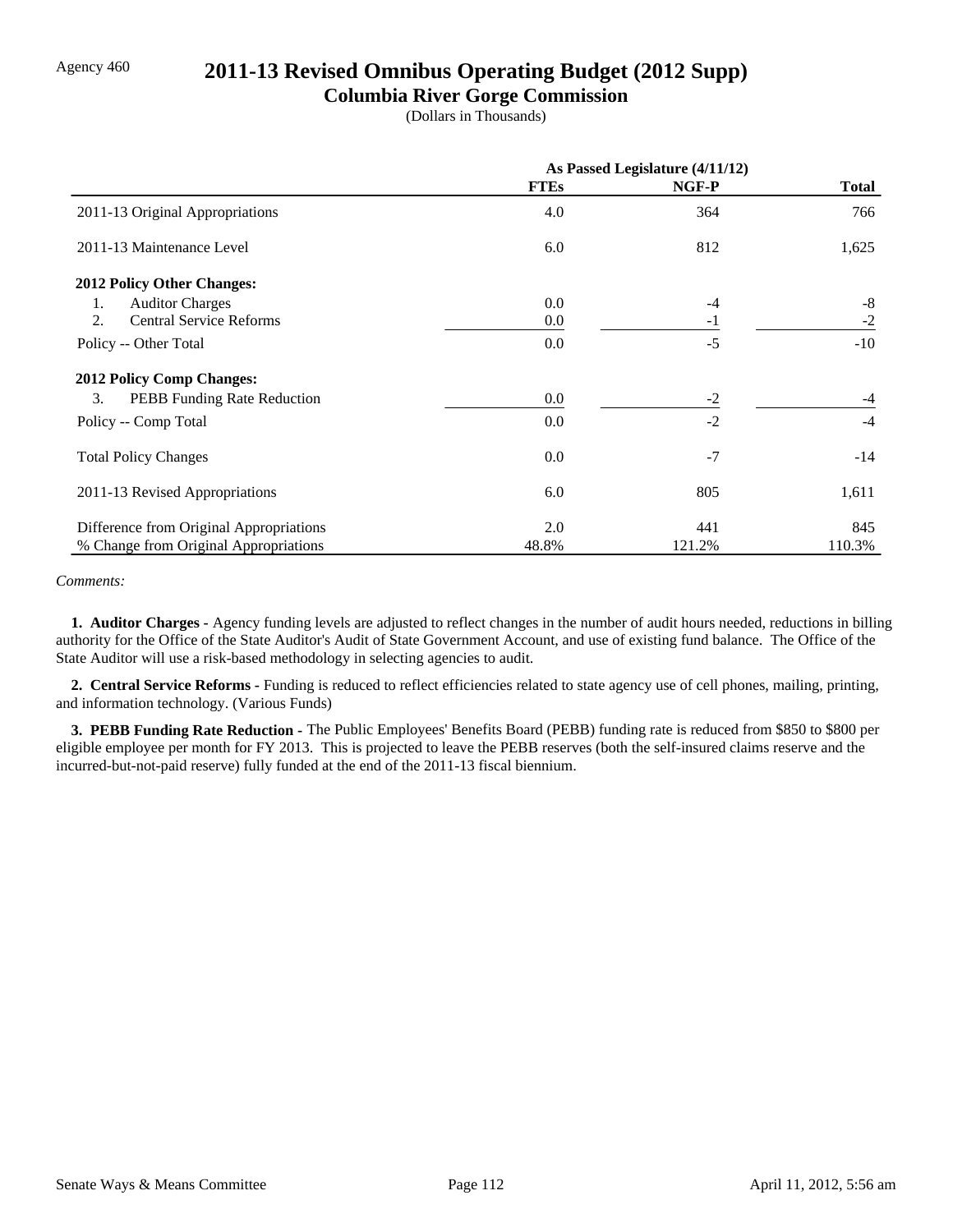# Agency 461 **2011-13 Revised Omnibus Operating Budget (2012 Supp)**

## **Department of Ecology**

(Dollars in Thousands)

|            |                                                             |             | As Passed Legislature (4/11/12) |                    |
|------------|-------------------------------------------------------------|-------------|---------------------------------|--------------------|
|            |                                                             | <b>FTEs</b> | NGF-P                           | <b>Total</b>       |
|            | 2011-13 Original Appropriations                             | 1,570.5     | 96,791                          | 430,297            |
|            | 2011-13 Maintenance Level                                   | 1,551.2     | 93,709                          | 426,213            |
|            | 2012 Policy Other Changes:                                  |             |                                 |                    |
| 1.         | Haz Waste Toxics Staff Reduction                            | $-4.5$      | $\boldsymbol{0}$                | $-864$             |
| 2.         | Spills Admin Staff Reduction                                | $-2.2$      | $\boldsymbol{0}$                | $-267$             |
| 3.         | <b>Public Participation Grant Reduct</b>                    | 0.0         | $\mathbf{0}$                    | $-1,382$           |
| 4.         | Padilla Bay Program/Facility Reduct                         | 0.0         | $-30$                           | $-30$              |
| 5.         | Product Stewardship and Other Red                           | 0.0         | $\boldsymbol{0}$                | $-1,583$           |
| 6.         | <b>Expedite Water Discharge Permits</b>                     | 3.6         | $\theta$                        | 860                |
| 7.         | Johns Creek Hydrogeology Study                              | 0.1         | $\boldsymbol{0}$                | 126                |
| 8.         | Completed Hanford Tank Litigation                           | 0.0         | $\boldsymbol{0}$                | $-656$             |
| 9.         | <b>Auditor Charges</b>                                      | 0.0         | $-10$                           | $-29$              |
| 10.        | <b>Attorney General Reduction</b>                           | 0.0         | $-126$                          | $-361$             |
| 11.        | Sec of State Archive Reduction                              | 0.0         | $-5$                            | $-12$              |
| 12.        | <b>Central Services Savings</b>                             | 0.0         | $-6$                            | $-15$              |
| 13.        | <b>Central Service Reforms</b>                              | 0.0         | $-230$                          | $-434$             |
| 14.        | Hanford Tank Closure and Cleanup                            | 4.4         | $\boldsymbol{0}$                | 931                |
| 15.        | <b>Puget Sound Federal Funding</b>                          | 3.6         | $\boldsymbol{0}$                | 22,890             |
| 16.        | Reduce Management Staff                                     | $-3.5$      | $-281$                          | $-281$             |
| 17.        | Close Walla Walla Office                                    | 0.0         | $-10$                           | $-10$              |
| 18.        | <b>Climate Change</b>                                       | 0.0         | $-150$                          | $-150$             |
| 19.        | Reduce Lab Services                                         | 0.0         | $-246$                          | $-246$             |
| 20.        | <b>Solid Waste Reductions</b>                               | 0.0         | $\boldsymbol{0}$                | $-1,694$           |
| 21.        | <b>Stream Flow Data and Assessment</b>                      | 0.0         | $-218$                          | $-218$             |
| 22.<br>23. | <b>Reduce Motor Vehicle Emissions</b>                       | 0.0         | $-119$<br>$-500$                | $-119$             |
| 24.        | <b>Water Quantity Reduction</b><br><b>Reclamation Funds</b> | 0.0         | $-500$                          | $-500$<br>$\Omega$ |
| 25.        | Administrative Reduction                                    | 0.0<br>0.0  | $-363$                          | $-1,290$           |
| 26.        | <b>State Natural Resources</b>                              | 0.8         | 188                             | 188                |
| 27.        | <b>Toxics Fund Shift</b>                                    | 0.0         | $-20,100$                       | $\boldsymbol{0}$   |
| 28.        | Anaerobic Digester                                          | 0.3         | 77                              | 77                 |
| 29.        | Low Impact Development                                      | 0.0         | $\boldsymbol{0}$                | 1,000              |
| 30.        | Shift Agricultural Burning to Fee                           | 0.0         | $-186$                          | $-24$              |
|            | Policy -- Other Total                                       | 2.5         | $-22,815$                       | 15,907             |
|            | 2012 Policy Comp Changes:                                   |             |                                 |                    |
| 31.        | <b>PEBB Funding Rate Reduction</b>                          | 0.0         | $-270$                          | $-948$             |
|            | Policy -- Comp Total                                        | 0.0         | $-270$                          | $-948$             |
|            | <b>2012 Policy Transfer Changes:</b>                        |             |                                 |                    |
|            | Transfer Site Use Permit to Health#                         |             |                                 |                    |
| 32.        |                                                             | $-0.6$      | $\boldsymbol{0}$                | $-79$              |
|            | Policy -- Transfer Total                                    | $-0.6$      | $\overline{0}$                  | $-79$              |
|            | <b>Total Policy Changes</b>                                 | 1.9         | $-23,085$                       | 14,880             |
|            | 2011-13 Revised Appropriations                              | 1,553.1     | 70,624                          | 441,093            |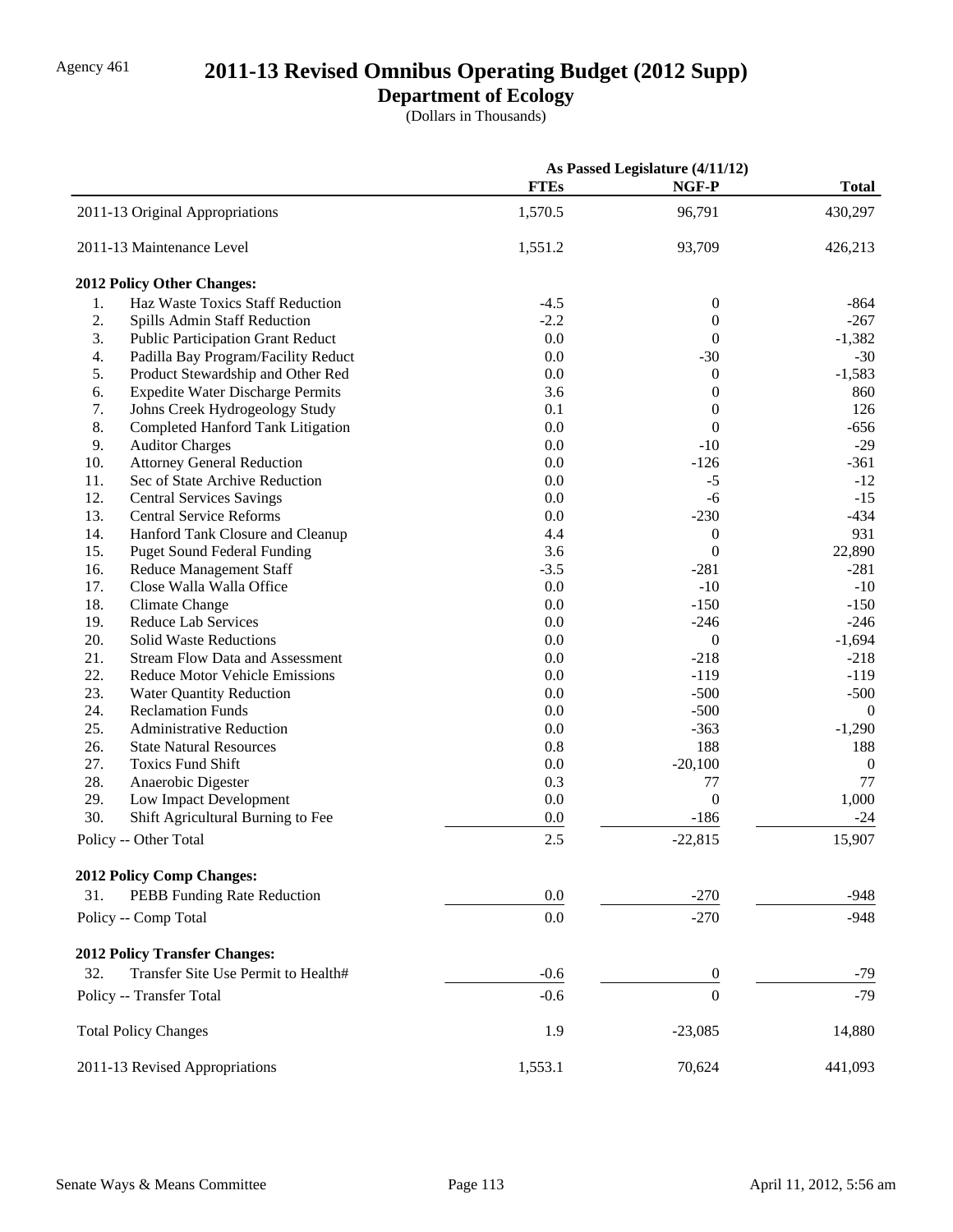## Agency 461 **2011-13 Revised Omnibus Operating Budget (2012 Supp)**

### **Department of Ecology**

(Dollars in Thousands)

|                                         | As Passed Legislature (4/11/12) |           |        |
|-----------------------------------------|---------------------------------|-----------|--------|
|                                         | <b>FTEs</b>                     | NGF-P     | Total  |
| Difference from Original Appropriations | $-17.4$                         | $-26.167$ | 10,796 |
| % Change from Original Appropriations   | $-1.1\%$                        | $-27.0%$  | 2.5%   |

*Comments:*

 **1. Haz Waste Toxics Staff Reduction -** Funding and FTE staff are reduced on a one-time basis in the Hazardous Waste and Toxics Reduction Program for staff responsible for communication, education, and outreach functions. (State Toxics Control Account-State)

 **2. Spills Admin Staff Reduction -** Funding and FTE staff are reduced on a one-time basis in the Spills Program for secretarial and administrative support, as well as vehicle maintenance coordination. (State Toxics Control Account-State)

 **3. Public Participation Grant Reduct -** Public Participation Grants provide financial assistance to citizen groups and non-profit, public-interest organizations. Grants are provided for two purposes: To facilitate public involvement in the investigation and remediation of contaminated sites; and to carry out waste management projects. Funding is reduced on a one-time basis for waste management related public participation grants. (State Toxics Control Account-State, Local Toxics Control Account-State)

 **4. Padilla Bay Program/Facility Reduct -** The Padilla Bay National Estuarine Research Reserve in Skagit County is one of 25 national reserves established to protect estuaries for research and education. The Reserve conducts public education programs, technical and professional training, coastal restoration, and scientific research and monitoring. State general fund support for this activity is reduced on a one-time basis.

 **5. Product Stewardship and Other Red -** Spending authority is reduced on an ongoing basis to balance selected dedicated accounts, due to lower-than-projected revenue collections. \$1.5 million of the reduction will result in a smaller program for recycling mercurycontaining lights. \$92,000 of the reduction will result in less air quality regulatory work. The remaining \$1,000 reduction will reduce water rights processing. (Product Stewardship Programs Account-Nonappropriated, Air Pollution Control Account-State, Wood Stove Education and Enforcement Account-State, Water Rights Processing Account-State)

 **6. Expedite Water Discharge Permits -** Facilities discharging to the waters of the state are required to obtain a National Pollution Discharge Elimination System (NPDES) permit from the Department of Ecology (Ecology). Ecology works with about 2,000 NPDES permit holders, and currently has approximately 75 percent of its permits up-to-date. Funding and FTE staff are provided to the Water Quality Program to speed processing of permits for new and expanded facilities in order to foster economic development and reduce the existing permit-processing backlog. (Water Quality Permit Account-State)

 **7. Johns Creek Hydrogeology Study -** A recent Superior Court ruling ordered Ecology to begin rulemaking related to groundwater management in the Johns Creek sub-basin of Mason County where inadequate streamflows threaten fish and wildlife. To evaluate rulemaking options, ongoing funding and FTE staff are provided for a two-year hydrogeologic study of the Johns Creek area. This funding will pay for contracted mapping, generation of water-management options, development of a groundwater model, and training for Ecology employees in using the new model. (General Fund-Private/Local, State Drought Preparedness Account-State)

 **8. Completed Hanford Tank Litigation -** Funding is reduced on an ongoing basis for Hanford tank waste litigation that was concluded in October 2010. A corresponding revenue reduction is taken to reflect the associated reduction in mixed waste fees. (State Toxics Control Account-State)

 **9. Auditor Charges -** Agency funding levels are adjusted to reflect changes in the number of audit hours needed, reductions in billing authority for the Office of the State Auditor's Audit of State Government Account, and use of existing fund balance. The Office of the State Auditor will use a risk-based methodology in selecting agencies to audit.

 **10. Attorney General Reduction -** Agency funding levels are reduced to reflect reductions in billing authority for the Office of the Attorney General's Legal Services Revolving Account.

 **11. Sec of State Archive Reduction -** Agency funding levels are reduced to reflect reductions in billing authority for the Office of the Secretary of State's Archives and Records Management Account.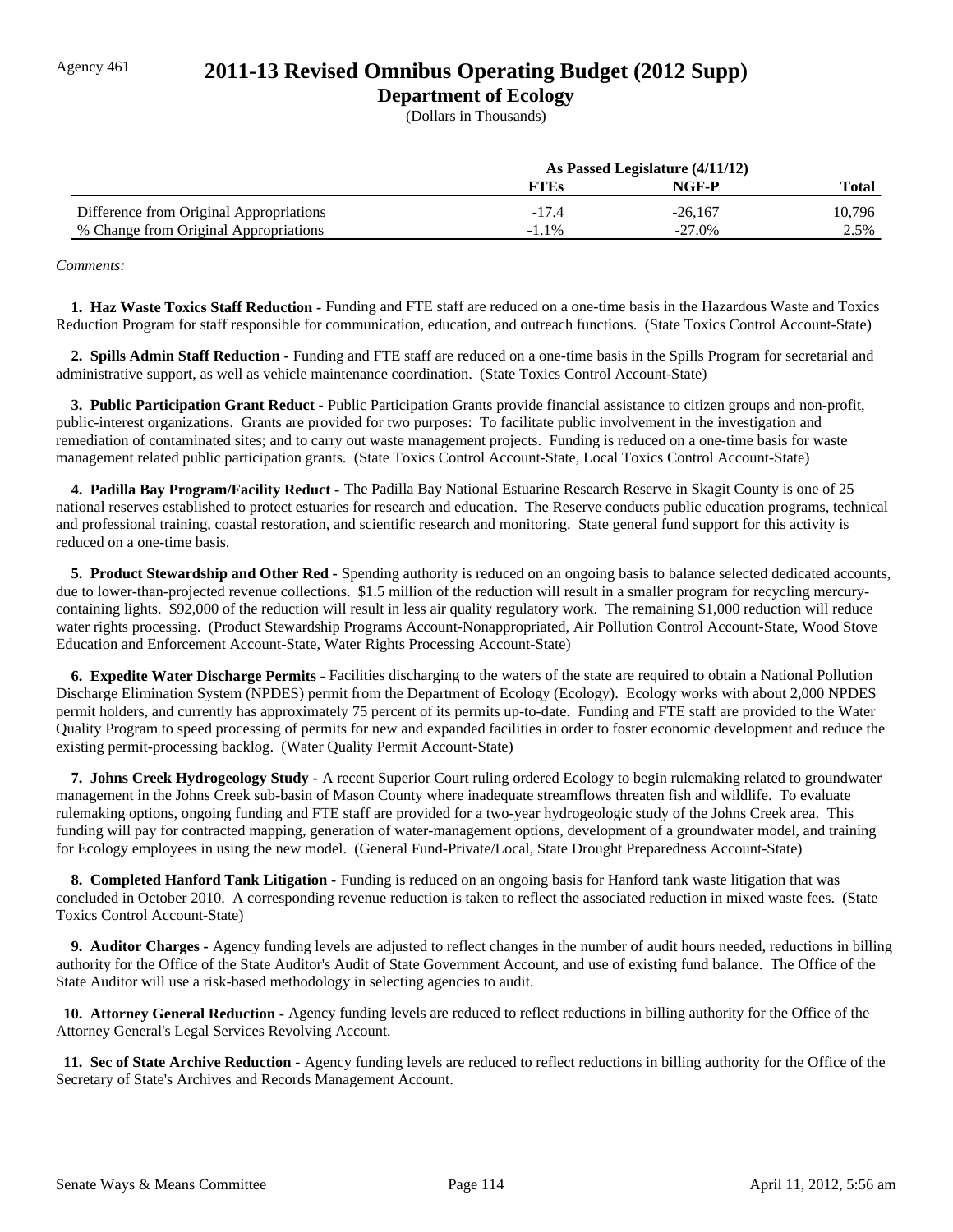# Agency 461 **2011-13 Revised Omnibus Operating Budget (2012 Supp) Department of Ecology**

 **12. Central Services Savings -** Funding is reduced for Office of Minority & Women's Business Enterprises (OMWBE), Office of Administrative Hearings (OAH), and Labor Relations Office (LRO), with the resulting savings passed along to other state agencies as a central service billing reduction. The funding reduction utilizes an excess fund balance from the OMWBE Enterprises Account, eliminates an administrative position at the OAH, and reduces LRO services.

 **13. Central Service Reforms -** Funding is reduced to reflect efficiencies related to state agency use of cell phones, mailing, printing, and information technology. (Various Funds)

 **14. Hanford Tank Closure and Cleanup -** As a result of the 2010 settlement between Ecology and the U.S. Department of Energy (USDOE) over cleanup delays at the Hanford Nuclear Reservation, USDOE accelerated its cleanup schedule, leading to an increase in revenue from the mixed waste fee. Spending authority is increased to support the additional regulatory oversight for Ecology and for soil and groundwater cleanup actions protecting the Columbia River. (State Toxics Control Account-State)

 **15. Puget Sound Federal Funding -** Ecology is the lead agency in two cooperative agreements tied with a U.S. Environmental Protection Agency grant - toxics and nutrient reduction and prevention, and watershed protection and restoration. Federal expenditure authority and FTE staff are provided on an ongoing basis to implement the agreements. Funding will support direct and competitive awards, interagency agreements and contracts with state, tribal and local entities on projects that help to implement the Puget Sound Action Agenda, e.g. updating a hydrology model for low-impact development, and removing nitrogen from on-site septic systems. (General Fund-Federal)

 **16. Reduce Management Staff -** Savings are achieved through the elimination of six management positions. The reduction assumes that supervisory and policy duties will be allocated to other managers.

 **17. Close Walla Walla Office -** Savings are achieved by closing the Walla Walla water master office. The one FTE associated with that office is assumed to telecommute.

 **18. Climate Change -** The climate change work as originally funded by the legislature is largely completed. Savings are achieved through a reduction to completed activities. Remaining funds will be used for work related to climate adaptation, reporting requirements, and to assist state agencies with greenhouse gas emissions.

 **19. Reduce Lab Services -** General Fund State lab services at the department are reduced by 5 percent. The department may use under expenditures, reduced staffing or reductions of operations to achieve savings. The department may not reduce funding for activities associated with RCW 43.21A.230.

 **20. Solid Waste Reductions -** Ecology is required to fund specific categories of projects within the solid waste program per RCW 74.93.180(1)(c). One-time savings are achieved from eliminating the 30 percent category projects which include the following: Waste to Fuels Technology Research Partnership w/ Universities, Legislative Policy Support, Solid Waste Regulatory Reform Evaluation Process, Solid Waste Financing Study, Technical Assistance for organics reduction as well as recycling and composting programs to local government and the private sector, Work with Business to reduce the use of toxic substances and to reduce solid waste, Evaluation of beneficial use for solid wastes, and Compost Facility Compliance. (Waste Reduction/Recycling/Litter Control Account-State)

 **21. Stream Flow Data and Assessment -** Combines stream flow analysis, data analysis, and assessment funding in the environmental lab and water resources units and reduces funding by 5 percent. Savings are assumed through increased efficiencies and reducing potential duplication.

 **22. Reduce Motor Vehicle Emissions -** Reduces oversight and compliance spending for the motor vehicle emissions program by five percent.

 **23. Water Quantity Reduction -** Reduces water quantity spending. The potential reduction may come from water rights processing, water resource stewardship, water law compliance, dam safety, and clarification of water rights.

 **24. Reclamation Funds -** Due to an excess fund balance, a portion of the state general fund subsidy for certain spending activities is shifted to the Reclamation Account on a one-time basis. The activities include stream gauging, geologic surveys, investigations for hydroelectric as well as a regulatory program for well construction. (General Fund-State, Reclamation Revolving Account-State)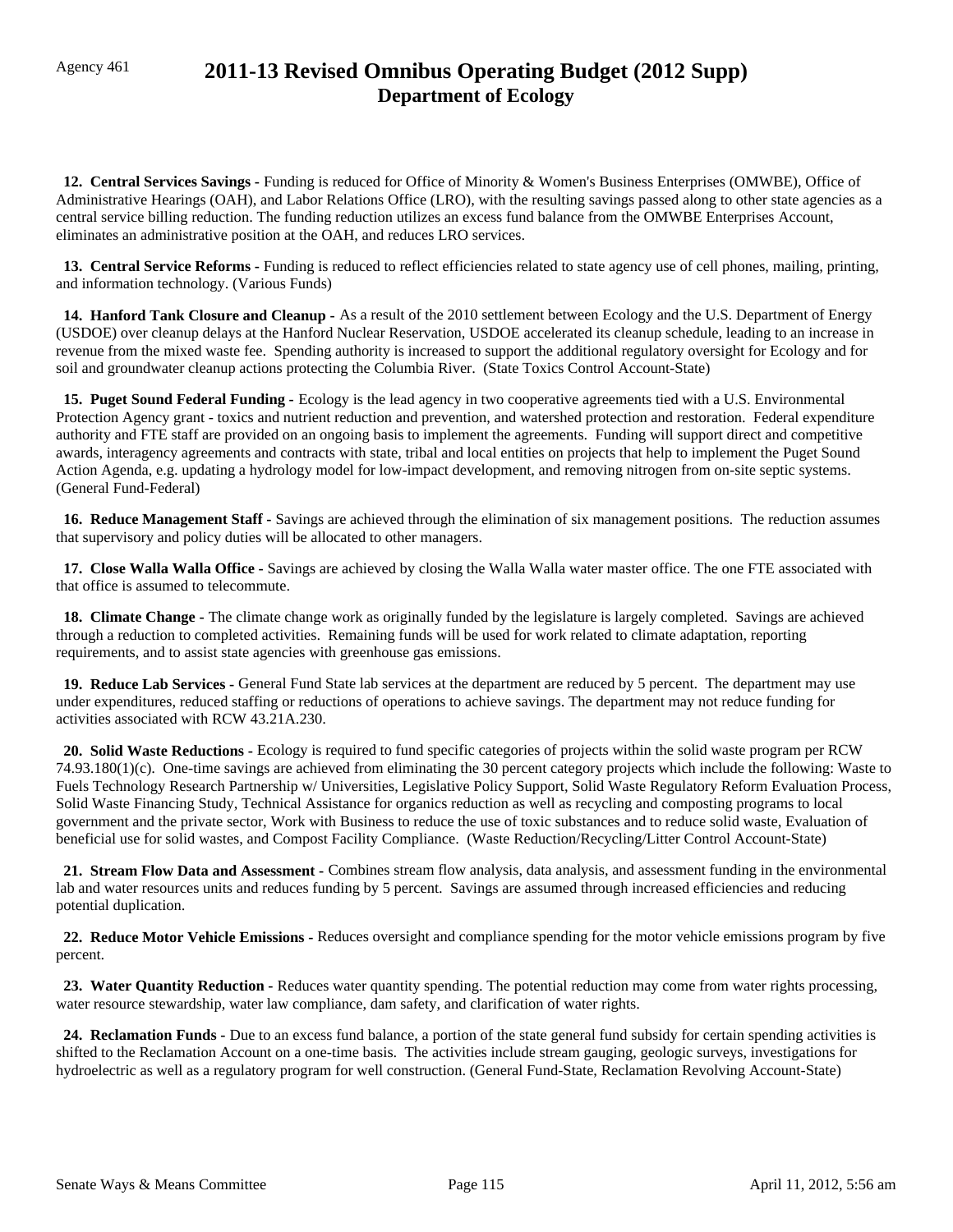# Agency 461 **2011-13 Revised Omnibus Operating Budget (2012 Supp) Department of Ecology**

 **25. Administrative Reduction -** Reduces all administrative spending by 5 percent. The savings are achieved from reductions to Ecology's administrative budget unit or through a reduction in the indirect rate. (General Fund-State, Various Funds)

 **26. State Natural Resources -** Funding is provided for implementation of PSSB 6406 (State Natural Resources). If the bill does not pass by June 30, 2012, the funding shall lapse.

 **27. Toxics Fund Shift -** A portion of funding for Water Quality, Shorelands and Environmental Assessment, Hazardous Waste, Waste to Resources, Nuclear Waste, and Air Quality programs are shifted to the State Toxics Control Account. (General Fund-State, State Toxics Control Account-State)

28. Anaerobic Digester - Funding is provided for the implementation of Second Substitute Senate Bill 5343 (anaerobic digester emissions).

 **29. Low Impact Development -** Funding is provided technical training regarding the benefits of low-impact development including, but not limited to , when the use of low-impact development is appropriate and feasible, and the design, installation, maintenance, and best practices of low-impact development. The department will consult with Washington State University extension LID technical center and others in the development of the low-impact technical training. (State Toxics Account-State)

 **30. Shift Agricultural Burning to Fee -** Ecology operates a fee-supported agricultural smoke-management permit program. Ecology will amend a research contract and increase fees in the agricultural burning permit and smoke management program to their cap in order to more closely recover actual costs of administering the program. (General Fund-State, Air Pollution Control Account-State)

 **31. PEBB Funding Rate Reduction -** The Public Employees' Benefits Board (PEBB) funding rate is reduced from \$850 to \$800 per eligible employee per month for FY 2013. This is projected to leave the PEBB reserves (both the self-insured claims reserve and the incurred-but-not-paid reserve) fully funded at the end of the 2011-13 fiscal biennium.

 **32. Transfer Site Use Permit to Health# -** Pursuant to House Bill 2304 (low-level radioactive waste), funding and FTE staff responsible for commercial low-level radioactive waste site use permitting are permanently transferred from Ecology to Health. The majority of the permitting work involves radioactive waste, which falls under the regulatory purview of DOH, while hazardous or mixed radioactive and hazardous waste is Ecology's focus. (Site Closure Account-State)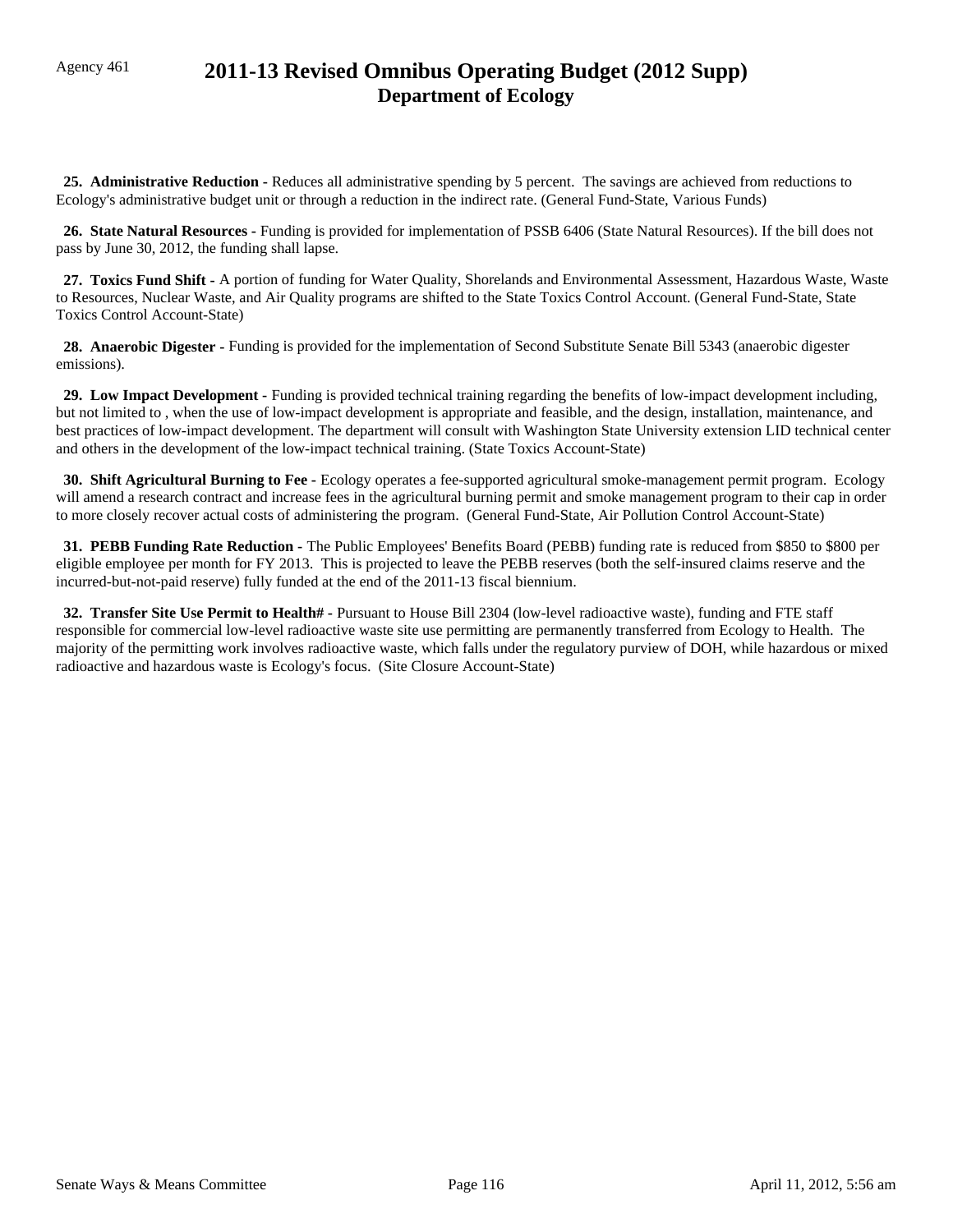## Agency 462 **2011-13 Revised Omnibus Operating Budget (2012 Supp)**

#### **WA Pollution Liab Insurance Program**

(Dollars in Thousands)

|                                         | As Passed Legislature (4/11/12) |                  |              |
|-----------------------------------------|---------------------------------|------------------|--------------|
|                                         | <b>FTEs</b>                     | NGF-P            | <b>Total</b> |
| 2011-13 Original Appropriations         | 3.0                             | $\overline{0}$   | 876          |
| 2011-13 Maintenance Level               | 6.0                             | $\overline{0}$   | 1,698        |
| 2012 Policy Other Changes:              |                                 |                  |              |
| Oil Heat Program Funding<br>1.          | 0.0                             | $\Omega$         | $-73$        |
| 2.<br><b>Auditor Charges</b>            | 0.0                             | $\Omega$         | -6           |
| 3.<br><b>Attorney General Reduction</b> | $0.0\,$                         | $\theta$         | $-2$         |
| Policy -- Other Total                   | 0.0                             | $\Omega$         | $-81$        |
| 2012 Policy Comp Changes:               |                                 |                  |              |
| PEBB Funding Rate Reduction<br>4.       | 0.0                             | $\boldsymbol{0}$ | $-4$         |
| Policy -- Comp Total                    | 0.0                             | $\Omega$         | $-4$         |
| <b>Total Policy Changes</b>             | 0.0                             | $\theta$         | $-85$        |
| 2011-13 Revised Appropriations          | 6.0                             | $\theta$         | 1,613        |
| Difference from Original Appropriations | 3.0                             | $\Omega$         | 737          |
| % Change from Original Appropriations   | 100.0%                          | 0.0%             | 84.1%        |

*Comments:*

 **1. Oil Heat Program Funding -** The Pollution Liability Insurance Program offers insurance coverage for the cleanup of contamination from residential heating oil tanks at no cost to program participants. This program is funded from the Heating Oil Pollution Liability Insurance Program Trust Account, an account that receives its revenue from a fee paid by heating oil dealers. Funding is reduced on an ongoing basis to reflect lower-than-anticipated revenue and captures savings from under-expenditures in recent years. (Heating Oil Pollution Liability Trust Account-Nonappropriated)

 **2. Auditor Charges -** Agency funding levels are adjusted to reflect changes in the number of audit hours needed, reductions in billing authority for the Office of the State Auditor's Audit of State Government Account, and use of existing fund balance. The Office of the State Auditor will use a risk-based methodology in selecting agencies to audit.

 **3. Attorney General Reduction -** Agency funding levels are reduced to reflect reductions in billing authority for the Office of the Attorney General's Legal Services Revolving Account.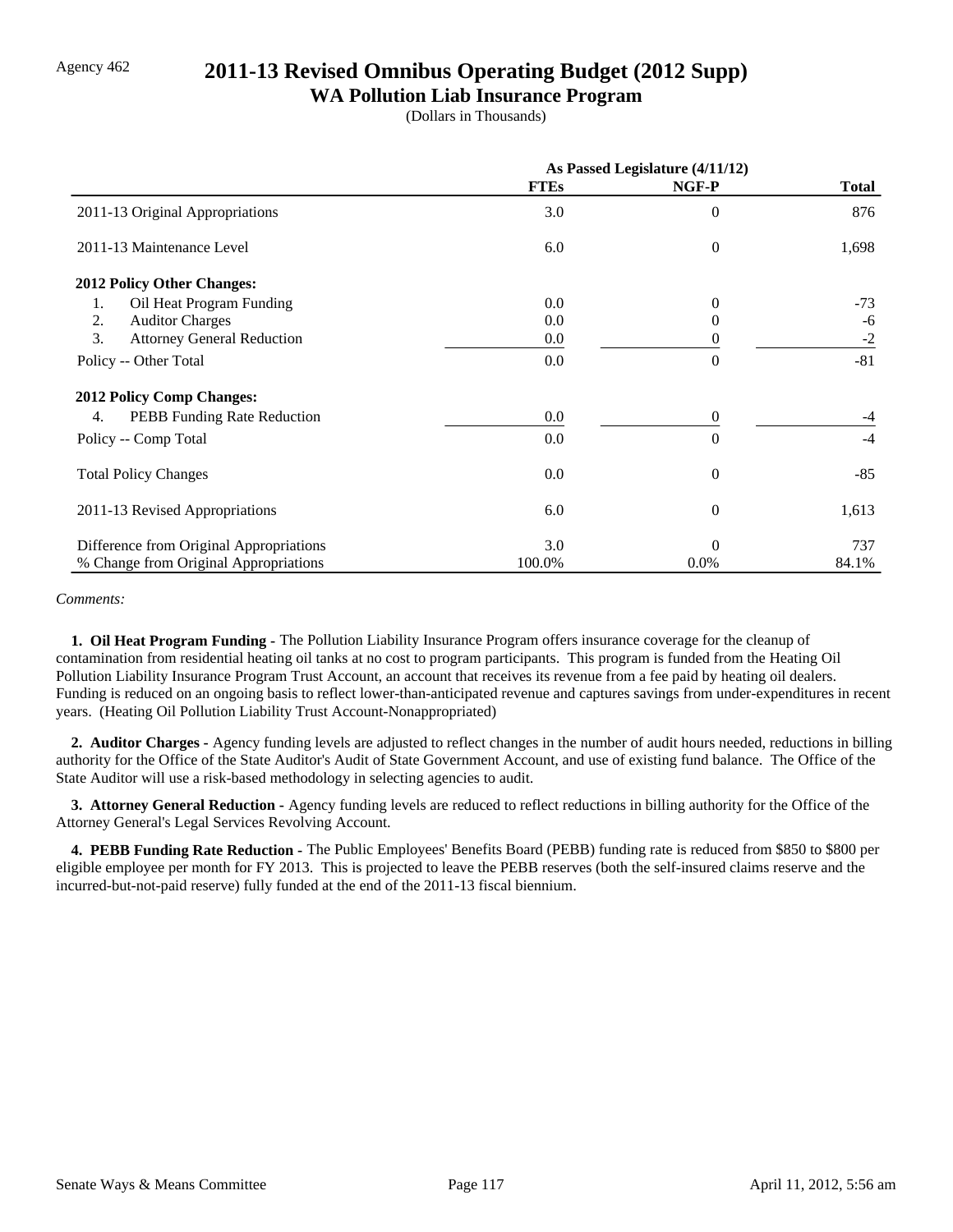## Agency 465 **2011-13 Revised Omnibus Operating Budget (2012 Supp)**

#### **State Parks and Recreation Comm**

(Dollars in Thousands)

|                                              | As Passed Legislature (4/11/12) |                  |              |
|----------------------------------------------|---------------------------------|------------------|--------------|
|                                              | <b>FTEs</b>                     | NGF-P            | <b>Total</b> |
| 2011-13 Original Appropriations              | 696.4                           | 17,334           | 147,632      |
| 2011-13 Maintenance Level                    | 696.4                           | 17,334           | 147,434      |
| 2012 Policy Other Changes:                   |                                 |                  |              |
| 1.<br><b>Auditor Charges</b>                 | 0.0                             | $\overline{0}$   | $-21$        |
| 2.<br><b>Attorney General Reduction</b>      | 0.0                             | $\theta$         | $-29$        |
| 3.<br>Sec of State Archive Reduction         | 0.0                             | $\theta$         | $-6$         |
| <b>Central Services Savings</b><br>4.        | 0.0                             | $\Omega$         | $-9$         |
| 5.<br><b>Central Service Reforms</b>         | 0.0                             | $\Omega$         | $-139$       |
| <b>Recreational Resources</b><br>6.          | 0.0                             | $\Omega$         | 296          |
| 7.<br><b>Discover Pass Revenue Reduction</b> | $-59.5$                         | $\theta$         | $-9,400$     |
| 8.<br>Infractions                            | 0.0                             | $\theta$         | 592          |
| 9.<br><b>Park Transition Funds</b>           | 0.0                             | $\theta$         | 4,000        |
| Policy -- Other Total                        | $-59.5$                         | $\boldsymbol{0}$ | $-4,716$     |
| 2012 Policy Comp Changes:                    |                                 |                  |              |
| 10.<br>PEBB Funding Rate Reduction           | 0.0                             | $\boldsymbol{0}$ | $-366$       |
| Policy -- Comp Total                         | 0.0                             | $\overline{0}$   | $-366$       |
| <b>Total Policy Changes</b>                  | $-59.5$                         | $\Omega$         | $-5,082$     |
| 2011-13 Revised Appropriations               | 636.9                           | 17,334           | 142,352      |
| Difference from Original Appropriations      | $-59.5$                         | $\Omega$         | $-5,280$     |
| % Change from Original Appropriations        | $-8.5%$                         | 0.0%             | $-3.6%$      |

*Comments:*

 **1. Auditor Charges -** Agency funding levels are adjusted to reflect changes in the number of audit hours needed, reductions in billing authority for the Office of the State Auditor's Audit of State Government Account, and use of existing fund balance. The Office of the State Auditor will use a risk-based methodology in selecting agencies to audit.

 **2. Attorney General Reduction -** Agency funding levels are reduced to reflect reductions in billing authority for the Office of the Attorney General's Legal Services Revolving Account.

 **3. Sec of State Archive Reduction -** Agency funding levels are reduced to reflect reductions in billing authority for the Office of the Secretary of State's Archives and Records Management Account.

 **4. Central Services Savings -** Funding is reduced for Office of Minority & Women's Business Enterprises (OMWBE), Office of Administrative Hearings (OAH), and Labor Relations Office (LRO), with the resulting savings passed along to other state agencies as a central service billing reduction. The funding reduction utilizes an excess fund balance from the OMWBE Enterprises Account, eliminates an administrative position at the OAH, and reduces LRO services.

 **5. Central Service Reforms -** Funding is reduced to reflect efficiencies related to state agency use of cell phones, mailing, printing, and information technology. (Various Funds)

 **6. Recreational Resources -** Pursuant to Engrossed Second Substitute House Bill 2373 (recreational resources), Discover Pass legislation will allow for pass transferability between two vehicles and generate additional funding for State Parks operations and maintenance by expanding the opt-out donation to vehicle types that were not previously covered. (Parks Renewal and Stewardship Account-State)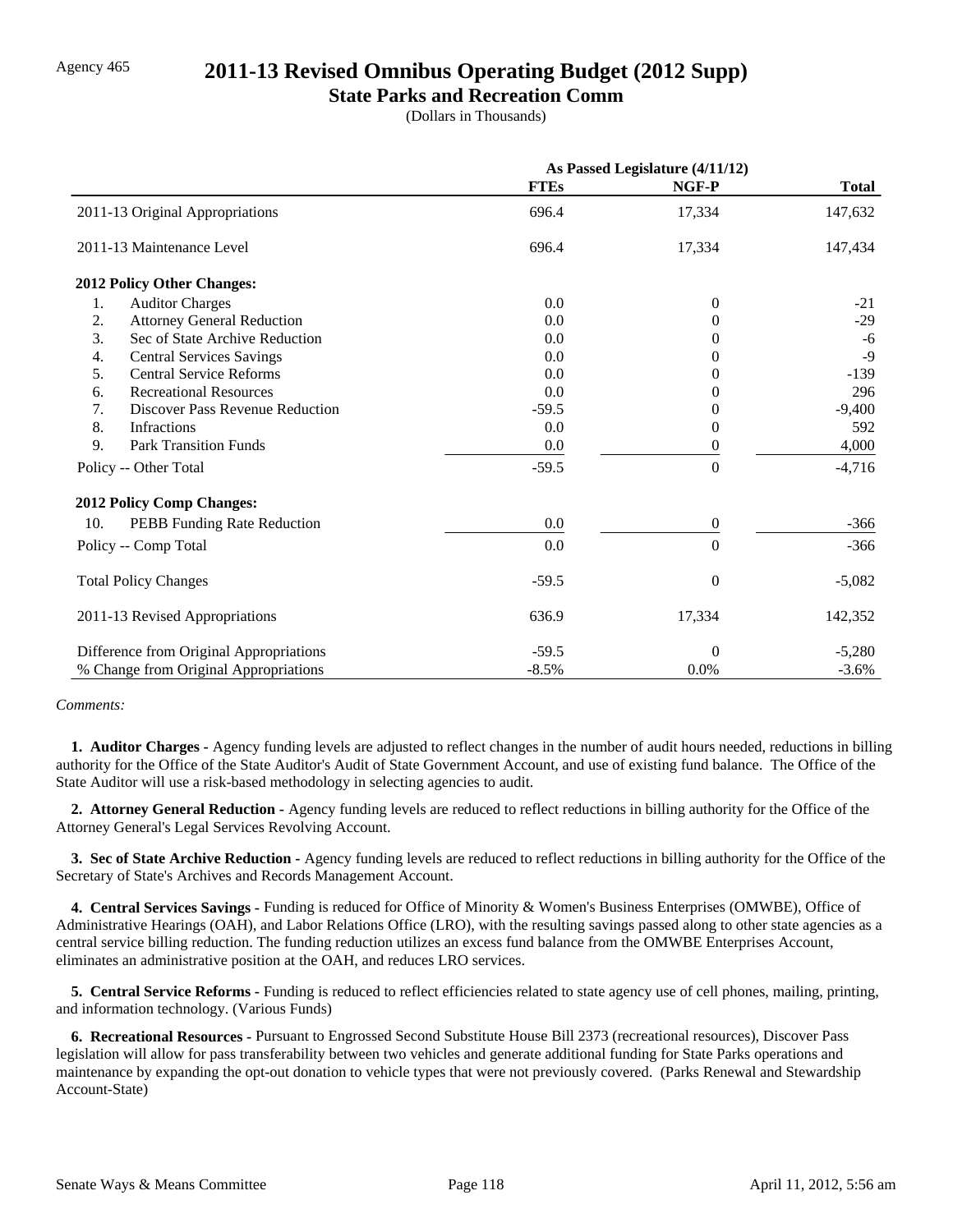# Agency 465 **2011-13 Revised Omnibus Operating Budget (2012 Supp) State Parks and Recreation Comm**

 **7. Discover Pass Revenue Reduction -** Spending authority from the Parks Renewal and Stewardship Account is adjusted to reflect lower-than-anticipated revenue from the Discover Pass. To address the shortfall and avoid park closures, the State Parks and Recreation Commission approved an agency restructuring plan that will achieve efficiencies and reduce expenditures, including reliance on seasonal rangers and flattening the agency structure. (Parks Renewal and Stewardship Account-State)

 **8. Infractions -** Spending authority is provided for the implementation of Substitute Senate Bill 6387 (parks, recreation and natural resources). The legislation requires Discover Pass infractions to be deposited back into the Discover Pass account. (Parks Renewal and Stewardship Account-State)

 **9. Park Transition Funds -** Funds are provided on a one-time basis to assist Parks in transitioning to a fee-based agency. The increased funding will support the operation and maintenance of state parks.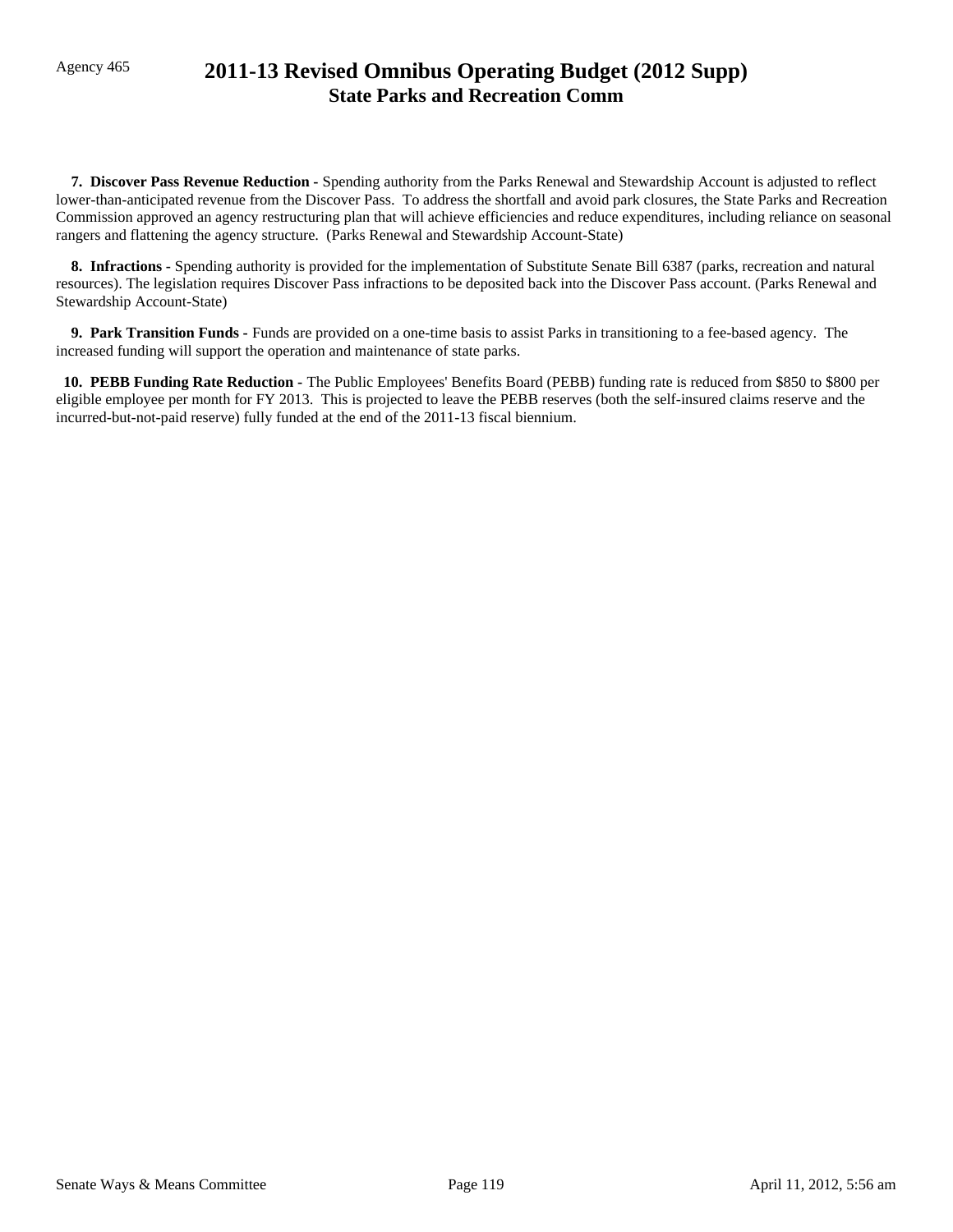## Agency 467 **2011-13 Revised Omnibus Operating Budget (2012 Supp)**

#### **Rec and Conservation Funding Board**

(Dollars in Thousands)

|                                         | As Passed Legislature (4/11/12) |          |              |
|-----------------------------------------|---------------------------------|----------|--------------|
|                                         | <b>FTEs</b>                     | NGF-P    | <b>Total</b> |
| 2011-13 Original Appropriations         | 19.6                            | 1,925    | 9,778        |
| 2011-13 Maintenance Level               | 19.6                            | 1,923    | 9,769        |
| 2012 Policy Other Changes:              |                                 |          |              |
| Private/Local Funding<br>1.             | 0.0                             | $\Omega$ | $-250$       |
| 2.<br>Policy Director Funding Shift     | 0.0                             | $-40$    | $\theta$     |
| 3.<br>Salmon Recovery Office Funds      | 0.0                             | $-33$    | $-33$        |
| <b>Auditor Charges</b><br>4.            | 0.0                             | $-7$     | $-18$        |
| 5.<br><b>Attorney General Reduction</b> | 0.0                             | $-3$     | $-7$         |
| Sec of State Archive Reduction<br>6.    | 0.0                             | $\Omega$ | $-1$         |
| 7.<br><b>Central Services Savings</b>   | 0.0                             | $\theta$ | $-1$         |
| 8.<br><b>Central Service Reforms</b>    | 0.0                             | $-8$     | $-11$        |
| 9.<br>Administration                    | 0.0                             | $-107$   | $-107$       |
| Policy -- Other Total                   | 0.0                             | $-198$   | $-428$       |
| <b>2012 Policy Comp Changes:</b>        |                                 |          |              |
| 10.<br>PEBB Funding Rate Reduction      | 0.0                             | $-4$     | $-26$        |
| Policy -- Comp Total                    | 0.0                             | $-4$     | $-26$        |
| <b>Total Policy Changes</b>             | 0.0                             | $-202$   | -454         |
| 2011-13 Revised Appropriations          | 19.6                            | 1,721    | 9,315        |
| Difference from Original Appropriations | 0.0                             | $-204$   | $-463$       |
| % Change from Original Appropriations   | 0.0%                            | $-10.6%$ | $-4.7%$      |

#### *Comments:*

**1. Private/Local Funding -** General Fund-Private/Local funding is permanently reduced to match historic spending levels. (General Fund-Private/Local)

 **2. Policy Director Funding Shift -** Funding for the agency policy director is shifted on an ongoing basis from the state general fund to the Recreation Resources Account to better align the funding source with the work completed by the position. (General Fund-State, Recreation Resources Account-State)

 **3. Salmon Recovery Office Funds -** The GSRO coordinates a statewide salmon strategy by assisting with the development of regional recovery plans and working to secure funding for local, regional, and state recovery efforts. One-time savings will be achieved by holding the science coordinator position vacant and reducing production costs for the "State of the Salmon in Watersheds" report.

 **4. Auditor Charges -** Agency funding levels are adjusted to reflect changes in the number of audit hours needed, reductions in billing authority for the Office of the State Auditor's Audit of State Government Account, and use of existing fund balance. The Office of the State Auditor will use a risk-based methodology in selecting agencies to audit.

 **5. Attorney General Reduction -** Agency funding levels are reduced to reflect reductions in billing authority for the Office of the Attorney General's Legal Services Revolving Account.

 **6. Sec of State Archive Reduction -** Agency funding levels are reduced to reflect reductions in billing authority for the Office of the Secretary of State's Archives and Records Management Account.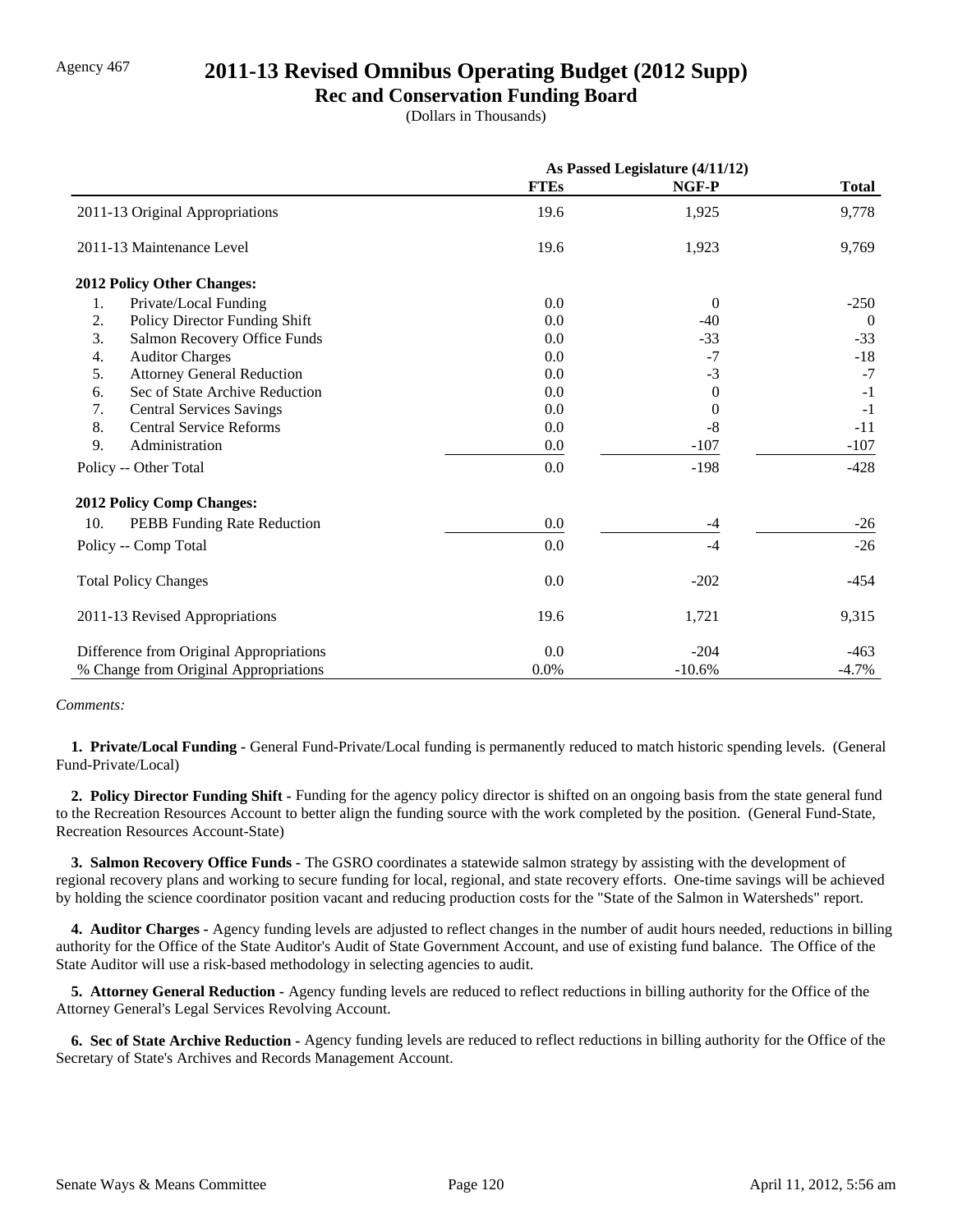# Agency 467 **2011-13 Revised Omnibus Operating Budget (2012 Supp) Rec and Conservation Funding Board**

 **7. Central Services Savings -** Funding is reduced for Office of Minority & Women's Business Enterprises (OMWBE), Office of Administrative Hearings (OAH), and Labor Relations Office (LRO), with the resulting savings passed along to other state agencies as a central service billing reduction. The funding reduction utilizes an excess fund balance from the OMWBE Enterprises Account, eliminates an administrative position at the OAH, and reduces LRO services.

 **8. Central Service Reforms -** Funding is reduced to reflect efficiencies related to state agency use of cell phones, mailing, printing, and information technology. (Various Funds)

**9. Administration - Reduces state general fund administration spending. The board may achieve savings through shifting functions** to federal funds, under expenditures, or reductions in operations. The board shall not reduce total spending to lead entities.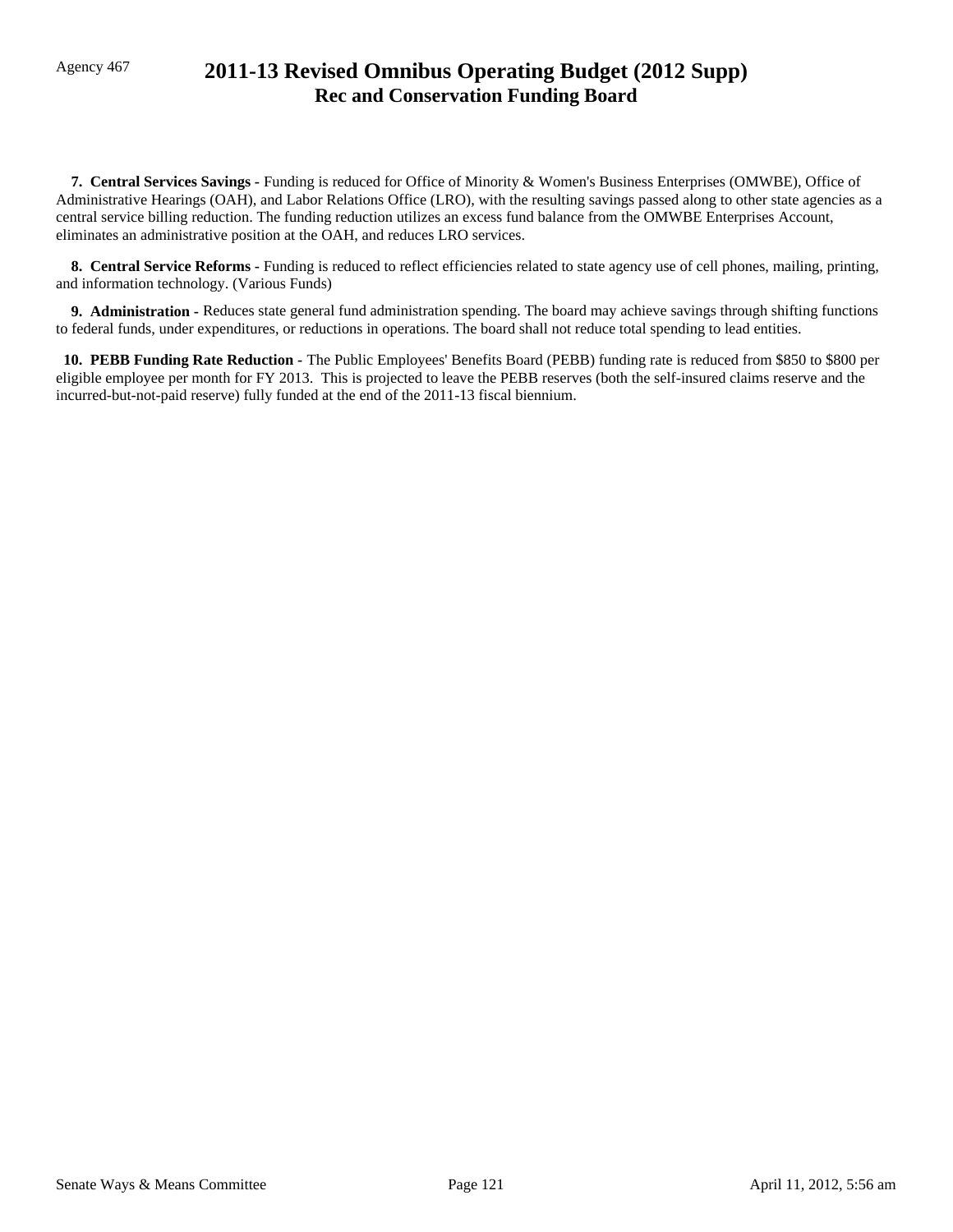## Agency 468 **2011-13 Revised Omnibus Operating Budget (2012 Supp)**

#### **Environ & Land Use Hearings Office**

(Dollars in Thousands)

|                                         | As Passed Legislature (4/11/12) |          |              |
|-----------------------------------------|---------------------------------|----------|--------------|
|                                         | <b>FTEs</b>                     | NGF-P    | <b>Total</b> |
| 2011-13 Original Appropriations         | 18.3                            | 4,841    | 4,841        |
| 2011-13 Maintenance Level               | 18.3                            | 4,576    | 4,576        |
| <b>2012 Policy Other Changes:</b>       |                                 |          |              |
| 1.<br><b>Auditor Charges</b>            | 0.0                             | $-5$     | $-5$         |
| 2.<br><b>Attorney General Reduction</b> | 0.0                             | $-155$   | $-155$       |
| 3.<br>Sec of State Archive Reduction    | 0.0                             | $-1$     | $-1$         |
| <b>Central Service Reforms</b><br>4.    | 0.0                             | $-3$     | $-3$         |
| 5.<br>Board Vacancies and Other Savings | $-0.6$                          | $-227$   | $-227$       |
| Policy -- Other Total                   | $-0.6$                          | $-391$   | $-391$       |
| <b>2012 Policy Comp Changes:</b>        |                                 |          |              |
| PEBB Funding Rate Reduction<br>6.       | 0.0                             | $-12$    | $-12$        |
| Policy -- Comp Total                    | 0.0                             | $-12$    | $-12$        |
| <b>Total Policy Changes</b>             | $-0.6$                          | $-403$   | $-403$       |
| 2011-13 Revised Appropriations          | 17.7                            | 4,173    | 4,173        |
| Difference from Original Appropriations | $-0.6$                          | $-668$   | -668         |
| % Change from Original Appropriations   | $-3.3%$                         | $-13.8%$ | $-13.8%$     |

#### *Comments:*

 **1. Auditor Charges -** Agency funding levels are adjusted to reflect changes in the number of audit hours needed, reductions in billing authority for the Office of the State Auditor's Audit of State Government Account, and use of existing fund balance. The Office of the State Auditor will use a risk-based methodology in selecting agencies to audit.

 **2. Attorney General Reduction -** Agency funding levels are reduced to reflect reductions in billing authority for the Office of the Attorney General's Legal Services Revolving Account.

 **3. Sec of State Archive Reduction -** Agency funding levels are reduced to reflect reductions in billing authority for the Office of the Secretary of State's Archives and Records Management Account.

 **4. Central Service Reforms -** Funding is reduced to reflect efficiencies related to state agency use of cell phones, mailing, printing, and information technology. (Various Funds)

 **5. Board Vacancies and Other Savings -** Funding and full-time equivalent staff for the Environmental and Land Use Hearings Office (ELUHO) are reduced on a one-time basis to reflect savings from temporary board vacancies on the Pollution Control/Shorelines Hearings Boards and the Growth Management Hearings Board (GMHB). Additional ongoing savings will be achieved through GMHB's colocation with the Environmental Hearings Boards in Tumwater, beginning in July 2012, as well as reductions in expenditures for goods and services.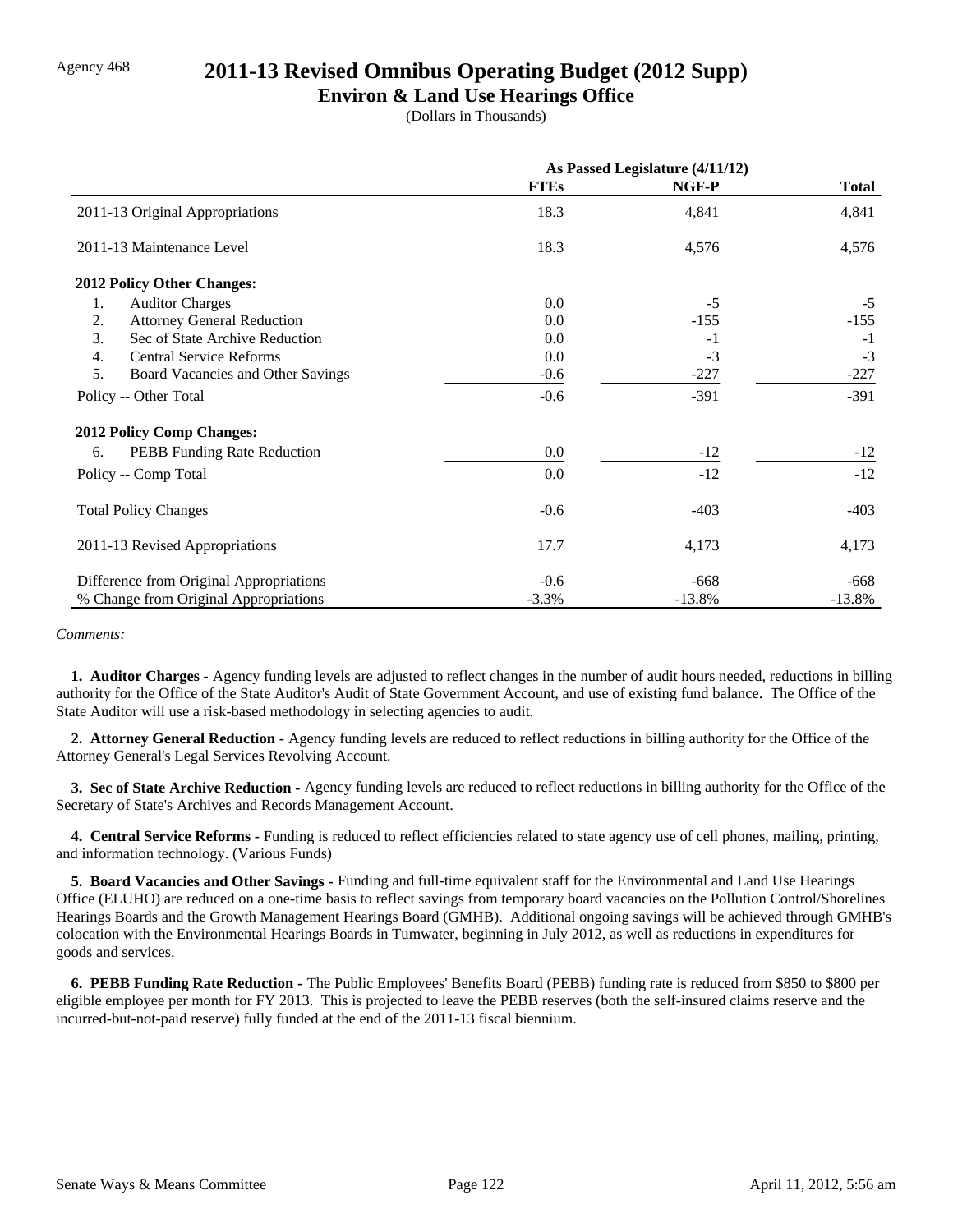## Agency 471 **2011-13 Revised Omnibus Operating Budget (2012 Supp)**

#### **State Conservation Commission**

(Dollars in Thousands)

|                                         | As Passed Legislature (4/11/12) |         |              |
|-----------------------------------------|---------------------------------|---------|--------------|
|                                         | <b>FTEs</b>                     | NGF-P   | <b>Total</b> |
| 2011-13 Original Appropriations         | 17.6                            | 13,583  | 14,884       |
| 2011-13 Maintenance Level               | 17.6                            | 13,579  | 14,880       |
| 2012 Policy Other Changes:              |                                 |         |              |
| <b>Attorney General Reduction</b><br>1. | 0.0                             | $-3$    | $-3$         |
| <b>Grants and Administration</b><br>2.  | $-0.5$                          | $-335$  | $-335$       |
| 3.<br><b>Central Service Reforms</b>    | 0.0                             | $-11$   | $-11$        |
| 4.<br>Commute Trip Reduction            | $0.0\,$                         | -9      | $-9$         |
| Policy -- Other Total                   | $-0.5$                          | $-358$  | $-358$       |
| <b>2012 Policy Comp Changes:</b>        |                                 |         |              |
| 5.<br>PEBB Funding Rate Reduction       | $0.0\,$                         | $-12$   | $-12$        |
| Policy -- Comp Total                    | 0.0                             | $-12$   | $-12$        |
| <b>Total Policy Changes</b>             | $-0.5$                          | $-370$  | $-370$       |
| 2011-13 Revised Appropriations          | 17.1                            | 13,209  | 14,510       |
| Difference from Original Appropriations | $-0.5$                          | $-374$  | -374         |
| % Change from Original Appropriations   | $-2.8%$                         | $-2.8%$ | $-2.5%$      |

#### *Comments:*

 **1. Attorney General Reduction -** Agency funding levels are reduced to reflect reductions in billing authority for the Office of the Attorney General's Legal Services Revolving Account.

 **2. Grants and Administration -** The Conservation Commission will amend and reduce FY 2013 conservation district grants and achieve further savings through a reduction to the agency administration.

 **3. Central Service Reforms -** Funding is reduced to reflect efficiencies related to state agency use of cell phones, mailing, printing, and information technology. (Various Funds)

**4. Commute Trip Reduction - Funding is reduced to reflect the elimination of state general funds for the Commute Trip Reduction** program.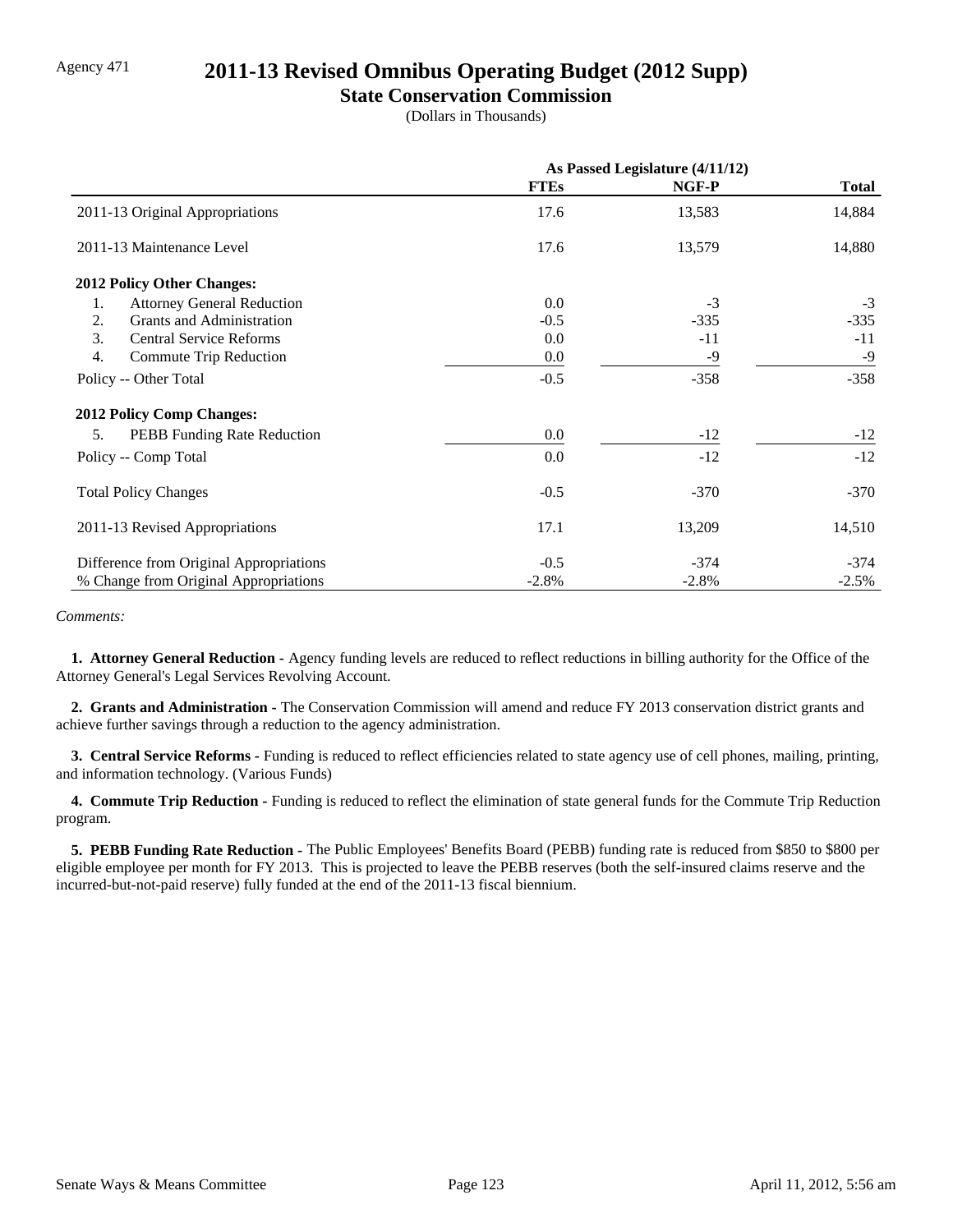## Agency 477 **2011-13 Revised Omnibus Operating Budget (2012 Supp)**

### **Dept of Fish and Wildlife**

(Dollars in Thousands)

|     |                                            | As Passed Legislature (4/11/12) |                  |                  |
|-----|--------------------------------------------|---------------------------------|------------------|------------------|
|     |                                            | <b>FTEs</b>                     | NGF-P            | <b>Total</b>     |
|     | 2011-13 Original Appropriations            | 1,439.4                         | 69,387           | 358,417          |
|     | 2011-13 Maintenance Level                  | 1,460.9                         | 66,658           | 363,709          |
|     | 2012 Policy Other Changes:                 |                                 |                  |                  |
| 1.  | Reduce Fish Program Dedicated Accts        | 0.0                             | $\boldsymbol{0}$ | $-1,055$         |
| 2.  | <b>Auditor Charges</b>                     | 0.0                             | $-38$            | $-63$            |
| 3.  | <b>Attorney General Reduction</b>          | 0.0                             | $-68$            | $-113$           |
| 4.  | Sec of State Archive Reduction             | 0.0                             | $-6$             | $-10$            |
| 5.  | <b>Central Services Savings</b>            | 0.0                             | $-4$             | $-7$             |
| 6.  | <b>Wolf Population Monitoring</b>          | 0.8                             | $\overline{0}$   | 355              |
| 7.  | Black Bear Monitoring & Management         | 1.2                             | $\boldsymbol{0}$ | 200              |
| 8.  | Mountain Goat & Bighorn Sheep Rcvry        | 1.0                             | $\boldsymbol{0}$ | 350              |
| 9.  | <b>Central Service Reforms</b>             | 0.0                             | $-373$           | $-504$           |
| 10. | <b>Geoduck Poaching Enforcement</b>        | 1.5                             | $\boldsymbol{0}$ | 522              |
| 11. | Infractions                                | 0.0                             | $\boldsymbol{0}$ | 56               |
| 12. | Reduce administration                      | 0.0                             | $-235$           | $-235$           |
| 13. | <b>Renewable Energy Siting</b>             | 0.0                             | $-50$            | $-50$            |
| 14. | <b>Technical Assistance Salmon Recover</b> | 0.0                             | $-379$           | $\overline{0}$   |
| 15. | <b>PILT Reduction</b>                      | 0.0                             | $-652$           | $-652$           |
| 16. | Hydraulic Project Permits                  | 0.0                             | $-83$            | 256              |
| 17. | Hatcheries                                 | 0.0                             | $-3,000$         | $\boldsymbol{0}$ |
| 18. | Marine Enforcement                         | 0.0                             | $-3,300$         | $\mathbf{0}$     |
| 19. | Grizzly Bear Outreach Program              | 0.0                             | $\theta$         | 50               |
| 20. | Livestock                                  | 0.0                             | $\overline{0}$   | 50               |
| 21. | <b>AIS</b> Prevention                      | 0.0                             | $\Omega$         | 133              |
| 22. | Fish and Wildlife Enforcement              | 0.0                             | $-500$           | $\overline{0}$   |
|     | Policy -- Other Total                      | 4.5                             | $-8,688$         | $-717$           |
|     | <b>2012 Policy Comp Changes:</b>           |                                 |                  |                  |
| 23. | PEBB Funding Rate Reduction                | 0.0                             | $-254$           | $-896$           |
|     | Policy -- Comp Total                       | 0.0                             | $-254$           | $-896$           |
|     | <b>Total Policy Changes</b>                | 4.5                             | $-8,942$         | $-1,613$         |
|     | 2011-13 Revised Appropriations             | 1,465.4                         | 57,716           | 362,096          |
|     | Difference from Original Appropriations    | 26.0                            | $-11,671$        | 3,679            |
|     | % Change from Original Appropriations      | 1.8%                            | $-16.8%$         | 1.0%             |

*Comments:*

 **1. Reduce Fish Program Dedicated Accts -** The legislature provided authority to the department to increase hunting and fishing license fees. The current revenue collection is lower than anticipated from these increases. Expenditure authority is reduced on an ongoing basis to reflect lower than anticipated revenue. (Recreational Fisheries Enhancement Account-State, Warm Water Game Fish Account-State, Washington Coastal Crab Pot Buoy Tag Account-Nonappropriated, Puget Sound Crab Pot Buoy Tag Account-Nonappropriated)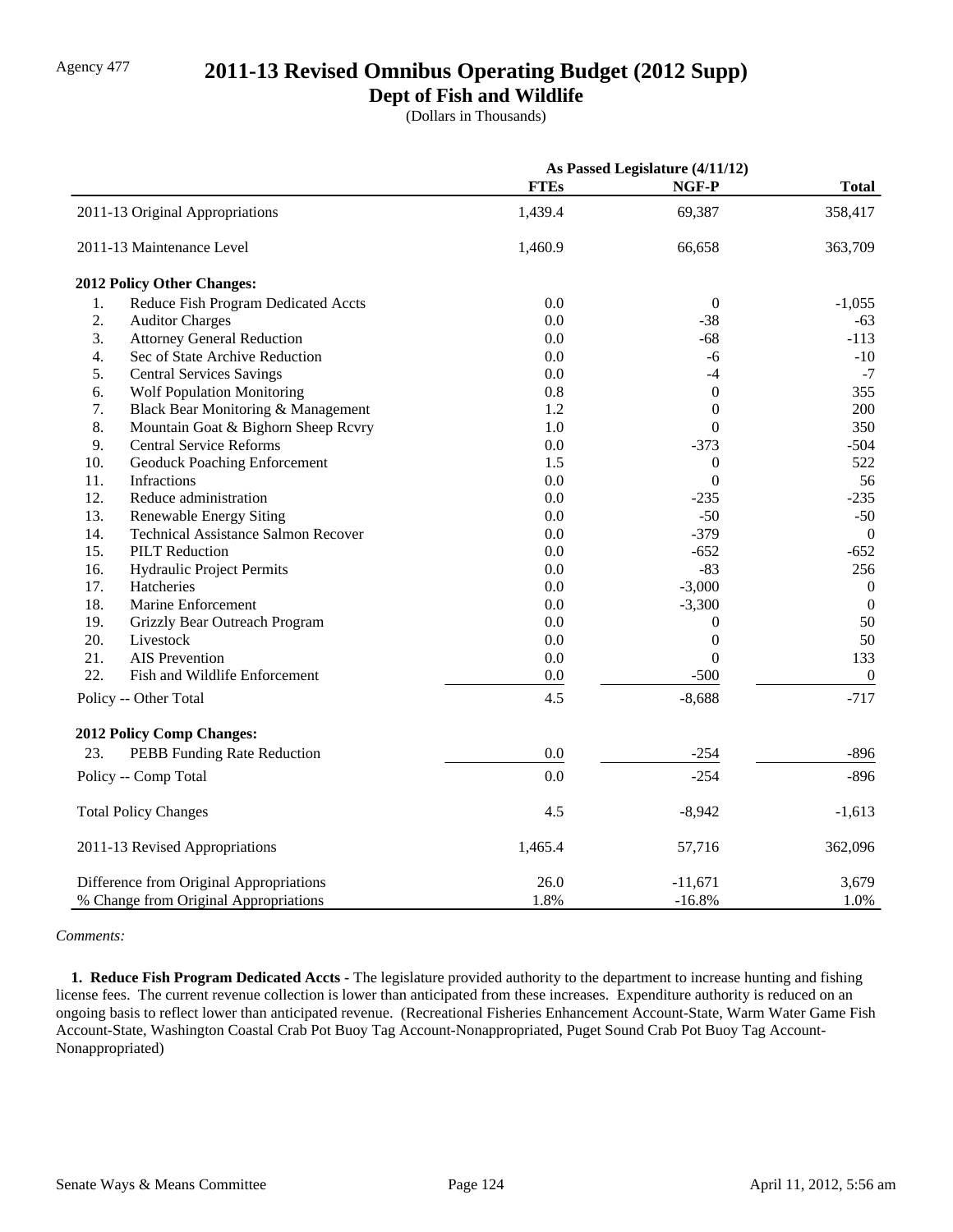# Agency 477 **2011-13 Revised Omnibus Operating Budget (2012 Supp) Dept of Fish and Wildlife**

 **2. Auditor Charges -** Agency funding levels are adjusted to reflect changes in the number of audit hours needed, reductions in billing authority for the Office of the State Auditor's Audit of State Government Account, and use of existing fund balance. The Office of the State Auditor will use a risk-based methodology in selecting agencies to audit.

 **3. Attorney General Reduction -** Agency funding levels are reduced to reflect reductions in billing authority for the Office of the Attorney General's Legal Services Revolving Account.

 **4. Sec of State Archive Reduction -** Agency funding levels are reduced to reflect reductions in billing authority for the Office of the Secretary of State's Archives and Records Management Account.

 **5. Central Services Savings -** Funding is reduced for Office of Minority & Women's Business Enterprises (OMWBE), Office of Administrative Hearings (OAH), and Labor Relations Office (LRO), with the resulting savings passed along to other state agencies as a central service billing reduction. The funding reduction utilizes an excess fund balance from the OMWBE Enterprises Account, eliminates an administrative position at the OAH, and reduces LRO services.

 **6. Wolf Population Monitoring -** Gray wolves are currently a state-protected species and federally listed as endangered in the western two-thirds of the state. WDFW has the primary responsibility for monitoring these wolves. Ongoing funding is provided from the sale of endangered species license plates for the department to mitigate livestock damage by notifying livestock producers of wolf presence and to implement pro-active, non-lethal management tools to minimize wolf-livestock conflicts. The department will also monitor wolf packs and territories to determine when the species has met its recovery objectives. (General Fund-Private/Local, State Wildlife Account-State)

 **7. Black Bear Monitoring & Management -** The current method of estimating black bear populations relies on harvest reports, which reflects delayed information that makes it difficult to determine how environmental factors and human actions affect black bear populations. Ongoing funding is provided from the sale of special bear, deer, and elk license plates for research and implementation of a new black bear population estimate and monitoring method that will enable WDFW to more accurately set harvest rates and more effectively manage human and black bear population conflicts. (State Wildlife Account-State)

**8. Mountain Goat & Bighorn Sheep Rcvry -** Historic populations of mountain goats have experienced dramatic declines. At the same time, bighorn sheep population levels across the western states have been significantly constrained in recent years due to a disease that is primarily transmitted by the intermingling of domestic and wild sheep. Ongoing funding from special hunting permit auctions is provided to the department to develop and implement a plan to move mountain goats to more favorable areas, to study bighorn sheep populations in order to track their movements near domesticated sheep, and to contract with Washington State University for research on a vaccine against the disease. (State Wildlife Account-State)

 **9. Central Service Reforms -** Funding is reduced to reflect efficiencies related to state agency use of cell phones, mailing, printing, and information technology. (Various Funds)

 **10. Geoduck Poaching Enforcement -** For 30 years, the DNR has auctioned harvest rights for specific quantities of wild geoduck in specific Puget Sound "bedland" tracts. These geoducks are not farmed and regenerate by natural means. However, recent data from closed tracts indicate illegal poaching is threatening the recovery of the species. On-going funding is provided to the WDFW for a detective and two enforcement officers to enforce existing laws related to geoduck harvesting. (Aquatic Lands Enhancement Account-State)

 **11. Infractions -** Spending authority is provided for the implementation of Substitute Senate Bill 6387 (parks, recreation and natural resources). The legislation requires Discover Pass infractions to be deposited back into the Discover Pass account. The department receives eight percent of Discover Pass revenue. (State Wildlife Account-State)

 **12. Reduce administration -** Reduces administrative spending by 5 percent. In Substitute House Bill 2058 (operating supplemental budget 2011-13), WDFW reduced management staff by 6 FTE.

 **13. Renewable Energy Siting -** Reduces spending for renewable energy siting technical assistance by the department. Potential renewable projects may continue to receive department provided assistance or assistance from private sector consultants for siting.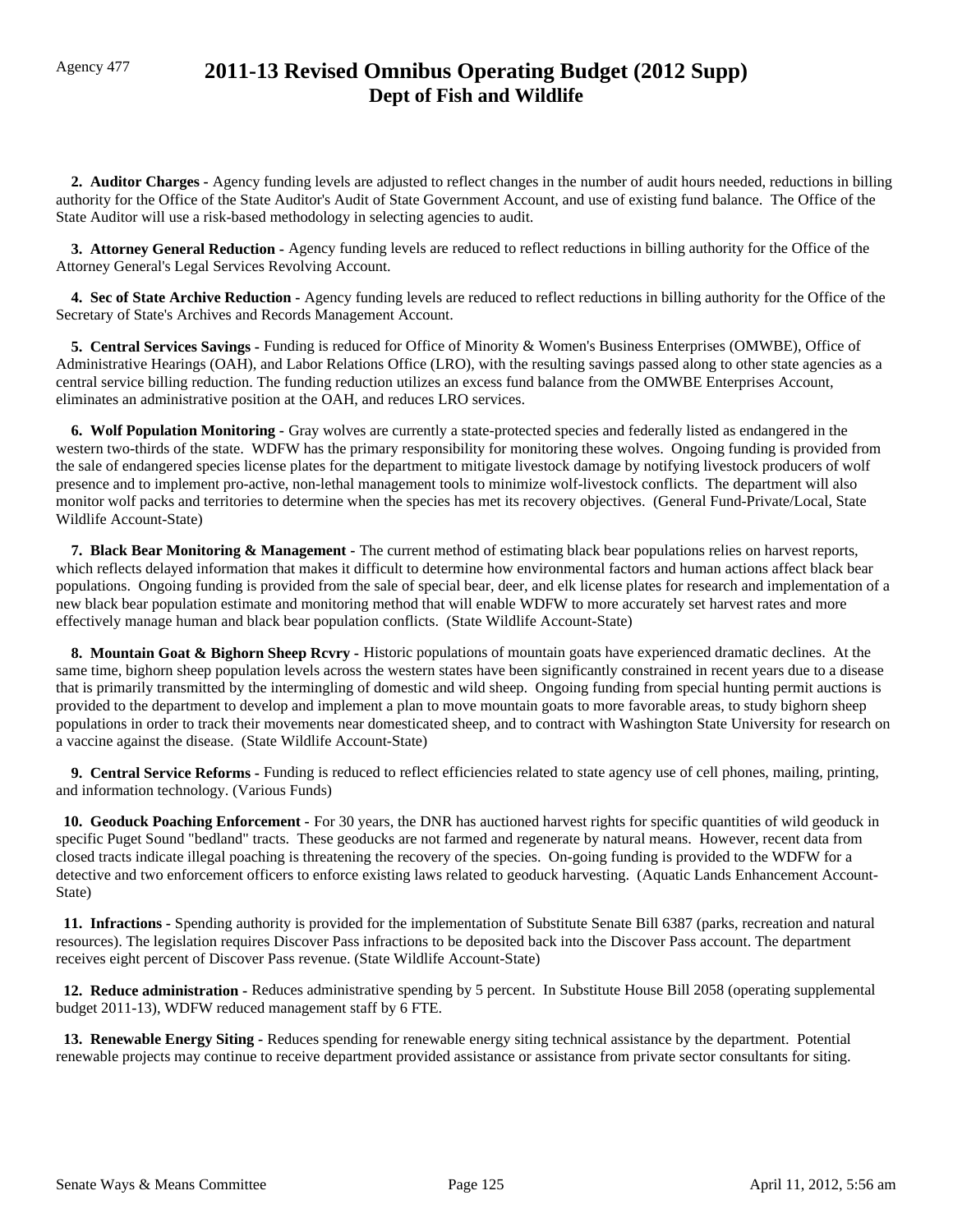# Agency 477 **2011-13 Revised Omnibus Operating Budget (2012 Supp) Dept of Fish and Wildlife**

 **14. Technical Assistance Salmon Recover -** Due to excess fund balance, a portion of the state general fund for technical assistance for salmon recovery is shifted to the Aquatic Lands Enhancement Account. (General Fund-State, Aquatics Land Enhancement Account-State)

**15. PILT Reduction -** Savings are achieved through reducing Payments in Lieu of Taxes (PILT). The new formula provides funding to counties by ensuring that no county will receive lower than their 2009 rates.

 **16. Hydraulic Project Permits -** Funding is provided for the implementation of Proposed Second Substitute Senate Bill 6406. The legislation reduces general fund state and shifts new work to dedicated funds. (Hydraulic Project Account-State)

 **17. Hatcheries -** Due to an excess fund balance, a portion of the state general fund for hatchery activities is shifted to dedicated natural resource funds. (General Fund-State, Aquatics Land Enhancement Account-State, Regional Fisheries Enhancement Group Account-State)

 **18. Marine Enforcement -** Due to an excess fund balance, a portion of the state general fund for marine enforcement activities is shifted to the Recreational Resources Account. (General Fund-State, Recreational Resources Account-State).

 **19. Grizzly Bear Outreach Program -** One-time funding is provided to a community-based organization to disseminate information about grizzly bears in the North Cascades. (State Wildlife Account-State)

 **20. Livestock -** Funding is provided for mitigation, claims, and assessment costs for injury or loss of livestock caused by wolves, black bears, and cougars.

 **21. AIS Prevention -** Additional expenditure authority is provided to match expected revenue to the Aquatic Invasive Species Prevention Account during FY 2013. The funding will be used to maintain agency capacity to control aquatic invasive species. (Aquatic Invasive Species Prevention Account-State)

 **22. Fish and Wildlife Enforcement -** Due to an excess fund balance, a portion of the state general fund for law enforcement activities is shifted on a one-time basis to the Fish and Wildlife Enforcement Account. (General Fund-State, Fish and Wildlife Enforcement-State)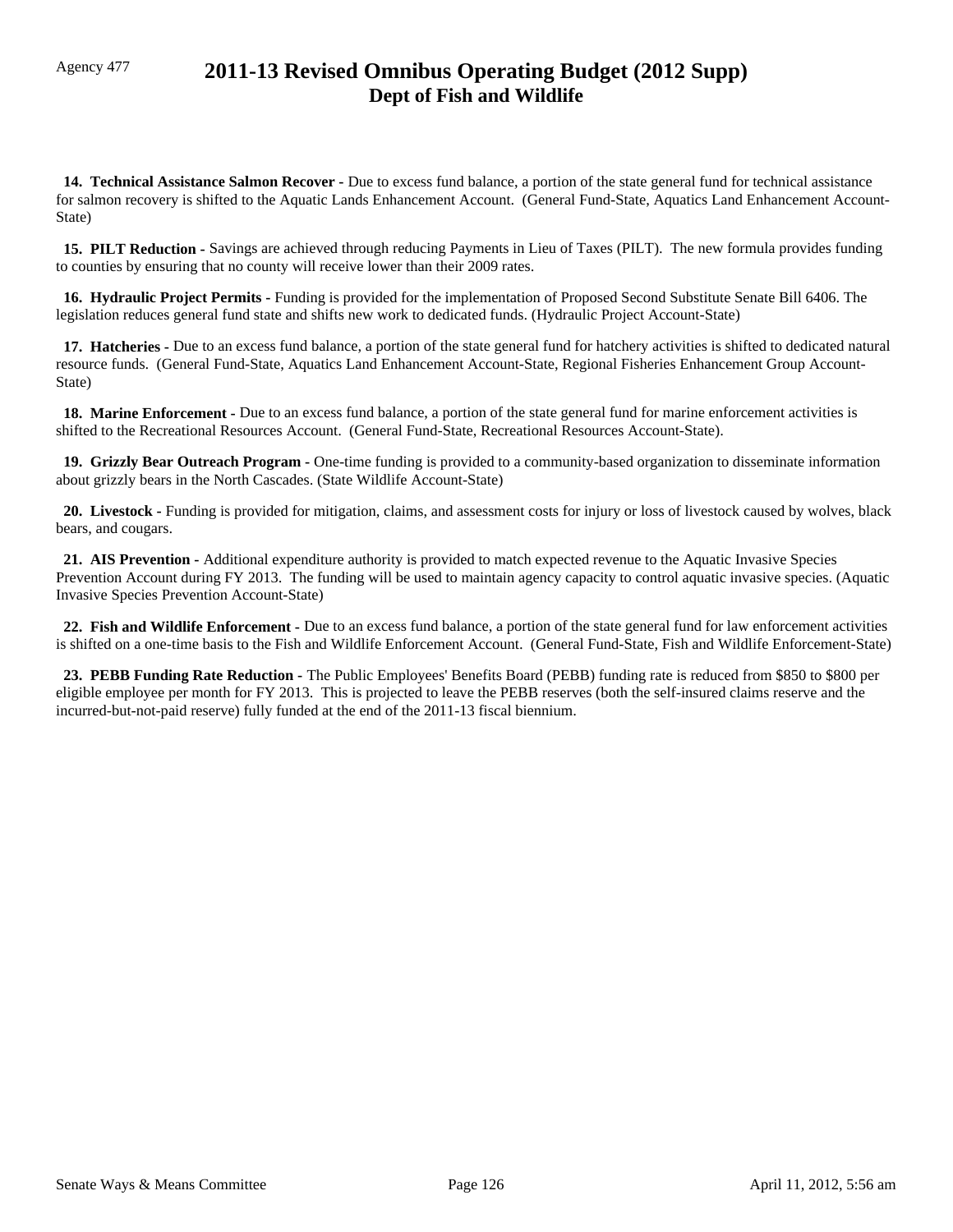## Agency 478 **2011-13 Revised Omnibus Operating Budget (2012 Supp)**

### **Puget Sound Partnership**

(Dollars in Thousands)

|                                            | As Passed Legislature (4/11/12) |                |              |
|--------------------------------------------|---------------------------------|----------------|--------------|
|                                            | <b>FTEs</b>                     | NGF-P          | <b>Total</b> |
| 2011-13 Original Appropriations            | 40.7                            | 5,065          | 15,829       |
| 2011-13 Maintenance Level                  | 40.7                            | 4,822          | 15,585       |
| 2012 Policy Other Changes:                 |                                 |                |              |
| Performance Management System<br>1.        | 0.0                             | $\Omega$       | 343          |
| 2.<br><b>Auditor Charges</b>               | 0.0                             | $-13$          | $-25$        |
| 3.<br><b>Attorney General Reduction</b>    | 0.0                             | $-1$           | $-2$         |
| <b>Technology Spending</b><br>4.           | 0.0                             | $-128$         | $-128$       |
| 5.<br>Training/Tech Asst, Study            | 0.0                             | $-137$         | $-137$       |
| <b>Puget Sound Federal Funding</b><br>6.   | 1.5                             | $\Omega$       | 2,125        |
| <b>NW Straits Commission Support</b><br>7. | 0.0                             | $\overline{0}$ | 400          |
| 8.<br><b>Central Service Reforms</b>       | 0.0                             | $-7$           | $-11$        |
| Policy -- Other Total                      | 1.5                             | $-286$         | 2,565        |
| <b>2012 Policy Comp Changes:</b>           |                                 |                |              |
| 9.<br>PEBB Funding Rate Reduction          | 0.0                             | $-10$          | $-20$        |
| Policy -- Comp Total                       | 0.0                             | $-10$          | $-20$        |
| <b>Total Policy Changes</b>                | 1.5                             | $-296$         | 2,545        |
| 2011-13 Revised Appropriations             | 42.2                            | 4,526          | 18,130       |
| Difference from Original Appropriations    | 1.5                             | $-539$         | 2,301        |
| % Change from Original Appropriations      | 3.7%                            | $-10.6%$       | 14.5%        |

#### *Comments:*

 **1. Performance Management System -** The Puget Sound Action Agenda is designated by the U.S. Environmental Protection Agency (EPA) National Estuary program as the plan for the recovery of the Puget Sound. As a result the Puget Sound Partnership (PSP) receives federal funding to implement programs in the Action Agenda. Federal expenditure authority is increased on a one-time basis for development of a performance management system to track the status of individual Puget Sound recovery projects and progress toward recovery outcomes. (General Fund-Federal)

 **2. Auditor Charges -** Agency funding levels are adjusted to reflect changes in the number of audit hours needed, reductions in billing authority for the Office of the State Auditor's Audit of State Government Account, and use of existing fund balance. The Office of the State Auditor will use a risk-based methodology in selecting agencies to audit.

 **3. Attorney General Reduction -** Agency funding levels are reduced to reflect reductions in billing authority for the Office of the Attorney General's Legal Services Revolving Account.

 **4. Technology Spending -** Funding is reduced on a one-time basis for information technology improvements. This reduction will be achieved by delaying desktop computer replacements and scaling back improvements to the agency's website and social media tools.

 **5. Training/Tech Asst, Study -** Funding is reduced or eliminated for training and technical assistance related to stormwater-reducing land development practices and for vessel traffic studies related to oil spill prevention.

 **6. Puget Sound Federal Funding -** Federal expenditure authority and FTE staff are increased on an ongoing basis to reflect grant funding from the U.S. EPA for updating the Puget Sound Action Agenda, improving the Partnership's coordinated science and monitoring program, and providing financial and technical support to local organizations in Partnership's seven geographic action areas. (General Fund-Federal)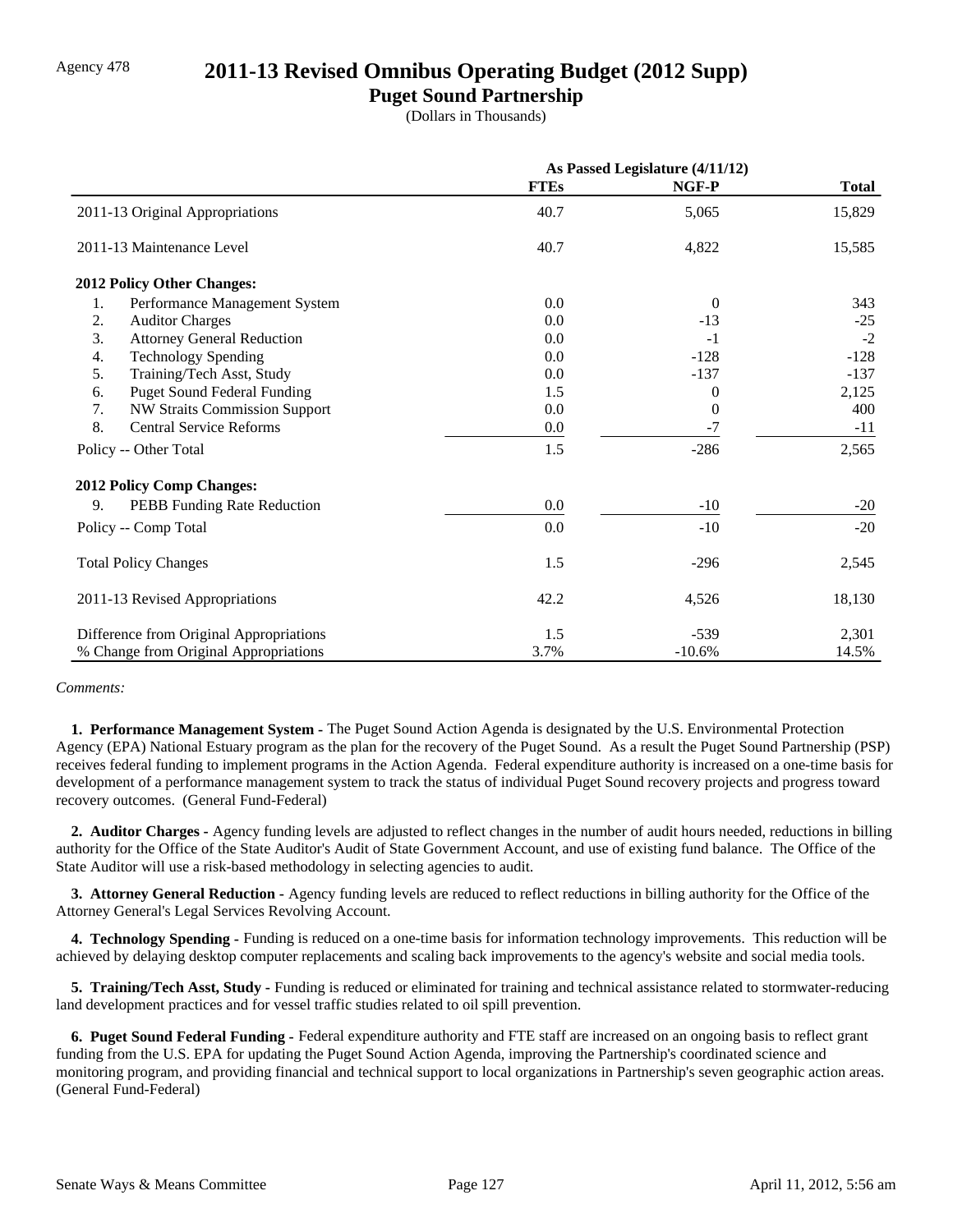# Agency 478 **2011-13 Revised Omnibus Operating Budget (2012 Supp) Puget Sound Partnership**

 **7. NW Straits Commission Support -** Federal expenditure authority is increased on a one-time basis for a U.S. Environmental Protection Agency pass-through grant to the Department of Ecology to support dedicated the Northwest Straits Commission for one year. This will allow the Commission to continue to provide marine conservation recommendations to state and local governments and provide scientific, technical, and financial support to local marine resource committees. (General Fund-Federal)

 **8. Central Service Reforms -** Funding is reduced to reflect efficiencies related to state agency use of cell phones, mailing, printing, and information technology. (Various Funds)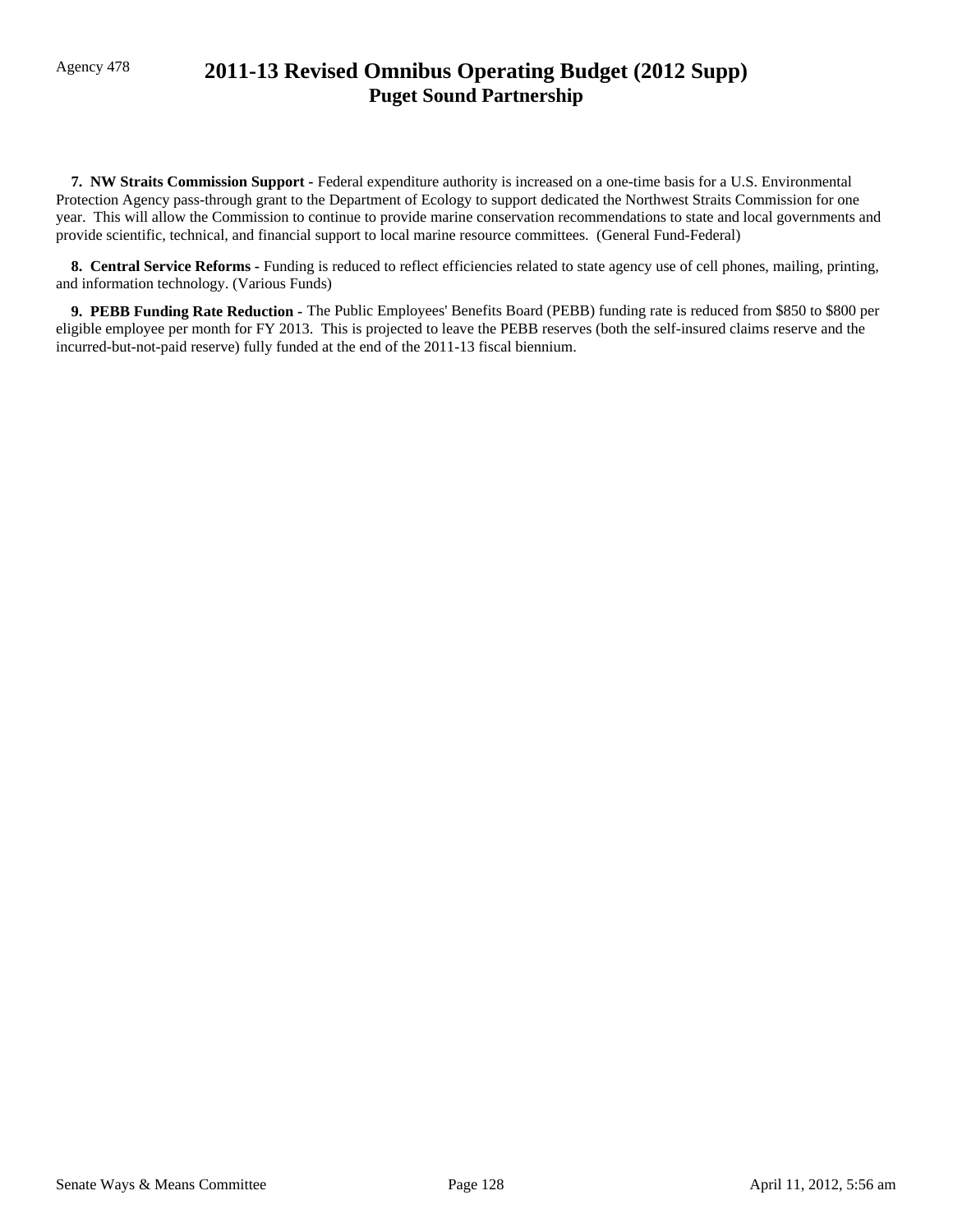## Agency 490 **2011-13 Revised Omnibus Operating Budget (2012 Supp)**

#### **Department of Natural Resources**

(Dollars in Thousands)

|     |                                         | As Passed Legislature (4/11/12) |                  |                |
|-----|-----------------------------------------|---------------------------------|------------------|----------------|
|     |                                         | <b>FTEs</b>                     | NGF-P            | <b>Total</b>   |
|     | 2011-13 Original Appropriations         | 1,374.2                         | 68,913           | 360,495        |
|     | 2011-13 Maintenance Level               | 1,374.2                         | 66,882           | 357,834        |
|     | 2012 Policy Other Changes:              |                                 |                  |                |
| 1.  | Survey & Mapping Activity               | 0.0                             | $\boldsymbol{0}$ | $-222$         |
| 2.  | <b>Trust Land Mgmt Activities</b>       | 5.0                             | 0                | 4,383          |
| 3.  | Silviculture Burn Permit Pgm            | 0.0                             | $\theta$         | $-129$         |
| 4.  | Shift ECY/DFW Grant Funding to FFSA     | 0.0                             | $-487$           | $\overline{0}$ |
| 5.  | Increase Adaptive Mgmt Activities       | 0.0                             | $\boldsymbol{0}$ | 1,364          |
| 6.  | <b>Auditor Charges</b>                  | 0.0                             | $-47$            | $-164$         |
| 7.  | <b>Attorney General Reduction</b>       | 0.0                             | $-51$            | $-177$         |
| 8.  | Sec of State Archive Reduction          | 0.0                             | $-4$             | $-12$          |
| 9.  | <b>Central Services Savings</b>         | 0.0                             | $-5$             | $-18$          |
| 10. | <b>Land Management Costs</b>            | 0.0                             | $-2,138$         | $\mathbf{0}$   |
| 11. | <b>Central Service Reforms</b>          | 0.0                             | $-116$           | $-318$         |
| 12. | Natural Heritage Program                | 0.0                             | 150              | 150            |
| 13. | Reduce Administration                   | 0.0                             | $-244$           | $-244$         |
| 14. | Reduce Management                       | 0.0                             | $-205$           | $-205$         |
| 15. | Fire Suppression Overtime               | 0.0                             | $-623$           | $-623$         |
| 16. | <b>Geology Services</b>                 | 0.0                             | $-100$           | $-100$         |
| 17. | <b>Forest Practices</b>                 | 2.5                             | $-79$            | 762            |
| 18. | Marine Management                       | 0.0                             | $\boldsymbol{0}$ | 2,100          |
| 19. | <b>Infractions</b>                      | 0.0                             | $\Omega$         | 56             |
|     | Policy -- Other Total                   | 7.5                             | $-3,949$         | 6,603          |
|     | 2012 Policy Comp Changes:               |                                 |                  |                |
| 20. | PEBB Funding Rate Reduction             | 0.0                             | $-208$           | $-850$         |
|     | Policy -- Comp Total                    | 0.0                             | $-208$           | $-850$         |
|     | <b>Total Policy Changes</b>             | 7.5                             | $-4,157$         | 5,753          |
|     | 2011-13 Revised Appropriations          | 1,381.7                         | 62,725           | 363,587        |
|     | Difference from Original Appropriations | 7.5                             | $-6,188$         | 3,092          |
|     | % Change from Original Appropriations   | 0.6%                            | $-9.0%$          | 0.9%           |

#### *Comments:*

**1. Survey & Mapping Activity -** Spending authority is reduced on an ongoing basis to reflect lower-than-projected revenue collections in the Survey and Maps Account. (Survey and Maps Account-State)

 **2. Trust Land Mgmt Activities -** In recent years, the Department of Natural Resources (DNR) trust management accounts were substantially reduced due to declines in timber revenues. Revenues have since stabilized. Additional expenditure authority will allow resumption of delayed silvicultural activities and help to ensure the long-term viability of the timber on state lands. (Forest Development Account-State, Resources Management Cost Account-State)

 **3. Silviculture Burn Permit Pgm -** DNR and the Department of Ecology issue permits for silviculture and agriculture burning to maintain air quality. Spending authority is reduced to reflect lower-than-anticipated permit revenue. (Air Pollution Control Account-State)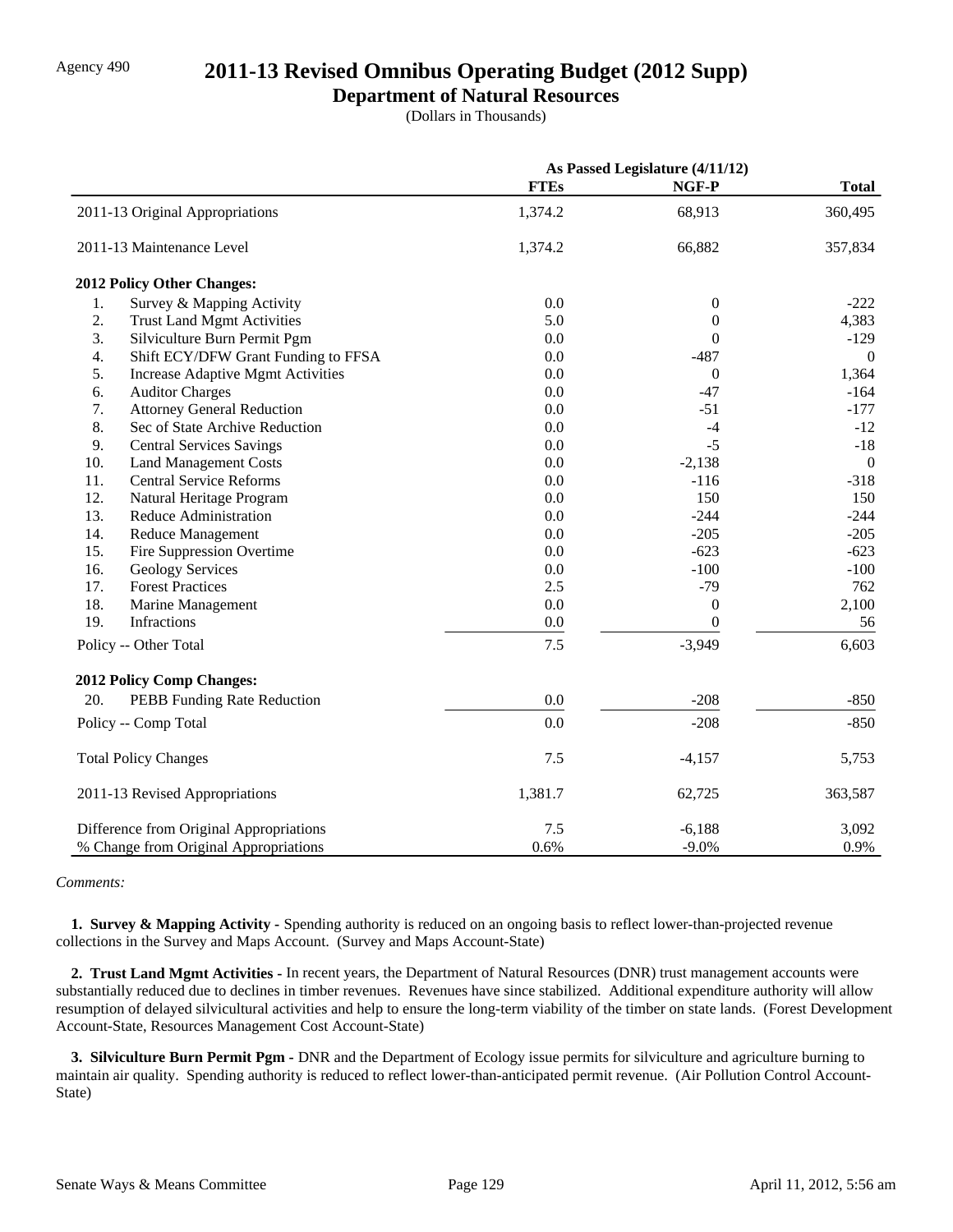# Agency 490 **2011-13 Revised Omnibus Operating Budget (2012 Supp) Department of Natural Resources**

 **4. Shift ECY/DFW Grant Funding to FFSA -** DNR's Adaptive Management Program distributes participation grants to certain stakeholders and state agencies that perform work as part of the forest practices adaptive management process. When the Forest and Fish Support Account (FFSA) was established in 2007, all participation grant funding was paid from it, but during the previous biennium, the grant funding for the Department of Ecology and the Department of Fish and Wildlife was paid from the state general fund. This ongoing shift moves the funding back to the FFSA. (General Fund-State, Forest and Fish Support Account-State)

 **5. Increase Adaptive Mgmt Activities -** The Forest Practices Act and the Forest and Fish Rules are the basis for the Forest Practices Habitat Conservation Plan (FPHCP) and the Clean Water Act (CWA) assurances which protect fish life and water quality in forested areas. The Forest and Fish Support Account, created in 2007 to support the implementation of the Forest and Fish Rules, has built up excess funds over time due to increased revenue and under-expenditures. These excess funds will be used to increase activities that support the CWA assurances and the FPHCP. (Forest and Fish Support Account-State)

 **6. Auditor Charges -** Agency funding levels are adjusted to reflect changes in the number of audit hours needed, reductions in billing authority for the Office of the State Auditor's Audit of State Government Account, and use of existing fund balance. The Office of the State Auditor will use a risk-based methodology in selecting agencies to audit.

 **7. Attorney General Reduction -** Agency funding levels are reduced to reflect reductions in billing authority for the Office of the Attorney General's Legal Services Revolving Account.

 **8. Sec of State Archive Reduction -** Agency funding levels are reduced to reflect reductions in billing authority for the Office of the Secretary of State's Archives and Records Management Account.

 **9. Central Services Savings -** Funding is reduced for Office of Minority & Women's Business Enterprises (OMWBE), Office of Administrative Hearings (OAH), and Labor Relations Office (LRO), with the resulting savings passed along to other state agencies as a central service billing reduction. The funding reduction utilizes an excess fund balance from the OMWBE Enterprises Account, eliminates an administrative position at the OAH, and reduces LRO services.

 **10. Land Management Costs -** Each biennium, the DNR is provided state general fund for the responsibility of carrying out fire suppression activities on approximately 12.7 million acres of private and state forest lands. During FY 2013, \$2.138 million in additional spending authority is provided to DNR from the Forest Development Account to replace an equal reduction in state general fund for fire suppression activities. (General Fund-State, Forest Development Account-State)

 **11. Central Service Reforms -** Funding is reduced to reflect efficiencies related to state agency use of cell phones, mailing, printing, and information technology. (Various Funds)

 **12. Natural Heritage Program -** The Natural Heritage program tracks about 500 rare species and 300 ecosystems native to Washington State and manages the state's only comprehensive database of information on rare plant species and their locations. Funding for the program is provided for FY 2013.

 **13. Reduce Administration -** Savings are achieved through reducing state general fund administrative expenditures by 5 percent.

14. Reduce Management - Saving are achieved through the elimination of six management positions. The reduction assumes that supervisory and policy duties will be allocated to other managers.

 **15. Fire Suppression Overtime -** Savings are achieved through allocating staffing resources and overtime, to the greatest extent possible, to more seasonal fire fighters to offset overtime payments to department employees. Using fiscal year 2012 as a base year, this allows the state to pay a rate approximately 28 percent lower than the average department employee overtime rates.

 **16. Geology Services -** Savings are achieved through a reduction in department geology services by 7 percent effective May 1.

 **17. Forest Practices -** Funding is provided for the implementation of Engrossed Second Substitute Senate Bill 6406 (state natural resources). The legislation reduces General Fund State and shifts new work to dedicated funds. (Forest Practices Account-State)

 **18. Marine Management -** Funding is provided for the implementation of Second Substitute Senate Bill 6263 (marine management planning). The legislation allows for the development of marine management plans for different geographic areas on different schedules. (Marine Resources Stewardship Trust Account-State)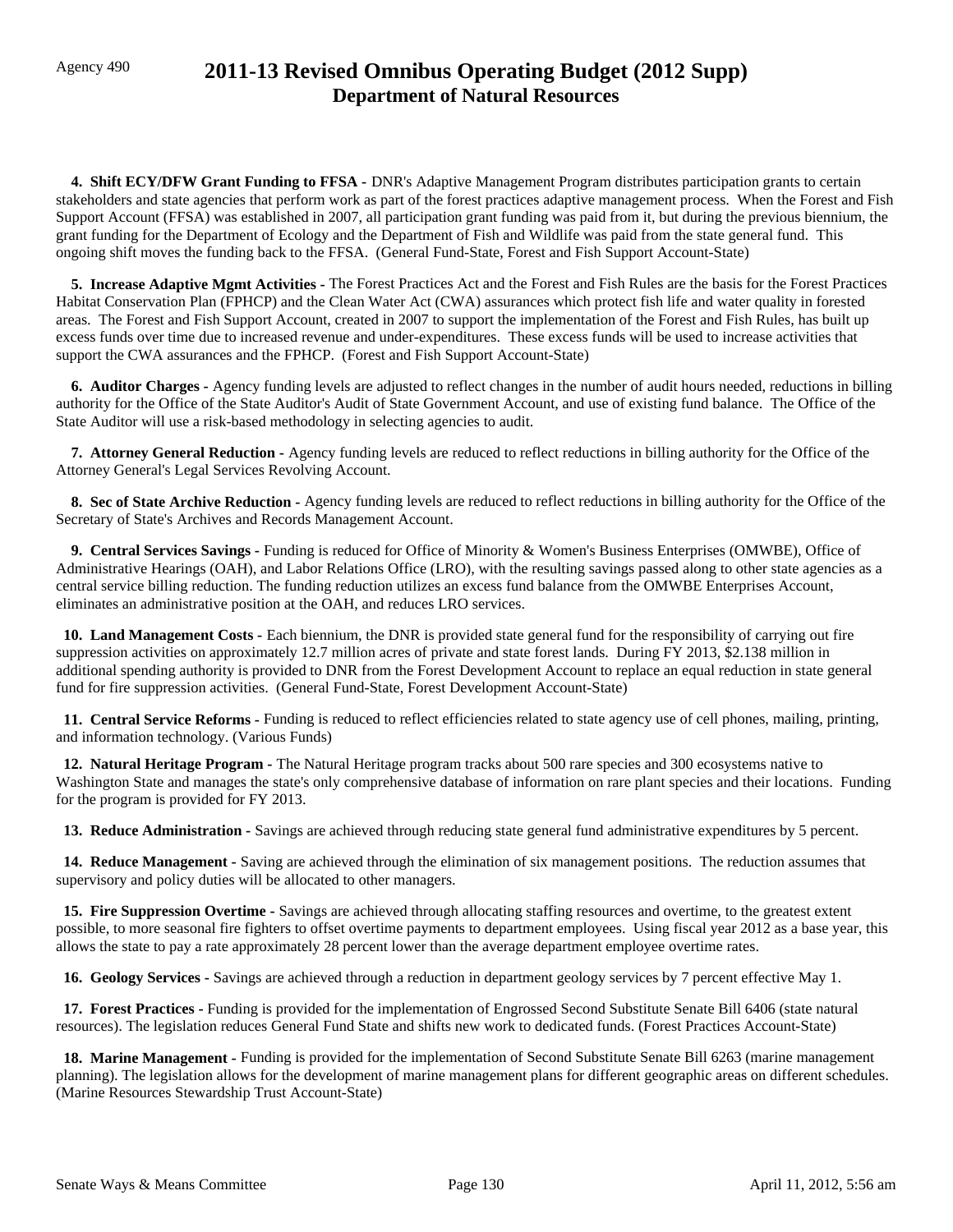# Agency 490 **2011-13 Revised Omnibus Operating Budget (2012 Supp) Department of Natural Resources**

 **19. Infractions -** Spending authority is provided for the implementation of Substitute Senate Bill 6387 (parks, recreation and natural resources). The legislation requires Discover Pass infractions to be deposited back into the Discover Pass account. The department receives eight percent of Discover Pass revenue. (Park Land Trust Revolving Account-State)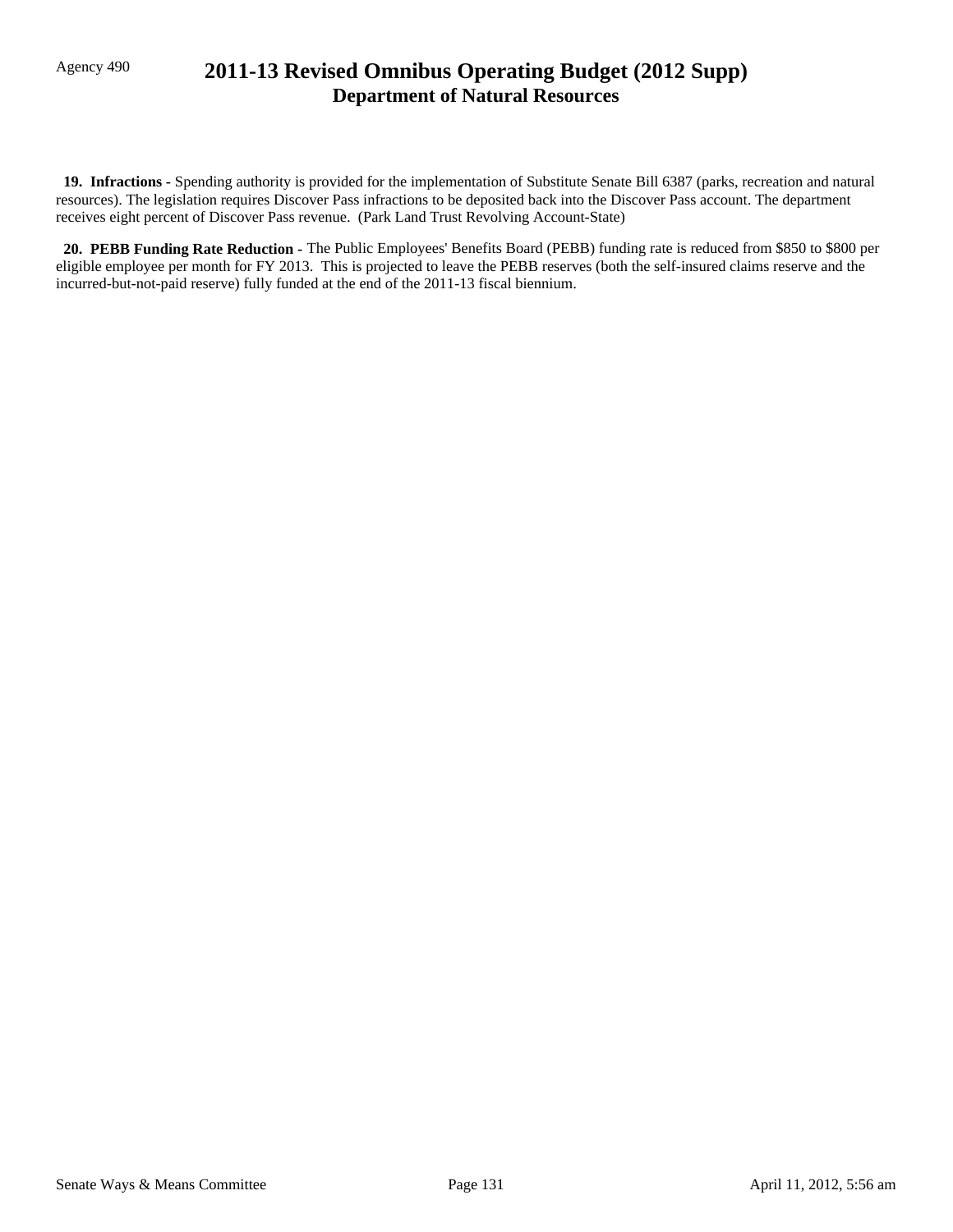## Agency 495 **2011-13 Revised Omnibus Operating Budget (2012 Supp)**

### **Department of Agriculture**

(Dollars in Thousands)

|                                         | As Passed Legislature (4/11/12) |          |              |
|-----------------------------------------|---------------------------------|----------|--------------|
|                                         | <b>FTEs</b>                     | NGF-P    | <b>Total</b> |
| 2011-13 Original Appropriations         | 755.4                           | 31,100   | 146,302      |
| 2011-13 Maintenance Level               | 755.4                           | 30,310   | 146,168      |
| 2012 Policy Other Changes:              |                                 |          |              |
| 1.<br><b>Auditor Charges</b>            | $0.0\,$                         | $-8$     | $-34$        |
| 2.<br><b>Attorney General Reduction</b> | 0.0                             | $-7$     | $-33$        |
| 3.<br>Sec of State Archive Reduction    | 0.0                             | $-1$     | $-5$         |
| <b>Central Services Savings</b><br>4.   | 0.0                             | 1        | 5            |
| 5.<br><b>Central Service Reforms</b>    | 0.0                             | -49      | $-169$       |
| Commute Trip Reduction<br>6.            | 0.0                             | $-1$     | $-1$         |
| Administration<br>7.                    | $0.0\,$                         | $-210$   | $-499$       |
| Policy -- Other Total                   | 0.0                             | $-275$   | $-736$       |
| 2012 Policy Comp Changes:               |                                 |          |              |
| 8.<br>PEBB Funding Rate Reduction       | $0.0\,$                         | -64      | $-390$       |
| Policy -- Comp Total                    | 0.0                             | -64      | $-390$       |
| <b>Total Policy Changes</b>             | 0.0                             | $-339$   | $-1,126$     |
| 2011-13 Revised Appropriations          | 755.4                           | 29,971   | 145,042      |
| Difference from Original Appropriations | $0.0\,$                         | $-1,129$ | $-1,260$     |
| % Change from Original Appropriations   | 0.0%                            | $-3.6%$  | $-0.9\%$     |

#### *Comments:*

 **1. Auditor Charges -** Agency funding levels are adjusted to reflect changes in the number of audit hours needed, reductions in billing authority for the Office of the State Auditor's Audit of State Government Account, and use of existing fund balance. The Office of the State Auditor will use a risk-based methodology in selecting agencies to audit.

 **2. Attorney General Reduction -** Agency funding levels are reduced to reflect reductions in billing authority for the Office of the Attorney General's Legal Services Revolving Account.

 **3. Sec of State Archive Reduction -** Agency funding levels are reduced to reflect reductions in billing authority for the Office of the Secretary of State's Archives and Records Management Account.

 **4. Central Services Savings -** Funding is reduced for Office of Minority & Women's Business Enterprises (OMWBE), Office of Administrative Hearings (OAH), and Labor Relations Office (LRO), with the resulting savings passed along to other state agencies as a central service billing reduction. The funding reduction utilizes an excess fund balance from the OMWBE Enterprises Account, eliminates an administrative position at the OAH, and reduces LRO services.

 **5. Central Service Reforms -** Funding is reduced to reflect efficiencies related to state agency use of cell phones, mailing, printing, and information technology. (Various Funds)

**6. Commute Trip Reduction -** Funding is reduced to reflect the elimination of state general funds for the Commute Trip Reduction program.

 **7. Administration -** Savings are achieved through a reduction in spending, not to include direct services to food banks. (General Fund-State, Various Funds)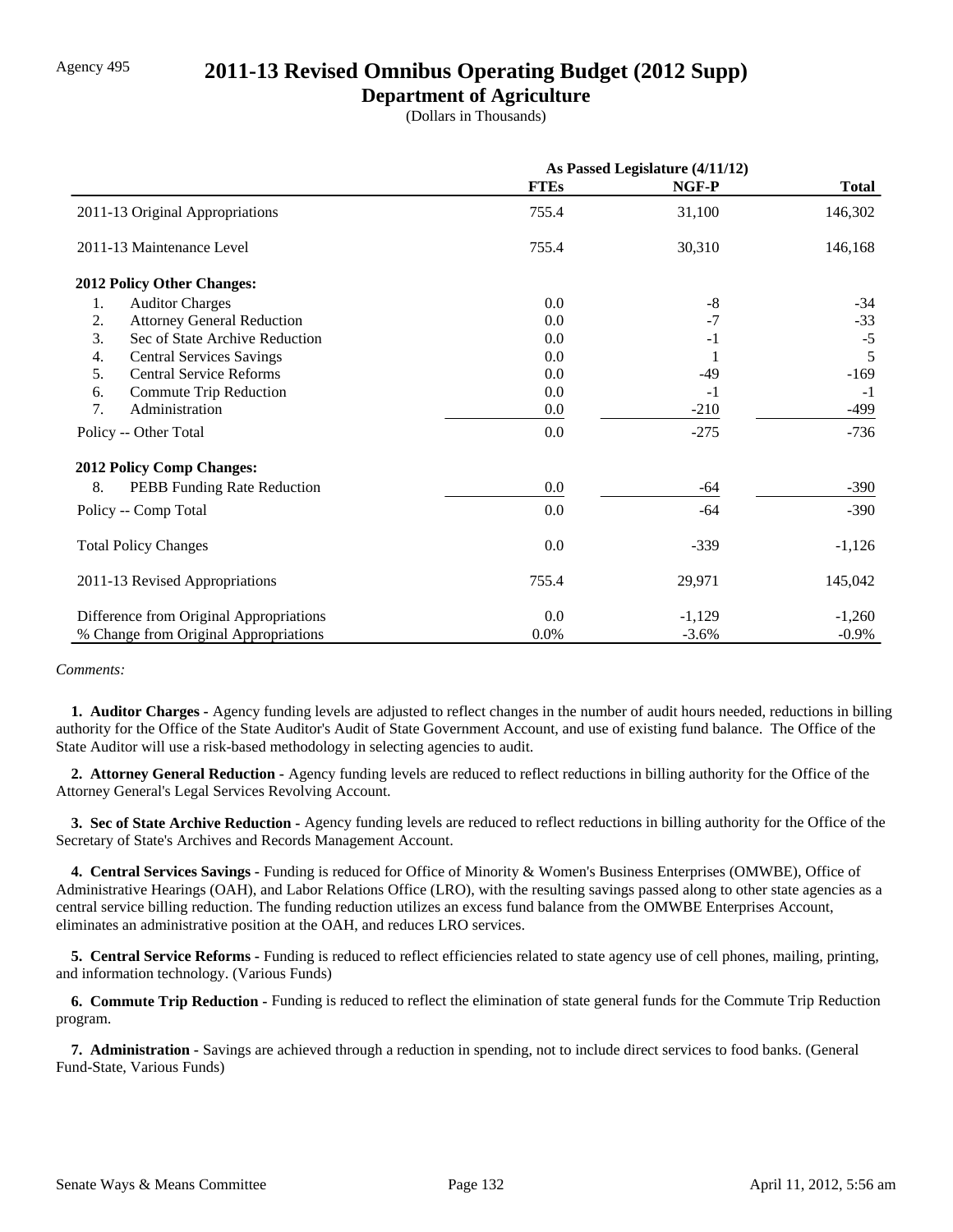# Agency 495 **2011-13 Revised Omnibus Operating Budget (2012 Supp) Department of Agriculture**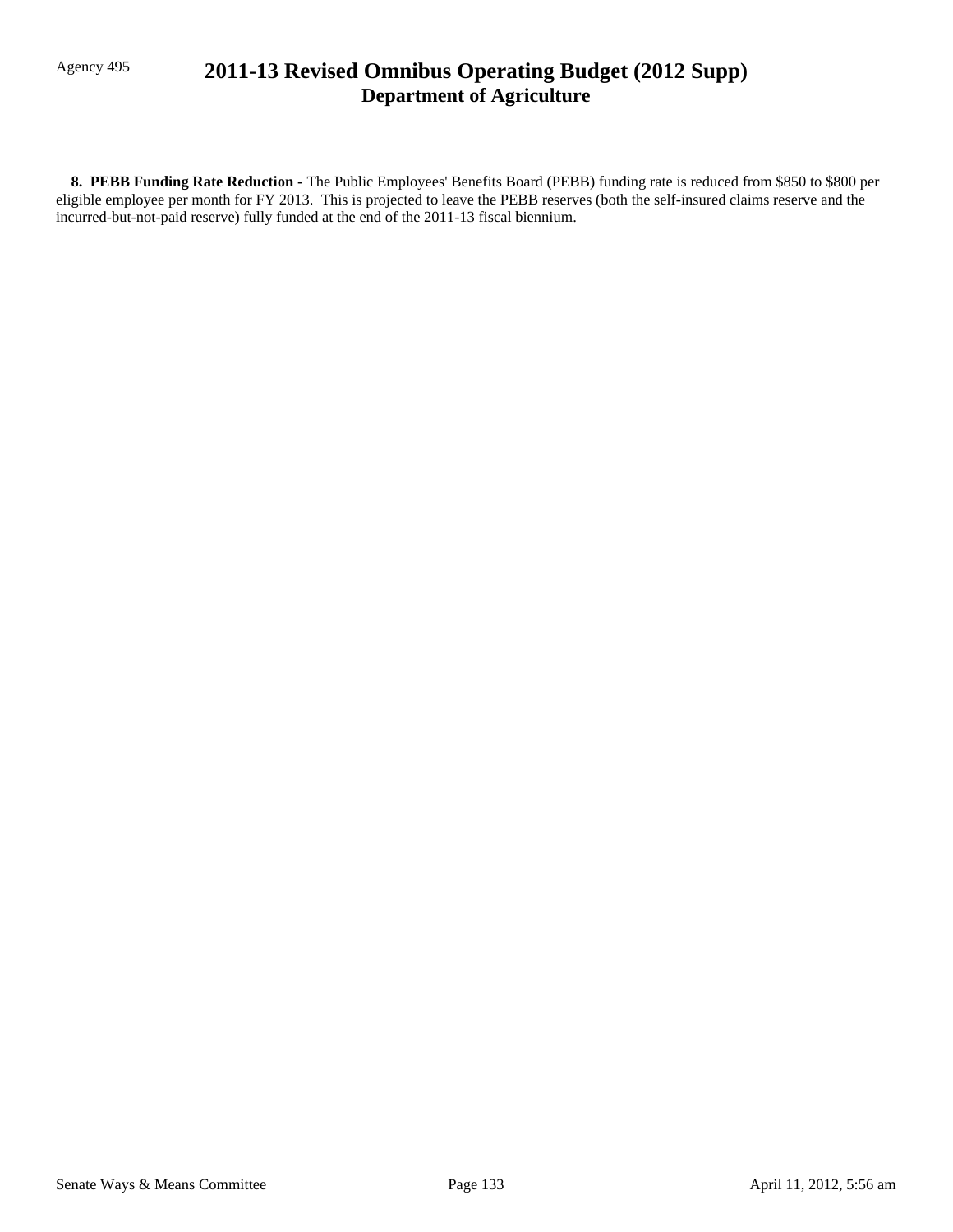## Agency 225 **2011-13 Revised Omnibus Operating Budget (2012 Supp)**

### **Washington State Patrol**

(Dollars in Thousands)

|                                           | As Passed Legislature (4/11/12) |          |              |
|-------------------------------------------|---------------------------------|----------|--------------|
|                                           | <b>FTEs</b>                     | NGF-P    | <b>Total</b> |
| 2011-13 Original Appropriations           | 525.2                           | 75,499   | 135,640      |
| 2011-13 Maintenance Level                 | 529.2                           | 71,790   | 133,696      |
| 2012 Policy Other Changes:                |                                 |          |              |
| 1.<br><b>Auditor Charges</b>              | 0.0                             | $-19$    | $-19$        |
| 2.<br><b>Attorney General Reduction</b>   | 0.0                             | $-56$    | $-56$        |
| 3.<br>Sec of State Archive Reduction      | 0.0                             | $-5$     | $-5$         |
| 4.<br><b>Central Services Savings</b>     | 0.0                             | 6        | 6            |
| 5.<br>Non-Conviction Rapsheet Disclosure* | 0.0                             | $\Omega$ |              |
| 6.<br><b>Staffing Reductions</b>          | $-18.5$                         | $-3,483$ | $-3,483$     |
| <b>Central Service Reforms</b><br>7.      | 0.0                             | $-189$   | $-189$       |
| 8.<br><b>Commute Trip Reduction</b>       | 0.0                             | $-34$    | $-34$        |
| Policy -- Other Total                     | $-18.5$                         | $-3,780$ | $-3,779$     |
| <b>2012 Policy Comp Changes:</b>          |                                 |          |              |
| PEBB Funding Rate Reduction<br>9.         | 0.0                             | $-292$   | $-356$       |
| Policy -- Comp Total                      | 0.0                             | $-292$   | $-356$       |
| <b>Total Policy Changes</b>               | $-18.5$                         | $-4,072$ | $-4,135$     |
| 2011-13 Revised Appropriations            | 510.7                           | 67,718   | 129,561      |
| Difference from Original Appropriations   | $-14.5$                         | $-7,781$ | $-6,079$     |
| % Change from Original Appropriations     | $-2.8%$                         | $-10.3%$ | $-4.5%$      |

#### *Comments:*

 **1. Auditor Charges -** Agency funding levels are adjusted to reflect changes in the number of audit hours needed, reductions in billing authority for the Office of the State Auditor's Audit of State Government Account, and use of existing fund balance. The Office of the State Auditor will use a risk-based methodology in selecting agencies to audit.

 **2. Attorney General Reduction -** Agency funding levels are reduced to reflect reductions in billing authority for the Office of the Attorney General's Legal Services Revolving Account.

 **3. Sec of State Archive Reduction -** Agency funding levels are reduced to reflect reductions in billing authority for the Office of the Secretary of State's Archives and Records Management Account.

 **4. Central Services Savings -** Funding is reduced for Office of Minority & Women's Business Enterprises (OMWBE), Office of Administrative Hearings (OAH), and Labor Relations Office (LRO), with the resulting savings passed along to other state agencies as a central service billing reduction. The funding reduction utilizes an excess fund balance from the OMWBE Enterprises Account, eliminates an administrative position at the OAH, and reduces LRO services.

 **5. Non-Conviction Rapsheet Disclosure\* -** Expenditure authority is provided for implementation of Engrossed Senate Bill 6296 (background checks). (Fingerprint Identification Account-State)

 **6. Staffing Reductions -** Funding for staffing within the Washington State Patrol is reduced. For the Crime Laboratory, savings is assumed for vacant FTEs through April 2012. In the last 14 months of the biennium, savings is assumed from half of the vacant FTEs. Reductions will further impact the Marijuana Eradication Coordinator, Washington State Fusion Center, Risk Management and administrative and maintenance positions.

 **7. Central Service Reforms -** Funding is reduced to reflect efficiencies related to state agency use of cell phones, mailing, printing,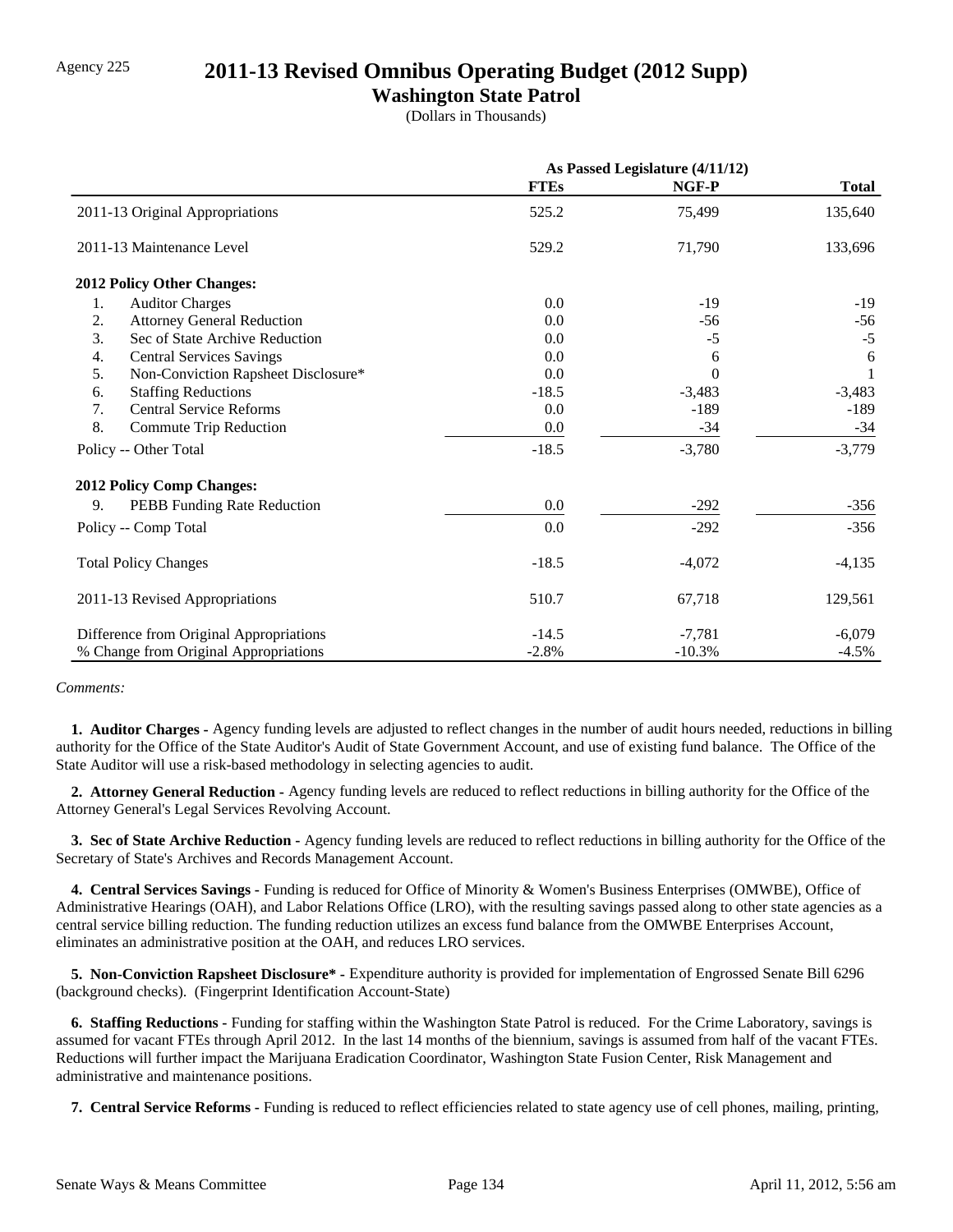# Agency 225 **2011-13 Revised Omnibus Operating Budget (2012 Supp) Washington State Patrol**

and information technology. (Various Funds)

**8. Commute Trip Reduction -** Funding is reduced to reflect the elimination of state general funds for the Commute Trip Reduction program.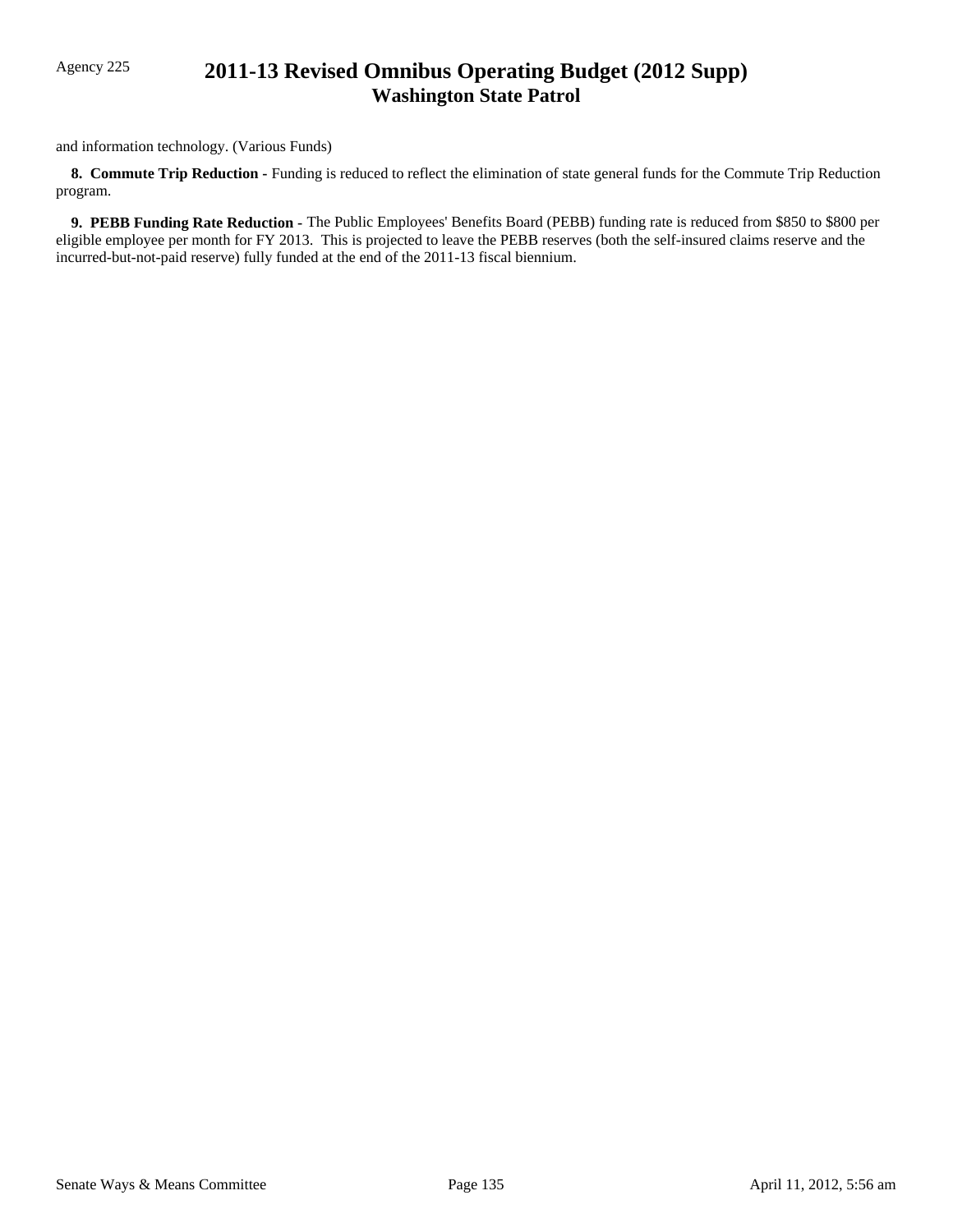## Agency 240 **2011-13 Revised Omnibus Operating Budget (2012 Supp)**

### **Department of Licensing**

(Dollars in Thousands)

|                                              | As Passed Legislature (4/11/12) |                |              |
|----------------------------------------------|---------------------------------|----------------|--------------|
|                                              | <b>FTEs</b>                     | NGF-P          | <b>Total</b> |
| 2011-13 Original Appropriations              | 230.5                           | 2,773          | 40,833       |
| 2011-13 Maintenance Level                    | 229.9                           | 2,460          | 40,662       |
| 2012 Policy Other Changes:                   |                                 |                |              |
| 1.<br><b>Auditor Charges</b>                 | 0.0                             | $\theta$       | $-26$        |
| <b>Attorney General Reduction</b><br>2.      | 0.0                             | -6             | $-114$       |
| 3.<br>Sec of State Archive Reduction         | 0.0                             | $\Omega$       | $-2$         |
| <b>Central Services Savings</b><br>4.        | 0.0                             |                | $-1$         |
| 5.<br><b>Central Service Reforms</b>         | 0.0                             | $-5$           | $-31$        |
| 6.<br><b>Amateurs and Mixed Martial Arts</b> | 0.7                             | $\overline{0}$ | 150          |
| Policy -- Other Total                        | 0.7                             | $-10$          | $-24$        |
| <b>2012 Policy Comp Changes:</b>             |                                 |                |              |
| PEBB Funding Rate Reduction<br>7.            | 0.0                             | $-8$           | $-100$       |
| Policy -- Comp Total                         | 0.0                             | $-8$           | $-100$       |
| <b>Total Policy Changes</b>                  | 0.7                             | $-18$          | $-124$       |
| 2011-13 Revised Appropriations               | 230.6                           | 2,442          | 40,538       |
| Difference from Original Appropriations      | 0.2                             | $-331$         | $-295$       |
| % Change from Original Appropriations        | 0.1%                            | $-11.9%$       | $-0.7%$      |

*Comments:*

 **1. Auditor Charges -** Agency funding levels are adjusted to reflect changes in the number of audit hours needed, reductions in billing authority for the Office of the State Auditor's Audit of State Government Account, and use of existing fund balance. The Office of the State Auditor will use a risk-based methodology in selecting agencies to audit.

 **2. Attorney General Reduction -** Agency funding levels are reduced to reflect reductions in billing authority for the Office of the Attorney General's Legal Services Revolving Account.

 **3. Sec of State Archive Reduction -** Agency funding levels are reduced to reflect reductions in billing authority for the Office of the Secretary of State's Archives and Records Management Account.

 **4. Central Services Savings -** Funding is reduced for Office of Minority & Women's Business Enterprises (OMWBE), Office of Administrative Hearings (OAH), and Labor Relations Office (LRO), with the resulting savings passed along to other state agencies as a central service billing reduction. The funding reduction utilizes an excess fund balance from the OMWBE Enterprises Account, eliminates an administrative position at the OAH, and reduces LRO services.

 **5. Central Service Reforms -** Funding is reduced to reflect efficiencies related to state agency use of cell phones, mailing, printing, and information technology. (Various Funds)

 **6. Amateurs and Mixed Martial Arts -** Appropriation authority is provided for the Department of Licensing (DOL) to implement Engrossed Substitute House Bill 2301 (Concerning mixed martial arts, boxing, martial arts, and wrestling). The DOL will include amateur events and participants within its regulatory program, establish license types for training facilities and amateur sanctioning organizations, and adopt rules on the application of licenses for mixed martial arts. (Business and Professions Account-State)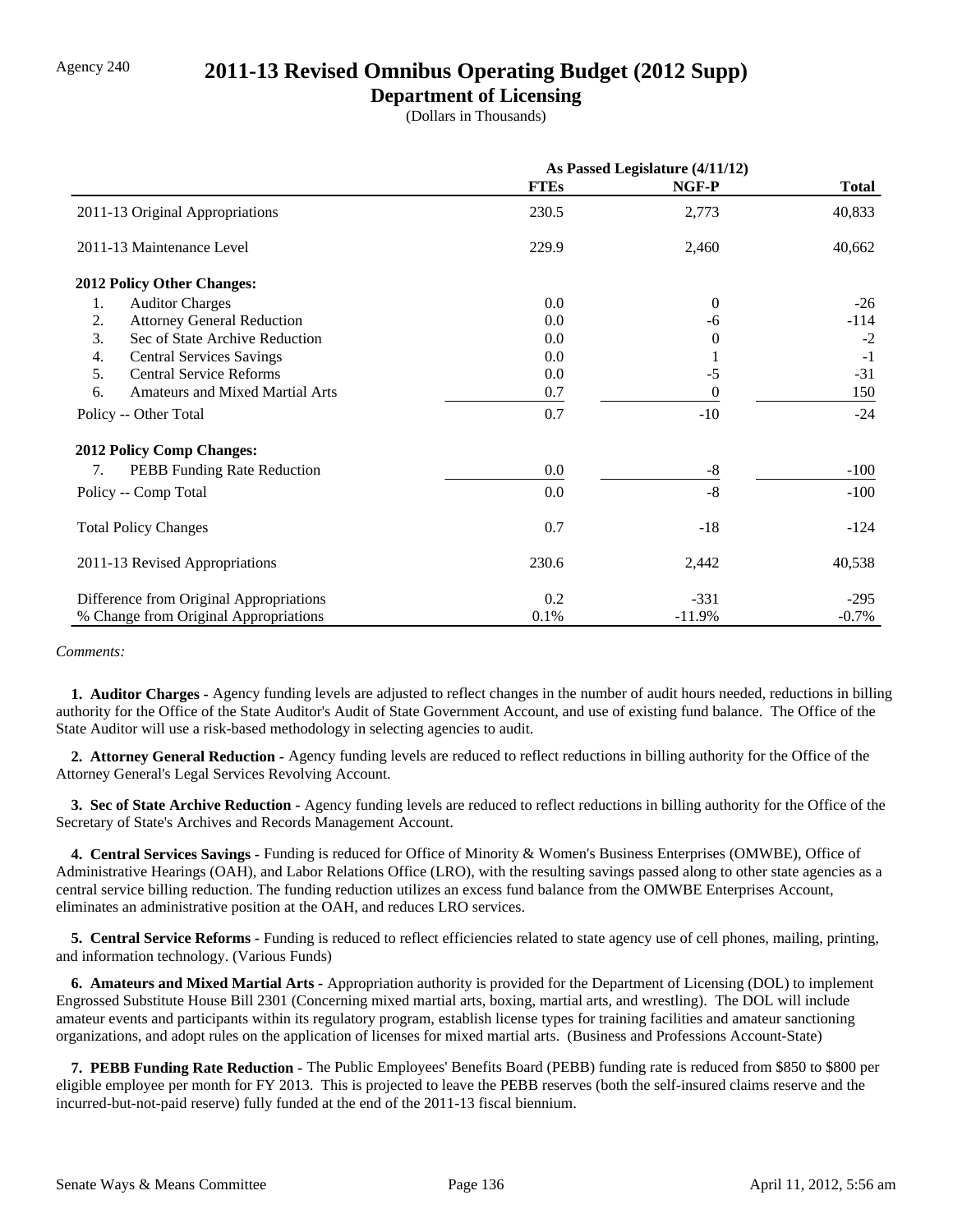# Agency 350 **2011-13 Revised Omnibus Operating Budget (2012 Supp)** Program 010

**Public Schools**

#### **OSPI & Statewide Programs**

(Dollars in Thousands)

|                                              | As Passed Legislature (4/11/12) |        |              |
|----------------------------------------------|---------------------------------|--------|--------------|
|                                              | <b>FTEs</b>                     | NGF-P  | <b>Total</b> |
| 2011-13 Original Appropriations              | 234.3                           | 48,657 | 138,300      |
| 2011-13 Maintenance Level                    | 234.3                           | 47,938 | 133,581      |
| 2012 Policy Other Changes:                   |                                 |        |              |
| 1.<br><b>Auditor Charges</b>                 | 0.0                             | $-54$  | -54          |
| 2.<br><b>Attorney General Reduction</b>      | 0.0                             | $-57$  | $-57$        |
| 3.<br>Sec of State Archive Reduction         | 0.0                             | $-5$   | $-5$         |
| 4.<br><b>Central Service Reforms</b>         | 0.0                             | $-257$ | $-257$       |
| 5.<br>Commute Trip Reduction                 | 0.0                             | $-3$   | $-3$         |
| 6.<br>Open K-12 Education Resources          | 0.0                             | 250    | 250          |
| 7.<br>WaKids                                 | 0.0                             | 1,000  | 1,000        |
| 8.<br>Urban School Turnaround                | 0.0                             | 2,000  | 2,000        |
| 9.<br><b>Collaborative Schools</b>           | 0.0                             | 1,500  | 1,500        |
| 10.<br>AP/IB Exam Fee Backfill               | 0.0                             | 100    | 100          |
| 11.<br><b>Interpreter-Services Standards</b> | 0.0                             | 25     | 25           |
| 12.<br><b>Foster Care Outcomes</b>           | 0.0                             | 128    | 128          |
| Policy -- Other Total                        | 0.0                             | 4,627  | 4,627        |
| 2012 Policy Comp Changes:                    |                                 |        |              |
| 13.<br>PEBB Funding Rate Reduction           | 0.0                             | $-110$ | $-172$       |
| Policy -- Comp Total                         | 0.0                             | $-110$ | $-172$       |
| <b>Total Policy Changes</b>                  | 0.0                             | 4,517  | 4,455        |
| 2011-13 Revised Appropriations               | 234.3                           | 52,455 | 138,036      |
| Difference from Original Appropriations      | 0.0                             | 3,798  | $-264$       |
| % Change from Original Appropriations        | 0.0%                            | 7.8%   | $-0.2%$      |

#### *Comments:*

 **1. Auditor Charges -** Agency funding levels are adjusted to reflect changes in the number of audit hours needed, reductions in billing authority for the Office of the State Auditor's Audit of State Government Account, and use of existing fund balance. The Office of the State Auditor will use a risk-based methodology in selecting agencies to audit.

 **2. Attorney General Reduction -** Agency funding levels are reduced to reflect reductions in billing authority for the Office of the Attorney General's Legal Services Revolving Account.

 **3. Sec of State Archive Reduction -** Agency funding levels are reduced to reflect reductions in billing authority for the Office of the Secretary of State's Archives and Records Management Account.

 **4. Central Service Reforms -** Funding is reduced to reflect efficiencies related to state agency use of cell phones, mailing, printing, and information technology. (Various Funds)

**5. Commute Trip Reduction - Funding is reduced to reflect the elimination of state general funds for the Commute Trip Reduction** program.

 **6. Open K-12 Education Resources -** Funding is provided to implement Engrossed Second Substitute House Bill 2337 (Open K-12 Ed Resources). The bill requires that the Superintendent of Public Instruction develop and adopt new and existing openly licensed courseware aligned with the common core state standards.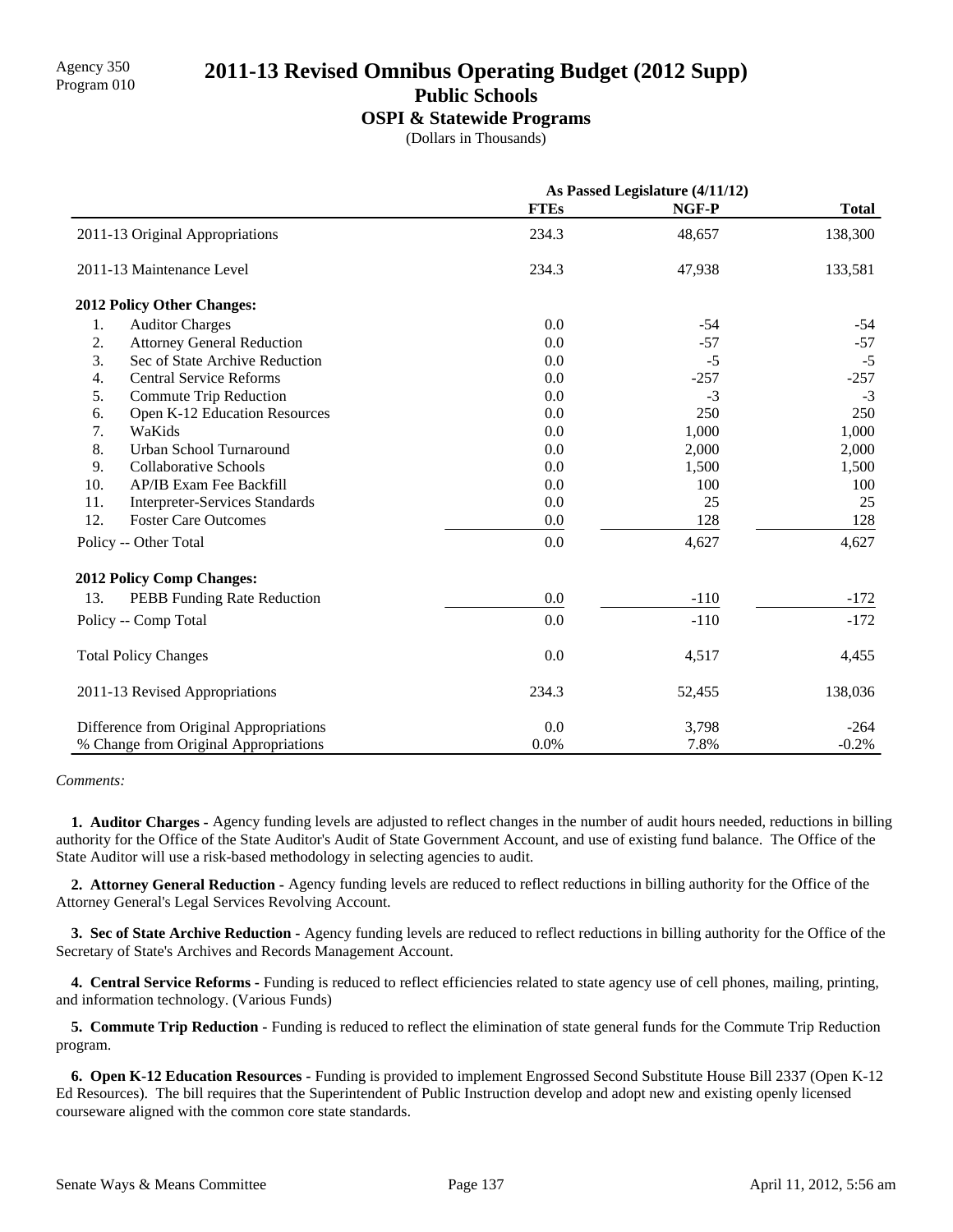Agency 350

## Agency 350 **2011-13 Revised Omnibus Operating Budget (2012 Supp)** Program 010 **Public Schools OSPI & Statewide Programs**

 **7. WaKids -** Funding is provided to implement Engrossed Second Substitute House Bill 2586 (Kindergarten Inventory). The bill changes the implementation schedule for administration of the Washington Kindergarten Inventory of Developing Skills.

 **8. Urban School Turnaround -** A new proviso is created for a new urban school turnaround initiative. The purpose of the turnaround initiative is to promote significant educational achievement gap reductions in the state's lowest performing schools.

 **9. Collaborative Schools -** \$1,500,000 is provided solely the implementation of legislation relating to collaborative schools for innovation, HB 2799.

 **10. AP/IB Exam Fee Backfill -** Included in federal budget reductions was a reduction in the federal contribution to low-income students for Advanced Placement (AP) and International Baccalaureate (IB) fees. Through the 2011-12 school year, federal funding supplements each low income student's total exam fee so that each AP exams is \$5 and each IB exam is \$14.50. Beginning in the 2012- 13 school year, the federal contribution to exam fees for low income students is reduced and the number of exams for which a student can receive assistance is limited. Under the new federal contribution levels, AP out-of-pocket costs for low income students will be \$15 for the first three exams and \$53 for each additional AP exam. IB classes and exams will increase to \$169 per class. \$100,000 is provided to backfill the reduction in federal contributions for testing fees in the 2012-13 school year. With respect to AP exams, lowincome students will be responsible for the \$15 fee, but will not be limited in the number of AP exams that are funded. With respect to the IB classes and exams, the students will be responsible for the \$14.50 out-of-pocket costs they currently pay.

 **11. Interpreter-Services Standards -** Funds are provided for the professional educator standards board to develop educator interpreter standards and identify interpreter assessments that are available to school districts. The board will establish a performance standard, defining what constitutes a minimum assessment result, for each educational interpreter assessment identified and will publicize the standards and assessments for school district use.

 **12. Foster Care Outcomes -** Funding is provided pursuant to SHB 2254 (foster care outcomes), which directs OSPI to report on the implementation of the state's plan of cross-system collaboration to promote educational stability and improve education outcomes of foster youth. The first report is due December 1, 2012 and annually thereafter through 2015.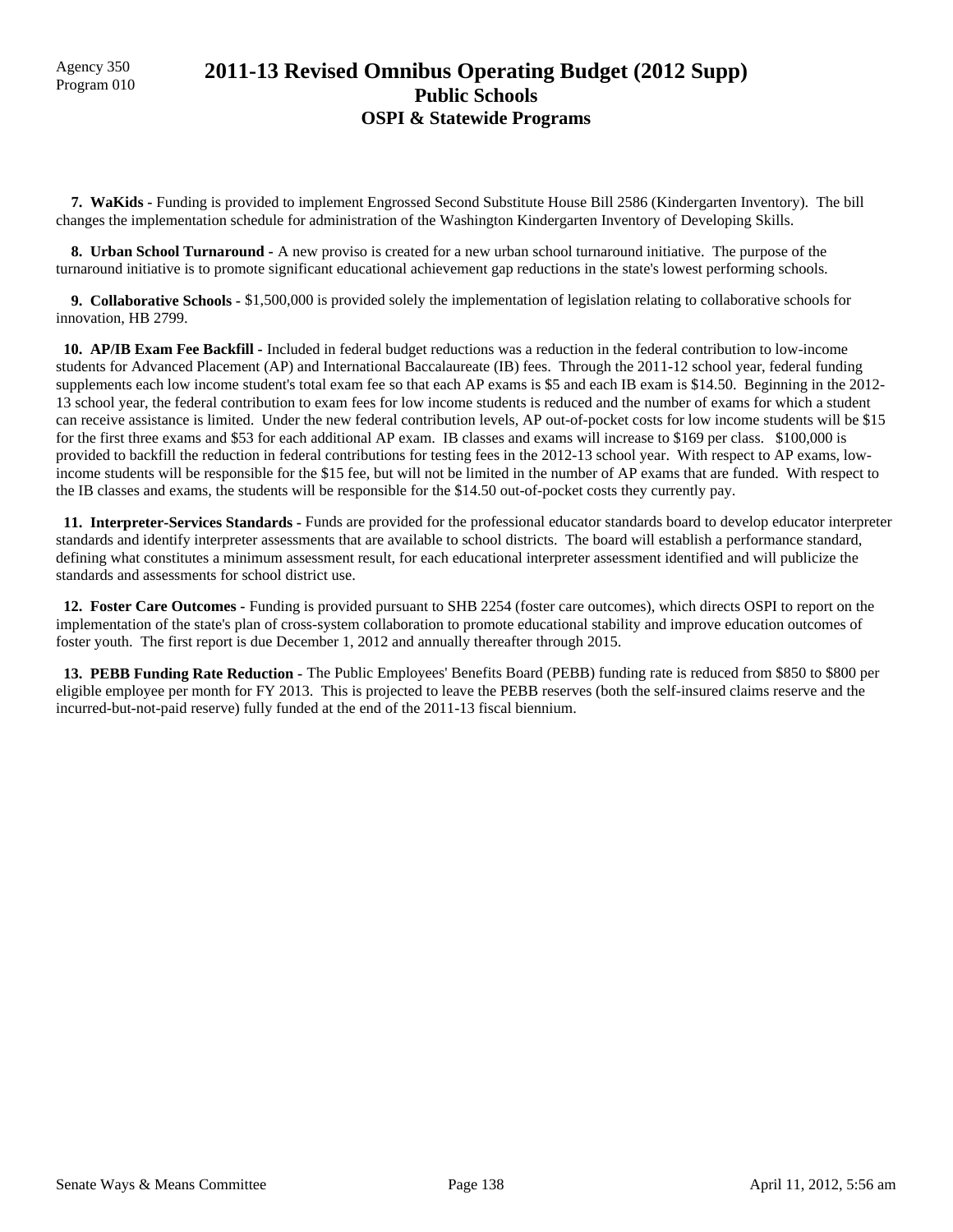# Agency 350 **2011-13 Revised Omnibus Operating Budget (2012 Supp)** Program 021

**Public Schools**

#### **General Apportionment**

(Dollars in Thousands)

|                                         | As Passed Legislature (4/11/12) |                |              |
|-----------------------------------------|---------------------------------|----------------|--------------|
|                                         | <b>FTEs</b>                     | NGF-P          | <b>Total</b> |
| 2011-13 Original Appropriations         | 0.0                             | 10,459,774     | 10,459,774   |
| 2011-13 Maintenance Level               | $0.0\,$                         | 10,411,864     | 10,433,942   |
| <b>2012 Policy Other Changes:</b>       |                                 |                |              |
| <b>Education Jobs Funding</b><br>1.     | $0.0\,$                         | $\overline{0}$ | 249          |
| Policy -- Other Total                   | 0.0                             | $\theta$       | 249          |
| <b>2012 Policy Comp Changes:</b>        |                                 |                |              |
| <b>Pension Rate Correction</b><br>2.    | 0.0                             | 223            | 223          |
| Policy -- Comp Total                    | 0.0                             | 223            | 223          |
| <b>Total Policy Changes</b>             | 0.0                             | 223            | 472          |
| 2011-13 Revised Appropriations          | $0.0\,$                         | 10,412,087     | 10,434,414   |
| Difference from Original Appropriations | 0.0                             | $-47,687$      | $-25,360$    |
| % Change from Original Appropriations   | $0.0\%$                         | $-0.5%$        | $-0.2\%$     |

#### *Comments:*

 **1. Education Jobs Funding -** The early action supplemental budget enacted in the 2nd Special Session, December 2011 (SHB 2058, Chapter 9, 2011 Laws 2nd Special Session PV), incorporated, as part of the general apportionment payment to school districts for the 2011-12 school year, \$3,078,000 additional federal funding from the Education Jobs Federal Grant made available by the U.S. Department of Education. An additional \$249,000 in unspent administrative dollars related to this funding is available to be incorporated into this sum.

 **2. Pension Rate Correction -** Effective April 1, 2012, pension rates applied to K-12 employees will revert to those funded in the 2011-13 budget. Allocations to school districts for pension rate contributions are adjusted accordingly.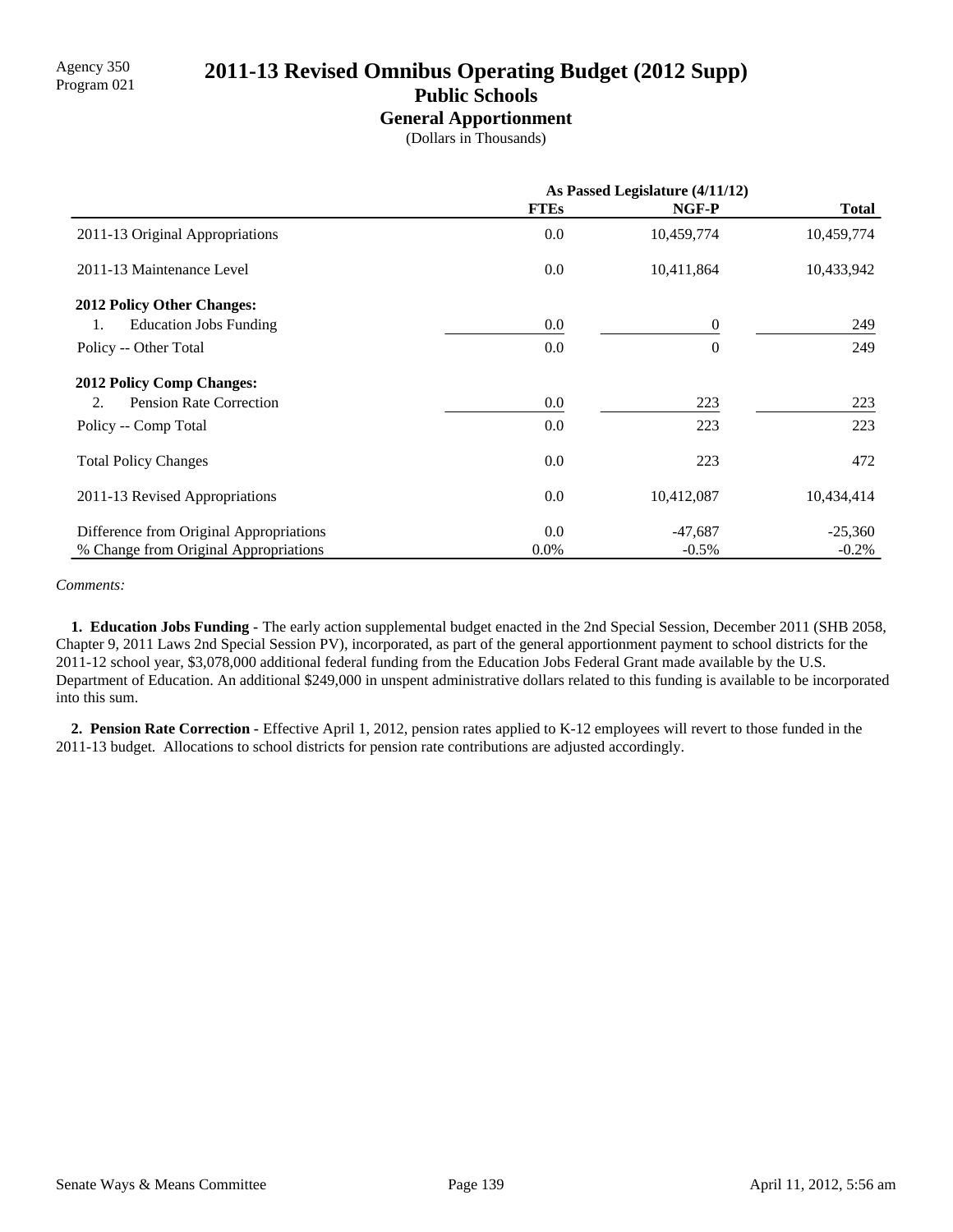# 2011-13 Revised Omnibus Operating Budget (2012 Supp)

## **Public Schools Pupil Transportation**

(Dollars in Thousands)

|                                         | As Passed Legislature (4/11/12) |           |              |
|-----------------------------------------|---------------------------------|-----------|--------------|
|                                         | <b>FTEs</b>                     | NGF-P     | <b>Total</b> |
| 2011-13 Original Appropriations         | 0.0                             | 649.813   | 649,813      |
| 2011-13 Maintenance Level               | 0.0                             | 595,885   | 595,885      |
| 2011-13 Revised Appropriations          | 0.0                             | 595,885   | 595,885      |
| Difference from Original Appropriations | 0.0                             | $-53.928$ | $-53,928$    |
| % Change from Original Appropriations   | $0.0\%$                         | $-8.3\%$  | $-8.3\%$     |

*Comments:*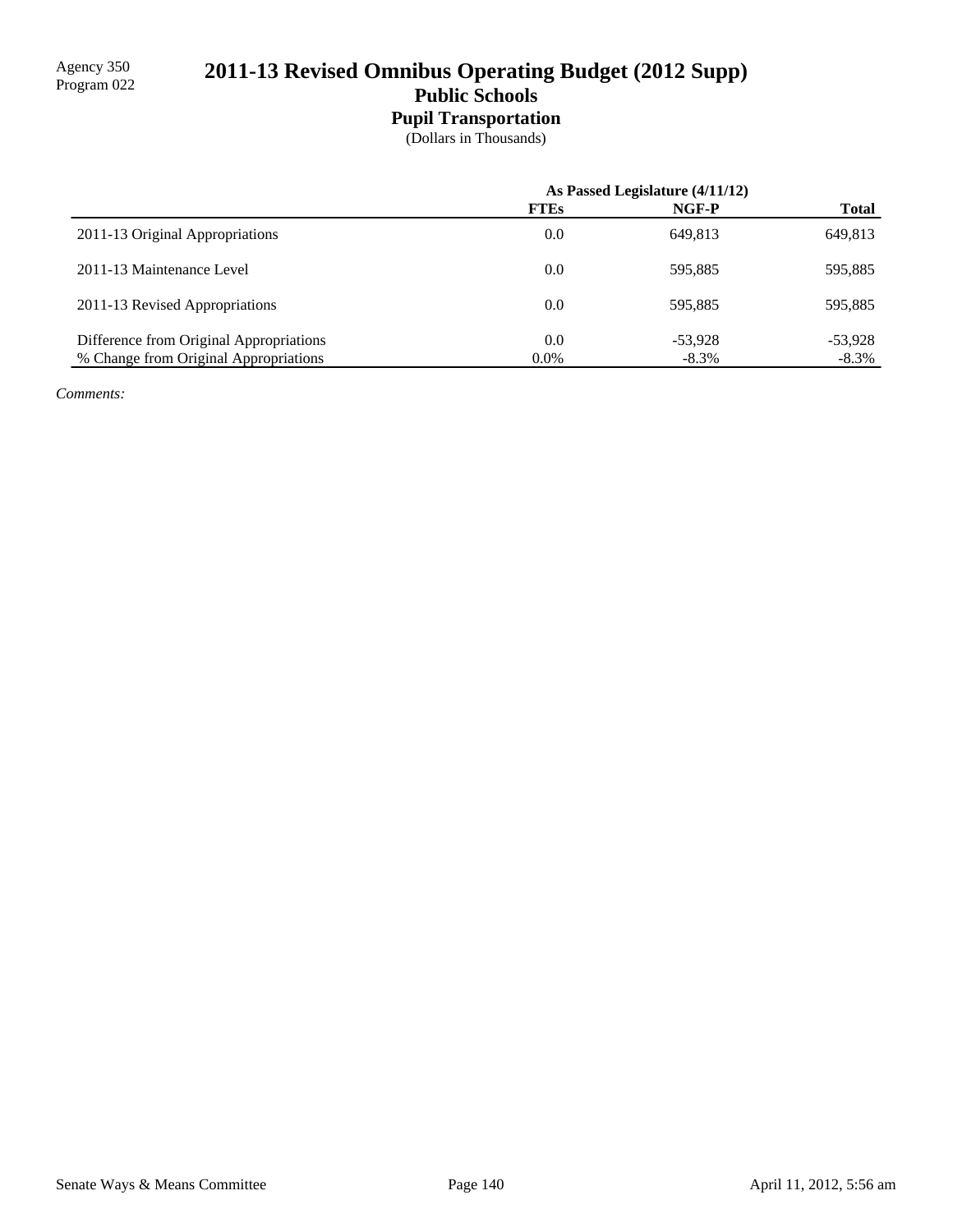# Agency 350<br>Program 026 **2011-13 Revised Omnibus Operating Budget (2012 Supp)**

### **Public Schools Special Education**

(Dollars in Thousands)

|                                         | As Passed Legislature (4/11/12) |           |              |
|-----------------------------------------|---------------------------------|-----------|--------------|
|                                         | <b>FTEs</b>                     | NGF-P     | <b>Total</b> |
| 2011-13 Original Appropriations         | 2.0                             | 1,350,186 | 2,041,982    |
| 2011-13 Maintenance Level               | 2.0                             | 1,328,931 | 1,815,867    |
| <b>2012 Policy Comp Changes:</b>        |                                 |           |              |
| Pension Rate Correction<br>1.           | 0.0                             | 28        | 28           |
| 2.<br>PEBB Funding Rate Reduction       | 0.0                             | $-2$      | $-16$        |
| Policy -- Comp Total                    | 0.0                             | 26        | 12           |
| <b>Total Policy Changes</b>             | 0.0                             | 26        | 12           |
| 2011-13 Revised Appropriations          | 2.0                             | 1,328,957 | 1,815,879    |
| Difference from Original Appropriations | 0.0                             | $-21,229$ | $-226,103$   |
| % Change from Original Appropriations   | $0.0\%$                         | $-1.6\%$  | $-11.1%$     |

*Comments:*

 **1. Pension Rate Correction -** Effective April 1, 2012, pension rates applied to K-12 employees will revert to those funded in the 2011-13 budget. Allocations to school districts for pension rate contributions are adjusted accordingly.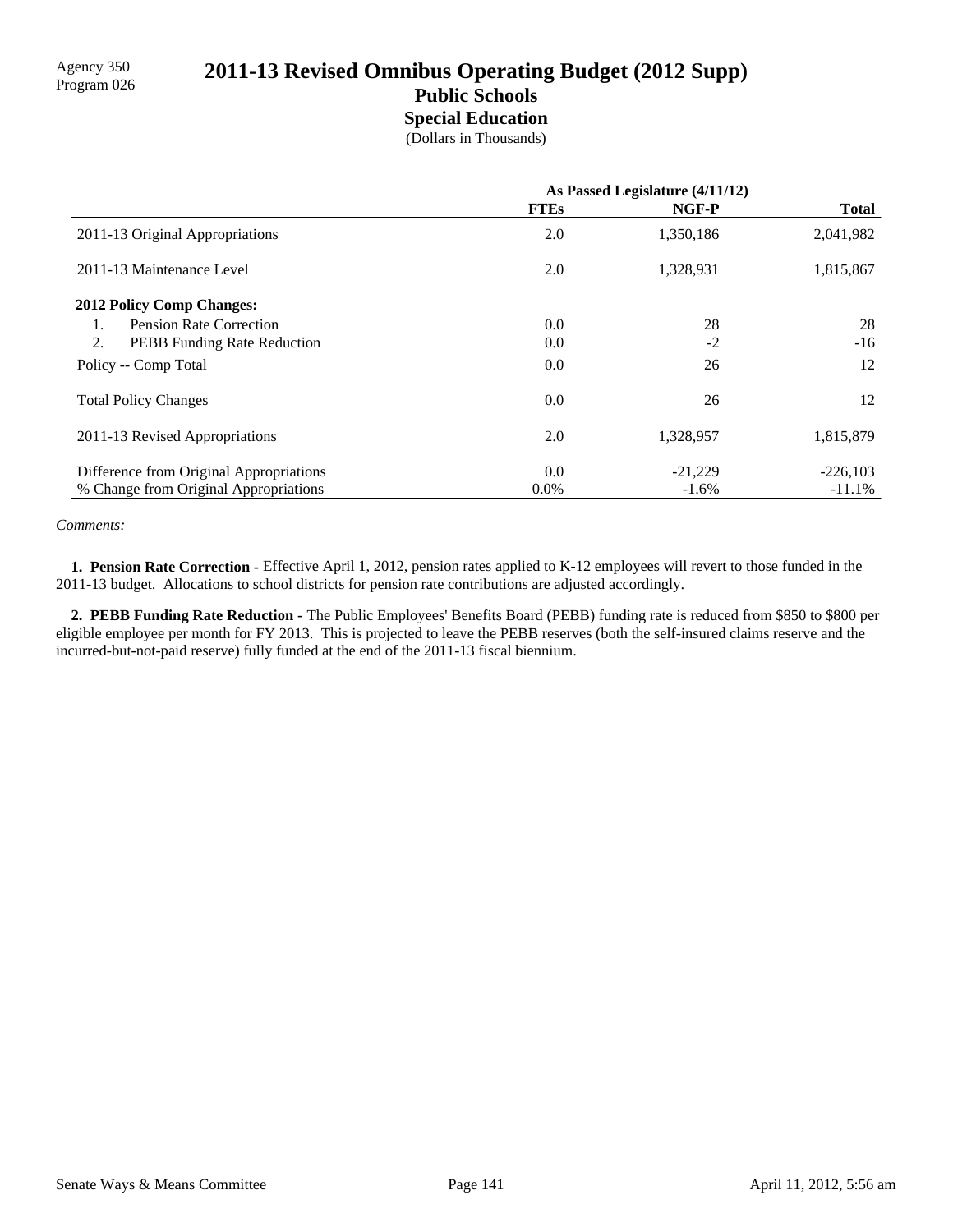# 2011-13 Revised Omnibus Operating Budget (2012 Supp)

**Public Schools**

### **Educational Service Districts**

(Dollars in Thousands)

|                                         | As Passed Legislature (4/11/12) |          |              |
|-----------------------------------------|---------------------------------|----------|--------------|
|                                         | <b>FTEs</b>                     | NGF-P    | <b>Total</b> |
| 2011-13 Original Appropriations         | 0.0                             | 15,815   | 15,815       |
| 2011-13 Maintenance Level               | 0.0                             | 15,806   | 15,806       |
| 2011-13 Revised Appropriations          | 0.0                             | 15.806   | 15,806       |
| Difference from Original Appropriations | 0.0                             | $-9$     | -9           |
| % Change from Original Appropriations   | $0.0\%$                         | $-0.1\%$ | $-0.1\%$     |

*Comments:*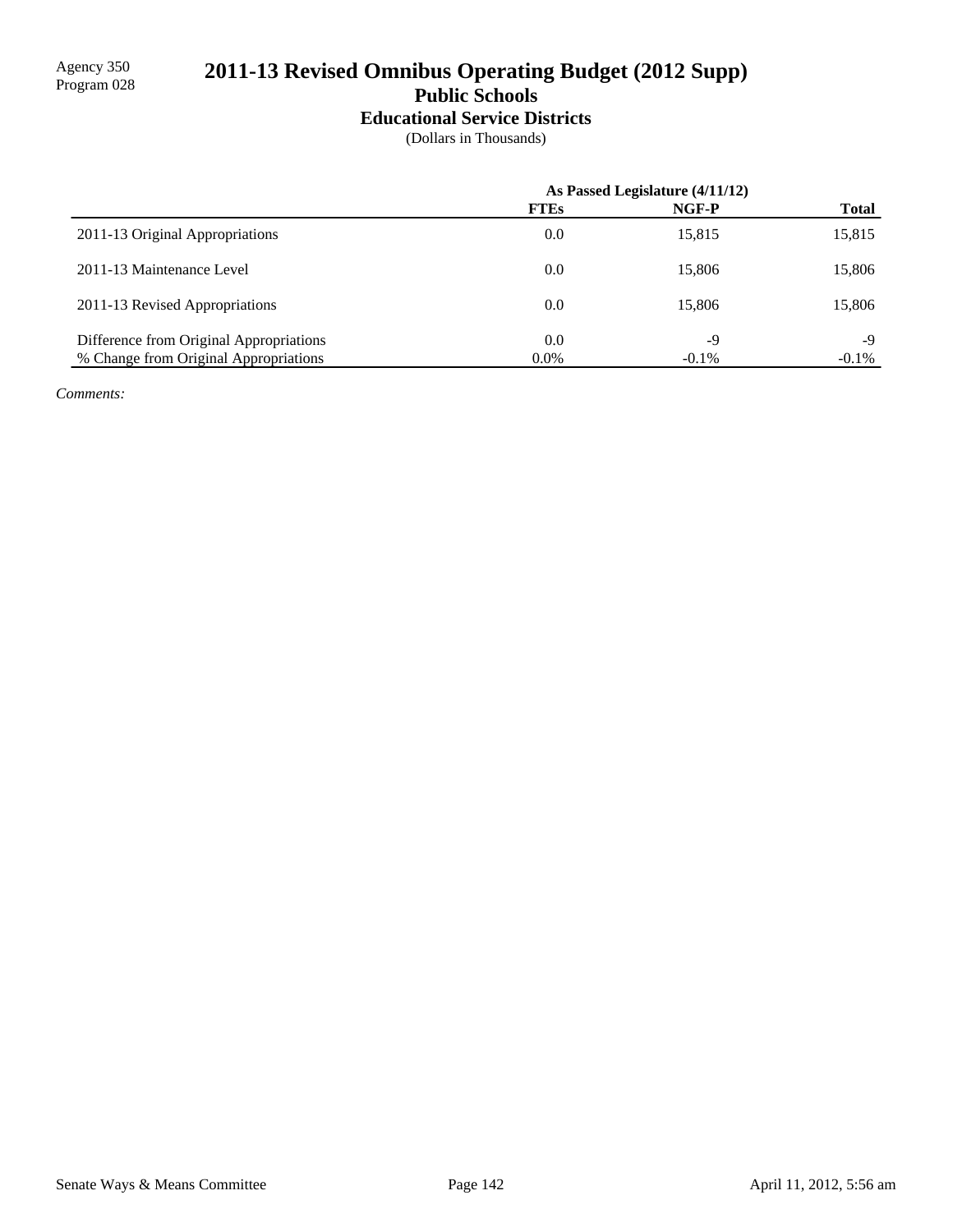## 2011-13 Revised Omnibus Operating Budget (2012 Supp) **Public Schools Levy Equalization**

(Dollars in Thousands)

|                                         | As Passed Legislature (4/11/12) |           |              |
|-----------------------------------------|---------------------------------|-----------|--------------|
|                                         | <b>FTEs</b>                     | NGF-P     | <b>Total</b> |
| 2011-13 Original Appropriations         | 0.0                             | 611,782   | 611,782      |
| 2011-13 Maintenance Level               | 0.0                             | 598,934   | 603,334      |
| 2011-13 Revised Appropriations          | 0.0                             | 598.934   | 603,334      |
| Difference from Original Appropriations | 0.0                             | $-12,848$ | $-8,448$     |
| % Change from Original Appropriations   | $0.0\%$                         | $-2.1%$   | $-1.4\%$     |

*Comments:*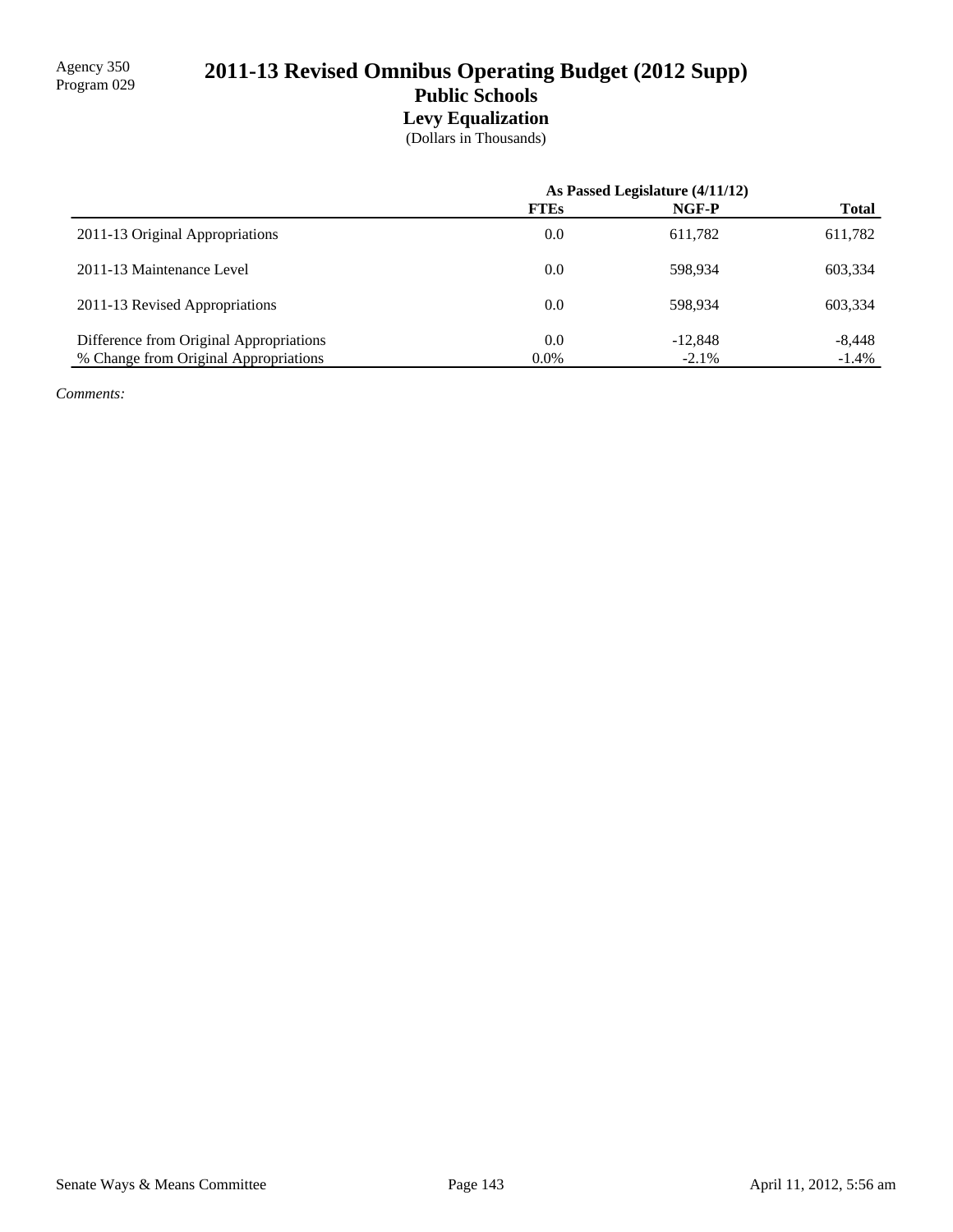# 2011-13 Revised Omnibus Operating Budget (2012 Supp)

# **Public Schools**

**Institutional Education**

(Dollars in Thousands)

|                                         | As Passed Legislature (4/11/12) |          |              |
|-----------------------------------------|---------------------------------|----------|--------------|
|                                         | <b>FTEs</b>                     | NGF-P    | <b>Total</b> |
| 2011-13 Original Appropriations         | 0.0                             | 32,610   | 32,610       |
| 2011-13 Maintenance Level               | 0.0                             | 32,560   | 32,560       |
| <b>2012 Policy Comp Changes:</b>        |                                 |          |              |
| Pension Rate Correction                 | 0.0                             |          |              |
| Policy -- Comp Total                    | 0.0                             |          | 1            |
| <b>Total Policy Changes</b>             | 0.0                             |          | 1            |
| 2011-13 Revised Appropriations          | 0.0                             | 32,561   | 32,561       |
| Difference from Original Appropriations | 0.0                             | $-49$    | -49          |
| % Change from Original Appropriations   | $0.0\%$                         | $-0.2\%$ | $-0.2\%$     |

*Comments:*

 **1. Pension Rate Correction -** Effective April 1, 2012, pension rates applied to K-12 employees will revert to those funded in the 2011-13 budget. Allocations to school districts for pension rate contributions are adjusted accordingly.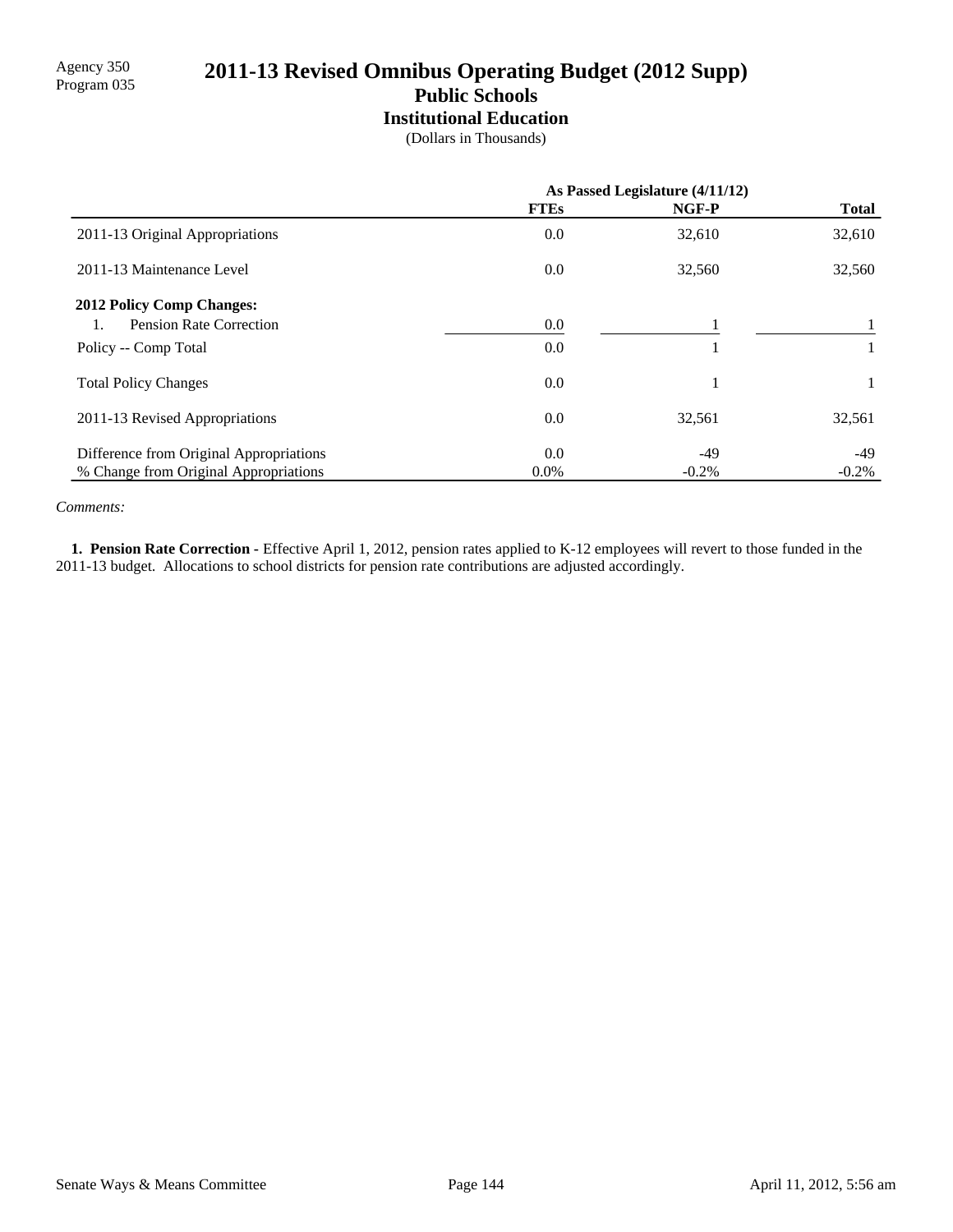# 2011-13 Revised Omnibus Operating Budget (2012 Supp)

**Public Schools**

## **Ed of Highly Capable Students**

(Dollars in Thousands)

|                                         | As Passed Legislature (4/11/12) |         |              |
|-----------------------------------------|---------------------------------|---------|--------------|
|                                         | <b>FTEs</b>                     | NGF-P   | <b>Total</b> |
| 2011-13 Original Appropriations         | 0.0                             | 17,535  | 17,535       |
| 2011-13 Maintenance Level               | 0.0                             | 17,533  | 17,533       |
| 2011-13 Revised Appropriations          | 0.0                             | 17,533  | 17,533       |
| Difference from Original Appropriations | 0.0                             | $-2$    | $-2$         |
| % Change from Original Appropriations   | $0.0\%$                         | $0.0\%$ | $0.0\%$      |

*Comments:*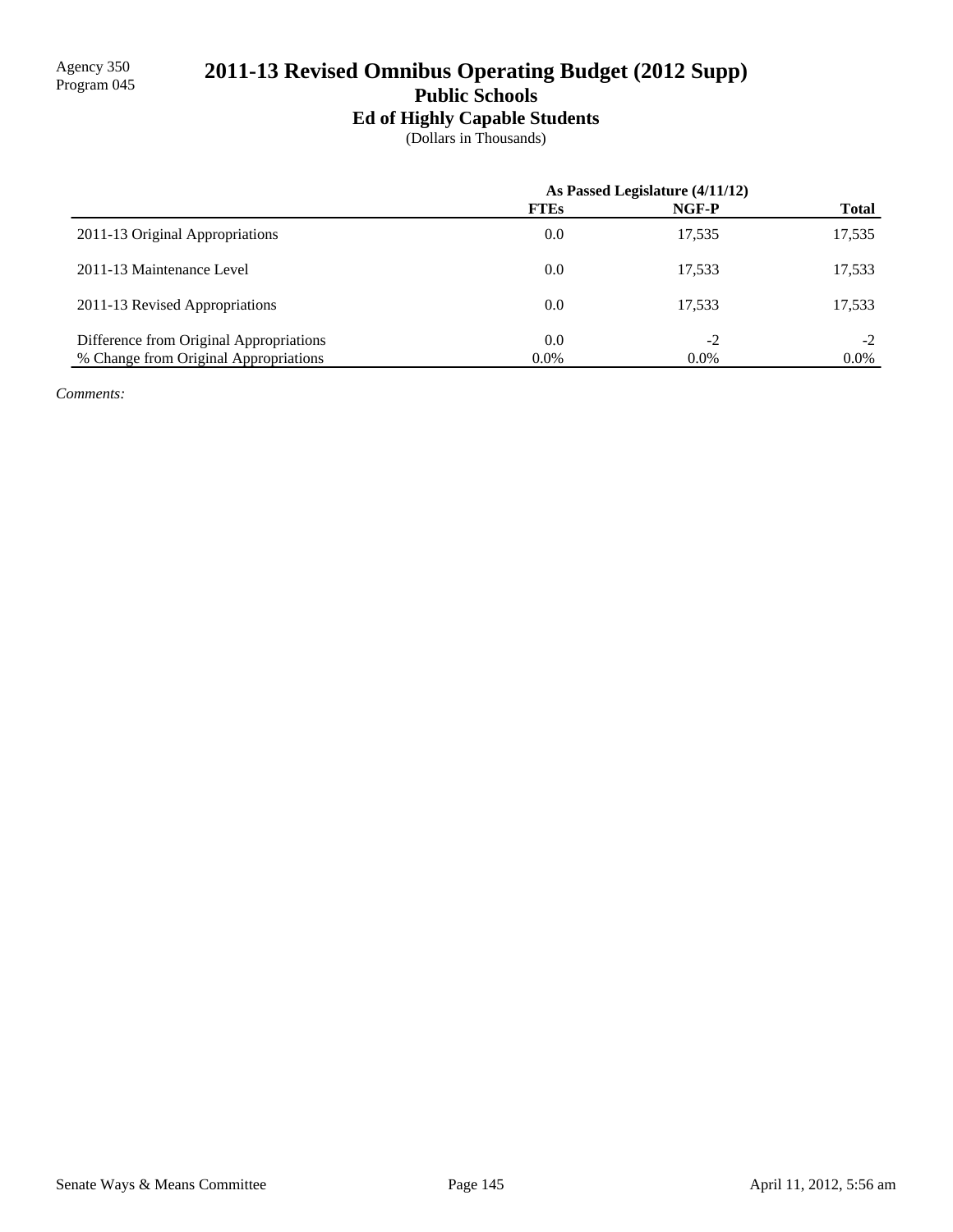## Agency 350<br>Program 055 **2011-13 Revised Omnibus Operating Budget (2012 Supp) Public Schools**

## **Education Reform**

(Dollars in Thousands)

|                                                 | As Passed Legislature (4/11/12) |         |              |
|-------------------------------------------------|---------------------------------|---------|--------------|
|                                                 | <b>FTEs</b>                     | NGF-P   | <b>Total</b> |
| 2011-13 Original Appropriations                 | 35.5                            | 158,167 | 266,282      |
| 2011-13 Maintenance Level                       | 35.5                            | 156,597 | 379,801      |
| 2012 Policy Other Changes:                      |                                 |         |              |
| Project Lead the Way<br>1.                      | 0.0                             | 250     | 250          |
| 2.<br>Skills Centers as Training Hubs           | 0.0                             | 150     | 150          |
| 3.<br><b>Expand Aerospace Assembler Program</b> | 0.0                             | 300     | 300          |
| <b>Certificated Employee Evaluations</b><br>4.  | 0.0                             | 5,767   | 5,767        |
| 5.<br>Career & Tech Ed Grants                   | 0.0                             | 100     | 100          |
| 6.<br>Services for At-Risk Students             | 0.0                             | 200     | 200          |
| Policy -- Other Total                           | 0.0                             | 6,767   | 6,767        |
| 2012 Policy Comp Changes:                       |                                 |         |              |
| <b>Pension Rate Correction</b><br>7.            | 0.0                             | 3       | 3            |
| 8.<br>PEBB Funding Rate Reduction               | 0.0                             | $-38$   | $-52$        |
| Policy -- Comp Total                            | 0.0                             | $-35$   | $-49$        |
| <b>Total Policy Changes</b>                     | 0.0                             | 6,732   | 6,718        |
| 2011-13 Revised Appropriations                  | 35.5                            | 163,329 | 386,519      |
| Difference from Original Appropriations         | 0.0                             | 5,162   | 120,237      |
| % Change from Original Appropriations           | 0.0%                            | 3.3%    | 45.2%        |

#### *Comments:*

 **1. Project Lead the Way -** Project Lead the Way (PLTW) is a program emphasizing a multi-disciplinary, hands-on, and problemsolving approach to science, technology, engineering, and math (STEM) subjects. One-time funding is provided for 10 high schools to implement advanced PLTW coursework, beginning in the 2012-13 school year. Funding will support the participating schools' course implementation costs, including training, curriculum, and materials.

 **2. Skills Centers as Training Hubs -** One-time funding is provided for aerospace and manufacturing course equipment and curriculum to two skills centers starting in the 2012-13 school year. The skills centers will provide: 1) local high schools access to laboratory space for manufacturing courses leading to industry-recognized employment certifications offered at their school; 2) the opportunity to offer more specialized training; and 3) teachers in the region a central location to attend technical professional training in the instruction of courses leading to student employment certification in aerospace and manufacturing industries.

 **3. Expand Aerospace Assembler Program -** The Aerospace Assembler program developed by the Washington Aerospace and Research Center offers entry level aerospace training opportunities for adults. One-time funding is provided for start-up grants to establish similar programs at twelve high schools by spring of the 2012-13 school year. Each participating high school will offer the entry-level aerospace assembler training program through a combination of online and hands-on instruction. At completion, students will have earned a skill certificate and be ready for employment in entry-level jobs upon graduating from high school.

 **4. Certificated Employee Evaluations -** Funding is provided pursuant to ESSB 5895 (certificated employee evaluations), implementing a four-tier teacher and principal evaluation system statewide.

 **5. Career & Tech Ed Grants -** Provides support for statewide supervision activities for career and technical education student leardership organizations.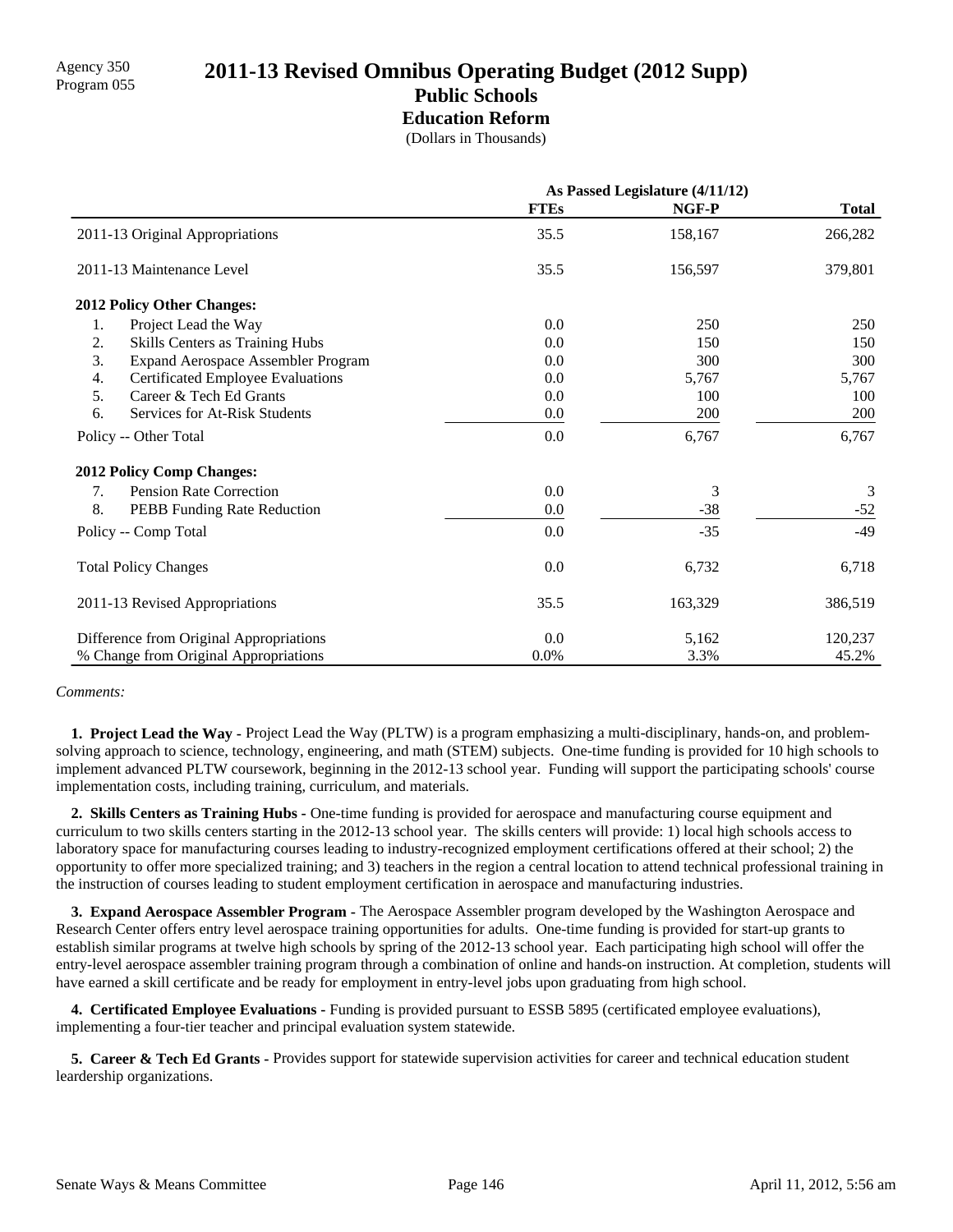## Agency 350<br>Program 055 **2011-13 Revised Omnibus Operating Budget (2012 Supp) Public Schools Education Reform**

 **6. Services for At-Risk Students -** Funds are provided for the American Academy to provide social support and academic intervention to students who have been suspended or expelled, are pregnant or parenting teens, have dropped out of school, or are significantly at risk of dropping out of school. Students are eligible to participate with the recommendation and approval of their resident school district.

 **7. Pension Rate Correction -** Effective April 1, 2012, pension rates applied to K-12 employees will revert to those funded in the 2011-13 budget. Allocations to school districts for pension rate contributions are adjusted accordingly.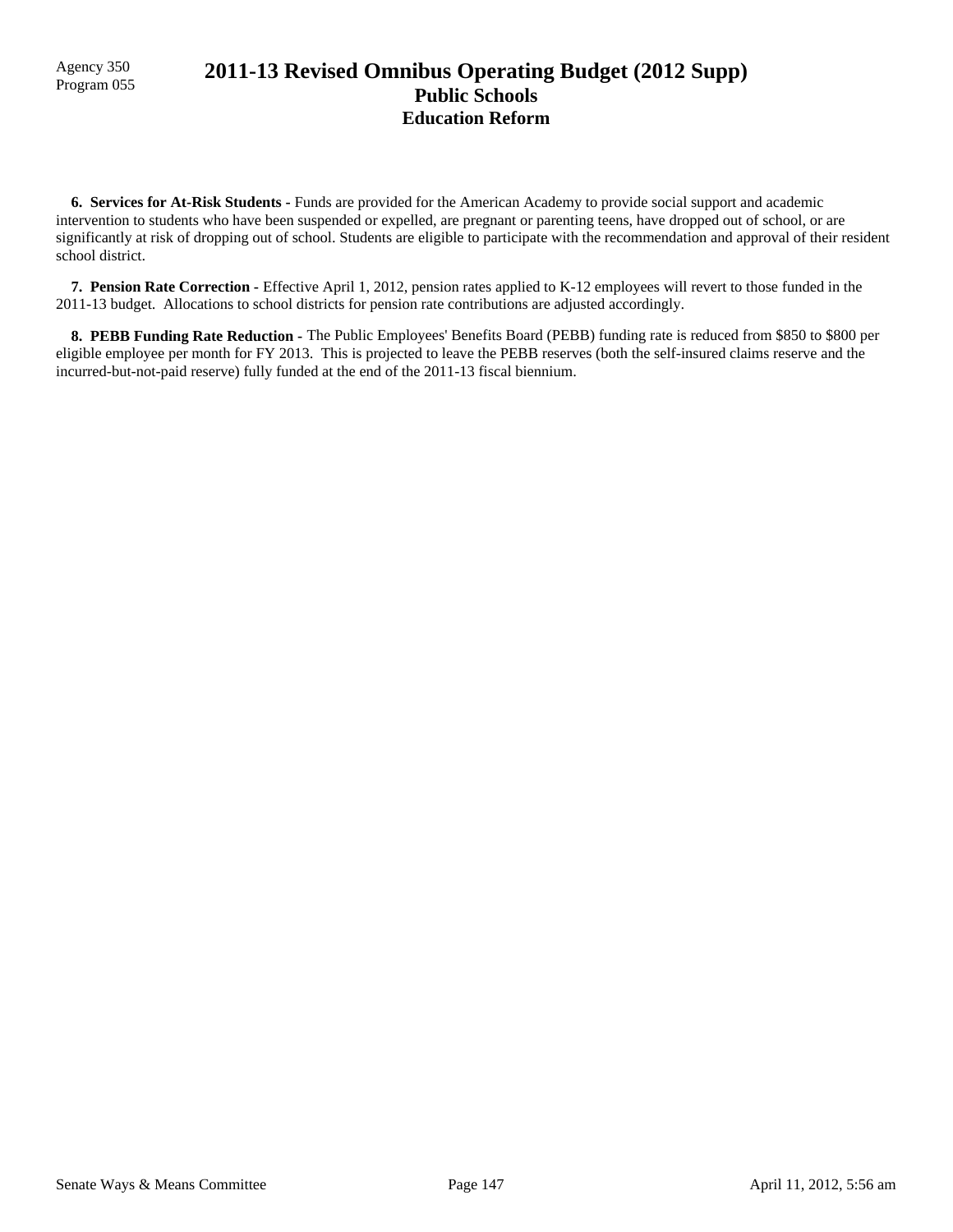## 2011-13 Revised Omnibus Operating Budget (2012 Supp)

**Public Schools**

### **Transitional Bilingual Instruction**

(Dollars in Thousands)

|                                         | As Passed Legislature (4/11/12) |           |              |
|-----------------------------------------|---------------------------------|-----------|--------------|
|                                         | <b>FTEs</b>                     | NGF-P     | <b>Total</b> |
| 2011-13 Original Appropriations         | 0.0                             | 172,539   | 243,540      |
| 2011-13 Maintenance Level               | 0.0                             | 160,236   | 231,237      |
| <b>2012 Policy Comp Changes:</b>        |                                 |           |              |
| Pension Rate Correction                 | $0.0\,$                         | 5         |              |
| Policy -- Comp Total                    | 0.0                             | 5         | 5            |
| <b>Total Policy Changes</b>             | 0.0                             | 5         | 5            |
| 2011-13 Revised Appropriations          | 0.0                             | 160,241   | 231,242      |
| Difference from Original Appropriations | 0.0                             | $-12,298$ | $-12,298$    |
| % Change from Original Appropriations   | $0.0\%$                         | $-7.1%$   | $-5.1\%$     |

*Comments:*

 **1. Pension Rate Correction -** Effective April 1, 2012, pension rates applied to K-12 employees will revert to those funded in the 2011-13 budget. Allocations to school districts for pension rate contributions are adjusted accordingly.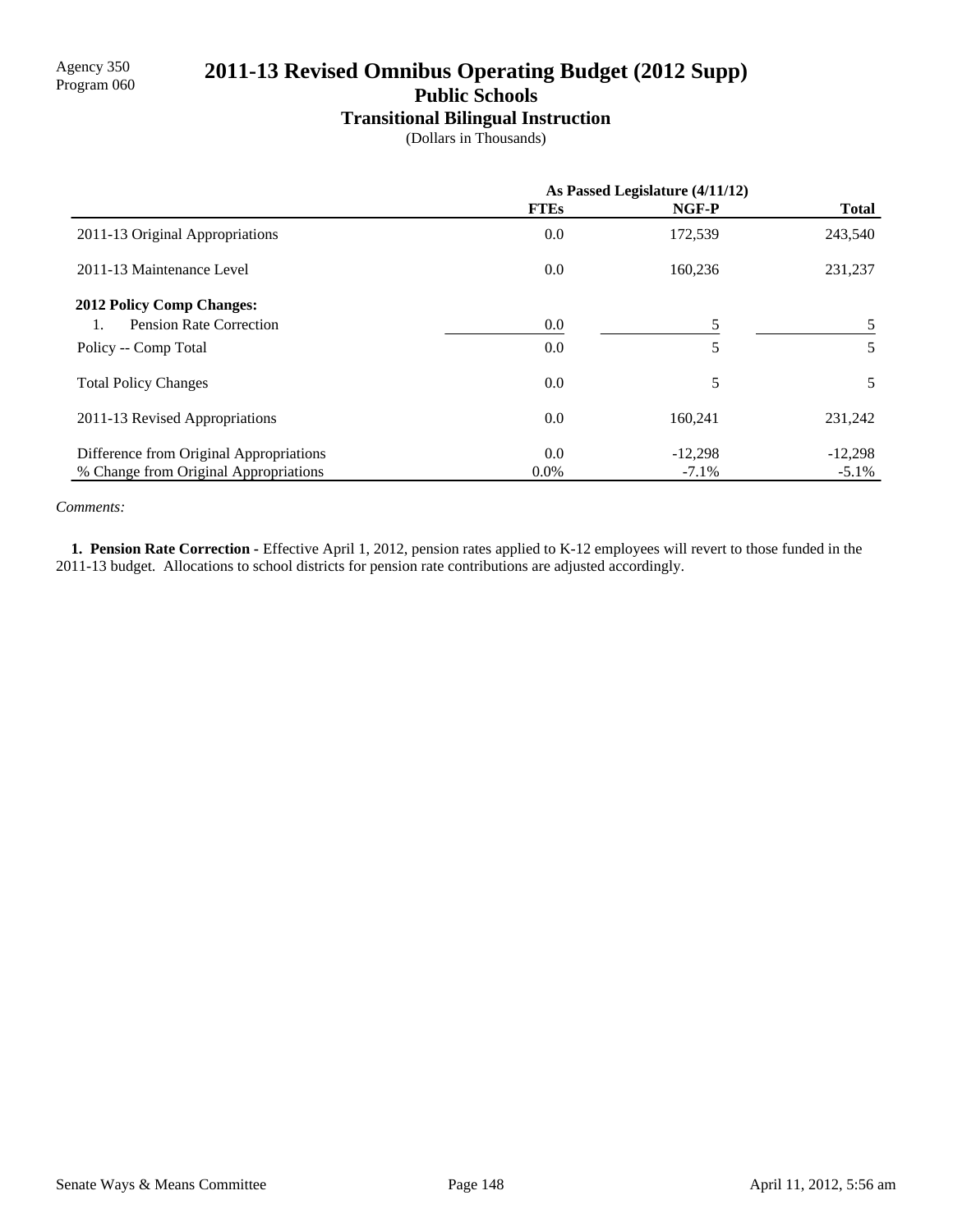## 2011-13 Revised Omnibus Operating Budget (2012 Supp)

**Public Schools**

### **Learning Assistance Program (LAP)**

(Dollars in Thousands)

|                                         | As Passed Legislature (4/11/12) |         |                 |
|-----------------------------------------|---------------------------------|---------|-----------------|
|                                         | <b>FTEs</b>                     | NGF-P   | <b>Total</b>    |
| 2011-13 Original Appropriations         | 0.0                             | 252,221 | 833,428         |
| 2011-13 Maintenance Level               | 0.0                             | 255,381 | 747,588         |
| <b>2012 Policy Comp Changes:</b>        |                                 |         |                 |
| Pension Rate Correction<br>1.           | 0.0                             |         |                 |
| Policy -- Comp Total                    | 0.0                             | 7       |                 |
| <b>Total Policy Changes</b>             | 0.0                             | 7       | $7\overline{ }$ |
| 2011-13 Revised Appropriations          | 0.0                             | 255,388 | 747,595         |
| Difference from Original Appropriations | 0.0                             | 3,167   | $-85,833$       |
| % Change from Original Appropriations   | $0.0\%$                         | 1.3%    | $-10.3\%$       |

*Comments:*

 **1. Pension Rate Correction -** Effective April 1, 2012, pension rates applied to K-12 employees will revert to those funded in the 2011-13 budget. Allocations to school districts for pension rate contributions are adjusted accordingly.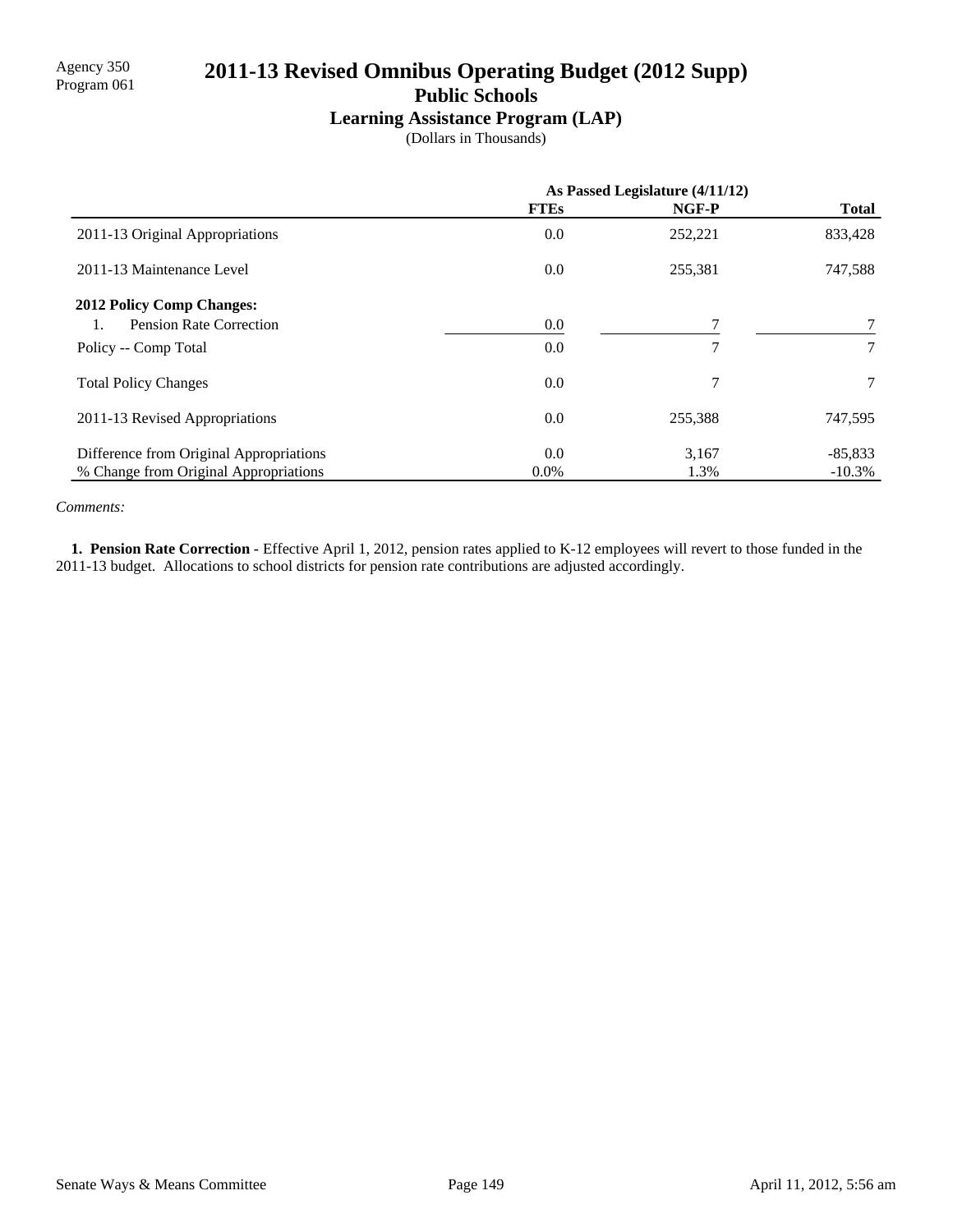## Agency 340 **2011-13 Revised Omnibus Operating Budget (2012 Supp)**

### **Council for Higher Education**

(Dollars in Thousands)

|                                         | As Passed Legislature (4/11/12) |            |              |
|-----------------------------------------|---------------------------------|------------|--------------|
|                                         | <b>FTEs</b>                     | NGF-P      | <b>Total</b> |
| 2011-13 Original Appropriations         | 18.0                            | 997        | 3,374        |
| 2011-13 Maintenance Level               | 18.0                            | 992        | 3,369        |
| <b>2012 Policy Transfer Changes:</b>    |                                 |            |              |
| Transfer - Cncl for Higher Ed<br>1.     | $-18.0$                         | $-992$     | $-3,369$     |
| Policy -- Transfer Total                | $-18.0$                         | $-992$     | $-3,369$     |
| <b>Total Policy Changes</b>             | $-18.0$                         | $-992$     | $-3,369$     |
| 2011-13 Revised Appropriations          | 0.0                             | $\theta$   | $\theta$     |
| Difference from Original Appropriations | $-18.0$                         | $-997$     | $-3,374$     |
| % Change from Original Appropriations   | $-100.0\%$                      | $-100.0\%$ | $-100.0\%$   |

#### *Comments:*

 **1. Transfer - Cncl for Higher Ed -** Per Engrossed Second Substitute House Bill 2483 (higher education coordination) funding for the Council for Higher Education is transferred to the Student Achievement Council.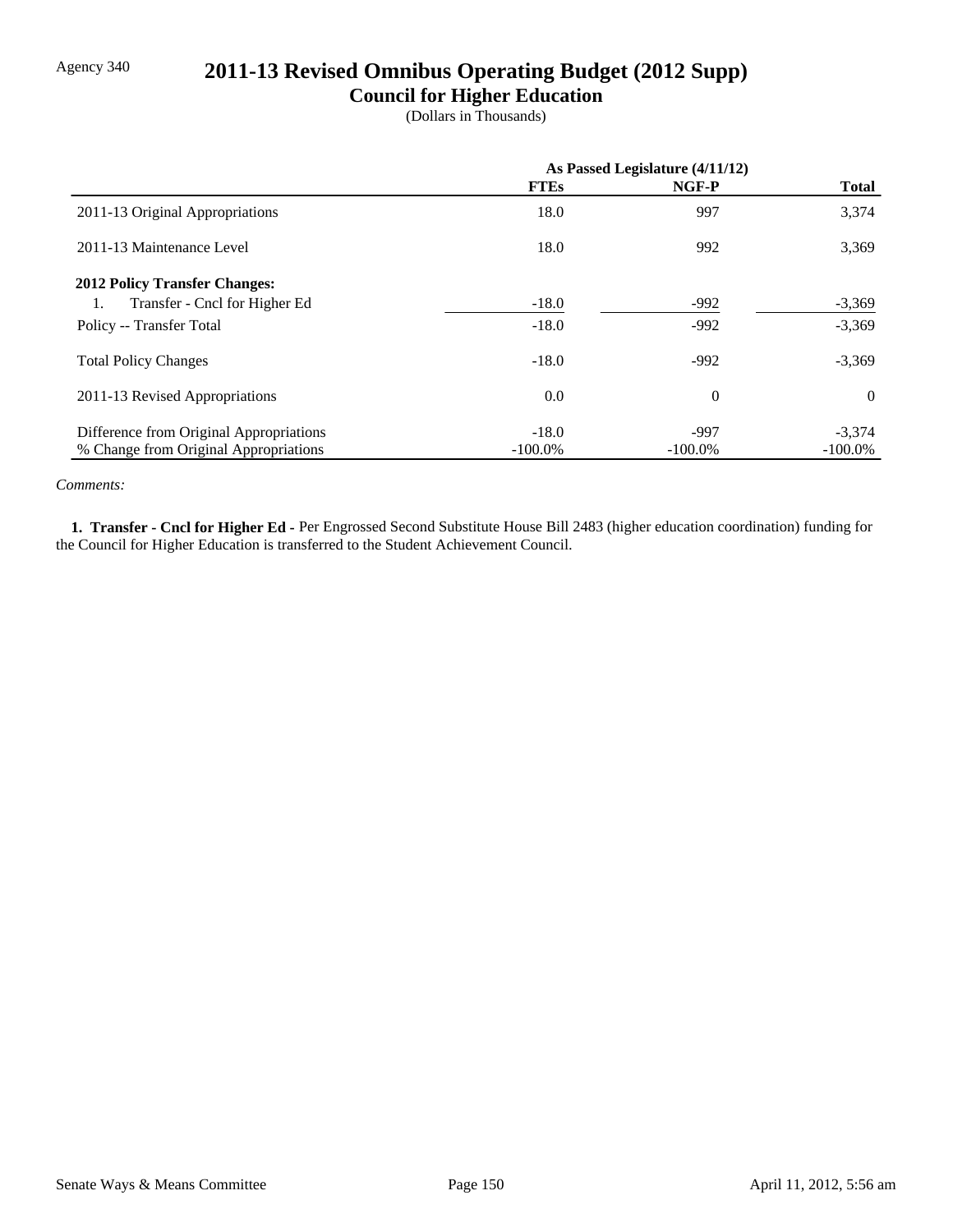## Agency 343 **2011-13 Revised Omnibus Operating Budget (2012 Supp)**

**Higher Education Coordinating Board**

(Dollars in Thousands)

|                                         | As Passed Legislature (4/11/12) |          |              |
|-----------------------------------------|---------------------------------|----------|--------------|
|                                         | <b>FTEs</b>                     | NGF-P    | <b>Total</b> |
| 2011-13 Original Appropriations         | 47.1                            | 292,480  | 312,279      |
| 2011-13 Maintenance Level               | 47.1                            | 292,474  | 310,729      |
| <b>2012 Policy Other Changes:</b>       |                                 |          |              |
| <b>Auditor Charges</b><br>1.            | $0.0\,$                         | 6        | 9            |
| Policy -- Other Total                   | 0.0                             | 6        | 9            |
| <b>Total Policy Changes</b>             | 0.0                             | 6        | 9            |
| 2011-13 Revised Appropriations          | 47.1                            | 292,480  | 310,738      |
| Difference from Original Appropriations | 0.0                             | $\theta$ | $-1,541$     |
| % Change from Original Appropriations   | $0.0\%$                         | $0.0\%$  | $-0.5\%$     |

#### *Comments:*

 **1. Auditor Charges -** Agency funding levels are adjusted to reflect changes in the number of audit hours needed, reductions in billing authority for the Office of the State Auditor's Audit of State Government Account, and use of existing fund balance. The Office of the State Auditor will use a risk-based methodology in selecting agencies to audit.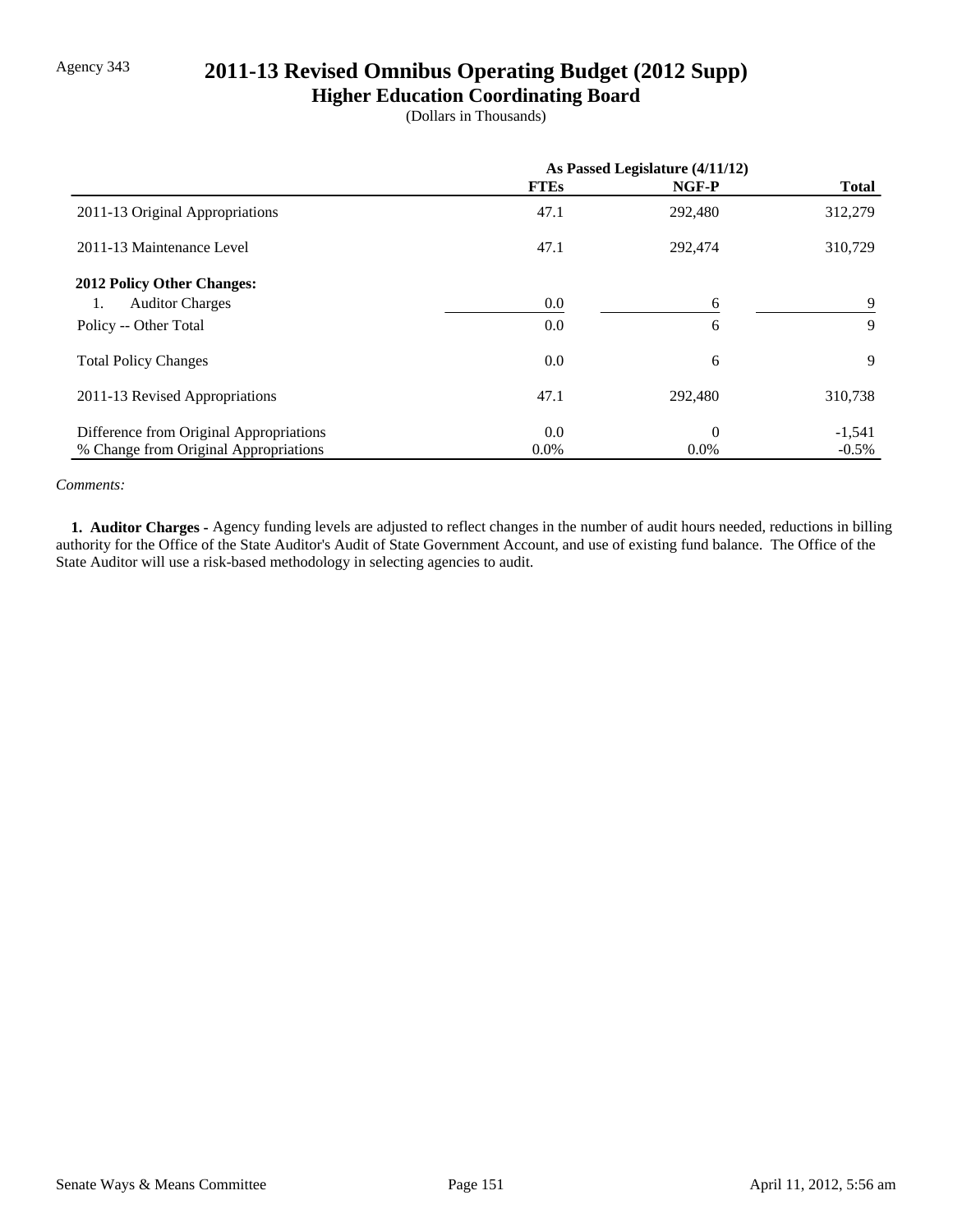## Agency 360 **2011-13 Revised Omnibus Operating Budget (2012 Supp)**

### **University of Washington**

(Dollars in Thousands)

|                                         | As Passed Legislature (4/11/12) |          |              |
|-----------------------------------------|---------------------------------|----------|--------------|
|                                         | <b>FTEs</b>                     | NGF-P    | <b>Total</b> |
| 2011-13 Original Appropriations         | 19,960.9                        | 426,573  | 5,829,242    |
| 2011-13 Maintenance Level               | 19,960.9                        | 426,084  | 5,827,920    |
| <b>2012 Policy Other Changes:</b>       |                                 |          |              |
| 1.<br><b>Auditor Charges</b>            | 0.0                             | 69       | 138          |
| 2.<br><b>Attorney General Reduction</b> | 0.0                             | $-240$   | $-480$       |
| 3.<br>Sec of State Archive Reduction    | 0.0                             | $-48$    | $-96$        |
| <b>Central Services Savings</b><br>4.   | 0.0                             | $-29$    | $-58$        |
| <b>Central Service Reforms</b><br>5.    | 0.0                             | $-82$    | $-164$       |
| 6.<br>Aerospace Innovation Center       | 0.5                             | $\theta$ | 1,500        |
| Ruckleshaus Center<br>7.                | 0.0                             | $-90$    | $-90$        |
| 8.<br>Tax Increment Study               | 0.0                             | $-25$    | $-25$        |
| Policy -- Other Total                   | 0.5                             | $-445$   | 725          |
| <b>2012 Policy Comp Changes:</b>        |                                 |          |              |
| 9.<br>PEBB Funding Rate Reduction       | 0.0                             | $-4,222$ | $-11,398$    |
| Policy -- Comp Total                    | 0.0                             | $-4,222$ | $-11,398$    |
| <b>Total Policy Changes</b>             | 0.5                             | $-4,667$ | $-10,673$    |
| 2011-13 Revised Appropriations          | 19,961.4                        | 421,417  | 5,817,247    |
| Difference from Original Appropriations | 0.5                             | $-5,156$ | $-11,995$    |
| % Change from Original Appropriations   | 0.0%                            | $-1.2%$  | $-0.2%$      |

#### *Comments:*

 **1. Auditor Charges -** Agency funding levels are adjusted to reflect changes in the number of audit hours needed, reductions in billing authority for the Office of the State Auditor's Audit of State Government Account, and use of existing fund balance. The Office of the State Auditor will use a risk-based methodology in selecting agencies to audit.

 **2. Attorney General Reduction -** Agency funding levels are reduced to reflect reductions in billing authority for the Office of the Attorney General's Legal Services Revolving Account.

 **3. Sec of State Archive Reduction -** Agency funding levels are reduced to reflect reductions in billing authority for the Office of the Secretary of State's Archives and Records Management Account.

 **4. Central Services Savings -** Funding is reduced for Office of Minority & Women's Business Enterprises (OMWBE), Office of Administrative Hearings (OAH), and Labor Relations Office (LRO), with the resulting savings passed along to other state agencies as a central service billing reduction. The funding reduction utilizes an excess fund balance from the OMWBE Enterprises Account, eliminates an administrative position at the OAH, and reduces LRO services.

 **5. Central Service Reforms -** Funding is reduced to reflect efficiencies related to state agency use of cell phones, mailing, printing, and information technology. (Various Funds)

 **6. Aerospace Innovation Center -** Funding is provided for the Center of Aerospace Technology Innovation, a joint venture of the University of Washington and Washington State University. The center will produce research on new technologies and innovations in aviation, aerospace, and defense. (Economic Development Strategic Reserve Account-State)

 **7. Ruckleshaus Center -** Funding for the Ruckelshaus Center is transferred from the University of Washington to Washington State University.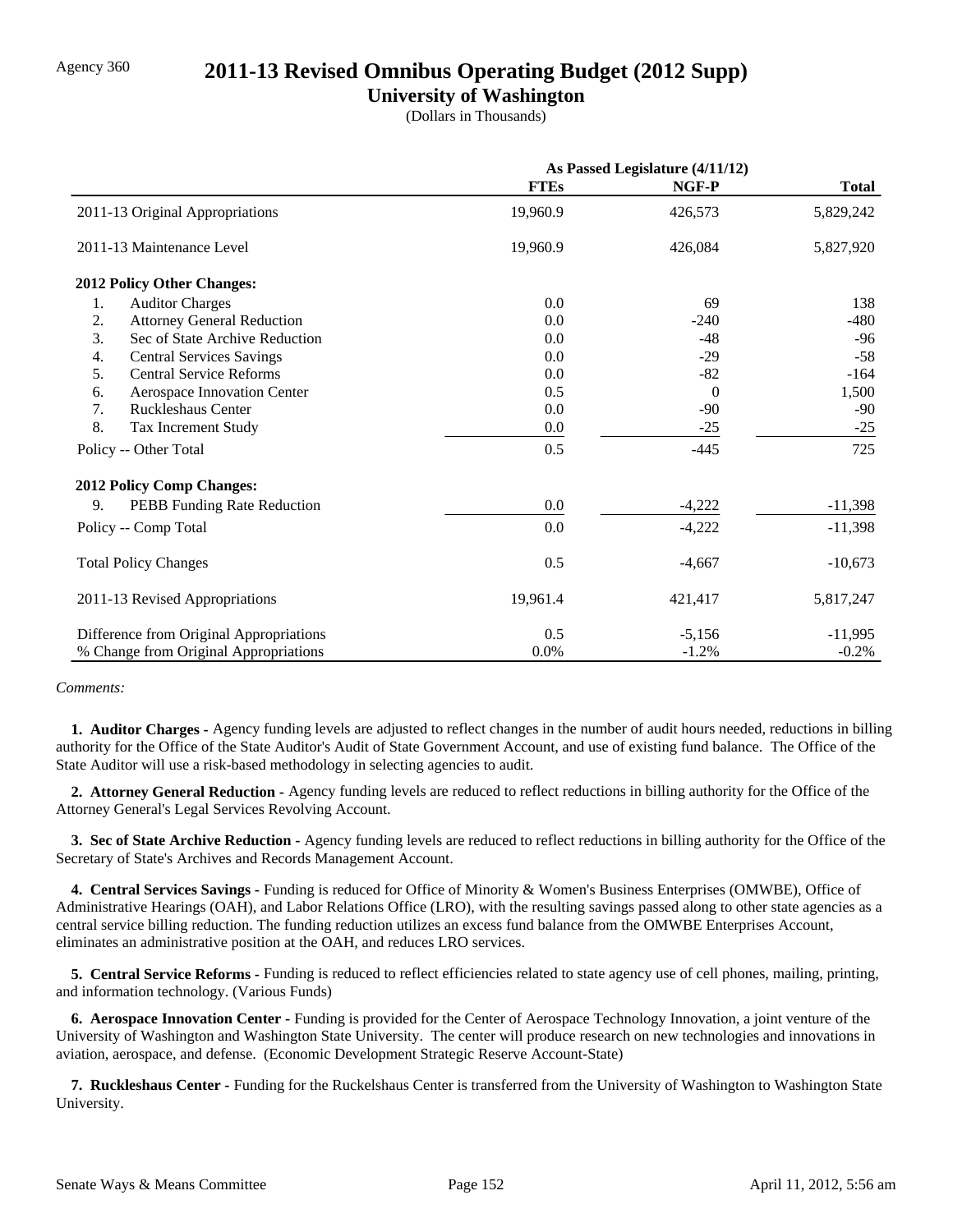## Agency 360 **2011-13 Revised Omnibus Operating Budget (2012 Supp) University of Washington**

 **8. Tax Increment Study -** Funds provided for a tax increment study pursuant to Chapter 164, Laws of 2010 (E2SSB 6609) are removed because the study has been completed.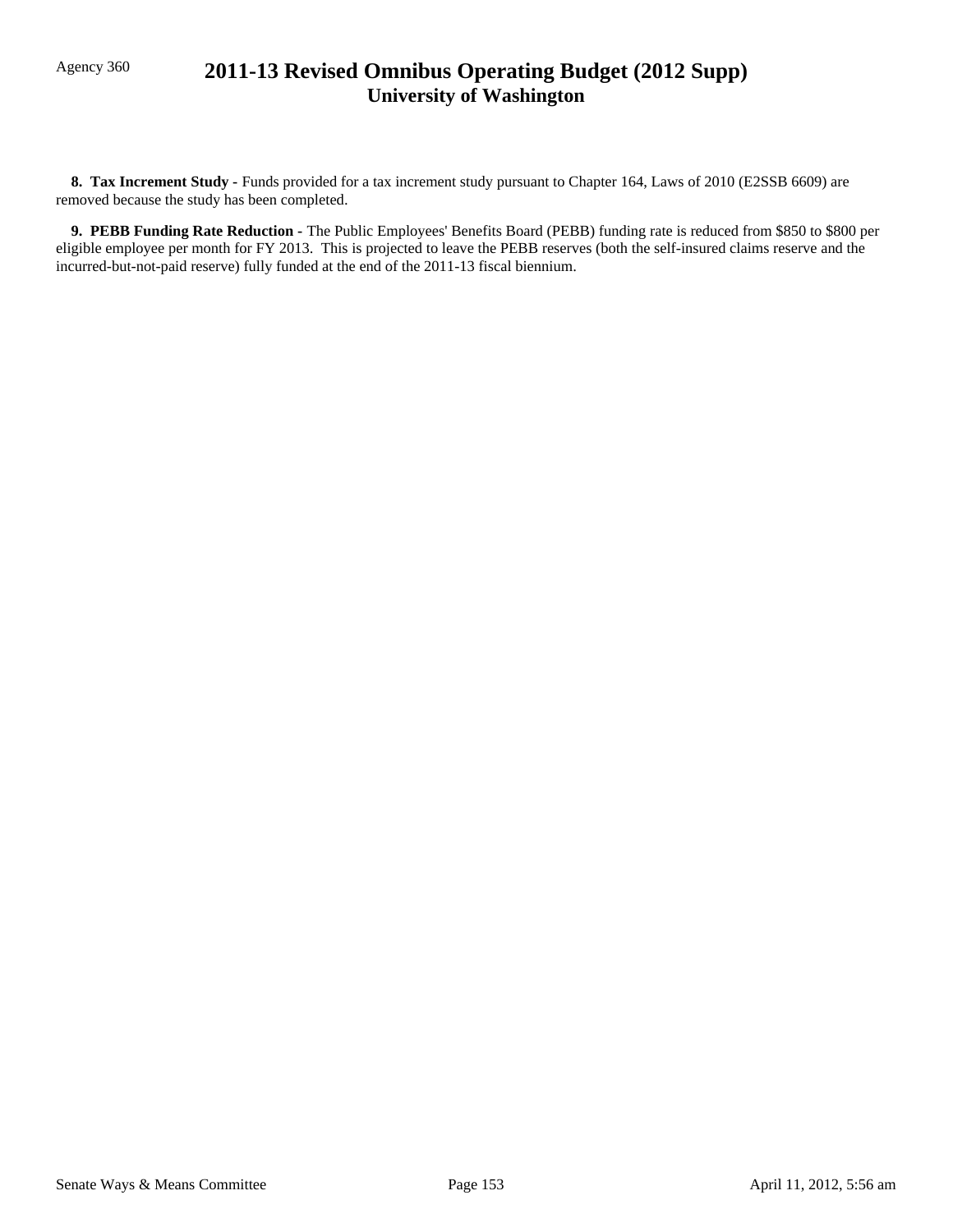## Agency 365 **2011-13 Revised Omnibus Operating Budget (2012 Supp)**

### **Washington State University**

(Dollars in Thousands)

|                                         | As Passed Legislature (4/11/12) |          |              |
|-----------------------------------------|---------------------------------|----------|--------------|
|                                         | <b>FTEs</b>                     | NGF-P    | <b>Total</b> |
| 2011-13 Original Appropriations         | 5,865.3                         | 303,366  | 1,238,606    |
| 2011-13 Maintenance Level               | 5,865.3                         | 303,420  | 1,233,097    |
| 2012 Policy Other Changes:              |                                 |          |              |
| <b>Auditor Charges</b><br>1.            | 0.0                             | $-23$    | -46          |
| 2.<br><b>Attorney General Reduction</b> | 0.0                             | $-35$    | $-70$        |
| 3.<br>Sec of State Archive Reduction    | 0.0                             | $-15$    | $-30$        |
| <b>Central Service Reforms</b><br>4.    | 0.0                             | $-58$    | $-116$       |
| 5.<br><b>Ruckleshaus Center</b>         | 0.0                             | 90       | 90           |
| Policy -- Other Total                   | 0.0                             | $-41$    | $-172$       |
| <b>2012 Policy Comp Changes:</b>        |                                 |          |              |
| PEBB Funding Rate Reduction<br>6.       | 0.0                             | $-2,168$ | $-2,934$     |
| Policy -- Comp Total                    | 0.0                             | $-2,168$ | $-2,934$     |
| <b>Total Policy Changes</b>             | 0.0                             | $-2,209$ | $-3,106$     |
| 2011-13 Revised Appropriations          | 5,865.3                         | 301,211  | 1,229,991    |
| Difference from Original Appropriations | 0.0                             | $-2,155$ | $-8,615$     |
| % Change from Original Appropriations   | 0.0%                            | $-0.7\%$ | $-0.7\%$     |

#### *Comments:*

 **1. Auditor Charges -** Agency funding levels are adjusted to reflect changes in the number of audit hours needed, reductions in billing authority for the Office of the State Auditor's Audit of State Government Account, and use of existing fund balance. The Office of the State Auditor will use a risk-based methodology in selecting agencies to audit.

 **2. Attorney General Reduction -** Agency funding levels are reduced to reflect reductions in billing authority for the Office of the Attorney General's Legal Services Revolving Account.

 **3. Sec of State Archive Reduction -** Agency funding levels are reduced to reflect reductions in billing authority for the Office of the Secretary of State's Archives and Records Management Account.

 **4. Central Service Reforms -** Funding is reduced to reflect efficiencies related to state agency use of cell phones, mailing, printing, and information technology. (Various Funds)

 **5. Ruckleshaus Center -** Funding for the Ruckelshaus Center is transferred from the University of Washington to Washington State University.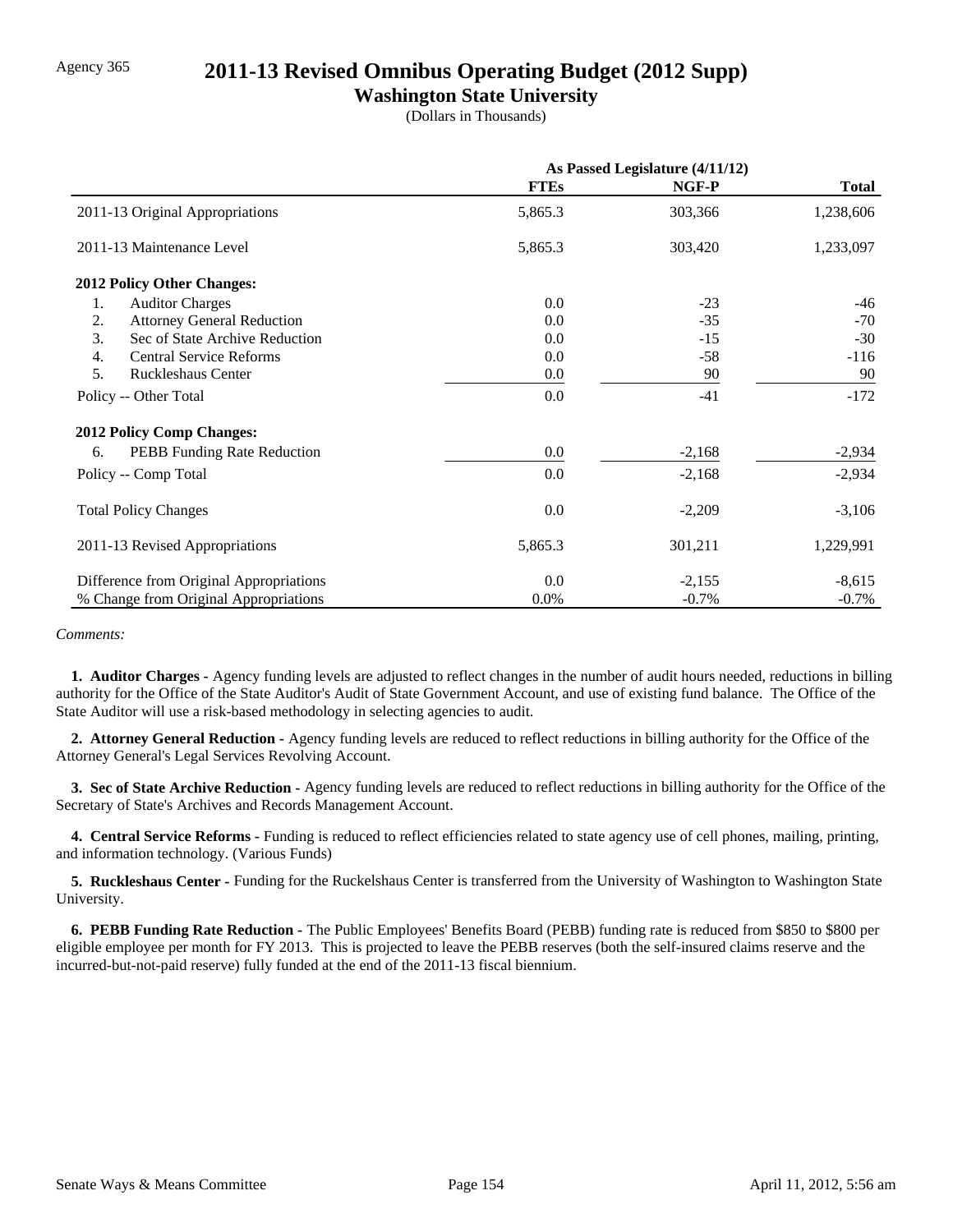## Agency 370 **2011-13 Revised Omnibus Operating Budget (2012 Supp)**

### **Eastern Washington University**

(Dollars in Thousands)

|                                         | As Passed Legislature (4/11/12) |         |                |
|-----------------------------------------|---------------------------------|---------|----------------|
|                                         | <b>FTEs</b>                     | NGF-P   | <b>Total</b>   |
| 2011-13 Original Appropriations         | 1,305.9                         | 68,957  | 249,680        |
| 2011-13 Maintenance Level               | 1,305.9                         | 68,717  | 249,199        |
| <b>2012 Policy Other Changes:</b>       |                                 |         |                |
| 1.<br><b>Auditor Charges</b>            | 0.0                             | $-14$   | $-28$          |
| 2.<br><b>Attorney General Reduction</b> | 0.0                             | $-12$   | $-24$          |
| 3.<br>Sec of State Archive Reduction    | 0.0                             | $-4$    | $-8$           |
| <b>Central Services Savings</b><br>4.   | 0.0                             | 2       | $\overline{4}$ |
| <b>Central Service Reforms</b><br>5.    | 0.0                             | $-12$   | $-24$          |
| Policy -- Other Total                   | 0.0                             | $-40$   | $-80$          |
| <b>2012 Policy Comp Changes:</b>        |                                 |         |                |
| PEBB Funding Rate Reduction<br>6.       | 0.0                             | $-592$  | $-720$         |
| Policy -- Comp Total                    | 0.0                             | $-592$  | $-720$         |
| <b>Total Policy Changes</b>             | 0.0                             | $-632$  | $-800$         |
| 2011-13 Revised Appropriations          | 1,305.9                         | 68,085  | 248,399        |
| Difference from Original Appropriations | 0.0                             | $-872$  | $-1,281$       |
| % Change from Original Appropriations   | $0.0\%$                         | $-1.3%$ | $-0.5\%$       |

#### *Comments:*

 **1. Auditor Charges -** Agency funding levels are adjusted to reflect changes in the number of audit hours needed, reductions in billing authority for the Office of the State Auditor's Audit of State Government Account, and use of existing fund balance. The Office of the State Auditor will use a risk-based methodology in selecting agencies to audit.

 **2. Attorney General Reduction -** Agency funding levels are reduced to reflect reductions in billing authority for the Office of the Attorney General's Legal Services Revolving Account.

 **3. Sec of State Archive Reduction -** Agency funding levels are reduced to reflect reductions in billing authority for the Office of the Secretary of State's Archives and Records Management Account.

 **4. Central Services Savings -** Funding is reduced for Office of Minority & Women's Business Enterprises (OMWBE), Office of Administrative Hearings (OAH), and Labor Relations Office (LRO), with the resulting savings passed along to other state agencies as a central service billing reduction. The funding reduction utilizes an excess fund balance from the OMWBE Enterprises Account, eliminates an administrative position at the OAH, and reduces LRO services.

 **5. Central Service Reforms -** Funding is reduced to reflect efficiencies related to state agency use of cell phones, mailing, printing, and information technology. (Various Funds)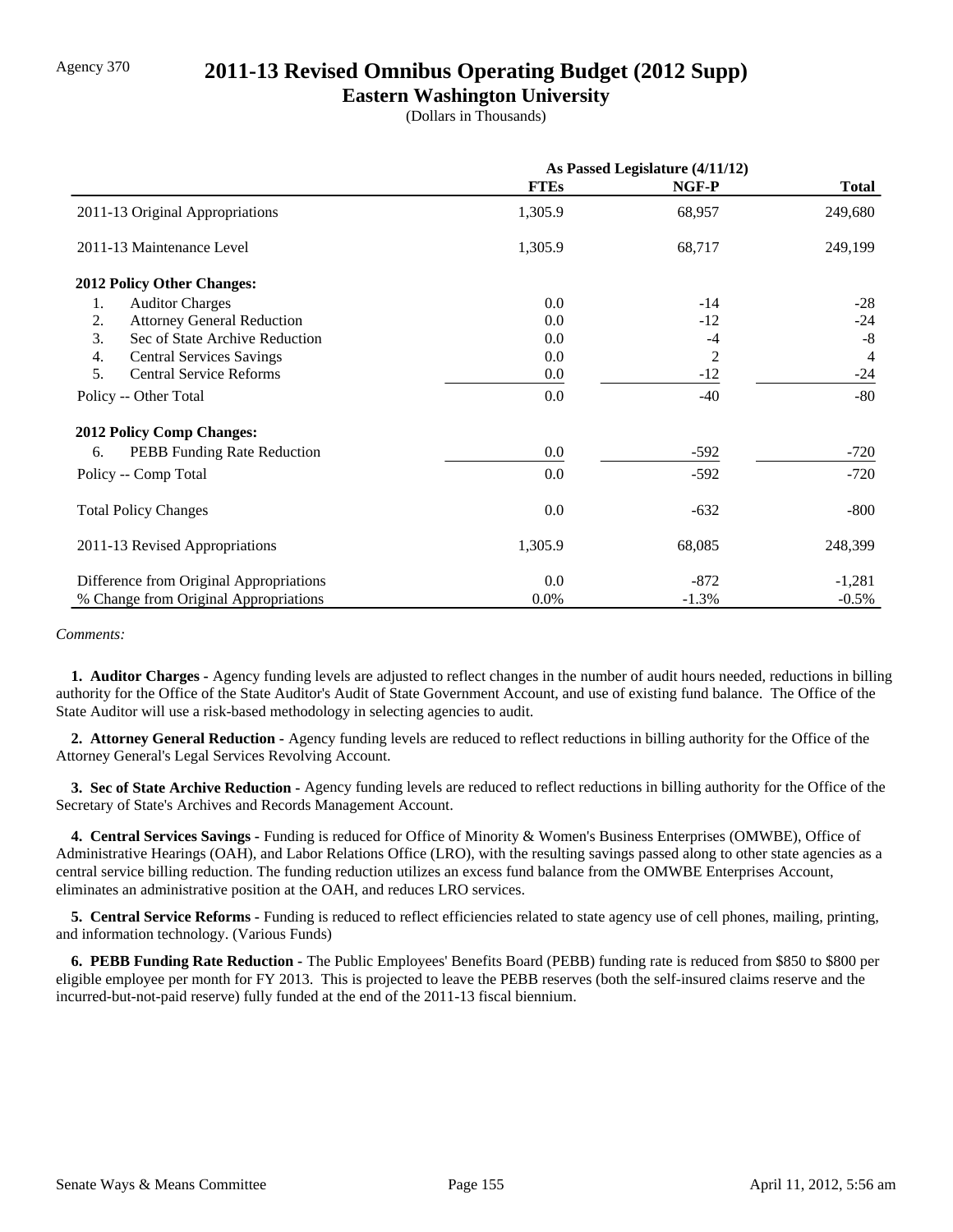## Agency 375 **2011-13 Revised Omnibus Operating Budget (2012 Supp)**

### **Central Washington University**

(Dollars in Thousands)

|                                         | As Passed Legislature (4/11/12) |                |                |
|-----------------------------------------|---------------------------------|----------------|----------------|
|                                         | <b>FTEs</b>                     | NGF-P          | <b>Total</b>   |
| 2011-13 Original Appropriations         | 1,219.3                         | 64,141         | 299,585        |
| 2011-13 Maintenance Level               | 1,219.3                         | 63,993         | 299,287        |
| 2012 Policy Other Changes:              |                                 |                |                |
| <b>Attorney General Reduction</b><br>1. | 0.0                             | $-10$          | $-20$          |
| Sec of State Archive Reduction<br>2.    | 0.0                             | $-3$           | -6             |
| 3.<br><b>Central Services Savings</b>   | 0.0                             | $\overline{2}$ | $\overline{4}$ |
| <b>Central Service Reforms</b><br>4.    | 0.0                             | $-13$          | $-26$          |
| 5.<br><b>Unrealized Tuition Revenue</b> | 0.0                             | 1,627          | 1,627          |
| Policy -- Other Total                   | 0.0                             | 1,603          | 1,579          |
| <b>2012 Policy Comp Changes:</b>        |                                 |                |                |
| PEBB Funding Rate Reduction<br>6.       | 0.0                             | $-538$         | $-626$         |
| Policy -- Comp Total                    | 0.0                             | $-538$         | $-626$         |
| <b>Total Policy Changes</b>             | 0.0                             | 1,065          | 953            |
| 2011-13 Revised Appropriations          | 1,219.3                         | 65,058         | 300,240        |
| Difference from Original Appropriations | 0.0                             | 917            | 655            |
| % Change from Original Appropriations   | 0.0%                            | 1.4%           | 0.2%           |

#### *Comments:*

 **1. Attorney General Reduction -** Agency funding levels are reduced to reflect reductions in billing authority for the Office of the Attorney General's Legal Services Revolving Account.

 **2. Sec of State Archive Reduction -** Agency funding levels are reduced to reflect reductions in billing authority for the Office of the Secretary of State's Archives and Records Management Account.

 **3. Central Services Savings -** Funding is reduced for Office of Minority & Women's Business Enterprises (OMWBE), Office of Administrative Hearings (OAH), and Labor Relations Office (LRO), with the resulting savings passed along to other state agencies as a central service billing reduction. The funding reduction utilizes an excess fund balance from the OMWBE Enterprises Account, eliminates an administrative position at the OAH, and reduces LRO services.

 **4. Central Service Reforms -** Funding is reduced to reflect efficiencies related to state agency use of cell phones, mailing, printing, and information technology. (Various Funds)

 **5. Unrealized Tuition Revenue -** Funds are provided to backfill for unrealized budgeted tuition revenue during the 2009-11 biennium.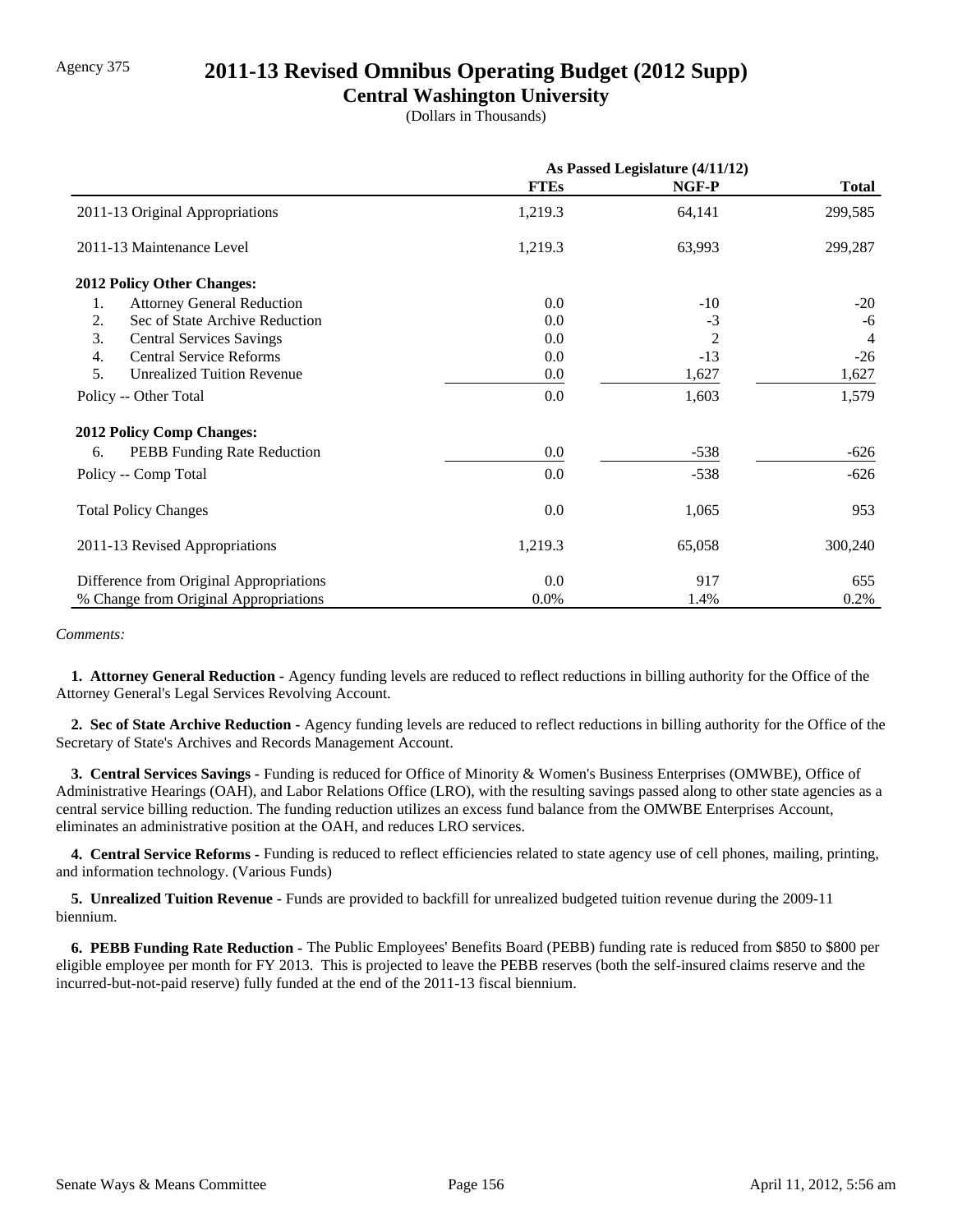## Agency 376 **2011-13 Revised Omnibus Operating Budget (2012 Supp)**

### **The Evergreen State College**

(Dollars in Thousands)

|                                  |                                         | As Passed Legislature (4/11/12) |             |                |
|----------------------------------|-----------------------------------------|---------------------------------|-------------|----------------|
|                                  |                                         | <b>FTEs</b>                     | NGF-P       | <b>Total</b>   |
|                                  | 2011-13 Original Appropriations         | 614.5                           | 36,344      | 108,563        |
| 2011-13 Maintenance Level        |                                         | 614.5                           | 36,348      | 108,572        |
| 2012 Policy Other Changes:       |                                         |                                 |             |                |
| 1.                               | <b>Auditor Charges</b>                  | 0.0                             | $-19$       | $-38$          |
| 2.                               | <b>Attorney General Reduction</b>       | 0.0                             | -6          | $-12$          |
| 3.                               | Sec of State Archive Reduction          | 0.0                             | $-2$        | $-4$           |
| 4.                               | <b>Central Services Savings</b>         | 0.0                             | 1           | $\overline{2}$ |
| 5.                               | <b>Central Service Reforms</b>          | 0.0                             | $\mbox{-}8$ | $-16$          |
| 6.                               | Forest Fire Protection Study            | 0.0                             | $\Omega$    | 100            |
| 7.                               | Child Welfare/Contracting               | 0.2                             | 50          | 50             |
| 8.                               | Domestic Violence                       | 0.0                             | 46          | 46             |
| 9.                               | <b>WSIPP State Need Grant Study</b>     | 0.0                             | 100         | 100            |
| 10.                              | <b>WSIPP Pension Benefits Review</b>    | 0.0                             | 65          | 65             |
| 11.                              | <b>Competency Restoration Treatment</b> | 0.0                             | 17          | 17             |
| Policy -- Other Total            |                                         | 0.2                             | 244         | 310            |
| <b>2012 Policy Comp Changes:</b> |                                         |                                 |             |                |
| 12.                              | PEBB Funding Rate Reduction             | 0.0                             | $-344$      | $-376$         |
| Policy -- Comp Total             |                                         | 0.0                             | $-344$      | $-376$         |
| <b>Total Policy Changes</b>      |                                         | 0.2                             | $-100$      | -66            |
|                                  | 2011-13 Revised Appropriations          | 614.7                           | 36,248      | 108,506        |
|                                  | Difference from Original Appropriations | 0.2                             | $-96$       | -57            |
|                                  | % Change from Original Appropriations   | 0.0%                            | $-0.3%$     | $-0.1%$        |

#### *Comments:*

 **1. Auditor Charges -** Agency funding levels are adjusted to reflect changes in the number of audit hours needed, reductions in billing authority for the Office of the State Auditor's Audit of State Government Account, and use of existing fund balance. The Office of the State Auditor will use a risk-based methodology in selecting agencies to audit.

 **2. Attorney General Reduction -** Agency funding levels are reduced to reflect reductions in billing authority for the Office of the Attorney General's Legal Services Revolving Account.

 **3. Sec of State Archive Reduction -** Agency funding levels are reduced to reflect reductions in billing authority for the Office of the Secretary of State's Archives and Records Management Account.

 **4. Central Services Savings -** Funding is reduced for Office of Minority & Women's Business Enterprises (OMWBE), Office of Administrative Hearings (OAH), and Labor Relations Office (LRO), with the resulting savings passed along to other state agencies as a central service billing reduction. The funding reduction utilizes an excess fund balance from the OMWBE Enterprises Account, eliminates a vacant administrative position at the OAH, and reduces LRO services.

 **5. Central Service Reforms -** Funding is reduced to reflect efficiencies related to state agency use of cell phones, mailing, printing, and information technology. (Various Funds)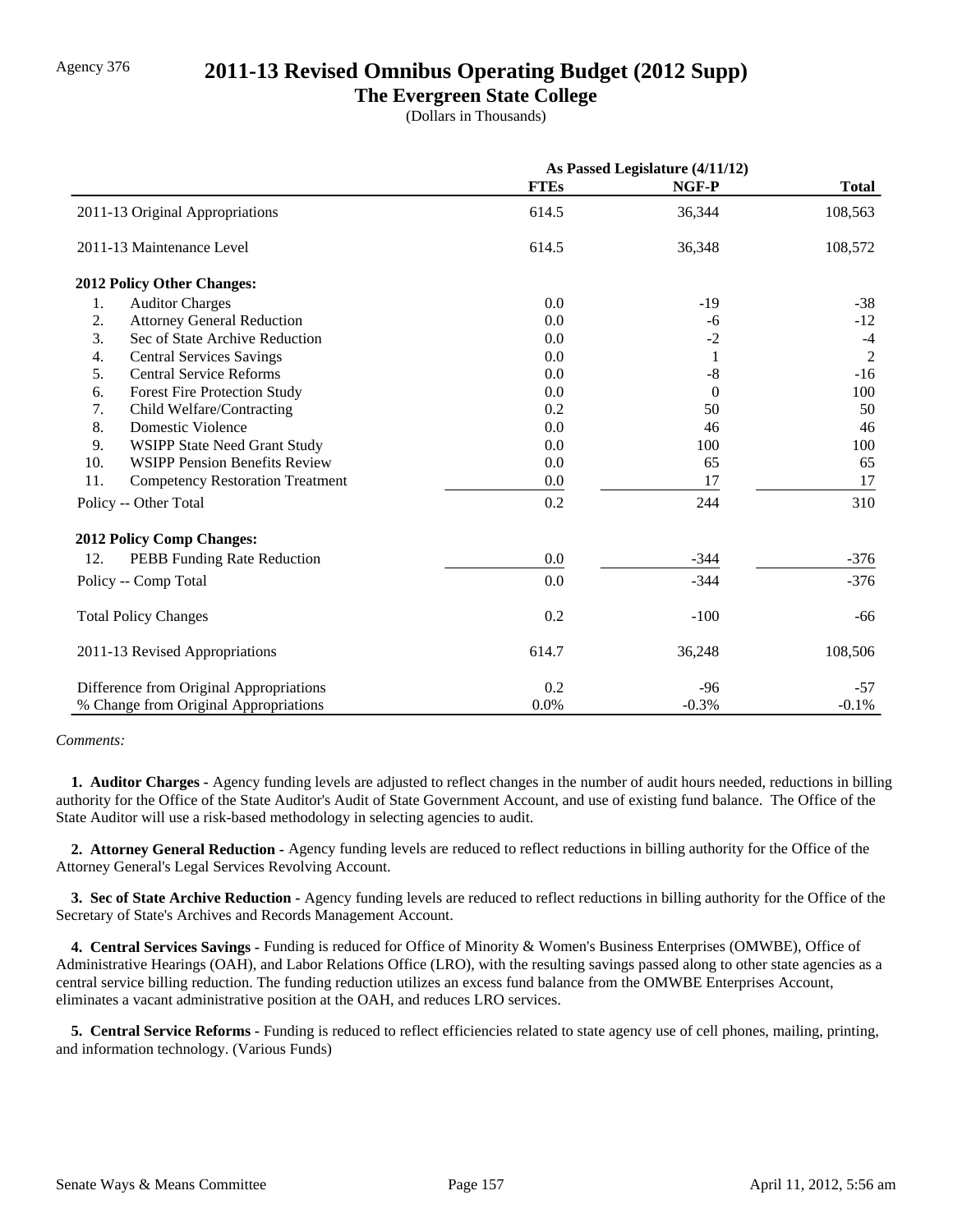## Agency 376 **2011-13 Revised Omnibus Operating Budget (2012 Supp) The Evergreen State College**

 **6. Forest Fire Protection Study -** One-time funding is provided for the Washington State Institute for Public Policy (WSIPP) to conduct an analysis of the efficiency and effectiveness of the state's funding mechanisms for fire prevention and suppression activities. WSIPP will report to the appropriate committees of the Legislature by June 30, 2012. (Forest Fire Protection Assessment Account)

 **7. Child Welfare/Contracting -** Pursuant to Engrossed Second Substitute House Bill 2264 (Child welfare/contracting), funding is provided for the Washington Institute for Public Policy to evaluate the implementation of performance-based contracts by DSHS for the pruchase of certain services provided to children and families involved in the child welfare system. An initial report on the conversion to performance based contracting is due June 30, 2014. A second report on the effects of performance based contracting on increased use of evidence based practicies, and improvements in child safety, child permanency, and child well-being is due June 30, 2016.

 **8. Domestic Violence -** Funding is provided for the implementation of ESHB 2363 (domestic violence). This legislation requires the Washington State Institute for Public Policy to assess recidivism by domestic violence offenders.

 **9. WSIPP State Need Grant Study -** One-time funds are provided for the Washington State Institute for Public Policy to conduct a logitudinal study of the State Need Grant program to determine to what extent this program has increased access and degree attainment for low-income students and to determine whether or not the funding for the program has been utilized in the most efficient way possible to maximize the enrollment and degree attainment of low-income students. A report of the findings and recommendations for more efficient use of the funds are to be submitted to the Governor and the Legislature no later than December 1, 2012.

 **10. WSIPP Pension Benefits Review -** One-time funds are provided for the Washington State Institute for Public Policy to conduct an evaluation of the benefits provided in the pension plans offered by public employers in the state.

 **11. Competency Restoration Treatment -** In accordance with Substitute Senate Bill 6492 (competency to stand trial), one-time funds are provided for the Washington State Institute for Public Policy to study and report on the timeframes within which treatment to restore competency to stand trial is most likely to be effective.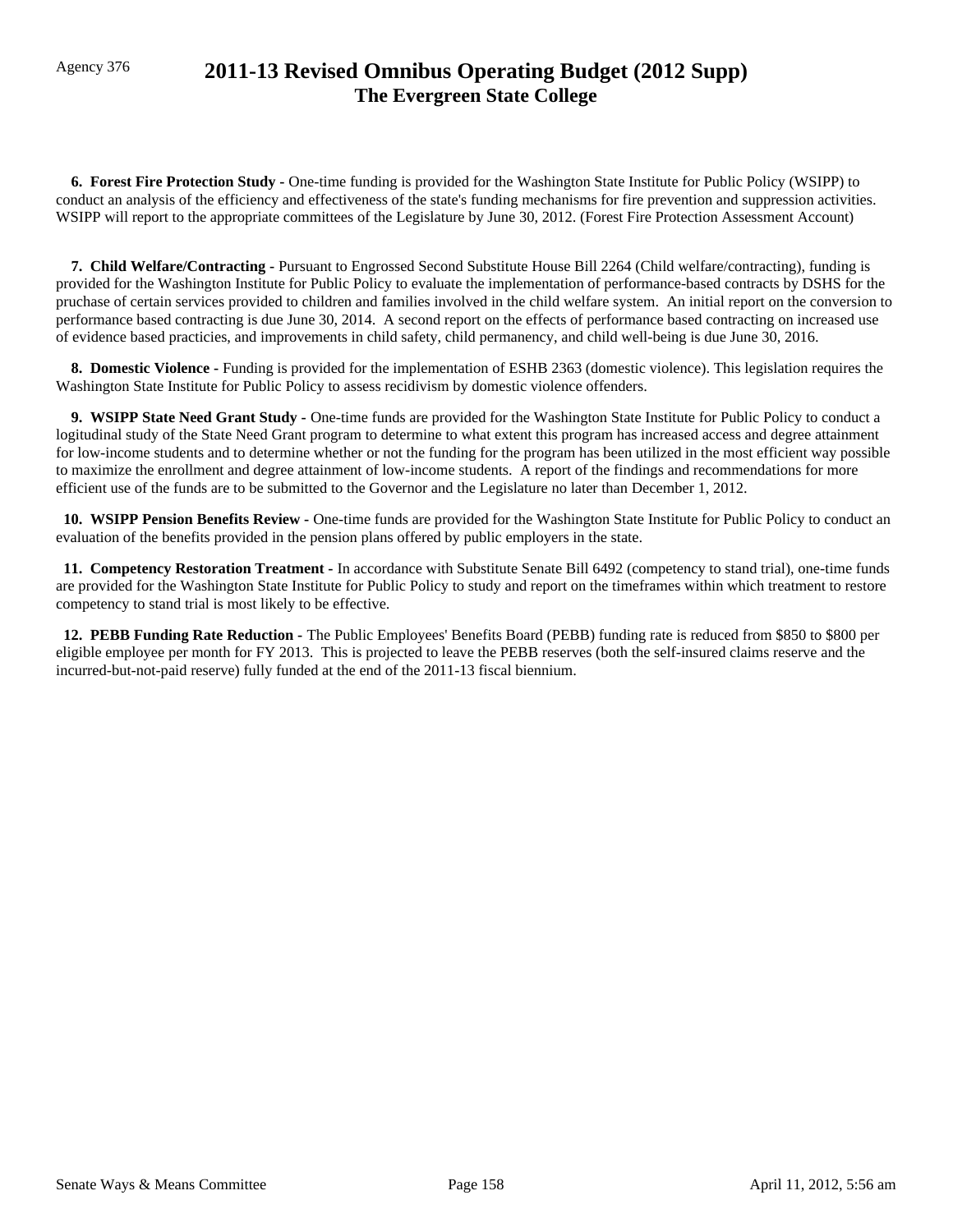## Agency 380 **2011-13 Revised Omnibus Operating Budget (2012 Supp)**

### **Western Washington University**

(Dollars in Thousands)

|                                         | As Passed Legislature (4/11/12) |         |              |
|-----------------------------------------|---------------------------------|---------|--------------|
|                                         | <b>FTEs</b>                     | NGF-P   | <b>Total</b> |
| 2011-13 Original Appropriations         | 1,562.7                         | 80,629  | 336,810      |
| 2011-13 Maintenance Level               | 1,562.7                         | 80,668  | 336,889      |
| 2012 Policy Other Changes:              |                                 |         |              |
| <b>Auditor Charges</b><br>1.            | 0.0                             | $-28$   | -56          |
| 2.<br><b>Attorney General Reduction</b> | 0.0                             | $-10$   | $-20$        |
| 3.<br>Sec of State Archive Reduction    | 0.0                             | $-4$    | $-8$         |
| <b>Central Services Savings</b><br>4.   | 0.0                             | 5       | 10           |
| 5.<br><b>Central Service Reforms</b>    | 0.0                             | $-26$   | $-52$        |
| Policy -- Other Total                   | 0.0                             | $-63$   | $-126$       |
| <b>2012 Policy Comp Changes:</b>        |                                 |         |              |
| PEBB Funding Rate Reduction<br>6.       | 0.0                             | $-890$  | $-1,010$     |
| Policy -- Comp Total                    | 0.0                             | $-890$  | $-1,010$     |
| <b>Total Policy Changes</b>             | 0.0                             | $-953$  | $-1,136$     |
| 2011-13 Revised Appropriations          | 1,562.7                         | 79,715  | 335,753      |
| Difference from Original Appropriations | 0.0                             | $-914$  | $-1,057$     |
| % Change from Original Appropriations   | 0.0%                            | $-1.1%$ | $-0.3%$      |

#### *Comments:*

 **1. Auditor Charges -** Agency funding levels are adjusted to reflect changes in the number of audit hours needed, reductions in billing authority for the Office of the State Auditor's Audit of State Government Account, and use of existing fund balance. The Office of the State Auditor will use a risk-based methodology in selecting agencies to audit.

 **2. Attorney General Reduction -** Agency funding levels are reduced to reflect reductions in billing authority for the Office of the Attorney General's Legal Services Revolving Account.

 **3. Sec of State Archive Reduction -** Agency funding levels are reduced to reflect reductions in billing authority for the Office of the Secretary of State's Archives and Records Management Account.

 **4. Central Services Savings -** Funding is reduced for Office of Minority & Women's Business Enterprises (OMWBE), Office of Administrative Hearings (OAH), and Labor Relations Office (LRO), with the resulting savings passed along to other state agencies as a central service billing reduction. The funding reduction utilizes an excess fund balance from the OMWBE Enterprises Account, eliminates an administrative position at the OAH, and reduces LRO services.

 **5. Central Service Reforms -** Funding is reduced to reflect efficiencies related to state agency use of cell phones, mailing, printing, and information technology. (Various Funds)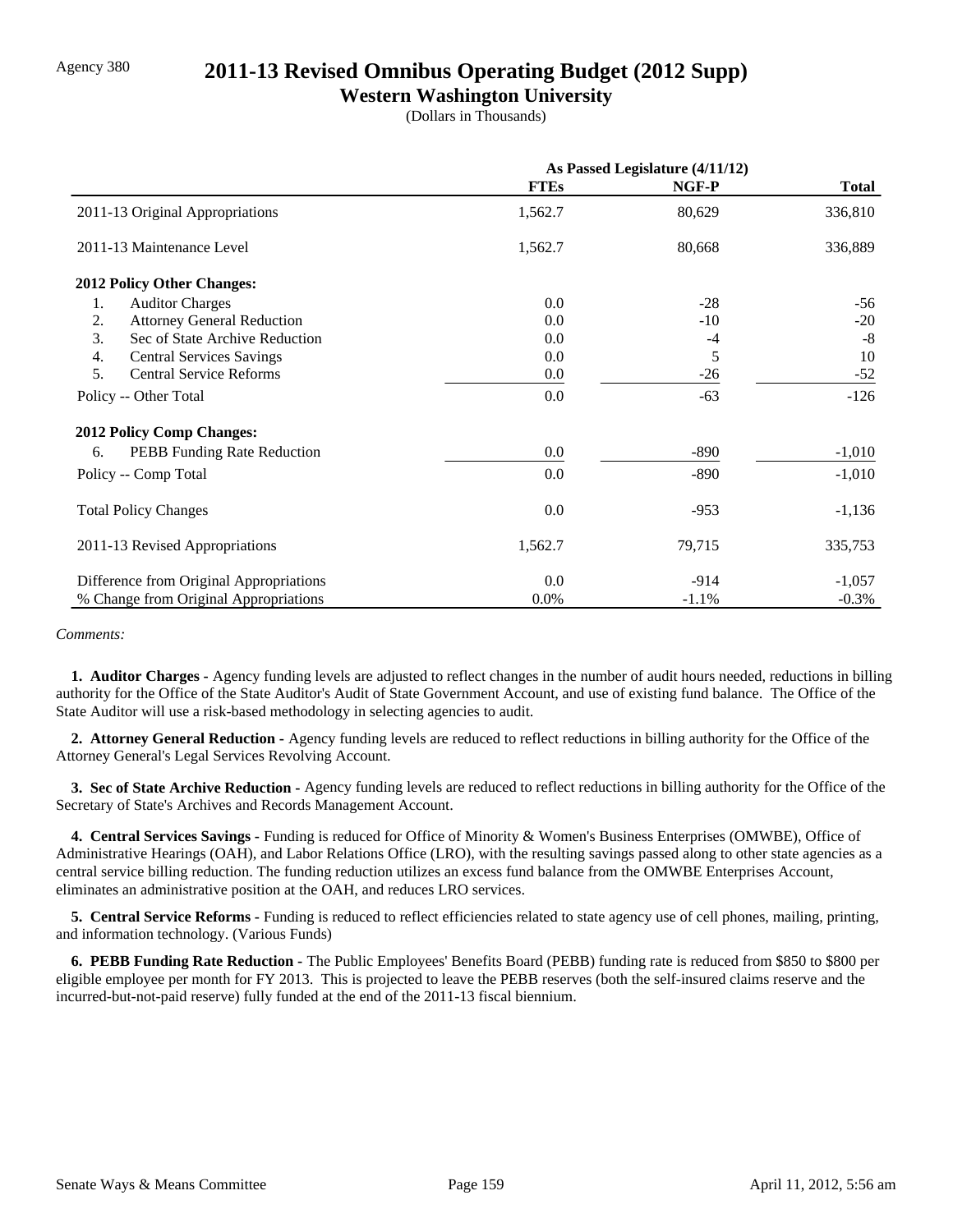## Agency 382 **2011-13 Revised Omnibus Operating Budget (2012 Supp)**

### **Office of Student Financial Assist**

(Dollars in Thousands)

|                                         | As Passed Legislature (4/11/12) |            |              |
|-----------------------------------------|---------------------------------|------------|--------------|
|                                         | <b>FTEs</b>                     | NGF-P      | <b>Total</b> |
| 2011-13 Original Appropriations         | 27.2                            | 321,432    | 341,628      |
| 2011-13 Maintenance Level               | 27.2                            | 322,427    | 340,033      |
| <b>2012 Policy Transfer Changes:</b>    |                                 |            |              |
| Transfer - Student Achievement Cncl     | $-27.2$                         | $-322,427$ | $-340,033$   |
| Policy -- Transfer Total                | $-27.2$                         | $-322,427$ | $-340,033$   |
| <b>Total Policy Changes</b>             | $-27.2$                         | $-322.427$ | $-340.033$   |
| 2011-13 Revised Appropriations          | 0.0                             | $\theta$   | $\Omega$     |
| Difference from Original Appropriations | $-27.2$                         | $-321,432$ | $-341,628$   |
| % Change from Original Appropriations   | $-100.0\%$                      | $-100.0\%$ | $-100.0\%$   |

#### *Comments:*

 **1. Transfer - Student Achievement Cncl -** Per Substitute House Bill 2483 (increasing educational attainment), funding for the Office of Student Financial Assistance is transferred to the Student Achievement Council, Office of Student Financial Assistance.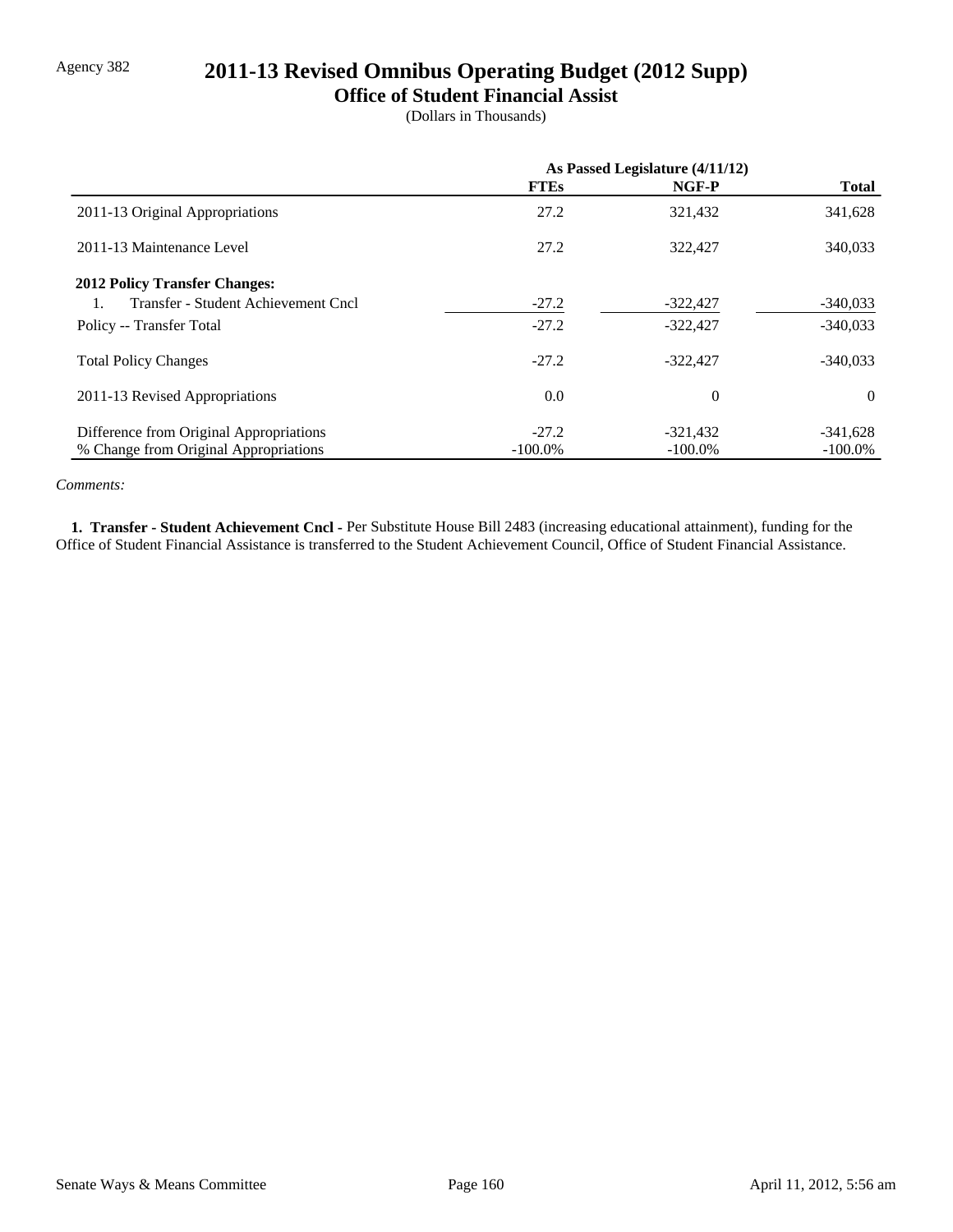## Agency 699 **2011-13 Revised Omnibus Operating Budget (2012 Supp)**

### **Community/Technical College System**

(Dollars in Thousands)

|                                                 | As Passed Legislature (4/11/12) |           |              |
|-------------------------------------------------|---------------------------------|-----------|--------------|
|                                                 | <b>FTEs</b>                     | NGF-P     | <b>Total</b> |
| 2011-13 Original Appropriations                 | 14,584.7                        | 1,154,723 | 2,406,728    |
| 2011-13 Maintenance Level                       | 14,584.7                        | 1,153,234 | 2,404,581    |
| 2012 Policy Other Changes:                      |                                 |           |              |
| <b>Auditor Charges</b><br>1.                    | 0.0                             | $-213$    | $-426$       |
| 2.<br><b>Attorney General Reduction</b>         | 0.0                             | $-63$     | $-126$       |
| 3.<br>Sec of State Archive Reduction            | 0.0                             | $-37$     | $-74$        |
| <b>Central Services Savings</b><br>4.           | 0.0                             | 38        | 76           |
| <b>Central Service Reforms</b><br>5.            | 0.0                             | $-184$    | $-368$       |
| Workforce Training/Aerospace<br>6.              | 0.0                             | 131       | 131          |
| 7.<br><b>Alternative Financing Debt Service</b> | 0.0                             | $\theta$  | 4,756        |
| Policy -- Other Total                           | 0.0                             | $-328$    | 3,969        |
| 2012 Policy Comp Changes:                       |                                 |           |              |
| 8.<br>PEBB Funding Rate Reduction               | 0.0                             | $-7,948$  | $-9,516$     |
| Policy -- Comp Total                            | 0.0                             | $-7,948$  | $-9,516$     |
| <b>Total Policy Changes</b>                     | 0.0                             | $-8,276$  | $-5,547$     |
| 2011-13 Revised Appropriations                  | 14,584.7                        | 1,144,958 | 2,399,034    |
| Difference from Original Appropriations         | 0.0                             | $-9,765$  | $-7,694$     |
| % Change from Original Appropriations           | 0.0%                            | $-0.9%$   | $-0.3%$      |

#### *Comments:*

 **1. Auditor Charges -** Agency funding levels are adjusted to reflect changes in the number of audit hours needed, reductions in billing authority for the Office of the State Auditor's Audit of State Government Account, and use of existing fund balance. The Office of the State Auditor will use a risk-based methodology in selecting agencies to audit.

 **2. Attorney General Reduction -** Agency funding levels are reduced to reflect reductions in billing authority for the Office of the Attorney General's Legal Services Revolving Account.

 **3. Sec of State Archive Reduction -** Agency funding levels are reduced to reflect reductions in billing authority for the Office of the Secretary of State's Archives and Records Management Account.

 **4. Central Services Savings -** Funding is reduced for Office of Minority & Women's Business Enterprises (OMWBE), Office of Administrative Hearings (OAH), and Labor Relations Office (LRO), with the resulting savings passed along to other state agencies as a central service billing reduction. The funding reduction utilizes an excess fund balance from the OMWBE Enterprises Account, eliminates an administrative position at the OAH, and reduces LRO services.

 **5. Central Service Reforms -** Funding is reduced to reflect efficiencies related to state agency use of cell phones, mailing, printing, and information technology. (Various Funds)

 **6. Workforce Training/Aerospace -** Funding is provided for the implementation of Second Substitute House Bill 2156 (workforce training/aerospace). This bill coordinates information and research regarding workforce training in the areospace industry.

 **7. Alternative Financing Debt Service -** Funding is provided to cover debt service for capital projects at Skagit Valley Community College and Lower Columbia Community College. (Community and technical College Capital Projects Account)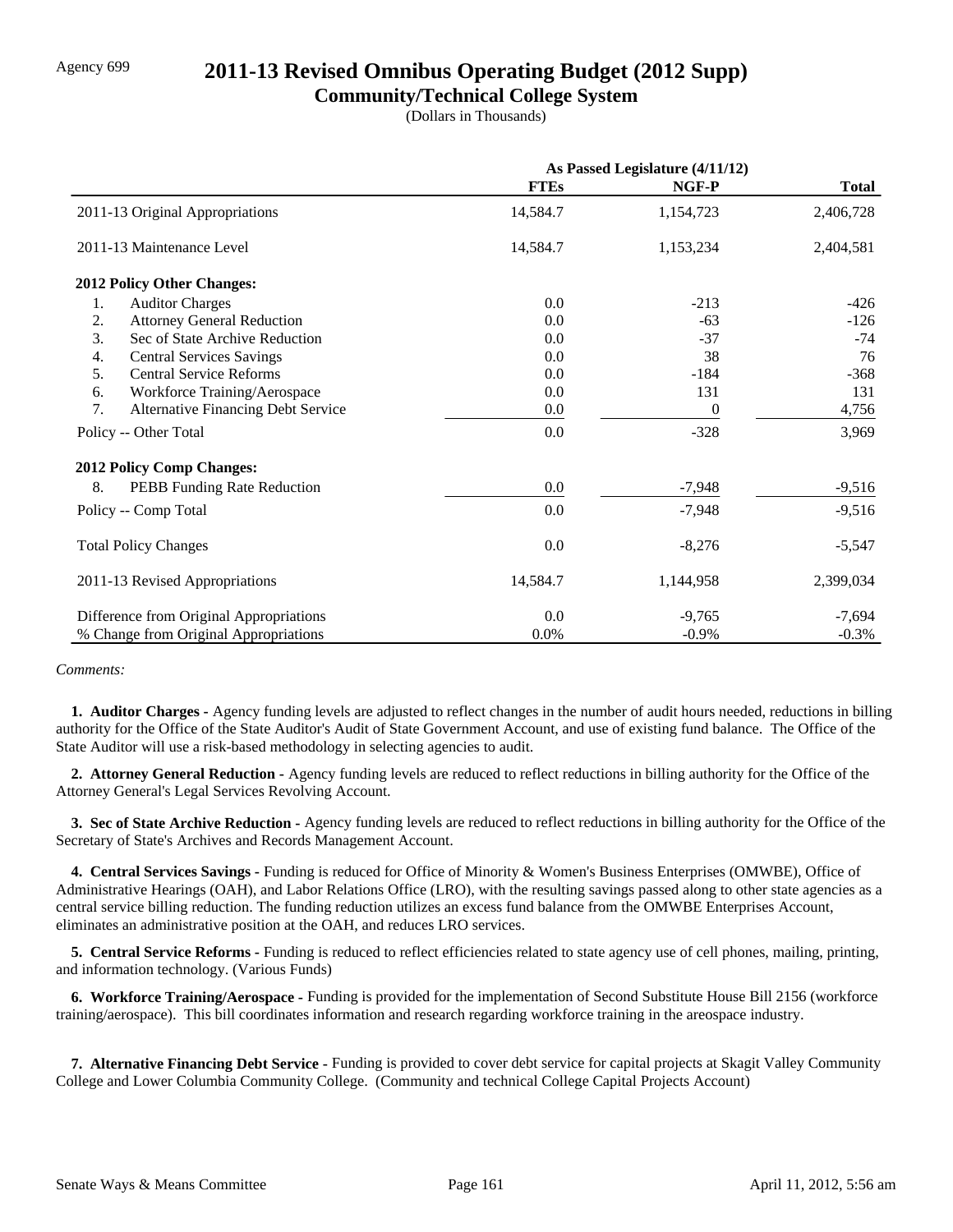## Agency 699 **2011-13 Revised Omnibus Operating Budget (2012 Supp) Community/Technical College System**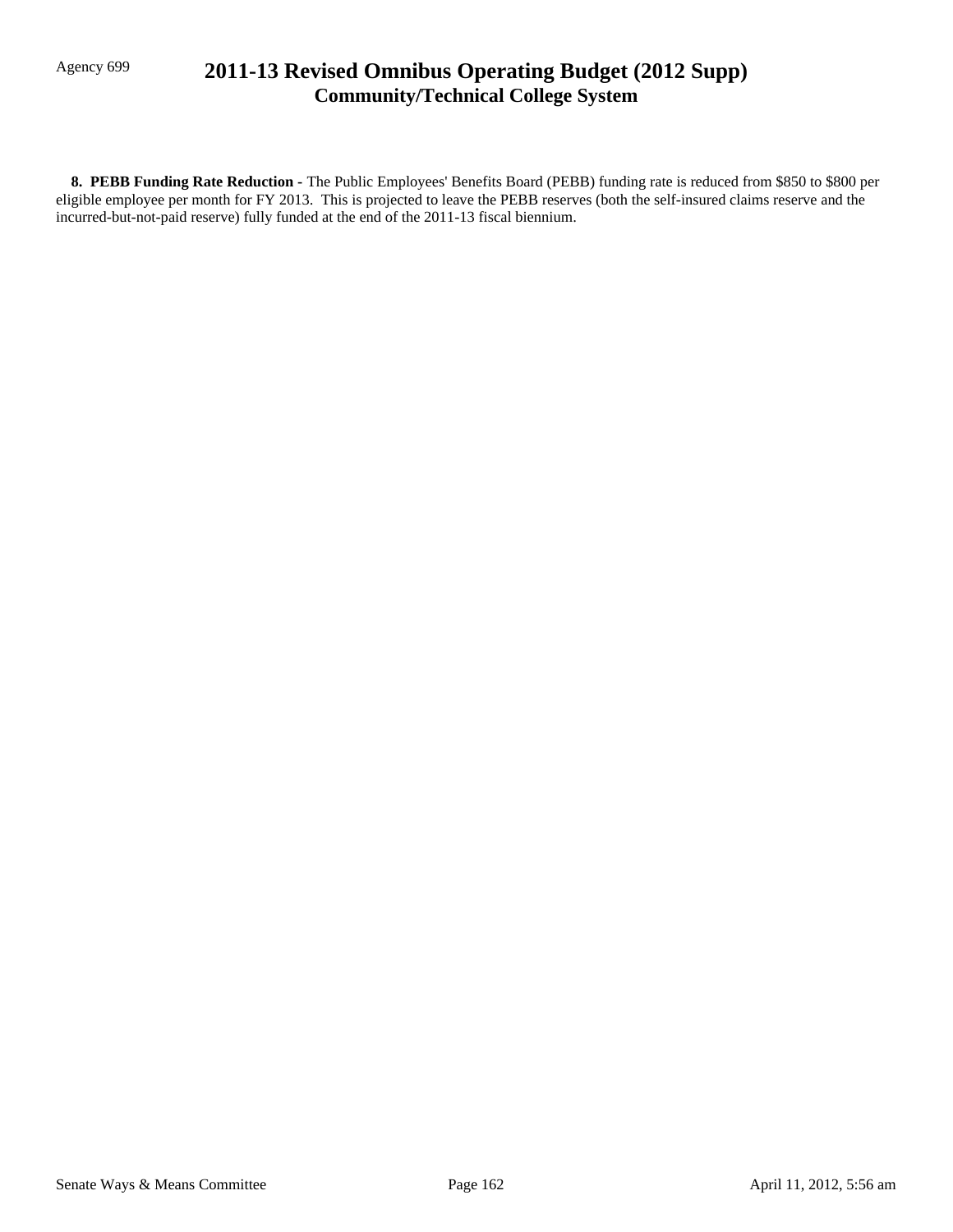## Agency SAC **2011-13 Revised Omnibus Operating Budget (2012 Supp)**

### **Student Achievement Council**

(Dollars in Thousands)

|                                           | As Passed Legislature (4/11/12) |          |                |
|-------------------------------------------|---------------------------------|----------|----------------|
|                                           | <b>FTEs</b>                     | NGF-P    | <b>Total</b>   |
| 2011-13 Original Appropriations           | 0.0                             | $\Omega$ | $\overline{0}$ |
| 2011-13 Maintenance Level                 | 0.0                             | $-11$    | $-12$          |
| 2012 Policy Other Changes:                |                                 |          |                |
| <b>Auditor Charges</b><br>1.              | 0.0                             | 13       | 20             |
| 2.<br><b>Attorney General Reduction</b>   | 0.0                             | $-1$     | $-1$           |
| 3.<br>Sec of State Archive Reduction      | 0.0                             | $-1$     | $-1$           |
| 4.<br><b>Central Service Reforms</b>      | 0.0                             | $-18$    | $-19$          |
| 5.<br>Leadership 1000                     | 0.0                             | 1,000    | 1,000          |
| 6.<br><b>HELP Work Group</b>              | 0.0                             | 50       | 50             |
| 7.<br><b>Student Achievement Council</b>  | 3.0                             | 1,043    | 1,043          |
| Policy -- Other Total                     | 3.0                             | 2,086    | 2,092          |
| 2012 Policy Comp Changes:                 |                                 |          |                |
| 8.<br>PEBB Funding Rate Reduction         | 0.0                             | $-26$    | $-52$          |
| Policy -- Comp Total                      | 0.0                             | $-26$    | $-52$          |
| <b>2012 Policy Transfer Changes:</b>      |                                 |          |                |
| Transfer - From Student Fin Aid Ofc<br>9. | 27.2                            | 322,427  | 340,033        |
| 10.<br>Transfer - From Cncl for Higher Ed | 18.0                            | 992      | 3,369          |
| Policy -- Transfer Total                  | 45.2                            | 323,419  | 343,402        |
| <b>Total Policy Changes</b>               | 48.2                            | 325,479  | 345,442        |
| 2011-13 Revised Appropriations            | 48.2                            | 325,468  | 345,430        |
| Difference from Original Appropriations   | 48.2                            | 325,468  | 345,430        |
| % Change from Original Appropriations     | 0.0%                            | 0.0%     | 0.0%           |

#### *Comments:*

 **1. Auditor Charges -** Agency funding levels are adjusted to reflect changes in the number of audit hours needed, reductions in billing authority for the Office of the State Auditor's Audit of State Government Account, and use of existing fund balance. The Office of the State Auditor will use a risk-based methodology in selecting agencies to audit.

 **2. Attorney General Reduction -** Agency funding levels are reduced to reflect reductions in billing authority for the Office of the Attorney General's Legal Services Revolving Account.

 **3. Sec of State Archive Reduction -** Agency funding levels are reduced to reflect reductions in billing authority for the Office of the Secretary of State's Archives and Records Management Account.

 **4. Central Service Reforms -** Funding is reduced to reflect efficiencies related to state agency use of cell phones, mailing, printing, and information technology. (Various Funds)

 **5. Leadership 1000 -** Funding is provided for the Leadership 1000 Scholarship Program. This program matches private donors with selected economically disadvantaged students who would otherwise be unable to attend college after depleting all other sources of financial aid.

 **6. HELP Work Group -** Funds are provided for the Student Achievement Council - Office of Student Financial Assistance to convene a work group on the Higher Education Loan Program.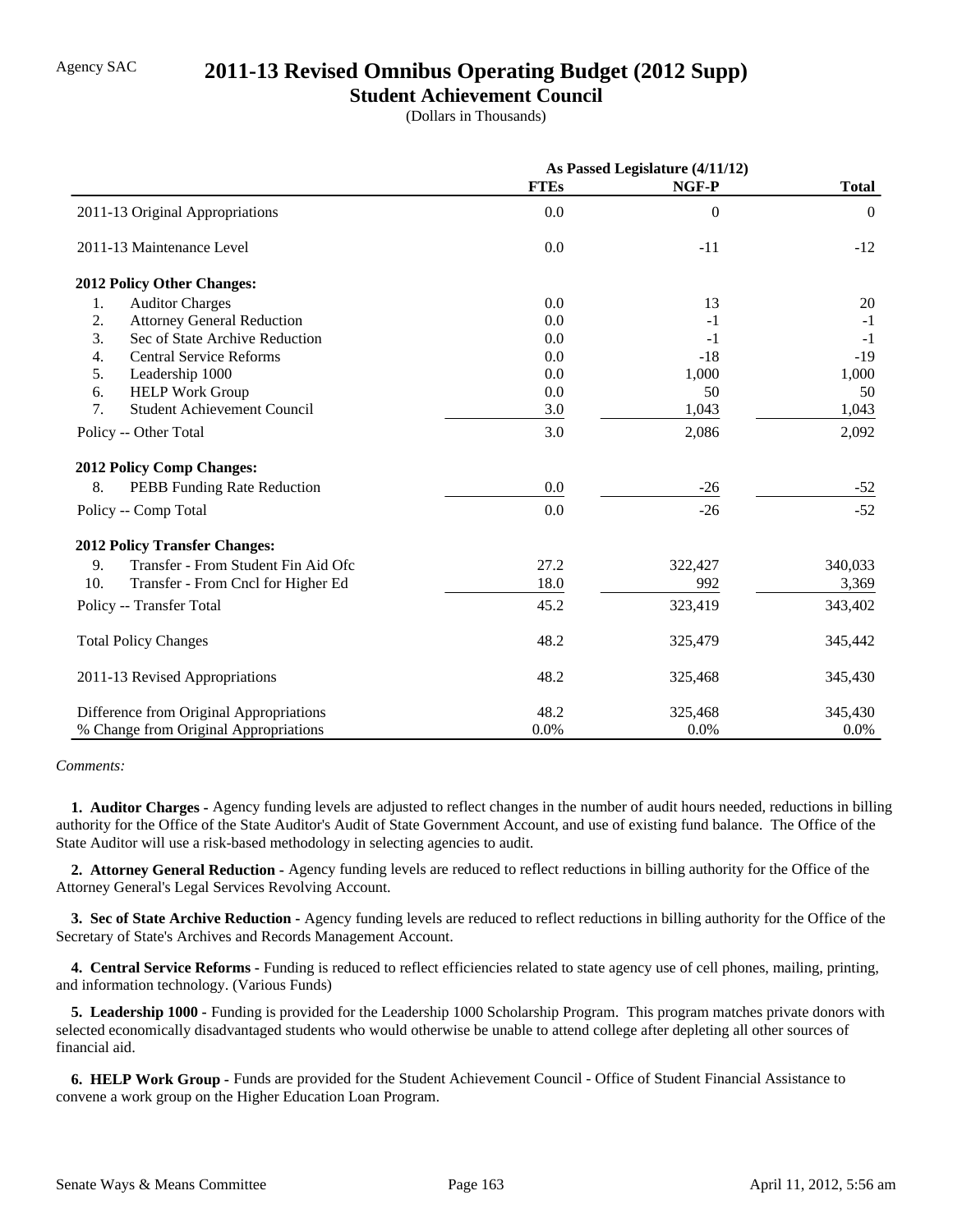## Agency SAC **2011-13 Revised Omnibus Operating Budget (2012 Supp) Student Achievement Council**

 **7. Student Achievement Council -** Funding is provided for the implementation of Engrossed Second Substitute House Bill 2483 (higher education coordination). This bill creates and sets out the duties and mission of the Student Achievement Council.

 **8. PEBB Funding Rate Reduction -** The Public Employees' Benefits Board (PEBB) funding rate is reduced from \$850 to \$800 per eligible employee per month for FY 2013. This is projected to leave the PEBB reserves (both the self-insured claims reserve and the incurred-but-not-paid reserve) fully funded at the end of the 2011-13 fiscal biennium.

 **9. Transfer - From Student Fin Aid Ofc -** Pursuant to Engrossed Second Substitute House Bill 2483 (higher education coordination) funding for the Office of Student Financial Assistance is transferred to the Student Achievement Council, Office of Student Financial Assistance.

 **10. Transfer - From Cncl for Higher Ed -** Pursuant to Engrossed Second Substitute House Bill 2483 (higher education coordination) funding for the Council for Higher Education is transferred to the Student Achievement Council.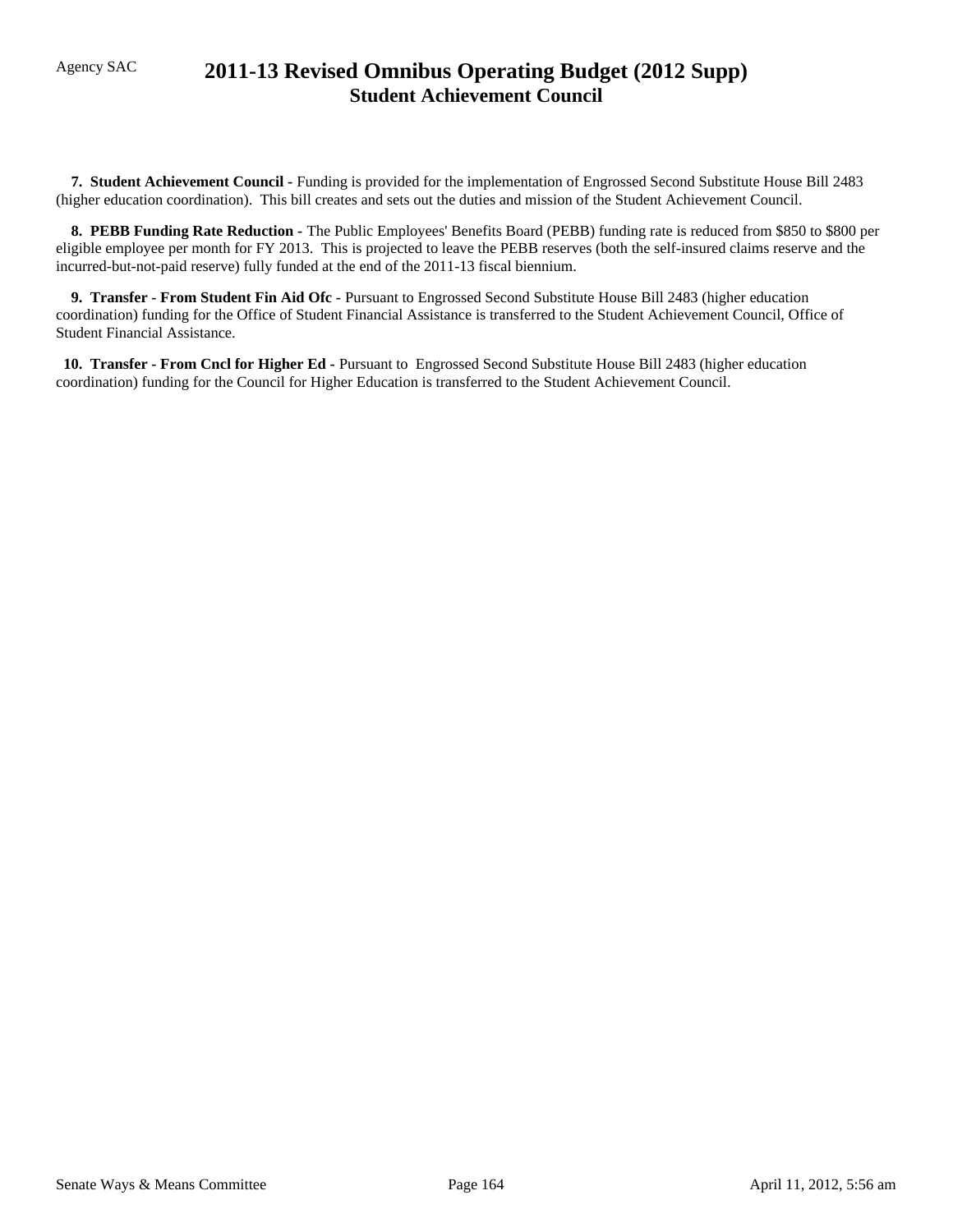## Agency 351 **2011-13 Revised Omnibus Operating Budget (2012 Supp)**

### **State School for the Blind**

(Dollars in Thousands)

|                                          | As Passed Legislature (4/11/12) |         |              |
|------------------------------------------|---------------------------------|---------|--------------|
|                                          | <b>FTEs</b>                     | NGF-P   | <b>Total</b> |
| 2011-13 Original Appropriations          | 86.0                            | 11,526  | 13,487       |
| 2011-13 Maintenance Level                | 86.0                            | 11,524  | 13,485       |
| 2012 Policy Other Changes:               |                                 |         |              |
| <b>Attorney General Reduction</b><br>1.  | 0.0                             | $-3$    | $-3$         |
| <b>Central Services Savings</b><br>2.    | 0.0                             | $-1$    | $-1$         |
| 3.<br><b>Central Service Reforms</b>     | 0.0                             | $-24$   | $-24$        |
| 4.<br>Commute Trip Reduction             | 0.0                             | $-1$    | $-1$         |
| Policy -- Other Total                    | 0.0                             | $-29$   | $-29$        |
| <b>2012 Policy Comp Changes:</b>         |                                 |         |              |
| 5.<br><b>PEBB</b> Funding Rate Reduction | 0.0                             | -48     | $-56$        |
| Policy -- Comp Total                     | 0.0                             | $-48$   | $-56$        |
| <b>Total Policy Changes</b>              | 0.0                             | $-77$   | $-85$        |
| 2011-13 Revised Appropriations           | 86.0                            | 11,447  | 13,400       |
| Difference from Original Appropriations  | 0.0                             | $-79$   | $-87$        |
| % Change from Original Appropriations    | 0.0%                            | $-0.7%$ | $-0.7\%$     |

#### *Comments:*

 **1. Attorney General Reduction -** Agency funding levels are reduced to reflect reductions in billing authority for the Office of the Attorney General's Legal Services Revolving Account.

 **2. Central Services Savings -** Funding is reduced for Office of Minority & Women's Business Enterprises (OMWBE), Office of Administrative Hearings (OAH), and Labor Relations Office (LRO), with the resulting savings passed along to other state agencies as a central service billing reduction. The funding reduction utilizes an excess fund balance from the OMWBE Enterprises Account, eliminates an administrative position at the OAH, and reduces LRO services.

 **3. Central Service Reforms -** Funding is reduced to reflect efficiencies related to state agency use of cell phones, mailing, printing, and information technology. (Various Funds)

**4. Commute Trip Reduction - Funding is reduced to reflect the elimination of state general funds for the Commute Trip Reduction** program.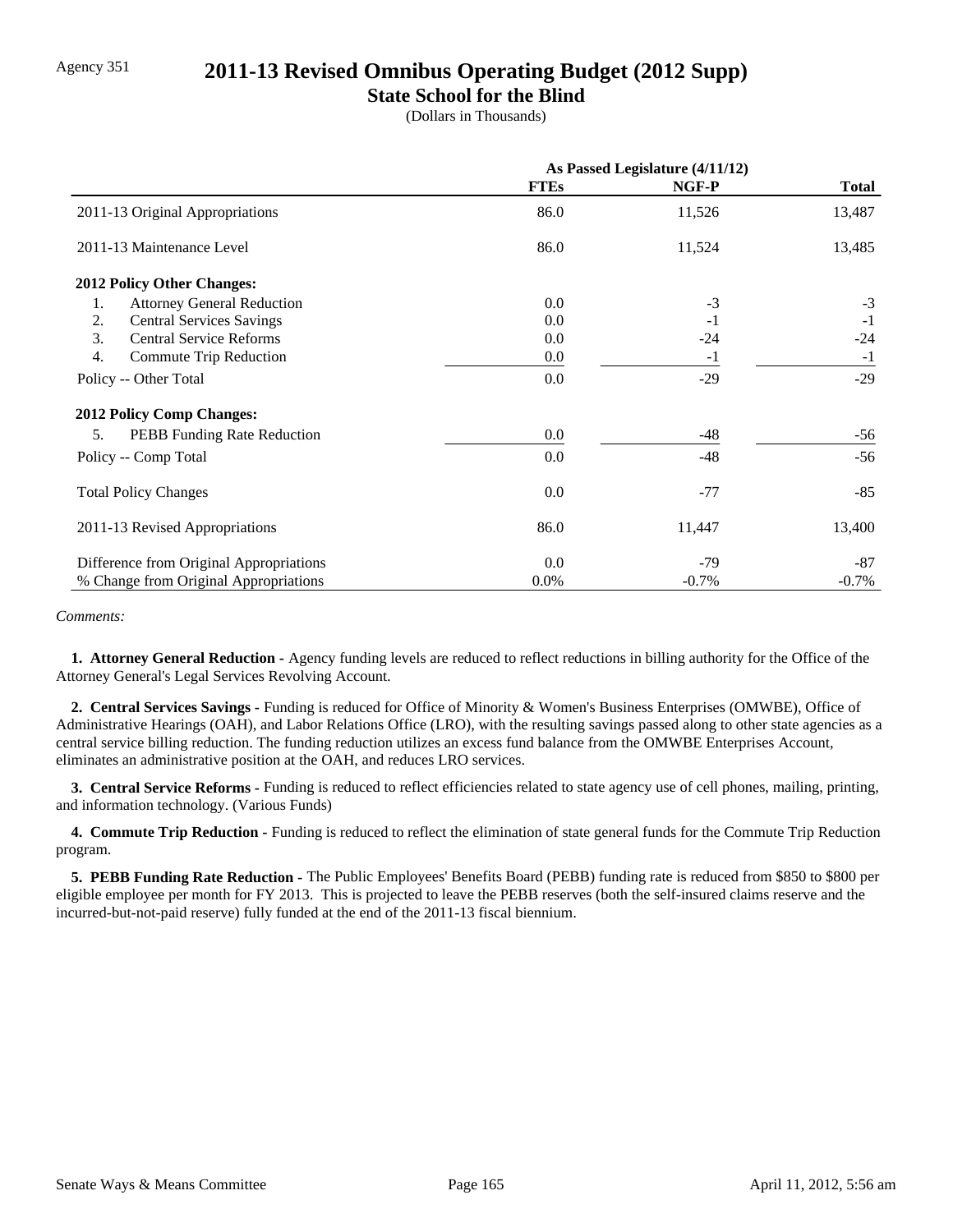## Agency 353 **2011-13 Revised Omnibus Operating Budget (2012 Supp)**

### **Childhood Deafness & Hearing Loss**

(Dollars in Thousands)

|                                          | As Passed Legislature (4/11/12) |         |              |
|------------------------------------------|---------------------------------|---------|--------------|
|                                          | <b>FTEs</b>                     | NGF-P   | <b>Total</b> |
| 2011-13 Original Appropriations          | 109.2                           | 16,900  | 17,426       |
| 2011-13 Maintenance Level                | 109.2                           | 16,882  | 17,408       |
| <b>2012 Policy Other Changes:</b>        |                                 |         |              |
| <b>Attorney General Reduction</b><br>1.  | 0.0                             | $-3$    | $-3$         |
| Sec of State Archive Reduction<br>2.     | 0.0                             | $-1$    | $-1$         |
| 3.<br><b>Central Services Savings</b>    | 0.0                             | $-1$    | $-1$         |
| <b>Central Service Reforms</b><br>4.     | 0.0                             | $-31$   | $-31$        |
| Policy -- Other Total                    | 0.0                             | $-36$   | $-36$        |
| <b>2012 Policy Comp Changes:</b>         |                                 |         |              |
| 5.<br><b>PEBB</b> Funding Rate Reduction | 0.0                             | $-72$   | $-72$        |
| Policy -- Comp Total                     | 0.0                             | $-72$   | $-72$        |
| <b>Total Policy Changes</b>              | 0.0                             | $-108$  | $-108$       |
| 2011-13 Revised Appropriations           | 109.2                           | 16,774  | 17,300       |
| Difference from Original Appropriations  | 0.0                             | $-126$  | $-126$       |
| % Change from Original Appropriations    | 0.0%                            | $-0.8%$ | $-0.7\%$     |

#### *Comments:*

 **1. Attorney General Reduction -** Agency funding levels are reduced to reflect reductions in billing authority for the Office of the Attorney General's Legal Services Revolving Account.

 **2. Sec of State Archive Reduction -** Agency funding levels are reduced to reflect reductions in billing authority for the Office of the Secretary of State's Archives and Records Management Account.

 **3. Central Services Savings -** Funding is reduced for Office of Minority & Women's Business Enterprises (OMWBE), Office of Administrative Hearings (OAH), and Labor Relations Office (LRO), with the resulting savings passed along to other state agencies as a central service billing reduction. The funding reduction utilizes an excess fund balance from the OMWBE Enterprises Account, eliminates an administrative position at the OAH, and reduces LRO services.

 **4. Central Service Reforms -** Funding is reduced to reflect efficiencies related to state agency use of cell phones, mailing, printing, and information technology. (Various Funds)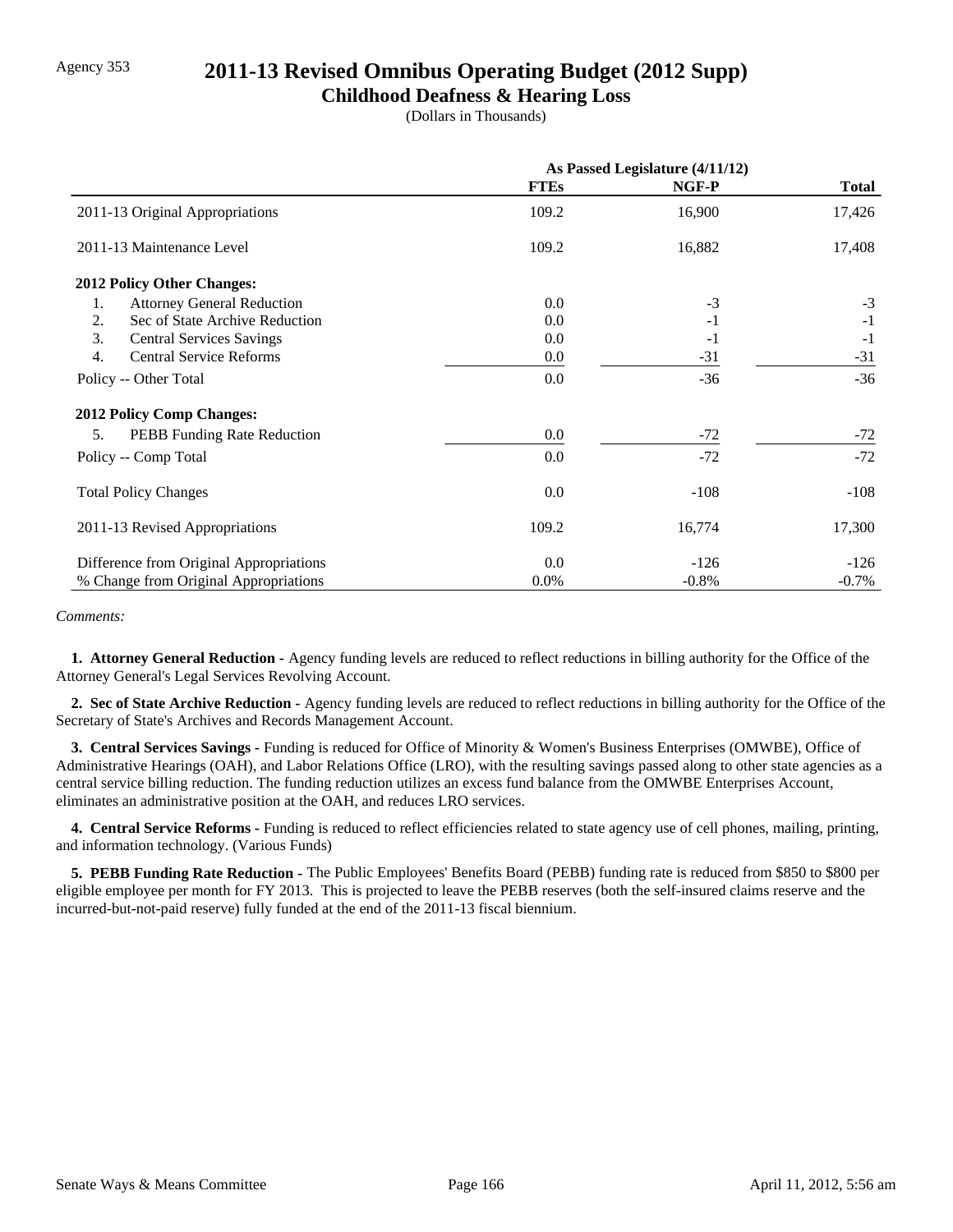## Agency 354 **2011-13 Revised Omnibus Operating Budget (2012 Supp)**

### **Workforce Trng & Educ Coord Board**

(Dollars in Thousands)

|                                         | As Passed Legislature (4/11/12) |          |              |
|-----------------------------------------|---------------------------------|----------|--------------|
|                                         | <b>FTEs</b>                     | NGF-P    | <b>Total</b> |
| 2011-13 Original Appropriations         | 20.9                            | 2,770    | 66,031       |
| 2011-13 Maintenance Level               | 20.9                            | 2,767    | 66,026       |
| <b>2012 Policy Other Changes:</b>       |                                 |          |              |
| <b>Auditor Charges</b><br>1.            | 0.0                             | $-3$     | -6           |
| 2.<br><b>Attorney General Reduction</b> | 0.0                             | $-1$     | $-2$         |
| 3.<br><b>Service Reduction</b>          | $-0.2$                          | $-139$   | $-139$       |
| <b>Central Service Reforms</b><br>4.    | 0.0                             | $-5$     | $-8$         |
| 5.<br>Workforce Training/Aerospace      | 0.2                             | 36       | 36           |
| Policy -- Other Total                   | $-0.1$                          | $-112$   | $-119$       |
| <b>2012 Policy Comp Changes:</b>        |                                 |          |              |
| PEBB Funding Rate Reduction<br>6.       | 0.0                             | $\theta$ | $-16$        |
| Policy -- Comp Total                    | 0.0                             | $\theta$ | $-16$        |
| <b>Total Policy Changes</b>             | $-0.1$                          | $-112$   | $-135$       |
| 2011-13 Revised Appropriations          | 20.8                            | 2,655    | 65,891       |
| Difference from Original Appropriations | $-0.1$                          | $-115$   | $-140$       |
| % Change from Original Appropriations   | $-0.2%$                         | $-4.2%$  | $-0.2%$      |

#### *Comments:*

 **1. Auditor Charges -** Agency funding levels are adjusted to reflect changes in the number of audit hours needed, reductions in billing authority for the Office of the State Auditor's Audit of State Government Account, and use of existing fund balance. The Office of the State Auditor will use a risk-based methodology in selecting agencies to audit.

 **2. Attorney General Reduction -** Agency funding levels are reduced to reflect reductions in billing authority for the Office of the Attorney General's Legal Services Revolving Account.

 **3. Service Reduction -** Funding for Workforce Training and Coordinating Board activities is reduced by 5 percent.

 **4. Central Service Reforms -** Funding is reduced to reflect efficiencies related to state agency use of cell phones, mailing, printing, and information technology. (Various Funds)

 **5. Workforce Training/Aerospace -** Funding is provided pursuant to Second Substitute House Bill 2156 (workforce training/aerospace) to produce a skills gap analysis and to conduct an annual evaluation of aerospace and advanced materials manufacturing training programs.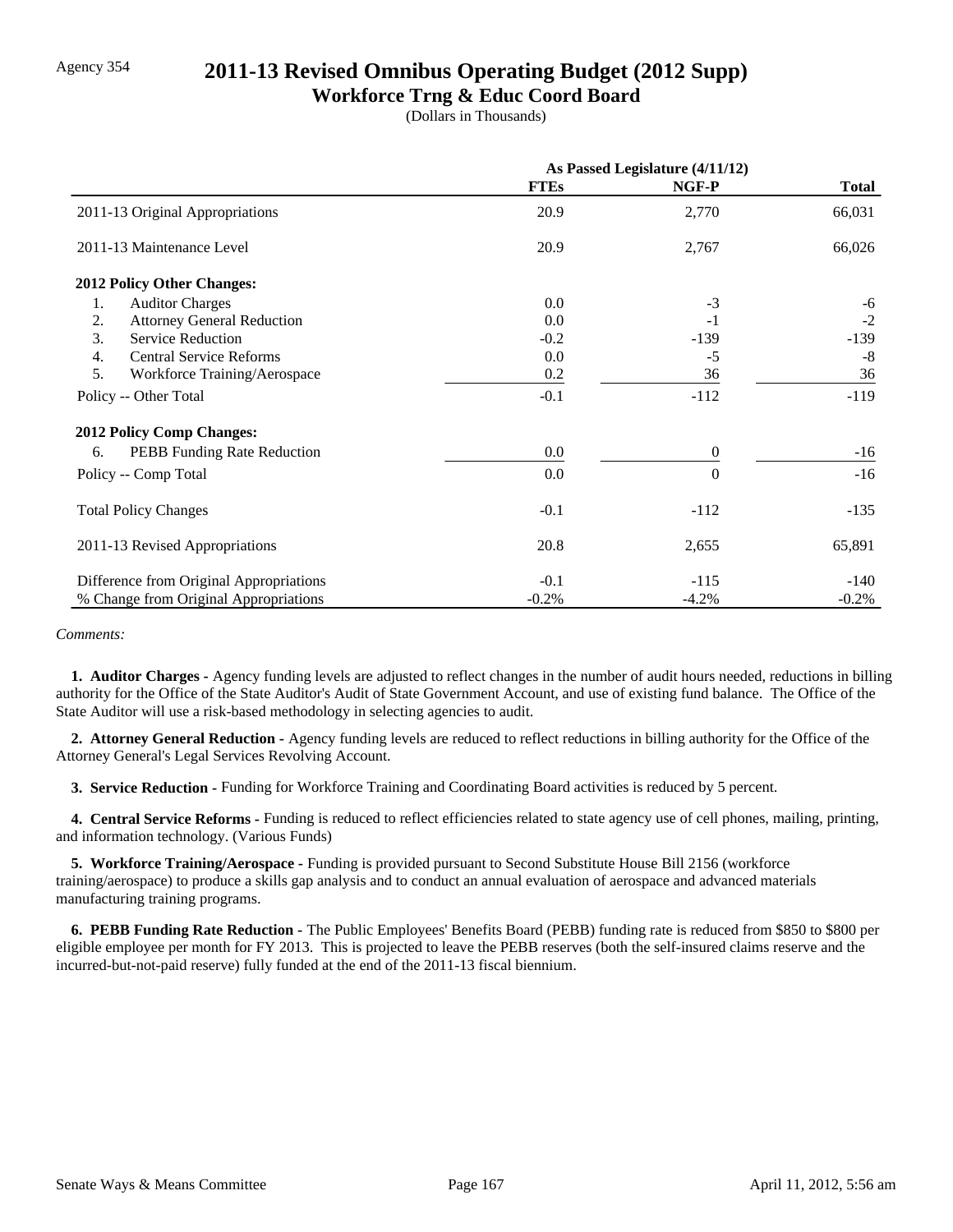## Agency 357 **2011-13 Revised Omnibus Operating Budget (2012 Supp)**

### **Department of Early Learning**

(Dollars in Thousands)

|     |                                         | As Passed Legislature (4/11/12) |                  |                  |
|-----|-----------------------------------------|---------------------------------|------------------|------------------|
|     |                                         | <b>FTEs</b>                     | NGF-P            | <b>Total</b>     |
|     | 2011-13 Original Appropriations         | 218.2                           | 135,127          | 389,035          |
|     | 2011-13 Maintenance Level               | 218.2                           | 132,806          | 394,912          |
|     | 2012 Policy Other Changes:              |                                 |                  |                  |
| 1.  | Agency Administrative Reduction         | 0.0                             | $-446$           | $-446$           |
| 2.  | <b>Seasonal Care Administration</b>     | 0.0                             | $-2,070$         | $-2,070$         |
| 3.  | <b>State Child Care Referral</b>        | 0.0                             | $-574$           | $\overline{0}$   |
| 4.  | <b>Training Database Module</b>         | 0.0                             | $-116$           | $-116$           |
| 5.  | <b>Auditor Charges</b>                  | 0.0                             | 11               | 193              |
| 6.  | <b>Attorney General Reduction</b>       | 0.0                             | $-3$             | $-49$            |
| 7.  | <b>Central Services Savings</b>         | 0.0                             | $\boldsymbol{0}$ | $-4$             |
| 8.  | <b>Central Service Reforms</b>          | 0.0                             | $-8$             | $-49$            |
| 9.  | Electronic Benefit System               | 0.0                             | 1,100            | 1,100            |
| 10. | Program Shift to Federal Funding        | 0.0                             | $-712$           | $-712$           |
| 11. | Race to the Top                         | 3.5                             | $\overline{0}$   | 17,900           |
| 12. | Reach Out and Read                      | 0.0                             | $-300$           | $\boldsymbol{0}$ |
| 13. | Seasonal Child Care Subsidy             | 0.0                             | 1,025            | 1,025            |
|     | Policy -- Other Total                   | 3.5                             | $-2,093$         | 16,772           |
|     | 2012 Policy Comp Changes:               |                                 |                  |                  |
| 14. | PEBB Funding Rate Reduction             | 0.0                             | $-26$            | $-130$           |
|     | Policy -- Comp Total                    | 0.0                             | $-26$            | $-130$           |
|     | <b>2012 Policy Transfer Changes:</b>    |                                 |                  |                  |
| 15. | Council for Child & Fam Transfer        | 1.0                             | $\boldsymbol{0}$ | 431              |
|     | Policy -- Transfer Total                | 1.0                             | $\overline{0}$   | 431              |
|     | <b>Total Policy Changes</b>             | 4.5                             | $-2,119$         | 17,073           |
|     | 2011-13 Revised Appropriations          | 222.7                           | 130,687          | 411,985          |
|     | Difference from Original Appropriations | 4.5                             | $-4,440$         | 22,950           |
|     | % Change from Original Appropriations   | 2.1%                            | $-3.3%$          | 5.9%             |

*Comments:*

 **1. Agency Administrative Reduction -** General Fund-State funding is reduced for agency administration and program management.

 **2. Seasonal Care Administration -** State funds to administer child care subsidies to seasonal agricultural workers through nonprofit organizations are eliminated. Funding for seasonal child care subsidies are not reduced. Eligibility determinations are now administered through the Department of Social and Health Services, and the Department of Early Learning (DEL) no longer requires these funds.

 **3. State Child Care Referral -** A portion of funding to provide child care resource information to parents and to improve child care quality is shifted from state funds to federal funds.

 **4. Training Database Module -** Funding to create a database module on subsidy payment trainings and other related administrative expenses is eliminated.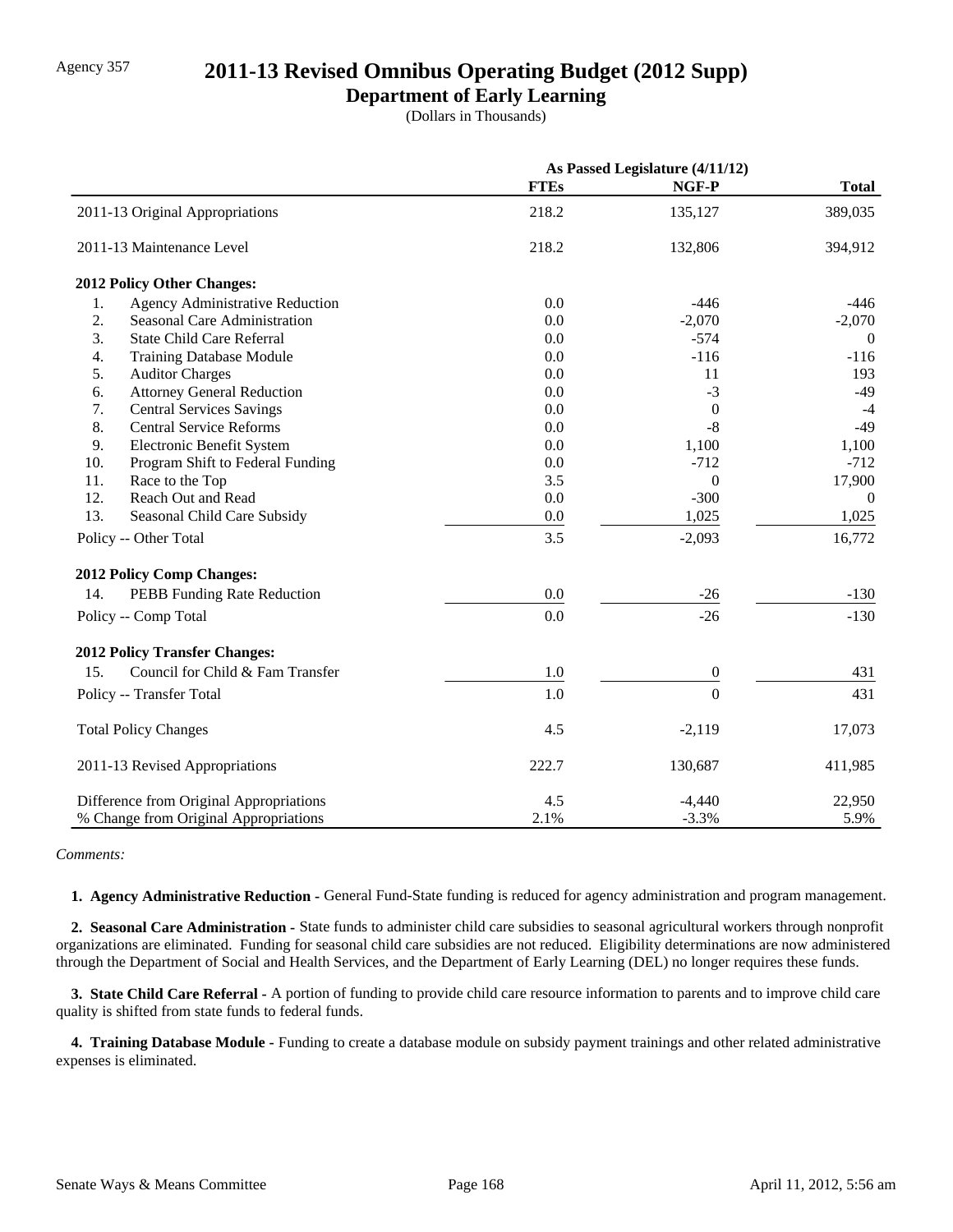## Agency 357 **2011-13 Revised Omnibus Operating Budget (2012 Supp) Department of Early Learning**

 **5. Auditor Charges -** Agency funding levels are adjusted to reflect changes in the number of audit hours needed, reductions in billing authority for the Office of the State Auditor's Audit of State Government Account, and use of existing fund balance. The Office of the State Auditor will use a risk-based methodology in selecting agencies to audit.

 **6. Attorney General Reduction -** Agency funding levels are reduced to reflect reductions in billing authority for the Office of the Attorney General's Legal Services Revolving Account.

 **7. Central Services Savings -** Funding is reduced for Office of Minority & Women's Business Enterprises (OMWBE), Office of Administrative Hearings (OAH), and Labor Relations Office (LRO), with the resulting savings passed along to other state agencies as a central service billing reduction. The funding reduction utilizes an excess fund balance from the OMWBE Enterprises Account, eliminates an administrative position at the OAH, and reduces LRO services.

 **8. Central Service Reforms -** Funding is reduced to reflect efficiencies related to state agency use of cell phones, mailing, printing, and information technology. (Various Funds)

 **9. Electronic Benefit System -** State funding is transferred from the Department of Social and Health Services to the Department of Early Learning for implementation of an electronic benefit transfer system to electronically track child care attendance, make payments, and interface with the eligibility information technology system. Funding is also provided for an independent consultant to evaluate and recommend the optimum system for the eligibility determination process.

 **10. Program Shift to Federal Funding -** General Fund-State funding for Homeless Child Care subsidies is eliminated effective February 1, 2012. The program will continue to operate, but will be funded with federal dollars.

 **11. Race to the Top -** Federal expenditure authority is provided to the Department of Early Learning for the Race to the Top Early Learning Challenge Grant that was awarded to the state in December 2011. The state was awarded a total of \$60 million under the grant. The grant will last for four years and primarily be used to implement and expand the Quality Rating and Improvement System (QRIS) that the Department piloted in the 2009-11 biennium. The grant will also be used to support the WAKids Kindergarten assessment, professional development, and various system supports.

 **12. Reach Out and Read -** Funding for a contract with a non-profit entity experienced in the provision of promoting early literacy for children through pediatric office visits for the 2011-13 biennium is shifted from the general fund to federal funds on a one-time basis.

 **13. Seasonal Child Care Subsidy -** State funding for Seasonal Child Care subsidies is transferred from the Department of Social and Health Services to the Department of Early Learning, where the federal funding for the program is appropriated. The Seasonal Child Care program provides subsidized child care for eligible seasonally employed agricultural families.

 **14. PEBB Funding Rate Reduction -** The Public Employees' Benefits Board (PEBB) funding rate is reduced from \$850 to \$800 per eligible employee per month for FY 2013. This is projected to leave the PEBB reserves (both the self-insured claims reserve and the incurred-but-not-paid reserve) fully funded at the end of the 2011-13 fiscal biennium.

 **15. Council for Child & Fam Transfer -** As a result of Chapter 32, Laws of 2011,1st. sp. s. (E2SHB 1965), the Council for Children and Families is eliminated and relevant duties and funding will transfer to the Department of Early Learning (DEL). Federal Community-Based Child Abuse Prevention funds are transferred from the Department of Social and Health Services to the DEL. (General Fund-Federal)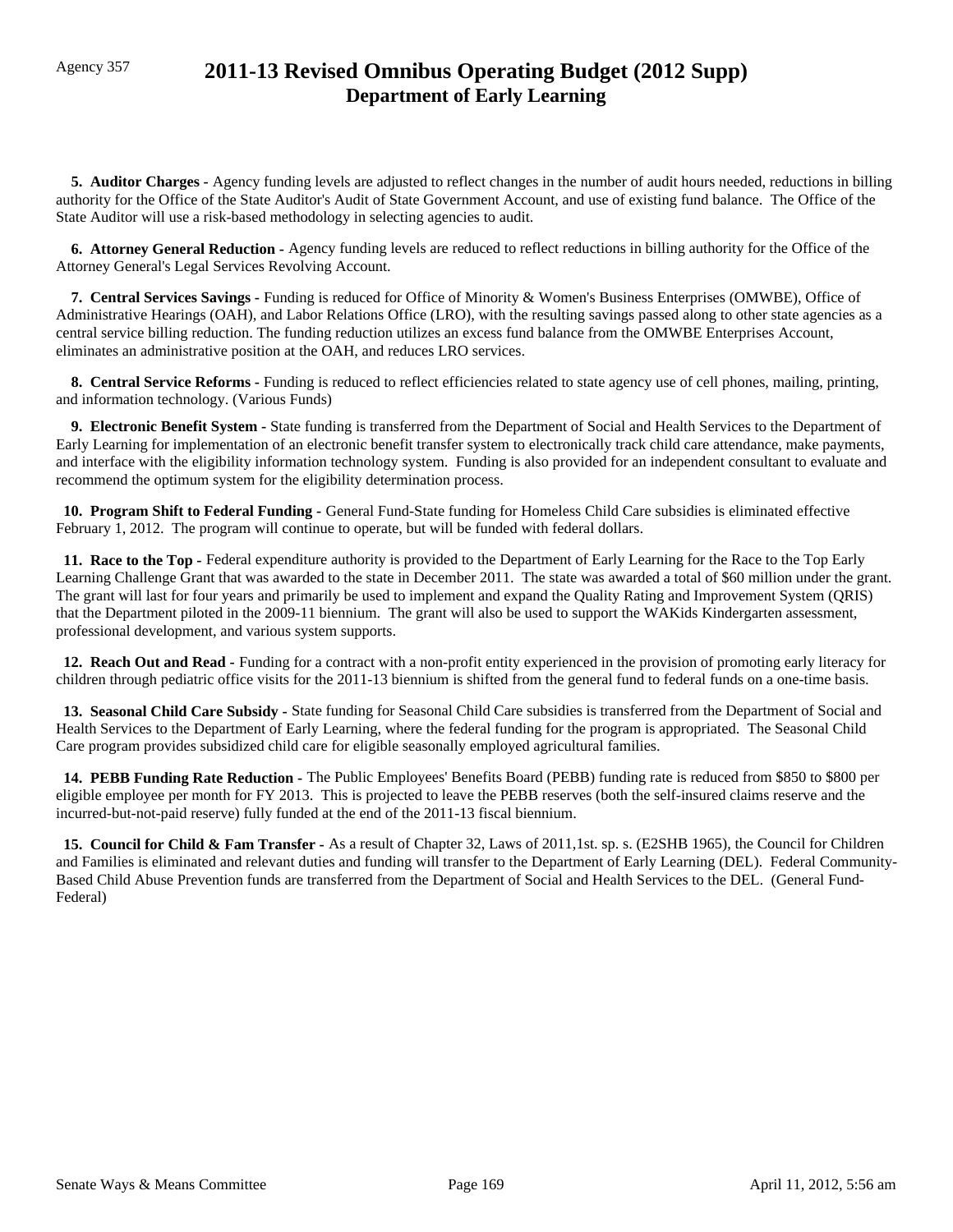## Agency 387 **2011-13 Revised Omnibus Operating Budget (2012 Supp)**

### **Washington State Arts Commission**

(Dollars in Thousands)

|                                          | As Passed Legislature (4/11/12) |                |              |
|------------------------------------------|---------------------------------|----------------|--------------|
|                                          | <b>FTEs</b>                     | NGF-P          | <b>Total</b> |
| 2011-13 Original Appropriations          | 13.0                            | $\overline{0}$ | 5,230        |
| 2011-13 Maintenance Level                | 13.0                            | $\overline{0}$ | 5,331        |
| 2012 Policy Other Changes:               |                                 |                |              |
| <b>Auditor Charges</b><br>1.             | 0.0                             | $\Omega$       | -6           |
| 2.<br><b>Attorney General Reduction</b>  | 0.0                             | 0              | $-7$         |
| 3.<br><b>Central Service Reforms</b>     | $0.0\,$                         | 0              | $-3$         |
| Policy -- Other Total                    | 0.0                             | $\theta$       | $-16$        |
| 2012 Policy Comp Changes:                |                                 |                |              |
| <b>PEBB</b> Funding Rate Reduction<br>4. | 0.0                             | $\theta$       | -8           |
| Policy -- Comp Total                     | 0.0                             | $\Omega$       | $-8$         |
| <b>Total Policy Changes</b>              | 0.0                             | $\theta$       | $-24$        |
| 2011-13 Revised Appropriations           | 13.0                            | $\overline{0}$ | 5,307        |
| Difference from Original Appropriations  | 0.0                             | $\Omega$       | 77           |
| % Change from Original Appropriations    | $0.0\%$                         | 0.0%           | 1.5%         |

#### *Comments:*

 **1. Auditor Charges -** Agency funding levels are adjusted to reflect changes in the number of audit hours needed, reductions in billing authority for the Office of the State Auditor's Audit of State Government Account, and use of existing fund balance. The Office of the State Auditor will use a risk-based methodology in selecting agencies to audit.

 **2. Attorney General Reduction -** Agency funding levels are reduced to reflect reductions in billing authority for the Office of the Attorney General's Legal Services Revolving Account.

 **3. Central Service Reforms -** Funding is reduced to reflect efficiencies related to state agency use of cell phones, mailing, printing, and information technology. (Various Funds)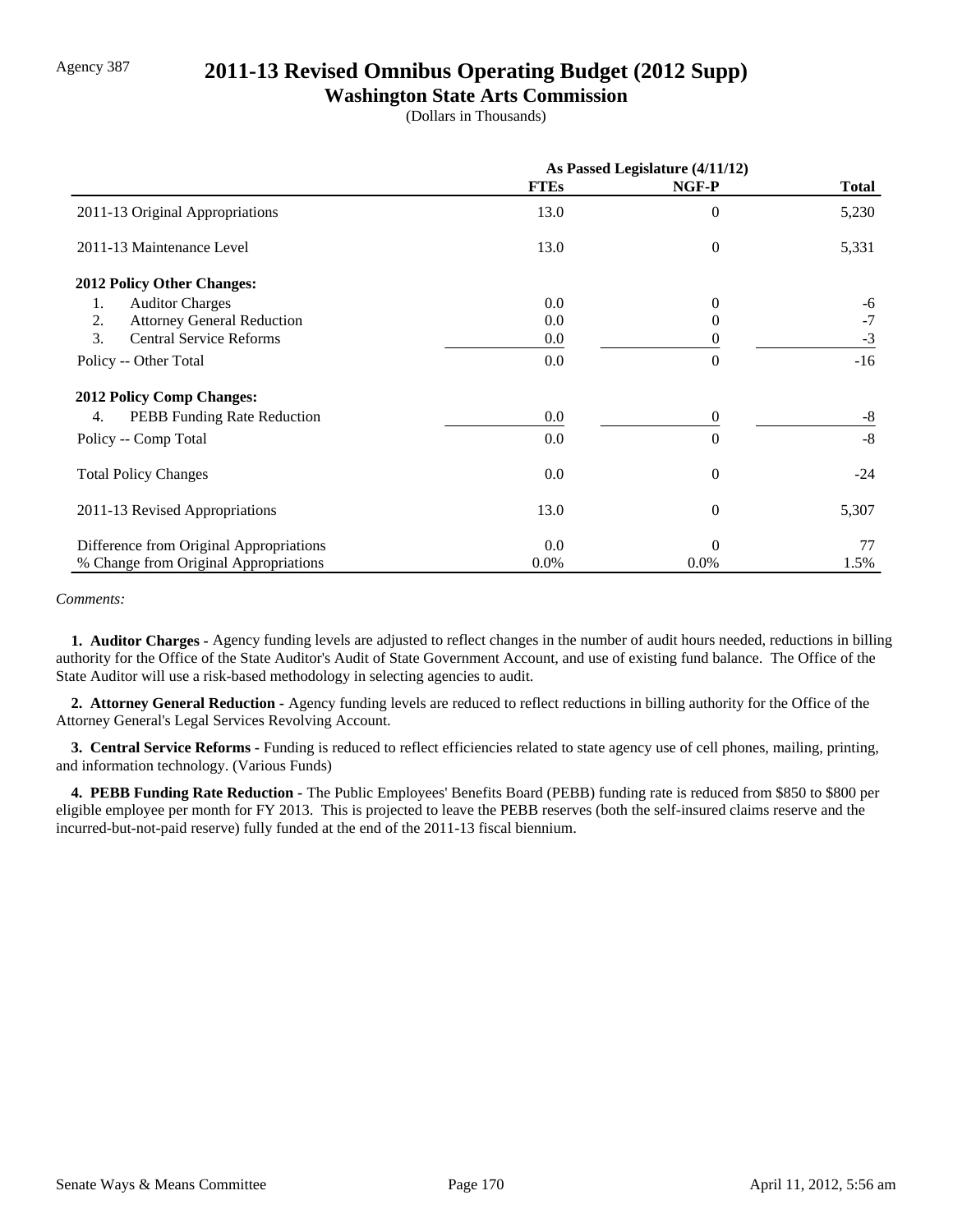## Agency 390 **2011-13 Revised Omnibus Operating Budget (2012 Supp)**

## **Washington State Historical Society**

(Dollars in Thousands)

|                                          | As Passed Legislature (4/11/12) |                |              |
|------------------------------------------|---------------------------------|----------------|--------------|
|                                          | <b>FTEs</b>                     | NGF-P          | <b>Total</b> |
| 2011-13 Original Appropriations          | 34.0                            | $\theta$       | 6,134        |
| 2011-13 Maintenance Level                | 34.0                            | $\overline{0}$ | 6,117        |
| 2012 Policy Other Changes:               |                                 |                |              |
| <b>Auditor Charges</b><br>1.             | 0.0                             | $\Omega$       | $-16$        |
| 2.<br><b>Attorney General Reduction</b>  | 0.0                             | 0              | -6           |
| 3.<br><b>Central Service Reforms</b>     | $0.0\,$                         | 0              | $-7$         |
| Policy -- Other Total                    | 0.0                             | $\theta$       | $-29$        |
| <b>2012 Policy Comp Changes:</b>         |                                 |                |              |
| <b>PEBB</b> Funding Rate Reduction<br>4. | 0.0                             | $\overline{0}$ | $-2$         |
| Policy -- Comp Total                     | 0.0                             | $\Omega$       | $-2$         |
| <b>Total Policy Changes</b>              | 0.0                             | $\overline{0}$ | $-31$        |
| 2011-13 Revised Appropriations           | 34.0                            | $\overline{0}$ | 6,086        |
| Difference from Original Appropriations  | 0.0                             | $\Omega$       | -48          |
| % Change from Original Appropriations    | $0.0\%$                         | 0.0%           | $-0.8\%$     |

#### *Comments:*

 **1. Auditor Charges -** Agency funding levels are adjusted to reflect changes in the number of audit hours needed, reductions in billing authority for the Office of the State Auditor's Audit of State Government Account, and use of existing fund balance. The Office of the State Auditor will use a risk-based methodology in selecting agencies to audit.

 **2. Attorney General Reduction -** Agency funding levels are reduced to reflect reductions in billing authority for the Office of the Attorney General's Legal Services Revolving Account.

 **3. Central Service Reforms -** Funding is reduced to reflect efficiencies related to state agency use of cell phones, mailing, printing, and information technology. (Various Funds)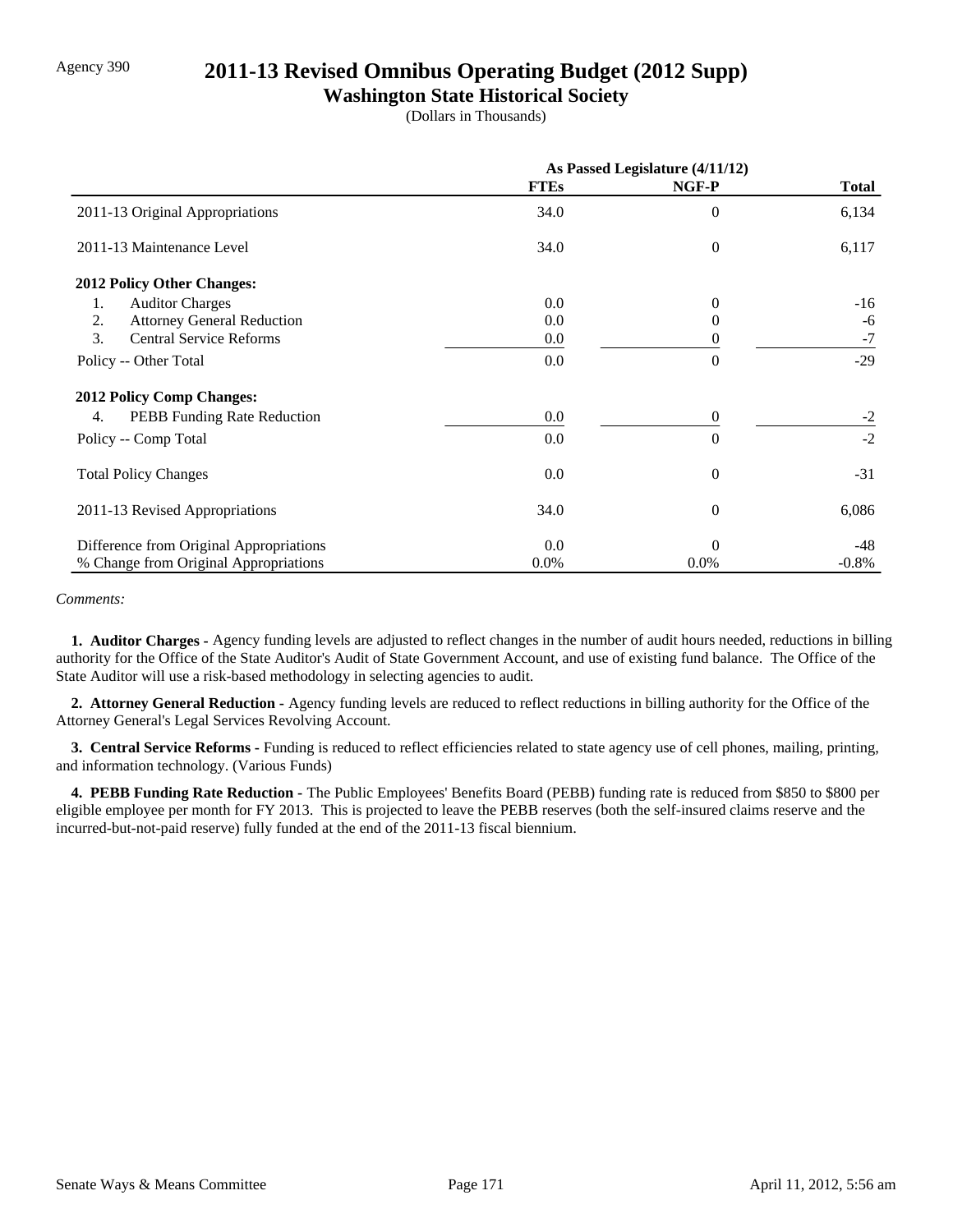## Agency 395 **2011-13 Revised Omnibus Operating Budget (2012 Supp)**

### **East Wash State Historical Society**

(Dollars in Thousands)

|                                         | As Passed Legislature (4/11/12) |                |              |
|-----------------------------------------|---------------------------------|----------------|--------------|
|                                         | <b>FTEs</b>                     | NGF-P          | <b>Total</b> |
| 2011-13 Original Appropriations         | 30.0                            | $\overline{0}$ | 6,092        |
| 2011-13 Maintenance Level               | 30.0                            | $\theta$       | 6,085        |
| 2012 Policy Other Changes:              |                                 |                |              |
| <b>Auditor Charges</b><br>1.            | 0.0                             | $\Omega$       | 5            |
| <b>Central Service Reforms</b><br>2.    | 0.0                             | 0              | -6           |
| Policy -- Other Total                   | 0.0                             | $\Omega$       | $-1$         |
| <b>2012 Policy Comp Changes:</b>        |                                 |                |              |
| 3.<br>PEBB Funding Rate Reduction       | 0.0                             | $\Omega$       | $-2$         |
| Policy -- Comp Total                    | 0.0                             | $\theta$       | $-2$         |
| <b>Total Policy Changes</b>             | 0.0                             | $\theta$       | $-3$         |
| 2011-13 Revised Appropriations          | 30.0                            | $\overline{0}$ | 6,082        |
| Difference from Original Appropriations | 0.0                             | $\Omega$       | $-10$        |
| % Change from Original Appropriations   | $0.0\%$                         | $0.0\%$        | $-0.2\%$     |

#### *Comments:*

 **1. Auditor Charges -** Agency funding levels are adjusted to reflect changes in the number of audit hours needed, reductions in billing authority for the Office of the State Auditor's Audit of State Government Account, and use of existing fund balance. The Office of the State Auditor will use a risk-based methodology in selecting agencies to audit.

 **2. Central Service Reforms -** Funding is reduced to reflect efficiencies related to state agency use of cell phones, mailing, printing, and information technology. (Various Funds)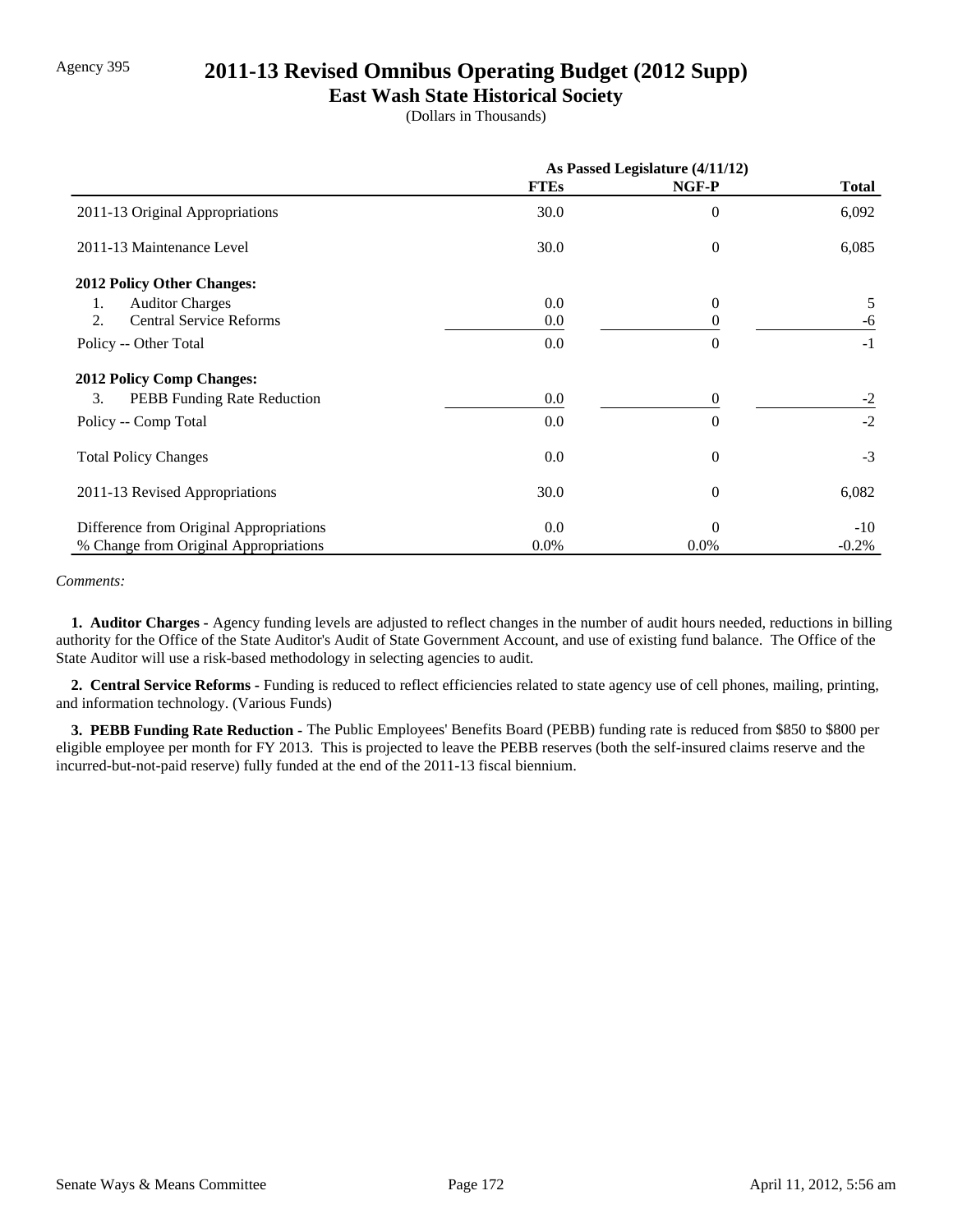## Agency 010 **2011-13 Revised Omnibus Operating Budget (2012 Supp)**

### **Bond Retirement and Interest**

(Dollars in Thousands)

|                                         | As Passed Legislature (4/11/12) |           |              |
|-----------------------------------------|---------------------------------|-----------|--------------|
|                                         | <b>FTEs</b>                     | NGF-P     | <b>Total</b> |
| 2011-13 Original Appropriations         | 0.0                             | 1,966,521 | 2,120,814    |
| 2011-13 Maintenance Level               | 0.0                             | 1,920,758 | 2,075,905    |
| 2012 Policy Other Changes:              |                                 |           |              |
| Adjustment for New Bond Issuance<br>1.  | 0.0                             | 920       | 920          |
| Policy -- Other Total                   | 0.0                             | 920       | 920          |
| <b>Total Policy Changes</b>             | 0.0                             | 920       | 920          |
| 2011-13 Revised Appropriations          | 0.0                             | 1,921,678 | 2,076,825    |
| Difference from Original Appropriations | 0.0                             | $-44.843$ | $-43,989$    |
| % Change from Original Appropriations   | $0.0\%$                         | $-2.3%$   | $-2.1%$      |

#### *Comments:*

 **1. Adjustment for New Bond Issuance -** The increase in debt service payments resulting from the new general obligation bonds authorized in the capital budget. Once fully issued the, the new bond general obligation bond authority will cost 436.6 million per year. The Senate budget assumes passage of legislation temporarily un-dedicating a portion of the solid waste tax to pay for the added debt service cost of the new general obligation bonds.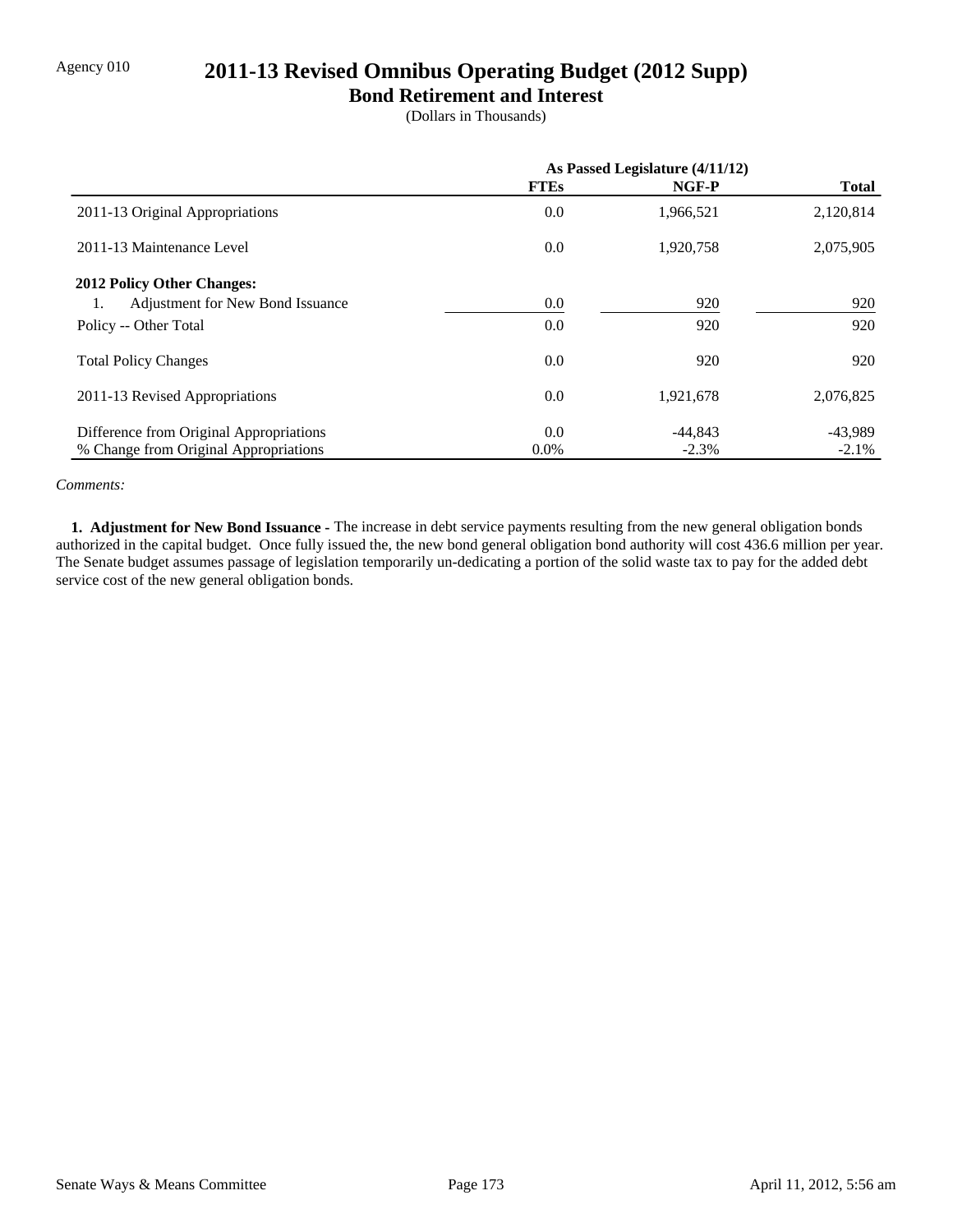## Agency 076 **2011-13 Revised Omnibus Operating Budget (2012 Supp)**

### **Special Approps to the Governor**

(Dollars in Thousands)

|                                         | As Passed Legislature (4/11/12) |          |              |
|-----------------------------------------|---------------------------------|----------|--------------|
|                                         | <b>FTEs</b>                     | NGF-P    | <b>Total</b> |
| 2011-13 Original Appropriations         | 0.0                             | 98,007   | 105,507      |
| 2011-13 Maintenance Level               | 0.0                             | 113,411  | 123,767      |
| <b>2012 Policy Other Changes:</b>       |                                 |          |              |
| FDA Excess Fund Distribution<br>1.      | 0.0                             | $\Omega$ | 10,000       |
| <b>Attorney General Reduction</b><br>2. | 0.0                             | 972      | 3,000        |
| 3.<br>Self Insurance Premium            | 0.0                             | $-7,500$ | $-10,356$    |
| 4.<br><b>Criminal Justice Costs</b>     | 0.0                             | 511      | 511          |
| 5.<br><b>Information Technology</b>     | 0.0                             | $-5,000$ | $-5,000$     |
| Life Sciences Discovery<br>6.           | 0.0                             | 4,000    | 4,000        |
| 7.<br>Income and Tax Burden Study       | 0.0                             | 50       | 50           |
| Policy -- Other Total                   | 0.0                             | $-6,967$ | 2,205        |
| <b>Total Policy Changes</b>             | 0.0                             | $-6,967$ | 2,205        |
| 2011-13 Revised Appropriations          | 0.0                             | 106,444  | 125,972      |
| Difference from Original Appropriations | 0.0                             | 8,437    | 20,465       |
| % Change from Original Appropriations   | 0.0%                            | 8.6%     | 19.4%        |

#### *Comments:*

 **1. FDA Excess Fund Distribution -** One-time authority is provided to the Department of Natural Resources to distribute excess funds from the Forest Development Account. (Forest Development Account-State)

 **2. Attorney General Reduction -** Funding is provided to agencies for billings associated with legal services provided the Attorney General's Office. (Other Funds)

 **3. Self Insurance Premium -** Self-insurance premium charges to agencies are reduced. (Various Funds)

 **4. Criminal Justice Costs -** The Office of Financial Management shall distribute funds to Franklin County (\$163,000), Yakima County (\$161,000), and King County (\$187,000) for extraordinary criminal justice costs.

 **5. Information Technology -** The state Chief Information Officer (CIO), in collaboration with agency directors, shall identify and implement information technology savings. The state CIO shall assist agencies in achieving greater transparency on information technology spending and identify emerging trends to reduce expenditures while preserving service delivery.

 **6. Life Sciences Discovery -** State funds are appropriated into the Life Sciences Discovery Fund in FY 2013.

 **7. Income and Tax Burden Study -** The Office of Financial Management is required to conduct a study on incomes and tax burdens in Washington. The study will include estimates of income, wealth and tax burdens by decile and will show changes over time.